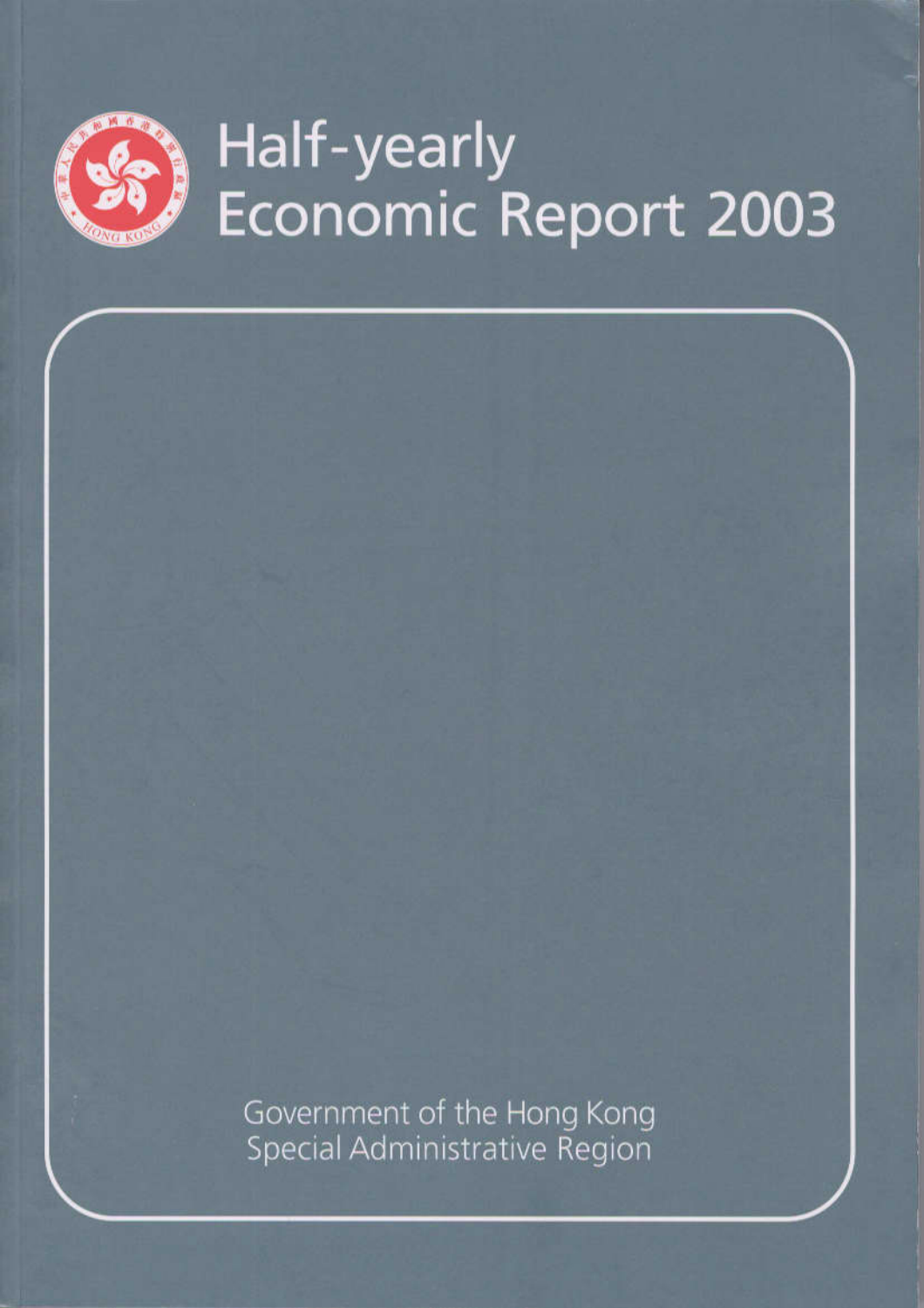## *HALF-YEARLY ECONOMIC REPORT 2003*

ECONOMIC ANALYSIS DIVISION FINANCIAL SERVICES AND THE TREASURY BUREAU GOVERNMENT OF THE HONG KONG SPECIAL ADMINISTRATIVE REGION

*August 2003*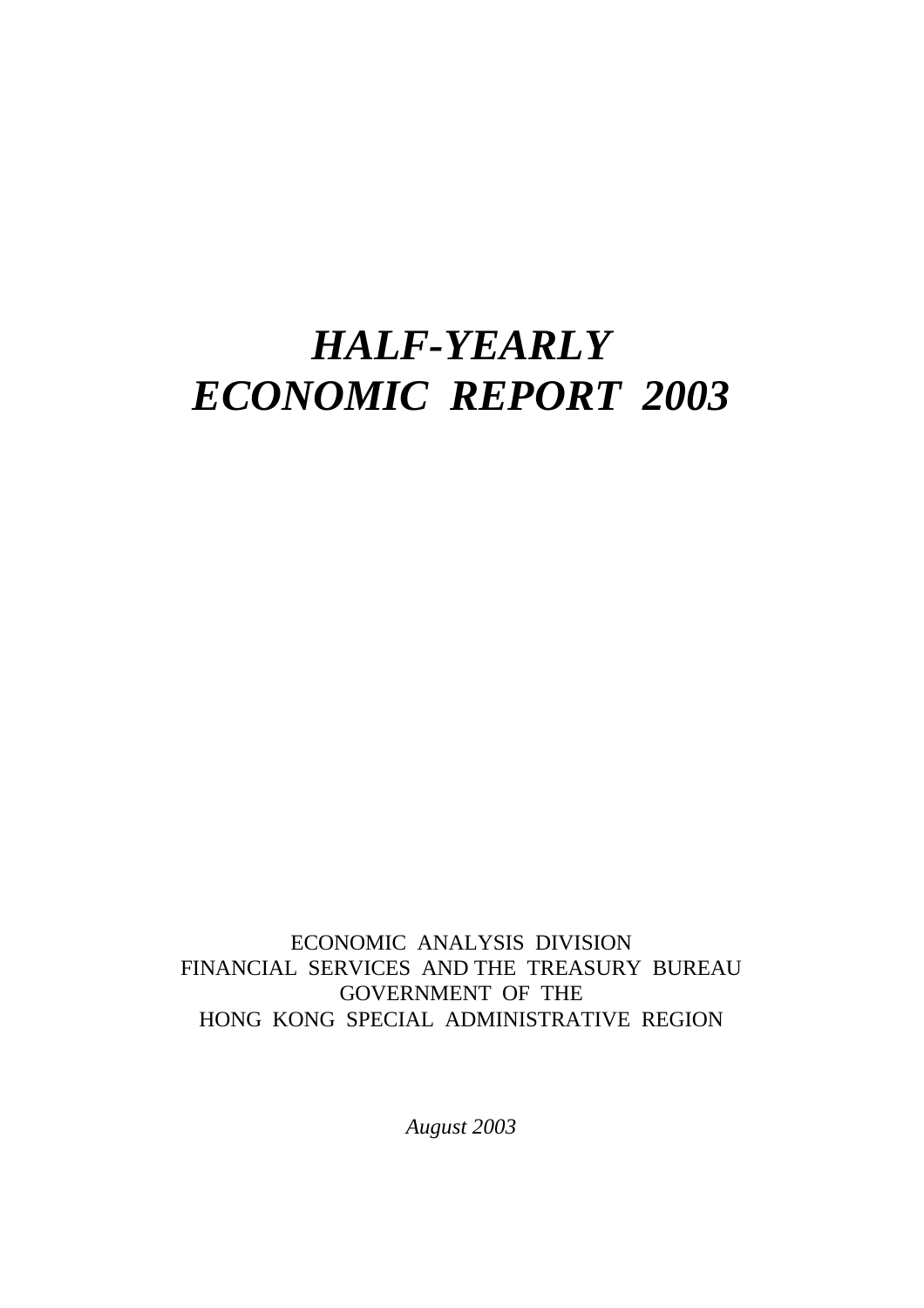## **CONTENTS**

#### *Paragraphs*

## CHAPTER 1: OVERALL VIEW

| Overall situation<br>The external sector<br>Domestic demand<br>The Government account<br>The property market<br>The labour market<br>Prices<br>The financial sector                                                                                          | 1.1<br>$\overline{\phantom{a}}$<br>$1.11 - -$<br>$1.20 -$<br>$1.25 - 1.27$<br>$1.28 - 1.31$<br>$1.32 - 1.36$<br>$1.37 - 1.39$<br>$1.40 - 1.44$                                                            | 1.10<br>1.19<br>1.24                    |
|--------------------------------------------------------------------------------------------------------------------------------------------------------------------------------------------------------------------------------------------------------------|-----------------------------------------------------------------------------------------------------------------------------------------------------------------------------------------------------------|-----------------------------------------|
| CHAPTER 2: THE EXTERNAL SECTOR                                                                                                                                                                                                                               |                                                                                                                                                                                                           |                                         |
| Major external influences<br>Overall visible and invisible trade situation<br>Visible trade                                                                                                                                                                  | 2.1<br>2.5<br>$\omega_{\rm{max}}$                                                                                                                                                                         | $-2.4$<br>2.13                          |
| Total exports of goods<br>Re-exports<br>Domestic exports<br>Outward processing trade<br>Imports of goods<br>Retained imports<br>Invisible trade                                                                                                              | 2.14<br>$2.28 - 2.31$<br>$2.32 - 2.33$<br>$2.34 - 2.36$<br>$2.37 - 2.38$<br>$2.39 - 2.42$                                                                                                                 | $-2.27$                                 |
| Exports of services<br>Imports of services<br>Overall balance of payments                                                                                                                                                                                    | $2.43 - 2.46$<br>$2.47 - 2.50$<br>$2.51 -$                                                                                                                                                                | 2.53                                    |
| <b>CHAPTER 3: THE DOMESTIC ECONOMY</b>                                                                                                                                                                                                                       |                                                                                                                                                                                                           |                                         |
| Net output or value added by economic activity<br>Local manufacturing output<br>Service sector receipts<br>Property<br>Building and construction<br>Land<br>Electricity and gas<br>Internal transport<br>External transport<br>Tourism<br>Telecommunications | 3.1<br>$\frac{3.3}{3.5}$<br>$\omega_{\rm{max}}$<br>$3.7 - 3.16$<br>$3.17 - 3.23$<br>$3.24 - 3.27$<br>3.28<br>$\Delta \sim 100$<br>3.30<br>$\mathbb{L}$<br>$3.32 - 3.35$<br>$3.36 - 3.41$<br>$3.42 - 3.43$ | $-3.2$<br>$-3.4$<br>3.6<br>3.29<br>3.31 |
| <b>CHAPTER 4: THE FINANCIAL SECTOR</b>                                                                                                                                                                                                                       |                                                                                                                                                                                                           |                                         |
| Overall financial market situation<br>Exchange rates<br>Interest rates<br>Deposits and money supply<br>Hong Kong dollar external claims and liabilities of authorized                                                                                        | 4.1<br>4.2<br>$\Delta \sim 10$<br>4.5<br>$\omega_{\rm{max}}$<br>4.8<br>$\omega_{\rm{max}}$<br>$4.13 -$                                                                                                    | 4.4<br>4.7<br>4.12<br>4.14              |

Hong Kong dollar external claims and liabilities of authorized

Loans and advances<br>Banks and other deposit-taking institutions<br>4.20 - 4.23

Banks and other deposit-taking institutions 4.20 - 4.24 Insurance 4.24<br>The debt market 4.25 The debt market 4.25 - 4.29<br>The stock, futures and gold markets 4.30 - 4.37 The stock, futures and gold markets 4.30 - 4.37<br>Unit trusts and mutual funds 4.38 - 4.39

institutions

Unit trusts and mutual funds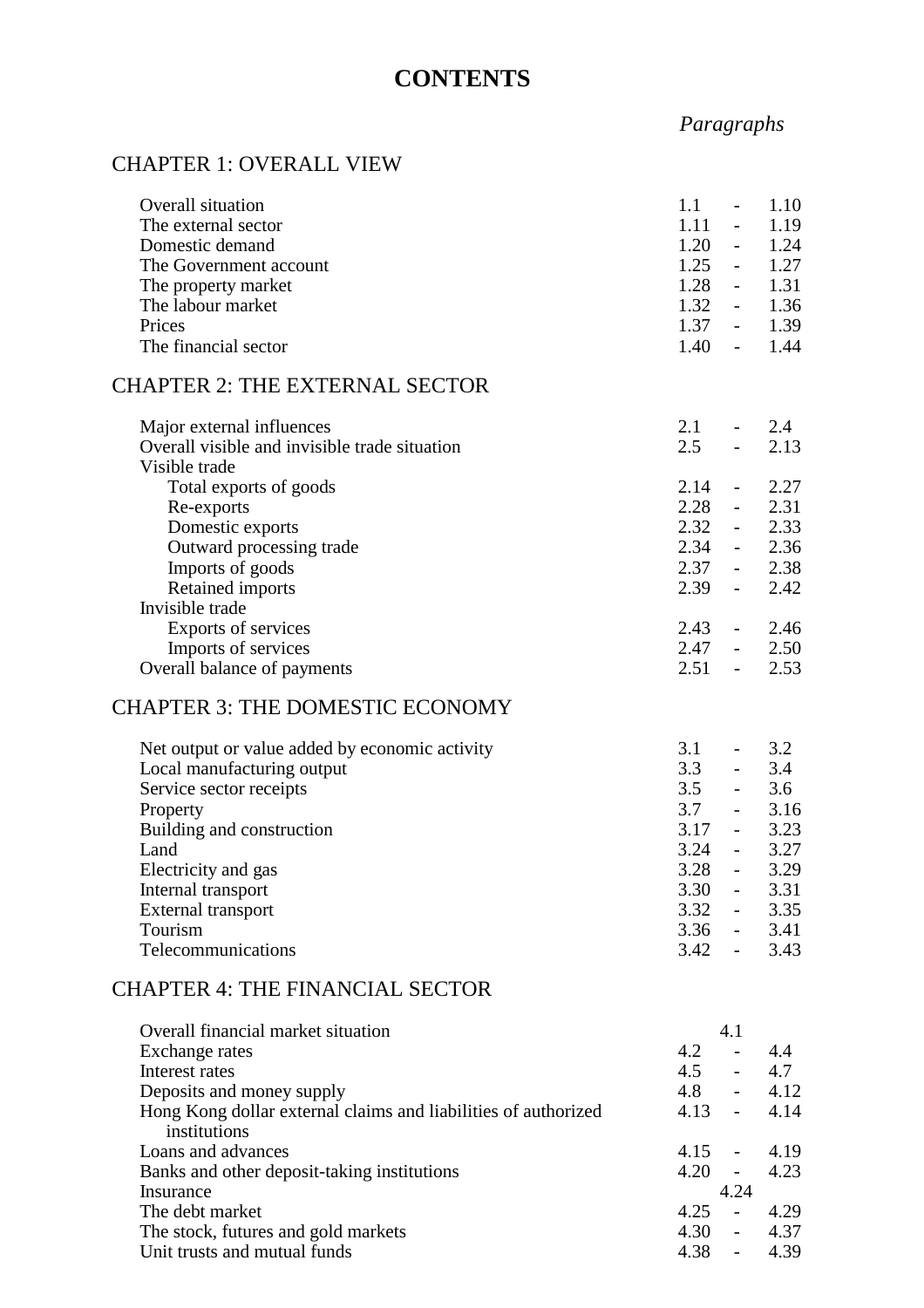## CHAPTER 5: THE LABOUR SECTOR

| Overall labour market situation              | 5.1<br>$\overline{\phantom{a}}$ | 5.6  |
|----------------------------------------------|---------------------------------|------|
| Profile of unemployment and underemployment  | 5.7<br>$\overline{\phantom{a}}$ | 5.11 |
| Profile of employment                        | 5.12<br>$\sim$                  | 5.16 |
| Vacancies                                    | $5.17 -$                        | 5.19 |
| Earnings and wages                           | 5.20<br>$\sim$                  | 5.29 |
| <b>CHAPTER 6: PRICES</b>                     |                                 |      |
| Consumer prices                              | 6.1<br>$\overline{\phantom{a}}$ | 6.6  |
| Import prices                                | 6.7<br>$\sim$                   | 6.10 |
| Prices of key inputs                         | 6.11                            |      |
| Prices of local manufacturing output         | 6.12                            |      |
| Prices of output in selected service sectors | 6.13                            |      |
| Export prices                                | 6.14<br>$\sim$ $\sim$           | 6.15 |
| Terms of trade                               | 6.16                            |      |
| GDP deflator                                 | 6.17                            |      |

## STATISTICAL APPENDIX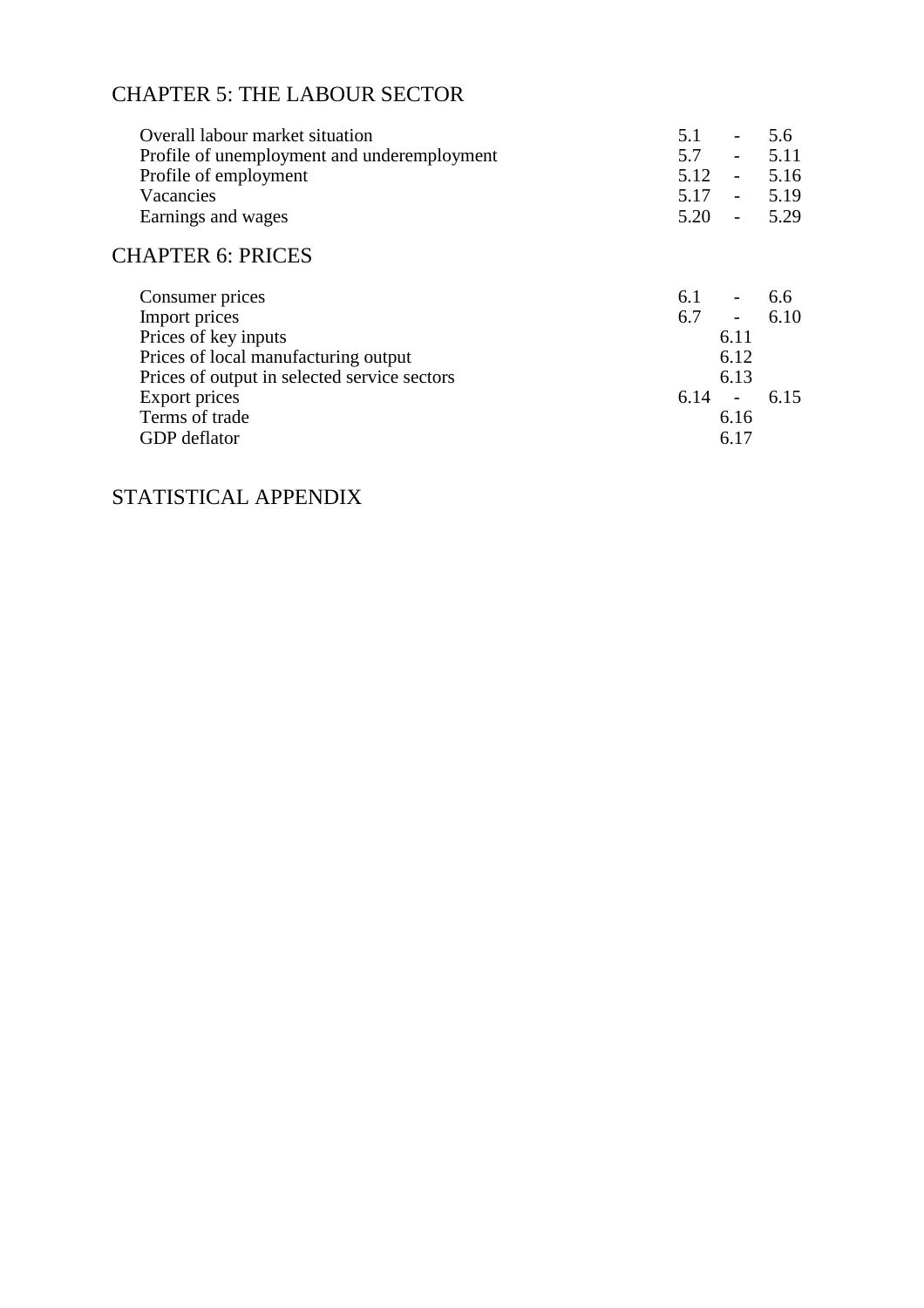## **CHAPTER 1 : OVERALL VIEW**

## **Overall situation**

1.1 The spread of Severe Acute Respiratory Syndrome (SARS) in Hong Kong since mid-March had dealt a heavy blow to the economy in the second quarter of 2003. Particularly in April and May, inbound tourism and the travel-related sectors were hard hit. Visitor arrivals plunged by two-thirds in those two months combined as compared to a year earlier, while passenger load of the two local airlines plummeted by almost three-quarters. The average hotel room occupancy rate fell to only around 20%. The nascent recovery in domestic demand felt at the beginning of this year was also derailed. Local consumer spending fell off abruptly for most of the second quarter, as consumer sentiment was severely curbed by the SARS threat. Investment spending likewise slackened markedly in the second quarter, as the business outlook for many sectors in the shorter term was dimmed.

1.2 Nevertheless, the overall situation began to bottom out towards the end of May, and turned progressively better in June and July. A notable relative improvement was seen in inbound tourism and the travel-related sectors, upon lifting of the travel advisory against non-essential travel to Hong Kong by the World Health Organisation (WHO) on 23 May and then removal of Hong Kong from the list of SARS-affected areas by WHO on 23 June. Visitor arrivals and passenger load of the two local airlines declined less, by less than two-fifths and three-fifths respectively in June as compared to a year earlier, while the average hotel room occupancy rate turned up to around 35%. Local consumer sentiment likewise improved, with retail business showing a much lesser decline in June than in April and May, as the SARS situation was brought under control and as strong promotion by the affected trades and relaunch by the Government helped resurrect consumers' inclination to spend. The two packages of relief measures introduced by the Government in April and then in June also helped the community and the affected businesses tide over the SARS impact<sup> $(1)$ </sup>.

1.3 Meanwhile, exports of goods were strongly sustained, with double-digit year-on-year increase through the more recent months. Offshore trade also continued to grow apace. The robust external trade thus rendered considerable cushion to overall performance of the economy in the second quarter.

 $/1.4$  ……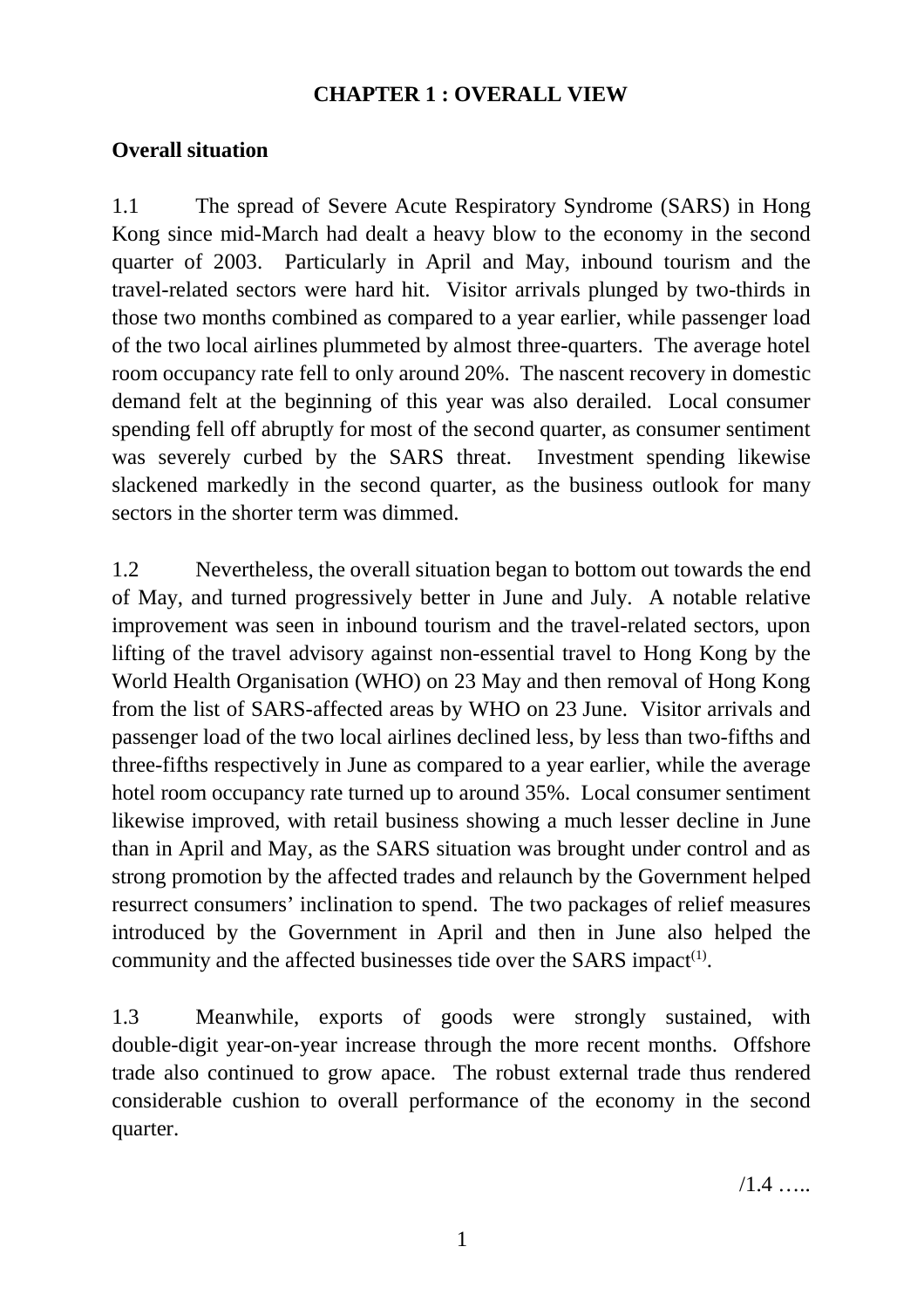1.4 For the second quarter of 2003 as a whole, the *Gross Domestic Product*  $(GDP)^{(2)}$  fell only modestly, by 0.5% in real terms over a year earlier, though distinctly down from the solid growth of 4.5% in the first quarter (latter figure unchanged from the estimate put out earlier). On a seasonally adjusted quarter-to-quarter comparison<sup>(3)</sup>, GDP fell more visibly, by 3.7% in real terms in the second quarter of 2003, following a 0.3% decline in the first quarter (latter figure also unchanged from the estimate put out earlier).



**Diagram 1.1**

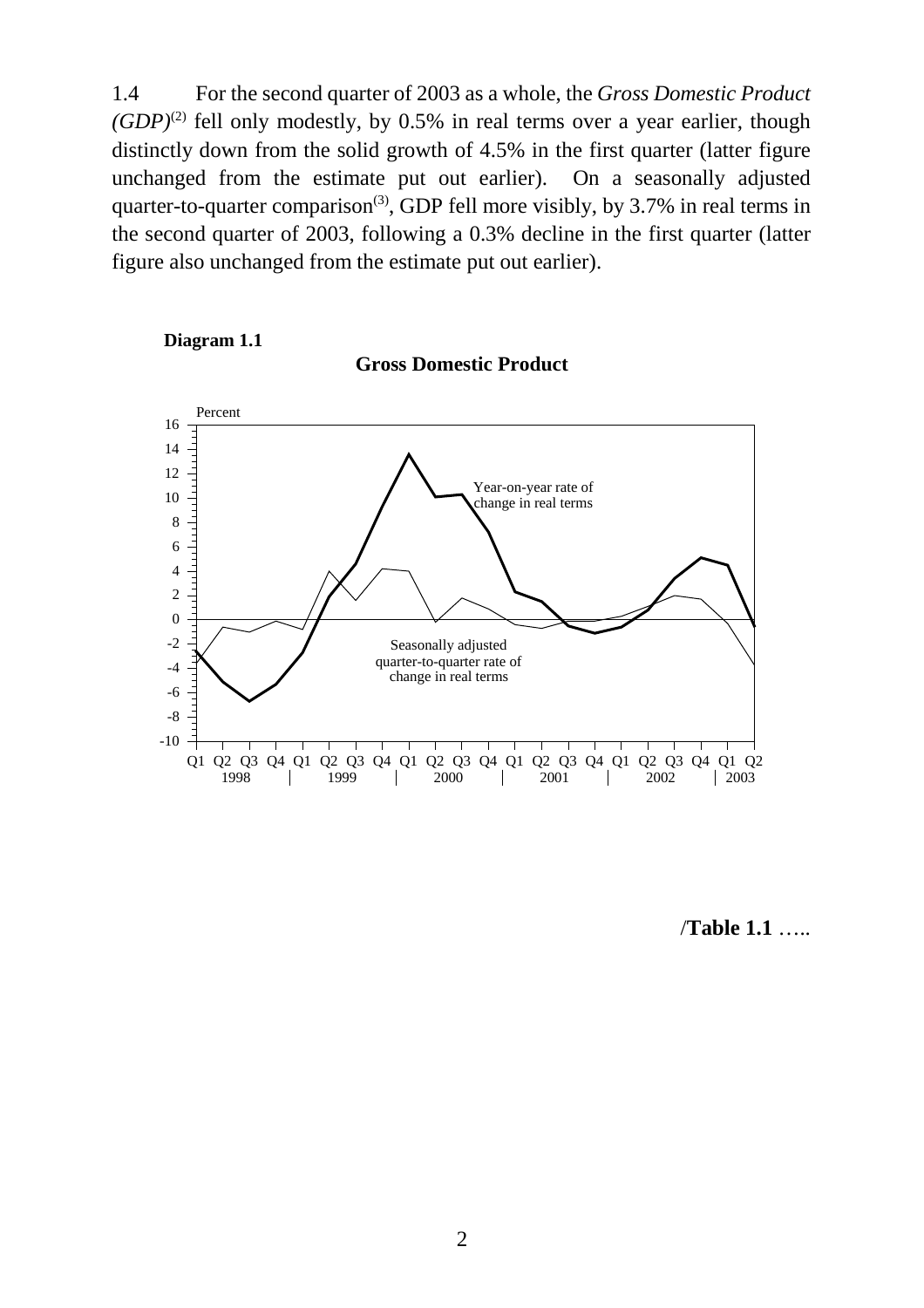## **Table 1.1**

## **Gross Domestic Product and its main expenditure components and the main price indicators (year-on-year rate of change (%))**

|                                                                               | $2001$ <sup>#</sup> | $2002$ <sup>#</sup> |                           |              | 2002         |                   |                           | 2003           |
|-------------------------------------------------------------------------------|---------------------|---------------------|---------------------------|--------------|--------------|-------------------|---------------------------|----------------|
|                                                                               |                     |                     | $\mathbf{Q1}^{\text{\#}}$ | $\Omega^*$   | $Q3^*$       | $04$ <sup>#</sup> | $\mathbf{Q1}^{\text{\#}}$ | $Q2^+$         |
| Change in real terms of<br>$GDP$ and its main<br>expenditure components $(%)$ |                     |                     |                           |              |              |                   |                           |                |
| Private consumption<br>expenditure                                            | 1.6                 | $-1.3$              | $-0.1$                    | $-2.2$       | $-1.2$       | $-1.8$            | $-2.0$                    | $-2.2$         |
| Government consumption<br>expenditure                                         | 6.1                 | 2.4                 | 2.3                       | 3.0          | 3.5          | 0.8               | 1.3                       | 0.6            |
| Gross domestic fixed<br>capital formation                                     | 2.7                 | $-4.3$              | $-11.8$                   | $-0.2$       | $-4.3$       | $-0.7$            | 3.5                       | $-5.3$         |
| of which:                                                                     |                     |                     |                           |              |              |                   |                           |                |
| Building and construction                                                     | $-1.1$              | 1.2                 | $-3.2$                    | 7.6          | 8.2          | $-6.2$            | $-3.5$                    | $-7.2$         |
| Machinery, equipment and<br>computer software                                 | 6.2                 | $-9.1$              | $-19.8$                   | $-6.7$       | $-12.2$      | 3.2               | 11.9                      | $-2.4$         |
| Total exports of goods                                                        | $-3.3$              | 8.7                 | $-2.4$                    | 5.9          | 11.5         | 18.4              | 19.1                      | 14.3           |
| Re-exports                                                                    | $-2.4$              | 11.0                | $-1.4$                    | 8.4          | 13.7         | 22.2              | 22.3                      | 17.0           |
| Domestic exports                                                              | $-10.2$             | $-11.2$             | $-11.1$                   | $-13.6$      | $-7.5$       | $-12.9$           | $-12.0$                   | $-12.6$        |
| Imports of $goods^{(a)}$                                                      | $-1.9$              | 7.9                 | $-4.0$                    | 6.0          | 10.8         | 18.2              | 18.8                      | 10.9           |
| Exports of services                                                           | 6.9                 | 11.7                | 6.0                       | 7.7          | 13.9         | 18.1              | 12.6                      | $-14.7$        |
| Imports of services                                                           | 2.0                 | 0.2                 | $-0.7$                    | $-3.8$       | 2.0          | 3.4               | $-3.9$                    | $-19.6$        |
| <b>Gross Domestic Product</b>                                                 | 0.5                 | 2.3                 | $-0.6$                    | 0.8          | 3.4          | 5.1               | 4.5                       | $-0.5$         |
| Change in the main<br>price indicators $(\frac{\%}{\%})$                      |                     |                     |                           |              |              |                   |                           |                |
| <b>GDP</b> deflator                                                           | $-1.9$              | $-3.0$              | $-2.3$                    | $-2.2$       | $-3.1$       | $-4.1$            | $-4.6$                    | $-5.5$         |
| <b>Composite Consumer Price</b><br>Index <sup>(b)</sup>                       | $-1.6$              | $-3.0$              | $-2.6$                    | $-3.2$       | $-3.5$       | $-2.9$            | $-2.0$                    | $-2.5$         |
| Consumer Price Index $(A)$ <sup>(b)</sup>                                     | $-1.7$              | $-3.2$              | $-2.8$                    | $-3.6$       | $-4.1$       | $-2.4$            | $-1.8$                    | $-1.8$         |
| <i>Change in nominal GDP</i> $(%)$                                            | $-1.4$              | $-0.8$              | $-3.0$                    | $-1.4$       | 0.2          | 0.8               | $-0.2$                    | $-6.0$         |
| GDP at current market<br>prices (\$ billion)                                  | 1,270               | 1,260               | 298                       | 306          | 325          | 331               | 298                       | 288            |
| GDP at constant (2000)<br>market prices (\$ billion)                          | 1,294               | 1,324               | 310                       | 318          | 343          | 353               | 324                       | 316            |
| Changes in inventories at<br>constant (2000) market<br>prices (\$ billion)    | $-5$                | 3                   | $-3$                      | $\mathbf{1}$ | $\mathbf{1}$ | 3                 | 3                         | $\overline{2}$ |

Notes : (#) Revised figures.

(+) Preliminary figures.

(a) Here imports of goods are valued on f.o.b. basis, instead of on c.i.f. basis as is the on-going practice for the merchandise trade statistics.

(b) Final figures.

/**Table 1.2** …..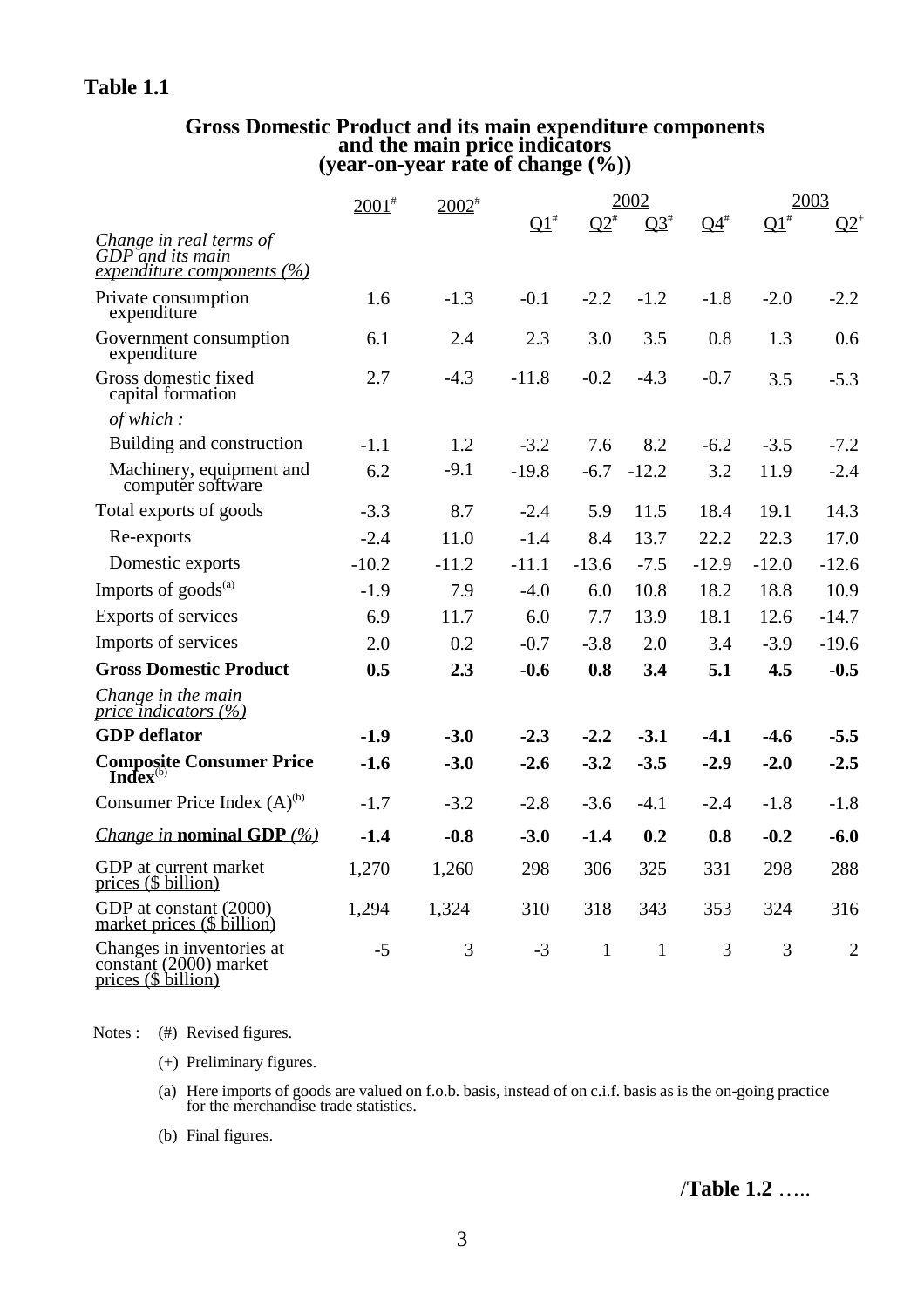### **Table 1.2**

## **Gross Domestic Product and its main expenditure components and the main price indicators (seasonally adjusted quarter-to-quarter rate of change (%))**

|                                                                                  |                 |        | 2002   |        | 2003            |         |  |
|----------------------------------------------------------------------------------|-----------------|--------|--------|--------|-----------------|---------|--|
| Change in real terms of<br>GDP and its main<br><u>expenditure components (%)</u> | $\mathbf{Q1}^*$ | $Q2^*$ | $Q3^*$ | $Q4^*$ | $\mathbf{Q1}^*$ | $Q2^+$  |  |
| Private consumption<br>expenditure                                               | 0.5             | $-0.7$ | $-0.3$ | $-0.9$ | $-0.2$          | $-0.7$  |  |
| Government consumption<br>expenditure                                            | 0.4             | $-0.2$ | 2.3    | $-1.2$ | 0.1             | $-0.1$  |  |
| Gross domestic fixed<br>capital formation                                        | N.A.            | N.A.   | N.A.   | N.A.   | N.A.            | N.A.    |  |
| Total exports of goods                                                           | 4.6             | 5.7    | 4.1    | 3.9    | 3.1             | 2.4     |  |
| Re-exports                                                                       | 5.8             | 6.6    | 4.6    | 4.7    | 3.9             | 2.7     |  |
| Domestic exports                                                                 | $-5.5$          | $-2.0$ | $-0.6$ | $-4.3$ | $-6.3$          | $-1.8$  |  |
| Imports of goods <sup>(a)</sup>                                                  | 4.6             | 5.9    | 4.6    | 3.0    | 3.7             | $-0.9$  |  |
| Exports of services                                                              | 1.9             | 4.3    | 6.1    | 5.1    | $-3.4$          | $-21.1$ |  |
| Imports of services                                                              | 0.4             | $-1.6$ | 3.8    | 1.1    | $-6.9$          | $-17.7$ |  |
| Gross Domestic Product <sup>(b)</sup>                                            | 0.3             | 1.1    | 2.0    | 1.7    | $-0.3$          | $-3.7$  |  |
| Change in the main<br>price indicators $(%)$                                     |                 |        |        |        |                 |         |  |
| <b>GDP</b> deflator                                                              | $-0.7$          | $-0.8$ | $-0.9$ | $-1.6$ | $-1.4$          | $-1.7$  |  |
| <b>Composite Consumer Price Index</b> <sup>(c)</sup>                             | $-1.1$          | $-0.6$ | $-0.7$ | $-0.6$ | $-0.1$          | $-1.1$  |  |
| Consumer Price Index $(A)^{(c)}$                                                 | $-0.6$          | $-0.6$ | $-0.7$ | $-0.6$ | $\ast$          | $-0.5$  |  |

Notes : (#) Revised figures.

- (+) Preliminary figures.
- (\*) Change of less than 0.05%.
- N.A. Not applicable, as no clear seasonal pattern is found in gross domestic fixed capital formation, due to the presence of considerable short-term fluctuations.
- (a) Here imports of goods are valued on f.o.b. basis, instead of on c.i.f. basis as is the on-going practice for the merchandise trade statistics.
- (b) As gross domestic fixed capital formation does not exhibit a clear seasonal pattern, the seasonally adjusted series of GDP is compiled separately at the overall level.
- (c) Final figures.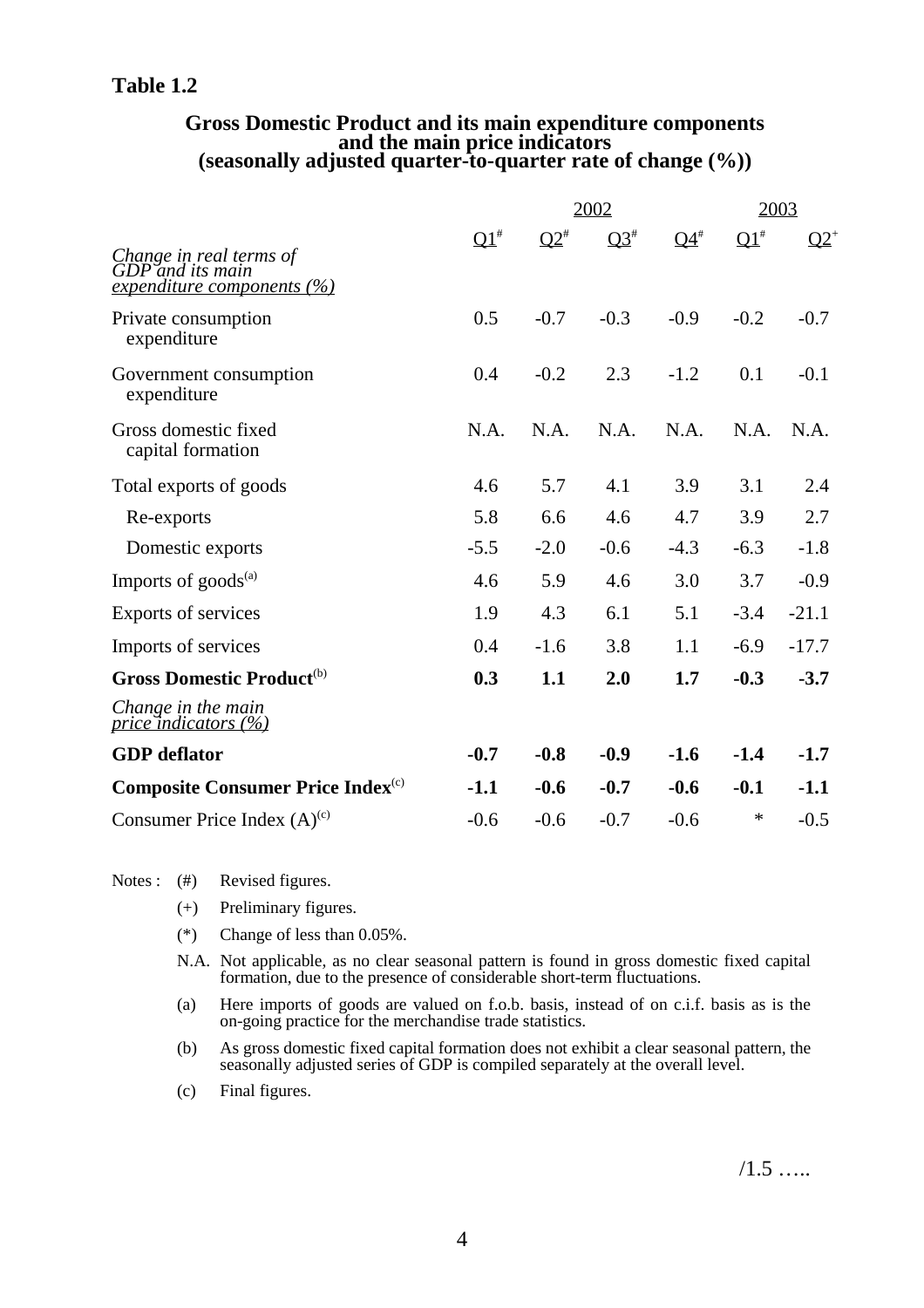1.5 The *labour market* slackened distinctly further in the second quarter of 2003, mainly affected by the spread of SARS. The impact was felt almost across-the-board. The consumption and travel-related sectors faced particularly visible increases in unemployment. Also, as many employees were temporarily suspended from work or asked to take no-pay leave, it lifted underemployment. The seasonally adjustment unemployment rate and the underemployment rate thus rose to new highs, at 8.6% and 4.3% respectively in the second quarter of 2003, from 7.5% and 2.9% in the first quarter. Overall labour income in money terms continued to drift lower, with earnings falling by 2.0% in the first quarter of 2003 over a year earlier, and with wages down by 1.5% in March 2003 over a year earlier.

1.6 The *property market* remained generally sluggish in the second quarter of 2003. The spread of SARS since mid-March aggravated the already subdued situation. On residential property, market activity quietened distinctly amidst the SARS impact. Flat prices came down further by 6% in the second quarter of 2003 over the preceding quarter, after a 4% drop in the first quarter. Flat rentals also declined further, by 5% in the second quarter, following a 3% decrease in the first quarter. On commercial property, both the rental and sales markets for office space weakened further as business conditions faltered upon the SARS impact. For the rental and sales markets for shopping space, conditions were likewise bleak. Landlords faced a widespread plea from tenant operators to grant temporary rental concessions in order to help tide over the difficulties. The market for industrial property remained in the doldrums.

1.7 In the *financial market*, the spot exchange rate of the Hong Kong dollar against the US dollar stayed very close to the linked rate during the second quarter of 2003. The spread of the twelve-month Hong Kong dollar/US dollar forward rate over the spot rate shot up to 355 pips (each pip equivalent to HK\$0.0001) in late April, amidst concern over the impact of SARS on the economy. Yet it fell back to 120 pips at end-June as the SARS situation was brought under control, even lower than 136 pips at end-March and 169 pips at end-2002. Local inter-bank interest rates likewise picked up briefly in April upon the impact of SARS, but soon eased back to re-align broadly with their US dollar counterparts. With a further decline in Hong Kong dollar loans but a modest increase in Hong Kong dollar deposits, the Hong Kong dollar loan-to-deposit ratio fell again during the second quarter. The local stock market was on a downslide in most of April as concern over SARS weighed heavily on market

/sentiment …..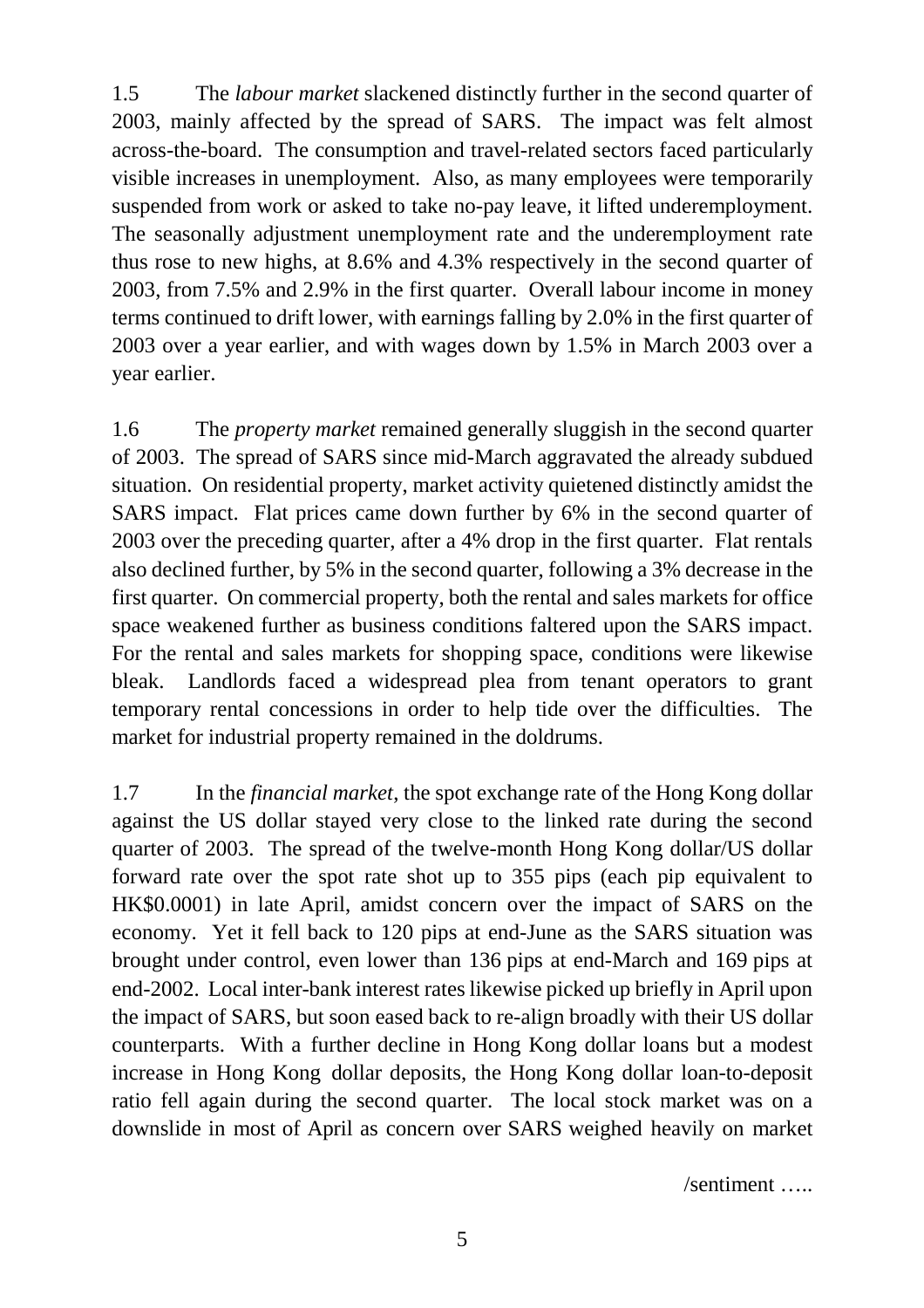sentiment, pushing the Hang Seng Index to a 4½-year low of 8 409 on 25 April. Yet the market rebounded visibly thereafter, largely upon the improving local SARS situation. The Hang Seng Index reached 9 577 at end-June 2003, 10.9% higher than the level at end-March and 2.7% higher than the level at end-2002. Transactions turned more active, with the average daily turnover rising to \$8.1 billion in the second quarter of 2003, from \$6.1 billion in the first quarter.

1.8 On *consumer prices*, the Composite Consumer Price Index continued to drift lower, with the year-on-year rate of decline enlarging to 2.5% in the second quarter of 2003, from 2.0% in the first quarter. Domestic costs and prices came down even more upon the spread of SARS since mid-March, with local retailers and service providers generally offering larger price discounts and other attractions in a move to induce sales. A one-off rebate of electricity charges by a power company in June and new fare concessions granted by some public transport operators also dampened the CPI. These together more than offset the effects of the recent pick-up in prices of retained imports upon a weaker US dollar and continued rise in world commodity prices.

1.9 Statistics on the *Gross National Product (GNP)*(4) are available up to the first quarter of 2003. Both external factor income inflow and outflow registered modest decline in the first quarter of 2003 over a year earlier. This was mainly caused by a fall-off in interest income into and out of Hong Kong amidst a low interest environment worldwide. There was a sharper decline in interest income inflow than in the corresponding outflow within other investment. Yet with income inflow on direct investment rising to a larger extent than the corresponding income outflow, and with income inflow on portfolio investment again exceeding the corresponding income outflow, overall net external factor income inflow still posted a marked increase, to 5.4% of GDP in the first quarter of 2003. GNP thus grew at a faster rate than GDP, by 4.9% in real terms as against 4.5% in real terms in the first quarter of 2003 over a year earlier.

1.10 Within the net external factor income flow, net direct investment income outflow fell in the first quarter of 2003 over a year earlier, mainly due to increased investment earnings by some prominent local enterprises from investment abroad. Net portfolio investment income inflow was distinctly larger in the first quarter, mainly on account of increased income from holding of non-resident equity securities and reduced dividend pay-outs by resident

/companies …..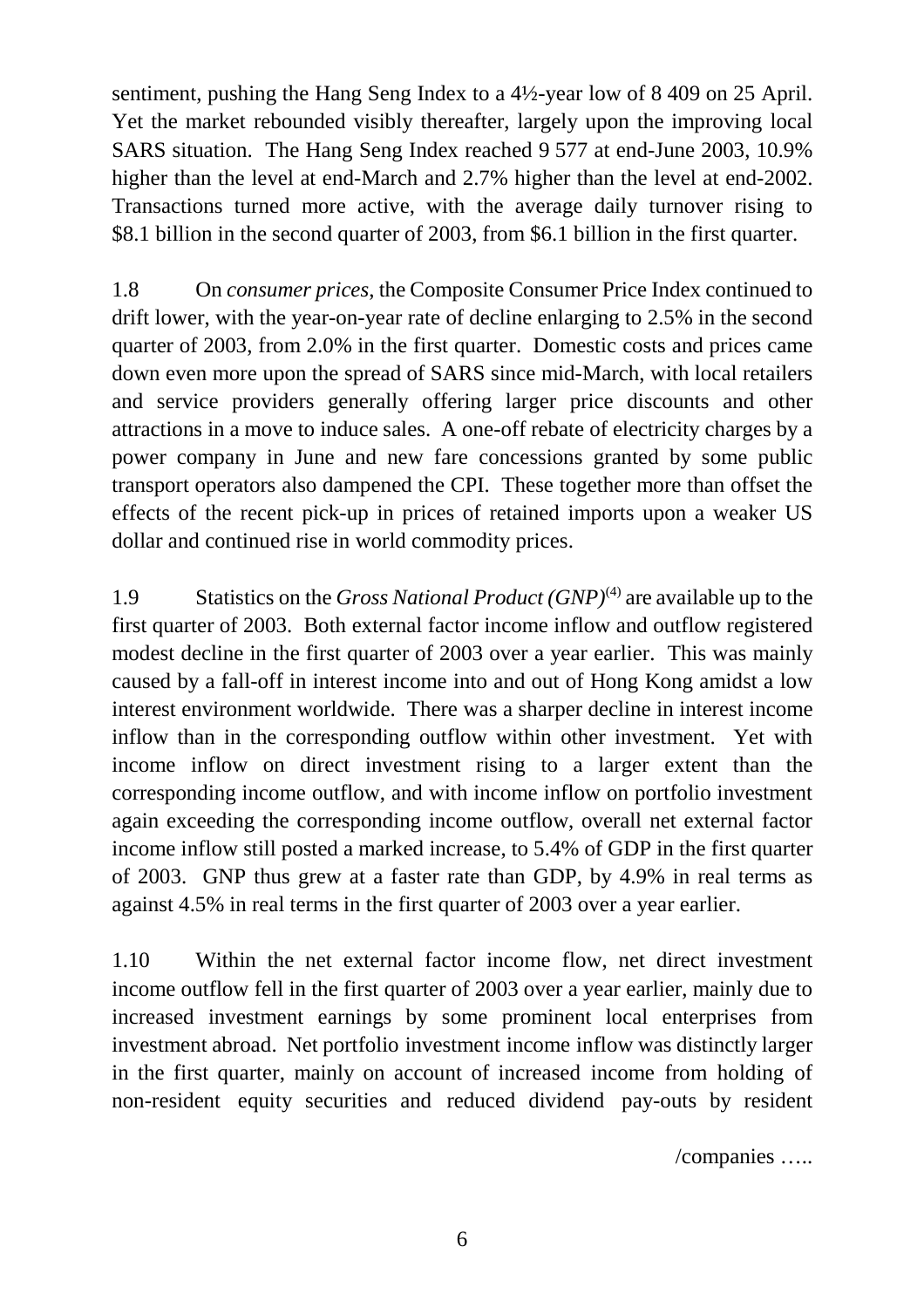companies. On the other hand, net income inflow on other investment fell in the first quarter, owing to reduced interest income from loans and deposits placed abroad by local banks.

#### **Table 1.3**

#### **Gross National Product and external factor income flows**

|                                                                             | 2001              | 2002               |                    |                    | 2002             |                 | 2003             |
|-----------------------------------------------------------------------------|-------------------|--------------------|--------------------|--------------------|------------------|-----------------|------------------|
|                                                                             |                   |                    | $\mathbf{Q}1$      | $\mathbf{Q}$       | Q <sub>3</sub>   | <u>Q4</u>       | $\mathbf{Q}$     |
| Year-on-year rate of<br><i>change in money terms (%)</i>                    |                   |                    |                    |                    |                  |                 |                  |
| Total external factor income flow <sup>(a)</sup>                            |                   |                    |                    |                    |                  |                 |                  |
| Inflow<br>Outflow                                                           | $-7.7$<br>$-13.1$ | $-15.7$<br>$-13.6$ | $-17.0$<br>$-21.1$ | $-28.4$<br>$-26.8$ | $-9.5$<br>$-3.0$ | $-4.2$<br>2.2   | $-1.5$<br>$-3.5$ |
| Net external factor<br>income flow at current<br>market prices (\$ billion) | 41                | 27                 | 15                 | $\overline{2}$     | 8                | $\overline{2}$  | 16               |
| GDP at current<br>market prices (\$ billion)                                | 1,270<br>$(-1.4)$ | 1,260<br>$(-0.8)$  | 298<br>$(-3.0)$    | 306<br>$(-1.4)$    | 325<br>(0.2)     | 331<br>(0.8)    | 298<br>$(-0.2)$  |
| GNP at current<br>market prices $(\$~\text{billion})^{(b)}$                 | 1,311<br>(0.1)    | 1,287<br>$(-1.8)$  | 313<br>$(-2.5)$    | 308<br>$(-2.4)$    | 333<br>$(-1.8)$  | 333<br>$(-0.7)$ | 314<br>(0.2)     |
| Year-on-year rate of<br><i>change in real terms (%)</i>                     |                   |                    |                    |                    |                  |                 |                  |
| <b>Gross National Product</b>                                               | 2.0               | 1.2                | $\ast$             | $-0.2$             | 1.3              | 3.6             | 4.9              |

Notes : (a) External factor income comprises direct investment income, portfolio investment income, other investment income, and compensation of employees.

- (b) GNP is equal to GDP plus net external factor income flow.
- ( ) Figures in brackets represent the year-on-year rates of change in money terms in GDP and GNP respectively.
- (\*) Change of less than 0.05%.

#### **The external sector**

1.11 According to the merchandise trade statistics, *total exports of goods* (comprising re-exports and domestic exports) registered double-digit increase for the fourth quarter in a row, at 14.3% in real terms in the second quarter of 2003 over a year earlier. Together with a 19.1% leap in the first quarter, total exports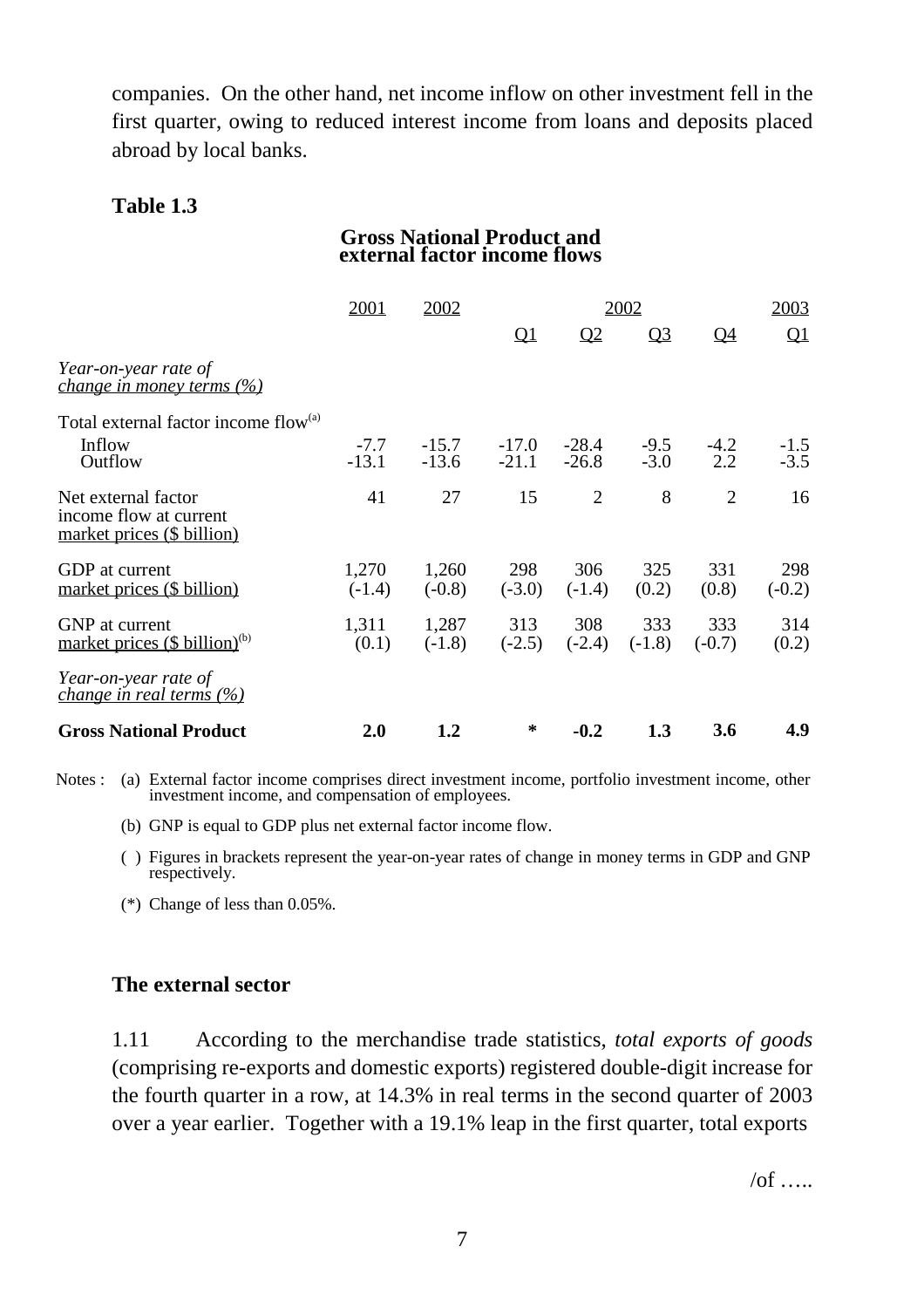of goods surged by 16.5% in real terms in the first half of 2003 over a year earlier, up further from a 14.7% rise in the second half of 2002. On a seasonally adjusted quarter-to-quarter comparison, total exports of goods increased further, by 2.4% in real terms in the second quarter of 2003, after a 3.2% leap in the first quarter (paragraph 2.5).







- Notes : (\*) From the first quarter of 2001 onwards, the rates of change are computed from the new 2000-based trade index series. Before then, the rates of change are computed from the old 1990-based series. Re-scaling using conversion factors as derived from the levels of the old and the new series in their overlapping period of 2000 has been applied to the indices to maintain continuity.
	- (#) From the second quarter of 2000 onwards, the rates of change are computed from the new 2000-based trade index series. Before then, the rates of change are computed from the old 1990-based series. Re-scaling using conversion factors as derived from the levels of the old and the new series in their overlapping period of 2000 has been applied to the indices to maintain continuity.

1.12 Within total exports of goods, *re-exports* continued to show robust growth, surging by 17.0% in real terms in the second quarter of 2003 over a year earlier, as against a 22.3% surge in the first quarter. For the first half of 2003 as a

/whole …..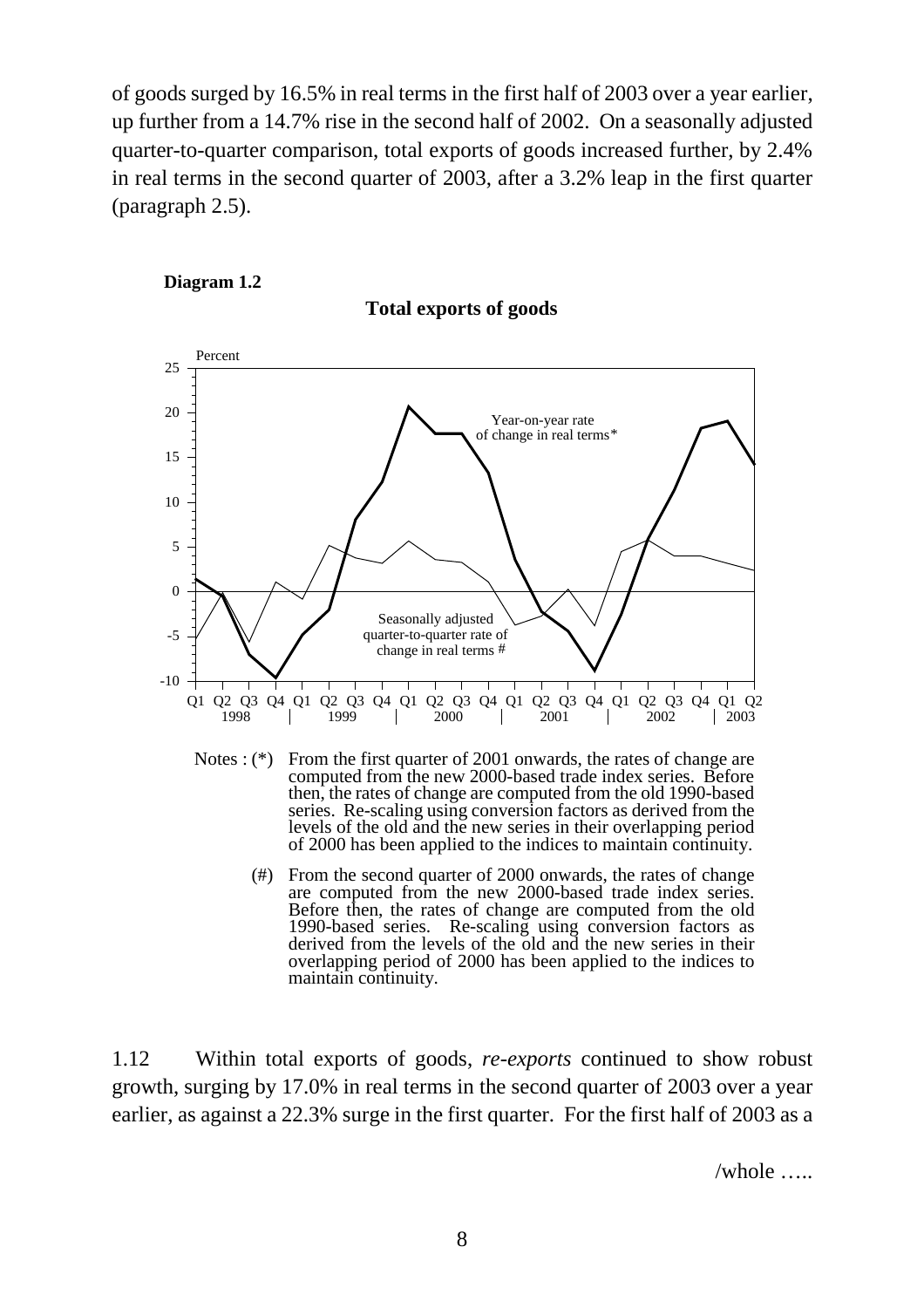whole, re-exports increased distinctly by 19.4% in real terms over a year earlier, following a 17.7% surge in the second half of 2002. On a seasonally adjusted quarter-to-quarter comparison, re-exports rose further, by 2.7% in real terms in the second quarter of 2003, following a 4.0% increase in the first quarter. In contrast, *domestic exports* plunged further, by 12.6% in real terms in the second quarter of 2003 over a year earlier, following a 12.0% fall in the first quarter. For the first half of 2003 as a whole, domestic exports shrank further by 12.3% in real terms over a year earlier, enlarged from the 10.2% dip in the second half of 2002. On a seasonally adjusted quarter-to-quarter comparison, domestic exports declined further, by 1.8% in real terms in the second quarter of 2003, following a 6.3% fall in the first quarter (paragraphs 2.6 and 2.7).

1.13 The region remained the key driver of Hong Kong's export growth in the first half of 2003. Total exports of goods to *East Asia* as a whole surged by 20.9% in real terms in the second quarter of 2003 over a year earlier. Together with a 23.6% rise in the first quarter, total exports of goods to the region leaped by 22.2% in real terms for the first half of 2003 as a whole over a year earlier. This was further up from the already robust growth of 19.2% in the second half of 2002. In the second quarter, exports to Japan, the Republic of Korea and Singapore picked up further to distinct growth, while exports to the mainland of China (the Mainland), Taiwan and Indonesia continued to grow strongly, albeit relatively not so fast as in the first quarter. By contrast, exports to Thailand and Malaysia moderated considerably in growth. Total exports of goods to *North America* however slackened markedly, to a 3.3% decline in real terms in the second quarter of 2003 over a year earlier, from a 9.1% rise in the first quarter. Apparently, the earlier war tension had led to some cut-back in export orders particularly from the United States. For the first half of 2003 as a whole, total exports of goods to this area eased distinctly to a 2.2% increase in real terms over a year earlier, from a robust growth of 10.8% in the second half of 2002. Yet total exports of goods to the *European Union* continued to soar, by 19.4% in real terms in the second quarter of 2003 over a year earlier. Together with a 17.8% surge in the first quarter, there was a strong rise of 18.6% for the first half of 2003 as a whole, representing a further significant pick-up from the 6.6% rise in the second half of 2002. This could have much to do with the relative strength of the euro, which enhanced considerably the price attractiveness of Hong Kong's exports in the EU market (paragraphs 2.15 to 2.17).

 $/1.14$  …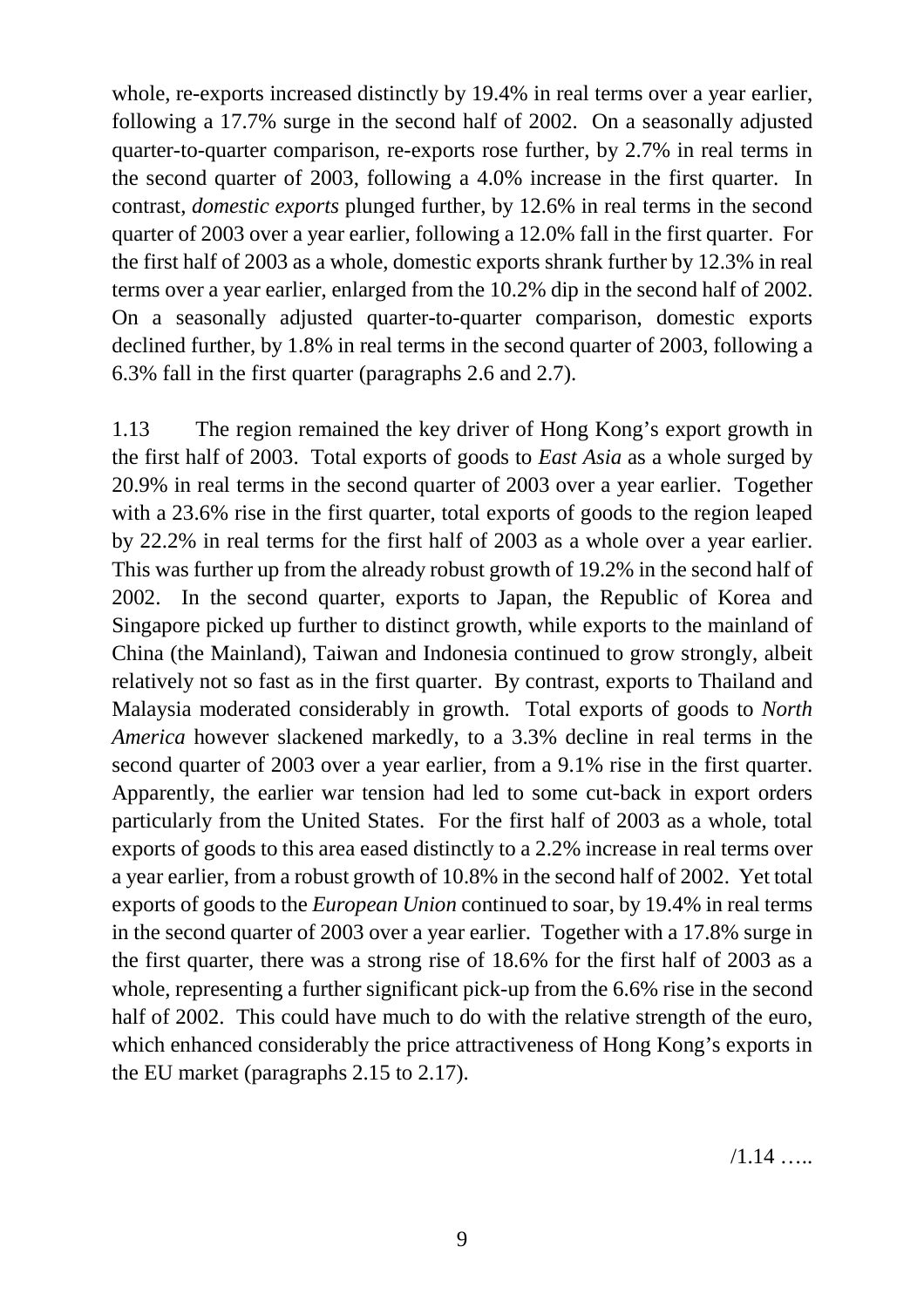1.14 *Imports of goods* likewise rose further, by 10.6% in real terms in the second quarter of 2003 over a year earlier, after an 18.7% leap in the first quarter. *Retained imports* were however slack throughout the second quarter, as imports for local use were cut back sharply upon the spread of SARS in Hong Kong during the period. They recorded a 1.9% decline in real terms in the second quarter of 2003 over a year earlier, sharply down from the 11.5% increase in the first quarter. For the first half of 2003 as a whole, imports of goods had significant growth at 14.3% in real terms over a year earlier, while retained imports still rose by 4.3%. These compared with the respective increases by 14.3% and 7.5% in the second half of 2002. On a seasonally adjusted quarter-to-quarter comparison, imports of goods and retained imports both fell back distinctly, by 1.1% and 9.6% respectively in real terms in the second quarter of 2003, following increases by 3.6% and 2.9% in the first quarter (paragraph 2.8).

1.15 With a faster growth in total exports of goods than in imports of goods in value, the *visible trade deficit* reckoned on a GDP basis narrowed to \$9.8 billion or 2.3% of the value of imports of goods in the second quarter of 2003, from \$16.4 billion or 4.2% in the same quarter in 2002. In the first half of 2003, the visible trade deficit also narrowed, to \$25.8 billion or 3.1% of the value of imports of goods, from \$28.8 billion or 4.0% in the same period in 2002 (paragraph 2.9).

1.16 On invisible trade, *exports of services* plummeted by 14.7% in real terms in the second quarter of 2003 over a year earlier, in stark contrast to a 12.6% rise in the first quarter. The abrupt fall-off in exports of services was caused entirely by the shock impact of SARS, with inbound tourism and exports of transportation services both considerably down in the second quarter. Continued robust growth in offshore trade rendered only a partial offset. For the first half of 2003 as a whole, exports of services fell by 1.4% in real terms over a year earlier, sharply reversing the 16.1% surge in the second half of 2002. On a seasonally adjusted quarter-to-quarter comparison, exports of services were markedly down by 21.1% in real terms in the second quarter of 2003, having fallen by 3.4% in the first quarter (paragraph 2.10).

/**Diagram 1.3** …..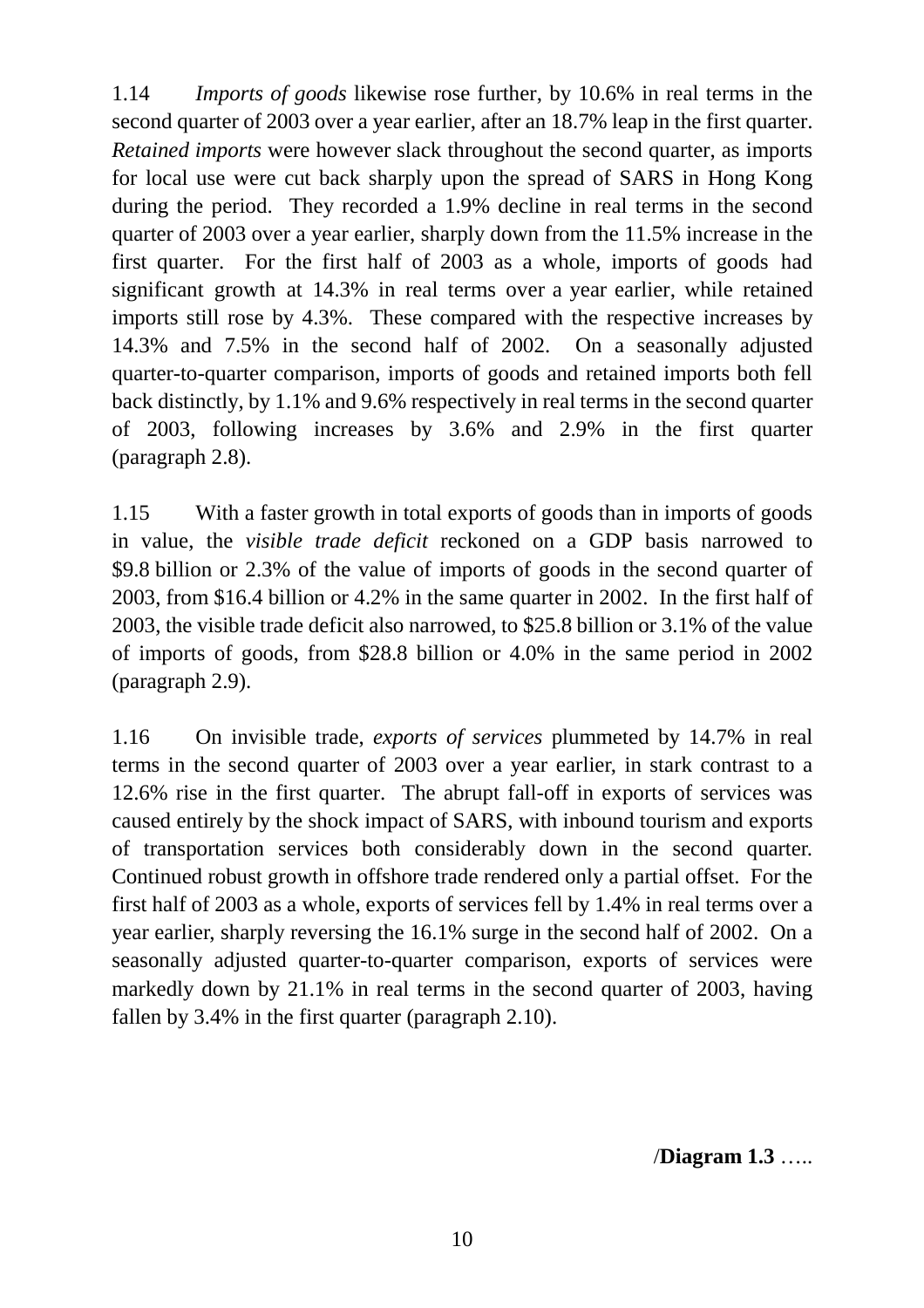**Diagram 1.3**





1.17 *Imports of services* plunged even more, by 19.6% in real terms in the second quarter of 2003 over a year earlier, distinctly enlarged from the 3.9% decrease in the first quarter. Outbound travel and related spending, which accounted for over half of imports of services, had been severely deterred by the SARS situation elsewhere in the region and the arrival restrictions and post-arrival quarantine imposed in some of the destinations on people travelling from Hong Kong. For the first half of 2003 as a whole, imports of services slumped by 11.5% in real terms over a year earlier, as against a 2.7% rise in the second half of 2002. On a seasonally adjusted quarter-to-quarter comparison, imports of services fell significantly, by 17.7% in real terms in the second quarter of 2003, enlarged from the 6.9% decrease in the first quarter (paragraph 2.11).

1.18 Taking exports and imports of services together, the *invisible trade surplus* reckoned on a GDP basis declined to \$31.5 billion or 84.6% of the value of imports of services in the second quarter of 2003, from \$37.8 billion or 83.0% in the same quarter in 2002. For the first half of 2003 as a whole, the invisible trade surplus still enlarged, to \$72.1 billion or 85.9% of the value of imports of services, from \$69.0 billion or 74.5% in the same period in 2002 (paragraph 2.12).

 $/1.19$  …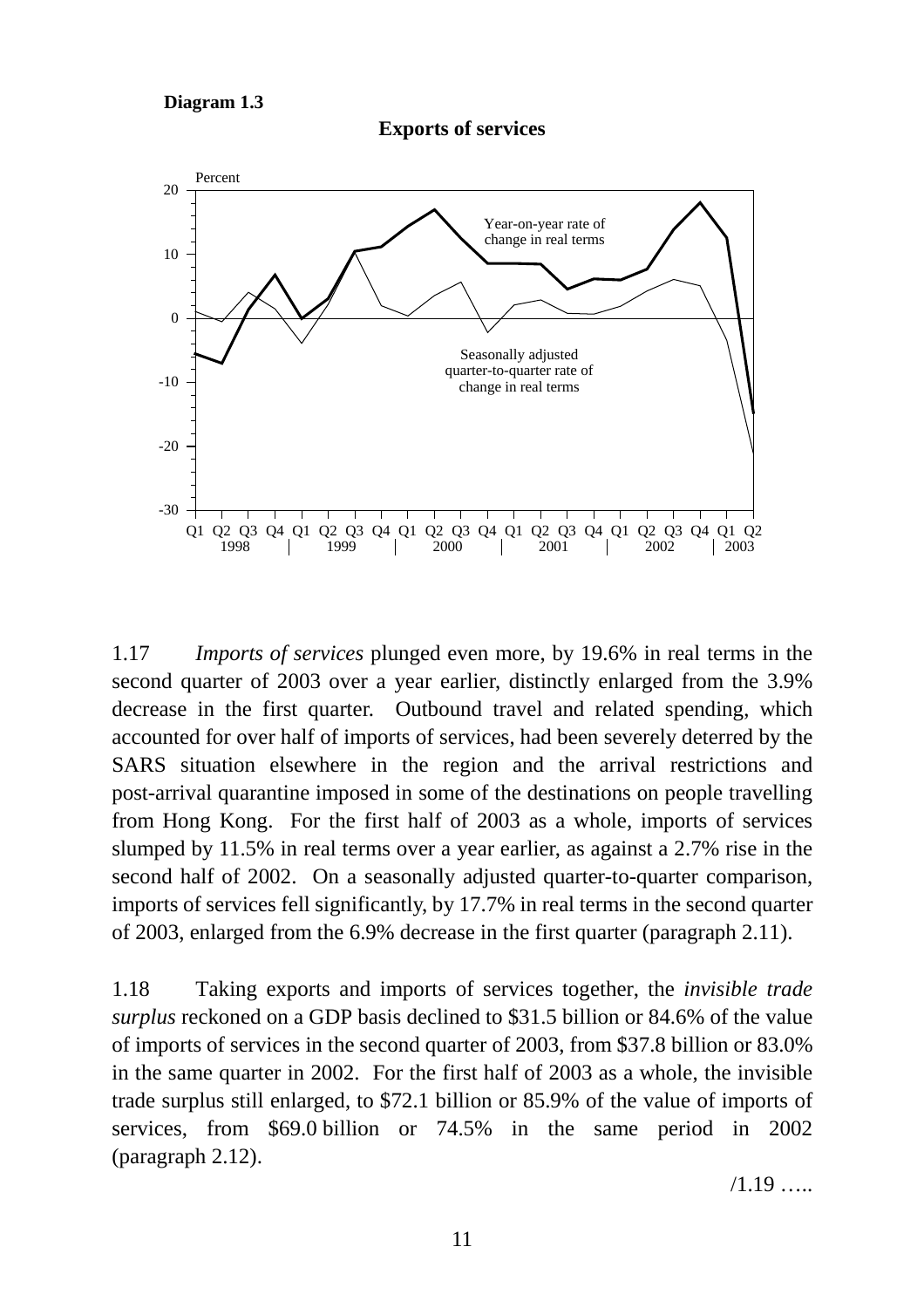1.19 With the reduction in the invisible trade surplus offset by the reduction in the visible trade deficit, the combined surplus reckoned on a GDP basis was broadly unchanged in the second quarter of 2003, at \$21.7 billion or 4.6% of the total value of imports of goods and services, as against \$21.4 billion or 4.9% in the same quarter in 2002. For the first half of 2003 as a whole, the combined surplus rose to \$46.3 billion or 5.1% of the total value of imports of goods and services, from \$40.1 billion or 4.9% in the same period in 2002 (paragraph 2.13).

## **Domestic demand**

1.20 Local consumer spending receded abruptly upon the spread of SARS in mid-March, as local people shunned the more crowded shopping areas to avoid being contracted. Coupled with a concurrent plunge in visitor arrivals and hence in tourist spending, the volume of *retail sales* shrank by 12.2% in April 2003 over a year earlier. There were extensive fall-offs in sales amongst nearly all types of commodities. Yet sales of Chinese drugs and herbs and of health and sanitary products were exceptions, as demand for these products rose amidst the SARS threat. Local consumer sentiment began to improve in May, as the SARS situation was progressively being brought under control and as WHO's travel advisory against Hong Kong was lifted later in that month. It improved further in June, upon intensive promotion by the affected trades complemented with relaunch by the Government. The decline in the volume of retail sales narrowed to 7.5% in May, and further to 3.2% in June. For the second quarter of 2003 as a whole, the volume of retail sales went down by 7.7% over a year earlier, considerably widened from the 0.8% decline in the first quarter. On a seasonally adjusted quarter-to-quarter comparison, the volume of retail sales fell by 7.5% in the second quarter of 2003, as against a 1.0% increase in the first quarter.

1.21 *Private consumption expenditure (PCE)* fell by 2.2% in real terms in the second quarter of 2003 over a year earlier, slightly further down from the 2.0% decline in the first quarter. The setback in the second quarter was mostly concentrated in residents' spending abroad, as local people avoided visits to the SARS-affected places and as some of the neighbouring places imposed arrival restrictions and post-arrival quarantine amidst the spread of SARS. Residents' spending locally also dipped in April, yet turned up steadily in May and June as local sentiment improved. On a seasonally adjusted quarter-to-quarter comparison, PCE dropped by 0.7% in real terms in the second quarter of 2003, having fallen by 0.2% in the first quarter.

/**Table 1.4** …..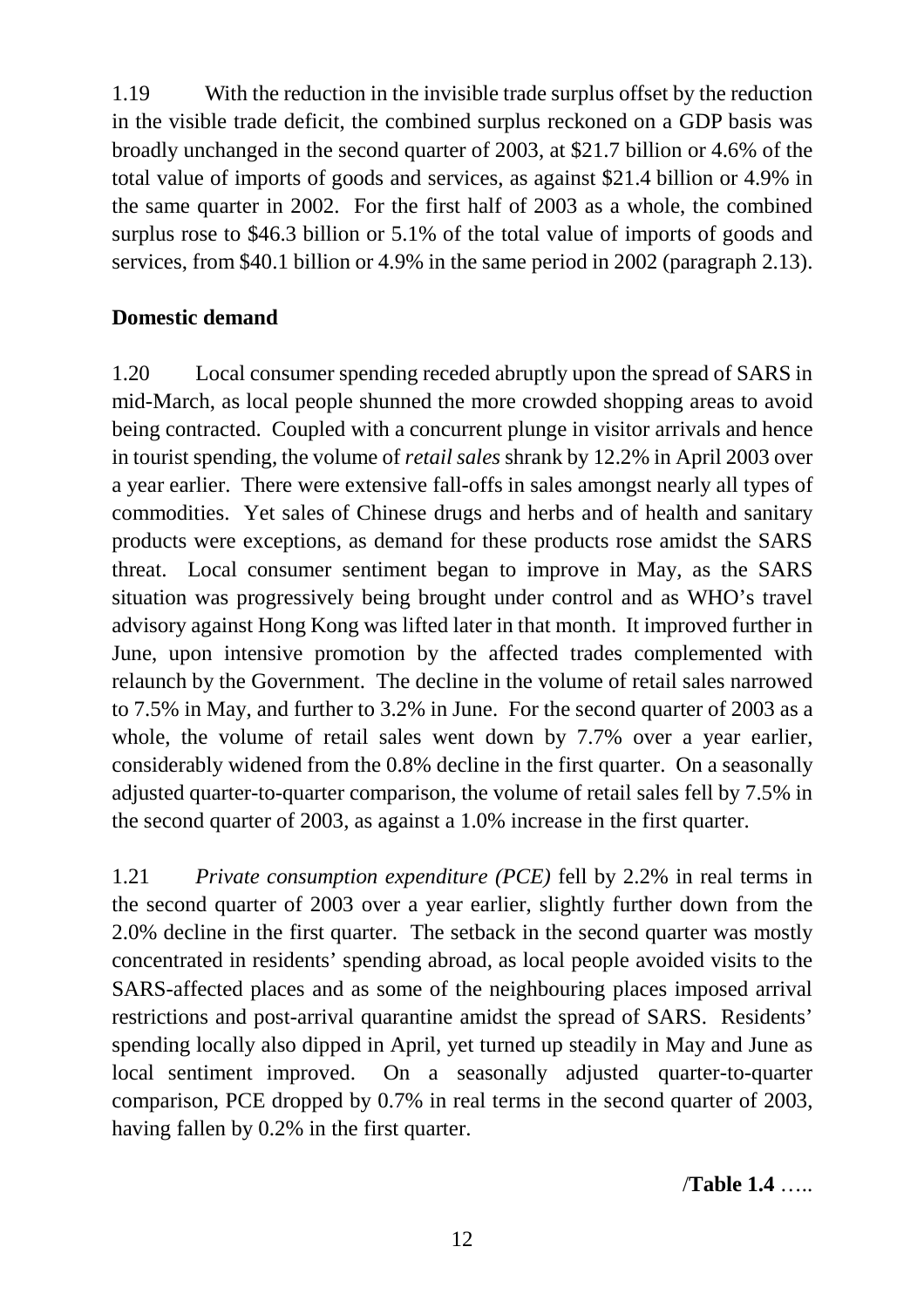#### **Table 1.4**

|      |                      | Retail sales <sup>(a)</sup>                                                    |                          |                               |                            |             | Consumer spending by major component <sup>(a)</sup> |              |                     |  |
|------|----------------------|--------------------------------------------------------------------------------|--------------------------|-------------------------------|----------------------------|-------------|-----------------------------------------------------|--------------|---------------------|--|
|      |                      |                                                                                | Food                     | <b>Durables</b>               | Non-<br>durables           | Services    | Residents'<br>expenditure<br>abroad                 | <b>Total</b> |                     |  |
|      | 2002 Annual          | $-2.6$                                                                         | $\ast$                   | $\ast$                        | $-5$                       | 3           | $-2$                                                | ∗            | 21                  |  |
|      | Q1<br>Q2<br>Q3<br>Q4 | $-1.8$<br>(2.1)<br>$-4.5$<br>$(-1.5)$<br>$-3.0$<br>$(-1.4)$<br>(0.1)<br>$-1.1$ | $\ast$<br>$-1$<br>$\ast$ | $\ast$<br>$-4$<br>$\ast$<br>5 | $-2$<br>$-8$<br>$-7$<br>-4 | 3<br>4<br>3 | $-3$<br>$-5$<br>$\ast$<br>$-1$                      |              | 8<br>14<br>24<br>35 |  |
| 2003 | Q <sub>1</sub><br>Q2 | (1.0)<br>$-0.8$<br>$(-7.5)$<br>$-7.7$                                          | $\ast$                   | $-1$                          | $-5$                       | $-5$        | -8<br>$-29$                                         | ∗<br>$-8$    | 18<br>$-61$         |  |

#### **Local consumer and visitor spending in the domestic market (year-on-year rate of change in real terms (%))**

Notes : (a) Retail sales and consumer spending by major component include both local consumer and visitor spending, which are not separable from the survey data.

(b) This is a broad estimate of spending by non-residents in the domestic market, as a deduction item within private consumption expenditure amongst the expenditure components of GDP.

( ) Figures in brackets represent the seasonally adjusted quarter-to-quarter % changes in real terms.

(\*) Change of less than 0.5%.

#### **Diagram 1.4**

**Domestic demand (year-on-year rate of change in real terms)**



Note : (#) Comprising private consumption expenditure and government consumption expenditure.

 $/1.22$  …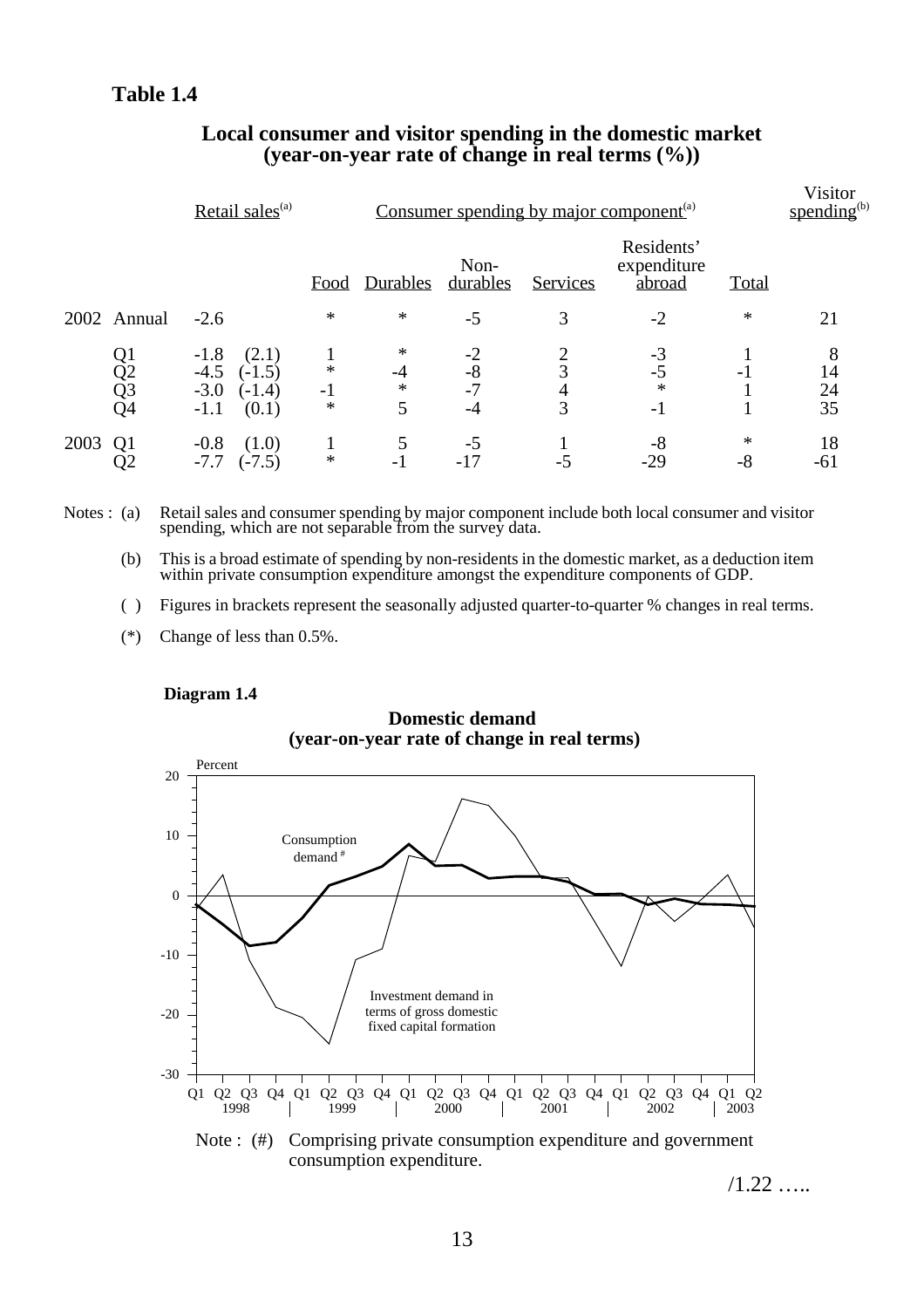1.22 *Government consumption expenditure (GCE)* reckoned on a national accounts basis<sup>(5)</sup> registered a further modest increase, by  $0.6\%$  in real terms in the second quarter of 2003 over a year earlier, after a 1.3% rise in the first quarter. On a seasonally adjusted quarter-to-quarter comparison, GCE dipped by 0.1% in real terms in the second quarter of 2003, after a meagre 0.1% rise in the first quarter.

1.23 Overall investment spending, as represented by *gross domestic fixed capital formation (GDFCF)*, fell back by 5.3% in real terms in the second quarter of 2003 over a year earlier, following a 3.5% rise in the first quarter. *Expenditure on building and construction* had an enlarged decline, by 7.2% in real terms in the second quarter of 2003 over a year earlier, further down from a 3.5% fall in the first quarter. Private sector building activity continued to be held back by the subdued property market. Concurrently, private sector civil engineering works shrank markedly, upon near completion of the first berth of Container Terminal 9 and a dearth of new projects. Public sector expenditure on building and construction recorded a further modest decline, as work on the KCR West Rail was near completion while work on the Ma On Shan Rail and the Tsim Sha Tsui Extension had subsided from their peaks. Meanwhile, *expenditure on machinery, equipment and computer software* slackened into decline, falling by 2.4% in real terms in the second quarter of 2003 over a year earlier, having risen markedly by 11.9% in the first quarter. Conceivably, the dimmer business outlook in the shorter term upon the spread of SARS had curbed investment intentions.

1.24 *Inventories* continued to rise in the second quarter of 2003. However, the stock accumulation by and large was likely to be involuntary, as both domestic demand and inbound tourism faltered abruptly upon the outbreak of SARS.

## **The Government account**

1.25 In the first quarter of the financial year 2003/04 (April to June 2003), *government revenue* amounted to \$30.1 billion, broadly unchanged in money terms from the outturn in the first quarter of the financial year 2002/03. While there was a rise-back in revenue from general rates owing to dissipation of the effect of the rates concession granted in 2002, revenue from most of the other major sources, including profits tax, salaries tax, stamp duties and land sales, continued to decline.

 $/1.26$  ….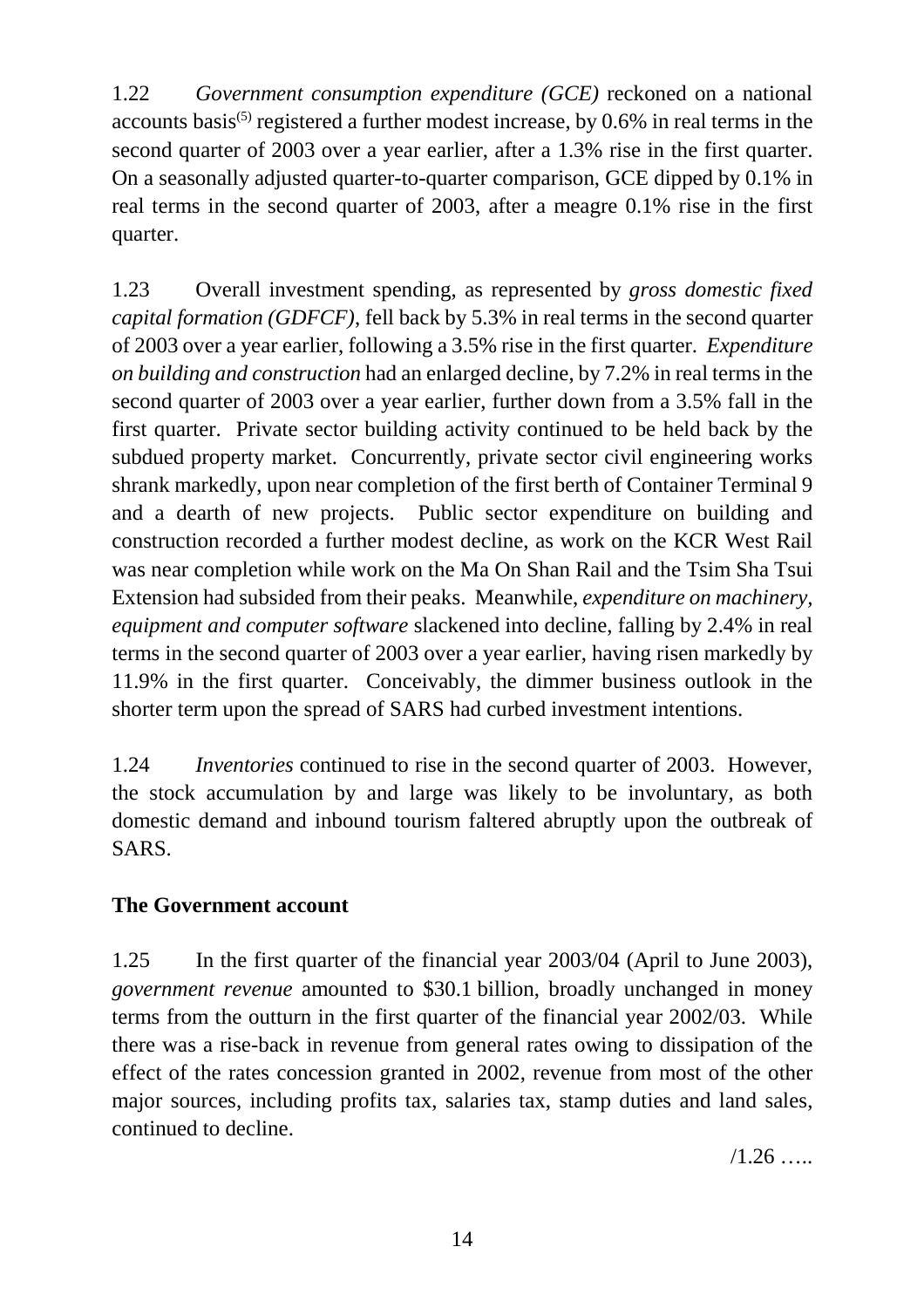1.26 *Government spending* in the first quarter of the financial year 2003/04 amounted to \$59.0 billion, and was up by 4.6% in money terms over the outturn of \$56.4 billion in the same quarter of the financial year 2002/03. Within this total, there was a 40.1% surge in capital expenditure, to \$11.2 billion, more than offsetting a 1.2% decline in recurrent spending, to \$47.8 billion.

1.27 The *fiscal balance* recorded a deficit of \$28.9 billion in the first quarter of the financial year 2003/04, as compared to a deficit of \$26.3 billion in the same quarter of the financial year 2002/03.

## **The property market**

1.28 The sales market for *residential property* remained sluggish during most of the first half of 2003. After a relatively more active start early in the year, acquisition interest was curtailed further during the period from mid-March to early June, amidst the severe impact from the spread of SARS in Hong Kong. Apart from dwindled demand under the poor sentiment, the ample supply of new flats in the mass market continued to pose a drag. Faced with such an austere situation, developers either withheld sales or else staged more intensive promotion, by offering larger price discounts and more sweeteners to prospective flat buyers. Then, with the impact of SARS fading away since early June, there were signs of improvement in sentiment, lifting demand mostly in the primary market. Meanwhile, the luxurious end of the market turned slightly more active during the first half of this year, stimulated in part by the Government's new policy measure announced in February to attract investment immigrants to Hong Kong. As to the rental market for residential property, performance likewise remained lacklustre in overall terms, given the still subdued user demand and increased supply of flats for lease (paragraph 3.7).

1.29 On a quarter-to-quarter comparison, flat prices fell further, on average by 6% in the second quarter of 2003, after a 4% drop in the first quarter. For the first half of 2003 as a whole, flat prices went down on average by 10%. Flat rentals also declined further, on average by 5% in the second quarter of 2003, following a 3% fall in the first quarter. For the first half of 2003 as a whole, flat rentals were on average lower by 8%. Compared with the respective peak levels in the third quarter of 1997, flat prices and rentals in the second quarter of 2003 were down substantially, by an average of 65% and 48% respectively (paragraph 3.8).

 $/1.30$  ....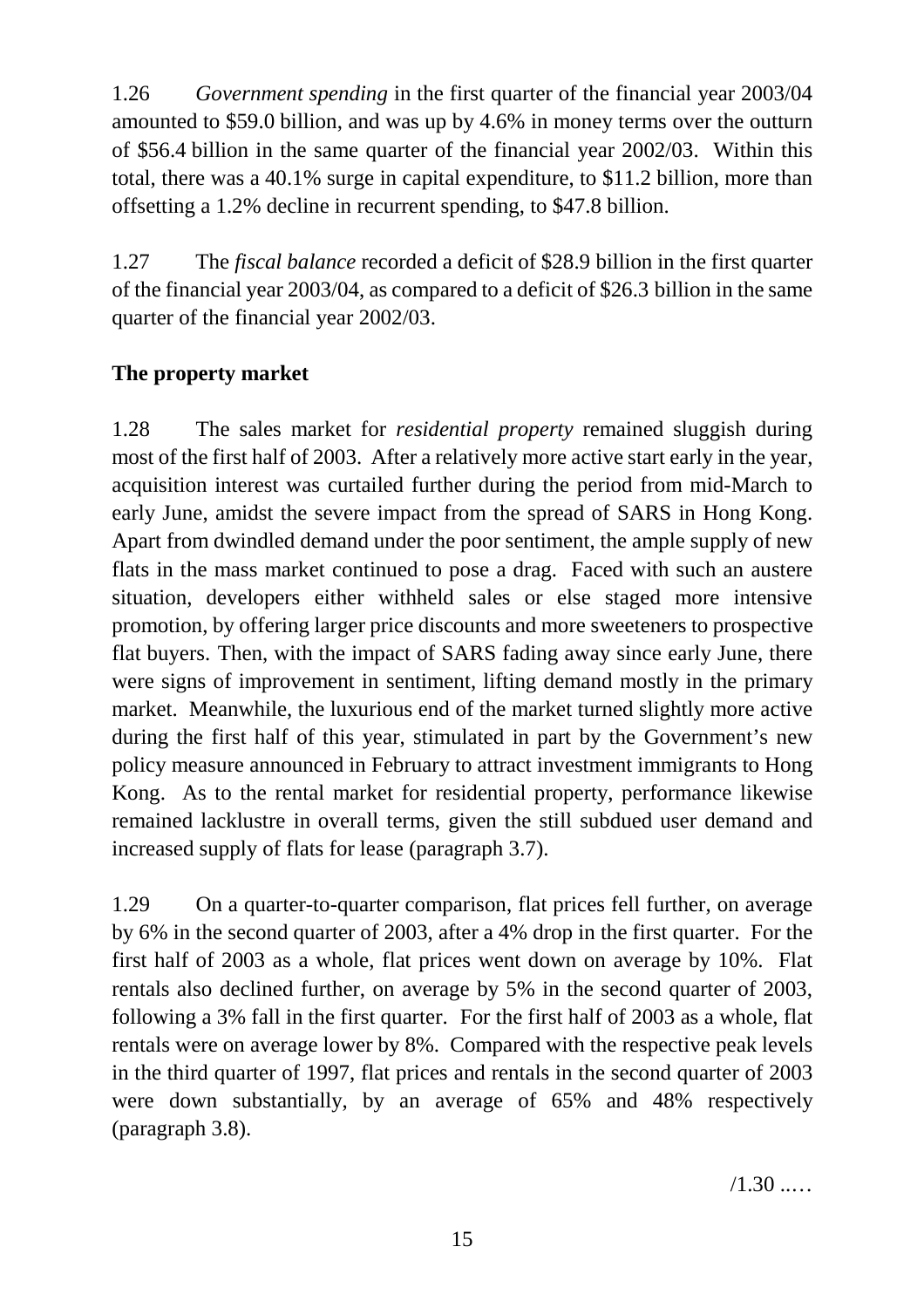1.30 On *commercial property*, both the sales and rental markets for *office space* remained weak in the first half of 2003, upon further consolidation and downsizing in the corporate sector amidst an uncertain business outlook, especially under the impact of SARS. The market for Grade A office space, particularly that in the central business district, continued to be pulled down by abundant supply with the completion of some new projects, as well as by reduced demand with the relocation of more companies to the secondary districts for saving costs. The sales and rental markets for *shopping space* also remained bleak in the first half of 2003, especially during the period from mid-March to early June when both inbound tourism and local consumption were hit severely by the spread of SARS in Hong Kong. Landlords of such premises were under a widespread plea to grant temporary rental concessions to help ease the difficulties facing tenant operators. On *industrial property*, the rental and sales markets remained stagnant in overall terms in the first half of 2003, on the back of a continued downtrend in local manufacturing activity (paragraphs 3.9 to 3.11).

1.31 *Planned developments* of all types of property in the private sector, as indicated by the total usable floor area on building plans with consent to commence work, went up by 28% in the first half of 2003 over a year earlier. This followed a 34% increase in the second half of 2002. Analysed by main type of property and on a year-on-year comparison, planned developments of private residential property soared by 90% in terms of units or by 31% in terms of total usable floor area in the first half of 2003 from a low base a year earlier. This was in stark contrast to the corresponding decreases of 30% and 18% in the second half of 2002. On the other hand, planned developments of commercial property plummeted, by 64% in the first half of 2003, after a 186% surge in the second half of 2002. There were no new planned developments of industrial property in the first half of 2003, such developments having risen sharply by 117% in the second half of 2002 from a low base. Planned developments of property in the "others" category continued to surge, by 483% in the first half of 2003, following a 539% leap in the second half of 2002, both from a low base. Comparing the twelve months ending June 2003 with the preceding twelve-month period, planned developments of all types of property increased by 31%. Planned developments of private residential property rose by 25% in terms of units or by 8% in terms of total usable floor area. Planned developments of property in the "others" category, commercial property and industrial property were also up, by 498%, 33% and 13% respectively (paragraph 3.16).

**/The** …..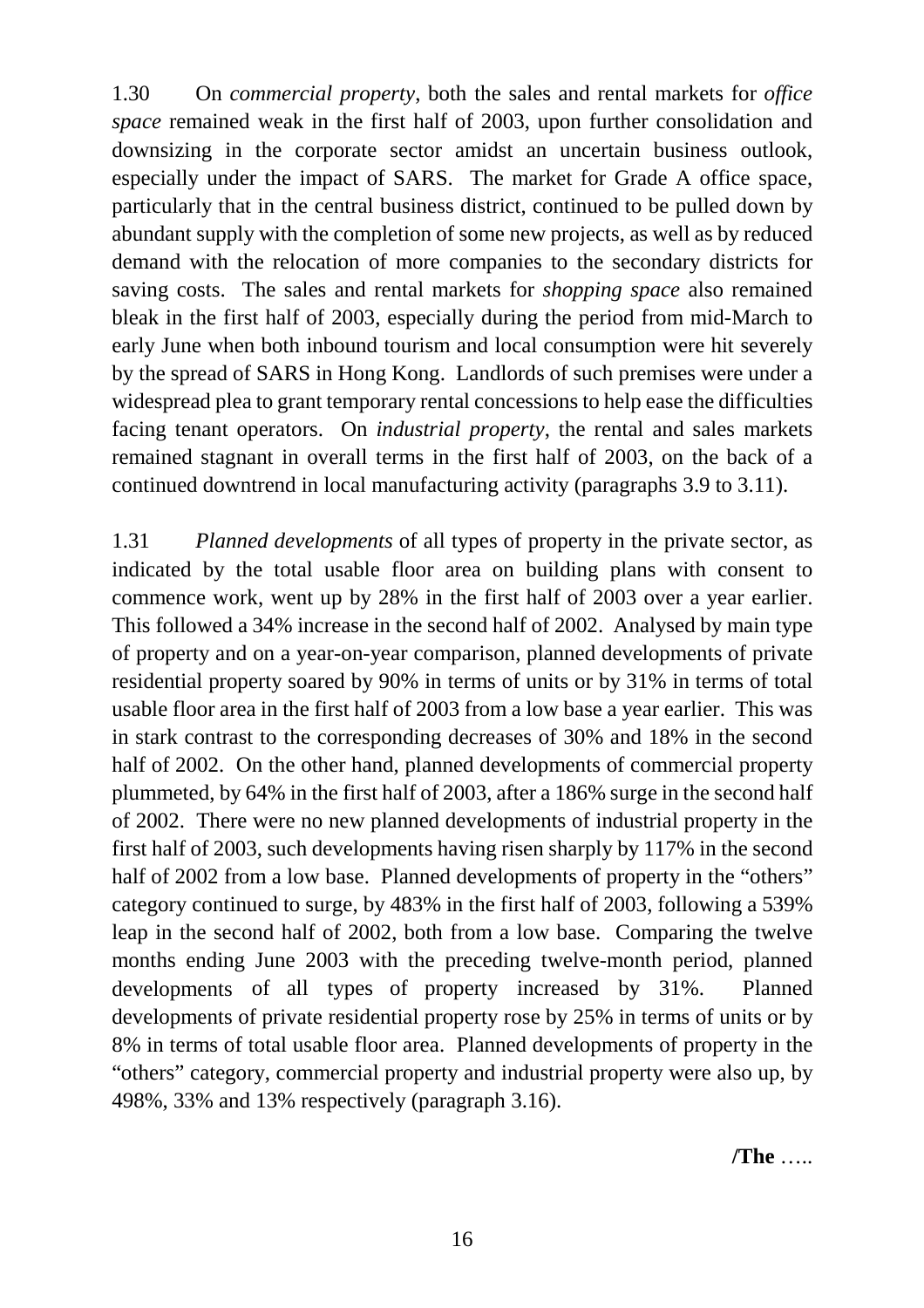## **The labour market**

1.32 The labour market, which was already slack in the first quarter of 2003, weakened visibly further in the second quarter. Total employment contracted between the two quarters, as the outbreak of SARS curtailed business activity and dampened labour demand. Coupled with a pick-up in labour supply, this led to a distinct further loosening in the overall manpower resource balance (paragraph 5.1).

1.33 The *seasonally adjusted unemployment rate* went sharply higher, to 8.6% in the second quarter of 2003 (and further to 8.7% in May - July), from 7.5% in the first quarter. The number of unemployed persons (not seasonally adjusted) showed a marked increase, to 300 000 in the second quarter of 2003, from 259 800 in the first quarter. The surge in unemployment, whilst occurring almost across-the-board, was particularly pronounced in the tourism and consumption-related sectors. Meanwhile, there was little change in the proportion of persons unemployed for less than three months, at 54% in the second quarter, as well as in the median duration of unemployment, at 82 days in the second quarter (paragraph 5.2).

1.34 The *underemployment rate* had an even steeper rise, to 4.3% in the second quarter of 2003 (though fell back slightly to 4.2% in May - July), from 2.9% in the first quarter, as many employees were temporarily suspended from work or asked to take no-pay leave after the SARS outbreak. The number of underemployed persons rose from 100 700 to 151 000 between the two quarters (paragraph 5.3).

/**Diagram 1.5** …..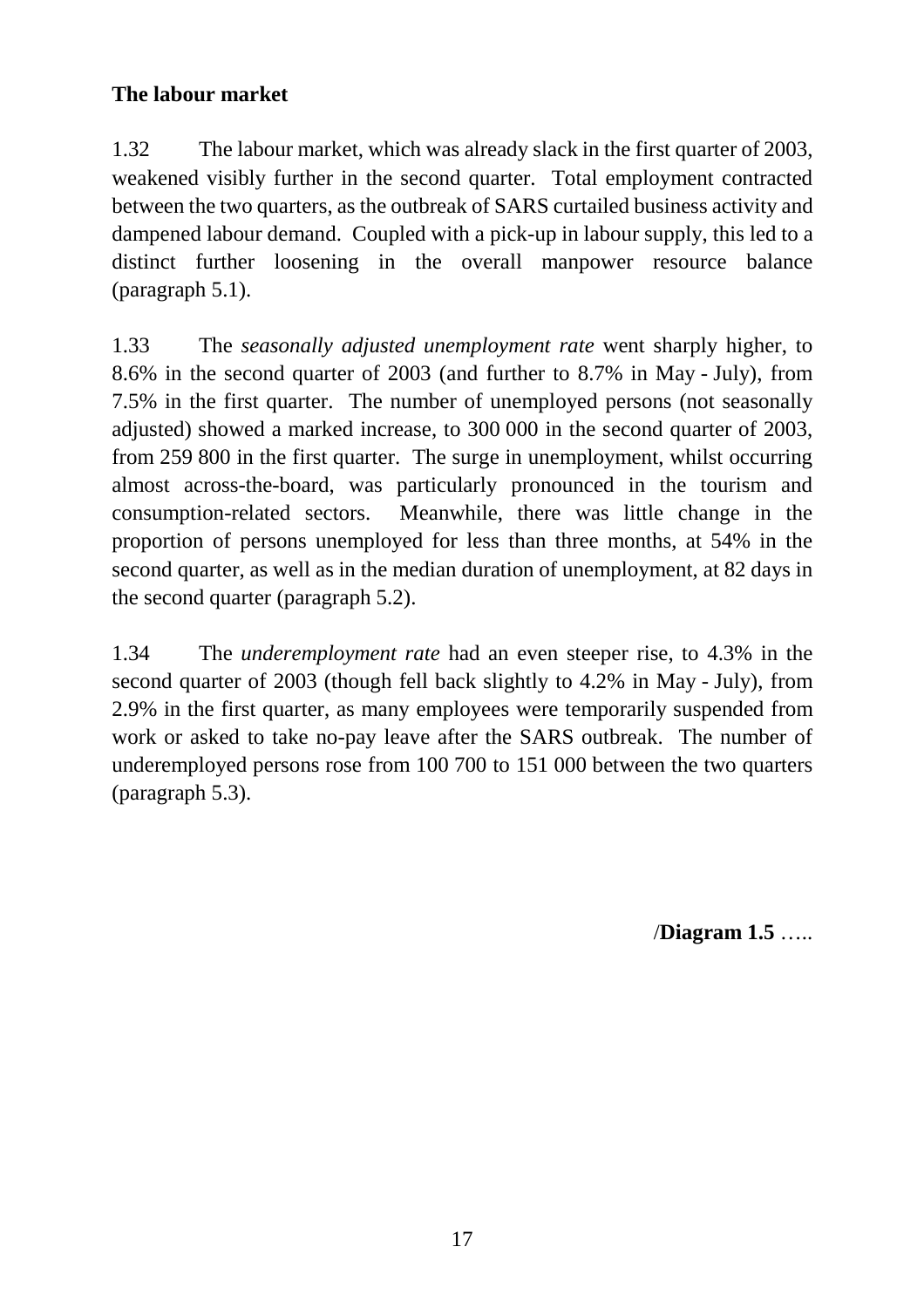#### **Diagram 1.5**



**Unemployment and underemployment rates**

1.35 On a quarter-to-quarter comparison, *total employment* as enumerated from households was reduced by 0.7% in the second quarter of 2003, further to a 0.4% fall in the first quarter. Yet *total labour force* expanded by 0.5% in the second quarter, reversing the 0.1% drop in the first quarter. This growth differential aggravated the labour demand and supply imbalance, thereby leading to a leap in unemployment rate in the more recent periods. On reduction in employment, service workers and shop sales workers engaged in restaurants and the retail trade were affected most. As to expansion in labour force, it was entirely attributable to a 0.5% rise in the population of working age, with nil change in the overall labour force participation rate. On a year-on-year comparison, employment growth, though still positive in the second quarter of 2003, was distinctly slower than labour force growth, at 0.5% as against 1.5%. A roughly similar picture was observed in the first quarter, yet with a smaller difference between the two growth rates, at 0.8% as against 1.3% (paragraph 5.5).

/**Diagram 1.6** …..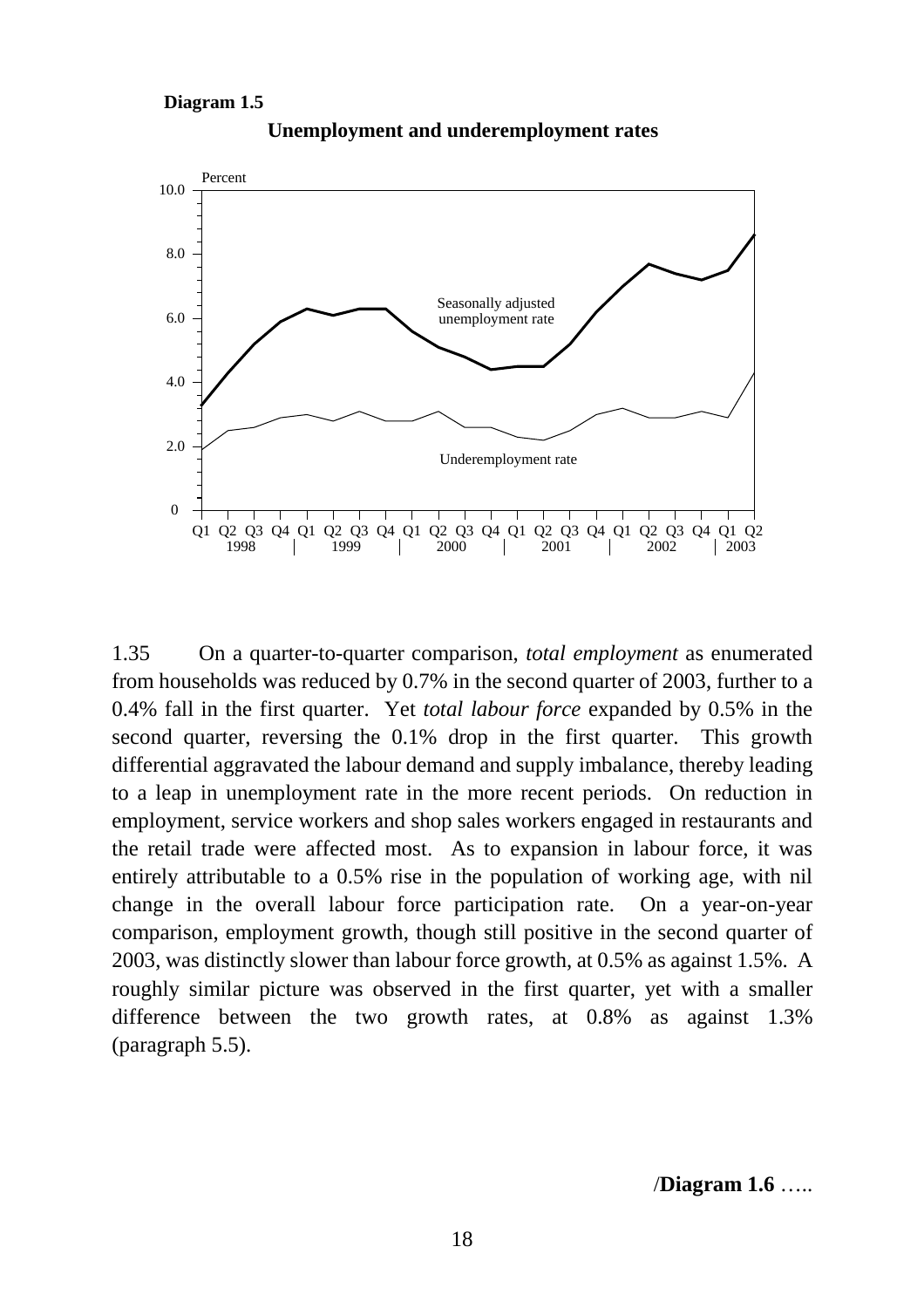#### **Diagram 1.6**



**Total labour force and total employment (year-on-year rate of change)**

1.36 Overall labour income in money terms continued on a downtrend. Specifically, overall *labour earnings* were 2.0% lower in money terms in the first quarter of 2003 than a year earlier, exceeding the 1.2% fall in the fourth quarter of 2002. After adjusting for the decrease in the Composite CPI, labour earnings were static in real terms in the first quarter of 2003 as compared to a year earlier, as against a 1.8% rise in the fourth quarter of 2002. Likewise, overall *labour wages* fell more in March 2003 than in December 2002, by 1.5% and 0.8% respectively in money terms over a year earlier. Netting out the decline in the CPI(A), labour wages nevertheless edged up by 0.3% in real terms in March 2003 over a year earlier, following a 1.8% dip in December 2002 (paragraph 5.6).

#### **Prices**

1.37 Overall consumer prices continued to decline in the second quarter of 2003. By June 2003, the downtrend had lasted for 56 months. There was an accentuated decrease in May and June, mainly reflecting the impact of SARS on domestic demand and hence on consumer prices. In face of an austere business

/situation …..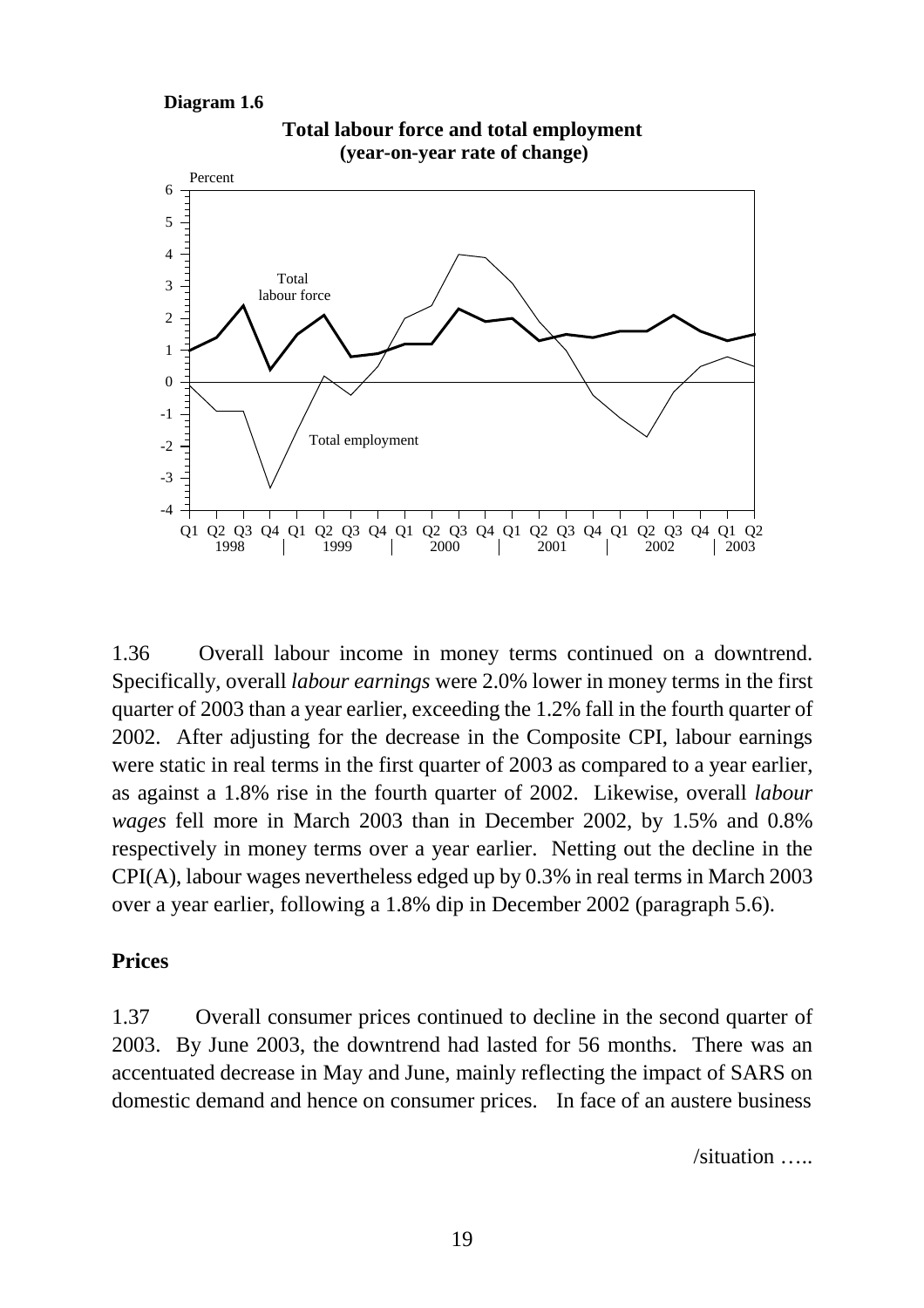situation under the SARS impact, local retailers and service providers generally offered larger price discounts and other attractions in a move to induce sales. There was a one-off rebate of electricity charges from a power company in June. Also, new fare concessions were granted by some public transport operators. These, coupled with lower labour wages and continued softening in property rentals, more than offset the effect of the recent pick-up in prices of retained imports brought about by a weaker US dollar and higher world commodity prices (paragraph 6.1).

1.38 The *Composite Consumer Price Index* went down by 2.5% in the second quarter of 2003 from a year earlier (and further by 4.0% in July), larger than the 2.0% fall in the first quarter. Clothing and footwear, durable goods, transport, private housing and miscellaneous services were the categories with accentuated price declines. For the first half of 2003 as a whole, the Composite CPI fell by 2.2% over a year earlier, which was smaller than the 3.2% decrease in the second half of 2002. Yet this was entirely due to dissipation of the downward effect of the special relief measures implemented by the Government in the earlier periods, including the rates concession in 2002 and the waiver of water and sewage charges over the twelve months ending March 2003. After adjusting for these special factors as well as for the difference in base of comparison caused by the waiver of public housing rentals in December 2001, the decline in the Composite CPI actually widened, by around 0.7 of a percentage point between the two half-yearly periods (paragraph 6.2).

/**Diagram 1.7** …..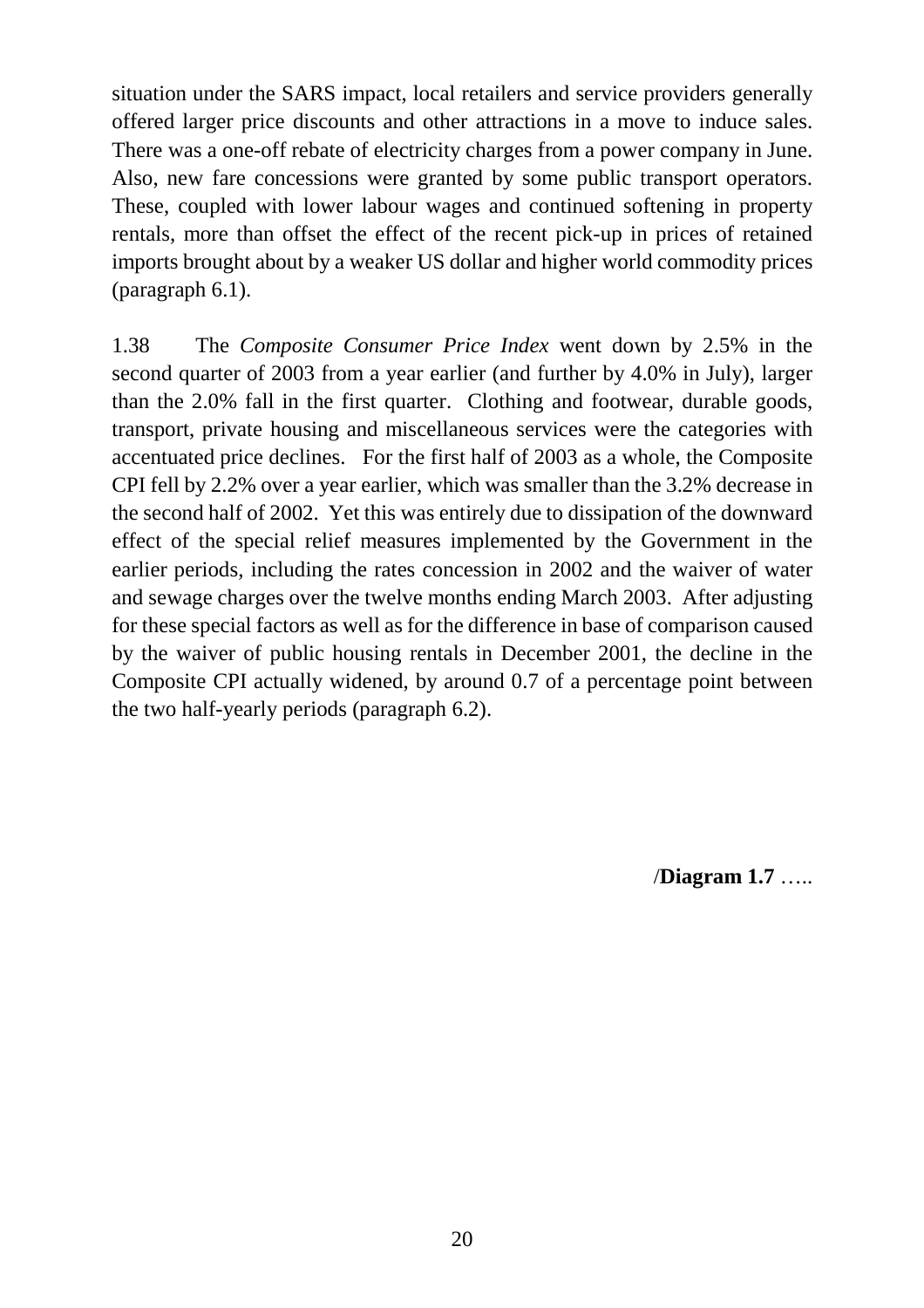



- changes in the Composite CPI are computed from the new 1999/2000-based series. Before then, the vear-on-vear Before then, the year-on-year changes are computed from the old 1994/95-based series. Splicing has been applied to the indices to maintain continuity.
	- (#) From the first quarter of 2000 onwards, the quarter-to-quarter changes in the seasonally adjusted Composite CPI are computed from the new 1999/2000-based series. Before then, the quarter-to-quarter changes are computed from the old 1994/95-based series. Splicing has been applied to the indices to maintain continuity.

1.39 The *GDP deflator*, as a broad measure of overall price change in the economy, declined by 5.5% in the second quarter of 2003 from a year earlier, larger than the 4.6% drop in the first quarter. This was mainly due to enlarged declines in the terms of trade in goods and services, in the price deflator for private consumption expenditure, and in the price deflator for government consumption expenditure. Within the GDP deflator, the *domestic demand deflator* and the *total final demand deflator* likewise showed accentuated declines, by 4.1% and 2.8% respectively in the second quarter of 2003 from a year earlier, as compared to the corresponding decreases of 3.9% and 2.1% in the first quarter. On a seasonally adjusted quarter-to-quarter comparison, the GDP deflator went down further by 1.7% in the second quarter of 2003, following a 1.4% decrease in the first quarter (paragraph 6.17).

/**Diagram 1.8** …..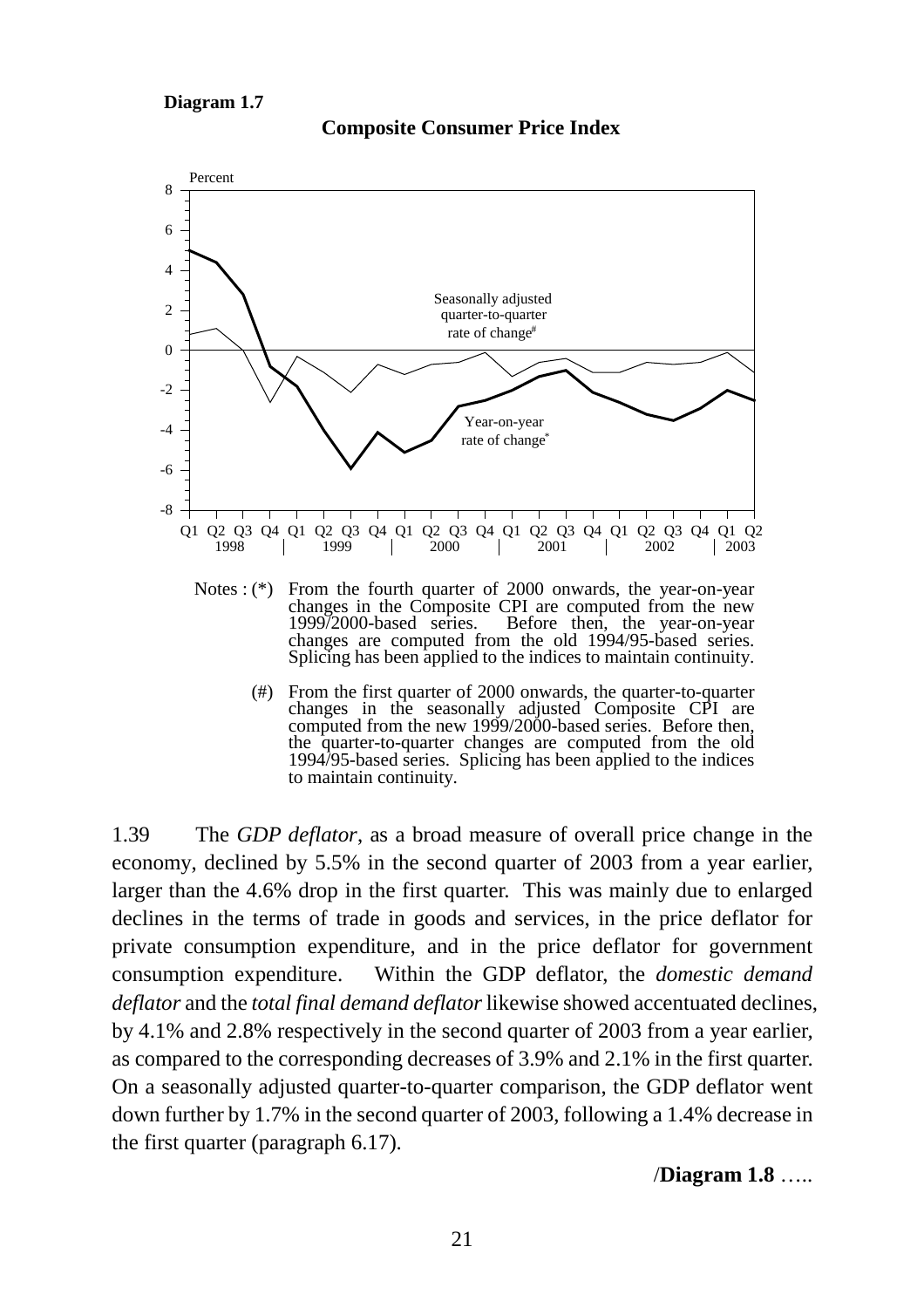**Diagram 1.8**

**GDP deflator**



#### **The financial sector**

1.40 The spot *exchange rate of the Hong Kong dollar* against the US dollar moved within a narrow range of 7.798 to 7.800 during the first half of 2003. The premium of the twelve-month forward rate over the spot rate held steady for most of the period. There was a brief upsurge to 355 pips (each pip equivalent to HK\$0.0001) in late April, amidst worries about the impact of SARS on the economy. But as SARS was being progressively brought under control, the premium narrowed back to 120 pips at end-June 2003, even less than 169 pips at end-2002 (paragraph 4.2).

1.41 Under the linked exchange rate system, the movements in the exchange rates of the Hong Kong dollar against other major currencies follow closely those of the US dollar. During the first half of 2003, the US dollar depreciated against most of the other major currencies. This was triggered by uncertainties surrounding the US-led war on Iraq and concern over the pace of recovery in the US economy. In particular, the dollar - euro rate surged by 14.2%, from a monthly average of 1.022 in December 2002 to that of 1.167 in June 2003. Also, the dollar - pound sterling rate rose by 4.5% from a monthly average of 1.589 in

/December …..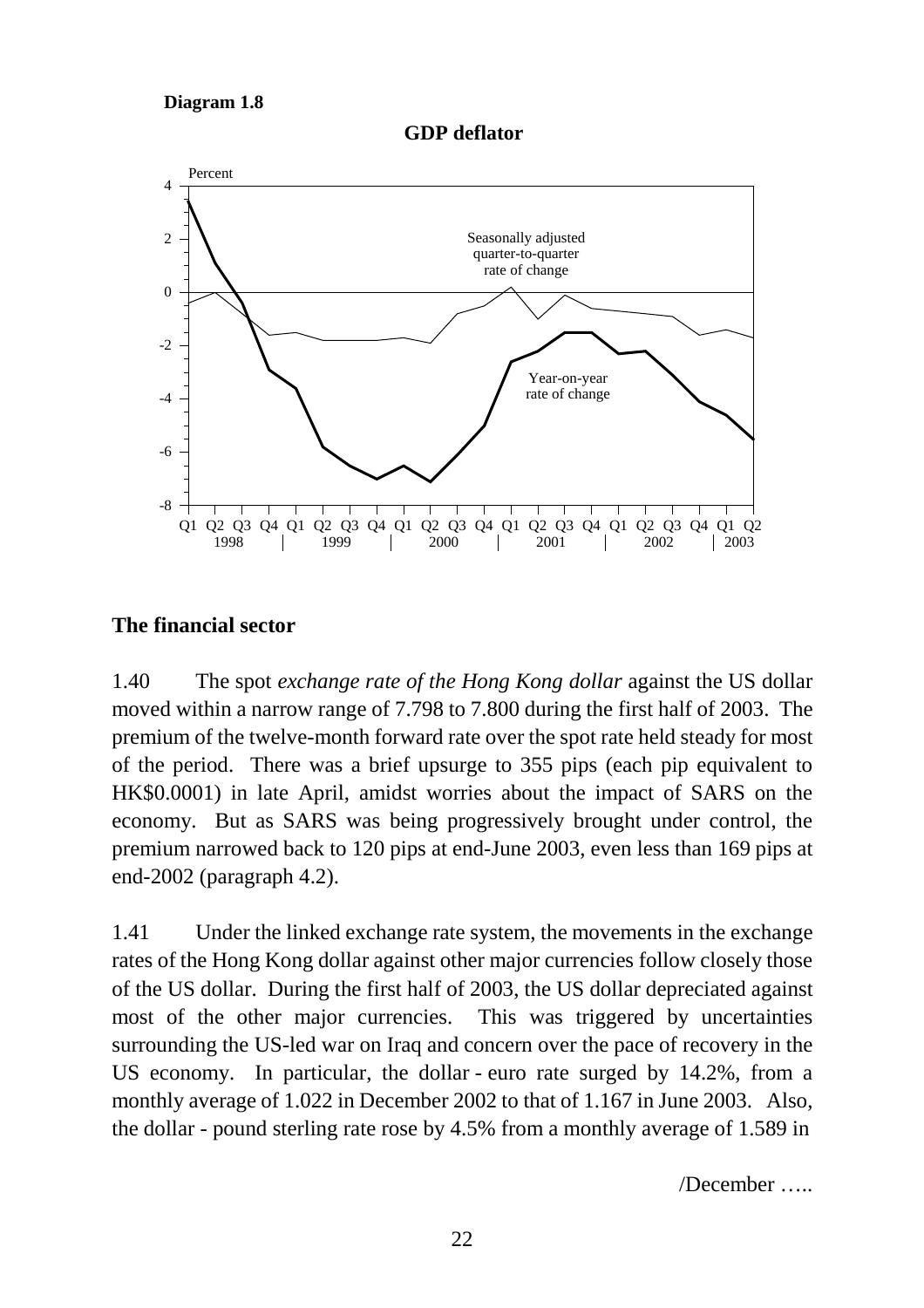December 2002 to that of 1.661 in June 2003, and the yen - dollar rate fell by 2.8% from a monthly average of 121.8 in December 2002 to that of 118.3 in June 2003. Likewise, the US dollar eased against many of the East Asian currencies. Taking these currency movements together, the trade-weighted *Nominal Effective Exchange Rate Index of the Hong Kong dollar declined by 2.0%, from a* monthly average of 102.7 in December 2002 to that of 100.6 in June 2003. After adjusting for changes in the respective consumer price indices, the trade-weighted *Real Effective Exchange Rate Index of the Hong Kong dollar* had a larger decrease, by 3.5% from 93.3 to 90.0 over the same period (paragraphs 4.3 and 4.4).

1.42 Affected by movements in the Hong Kong dollar forward rate premium over the spot rate, local inter-bank *interest rates* moved up briefly in April, and then fell back in the ensuing two months. At end-June 2003, the three-month HIBOR closed at 1.0%, down from 1.4% at end-2002. Over the same period, the spread of the three-month HIBOR over the corresponding Euro-dollar deposit rate reversed from a premium of 9 basis points to a discount of 6 basis points. Following the movement in the US Fed Funds target rate, the Base Rate under the Discount Window operated by the Hong Kong Monetary Authority was reduced by 25 basis points to 2.5% in late June 2003. Yet the best lending rate and savings deposit rate offered by the major commercial banks were kept at 5.00% and 0.03% respectively throughout the first half of 2003. Meanwhile, the spread of the best lending rate over the three-month time deposit rate widened modestly, from an average of 4.78 percentage points in the second half of 2002 to that of 4.91 percentage points in the first half of 2003 (paragraphs 4.5 and 4.6).

1.43 *Hong Kong dollar deposits* rose by 2.1% during the second quarter of 2003, following a 1.2% drop during the first quarter. *Hong Kong dollar loans* were reduced by 0.8% during the second quarter, after a 0.4% decline during the first quarter. As Hong Kong dollar loans declined further while Hong Kong dollar deposits resumed increase during the first half of 2003, the Hong Kong dollar loan-to-deposit ratio went down appreciably, from 88.5% at end-2002 to 86.7% at end-June 2003 (paragraphs 4.8, 4.15 and 4.16).

1.44 The local *stock market* staged a distinct rebound during the second quarter of 2003. After falling to a 4½-year low of 8 409 on 25 April, the Hang Seng Index showed a significant upturn in the ensuing two months. This was aided by rallies in the major stock markets overseas upon the end of the US-led

 $/\text{war}$  ….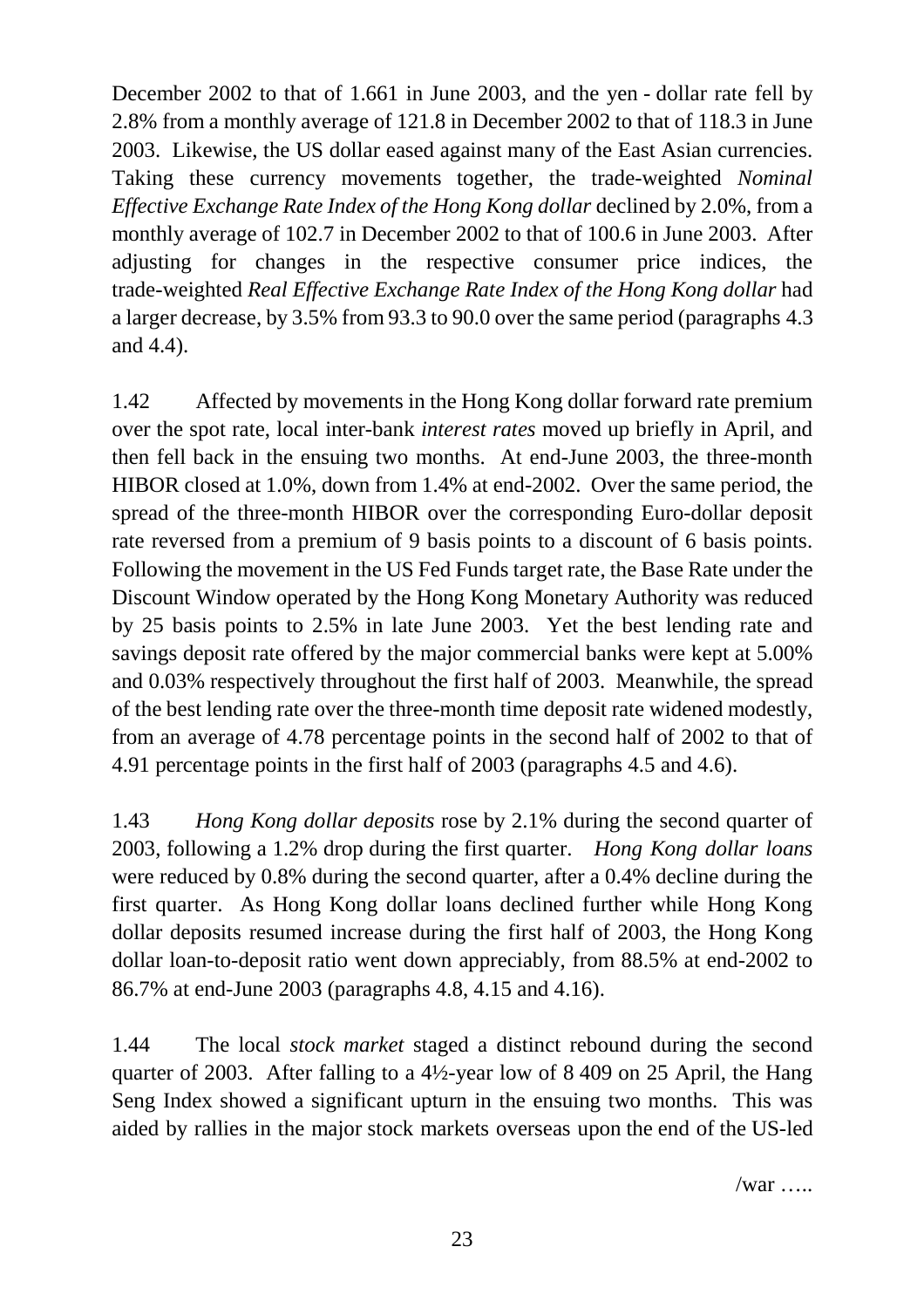war on Iraq. Also, market sentiment was buoyed by SARS being progressively brought under control in Hong Kong, leading to withdrawal by WHO of its travel advisory against non-essential travel to Hong Kong on 23 May. The Hang Seng Index surged to a six-month high of 10 030 on 17 June. Removal of Hong Kong from the list of SARS-affected areas by WHO on 23 June, coupled with expectation for signing of the Closer Economic Partnership Arrangement (CEPA) by the end of June, rendered additional support to share prices. Yet towards the end of the month, profit taking amidst renewed concern about the US economic outlook reduced some of the earlier price gains. The Hang Seng Index stood at 9 577 at end-June 2003, 10.9% above the level at end-March and 2.7% above the level at end-2002. (The Hang Seng Index rose progressively further, to a high of 10 761 on 22 August.) Trading turned more active, with the average daily turnover rising to \$8.1 billion in the second quarter of 2003, from \$6.1 billion in the first quarter. For the first half of 2003 as a whole, the average daily turnover at \$7.1 billion was 22% higher than in the second half of 2002 (paragraphs 4.30 and 4.31).

#### **Notes :**

(1) On 23 April 2003, the Government announced a package of relief measures amounting to \$11.8 billion, in order to help the community tide over the difficulties brought about by the outbreak of SARS and to revive the economy after SARS. The measures include rates concession, waiver of water and sewage charges, waiver of licence fees, salaries tax rebate, rent reduction at public sector commercial premises, job creation schemes, a bank loan guarantee plan for the hard-hit industries, etc.

On 15 June 2003, the Government put out an enhanced package of employment and training initiatives, in a move to alleviate further the impact of SARS on the labour market. This package costs \$715 million, and will create over 32 000 additional short-term jobs and training places. Of these, 19 050 are short-term jobs and 13 000 are training places. Most of the short-term jobs will last for six months. These new jobs will help to enhance environmental hygiene; promote culture, arts, recreation and sports activities as well as community and personal hygiene; and foster community building and improve the ecological environment.

 $/(2)$  …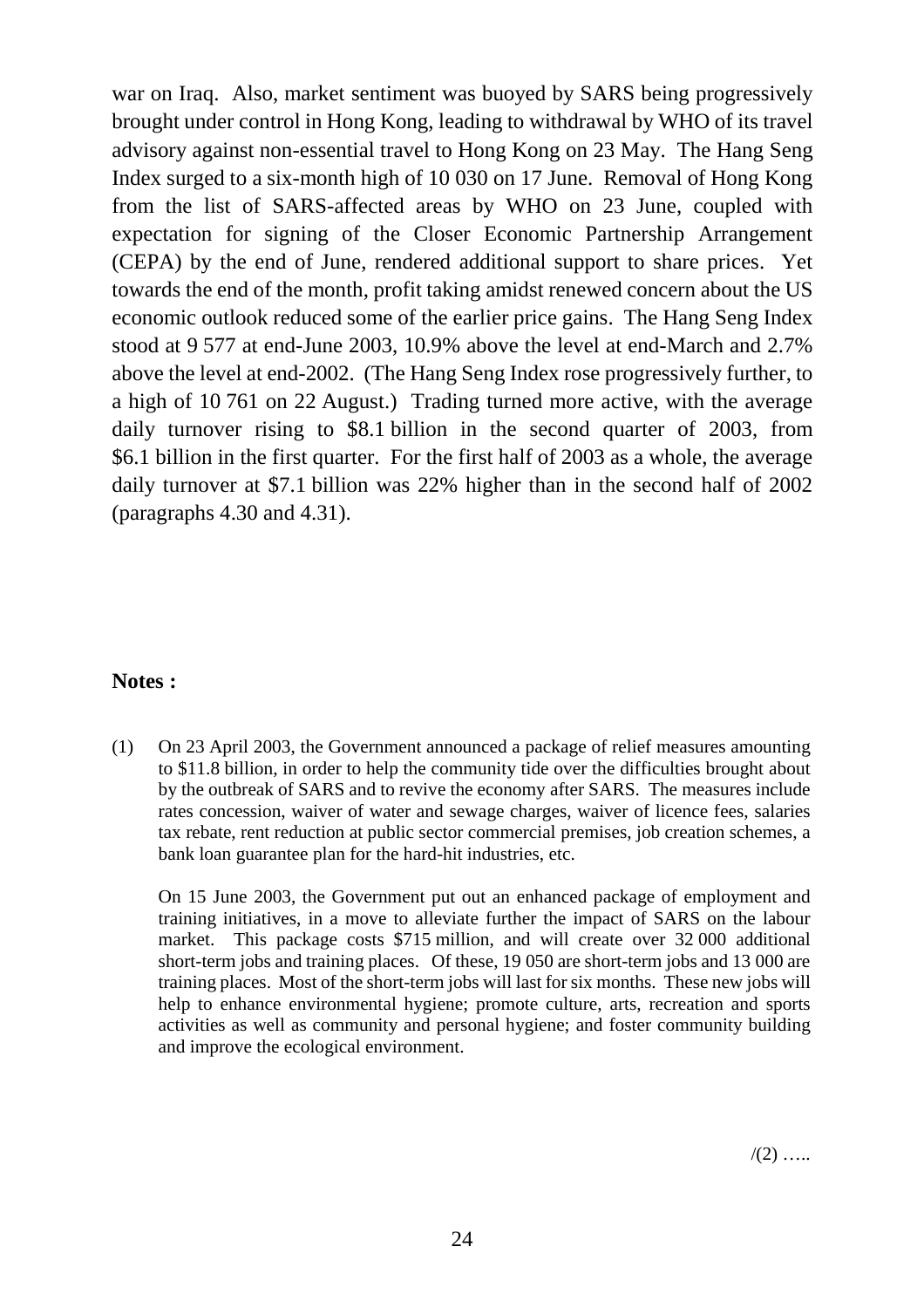- (2) The Gross Domestic Product (GDP) is an overall measure of net output produced within an economy in a specified period, such as a calendar year or a quarter, before deducting the consumption of fixed capital. In accordance with the expenditure approach to its estimation, GDP is the sum of private consumption expenditure, government consumption expenditure, gross domestic fixed capital formation, changes in inventories, and exports less imports of goods and services.
- (3) The seasonally adjusted quarter-to-quarter GDP series, by removing the variations that occur at about the same time and in about the same magnitude each year, provides another perspective for discerning the trend, particularly in regard to turning points. A detailed examination reveals the presence of seasonality in the overall GDP and in some of its main components, including private consumption expenditure, government consumption expenditure, exports of goods, imports of goods, exports of services, and imports of services. However, due to the presence of considerable short-term fluctuations, no clear seasonal pattern is found in gross domestic fixed capital formation. Therefore, the seasonally adjusted series of GDP is compiled separately at the overall level, rather than summing up from its main components.
- (4) The Gross National Product (GNP) is obtained by adding net external factor income flow, being the income inflow minus the corresponding income outflow, to GDP. External factor income inflow refers to income earned by residents from abroad, while external factor income outflow refers to income earned by non-residents from within the domestic territory. Hence GNP is an overall measure of income earned by the residents of an economy in a specified period, both domestically and from elsewhere. It distinguishes from GDP in that GDP is an overall measure of income earned by both residents and non-residents, from within the domestic territory in a specified period. Factor income comprises direct investment income, portfolio investment income, other investment income, and compensation of employees.
- (5) Government consumption expenditure reckoned on a national accounts basis covers the recurrent expenditure on goods and services incurred by government departments. It also covers the recurrent expenditure of quasi-government non-profit bodies, such as the Hong Kong Trade Development Council, Hong Kong Productivity Council, Hong Kong Tourism Board, Consumer Council and Hospital Authority. On the other hand, it does not include the expenditure of those government departments and statutory entities engaged in the production of goods and services principally for sale to the public, such as the Housing Department, Post Office and Water Supplies Department, and such as the Mass Transit Railway Corporation Limited, Kowloon-Canton Railway Corporation and Airport Authority Hong Kong. Government subventions to the various organisations providing community and welfare services are also excluded, because such expenditure is in the nature of transfer payments and not direct consumption of economic resources.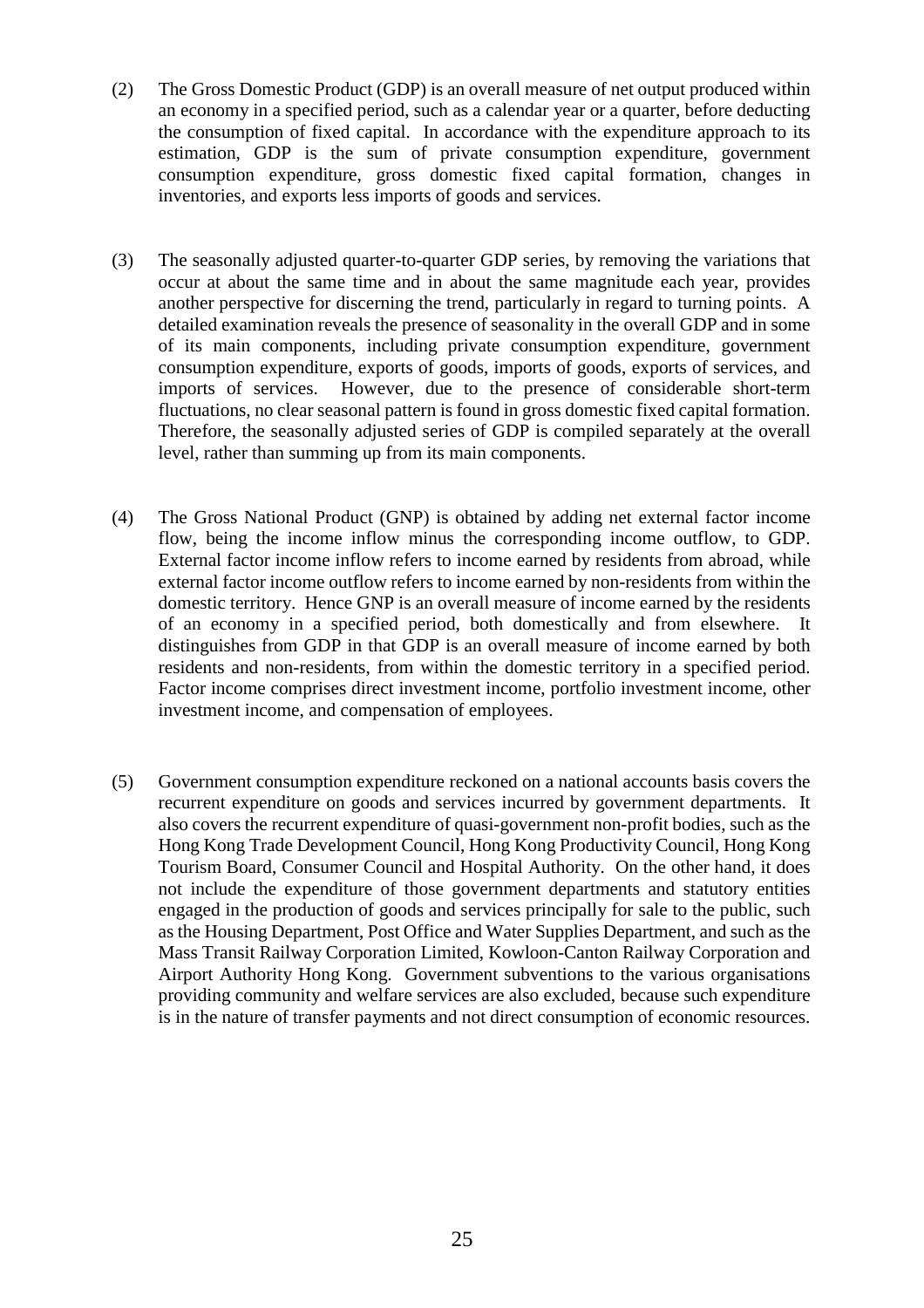## **CHAPTER 2 : THE EXTERNAL SECTOR**

## **Major external influences**

2.1 The swift end to the war on Iraq in April 2003 removed a major geopolitical uncertainty in the global economy, which should help steer a better course of recovery in the remainder of the year after a largely subdued performance in the first quarter. Yet notwithstanding a generally improved sentiment, there were few signs that the global economy had gathered pace in the second quarter. In particular, the slack in the US and EU economies continued to cause concern. In East Asia, the outbreak of SARS dealt a severe blow to some of the economies in the second quarter. Although more recently SARS had been contained, any of its impact on the earlier export orders, and henceforth on the ensuing export performance in the region, might yet be fully revealed.

2.2 In the US economy, both consumer and business sentiment improved considerably after the war on Iraq ended. Consumer spending held firm and remained the key driver of growth for the economy. Yet industrial output stayed subdued. The primary focus was on the worsened labour market, with the unemployment rate having risen to successive new highs before edging down only lately. As to the EU economy, activity on the whole stayed sluggish. While domestic conditions remained bleak amidst an also worsened labour market, exports continued to be curbed by a relatively strong euro.

2.3 In East Asia, Japan's domestic economy remained flat. Despite some improvement in consumer confidence, retail sales were still in the doldrums. But both industrial output and exports still held up rather well, thereby lifting its overall performance. The Mainland economy slowed distinctly in growth in the second quarter, as consumer demand faltered upon the outbreak of SARS. But the external sector was still buoyant and there was a continuous influx of foreign direct investment. For the other economies in the region hit by SARS, their domestic demand was likewise sharply down. Their export performance in the second quarter was also weaker than in the first quarter, due in large part to slow-down in export orders from the United States.

/**Table 2.1** .....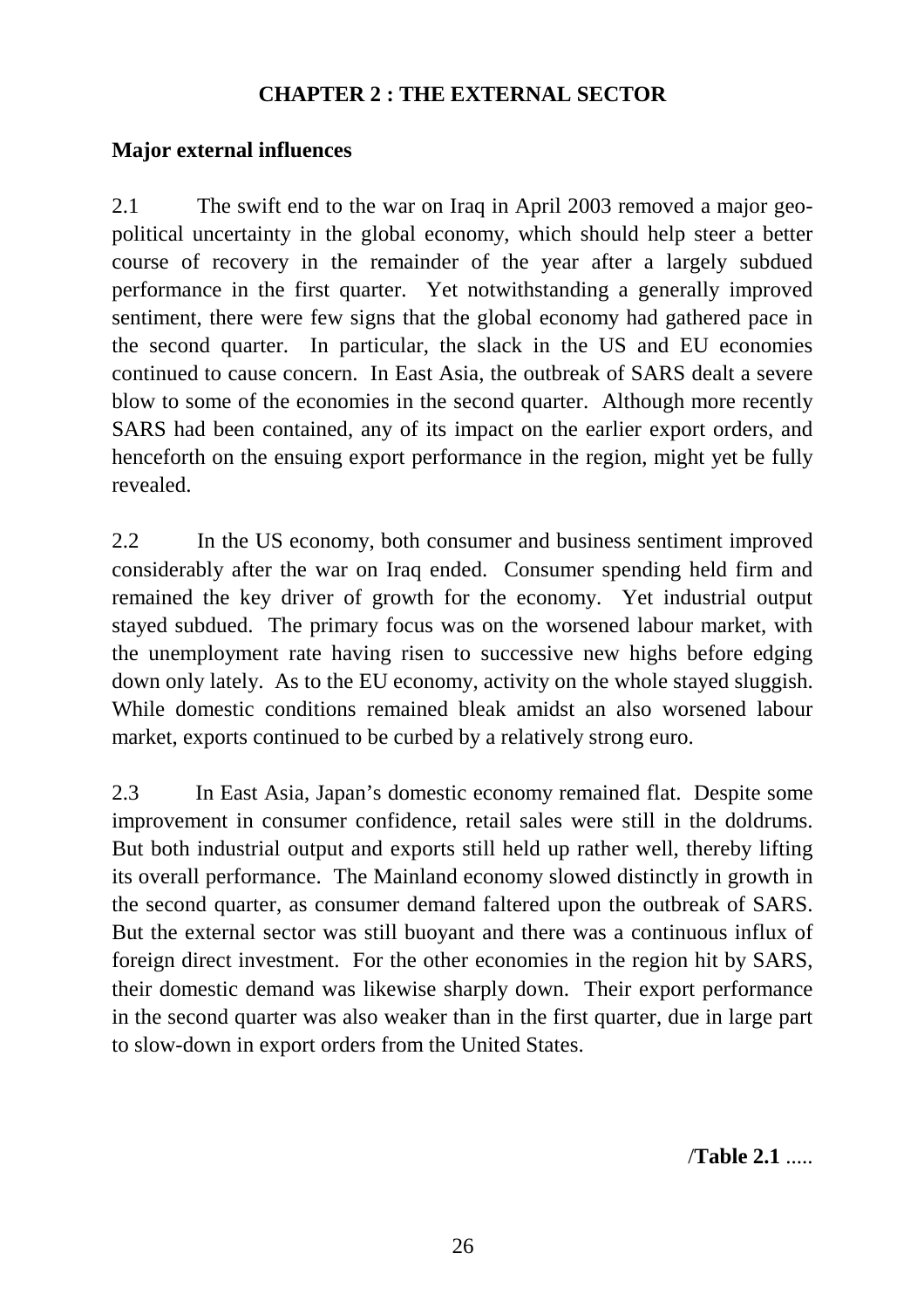### **Table 2.1**

|      |                | United<br><b>States</b> | European<br>Union | Mainland<br>of China | <b>Japan</b> |        | Taiwan Singapore  | Republic<br>of Korea |
|------|----------------|-------------------------|-------------------|----------------------|--------------|--------|-------------------|----------------------|
| 2002 | Annual         | 2.4                     | 1.0               | 8.0                  | 0.2          | 3.6    | 2.2               | 6.3                  |
|      | H1             | 1.8                     | 0.8               | 7.8                  | $-1.7$       | 2.3    | 1.1               | 6.4                  |
|      | H2             | 3.1                     | 1.3               | 8.2                  | 2.0          | 4.9    | 3.4               | 6.3                  |
|      | Q <sub>1</sub> |                         | 1.4(1.2)0.6(0.4)  | 7.6                  | $-3.1(0.1)$  | 0.9    | $-1.5$ $(1.7)$    | 6.2 $(2.5)$          |
|      | Q <sub>2</sub> | $2.2 \ (0.3)$           | 1.0(0.5)          | 8.0                  | $-0.3(1.3)$  | 3.7    | $3.8$ $(2.9)$     | 6.6 $(1.3)$          |
|      | Q <sub>3</sub> | 3.3(1.0)                | 1.2(0.4)          | 8.1                  | 1.7(0.7)     | 5.2    | $3.8$ $(-1.7)$    | 5.8 $(1.0)$          |
|      | Q <sub>4</sub> | 2.9(0.3)                | 1.4(0.1)          | 8.3                  | 2.3(0.5)     | 4.5    | 3.0(0.1)          | 6.8 $(2.0)$          |
| 2003 | H1             | 2.2                     | 0.8               | 8.2                  | 2.5          | 1.7    | $-1.3$            | 2.7                  |
|      | Q <sub>1</sub> | 2.0(0.4)                | 1.1(0.1)          | 9.9                  | 2.9(0.3)     | 3.5    | $1.7 \quad (0.4)$ | $3.7(-0.4)$          |
|      | Q2             | 2.3(0.6)                | 0.6<br>$(*)$      | 6.7                  | 2.1(0.6)     | $-0.1$ | $-4.2$ $(-3.0)$   | $1.9(-0.7)$          |

## **Gross Domestic Product of selected major economies (year-on-year rate of change in real terms (%))**

Notes : Figures in brackets are the seasonally adjusted quarter-to-quarter rates of change. For the mainland of China and Taiwan, seasonally adjusted series are not available.

(\*) Change of less than 0.05%.

#### **Table 2.2**

### **Total exports of goods of selected major economies (year-on-year rate of change in local currency terms (%))**

|      |                                                | United<br><b>States</b>         | European<br>Union           | Mainland<br>of China         | <b>Japan</b>                 | Taiwan                         | $Singa pore$ #                   | Republic<br>of Korea           |
|------|------------------------------------------------|---------------------------------|-----------------------------|------------------------------|------------------------------|--------------------------------|----------------------------------|--------------------------------|
| 2002 | Annual                                         | $-5.1$                          | 1.2                         | 22.4                         | 6.4                          | 8.9                            | 1.9                              | 8.0                            |
|      | H1<br>H2                                       | $-11.0$<br>1.5                  | 0.5<br>1.9                  | 14.1<br>29.6                 | 1.3<br>11.8                  | 4.6<br>13.3                    | $-7.9$<br>12.8                   | $-3.3$<br>20.3                 |
|      | Q1<br>$\overline{Q}$<br>$\overline{Q}$ 3<br>Q4 | $-15.1$<br>$-6.7$<br>1.0<br>1.9 | $-2.1$<br>2.9<br>3.2<br>0.7 | 10.0<br>17.8<br>28.7<br>30.5 | $-3.0$<br>5.7<br>7.4<br>16.2 | $-1.0$<br>10.1<br>16.0<br>10.9 | $-15.0$<br>$-0.4$<br>16.1<br>9.7 | $-11.1$<br>4.9<br>15.9<br>24.6 |
| 2003 | H1                                             | 3.0                             | $-4.1$                      | 34.0                         | 3.9                          | 7.0                            | 15.1                             | 17.6                           |
|      | Q1<br>$\overline{Q}2$                          | 4.5<br>1.5                      | $-2.2$<br>$-5.8$            | 33.6<br>34.3                 | 5.1<br>2.8                   | 10.3<br>4.0                    | 20.6<br>10.1                     | 20.8<br>14.7                   |

Notes : (#) Non-oil domestic exports.

(\*) Data on exports in the mainland of China and the Republic of Korea are in US dollar terms.

/**Table 2.3** .....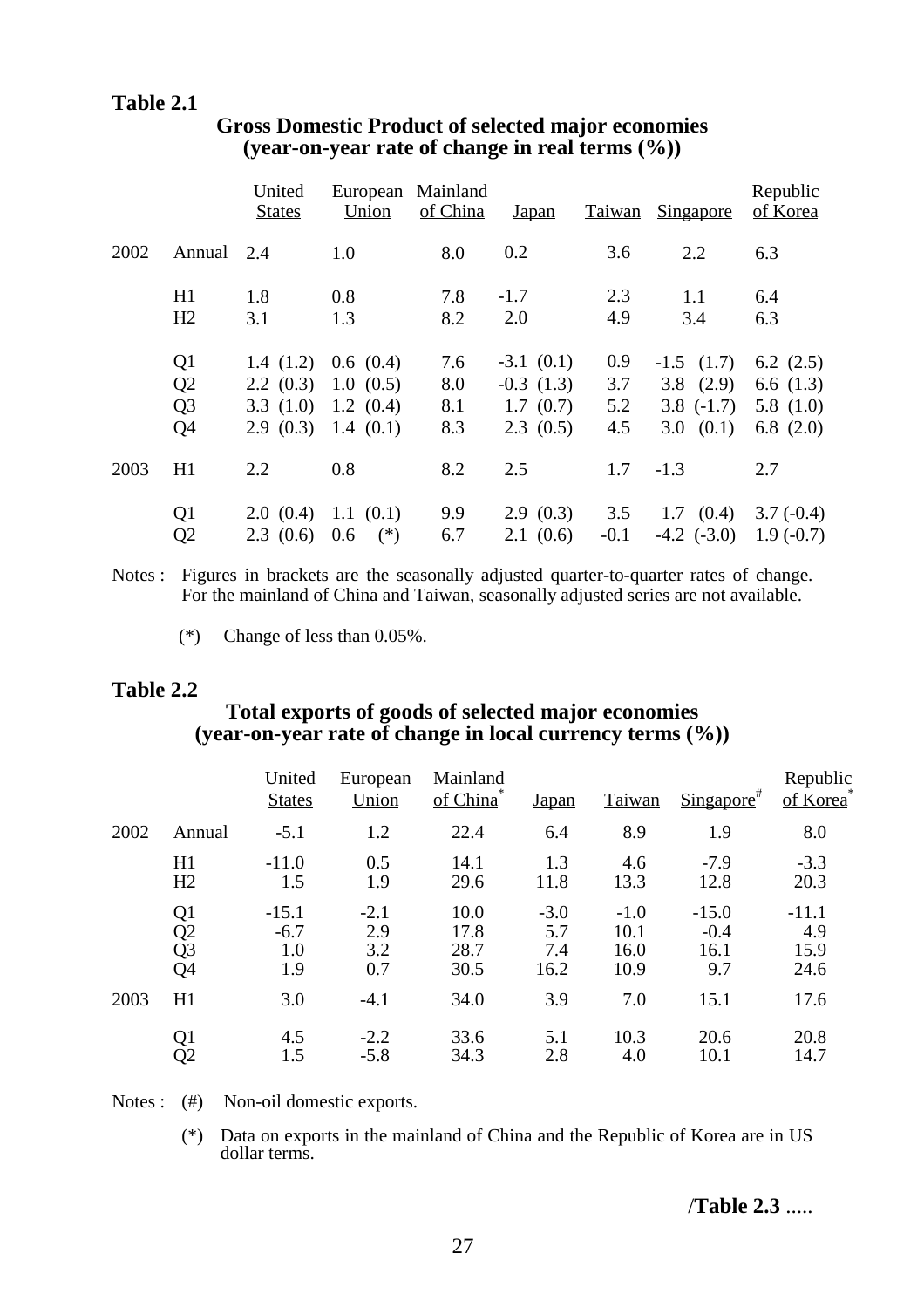### **Table 2.3**

|      |                | United<br><b>States</b> | European<br>Union | Mainland<br>of China* | <u>Japan</u> | Taiwan | <b>Singapore</b> | Republic<br>of Korea <sup>®</sup> |
|------|----------------|-------------------------|-------------------|-----------------------|--------------|--------|------------------|-----------------------------------|
| 2002 | Annual         | 1.6                     | $-4.1$            | 21.2                  | $-0.4$       | 7.6    | 0.4              | 7.8                               |
|      | H1             | $-6.2$                  | $-6.8$            | 10.4                  | $-6.3$       | $-1.0$ | $-4.8$           | $-2.2$                            |
|      | H <sub>2</sub> | 10.0                    | $-1.1$            | 31.1                  | 5.8          | 16.7   | 5.8              | 18.5                              |
|      | Q1             | $-12.7$                 | $-9.1$            | 5.1                   | $-8.2$       | $-8.9$ | $-12.2$          | $-11.4$                           |
|      | Q <sub>2</sub> | 0.5                     | $-4.5$            | 15.0                  | $-4.4$       | 6.8    | 3.0              | 7.8                               |
|      | Q3             | 7.7                     | $-2.7$            | 29.2                  | 2.1          | 20.0   | 5.3              | 13.8                              |
|      | Q4             | 12.3                    | 0.3               | 33.0                  | 9.4          | 13.5   | 6.3              | 23.1                              |
| 2003 | H1             | 10.2                    | $-0.4$            | 44.5                  | 7.2          | 11.5   | 4.5              | 21.0                              |
|      | Q1             | 14.4                    | 2.7               | 52.3                  | 8.2          | 18.7   | 9.5              | 30.9                              |
|      | Q2             | 6.6                     | $-3.3$            | 38.3                  | 6.3          | 5.4    | $-0.1$           | 12.1                              |

#### **Imports of goods of selected major economies (year-on-year rate of change in local currency terms (%))**

Note : (\*) Data on imports in the mainland of China and the Republic of Korea are in US dollar terms.

#### **Diagram 2.1**





Note : Total exports of goods as depicted refer to the year-on-year rate of change in real terms, while total import demand in Hong Kong's major markets as depicted refers to the year-on-year rate of change in US dollar terms in the aggregate import demand in East Asia, the United States and the European Union taken together.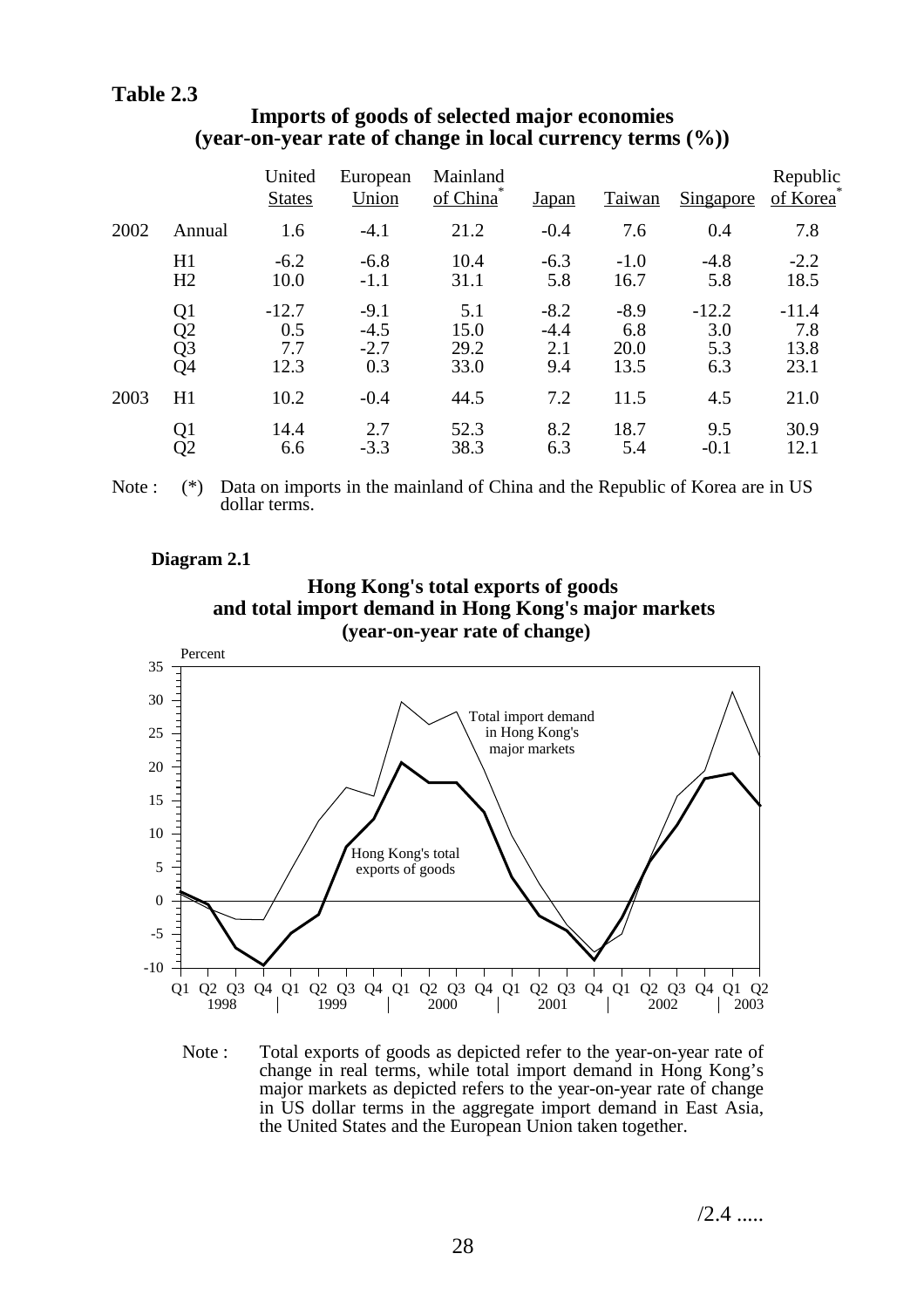2.4 As to exchange rate movements, the US dollar, having turned up briefly upon start of the war on Iraq in mid-March, resumed the weakening trend against the other major currencies for most part of the second quarter of 2003. Conceivably, the weakness was sustained by market concern over the slack performance of the US economy and the huge and enlarging US current account deficit. Comparing the average level in the second quarter of 2003 with that in the first quarter, the US dollar was down further by 5.5% against the euro, by 1.0% against the pound sterling, and by 0.4% against the Japanese yen. With the movement of the Hong Kong dollar tracking closely that of the US dollar under the linked exchange rate system, and also with a larger price decline in Hong Kong than in most of its trading partners, the trade-weighted Real Effective Exchange Rate Index of the Hong Kong dollar fell further by an average of 0.7% in the second quarter of 2003 over the first quarter. Conceivably, this helped enhance Hong Kong's external price competitiveness further, and rendered support to Hong Kong's robust export performance in recent months.

#### **Table 2.4**

#### **Exchange rates of the major currencies and of selected East Asian currencies against the US dollar**

|      | % change<br>in terms of average<br>in the quarter over<br>the preceding quarter | Japanese<br>yen                | <b>Euro</b>                 | Pound<br>sterling           | <b>New</b><br>Taiwan<br>dollar | Singapore<br>dollar            | Korean<br>won                  |
|------|---------------------------------------------------------------------------------|--------------------------------|-----------------------------|-----------------------------|--------------------------------|--------------------------------|--------------------------------|
| 2002 | Q1<br>Q2<br>Q3<br>Q4                                                            | $-6.6$<br>4.3<br>6.4<br>$-2.6$ | $-2.0$<br>4.7<br>7.1<br>1.7 | $-1.1$<br>2.5<br>6.0<br>1.5 | $-1.3$<br>1.7<br>1.4<br>$-2.5$ | $-0.4$<br>1.6<br>2.6<br>$-0.5$ | $-2.1$<br>4.0<br>6.0<br>$-1.9$ |
| 2003 | Q1                                                                              | 2.9<br>0.4                     | 7.2<br>5.9                  | 2.0<br>1.0                  | 0.4<br>$-()$ . 1               | 1.3<br>$-0.2$                  | 1.5<br>$-0.6$                  |

/**Diagram 2.2** .....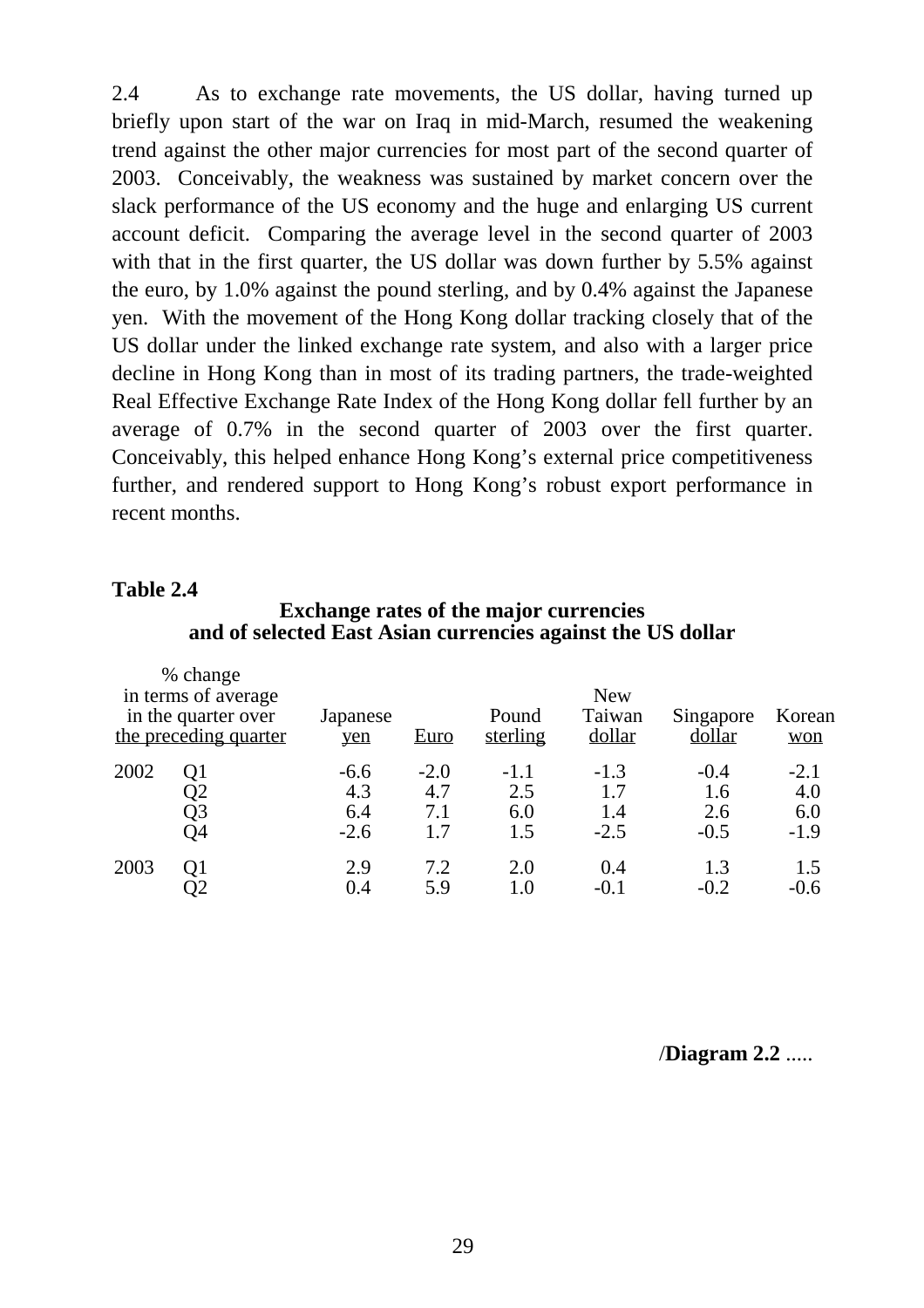



Note : (\*) The Real Effective Exchange Rate Index of the Hong Kong dollar (Real EERI), as compiled by the Hong Kong Monetary Authority, is a weighted average of the exchange rates of the Hong Kong dollar against the currencies of 14 major trading partners after adjusting for relative movements in the respective seasonally adjusted consumer price indices, with the weights adopted being the shares of these 14 trading partners in the overall value of Hong Kong's merchandise trade.

> Positive changes in the Real EERI denote real appreciation of the Hong Kong dollar, and negative changes denote real depreciation. For ease of comparison with the rate of change in Hong Kong's total exports of goods, the scale for the Real EERI is presented here upside down, so that positive changes appear at the lower part and negative changes at the upper part of the diagram.

#### **Overall visible and invisible trade situation**

2.5 *Total exports of goods* (comprising re-exports and domestic exports) remained buoyant, surging by 12.2% in value terms over a year earlier to \$418.9 billion in the second quarter of 2003. After netting out the decrease in prices, total exports of goods registered double-digit increase for the fourth quarter in a row, at  $14.3\%$  in real terms<sup>(1)</sup> in the second quarter. Together with a 19.1% leap in the first quarter, total exports of goods surged by 16.5% in real terms in the first half of 2003 over a year earlier, up further from a 14.7% rise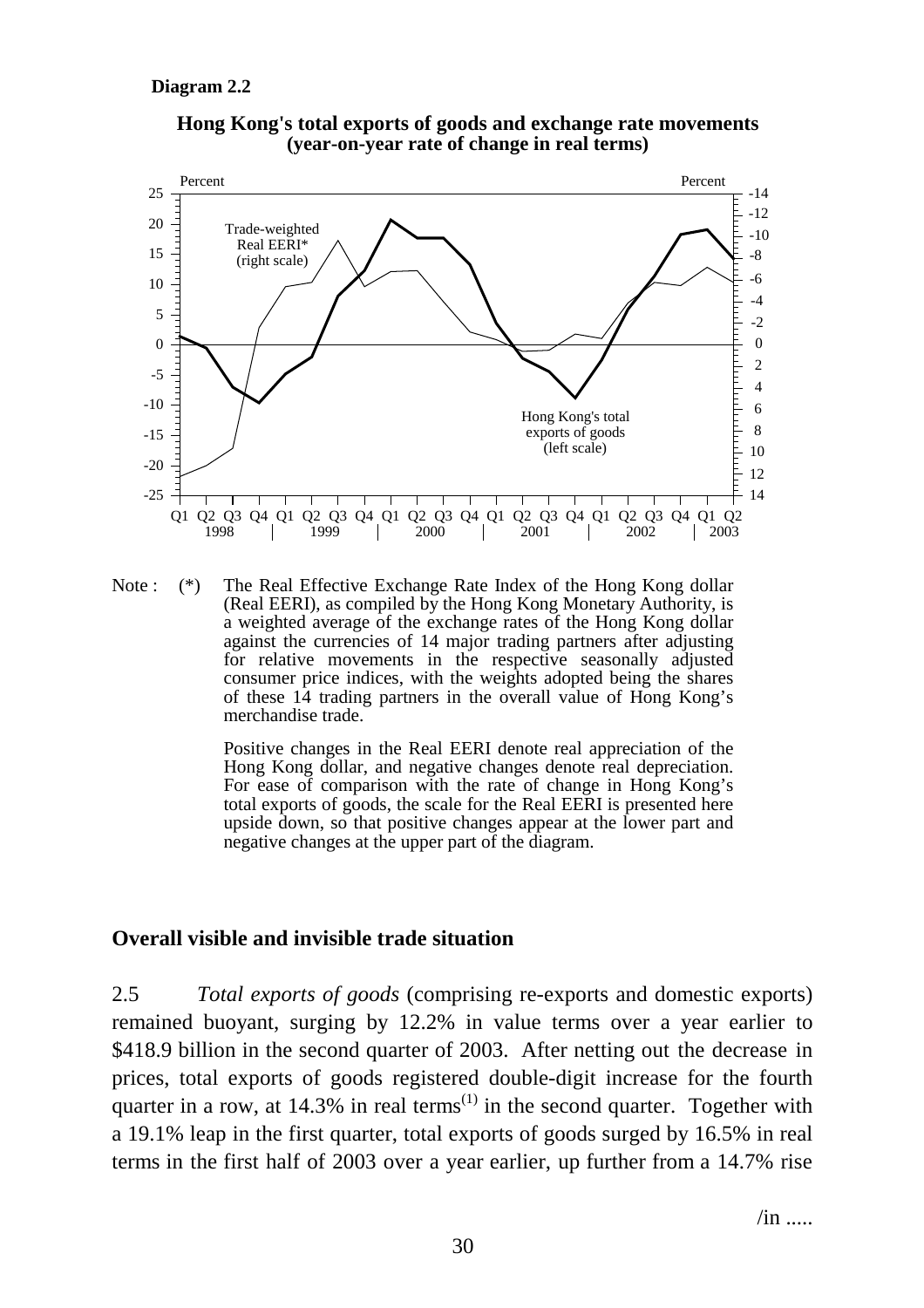in the second half of 2002. On the monthly profile, there was a slight moderation in export growth in April, to 10.6% in real terms over a year earlier, due to the earlier cut-back in orders at a time when the tension before the war on Iraq loomed high. But exports gathered momentum again in May and June, to growth at 15.4% and 16.7% respectively in real terms. On a seasonally adjusted quarter-to-quarter comparison, total exports of goods increased further, by 2.4% in real terms in the second quarter of 2003, after a 3.2% leap in the first quarter.

2.6 Within total exports of goods, *re-exports*<sup>(2)</sup> continued to show robust growth, surging by 14.4% in value terms over a year earlier to \$390.3 billion in the second quarter of 2003. After netting out the decrease in prices, there was a 17.0% increase in real terms, as against a 22.3% surge in the first quarter. On a year-on-year comparison, the growth in re-exports in real terms likewise had a brief moderation in April, to 13.3%, before picking up again in May and June, to 17.8% and 19.7% respectively. For the first half of 2003 as a whole, re-exports increased distinctly by 19.4% in real terms over a year earlier, following a 17.7% surge in the second half of 2002. On a seasonally adjusted quarter-to-quarter comparison, re-exports rose further, by 2.7% in real terms in the second quarter of 2003, following a 4.0% increase in the first quarter.

2.7 In contrast, *domestic exports* plunged further, by 11.4% in value terms over a year earlier to \$28.5 billion in the second quarter of 2003, under the influence of an on-going structural shift towards re-exports and offshore trade<sup>(3)</sup>. After netting out the increase in prices, domestic exports plummeted even more, by 12.6% in real terms, following a 12.0% fall in the first quarter. Domestic exports declined throughout the three months of the second quarter, with the most significant year-on-year decrease in April, by 18.1% in real terms, and then with lesser declines by 8.9% and 11.2% respectively in May and June. For the first half of 2003 as a whole, domestic exports shrank further by 12.3% in real terms over a year earlier, enlarged from the 10.2% dip in the second half of 2002. On a seasonally adjusted quarter-to-quarter comparison, domestic exports declined further, by 1.8% in real terms in the second quarter of 2003, following a 6.3% fall in the first quarter.

/**Table 2.5** .....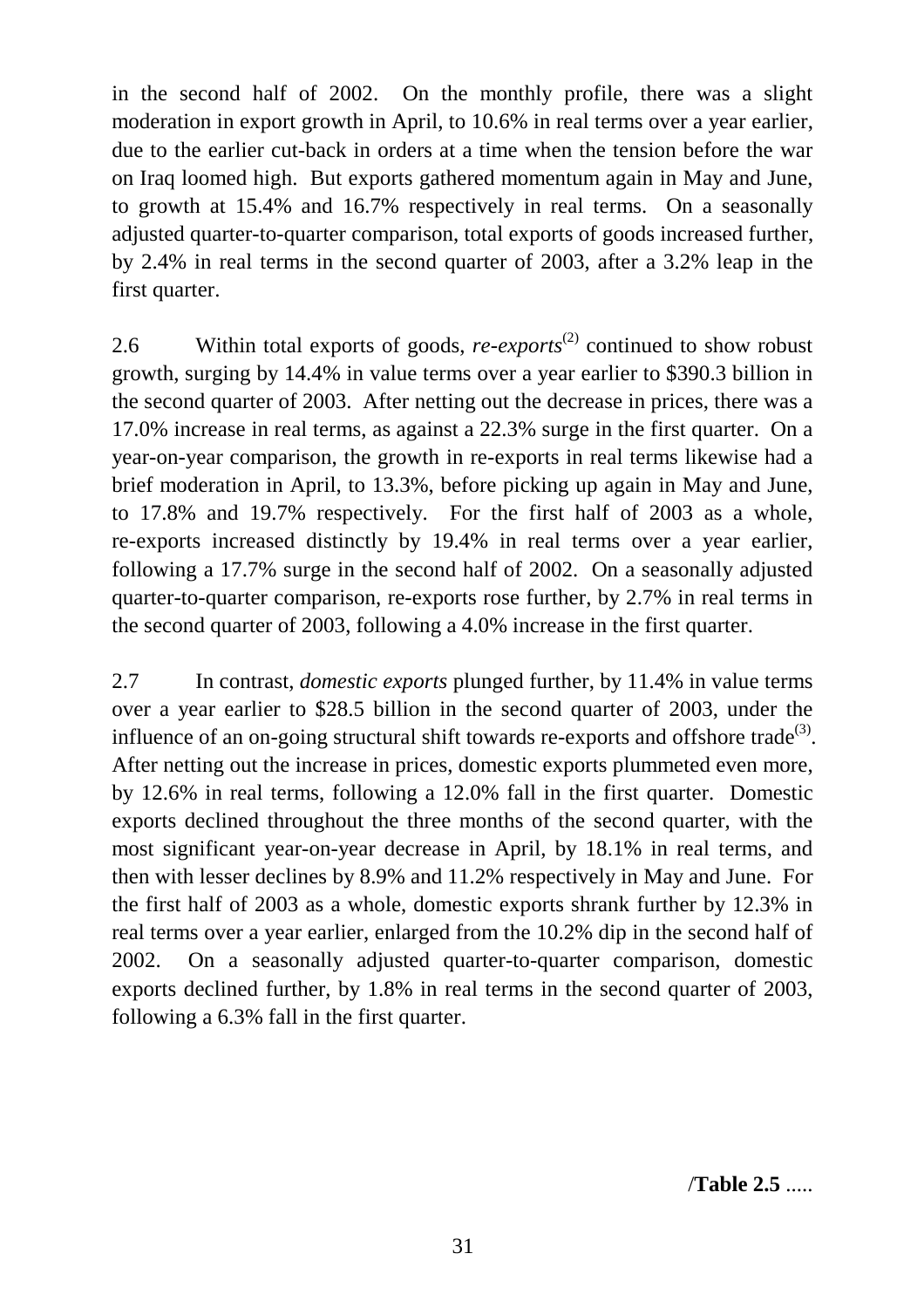#### **Table 2.5**

|         |                |                   |                  | Total exports of goods |                   | Re-exports       |                     |                   |                  | Domestic exports    |  |
|---------|----------------|-------------------|------------------|------------------------|-------------------|------------------|---------------------|-------------------|------------------|---------------------|--|
|         |                | In value<br>terms | In real<br>terms | Change<br>in prices    | In value<br>terms | In real<br>terms | Change<br>in prices | In value<br>terms | In real<br>terms | Change<br>in prices |  |
|         | 2002 Annual    | 5.4               | 8.6              | $-2.7$                 | 7.7               | 10.9             | $-2.7$              | $-14.7$           | $-11.3$          | $-3.3$              |  |
|         | H1             | $-1.6$            | 1.8              | $-3.1$                 | 0.2               | 3.5              | $-2.9$              | $-17.7$           | $-12.5$          | $-4.4$              |  |
|         | H2             | 11.8              | 14.7             | $-2.4$                 | 14.6              | 17.7             | $-2.4$              | $-11.9$           | $-10.2$          | $-2.2$              |  |
|         | Q1             | $-6.2$            | $-2.5$           | $-3.4$                 | $-5.0$            | $-1.5$           | $-3.2$              | $-17.5$           | $-11.2$          | $-5.4$              |  |
|         | Q2             | 2.8               | 5.9              | $-2.7$                 | 5.3               | 8.3              | $-2.6$              | $-17.8$           | $-13.7$          | $-3.6$              |  |
|         | Q <sub>3</sub> | 8.5               | 11.4             | $-2.4$                 | 10.6              | 13.6             | $-2.3$              | $-10.4$           | $-7.6$           | $-3.1$              |  |
|         | Q <sub>4</sub> | 15.5              | 18.3             | $-2.3$                 | 18.8              | 22.1             | $-2.4$              | $-13.6$           | $-12.9$          | $-1.2$              |  |
| 2003 H1 |                | 14.7              | 16.5             | $-1.1$                 | 17.2              | 19.4             | $-1.3$              | $-11.0$           | $-12.3$          | 0.8                 |  |
|         | Q1             | 17.6              | 19.1             | $-0.9$                 | 20.3              | 22.3             | $-1.1$              | $-10.4$           | $-12.0$          | 0.8                 |  |
|         | Q2             | 12.2              | 14.3             | $-1.4$                 | 14.4              | 17.0             | $-1.6$              | $-11.4$           | $-12.6$          | 0.7                 |  |
|         | Apr            | 9.0               | 10.6             | $-1.1$                 | 11.3              | 13.3             | $-1.3$              | $-16.9$           | $-18.1$          | 0.8                 |  |
|         | May            | 13.6              | 15.4             | $-1.2$                 | 15.6              | 17.8             | $-1.4$              | $-7.8$            | $-8.9$           | 0.7                 |  |
|         | Jun            | 14.0              | 16.7             | $-1.8$                 | 16.5              | 19.7             | $-2.0$              | $-10.4$           | $-11.2$          | 0.7                 |  |

## **Total exports of goods, re-exports and domestic exports (year-on-year rate of change (%))**

## **Table 2.6**

#### **Total exports of goods, re-exports and domestic exports (seasonally adjusted quarter-to-quarter rate of change in real terms (%))**

|      | <u>Total exports of goods</u> | <u>Re-exports</u>        | Domestic exports                     |
|------|-------------------------------|--------------------------|--------------------------------------|
| 2002 | 4.5<br>5.8                    | 5.7<br>6.6<br>4.5<br>4.7 | $-5.6$<br>$-2.0$<br>$-0.7$<br>$-4.3$ |
| 2003 | 3.2                           | 4.0                      | $-6.3$<br>-1.8                       |

/**Diagram 2.3** .....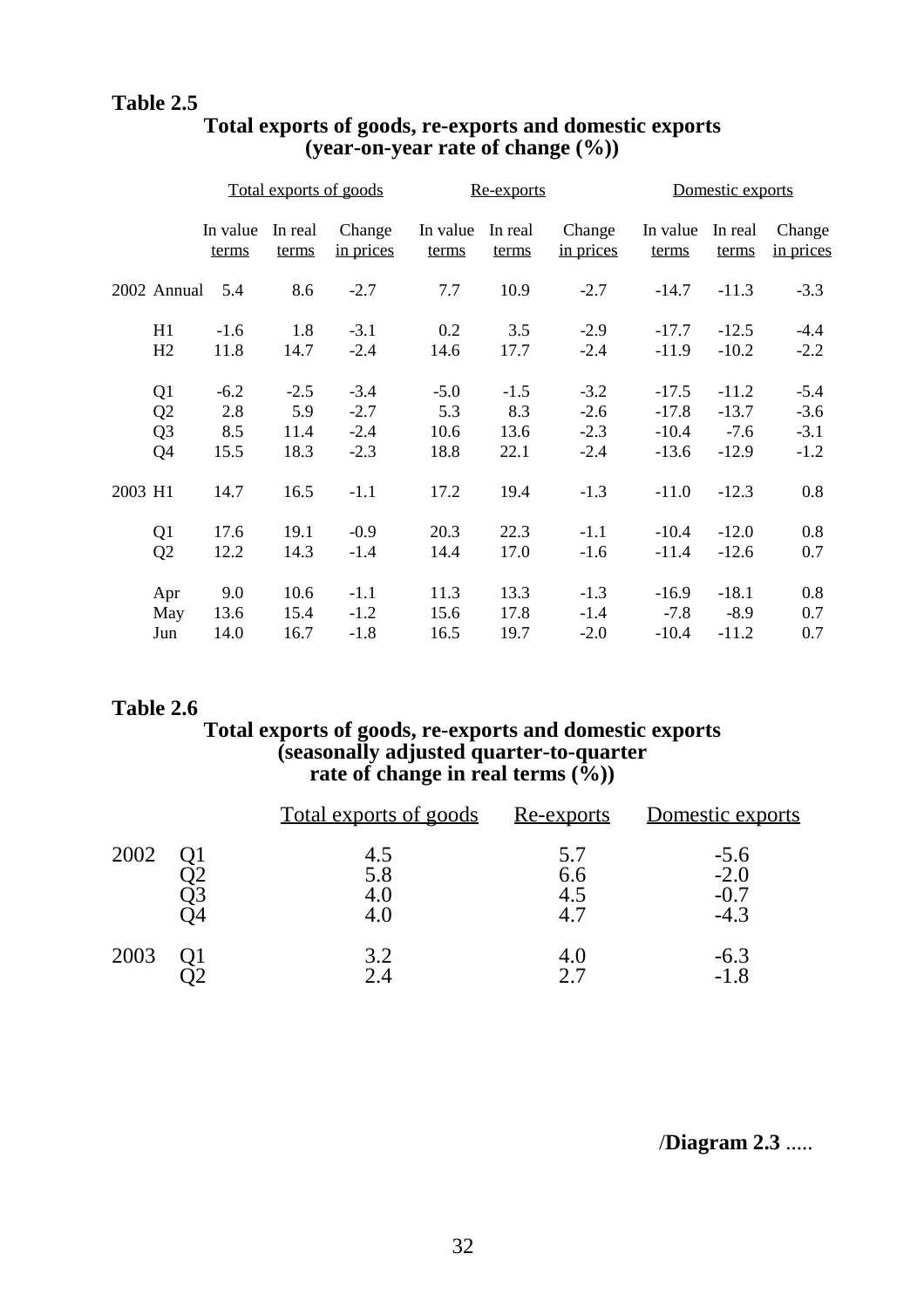





Note : From the second quarter of 2000 onwards, the rates of change are computed from the new 2000-based trade index series. Before then, the rates of change are computed from the old 1990-based series. Re-scaling using conversion factors as derived from the levels of the old and the new series in their overlapping period of 2000 has been applied to the indices to maintain continuity.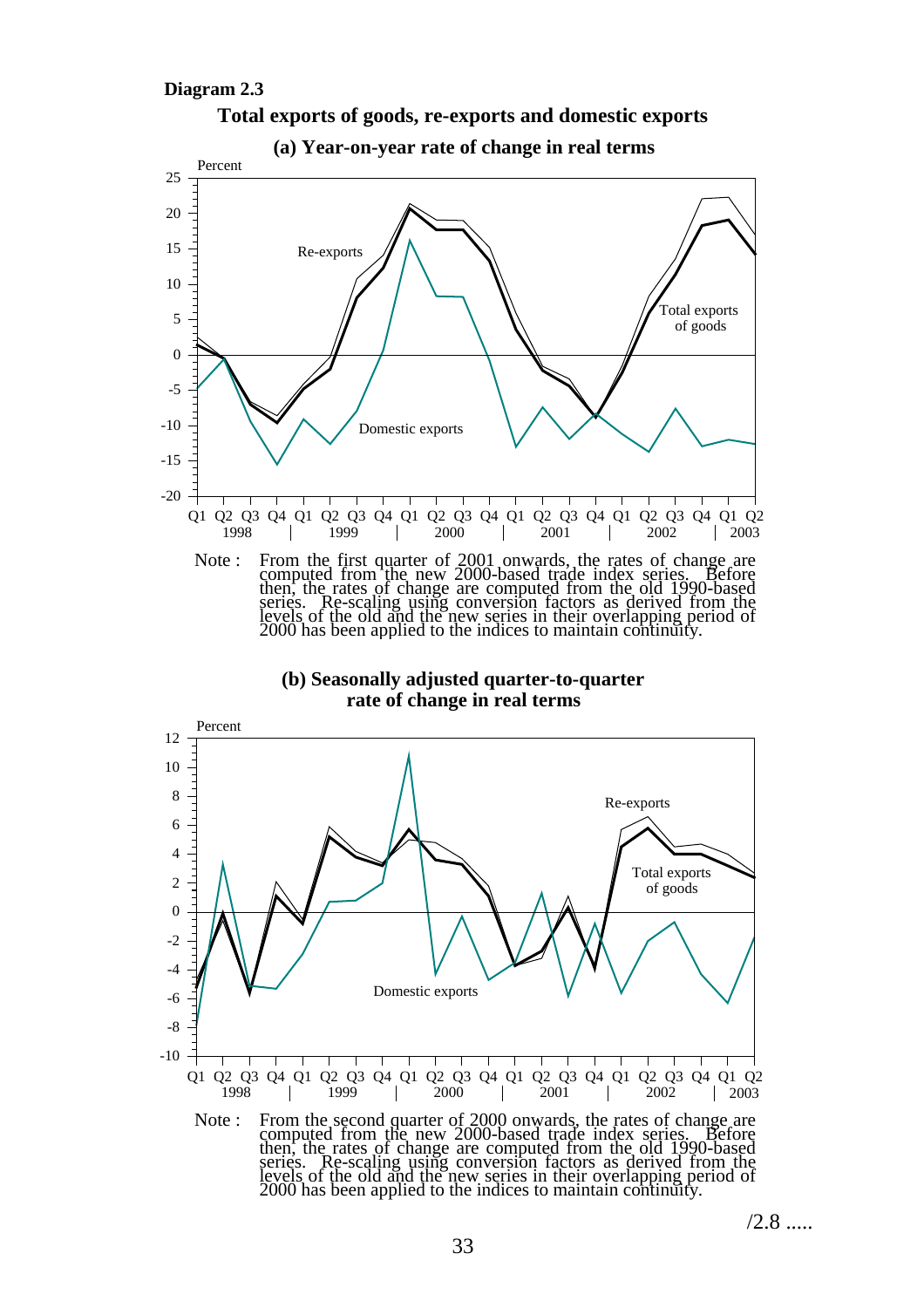2.8 *Imports of goods* likewise rose further, by 9.6% in value terms over a year earlier to \$432.2 billion in the second quarter of 2003. After netting out a marginal decline in prices, the increase was 10.6% in real terms, after an 18.7% leap in the first quarter. Mirroring closely the trend in re-exports, imports of goods eased to an 8.8% growth in real terms in April over a year earlier, and then accentuated to growth at 10.0% and 12.9% respectively in May and June. *Retained imports* were however slack throughout the second quarter, as imports for local use were cut back sharply upon the spread of SARS in Hong Kong during the period. Retained imports recorded declines in real terms at 0.1%, 5.2% and 0.3% respectively in April, May and June over a year earlier, bringing the decline for the second quarter as a whole to 1.9%, sharply down from the 11.5% increase in the first quarter. For the first half of 2003 as a whole, imports of goods had significant growth at 14.3% in real terms over a year earlier, while retained imports still rose by 4.3%. These compared with the respective increases by 14.3% and 7.5% in the second half of 2002. On a seasonally adjusted quarter-to-quarter comparison, imports of goods and retained imports both fell back distinctly, by 1.1% and 9.6% respectively in real terms in the second quarter of 2003, following increases by 3.6% and 2.9% in the first quarter.

|      |                      |                              | Imports of goods              |                                      |                                     | Retained imports <sup>(a)</sup> |                                        |  |  |
|------|----------------------|------------------------------|-------------------------------|--------------------------------------|-------------------------------------|---------------------------------|----------------------------------------|--|--|
|      |                      | In value<br>terms            | In real<br>terms              | Change<br>in prices                  | In value<br>terms                   | In real<br>terms                | Change<br>in prices                    |  |  |
| 2002 | Annual               | 3.3                          | 7.8                           | $-3.9$                               | $-9.0$                              | 1.8                             | $-9.7$                                 |  |  |
|      | H1<br>H2             | $-4.2$<br>10.5               | 0.9<br>14.3                   | $-4.8$<br>$-3.0$                     | $-15.6$<br>$-2.1$                   | $-3.9$<br>7.5                   | $-11.7$<br>$-7.6$                      |  |  |
|      | Q1<br>Q2<br>Q3<br>Q4 | $-9.1$<br>0.4<br>6.5<br>14.9 | $-4.1$<br>5.7<br>10.8<br>18.1 | $-4.9$<br>$-4.6$<br>$-3.6$<br>$-2.3$ | $-19.7$<br>$-11.7$<br>$-6.0$<br>2.2 | $-8.9$<br>0.8<br>5.2<br>10.0    | $-11.6$<br>$-11.7$<br>$-9.6$<br>$-5.5$ |  |  |
| 2003 | H1                   | 13.4                         | 14.3                          | $-0.2$                               | 4.7                                 | 4.3                             | 2.4                                    |  |  |
|      | $\frac{Q1}{Q2}$      | 17.8<br>9.6                  | 18.7<br>10.6                  | $-0.1$<br>$-0.3$                     | 11.8<br>$-1.5$                      | 11.5<br>$-1.9$                  | 1.9<br>2.8                             |  |  |
|      | Apr<br>May<br>Jun    | 8.4<br>9.4<br>11.5           | 8.8<br>10.0<br>12.9           | 0.1<br>$-0.2$<br>$-0.6$              | 1.5<br>$-5.1$<br>0.1                | $-0.1$<br>$-5.2$<br>$-0.3$      | 3.2<br>2.3<br>2.6                      |  |  |

# **Table 2.7**

# **Imports of goods and retained imports (year-on-year rate of change (%))**

Note : (a) Based on the results of the Annual Survey of Re-export Trade conducted by the Census and Statistics Department, re-export margins by individual end-use category are estimated and adopted for deriving the value of imports retained for use in Hong Kong.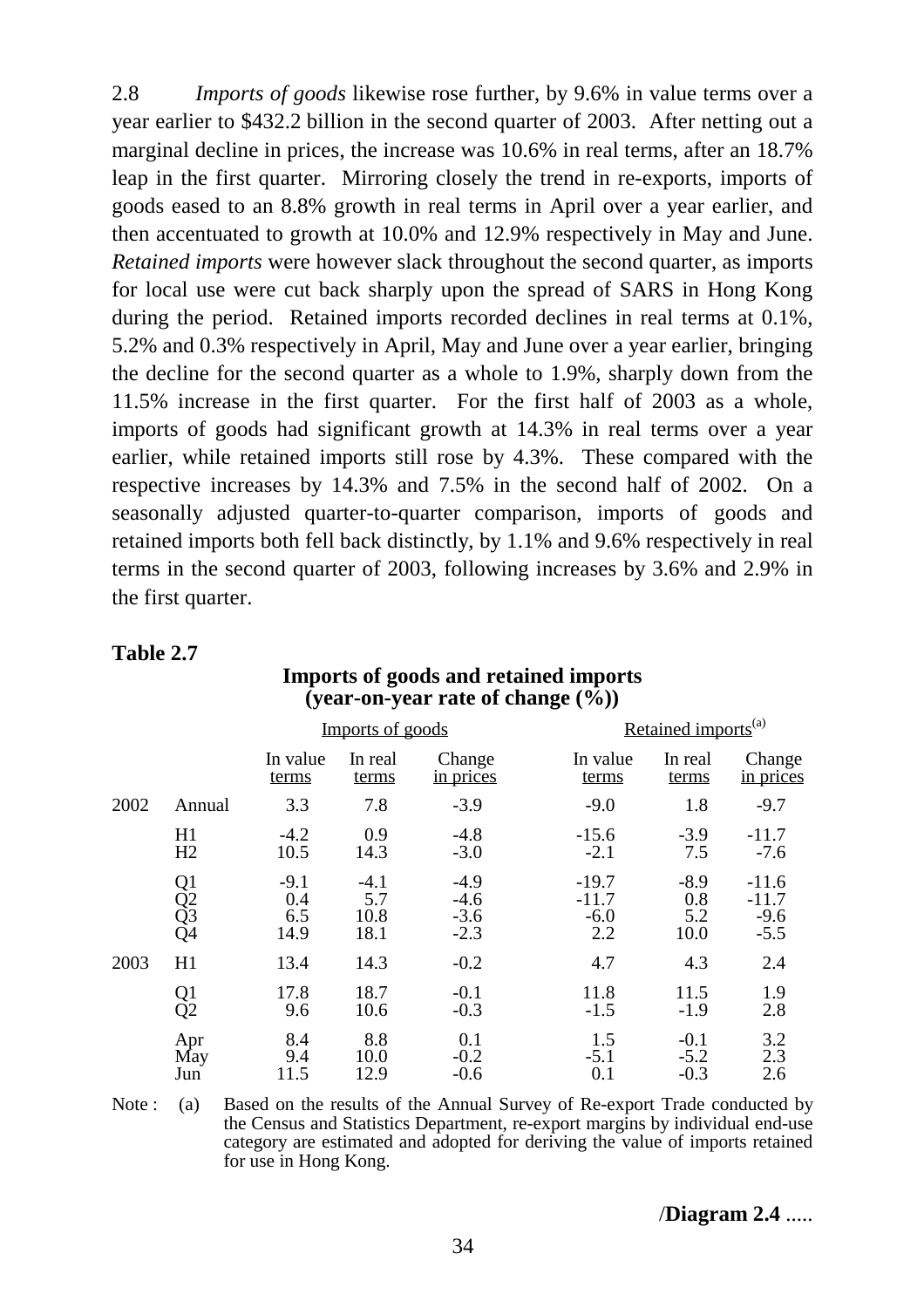

Note : See the footnote to Diagram 2.3 (a).



Note : See the footnote to Diagram 2.3 (b).

/**Table 2.8** .....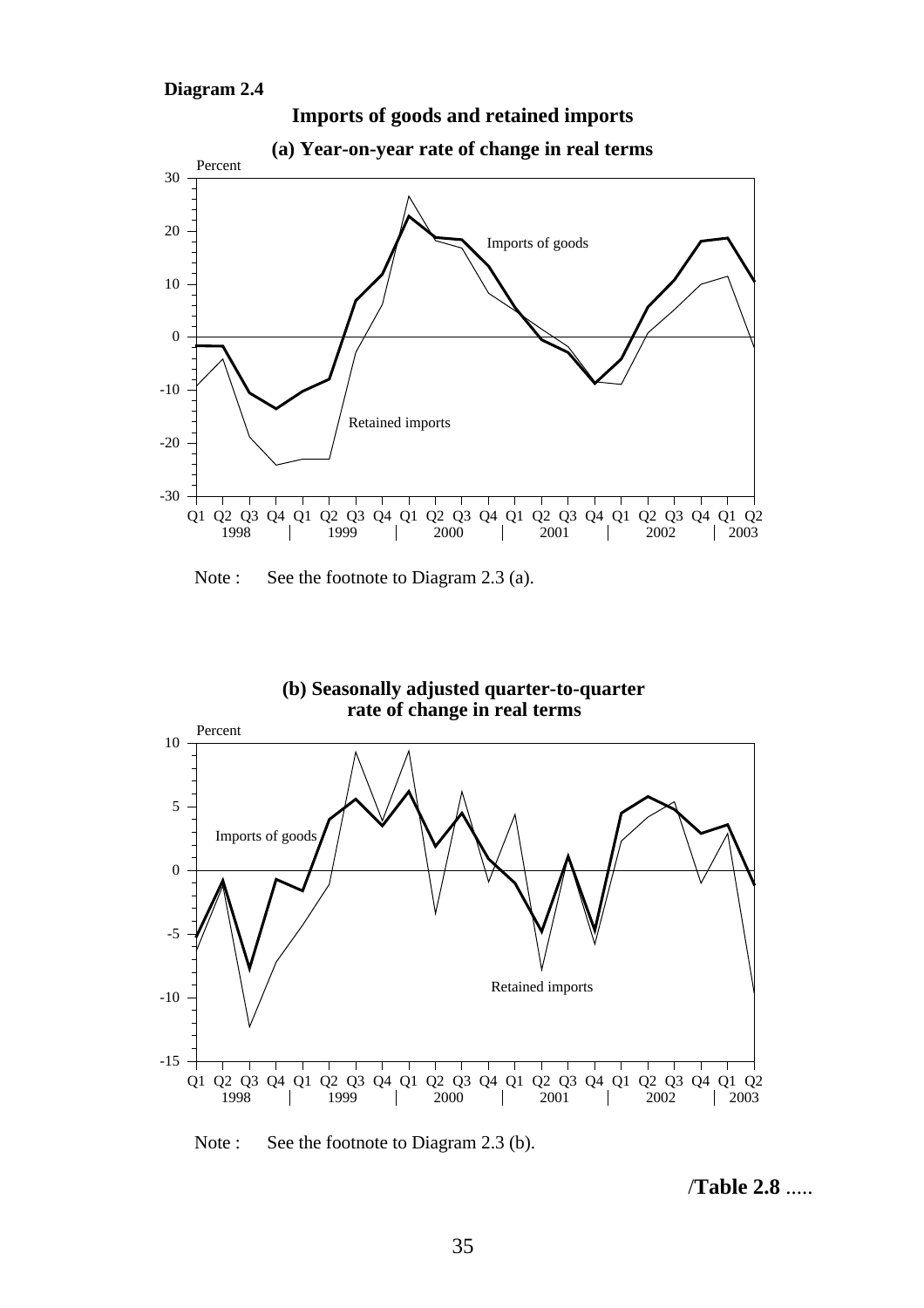# **Table 2.8**

#### **Imports of goods and retained imports (seasonally adjusted quarter-to-quarter rate of change in real terms (%))**

|      | Imports of goods         | Retained imports <sup>(a)</sup> |
|------|--------------------------|---------------------------------|
| 2002 | 4.5<br>5.8<br>4.8<br>2.9 | 2.3<br>4.2<br>5.4<br>$-1.0$     |
| 2003 | 3.6<br>$-1.1$            | 2.9<br>$-9.6$                   |

Note : (a) See Note (a) to Table 2.7.

2.9 With a faster growth in total exports of goods than in imports of goods in value, the *visible trade deficit* reckoned on a GDP basis<sup>(4)</sup> narrowed to \$9.8 billion or 2.3% of the value of imports of goods in the second quarter of 2003, from \$16.4 billion or 4.2% in the same quarter in 2002. In the first half of 2003, the visible trade deficit also narrowed, to \$25.8 billion or 3.1% of the value of imports of goods, from \$28.8 billion or 4.0% in the same period in 2002.

#### **Diagram 2.5**





 $/2.10$  .....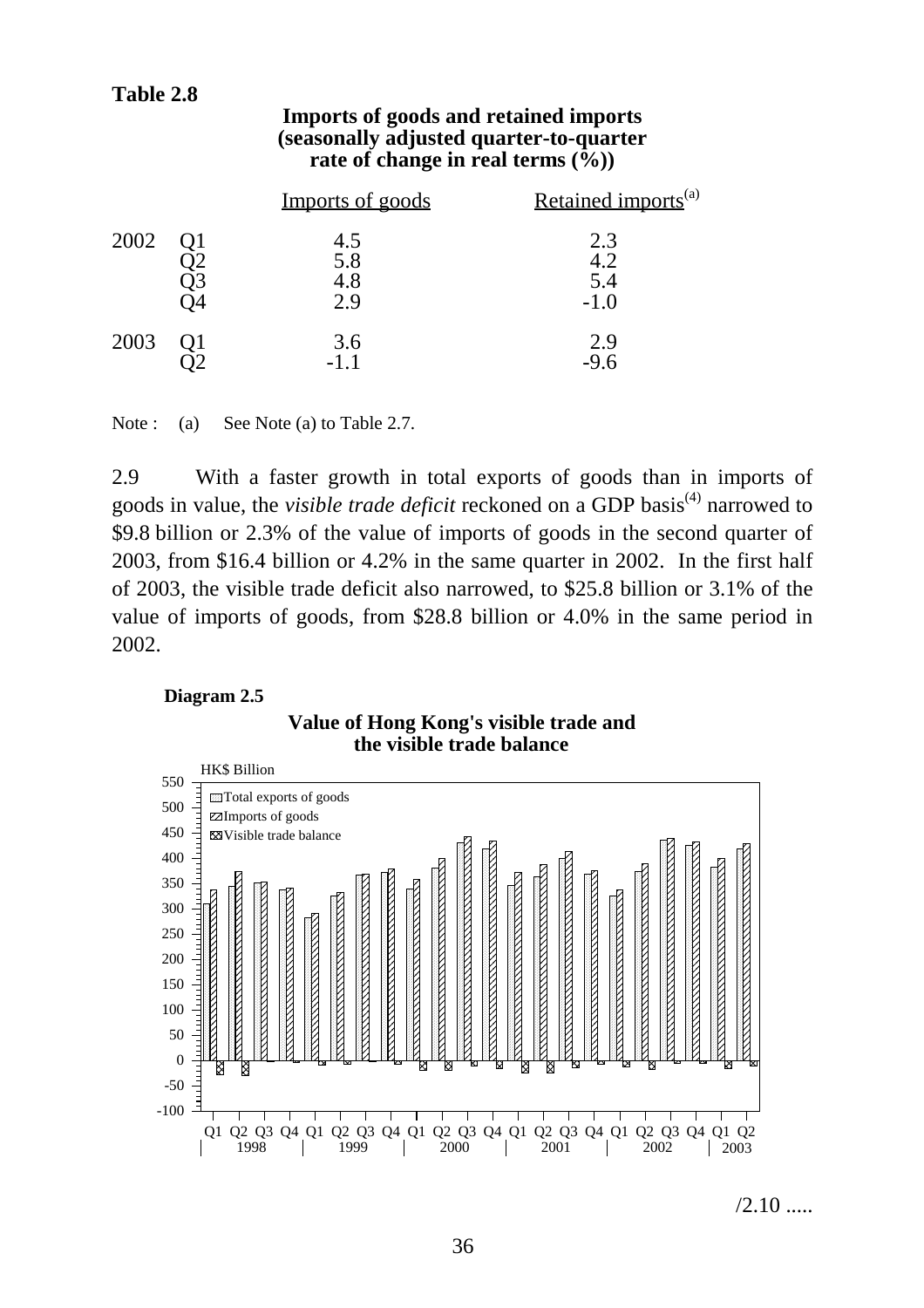2.10 On invisible trade, *exports of services* plummeted by 17.6% in value terms over a year earlier to \$68.7 billion in the second quarter of 2003. After netting out the decline in prices, there was still a significant decrease by 14.7% in real terms, in stark contrast to a 12.6% rise in the first quarter. The abrupt fall-off in exports of services was caused entirely by the shock impact of SARS, with inbound tourism and exports of transportation services both considerably down in the second quarter. Continued robust growth in offshore trade rendered only a partial offset. For the first half of 2003 as a whole, exports of services fell by 1.4% in real terms over a year earlier, sharply reversing the 16.1% surge in the second half of 2002. On a seasonally adjusted quarter-to-quarter comparison, exports of services were markedly down by 21.1% in real terms in the second quarter of 2003, having fallen by 3.4% in the first quarter.

2.11 *Imports of services* plunged even more, by 18.3% in value terms over a year earlier to \$37.2 billion in the second quarter of 2003. After netting out the increase in prices, imports of services fell by 19.6% in real terms, distinctly enlarged from the 3.9% decrease in the first quarter. Outbound travel and related spending, which accounted for over half of imports of services, had been severely deterred by the SARS situation elsewhere in the region and the arrival restrictions and post-arrival quarantine imposed in some of the destinations on people travelling from Hong Kong. For the first half of 2003 as a whole, imports of services slumped by 11.5% in real terms over a year earlier, as against a 2.7% rise in the second half of 2002. On a seasonally adjusted quarter-to-quarter comparison, imports of services fell significantly, by 17.7% in real terms in the second quarter of 2003, enlarged from the 6.9% decrease in the first quarter.

/**Table 2.9** .....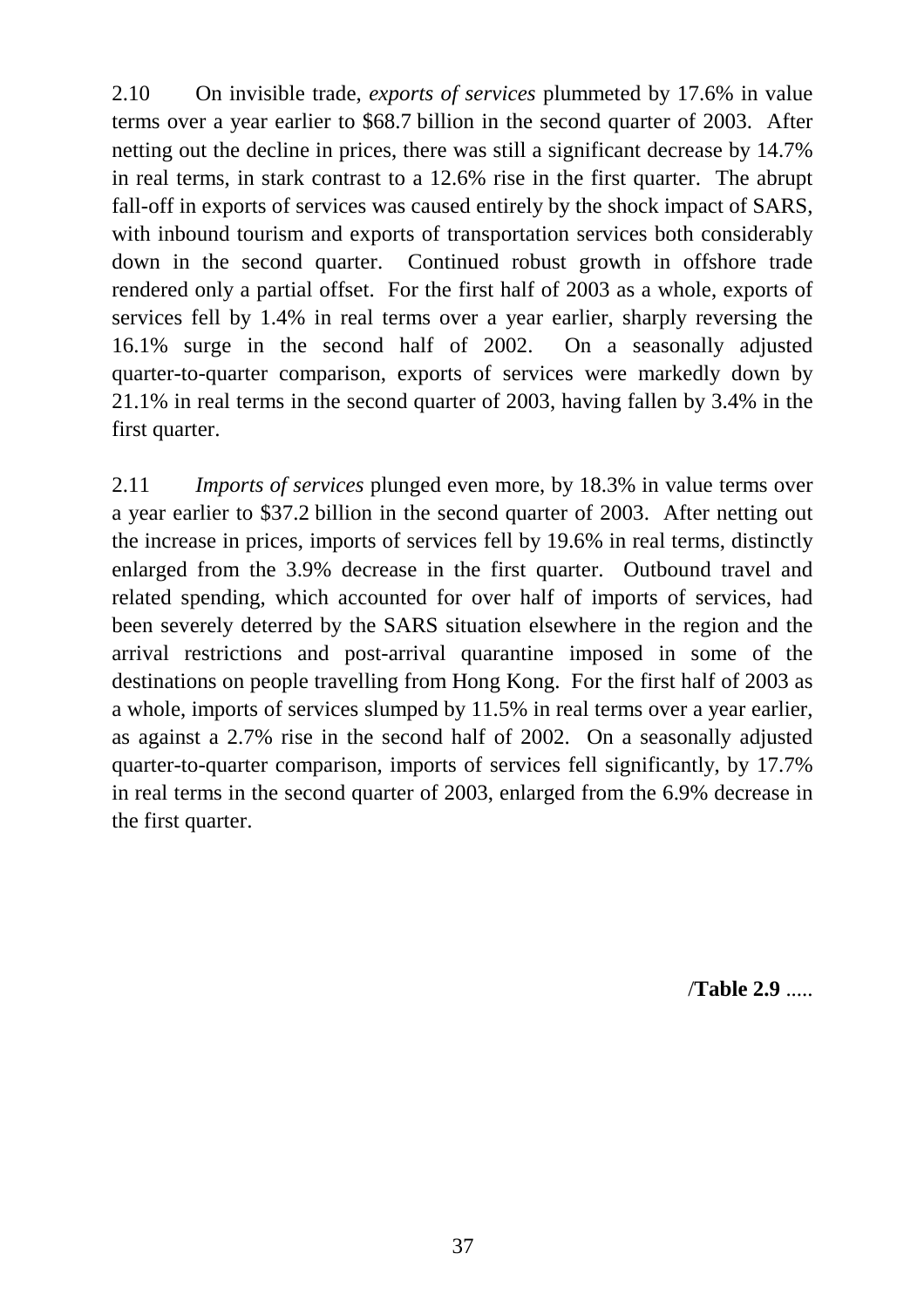|      |                                                |                            | <b>Exports of services</b> |                                      |                                | Imports of services            |                                |  |  |
|------|------------------------------------------------|----------------------------|----------------------------|--------------------------------------|--------------------------------|--------------------------------|--------------------------------|--|--|
|      |                                                | In value<br>terms          | In real<br>terms           | Change<br>in prices                  | In value<br>terms              | In real<br>terms               | Change<br>in prices            |  |  |
| 2002 | Annual                                         | 9.6                        | 11.7                       | $-1.9$                               | 0.5                            | 0.2                            | 0.2                            |  |  |
|      | H1<br>H2                                       | 3.3<br>15.4                | 6.8<br>16.1                | $-3.3$<br>$-0.6$                     | $-3.5$<br>4.5                  | $-2.2$<br>2.7                  | $-1.3$<br>1.7                  |  |  |
|      | Q1<br>$\overline{Q}2$<br>$\overline{Q}3$<br>Q4 | 1.4<br>5.2<br>13.2<br>17.5 | 6.0<br>7.7<br>13.9<br>18.1 | $-4.3$<br>$-2.4$<br>$-0.6$<br>$-0.5$ | $-3.2$<br>$-3.8$<br>3.5<br>5.5 | $-0.7$<br>$-3.8$<br>2.0<br>3.4 | $-2.4$<br>$\ast$<br>1.4<br>2.0 |  |  |
| 2003 | H1                                             | $-3.4$                     | $-1.4$                     | $-2.0$                               | $-9.3$                         | $-11.5$                        | 2.5                            |  |  |
|      | Q1<br>Q2                                       | 11.8<br>$-17.6$            | 12.6<br>$-14.7$            | $-0.7$<br>$-3.4$                     | $-0.6$<br>$-18.3$              | $-3.9$<br>$-19.6$              | 3.4<br>1.6                     |  |  |

# **Exports and imports of services (year-on-year rate of change (%))**

Note :  $(*)$  Change of less than 0.05%.

#### **Table 2.10**

#### **Exports and imports of services (seasonally adjusted quarter-to-quarter rate of change in real terms (%))**

|      | <b>Exports of services</b> | Imports of services  |
|------|----------------------------|----------------------|
| 2002 | 1.9<br>4.3<br>6.1<br>5.1   | 0.4<br>$-1.6$<br>3.8 |
| 2003 | $-3.4$<br>$-21.1$          | $-6.9$<br>$-17.7$    |

/**Diagram 2.6** .....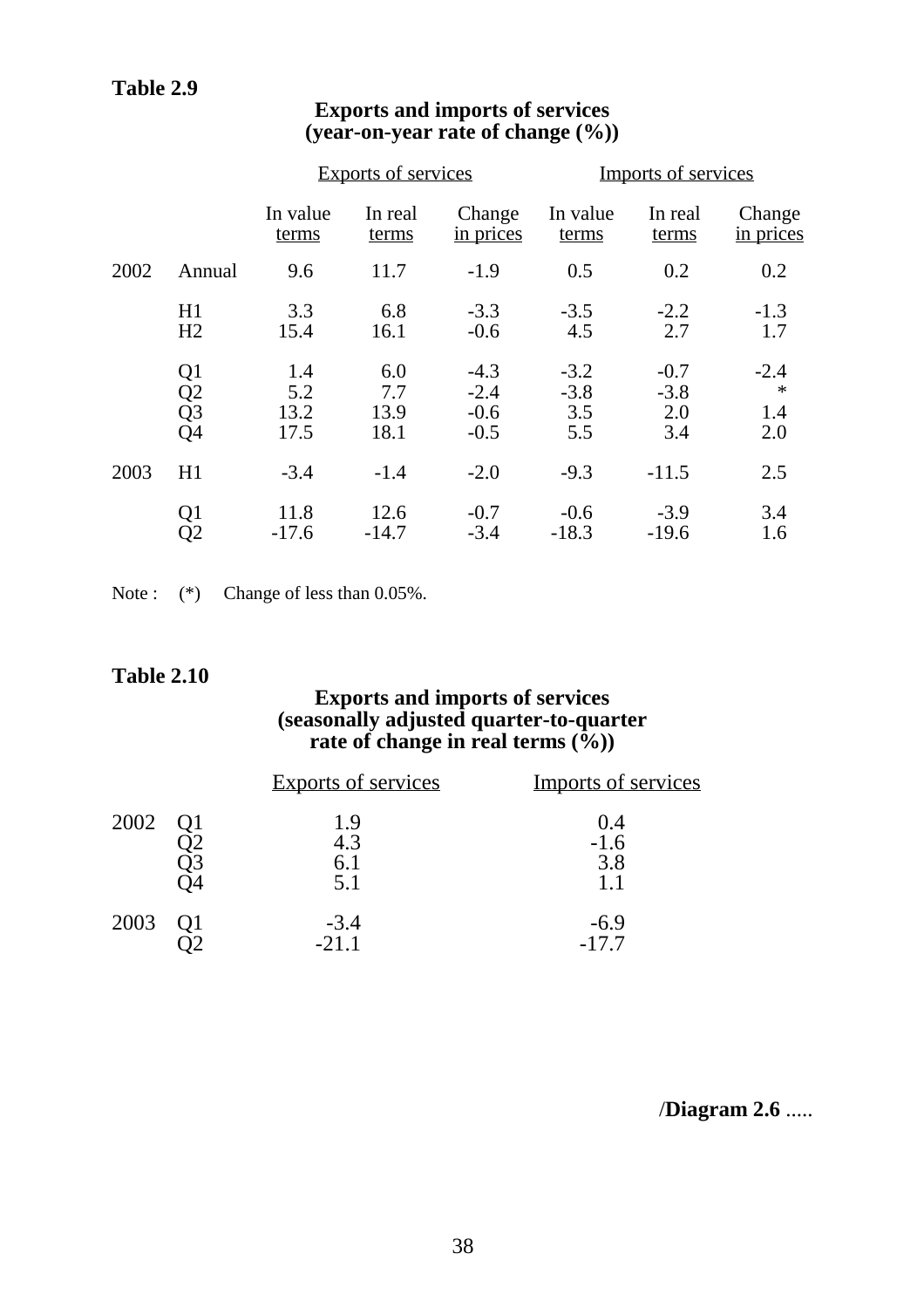

**Exports and imports of services**

**(b) Seasonally adjusted quarter-to-quarter**

**rate of change in real terms**



/**Diagram 2.7** .....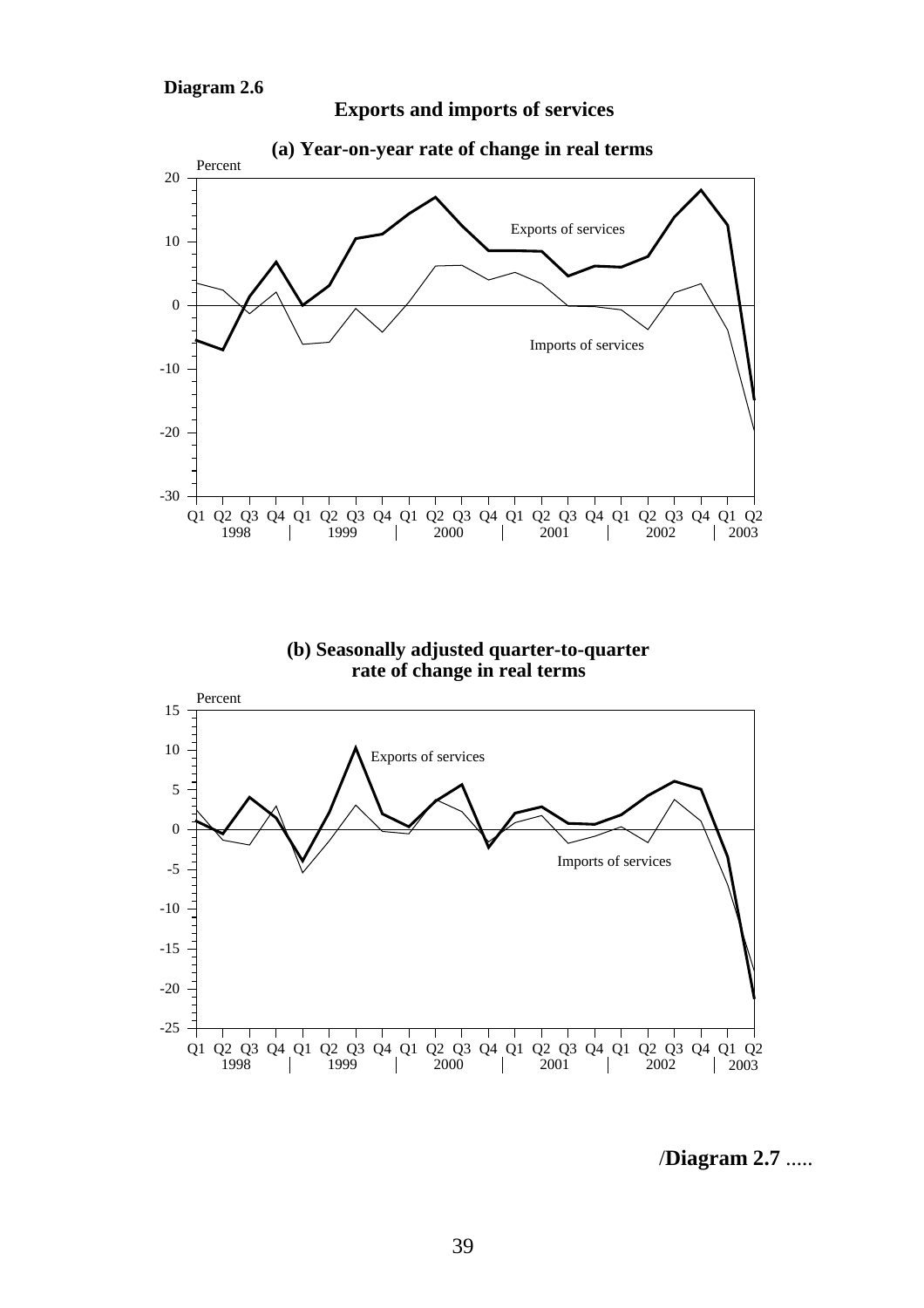#### **Diagram 2.7**



**Value of Hong Kong's invisible trade and the invisible trade balance**

2.12 Taking exports and imports of services together, the *invisible trade surplus*<sup>(5)</sup> reckoned on a GDP basis declined to \$31.5 billion or 84.6% of the value of imports of services in the second quarter of 2003, from \$37.8 billion or 83.0% in the same quarter in 2002. For the first half of 2003 as a whole, the invisible trade surplus still enlarged, to \$72.1 billion or 85.9% of the value of imports of services, from \$69.0 billion or 74.5% in the same period in 2002.

2.13 With the reduction in the invisible trade surplus offset by the reduction in the visible trade deficit, the combined surplus reckoned on a GDP basis was broadly unchanged in the second quarter of 2003, at \$21.7 billion or 4.6% of the total value of imports of goods and services, as against \$21.4 billion or 4.9% in the same quarter in 2002. For the first half of 2003 as a whole, the combined surplus rose to \$46.3 billion or 5.1% of the total value of imports of goods and services, from \$40.1 billion or 4.9% in the same period in 2002.

/**Diagram 2.8** .....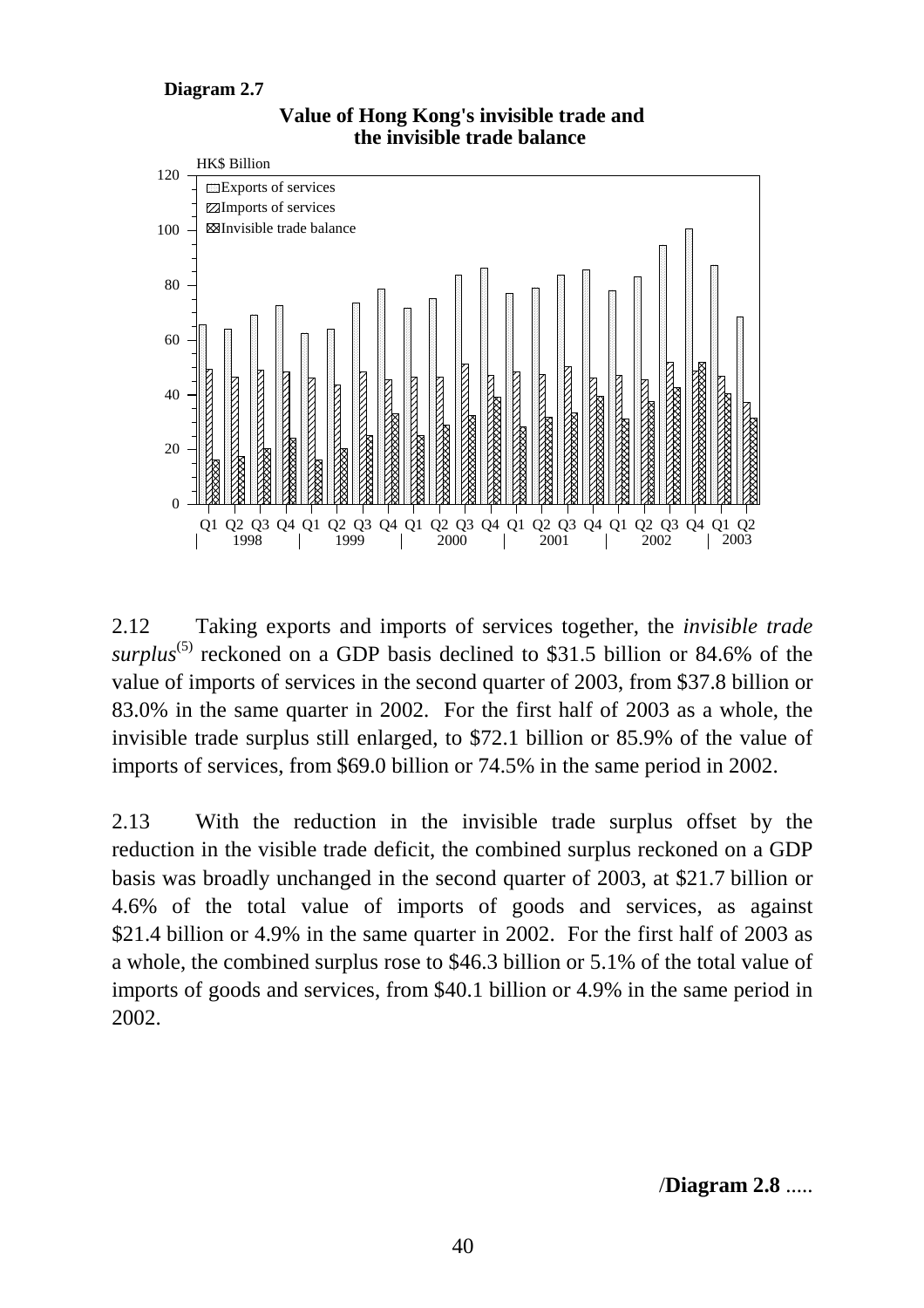#### **Diagram 2.8**



#### **Visible and invisible trade balance**

Note : See the first footnote to Table 2.11.

#### **Table 2.11**

#### **Visible and invisible trade balance (\$ billion at current market prices)**

|      |                | <b>Total exports</b> |          | <b>Imports</b> |          |         | Trade balance |          |  |
|------|----------------|----------------------|----------|----------------|----------|---------|---------------|----------|--|
|      |                | Goods                | Services | Goods          | Services | Goods   | Services      | Combined |  |
| 2002 | Annual         | 1,562.1              | 357.1    | 1,601.5        | 193.4    | $-39.4$ | 163.7         | 124.3    |  |
|      | H1             | 699.8                | 161.6    | 728.6          | 92.6     | $-28.8$ | 69.0          | 40.1     |  |
|      | H2             | 862.3                | 195.6    | 872.9          | 100.8    | $-10.6$ | 94.8          | 84.2     |  |
|      | Q1             | 326.1                | 78.2     | 338.5          | 47.1     | $-12.4$ | 31.2          | 18.7     |  |
|      | Q2             | 373.7                | 83.3     | 390.1          | 45.5     | $-16.4$ | 37.8          | 21.4     |  |
|      | Q <sub>3</sub> | 435.5                | 94.8     | 440.5          | 52.1     | $-5.0$  | 42.7          | 37.7     |  |
|      | Q <sub>4</sub> | 426.8                | 100.8    | 432.4          | 48.7     | $-5.6$  | 52.1          | 46.5     |  |
| 2003 | H1             | 802.8                | 156.1    | 828.6          | 84.0     | $-25.8$ | 72.1          | 46.3     |  |
|      | Q1             | 383.4                | 87.4     | 399.4          | 46.8     | $-16.0$ | 40.7          | 24.7     |  |
|      | Q <sub>2</sub> | 419.3                | 68.7     | 429.1          | 37.2     | $-9.8$  | 31.5          | 21.7     |  |

Notes : Figures in this table are reckoned on a GDP basis. Specifically, imports of goods are valued on f.o.b. basis, instead of on c.i.f. basis as is still the on-going practice for the merchandise trade statistics.

Figures may not add up exactly to the total due to rounding.

/**Visible** .....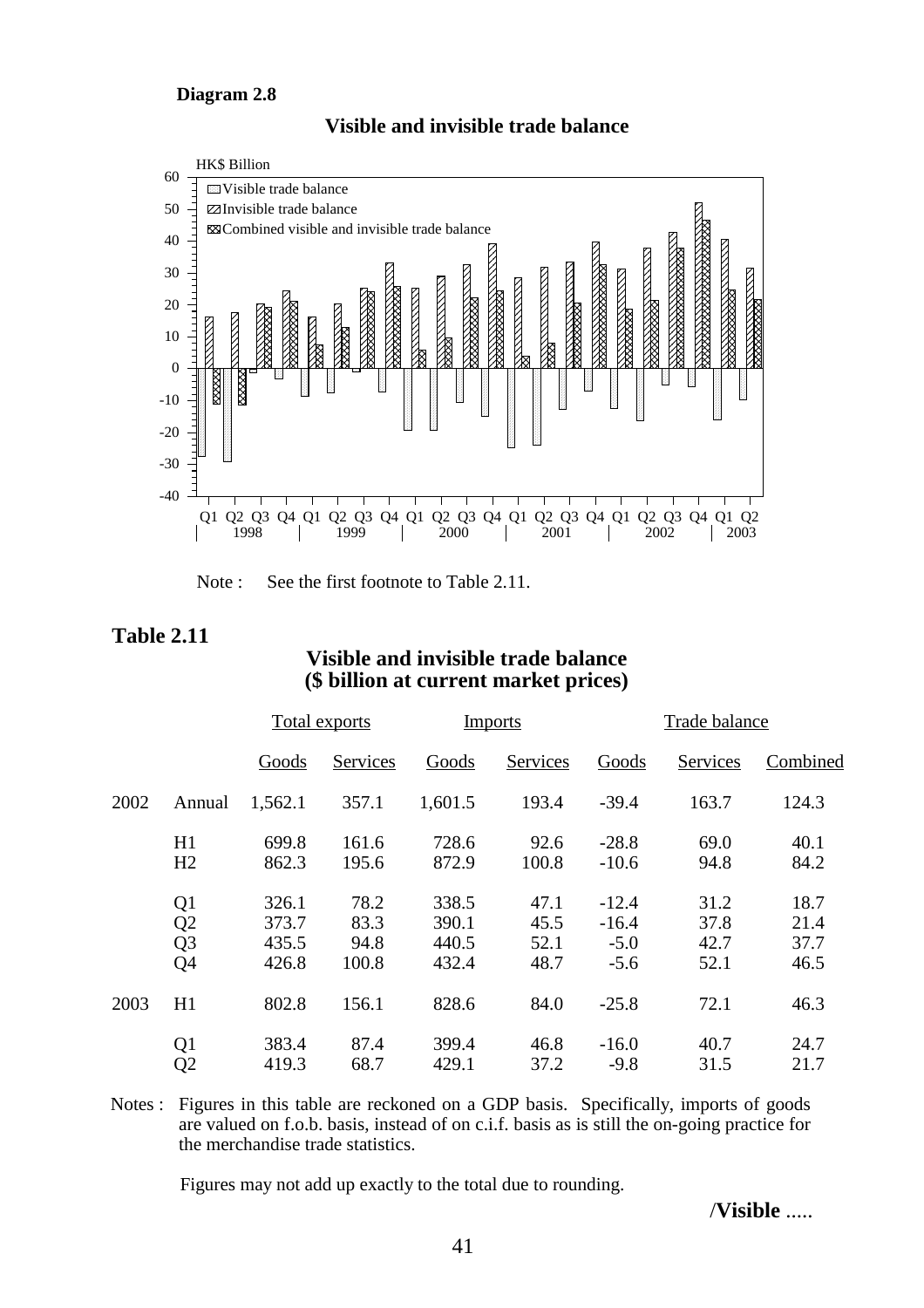# **Visible trade**

# *Total exports of goods*

2.14 Reflecting the intimate trade relations between Hong Kong and the region, East Asia<sup>(6)</sup> continued to account for the largest share in Hong Kong's total exports of goods, at 58% by value in the first half of 2003. This was followed by North America<sup>(7)</sup> (with a share of 19%), and the European Union<sup>(8)</sup> (13%).

2.15 The region remained the key driver of Hong Kong's export growth in the first half of 2003. Total exports of goods to *East Asia* as a whole surged by 20.9% in real terms in the second quarter of 2003 over a year earlier. Together with a 23.6% rise in the first quarter, total exports of goods to the region leaped by 22.2% in real terms for the first half of 2003 as a whole over a year earlier. This was further up from the already robust growth of 19.2% in the second half of 2002. In the second quarter, exports to Japan, the Republic of Korea and Singapore picked up further to distinct growth, while exports to the Mainland, Taiwan and Indonesia continued to grow strongly, albeit relatively not so fast as in the first quarter. By contrast, exports to Thailand and Malaysia moderated considerably in growth.

2.16 Total exports of goods to *North America* however slackened markedly, to a 3.3% decline in real terms in the second quarter of 2003 over a year earlier, from a 9.1% rise in the first quarter. Apparently, the earlier war tension had led to some cut-back in export orders particularly from the United States. For the first half of 2003 as a whole, total exports of goods to this area eased distinctly to a 2.2% increase in real terms over a year earlier, from a robust growth of 10.8% in the second half of 2002.

2.17 Yet total exports of goods to the *European Union* continued to soar, by 19.4% in real terms in the second quarter of 2003 over a year earlier. Together with a 17.8% surge in the first quarter, there was a strong rise of 18.6% for the first half of 2003 as a whole, representing a further significant pick-up from the 6.6% rise in the second half of 2002. This could have much to do with the relative strength of the euro, which enhanced considerably the price attractiveness of Hong Kong's exports in the EU market.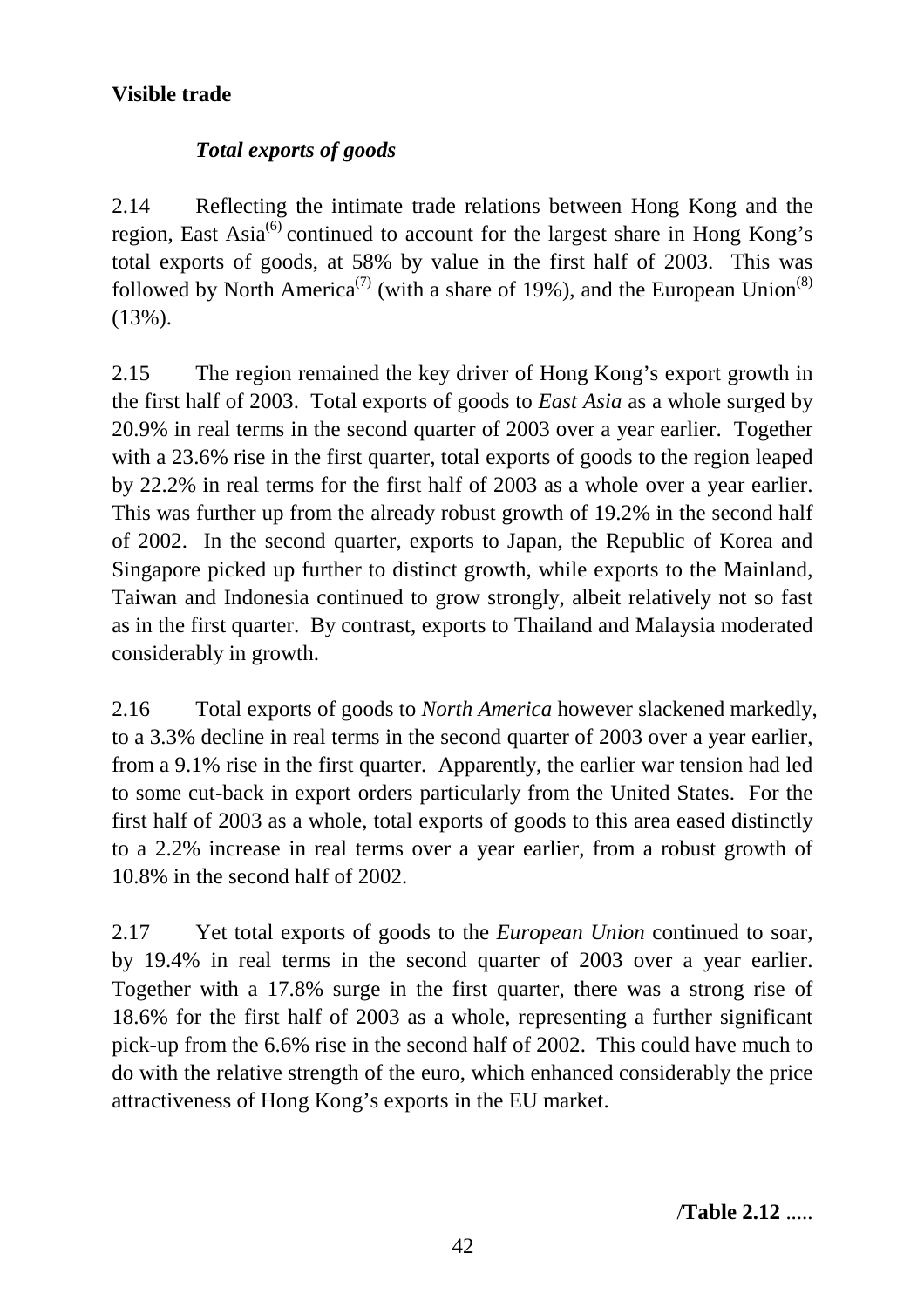# **Table 2.12**

|      |                                                                                 | East Asia $^{(a)(d)}$      | North<br>merica <sup>(b)</sup> | European<br>$\lim_{\text{Equation}}(c)$<br>Union |
|------|---------------------------------------------------------------------------------|----------------------------|--------------------------------|--------------------------------------------------|
| 2002 | Annual                                                                          | 13.4                       | 3.9                            | $-0.4$                                           |
|      | H1<br>H2                                                                        | 7.1<br>19.2                | $-4.1$<br>10.8                 | $-8.1$<br>6.6                                    |
|      | $\begin{array}{c} \text{Q1} \\ \text{Q2} \\ \text{Q3} \\ \text{Q4} \end{array}$ | 4.8<br>9.3<br>14.7<br>23.9 | $-12.4$<br>3.5<br>9.5<br>12.3  | $-12.1$<br>$-3.9$<br>3.6<br>9.7                  |
| 2003 | H1                                                                              | 22.2                       | 2.2                            | 18.6                                             |
|      |                                                                                 | 23.6<br>20.9               | 9.1<br>$-3.3$                  | 17.8<br>19.4                                     |

# **Total exports of goods by major region (year-on-year rate of change in real terms (%))**

Notes : (a) For the coverage of East Asia, see Note (6).

- (b) For the coverage of North America, see Note (7).
- (c) For the coverage of the European Union, see Note (8).
- (d) For those constituent markets where separate quantum indices are not compiled, their levels of total exports of goods in real terms are estimated from an aggregate implicit price deflator covering all those export markets in the Asia-Pacific region for which separate unit value indices are not available.

#### **Diagram 2.9**

#### **Total exports of goods by major region in the first half of 2003**



*Total exports of goods in the first half of 2003 : \$802.0 billion*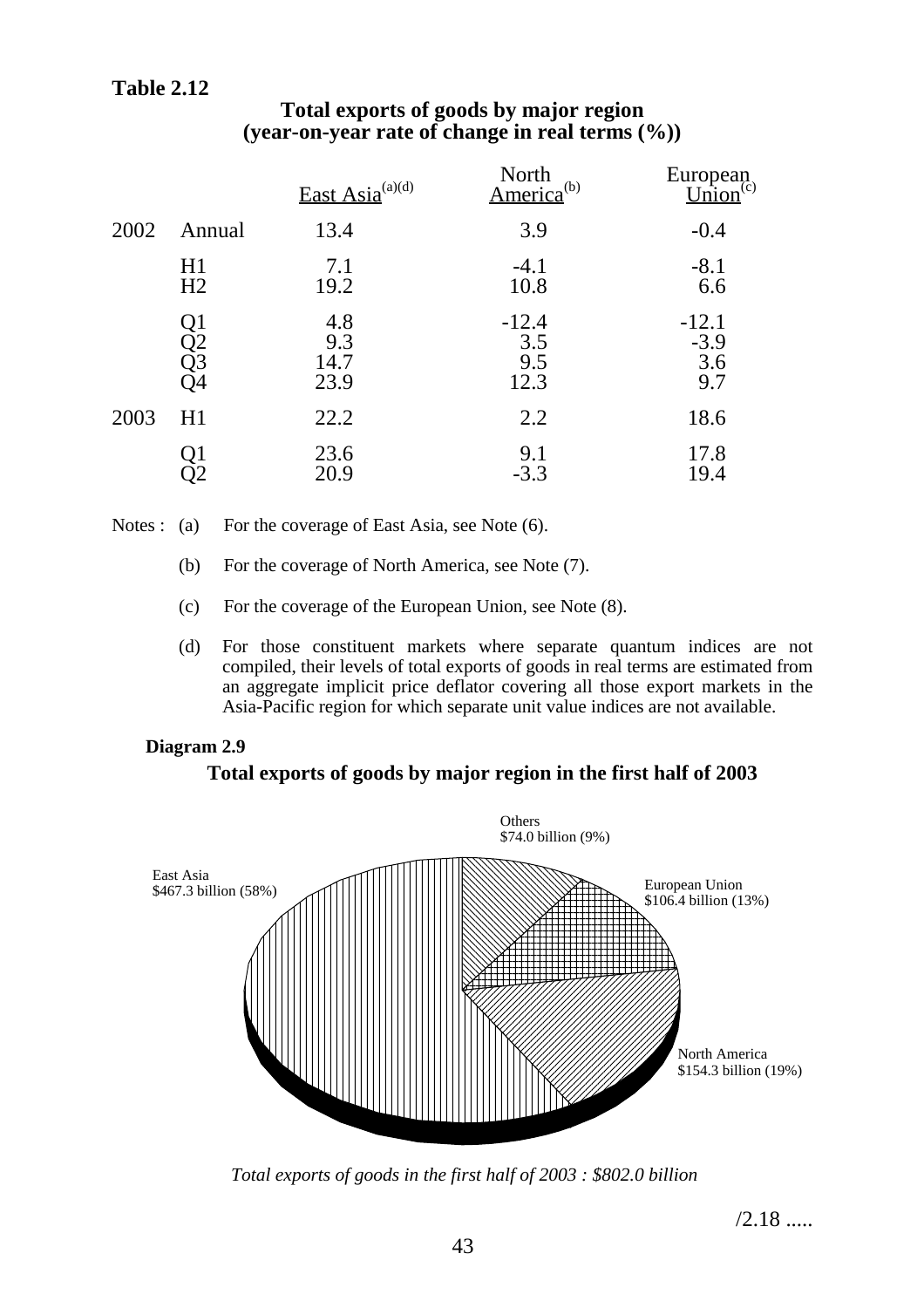2.18 The Mainland remained the largest single *market* for Hong Kong's total exports of goods, taking up 43% of the total value in the first half of 2003. This was followed by the United States (with a share of 18%), Japan (5%), Germany (3%), the United Kingdom (3%), Taiwan (2%), the Republic of Korea (2%), and Singapore (2%).

# **Diagram 2.10**

**Total exports of goods by major market in the first half of 2003**



United States \$143.9 billion (18%)

*Total exports of goods in the first half of 2003 : \$802.0 billion*

/**Table 2.13** .....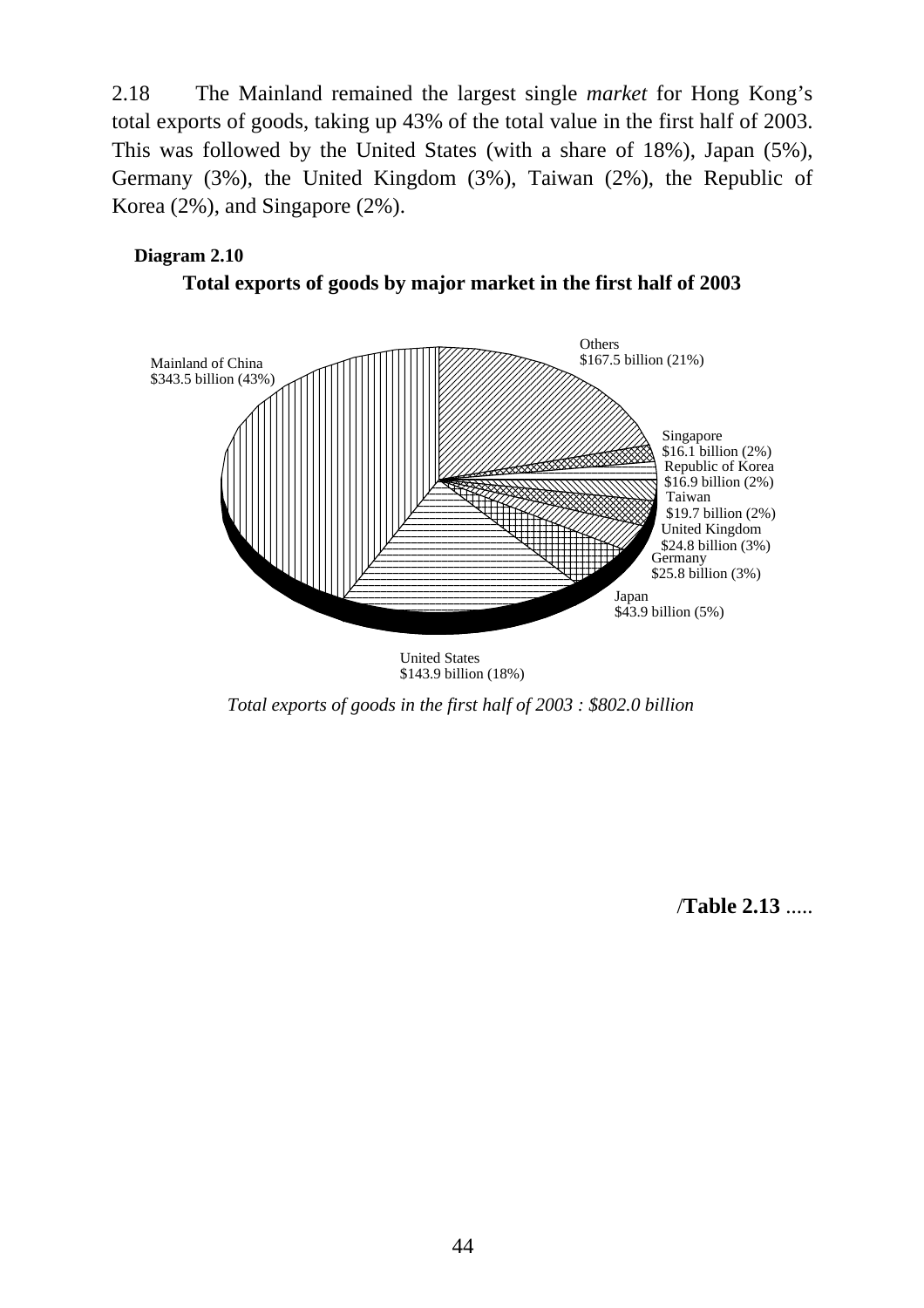|                                       |                       | 2002                             |                            |                        | First half of 2003               |                                        |  |  |
|---------------------------------------|-----------------------|----------------------------------|----------------------------|------------------------|----------------------------------|----------------------------------------|--|--|
|                                       | <u>Value</u><br>(SBn) | <b>Share</b><br>in total<br>(% ) | Rate<br>of change<br>(% )  | <u>Value</u><br>(\$Bn) | <b>Share</b><br>in total<br>(% ) | Year-on-year<br>rate of change<br>(% ) |  |  |
| All markets                           | 1,560.5               | 100                              | 5.4                        | 802.0                  | 100                              | 14.7                                   |  |  |
| Mainland<br>of China                  | 613.2                 | 39                               | 12.3                       | 343.5                  | 43                               | 23.7                                   |  |  |
| United<br><b>States</b>               | 333.0                 | 21                               | 1.0                        | 143.9                  | 18                               | 0.4                                    |  |  |
| Japan<br>Germany<br>United<br>Kingdom | 83.7<br>48.8<br>54.2  | $\frac{5}{3}$                    | $-4.5$<br>$-5.3$<br>$-2.0$ | 43.9<br>25.8<br>24.8   | $\frac{5}{3}$                    | 15.1<br>22.6<br>6.8                    |  |  |
| Taiwan<br>Republic<br>of Korea        | 34.6<br>30.4          | $\frac{2}{2}$                    | $-2.2$<br>17.2             | 19.7<br>16.9           | $\frac{2}{2}$                    | 20.9<br>17.1                           |  |  |
| Singapore<br>Rest of the<br>world     | 31.6<br>331.0         | $\overline{2}$<br>21             | 6.8<br>3.5                 | 16.1<br>167.5          | $\overline{2}$<br>21             | 7.9<br>11.4                            |  |  |

# **Value of total exports of goods by market**

# **Table 2.14**

#### **Total exports of goods by major market (year-on-year rate of change in real terms (%))**

|      |                | Mainland | United        |              |                | United  |               | Republic |                    |
|------|----------------|----------|---------------|--------------|----------------|---------|---------------|----------|--------------------|
|      |                | of China | <b>States</b> | <u>Japan</u> | <b>Germany</b> | Kingdom | <b>Taiwan</b> |          | of Korea Singapore |
| 2002 | Annual         | 15.5     | 3.7           | $-1.0$       | $-2.4$         | 0.7     | 2.1           | 20.8     | 11.7               |
|      | H1             | 9.5      | $-4.5$        | $-8.4$       | $-11.2$        | $-6.0$  | $-3.7$        | 16.0     | 8.5                |
|      | H2             | 20.8     | 10.8          | 6.0          | 5.3            | 6.4     | 7.8           | 25.5     | 14.7               |
|      | Q <sub>1</sub> | 7.5      | $-13.1$       | $-10.4$      | $-16.2$        | $-10.7$ | $-5.2$        | 16.7     | 3.4                |
|      | Q2             | 11.4     | 3.6           | $-6.1$       | $-5.4$         | $-1.4$  | $-2.2$        | 15.3     | 14.0               |
|      | Q <sub>3</sub> | 14.8     | 9.9           | 1.6          | 3.9            | 5.2     | 14.9          | 22.4     | 11.4               |
|      | Q4             | 27.4     | 12.0          | 10.5         | 6.7            | 7.7     | 1.6           | 28.3     | 18.0               |
| 2003 | H1             | 24.8     | 2.0           | 16.8         | 26.1           | 8.7     | 23.2          | 19.8     | 9.9                |
|      | Q <sub>1</sub> | 27.5     | 9.4           | 15.0         | 26.5           | 8.5     | 26.9          | 12.4     | 7.4                |
|      | Q2             | 22.5     | $-3.7$        | 18.6         | 25.8           | 8.9     | 19.7          | 27.7     | 12.3               |
|      | Apr            | 20.7     | $-7.6$        | 11.5         | 24.8           | 6.1     | 23.3          | 26.2     | $-3.7$             |
|      | May            | 20.9     | $-0.8$        | 21.3         | 27.2           | 7.4     | 9.8           | 21.5     | 18.7               |
|      | Jun            | 26.0     | $-2.8$        | 23.3         | 25.5           | 12.9    | 27.1          | 36.1     | 22.7               |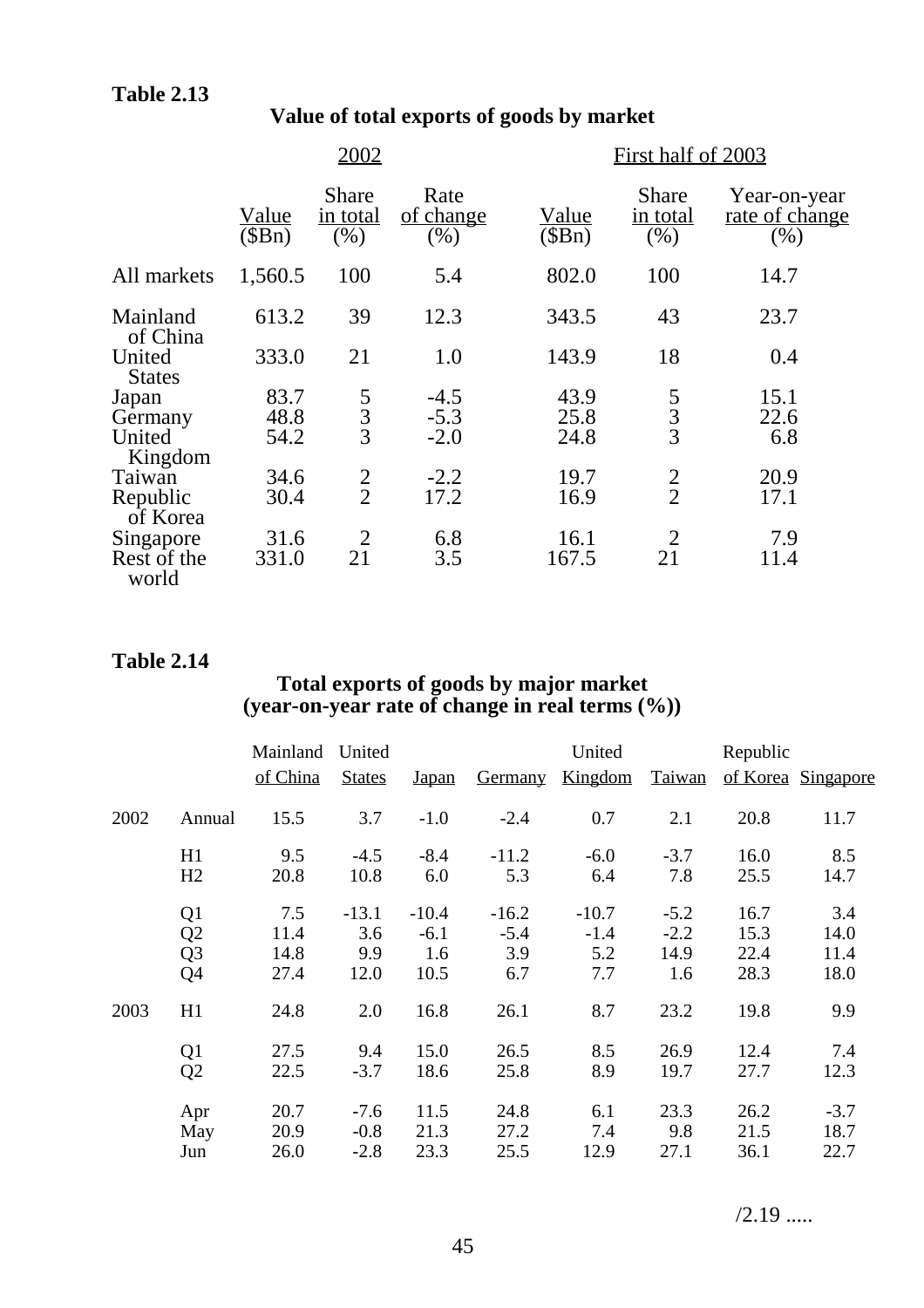2.19 Total exports of goods to the *Mainland* continued to register vibrant growth, with a 22.5% surge in real terms in the second quarter of 2003 over a year earlier, following a 27.5% growth in the first quarter. For the first half of 2003 as a whole, total exports to the Mainland picked up further to a considerable growth of 24.8% in real terms over a year earlier, further accentuated from an already strong growth of 20.8% in the second half of 2002. Growth in real terms in exports to this market remained at over 20% throughout the second quarter, as the Mainland's highly robust performance of its own exports should have continued to boost the intake of materials for export processing as well as intake of machinery for production use. Intake of goods for meeting its own demand should have also held up.



Note : Total exports of goods to this market as depicted refer to the year-on-year rate of change in real terms, while import demand in this market refers to the year-on-year rate of change in US dollar terms.



 $/2.20$  .....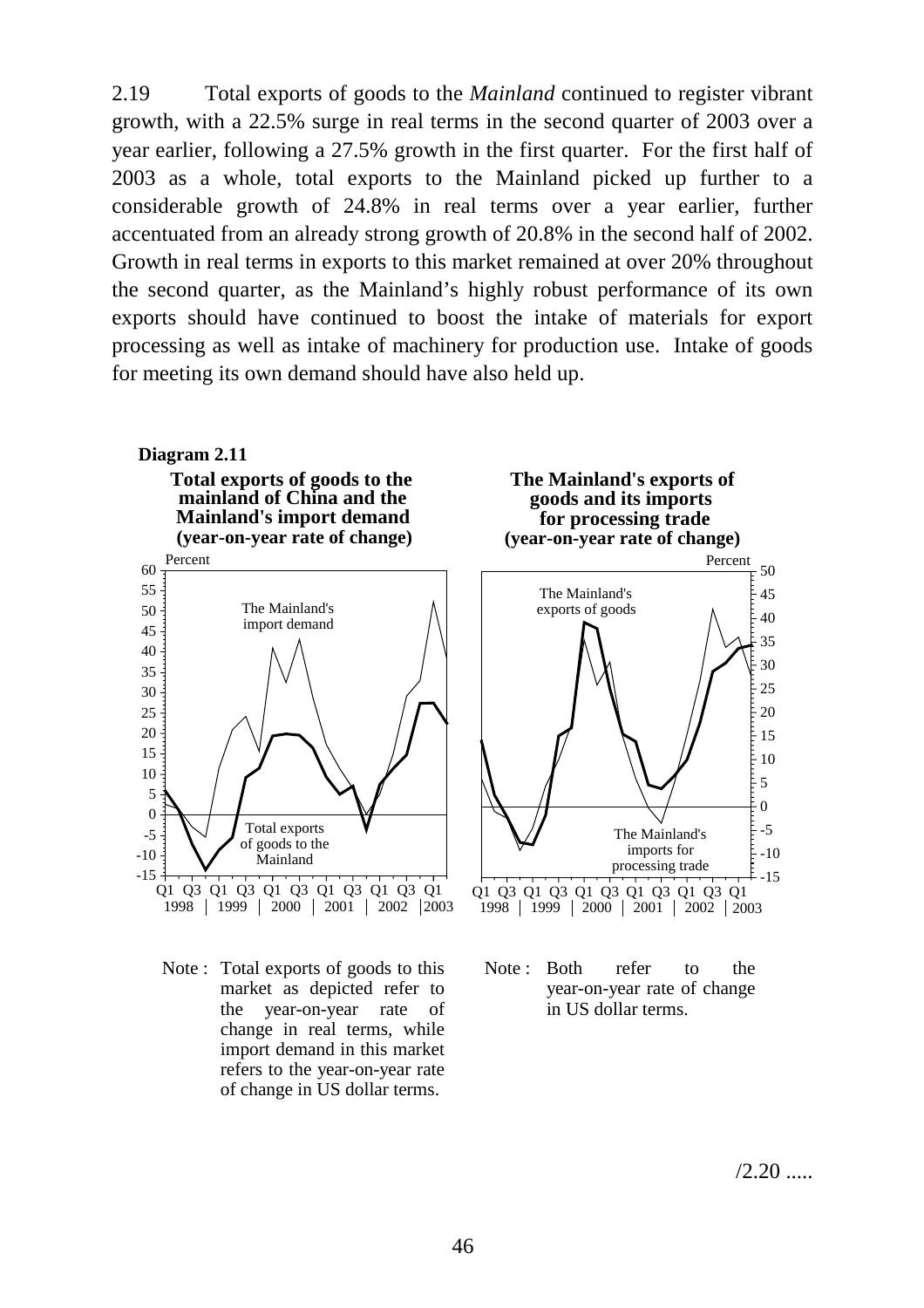2.20 On the other hand, total exports of goods to the *United States*, after leaping by 9.4% in the first quarter, switched back to decline by 3.7% in real terms in the second quarter of 2003 over a year earlier. This gave only a mild increase by 2.0% in real terms for the first half of 2003 as a whole over a year earlier, markedly down from the 10.8% surge in the second half of 2002. The fall-off in the second quarter was particularly distinct for exports of consumer goods and of raw materials and semi-manufactures. It was mainly due to an easing in the respective import intake in this market, as some shipments might have been advanced amidst the heightened war tension in Iraq, and also as companies there were more cautious in placing orders in face of the war.





 $/2.21$  .....

> -10 -20 -30 -40 -50 -60

40

Percent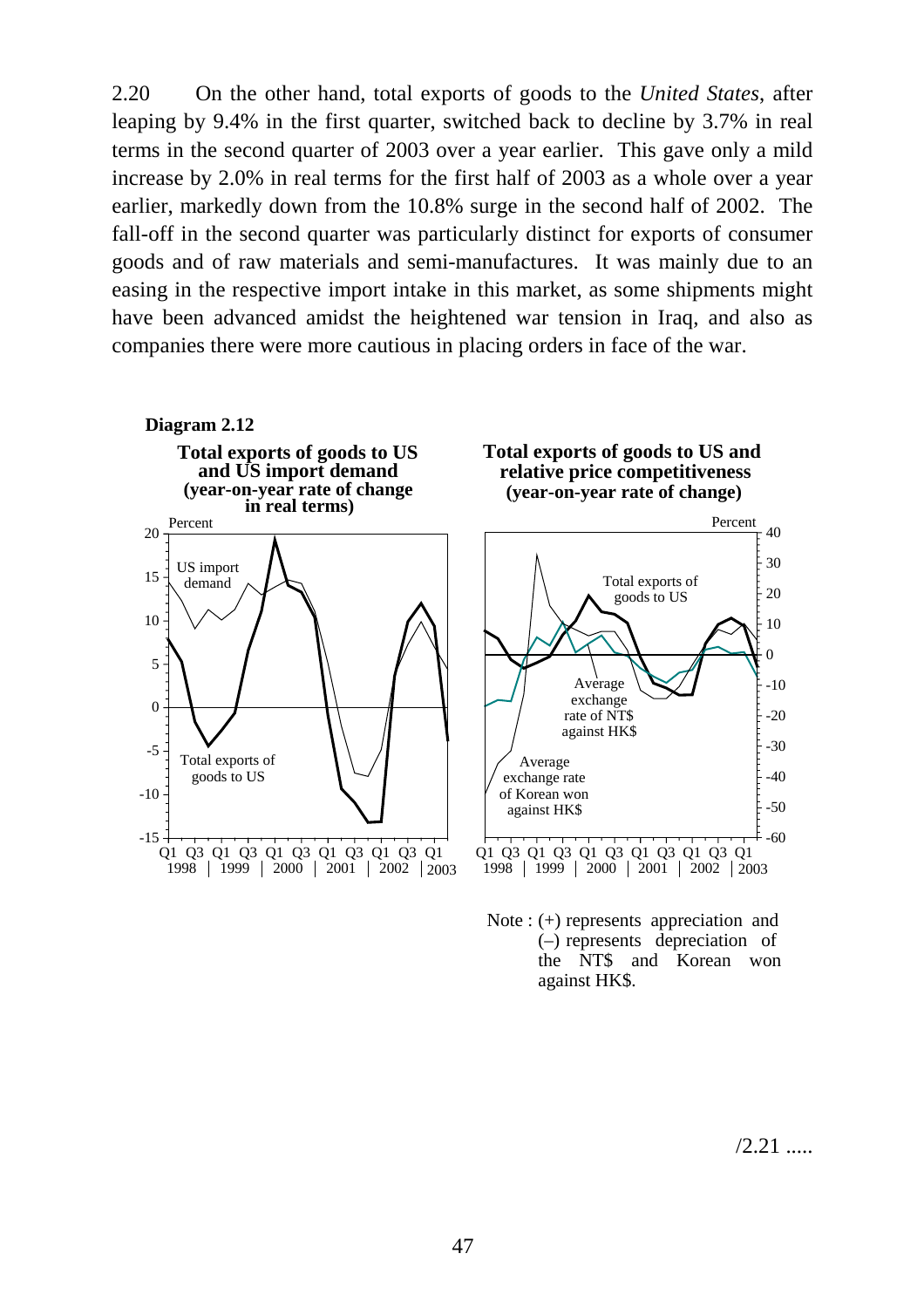2.21 After an already significant growth of 15.0% in the first quarter, total exports of goods to *Japan* picked up further to an 18.6% surge in real terms in the second quarter of 2003 over a year earlier. This gave a distinct rise of 16.8% in real terms for the first half of 2003 as a whole over a year earlier, markedly up from the 6.0% increase in the second half of 2002. The resilient export production activity in Japan, coupled with a relatively stronger yen, should have continued to render support to Hong Kong's exports to this market.



Note : (+) represents appreciation and (–) represents depreciation of the yen against HK\$.

 $/2.22$  .....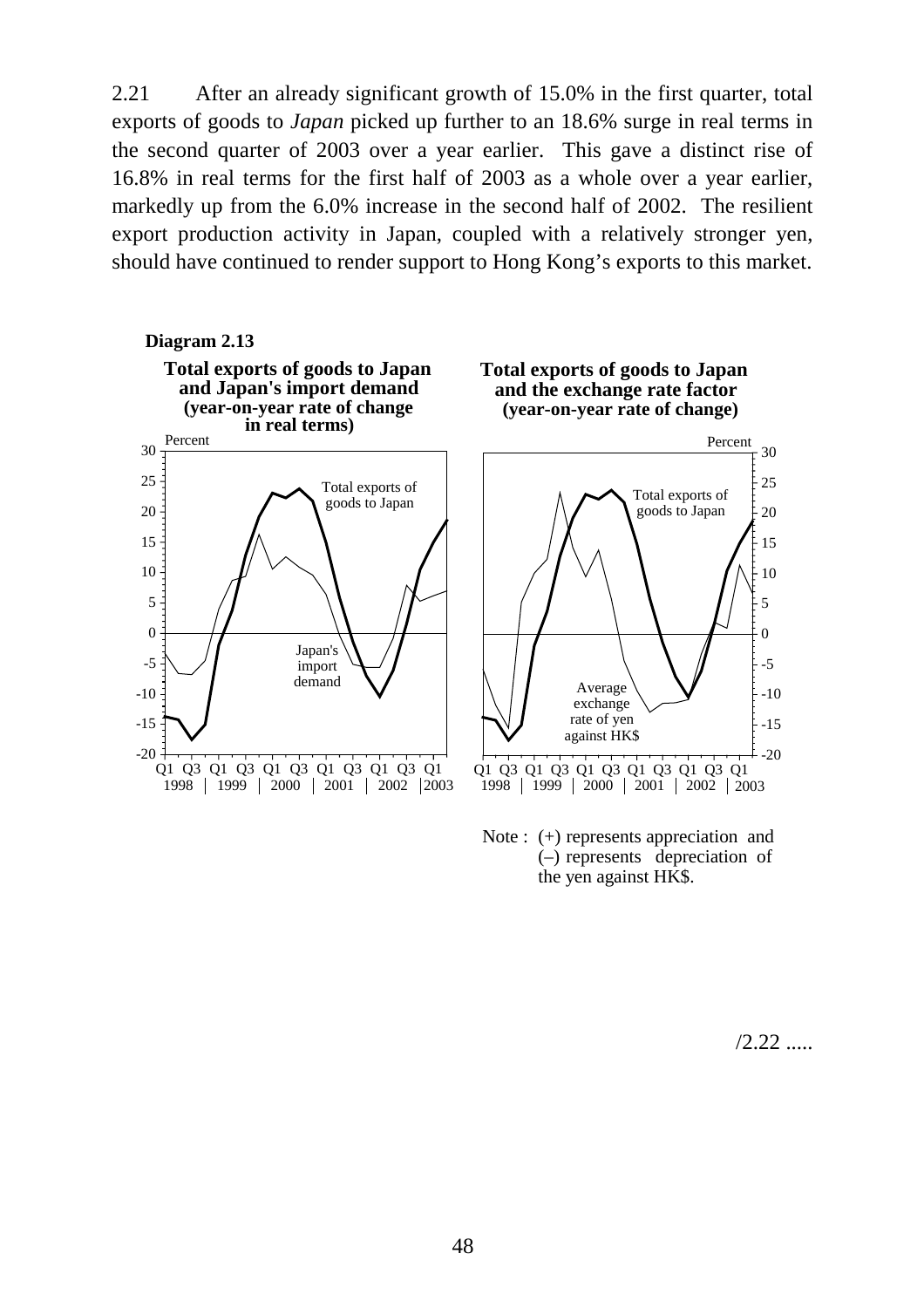2.22 Total exports of goods to *Germany* continued with a robust performance since the early part of this year, with growth at 25.8% in real terms in the second quarter of 2003 over a year earlier. Together with a 26.5% leap in the first quarter, total exports of goods to Germany surged by 26.1% in real terms for the first half of 2003 as a whole over a year earlier, significantly up from the 5.3% rise in the second half of 2002. While import demand in Germany remained on the rise in the second quarter, the relative strength of the euro should have also accorded a boost to Hong Kong's exports to this market.



Note : Total exports of goods to this market as depicted refer to the year-on-year rate of change in real terms, while import demand in this market refers to the year-on-year rate of change in value terms, i.e. in terms of its local currency.



 $/2.23$  .....

 $\overline{0}$ 

-10

-20

10

20

30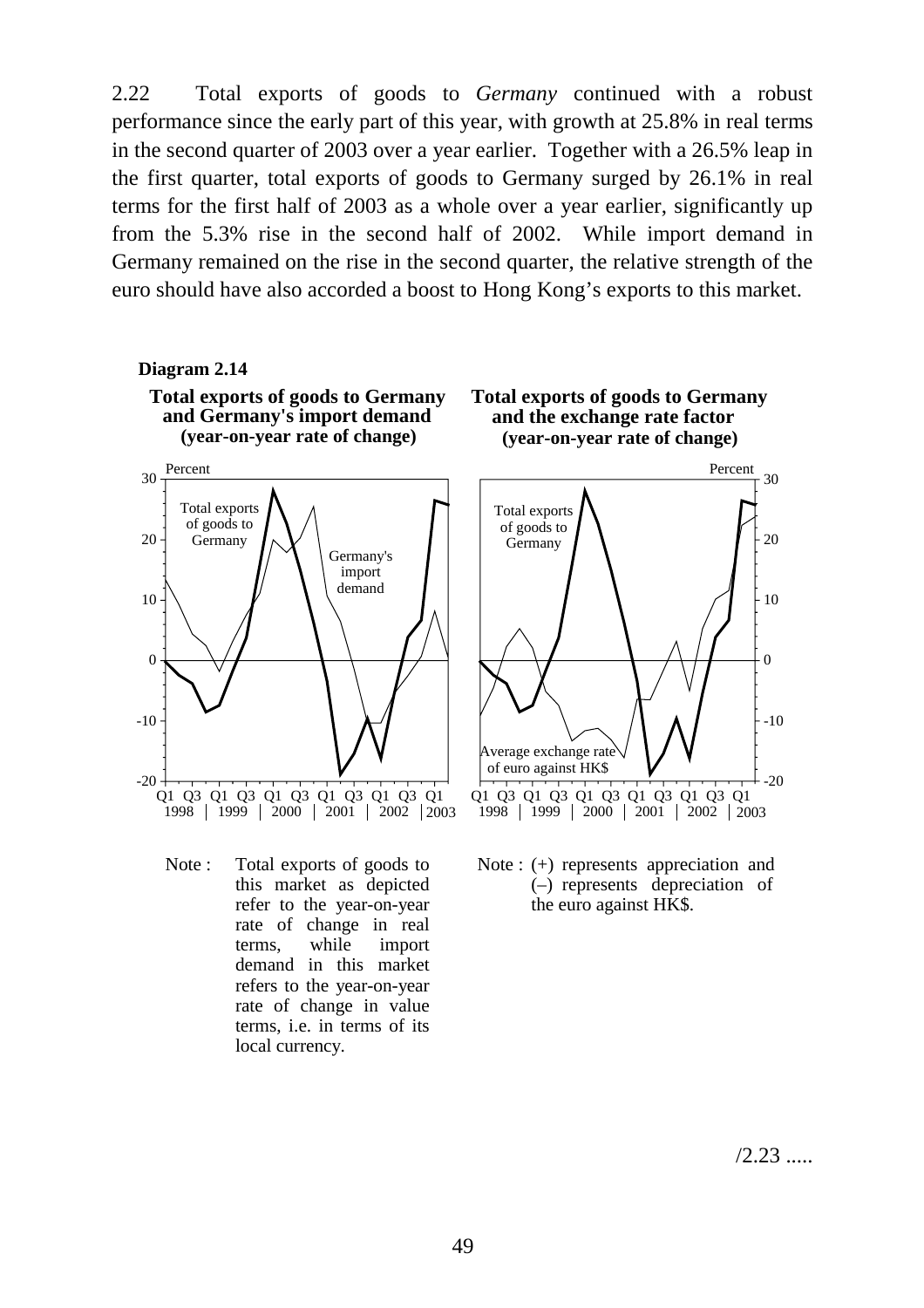2.23 Total exports of goods to the *United Kingdom* remained on the rise. There was a further growth of 8.9% in real terms in the second quarter of 2003 over a year earlier, after an 8.5% leap in the first quarter. For the first half of 2003 as a whole, total exports of goods to this market grew by 8.7% in real terms over a year earlier, following a 6.4% rise in the second half of 2002. UK's import demand actually decelerated slightly in growth in the second quarter, partly due to an advancement in shipments to the first quarter, and conceivably also due to a cut-back in orders during the war period. Yet against these, the further strengthening in the pound sterling should have given support to Hong Kong's exports to this market.



 $/2.24$  .....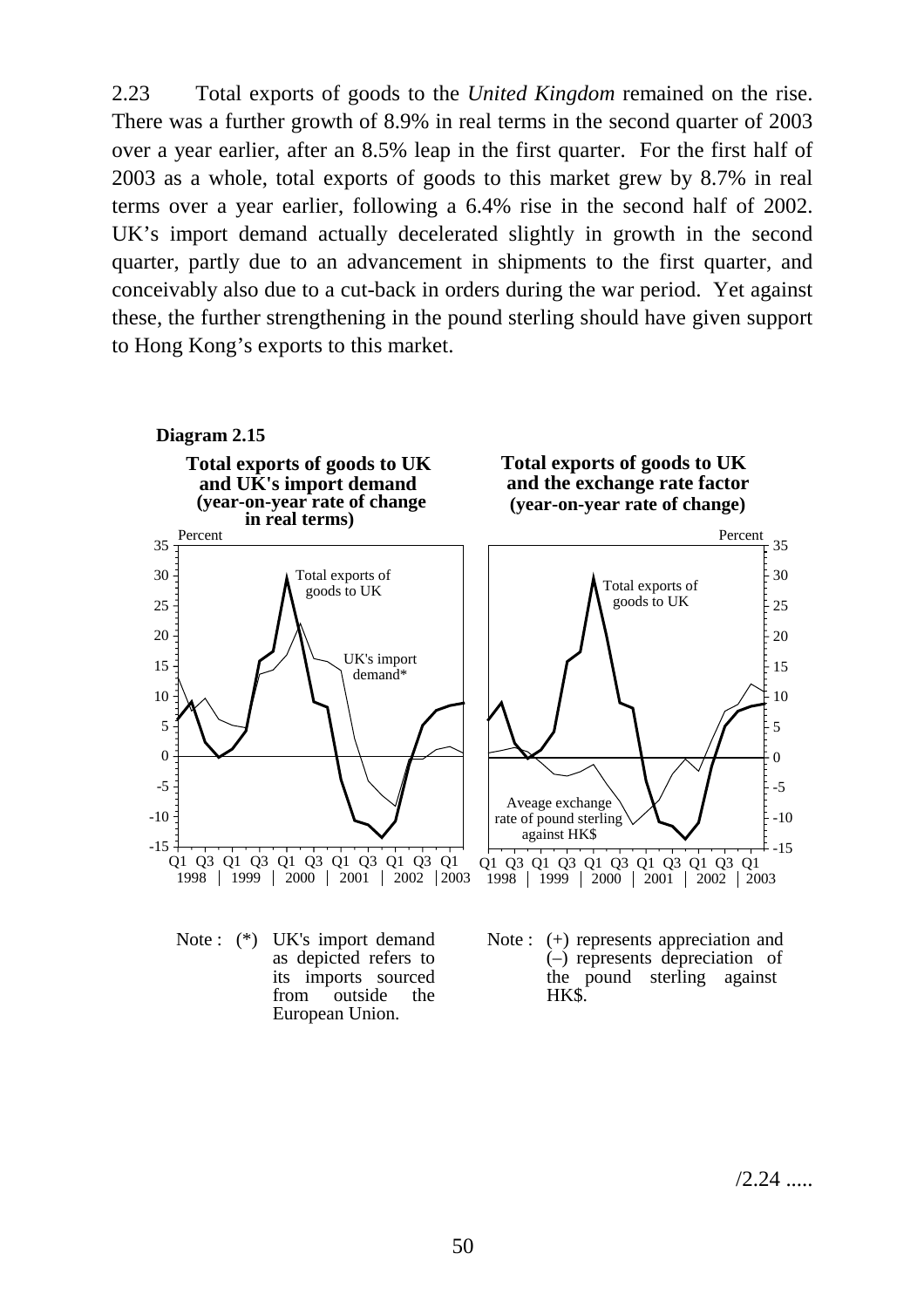2.24 Total exports of goods to *Taiwan* held up well in the second quarter of 2003, growing by 19.7% in real terms over a year earlier, notwithstanding a rather erratic profile within that quarter. Together with an even more distinct surge by 26.9% in the first quarter, total exports of goods to Taiwan rose sharply by 23.2% in real terms for the first half of 2003 as a whole over a year earlier, after a milder growth at 7.8% in the second half of 2002. The much accentuated increase in the first half of this year was mainly underpinned by an upsurge in exports of material inputs and a further leap in exports of capital goods to this market. Exports of consumer goods also rebounded distinctly, after the dip last year.



 $/2.25$  .....

 $\overline{0}$ 

-10

-20

-30

10

20

30

40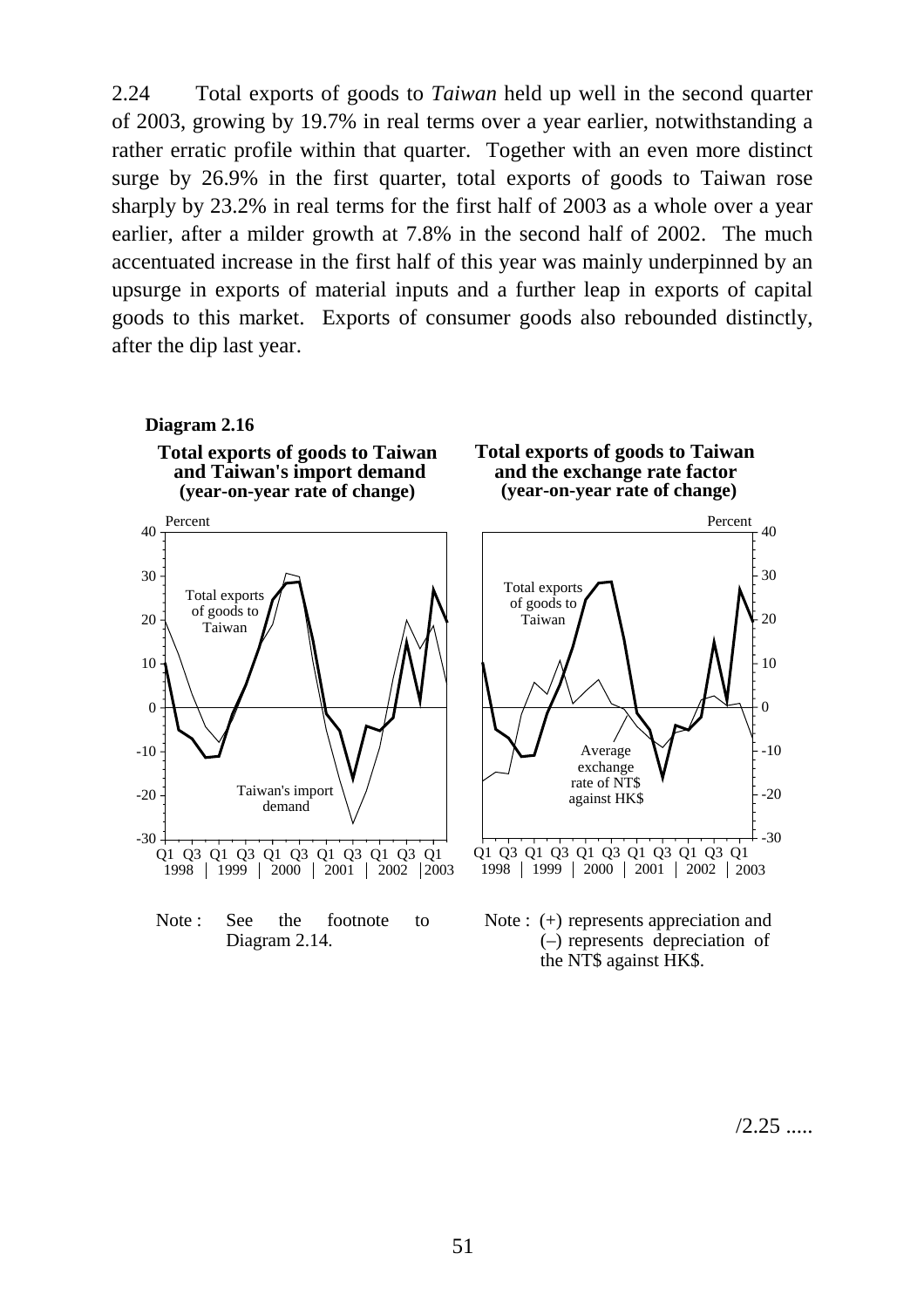2.25 Total exports of goods to the *Republic of Korea* picked up again to a highly robust growth at 27.7% in real terms in the second quarter of 2003 over a year earlier, having moderated to a 12.4% growth in the first quarter from the much faster increases in the latter part of 2002. Taken together, total exports of goods to this market grew significantly by 19.8% in real terms for the first half of 2003 as a whole over a year earlier, following a 25.5% surge in the second half of 2002. The conspicuous pick-up in the second quarter was mainly contributed by an upsurge in exports of capital goods, and to a lesser extent also by a faster growth in exports of material inputs.



 $/2.26$  .....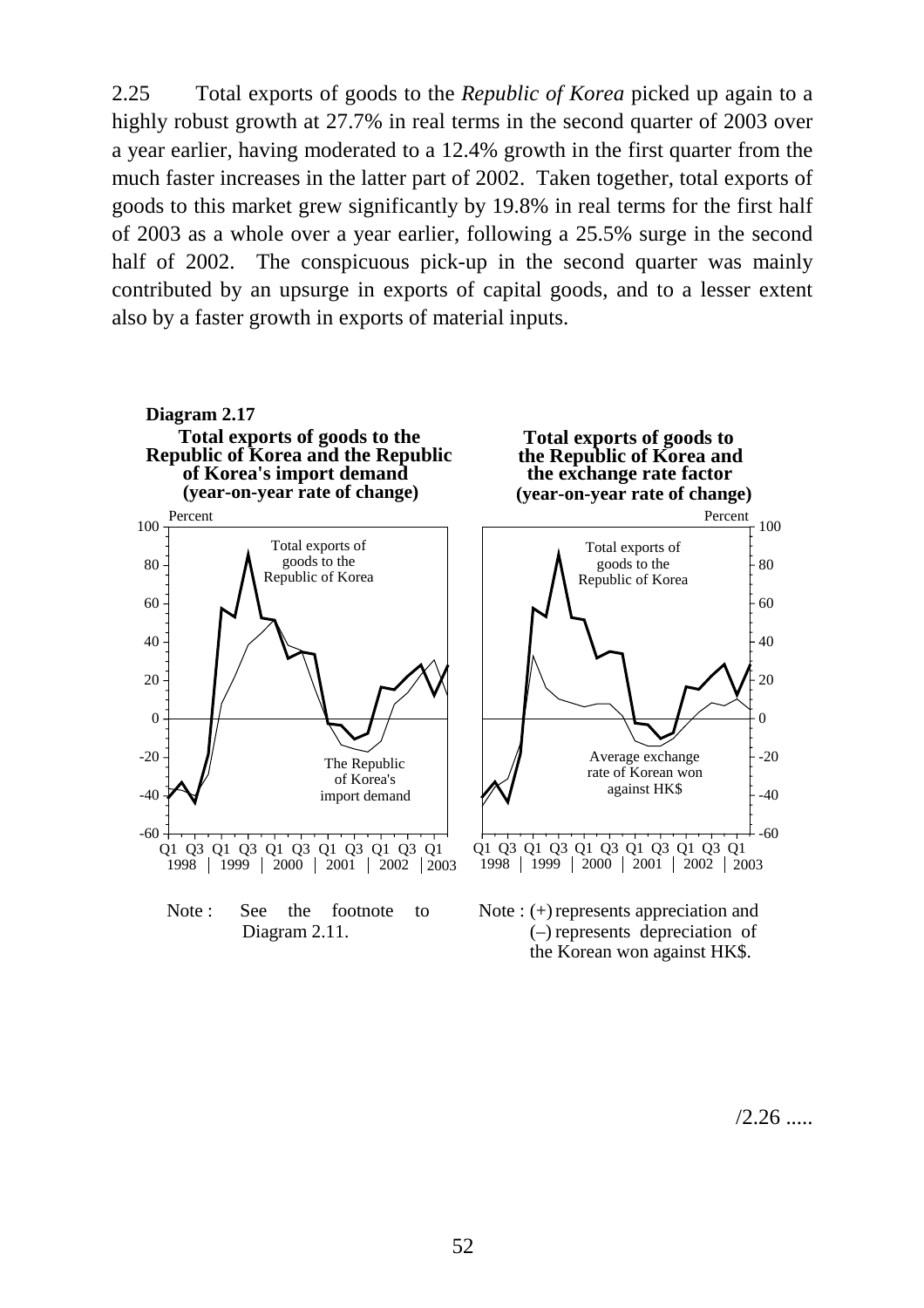2.26 Total exports of goods to *Singapore*, having decelerated much to a 7.4% rise in the first quarter, picked up again to a 12.3% growth in real terms in the second quarter of 2003 over a year earlier. This gave a 9.9% rise in real terms for the first half of 2003 as a whole over a year earlier, moderated considerably from the 14.7% growth in the second half of 2002. The overall growth was mainly driven by exports of capital goods, whereas exports in other end-use categories to this market were generally slack.



Note :  $(+)$  represents appreciation and (–) represents depreciation of the S\$ against HK\$.

 $/2.27$  .....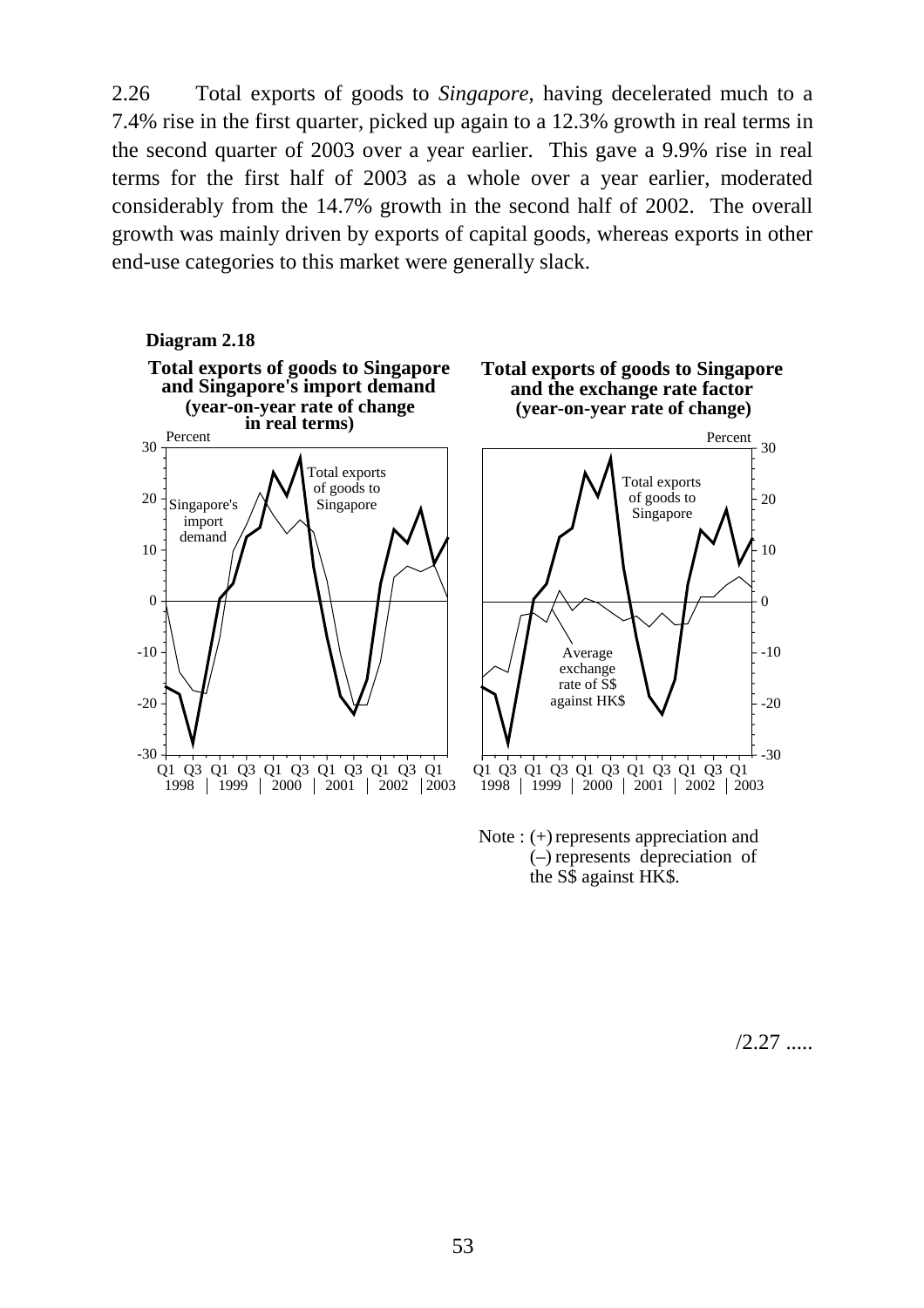2.27 Analysed by major *commodity group*, electronic components continued to account for the largest share in Hong Kong's total exports of goods, at 17% of the total value in the first half of 2003. Telecommunications and sound recording and reproducing equipment came next (with a share of 12%), followed by clothing (10%), textiles (6%), toys (4%), and office machines and equipment (4%). Exports of electronic components and of telecommunications products continued to register highly distinct growth in the first half of this year. Yet exports of clothing, textiles and toys moderated in growth in the second quarter, weighing down the relatively faster growth in the first quarter to yield more modest increases for the first half of this year. Exports of office machines and equipment fell further in both the first and second quarters of this year.



*Total exports of goods in the first half of 2003 : \$802.0 billion*

/**Table 2.15** .....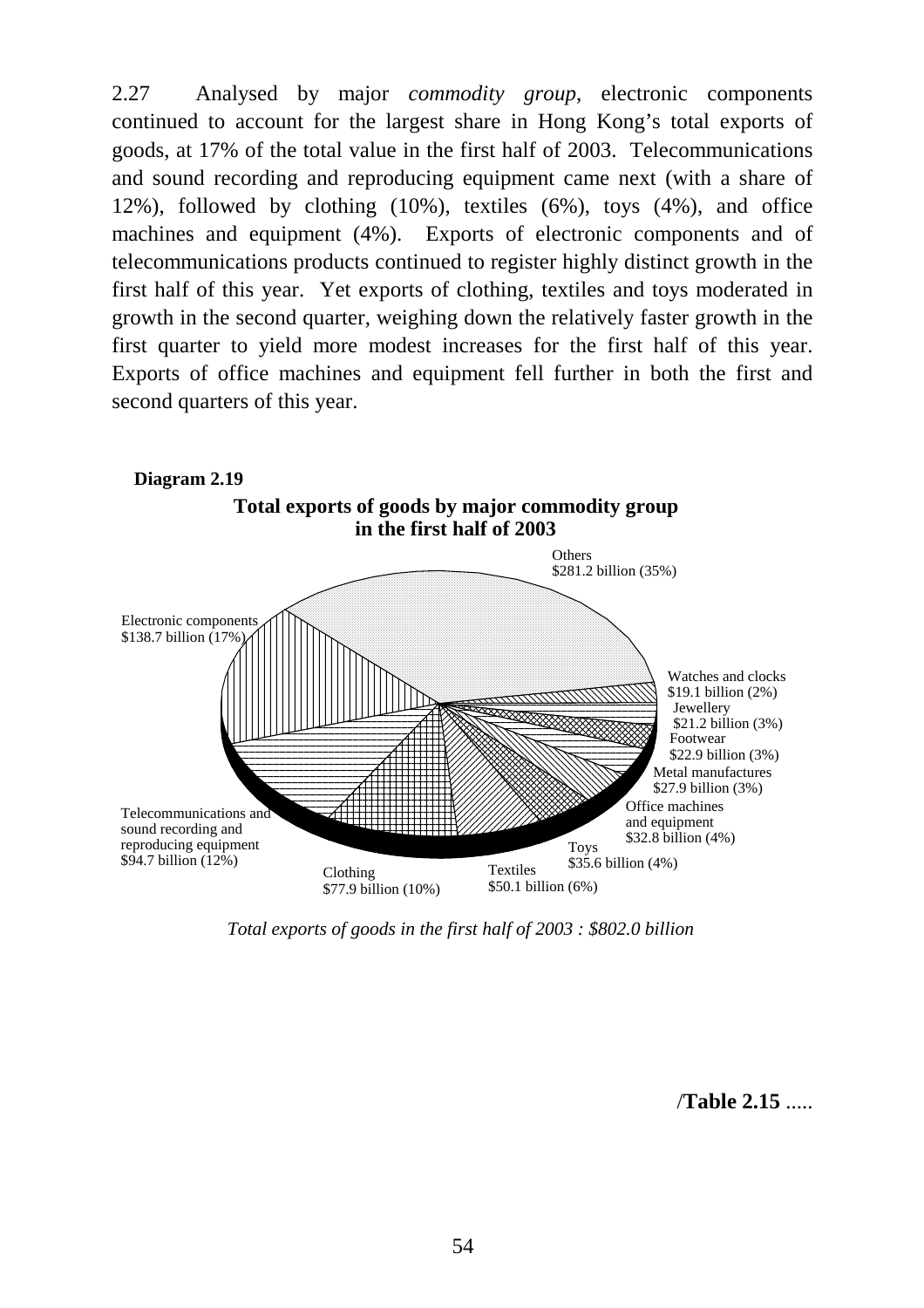# **Table 2.15**

|      |                      | Electronic<br>components    | Telecom<br>-munications<br>and sound<br>recording and<br>reproducing<br>equipment | Clothing Textiles                 |                               | <b>Toys</b>                      | Office<br>machines<br>and<br>equipment |
|------|----------------------|-----------------------------|-----------------------------------------------------------------------------------|-----------------------------------|-------------------------------|----------------------------------|----------------------------------------|
| 2002 | Annual               | 20.4                        | 24.6                                                                              | $-1.1$                            | 5.5                           | 1.4                              | 31.1                                   |
|      | H1<br>H <sub>2</sub> | 9.4<br>30.9                 | 10.7<br>36.3                                                                      | $-5.5$<br>2.4                     | 2.3<br>8.6                    | $-5.2$<br>6.0                    | 36.4<br>26.4                           |
|      | Q1<br>Q2<br>Q3<br>Q4 | 5.1<br>13.6<br>22.8<br>39.0 | 6.6<br>14.7<br>40.1<br>32.7                                                       | $-7.7$<br>$-3.6$<br>5.4<br>$-0.9$ | $-7.3$<br>10.3<br>5.5<br>11.9 | $-12.6$<br>1.5<br>$-1.8$<br>17.5 | 37.8<br>35.0<br>18.7<br>33.9           |
| 2003 | H1                   | 39.3                        | 33.7                                                                              | 5.5                               | 7.1                           | 7.9                              | $-4.6$                                 |
|      |                      | 37.2<br>41.2                | 37.2<br>30.4                                                                      | 9.6<br>1.9                        | 16.2<br>0.8                   | 10.0<br>6.3                      | $-5.9$<br>$-3.2$                       |

# **Total exports of goods by major commodity group (year-on-year rate of change in real terms(%))**

#### *Re-exports*

2.28 Re-exports continued to dominate over domestic exports, with their portion in total exports of goods rising further to 93% by value in the first half of 2003, from 91% in the same period in 2002. Analysed by major *market*, the Mainland accounted for the largest share in Hong Kong's re-exports, at 44% by value in the first half of 2003. This was followed by the United States (with a share of 17%), Japan (6%), Germany (3%), the United Kingdom (3%), Taiwan (2%), the Republic of Korea (2%), and Singapore (2%).

/**Diagram 2.20** .....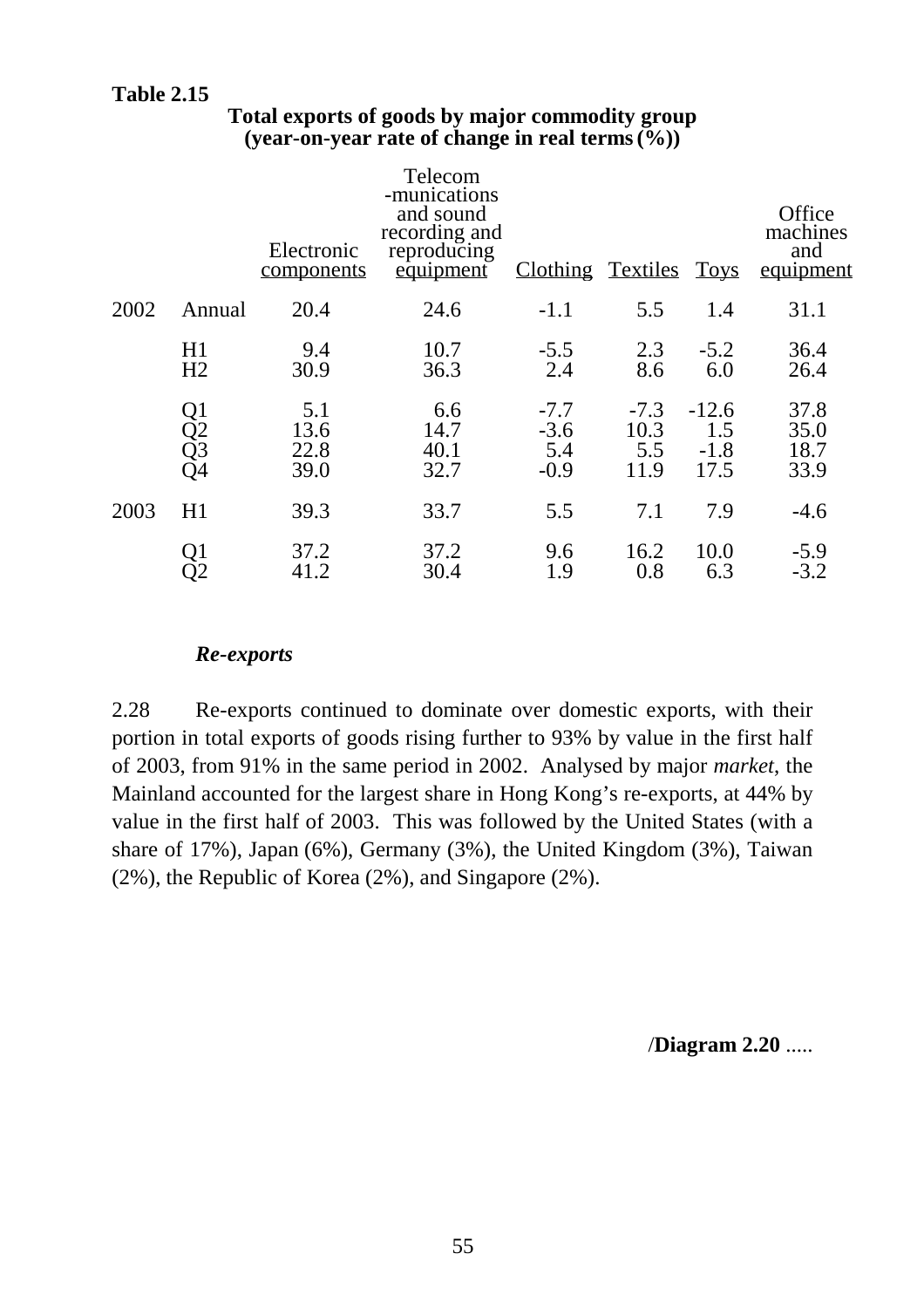



*Total re-exports in the first half of 2003 : \$747.5 billion*

**Table 2.16**

# **Value of re-exports by market**

|                                       |                        | 2002                                    |                             |                       | First half of 2003                      |                                        |  |  |
|---------------------------------------|------------------------|-----------------------------------------|-----------------------------|-----------------------|-----------------------------------------|----------------------------------------|--|--|
|                                       | <u>Value</u><br>\$Bn\$ | <b>Share</b><br><u>in total</u><br>(% ) | Rate<br>of change<br>$(\%)$ | <u>Value</u><br>(SBn) | <b>Share</b><br><u>in total</u><br>(% ) | Year-on-year<br>rate of change<br>(% ) |  |  |
| All markets                           | 1,429.6                | 100                                     | 7.7                         | 747.5                 | 100                                     | 17.2                                   |  |  |
| Mainland<br>of China                  | 571.9                  | 40                                      | 15.2                        | 326.3                 | 44                                      | 27.2                                   |  |  |
| United<br><b>States</b>               | 291.0                  | 20                                      | 3.1                         | 127.9                 | 17                                      | 2.1                                    |  |  |
| Japan<br>Germany<br>United<br>Kingdom | 80.7<br>44.6<br>46.6   | $\frac{6}{3}$                           | $-3.4$<br>$-2.6$<br>$-0.3$  | 42.5<br>23.5<br>21.4  | $\frac{6}{3}$                           | 16.3<br>23.8<br>6.5                    |  |  |
| Taiwan<br>Republic<br>of Korea        | 30.2<br>29.3           | $\frac{2}{2}$                           | 0.6<br>18.8                 | 18.0<br>16.4          | $\frac{2}{2}$                           | 28.9<br>18.3                           |  |  |
| Singapore<br>Rest of the<br>world     | 29.4<br>305.8          | $\overline{2}$<br>21                    | 9.3<br>5.1                  | 15.1<br>156.3         | $\overline{2}$<br>21                    | 8.7<br>12.7                            |  |  |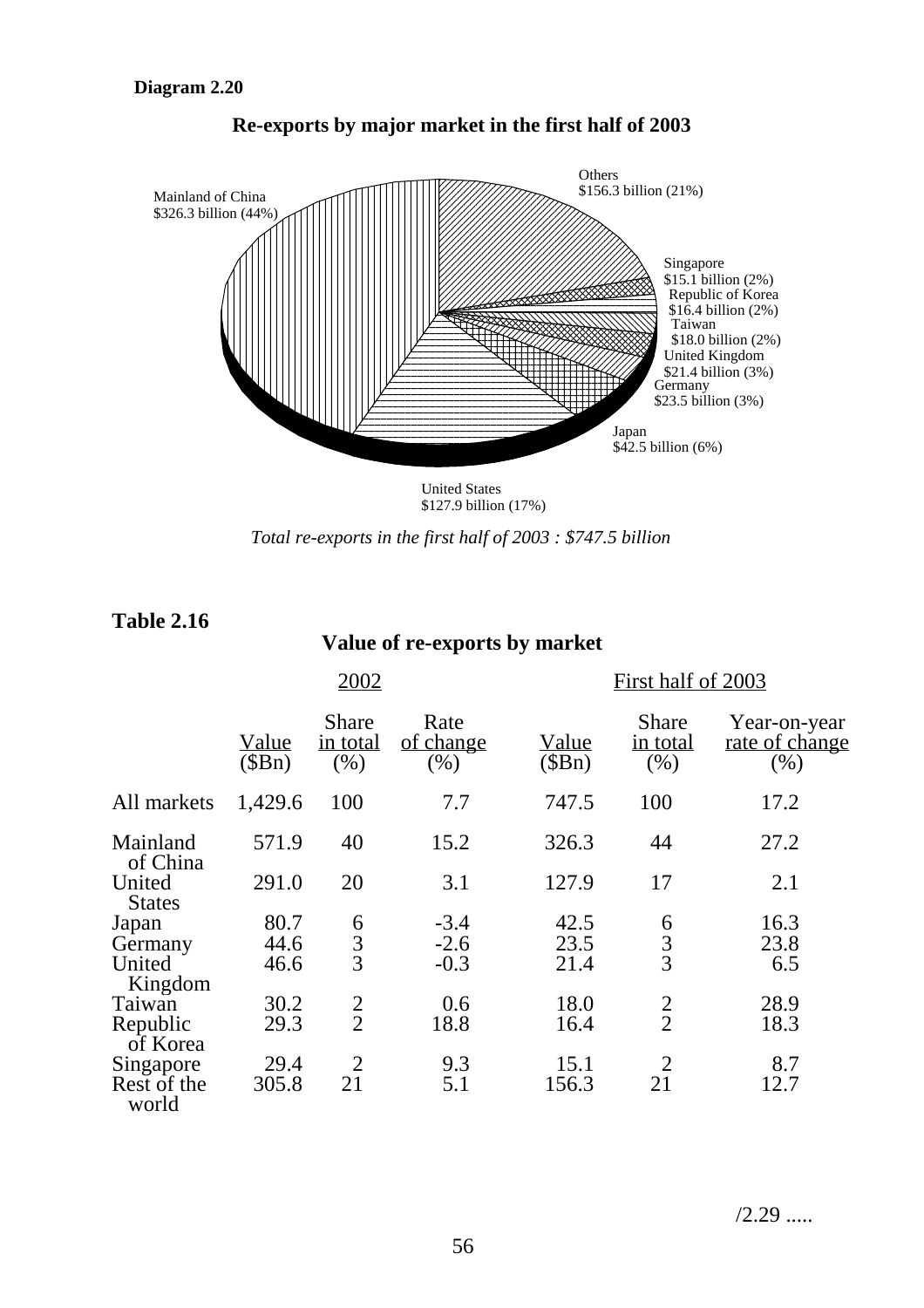2.29 Re-exports had a varied performance amongst the various major markets. Re-exports to East Asia as a whole remained generally strong in the first half of this year, with re-exports to Japan, the Republic of Korea and Singapore picking up in the second quarter after the first quarter, and with reexports to the Mainland and Taiwan sustaining distinct double-digit growth. Re-exports to Germany registered highly robust growth in both the first and second quarters, while re-exports to the United Kingdom maintained a solid rise. On the other hand, re-exports to the United States receded to decline in the second quarter.

#### **Table 2.17**

# **Re-exports by major market (year-on-year rate of change in real terms (%))**

|      |                                                | Mainland United<br>of China | <b>States</b>                  |                                  | Japan Germany Kingdom Taiwan     | United                      |                                 | Republic                     | of Korea Singapore          |
|------|------------------------------------------------|-----------------------------|--------------------------------|----------------------------------|----------------------------------|-----------------------------|---------------------------------|------------------------------|-----------------------------|
| 2002 | Annual                                         | 18.5                        | 6.0                            | $\ast$                           | 0.7                              | 2.8                         | 4.7                             | 22.5                         | 13.8                        |
|      | H1<br>H2                                       | 11.1<br>25.1                | $-2.6$<br>13.5                 | $-7.9$<br>7.6                    | $-8.4$<br>8.6                    | $-2.7$<br>7.4               | $-3.8$<br>13.2                  | 18.2<br>26.7                 | 12.0<br>15.4                |
|      | Q1<br>$\overline{Q}2$<br>$\overline{Q}3$<br>Q4 | 7.8<br>14.0<br>18.4<br>32.5 | $-12.2$<br>6.5<br>11.2<br>16.1 | $-10.3$<br>$-5.3$<br>3.1<br>12.1 | $-13.7$<br>$-2.5$<br>6.6<br>10.4 | $-8.4$<br>2.9<br>6.2<br>8.7 | $-6.0$<br>$-1.7$<br>18.8<br>8.2 | 19.5<br>16.8<br>23.6<br>29.7 | 7.1<br>17.2<br>12.5<br>18.1 |
| 2003 | H1                                             | 28.6                        | 4.6                            | 17.6                             | 27.6                             | 8.6                         | 33.4                            | 21.0                         | 10.4                        |
|      | Q1<br>$\overline{O2}$                          | 32.3<br>25.5                | 12.2<br>$-1.2$                 | 16.0<br>19.2                     | 28.4<br>26.9                     | 8.2<br>8.8                  | 37.3<br>29.8                    | 13.4<br>29.0                 | 8.2<br>12.5                 |

Note :  $(*)$  Change of less than 0.05%.

2.30 The Mainland remained the largest *source* of Hong Kong's re-exports, supplying 59% by value of the goods re-exported through Hong Kong in the first half of 2003. This was followed by Japan (with a share of 10%), Taiwan (7%), the United States (4%), and the Republic of Korea (4%).

2.31 Re-exports sourced from most major suppliers attained further distinct growth in the first half of this year. The surge in re-exports sourced from Singapore, Germany and the United Kingdom was particularly pronounced. But re-exports sourced from the United States only had a mild growth.

# /**Diagram 2.21** .....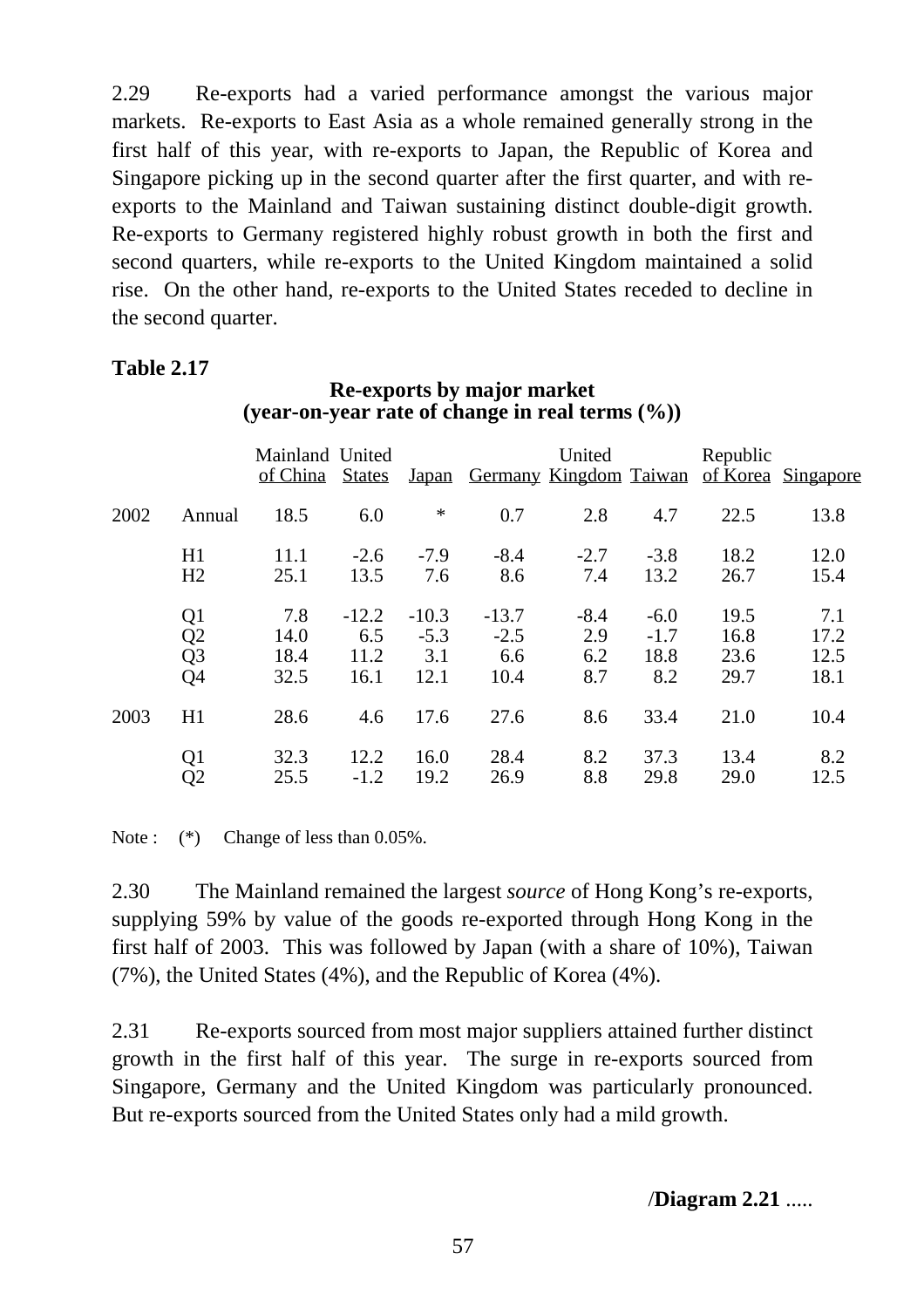



*Total re-exports in the first half of 2003 : \$747.5 billion*

**Table 2.18**

**Value of re-exports by source**

|                         |                | 2002                             |                             |                       | First half of 2003                 |                                        |  |  |
|-------------------------|----------------|----------------------------------|-----------------------------|-----------------------|------------------------------------|----------------------------------------|--|--|
|                         | Value<br>(SBn) | <b>Share</b><br>in total<br>(% ) | Rate<br>of change<br>$(\%)$ | <u>Value</u><br>(SBn) | <b>Share</b><br>in total<br>$(\%)$ | Year-on-year<br>rate of change<br>(% ) |  |  |
| All sources             | 1,429.6        | 100                              | 7.7                         | 747.5                 | 100                                | 17.2                                   |  |  |
| Mainland<br>of China    | 864.0          | 60                               | 6.9                         | 439.5                 | 59                                 | 15.7                                   |  |  |
| Japan                   | 135.8          | 9                                | 8.1                         | 75.4                  | 10                                 | 23.7                                   |  |  |
| Taiwan                  | 94.3           | $\overline{7}$                   | 17.4                        | 49.5                  |                                    | 17.8                                   |  |  |
| United<br><b>States</b> | 62.9           | 4                                | $-3.5$                      | 31.5                  | 4                                  | 3.7                                    |  |  |
| Republic of<br>Korea    | 47.2           | 3                                | 18.7                        | 27.4                  | $\overline{4}$                     | 27.5                                   |  |  |
| Rest of the<br>world    | 225.4          | 16                               | 8.3                         | 124.2                 | 17                                 | 20.1                                   |  |  |

/*Domestic* .....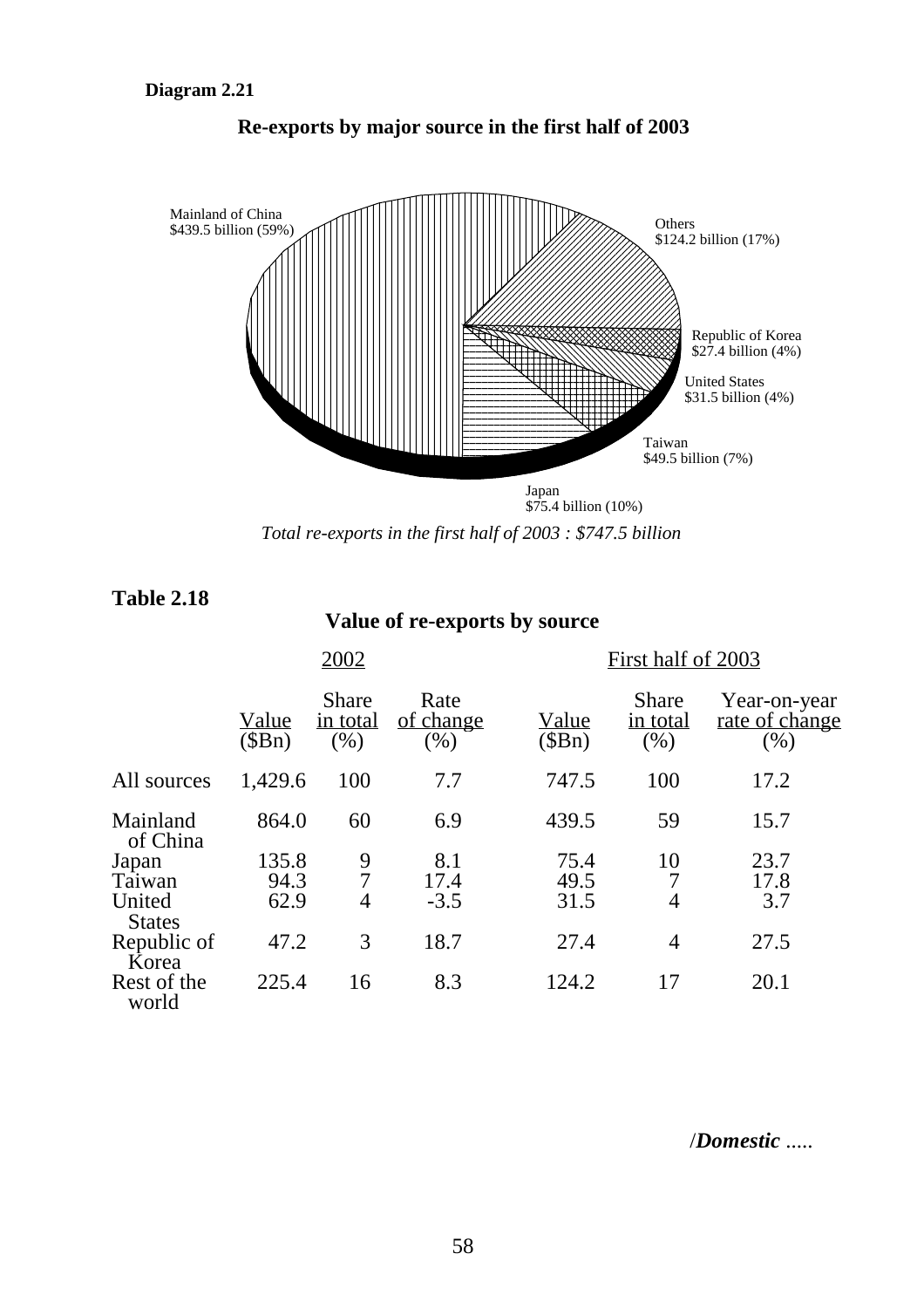# *Domestic exports*

2.32 The Mainland was also the largest *market* for Hong Kong's domestic exports, taking up 32% of the total value in the first half of 2003. Other major markets included the United States (with a share of 29%), the United Kingdom (6%), Germany (4%), Taiwan (3%), Japan (3%), the Netherlands (2%), Canada (2%), Singapore (2%), and the Philippines (2%).

2.33 The performance of domestic exports differed amongst the various major markets in the first half of this year. Domestic exports to Germany reversed sharply the earlier decline, while domestic exports to the United Kingdom picked up distinctly further. Domestic exports to Japan also improved. On the other hand, double-digit decreases were recorded for domestic exports to the Mainland, the United States and Taiwan.



*Total domestic exports in the first half of 2003 : \$54.5 billion*

/**Table 2.19** .....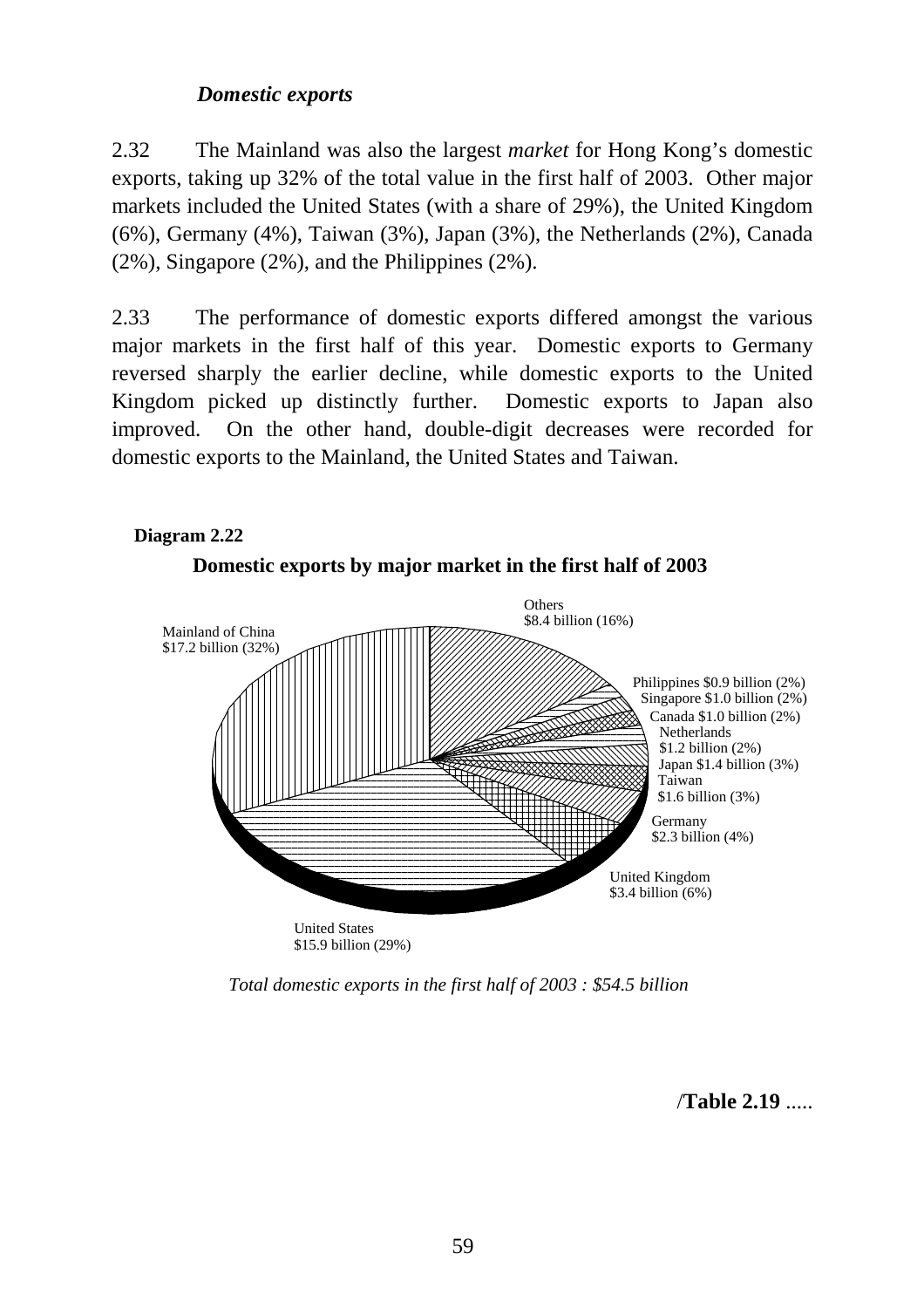# **Value of domestic exports by market**

|                                                       | 2002                         |                                                                                    |                                                      |                                                                                                        |                                                                       |
|-------------------------------------------------------|------------------------------|------------------------------------------------------------------------------------|------------------------------------------------------|--------------------------------------------------------------------------------------------------------|-----------------------------------------------------------------------|
| <u>Value</u><br>(SBn)                                 | Share<br>in total<br>(% )    | Rate<br>of change<br>(% )                                                          | <u>Value</u><br>(\$Bn)                               | Share<br>in total<br>(% )                                                                              | Year-on-year<br>rate of change<br>(% )                                |
| 130.9                                                 | 100                          | $-14.7$                                                                            | 54.5                                                 | 100                                                                                                    | $-11.0$                                                               |
| 41.4                                                  | 32                           | $-16.5$                                                                            | 17.2                                                 | 32                                                                                                     | $-18.4$                                                               |
| 41.9<br>7.6                                           | 32<br>6                      | $-11.9$<br>$-11.5$                                                                 | 15.9<br>3.4                                          | 29<br>6                                                                                                | $-11.1$<br>9.3                                                        |
| 4.3<br>4.4<br>3.0<br>3.5<br>2.4<br>2.2<br>1.7<br>18.7 | 332322<br>$\mathbf{1}$<br>14 | $-26.6$<br>$-17.9$<br>$-26.9$<br>$-24.9$<br>$-22.0$<br>$-18.4$<br>$-7.0$<br>$-8.4$ | 2.3<br>1.6<br>1.4<br>1.2<br>1.0<br>1.0<br>0.9<br>8.4 | 4<br>3<br>$\overline{3}$<br>$\overline{2}$<br>$\overline{2}$<br>$\overline{2}$<br>$\overline{2}$<br>16 | 11.7<br>$-28.5$<br>$-11.0$<br>$-35.5$<br>1.6<br>$-3.0$<br>11.9<br>0.8 |
|                                                       |                              |                                                                                    |                                                      |                                                                                                        | First half of 2003                                                    |

#### **Table 2.20**

#### **Domestic exports by major market (year-on-year rate of change in real terms (%))**

|      |                | Mainland<br>of China | United<br><b>States</b> | United<br>Kingdom | <b>Germany</b> | <b>Taiwan</b> | <b>Japan</b> | <b>Netherlands</b> | <b>Canada</b> |
|------|----------------|----------------------|-------------------------|-------------------|----------------|---------------|--------------|--------------------|---------------|
|      | 2002 Annual    | $-13.5$              | $-9.5$                  | $-10.2$           | $-25.7$        | $-11.4$       | $-22.0$      | $-4.5$             | $-19.9$       |
|      | H1             | $-5.9$               | $-15.2$                 | $-22.8$           | $-29.7$        | $-3.1$        | $-17.1$      | 7.0                | $-28.9$       |
|      | H2             | $-20.3$              | $-4.5$                  | 1.0               | $-21.4$        | $-19.1$       | $-26.5$      | $-16.2$            | $-12.1$       |
|      | Q <sub>1</sub> | 3.5                  | $-18.1$                 | $-22.8$           | $-33.3$        | $-0.8$        | $-12.9$      | 14.0               | $-24.7$       |
|      | Q2             | $-13.3$              | $-12.7$                 | $-22.7$           | $-25.6$        | $-5.3$        | $-21.4$      | 2.4                | $-32.4$       |
|      | Q <sub>3</sub> | $-19.1$              | 1.5                     | $-0.5$            | $-17.6$        | $-5.8$        | $-27.2$      | $-0.3$             | $-22.5$       |
|      | Q4             | $-21.7$              | $-10.9$                 | 2.5               | $-25.0$        | $-29.6$       | $-25.7$      | $-30.9$            | 3.8           |
| 2003 | H1             | $-18.8$              | $-15.3$                 | 9.8               | 13.3           | $-32.3$       | $-2.1$       | $-45.0$            | 6.3           |
|      | Q <sub>1</sub> | $-23.2$              | $-9.1$                  | 10.4              | 10.2           | $-27.7$       | $-6.4$       | $-34.2$            | 6.3           |
|      | Q2             | $-14.6$              | $-20.3$                 | 9.2               | 16.5           | $-36.9$       | 2.7          | $-53.0$            | 6.2           |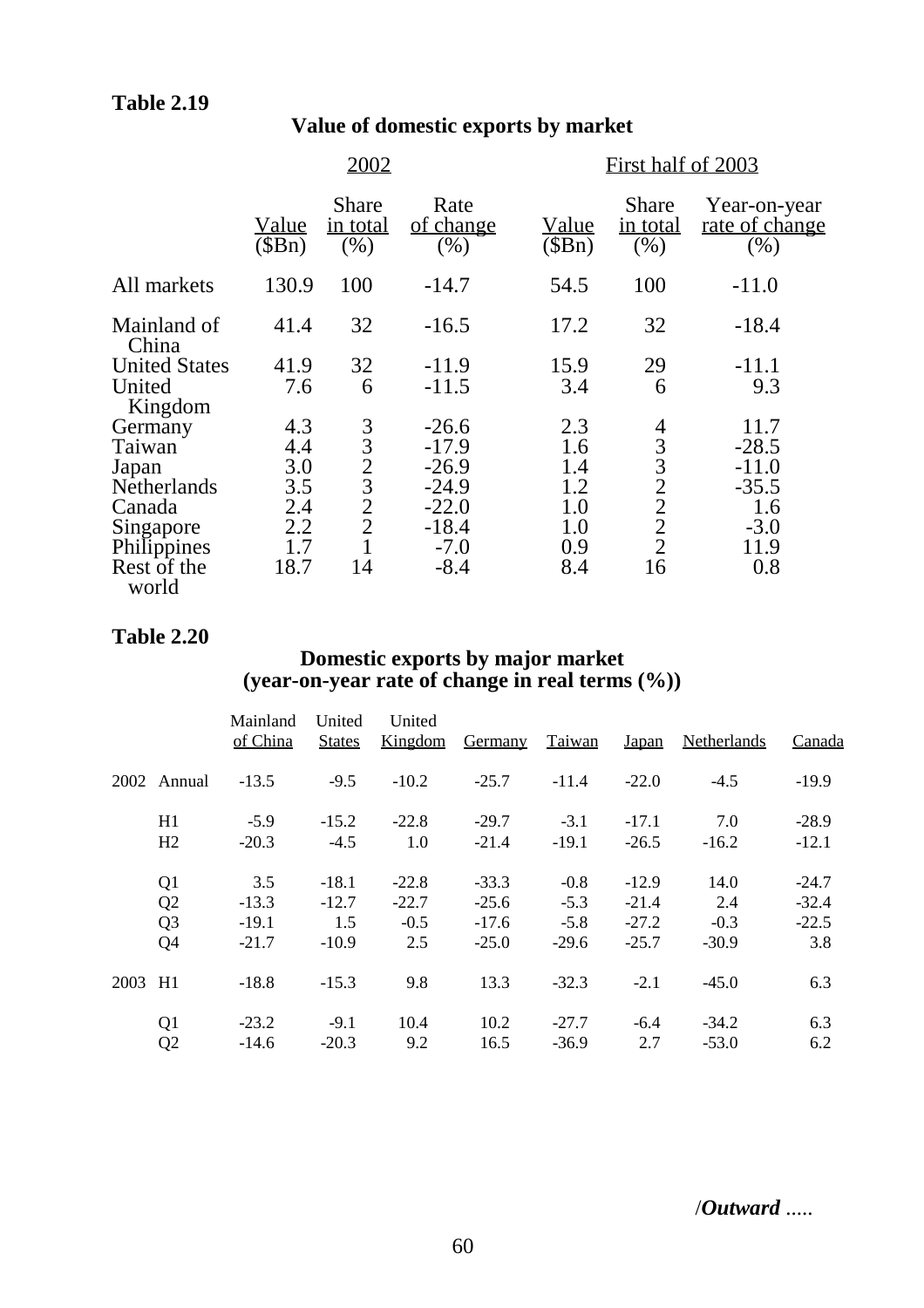# *Outward processing trade*

2.34 Outward processing trade<sup> $(9)$ </sup> remained an integral component in Hong Kong's overall merchandise trade, but its prominence has been diminishing in recent years along with the on-going structural shift from re-exports towards offshore trade and direct shipment from the Mainland. In the first quarter of 2003, the proportion of Hong Kong's total exports of goods to the Mainland for outward processing fell further, to 41%, from the corresponding proportion of 46% in the same quarter in 2002. The proportion of re-exports after outward processing in Hong Kong's re-exports of Mainland origin likewise fell, to 78% in the first quarter of 2003, from 87% in the same quarter in 2002. Imports after outward processing in Hong Kong's imports of goods from the Mainland also fell in relative significance, to 68% in the first quarter of 2003, from 74% in the same quarter in 2002. Apart from the structural shift to offshore trade and direct shipment, the fall in the proportion of Hong Kong's trade involving outward processing in the first quarter was also due to the sharp upsurge in Hong Kong's exports for meeting the Mainland's own demand.

2.35 Despite the fall in relative significance, total exports of goods to the Mainland for outward processing still had notable growth, at 13.6% in value terms over a year earlier to \$66.0 billion in the first quarter of 2003, buoyed by the continued surge in the Mainland's exports. This followed a marked increase of 24.7% in the fourth quarter of 2002. Total exports of goods to the Mainland for meeting its own demand soared even more, on the back of the buoyant domestic demand there, with a 39.0% rise in value terms over a year earlier to \$95.4 billion in the first quarter of 2003. This was even faster than the already marked growth of 25.6% in the fourth quarter of 2002.

/**Diagram 2.23** .....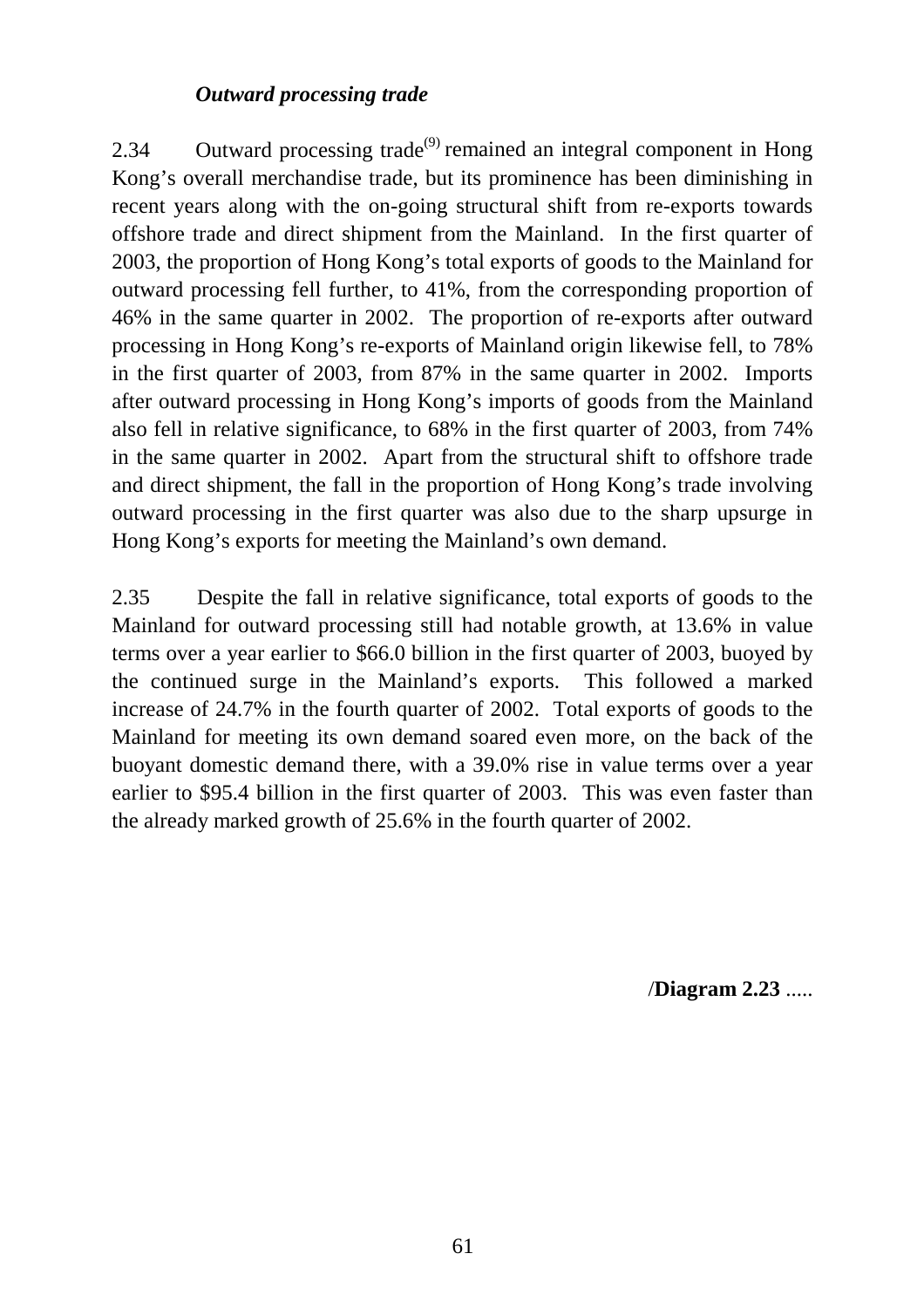

**Table 2.21**

#### **Total exports of goods to the mainland of China for outward processing and for meeting its own demand (year-on-year rate of change in value terms (%))**

#### *Of which :*

|      |                      | Total exports<br>of goods to<br>the Mainland | Total exports<br>of goods to<br>the Mainland<br>for outward<br>processing | Total exports<br>of goods to<br>the Mainland<br>for meeting<br>its own demand |
|------|----------------------|----------------------------------------------|---------------------------------------------------------------------------|-------------------------------------------------------------------------------|
| 2002 | Annual               | 12.3                                         | 7.0                                                                       | 17.1                                                                          |
|      | H1<br>H2             | 5.4<br>18.7                                  | $-0.1$<br>13.8                                                            | 10.6<br>23.0                                                                  |
|      | Q1<br>Q2<br>Q3<br>Q4 | 2.6<br>7.9<br>12.8<br>25.2                   | $-6.0$<br>5.4<br>5.1<br>24.7                                              | 11.2<br>10.2<br>20.3<br>25.6                                                  |
| 2003 | Q1                   | 27.3                                         | 13.6                                                                      | 39.0                                                                          |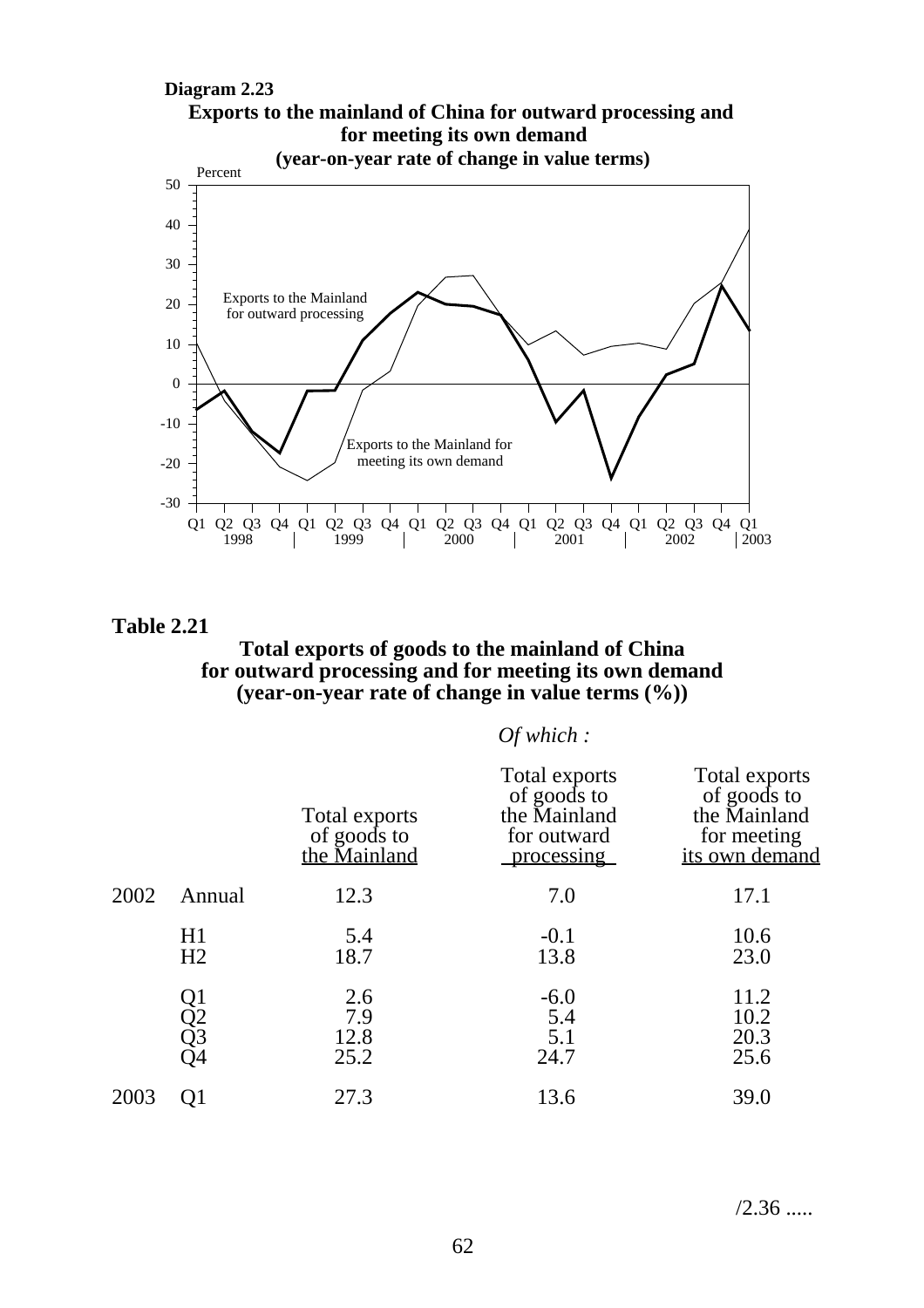2.36 On the other hand, imports of goods from the Mainland after outward processing eased to a 5.4% increase in value terms over a year earlier to \$114.6 billion in the first quarter of 2003, from a 7.8% increase in the fourth quarter of 2002. Re-exports of Mainland origin after outward processing retarded in growth to an even larger extent, to a meagre 0.1% rise in value terms over a year earlier to \$130.4 billion in the first quarter of 2003, in contrast to the distinct growth at 17.2% in the fourth quarter of 2002.

# **Table 2.22**

#### **Imports of goods from the mainland of China and re-exports of Mainland origin to overseas markets after outward processing (year-on-year rate of change in value terms (%))**

|      |                      | Imports of goods<br>from the Mainland<br>after outward processing | Re-exports of<br>Mainland origin after<br>outward processing |
|------|----------------------|-------------------------------------------------------------------|--------------------------------------------------------------|
| 2002 | Annual               | $-0.2$                                                            | 2.8                                                          |
|      | H1<br>H <sub>2</sub> | $-8.1$<br>7.0                                                     | $-5.2$<br>10.4                                               |
|      | Q1<br>Q2<br>Q3<br>Q4 | $-9.0$<br>$-7.3$<br>6.3<br>7.8                                    | $-5.3$<br>$-5.0$<br>4.3<br>17.2                              |
| 2003 |                      | 5.4                                                               |                                                              |

# *Imports of goods*

2.37 The Mainland continued to be the largest *source* of Hong Kong's imports of goods, accounting for 43% of the total value in the first half of 2003. This was followed by Japan (with a share of 12%), Taiwan (7%), the United States (5%), Singapore (5%), and the Republic of Korea (5%).

2.38 In tandem with the uptrend in re-exports, imports from all sources continued to register notable growth in the first half of this year, yet the extent of increase varied amongst economies.

# /**Diagram 2.24** .....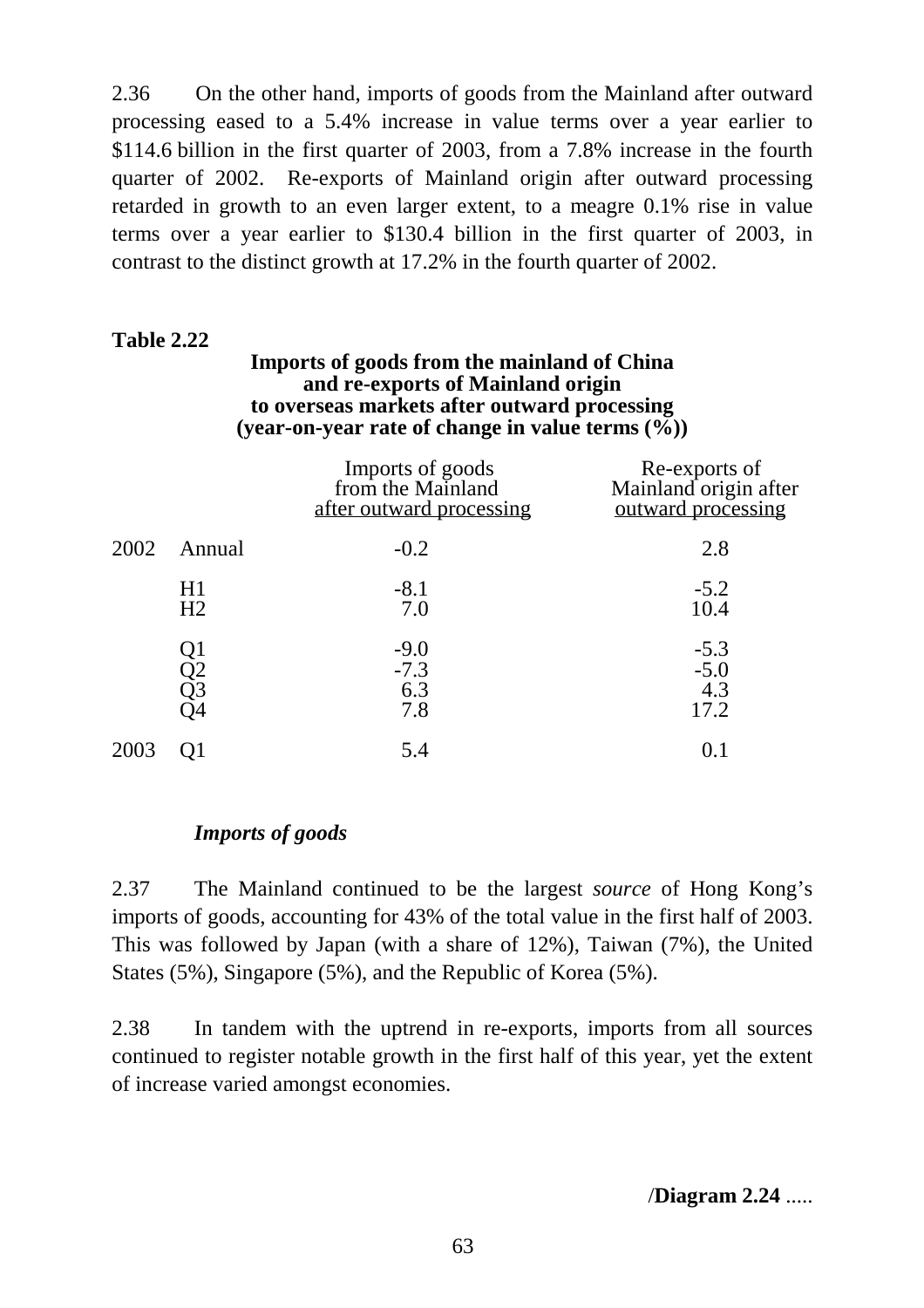

**Diagram 2.24 Imports of goods by major source in the first half of 2003**

*Total imports of goods in the first half of 2003 : \$835.4 billion*

#### **Table 2.23**

# **Value of imports of goods by source**

|                         | 2002                  |                                  |                          | First half of 2003    |                                  |                                       |  |
|-------------------------|-----------------------|----------------------------------|--------------------------|-----------------------|----------------------------------|---------------------------------------|--|
|                         | <u>Value</u><br>(SBn) | <b>Share</b><br>in total<br>(% ) | Rate<br>of change<br>(%) | <u>Value</u><br>(SBn) | <b>Share</b><br>in total<br>(% ) | Year-on-year<br>rate of change<br>(%) |  |
| All sources             | 1,619.4               | 100                              | 3.3                      | 835.4                 | 100                              | 13.4                                  |  |
| Mainland<br>of China    | 717.1                 | 44                               | 5.1                      | 358.5                 | 43                               | 12.2                                  |  |
| Japan                   | 182.6                 | 11                               | 3.4                      | 99.4                  | 12                               | 20.2                                  |  |
| Taiwan                  | 115.9                 | 7                                | 7.4                      | 57.7                  |                                  | 7.8                                   |  |
| United<br><b>States</b> | 91.5                  | 6                                | $-12.8$                  | 45.8                  | 5                                | 4.4                                   |  |
| Singapore               | 75.7                  |                                  | 3.9                      | 42.8                  | 5                                | 24.5                                  |  |
| Republic of<br>Korea    | 76.0                  | $\frac{5}{5}$                    | 7.3                      | 40.1                  | 5                                | 15.0                                  |  |
| Rest of the<br>world    | 360.7                 | 22                               | 2.2                      | 191.0                 | 23                               | 14.0                                  |  |

/**Table 2.24** .....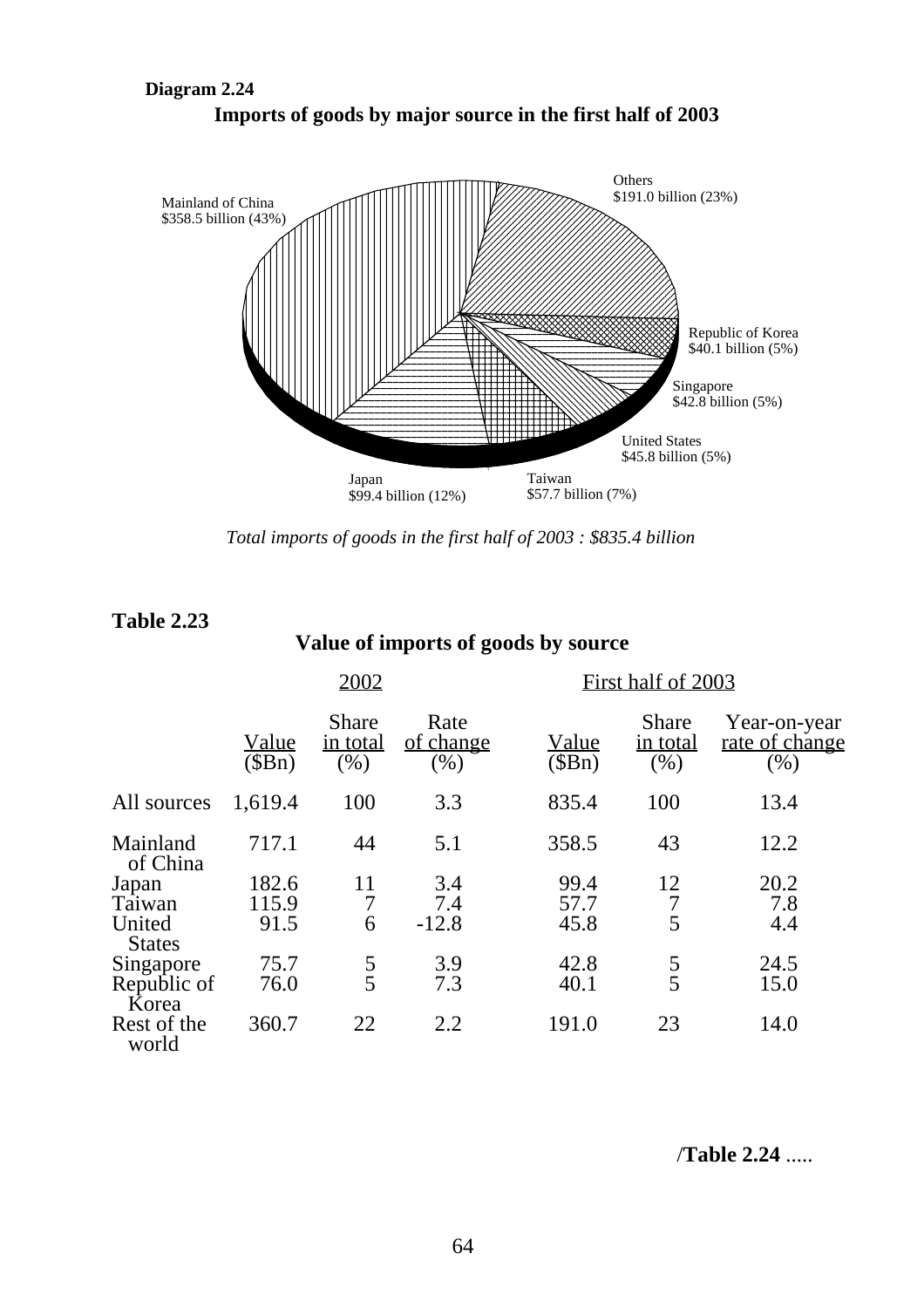|      |                      | Mainland<br>of China          | <u>Japan</u>                  | Taiwan                     | United<br><b>States</b>             | <b>Singapore</b>             | Republic<br>of Korea          |
|------|----------------------|-------------------------------|-------------------------------|----------------------------|-------------------------------------|------------------------------|-------------------------------|
| 2002 | Annual               | 9.0                           | 7.7                           | 12.0                       | $-7.9$                              | 10.0                         | 12.5                          |
|      | H1<br>H2             | 3.1<br>14.2                   | $-3.0$<br>18.8                | 3.3<br>20.8                | $-14.4$<br>$-1.2$                   | 1.3<br>18.5                  | 1.1<br>24.3                   |
|      | Q1<br>Q2<br>Q3<br>Q4 | $-2.7$<br>8.6<br>11.9<br>16.7 | $-7.4$<br>1.2<br>12.7<br>25.2 | 1.0<br>5.4<br>16.9<br>25.0 | $-16.4$<br>$-12.5$<br>$-8.0$<br>6.7 | $-1.0$<br>3.4<br>9.8<br>27.9 | $-3.1$<br>5.2<br>24.6<br>24.1 |
| 2003 | H1                   | 12.8                          | 16.5                          | 7.7                        | 8.2                                 | 27.8                         | 18.1                          |
|      | Q1<br>O2             | 15.9<br>10.3                  | 23.1<br>10.8                  | 11.7<br>4.3                | 10.7<br>6.0                         | 31.0<br>24.8                 | 18.7<br>17.5                  |

# **Imports of goods by major source (year-on-year rate of change in real terms (%))**

# *Retained imports*

2.39 Japan was still the largest *source* of Hong Kong's retained imports, accounting for about 16% of the total value in the first half of 2003. Other major suppliers of retained imports included the Republic of Korea (with a share of 9%), the Mainland (8%), Singapore (8%), the United States (7%), and Taiwan (5%).

2.40 Analysed by *end-use category*, retained imports of consumer goods plummeted by 10.3% in real terms in the second quarter of 2003 over a year earlier, as demand for these goods faltered along with the fall-off in both local consumer spending and incoming visitors upon the spread of SARS in Hong Kong. Even with a 7.7% rise in the first quarter, retained imports of consumer goods still fell by 2.2% in real terms for the first half of 2003 as a whole over a year earlier, sharply reversing the 10.7% rise in the second half of 2002. The setback was particularly pronounced in May and June, as the fuller impact of SARS set in. Retained imports of foodstuffs likewise fell, by 6.2% in real terms in the second quarter of 2003 over a year earlier. Together with a 4.6% decline in the first quarter, such imports were down by 5.4% in real terms for the first half of 2003 as a whole over a year earlier, as against a 1.2% rise in the second half of 2002.

 $/2.41$  .....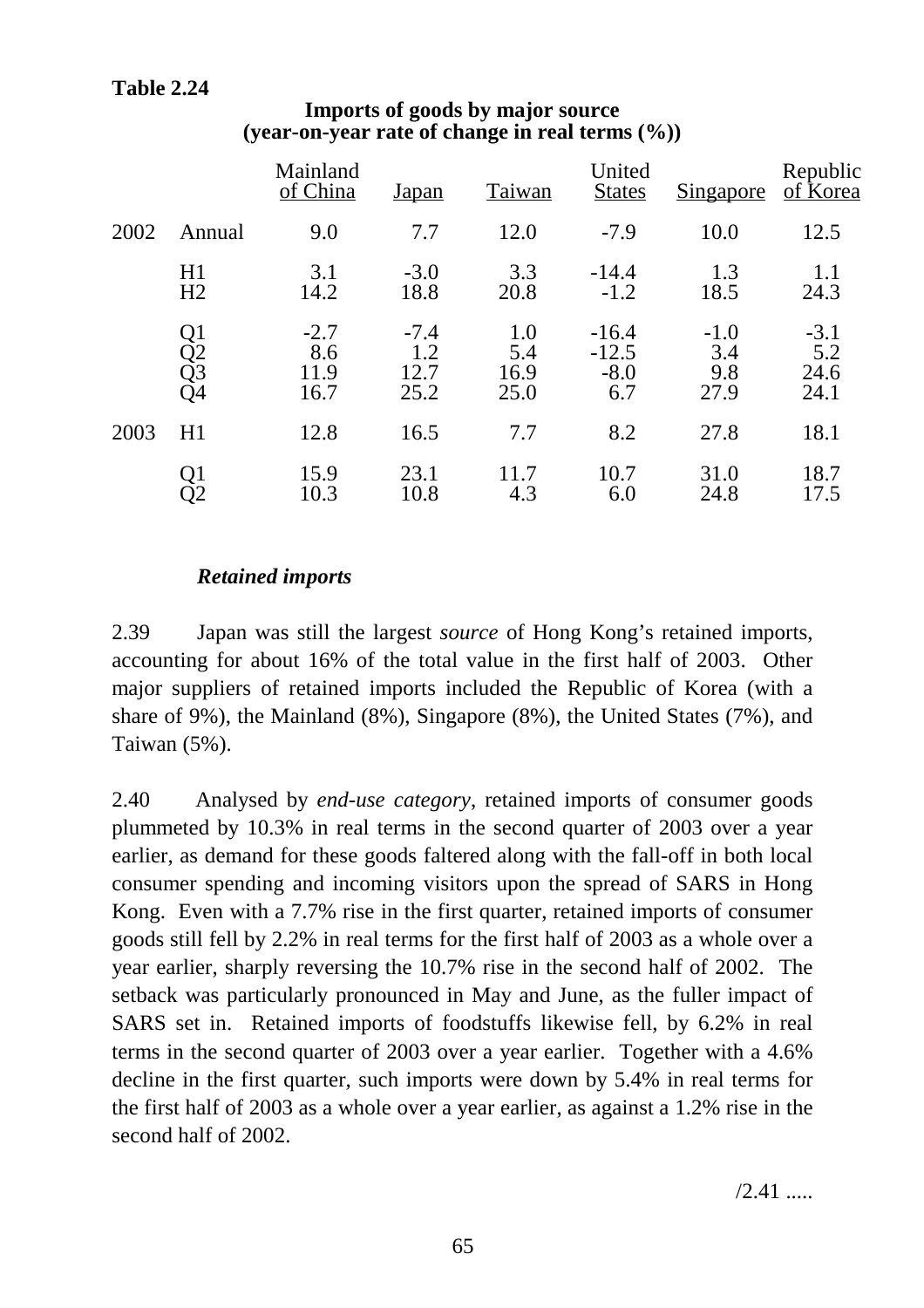2.41 Retained imports of capital goods, having reverted to increase notably by 10.6% in the first quarter, receded to decline by 2.8% in real terms in the second quarter of 2003 over a year earlier. For the first half of 2003 as a whole, retained imports of capital goods still rose by 3.5% in real terms over a year earlier, after a 10.9% plunge in the second half of 2002. The slackening in machinery intake in the second quarter was almost across-the-board. Analysed by broad type, intake of construction machinery turned even more subdued, with an enlarged decline in the second quarter after the first quarter. Intake of industrial machinery and of office equipment also fell back in the second quarter. Intake of capital goods in the "others" category still recorded an increase, though much moderated from that in the first quarter. Intake of telecommunications equipment reverted to a slight increase in the second quarter, yet this was partly due to a distinctly lower base a year earlier.

2.42 Retained imports of raw materials and semi-manufactures showed markedly slower growth, at 5.9% in real terms in the second quarter of 2003 over a year earlier, down from the 18.0% surge in the first quarter. Taken together, there was still distinct growth at 11.2% in real terms for the first half of 2003 as a whole over a year earlier, though less robust than the 23.1% leap in the second half of 2002. Retained imports of fuels also fell back, by 12.8% in real terms in the second quarter of 2003 over a year earlier, after a build-up in oil inventories leading to a 9.1% increase in the first quarter. For the first half of 2003 as a whole, retained imports of fuel reverted to decline by 2.7% in real terms over a year earlier, following an 8.8% increase in the second half of 2002.

/**Table 2.25** .....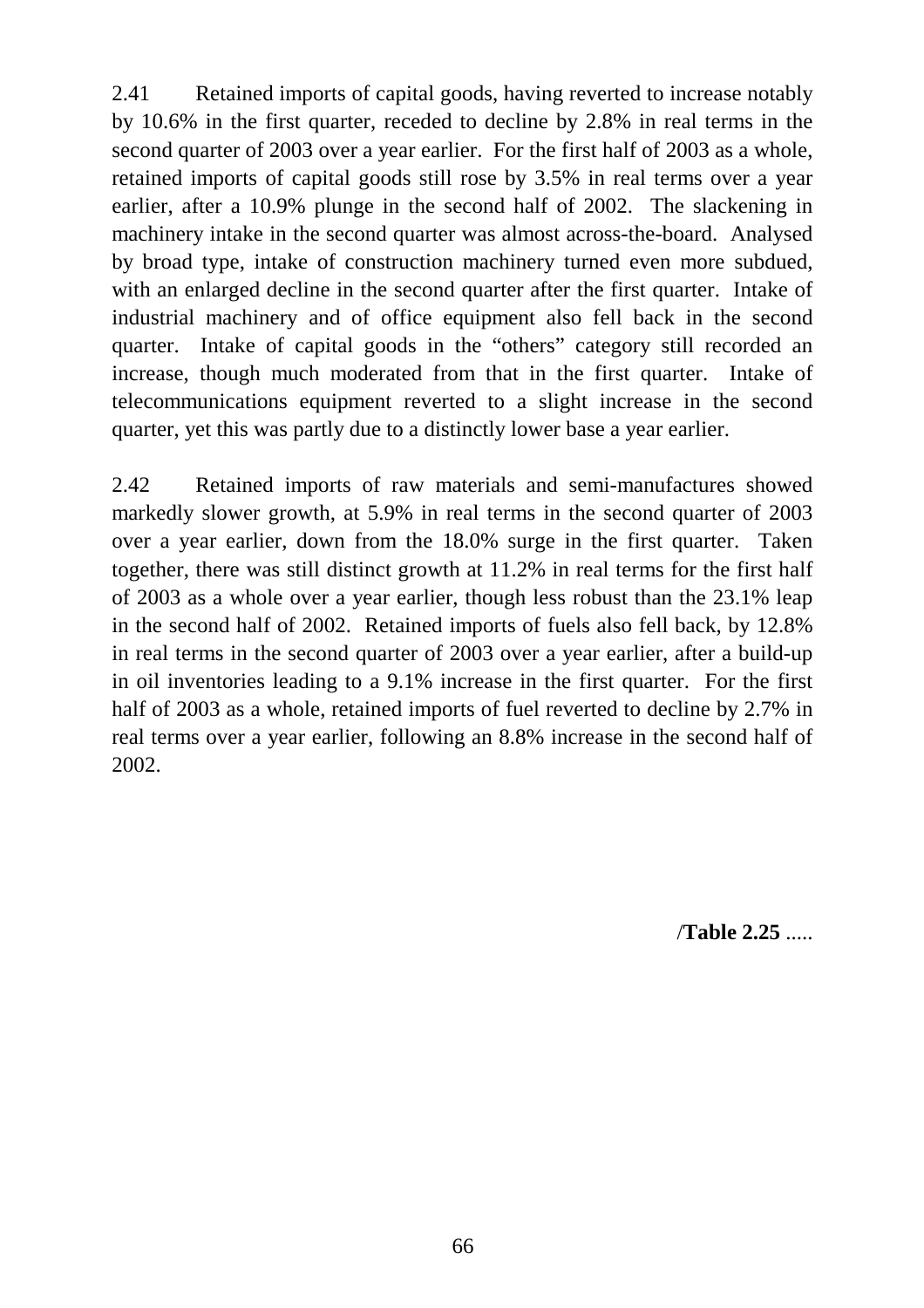|      |                      | Consumer<br>goods            | <b>Foodstuffs</b>             | Capital<br>goods                        | Raw<br>materials and<br>semi-manufactures | <b>Fuels</b>                |
|------|----------------------|------------------------------|-------------------------------|-----------------------------------------|-------------------------------------------|-----------------------------|
| 2002 | Annual               | 5.7                          | 5.3                           | $-13.6$                                 | 9.8                                       | 4.8                         |
|      | H1<br>H <sub>2</sub> | 0.7<br>10.7                  | 9.7<br>1.2                    | $-16.6$<br>$-10.9$                      | $-2.1$<br>23.1                            | 0.7<br>8.8                  |
|      | Q1<br>Q2<br>Q3<br>Q4 | $-2.3$<br>3.3<br>11.9<br>9.3 | 14.2<br>5.0<br>$-8.9$<br>12.7 | $-23.0$<br>$-10.1$<br>$-18.0$<br>$-2.3$ | $-9.2$<br>4.4<br>27.1<br>19.1             | $-3.3$<br>4.4<br>7.8<br>9.7 |
| 2003 | H1                   | $-2.2$                       | $-5.4$                        | 3.5                                     | 11.2                                      | $-2.7$                      |
|      | Q <sub>1</sub><br>Q2 | 7.7<br>$-10.3$               | $-4.6$<br>$-6.2$              | 10.6<br>$-2.8$                          | 18.0<br>5.9                               | 9.1<br>$-12.8$              |

#### **Retained imports by end-use category (year-on-year rate of change in real terms (%))**

Note : See Note (a) to Table 2.7.

#### **Table 2.26**

#### **Retained imports of capital goods by broad type (year-on-year rate of change in real terms (%))**

|      |                      | Industrial<br>machinery for<br>manufacturing use | Construction<br>machinery     | Office<br>equipment               | Tele-<br>communications<br>equipment | Other<br>capital<br>goods                |
|------|----------------------|--------------------------------------------------|-------------------------------|-----------------------------------|--------------------------------------|------------------------------------------|
| 2002 | Annual               | $-1.5$                                           | 11.1                          | $-12.3$                           | $-2.5$                               | $-38.9$                                  |
|      | H1<br>H2             | $-6.0$<br>3.0                                    | 14.7<br>7.7                   | $-22.9$<br>$-2.4$                 | $-10.5$<br>6.1                       | $-30.9$<br>$-44.9$                       |
|      | Q1<br>Q2<br>Q3<br>Q4 | $-7.5$<br>$-4.6$<br>$-5.3$<br>12.1               | 2.2<br>25.3<br>19.8<br>$-3.3$ | $-43.5$<br>1.0<br>$-18.5$<br>21.0 | $-4.3$<br>$-16.7$<br>12.7<br>$-0.5$  | $-36.2$<br>$-25.2$<br>$-50.0$<br>$-38.2$ |
| 2003 | H1                   | $-2.3$                                           | $-16.6$                       | 19.6                              | $-6.5$                               | 8.7                                      |
|      |                      | 3.9<br>$-7.6$                                    | $-9.4$<br>$-21.6$             | 52.9<br>$-2.0$                    | $-12.9$                              | 16.0<br>2.1                              |

Note : See Note (a) to Table 2.7.

/**Invisible** .....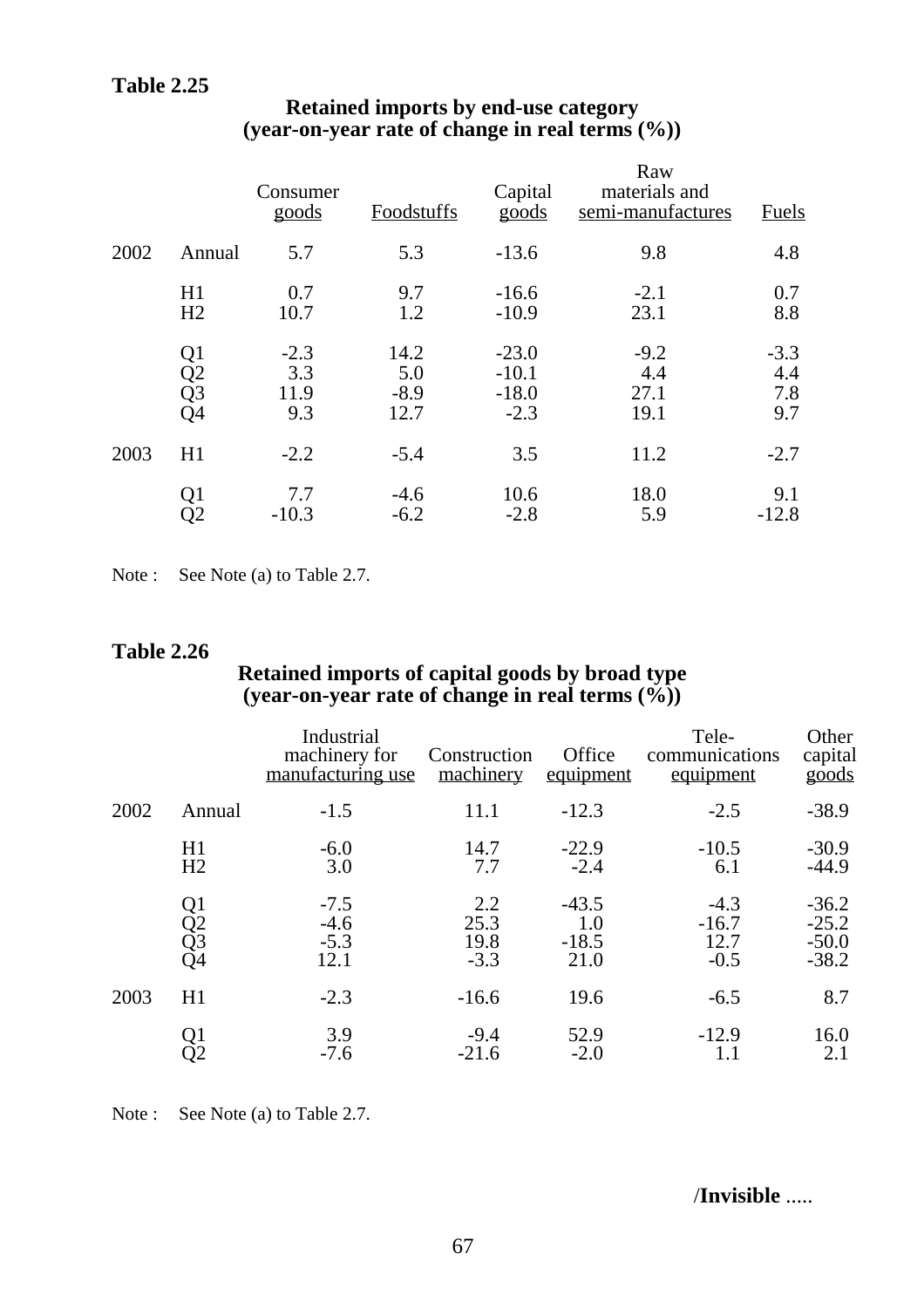# **Invisible trade**

# *Exports of services*

2.43 Trade-related services (comprising mainly offshore trade) continued to account for the largest share in Hong Kong's exports of services, at 34% by value in the first half of 2003. This was followed by exports of transportation services (with a share of 30%), travel services (17%), and financial, business and other services (18%).



**Diagram 2.25**

*Exports of services in the first half of 2003 : \$156.1 billion*

2.44 Exports of services, having undergone an uninterrupted growth trend since the second quarter of 1999, fell off abruptly after mid-March under the adverse impact of SARS. The decline was 14.7% in real terms in the second quarter of 2003 over a year earlier, in stark contrast to a 12.6% surge in the first quarter. For the first half of 2003 as a whole, exports of services were down marginally by 1.4% in real terms over a year earlier, sharply reversing the 16.1% leap in the second half of 2002.

2.45 The setback in the second quarter was caused by an across-the-board plunge in inbound tourism amidst the influence of SARS. Exports of travel

/services .....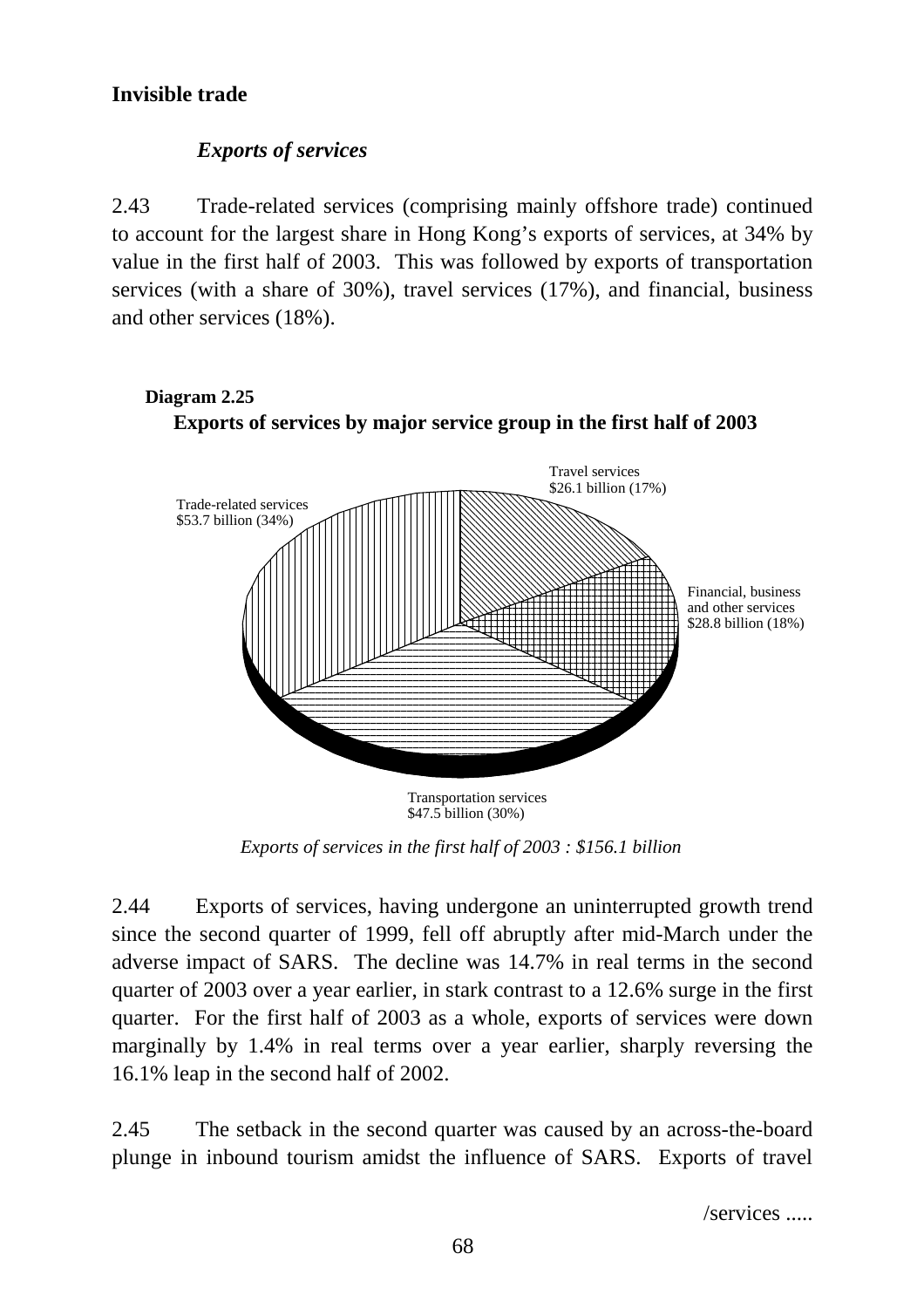services went down sharply, by 61.1% in real terms in the second quarter of 2003 over a year earlier. This contrasted with a 17.9% surge in the first quarter, and was even more drastic than the declines seen during the Asian financial crisis. Exports of transportation services concurrently dipped, by 14.6% in real terms in the second quarter of 2003 over a year earlier, reversing from the 8.7% increase in the first quarter. The plunge in incoming visitors, and in turn that in air passenger movements, was again the main reason. The decline in cargo transportation services was much more moderate.

2.46 Exports of financial, business and other services also slackened, receding to decline by 1.7% in real terms in the second quarter of 2003 over a year earlier, as against a 1.5% rise in the first quarter. But offshore trade continued to be resilient on the back of a further strong surge in the Mainland's trade, thereby rendering some offset to the setback in the other components of exports of services. Exports of trade-related services registered further distinct growth, at 15.0% in real terms in the second quarter of 2003 over a year earlier, after a 20.1% surge in the first quarter.

# **Table 2.27**

# **Exports of services by major service group (year-on-year rate of change in real terms (%))**

|      |                      |                               | $UI$ which :               |                                                 |                             |                                                 |
|------|----------------------|-------------------------------|----------------------------|-------------------------------------------------|-----------------------------|-------------------------------------------------|
|      |                      | <b>Exports</b><br>of services | $s$ ervices <sup>(a)</sup> | Trade-related Transportation Travel<br>services | services <sup>(b)</sup>     | Financial,<br>business<br>and other<br>services |
| 2002 | Annual               | 11.7                          | 13.5                       | 11.5                                            | 21.1                        | $-0.7$                                          |
|      | H1<br>H2             | 6.8<br>16.1                   | 7.9<br>17.7                | 6.6<br>16.3                                     | 11.5<br>30.5                | $0.9 - 2.2$                                     |
|      | Q1<br>Q2<br>Q3<br>Q4 | 6.0<br>7.7<br>13.9<br>18.1    | 7.1<br>8.7<br>16.5<br>18.8 | 6.7<br>6.5<br>15.4<br>17.2                      | 8.0<br>14.4<br>24.6<br>35.6 | 1.4<br>0.3<br>$-3.5$<br>$-0.9$                  |
| 2003 | H1                   | $-1.4$                        | 17.6                       | $-3.4$                                          | $-25.9$                     | $-0.1$                                          |
|      |                      | 12.6<br>$-14.7$               | 20.1<br>15.0               | 8.7<br>$-14.6$                                  | 17.9<br>$-61.1$             | 1.5<br>$-1.7$                                   |

*Of which :*

Notes : (a) Comprising mainly offshore trade.

(b) Comprising mainly inbound tourism receipts.

/*Imports* .....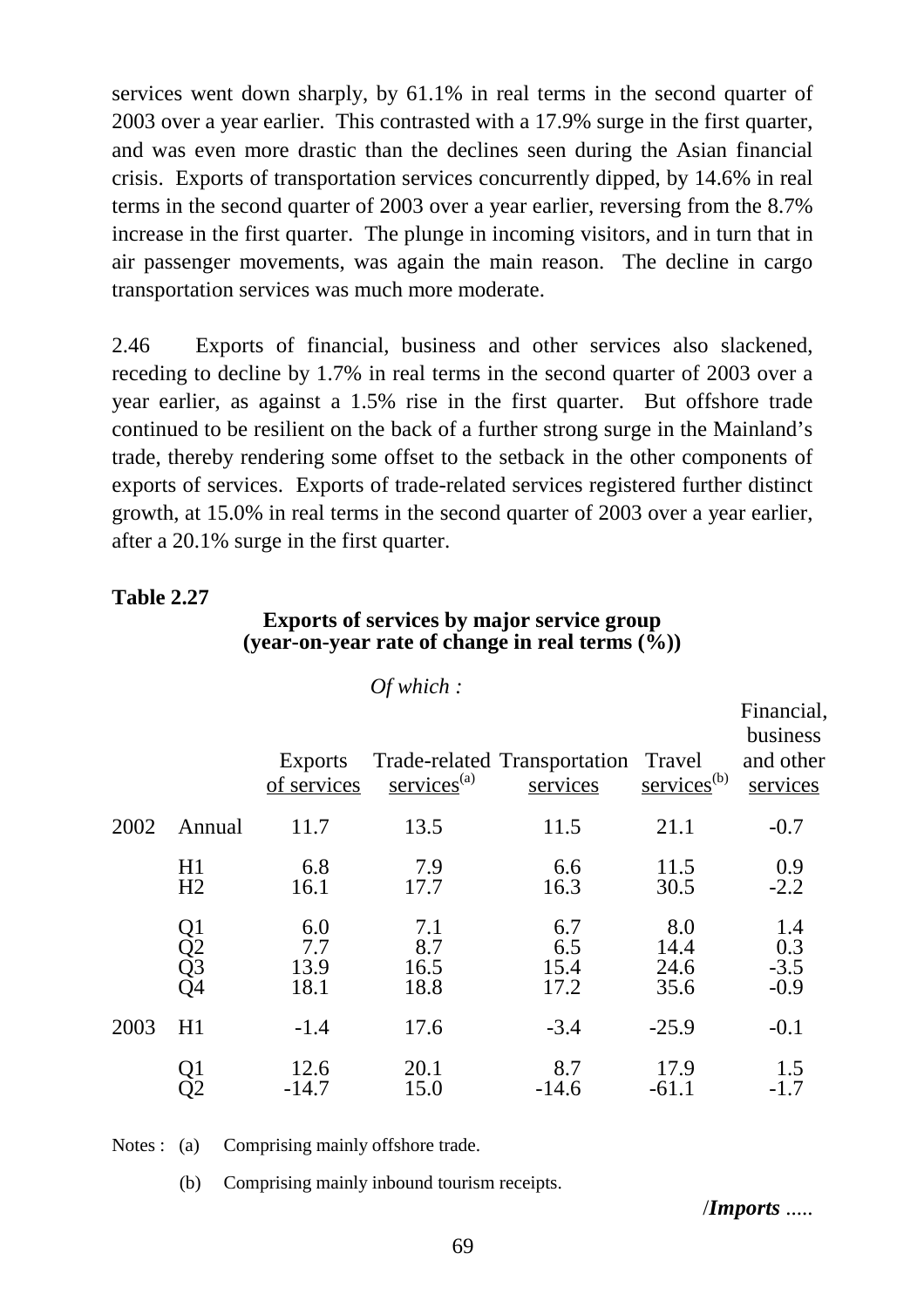# *Imports of services*

2.47 Travel services continued to account for the largest share in Hong Kong's imports of services, at 48% by value in the first half of 2003. This was followed by imports of transportation services (with a share of 27%), financial, business and other services (19%), and trade-related services (6%).



*Imports of services in the first half of 2003 : \$84.0 billion*

2.48 Imports of services suffered an even sharper downturn under the adverse impact of SARS, with a 19.6% decline in real terms in the second quarter of 2003 over a year earlier, much enlarged from the 3.9% fall in the first quarter. For the first half of 2003 as a whole, imports of services fell markedly by 11.5% in real terms over a year earlier, in stark contrast to a 2.7% increase in the second half of 2002.

 $/2.49$  .....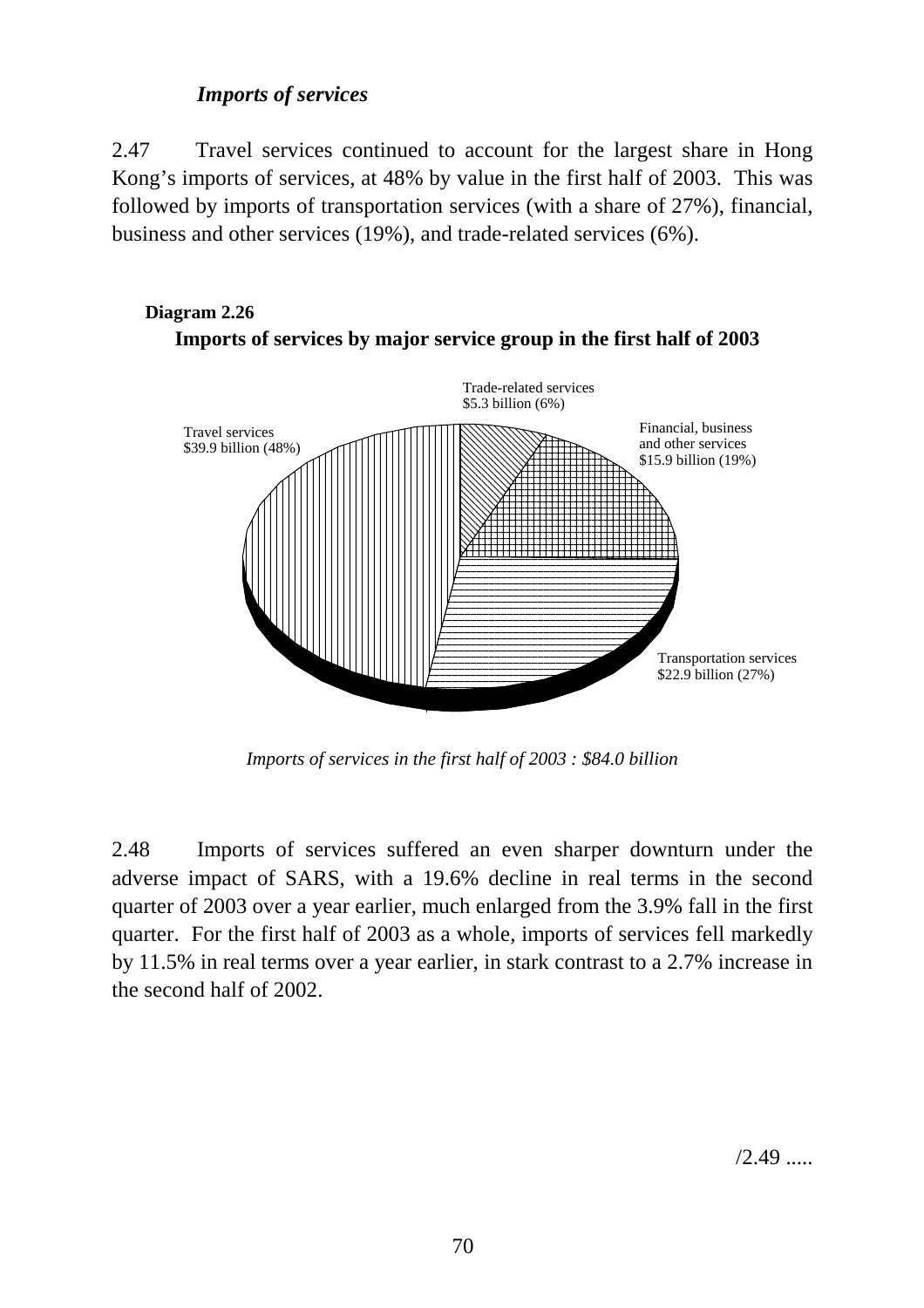2.49 The setback in imports of services in the second quarter was predominantly due to the plunge in travel services, as local people avoided visiting the SARS-affected countries and territories and as the imposition of arrival restrictions and post-arrival quarantine by some neighbouring places also deterred their interest in travel. As a result, Hong Kong residents' spending abroad was markedly curbed, plummeting by 29.1% in real terms in the second quarter of 2003 over a year earlier, further down from the 10.1% fall in the first quarter. As air passenger movements slumped, and as imports for local use and hence cargo inflows were reduced upon the shrinkage in domestic demand, imports of transportation services fell back distinctly, by 17.6% in real terms in the second quarter of 2003 over a year earlier, as against a 3.7% increase in the first quarter.

2.50 Imports of financial, business and other services also declined, by 4.6% in real terms in the second quarter of 2003 over a year earlier, having remained flat in the first quarter. Yet imports of trade-related services were affected not so much by SARS, and still grew by 8.1% in real terms in the second quarter of 2003 over a year earlier, though also slower than the 12.9% increase in the first quarter.

# **Table 2.28**

|      |                      |                                | Of which:                            |                                          |                           | Financial,<br>business               |
|------|----------------------|--------------------------------|--------------------------------------|------------------------------------------|---------------------------|--------------------------------------|
|      |                      | <b>Imports</b><br>of services  | Travel<br>$s$ ervices <sup>(a)</sup> | Transportation Trade-related<br>services | services                  | and other<br>services                |
| 2002 | Annual               | 0.2                            | $-0.5$                               | 2.8                                      | 6.8                       | $-3.7$                               |
|      | H1<br>H2             | $-2.2$<br>2.7                  | $-1.9$<br>0.9                        | $-3.4$<br>9.1                            | 1.4<br>10.6               | $-2.6$<br>$-4.6$                     |
|      | Q1<br>Q2<br>Q3<br>Q4 | $-0.7$<br>$-3.8$<br>2.0<br>3.4 | 0.1<br>$-4.1$<br>1.0<br>0.8          | $-2.0$<br>$-4.7$<br>6.8<br>11.7          | 0.7<br>2.2<br>9.5<br>11.7 | $-1.8$<br>$-3.3$<br>$-5.4$<br>$-3.9$ |
| 2003 | H1                   | $-11.5$                        | $-18.9$                              | $-7.4$                                   | 10.5                      | $-2.3$                               |
|      |                      | $-3.9$<br>$-19.6$              | $-10.1$<br>$-29.1$                   | 3.7<br>$-17.6$                           | 12.9<br>8.1               | $\ast$<br>$-4.6$                     |

# **Imports of services by major service group (year-on-year rate of change in real terms (%))**

Notes : (a) Comprising mainly outbound travel spending.

(\*) Change of less than 0.05%.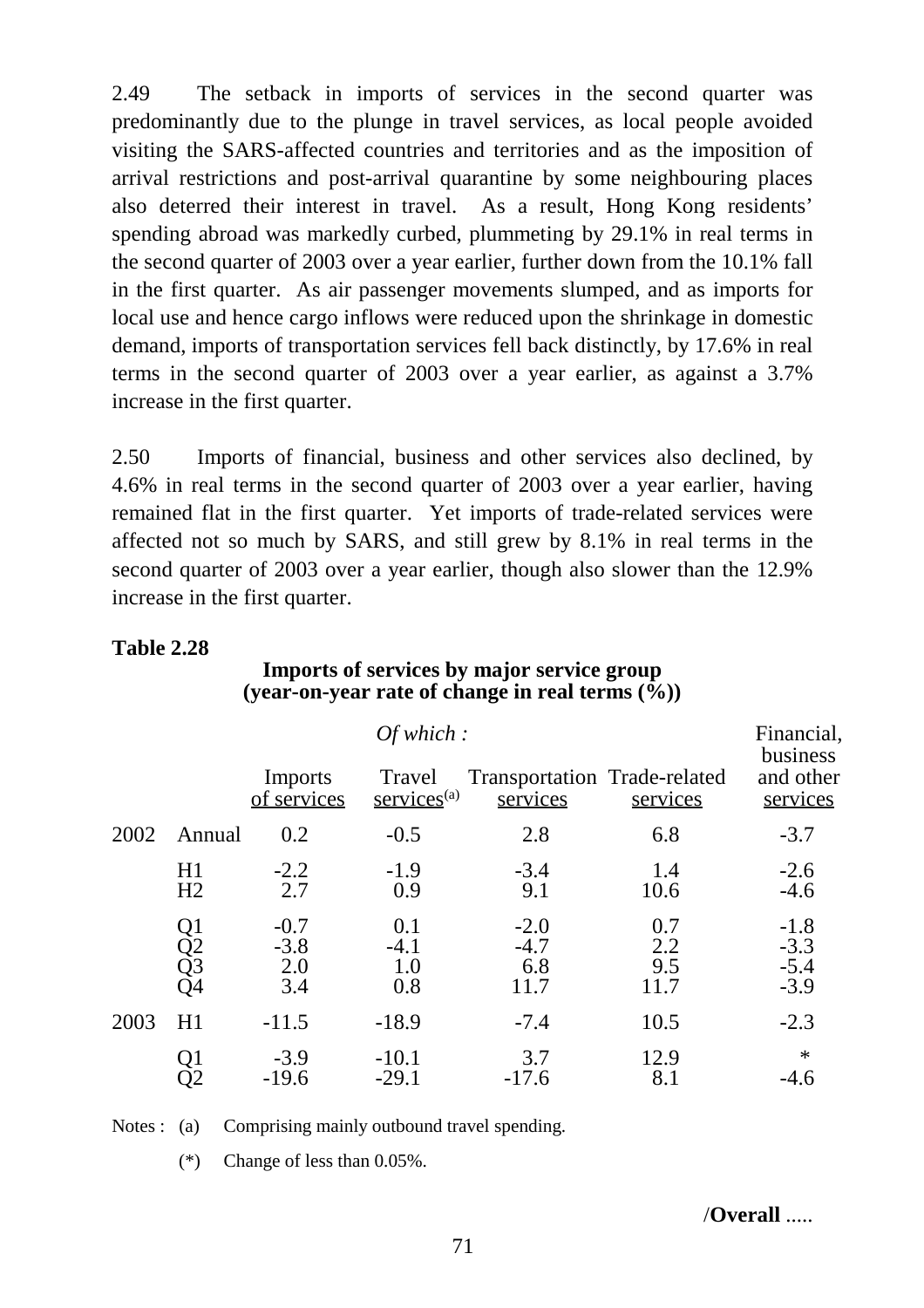# **Overall balance of payments**<sup>(10)</sup>

2.51 The current account remained in sizeable surplus in the first quarter of 2003, at \$36.5 billion, equivalent to 12.3% of GDP in that quarter. Yet this was smaller than the surplus of \$45.3 billion in the fourth quarter of 2002, equivalent to 13.7% of GDP in that quarter. The reduction in surplus was largely attributable to a decrease in surplus in the combined visible and invisible trade account, which was partly offset by an increase in net inflow of external factor income.

2.52 Within the capital and financial account, there was a distinct reduction in net outflow from the portfolio investment account, to \$54.8 billion in the first quarter of 2003. This was due to decreased purchase of overseas debt securities by Hong Kong residents as well as renewed purchase of local debt securities by overseas investors. Also, both net cash settlement of financial derivatives and the direct investment account reverted from net outflows to net inflows, at \$12.1 billion and \$3.0 billion respectively in the first quarter of 2003. Yet the other investment account had a reduced net inflow, at \$13.6 billion in the first quarter of 2003, owing to decreased inter-bank placements by resident banks to non-resident banks. Taken together, financial non-reserve assets recorded a net outflow of \$26.0 billion in the first quarter of 2003, equivalent to 8.7% of GDP in that quarter. This was much smaller than the corresponding net outflow of \$65.5 billion in the fourth quarter of 2002, equivalent to 19.8% of GDP in that quarter.

2.53 Overall, the balance of payments account switched back to surplus at \$10.4 billion in the first quarter of 2003, equivalent to 3.5% of GDP in that quarter, having been in deficit in the preceding three quarters. Hence, there was a corresponding increase in reserve assets by the same amount in that quarter. This compared with the deficit figures of \$11.6 billion and 3.5% in the fourth quarter of 2002.

/**Diagram 2.27** .....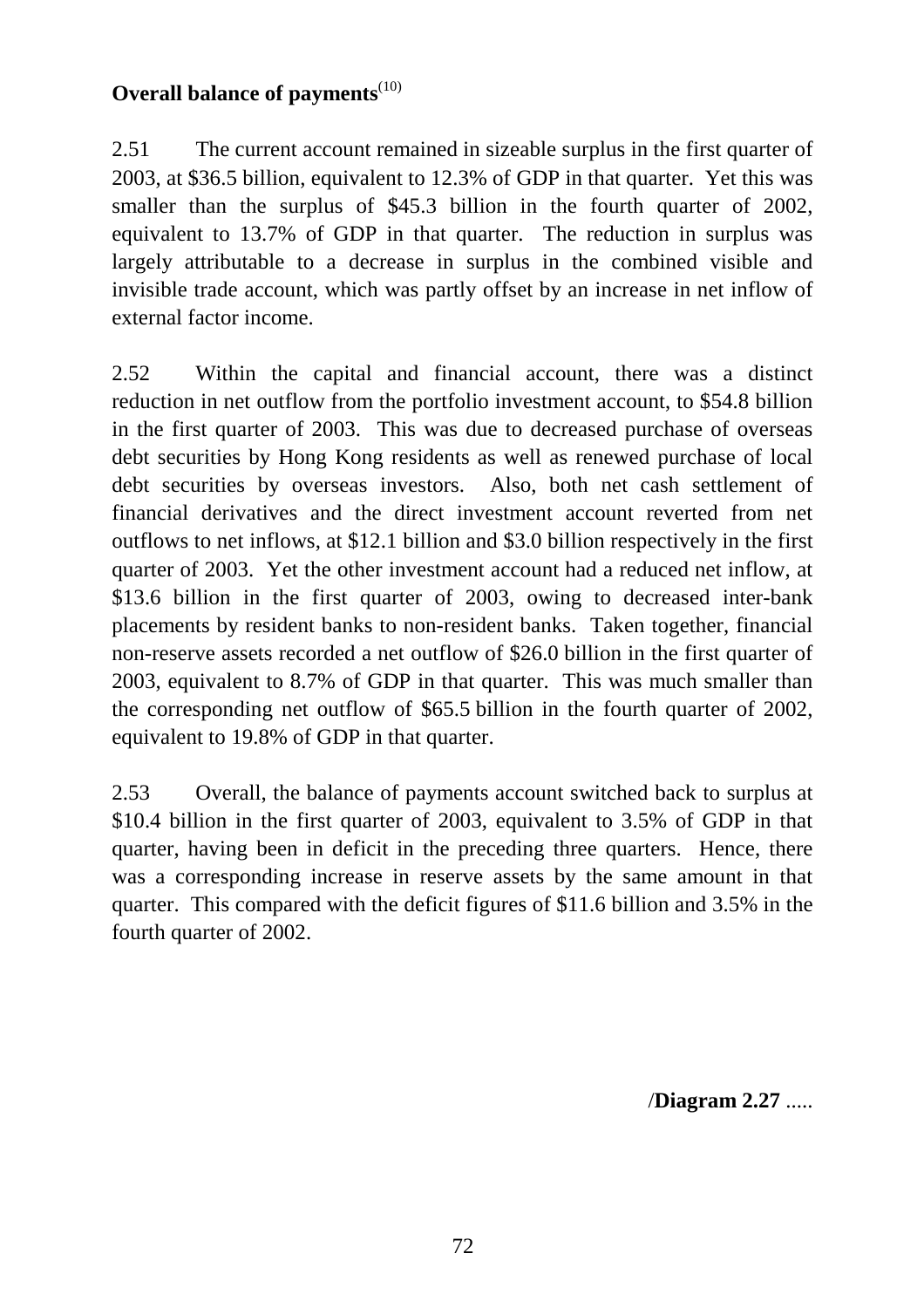#### **Diagram 2.27**





Note : A negative value for net change in reserve assets represents a net increase, and a positive value represents a net decrease.

/**Table 2.29** .....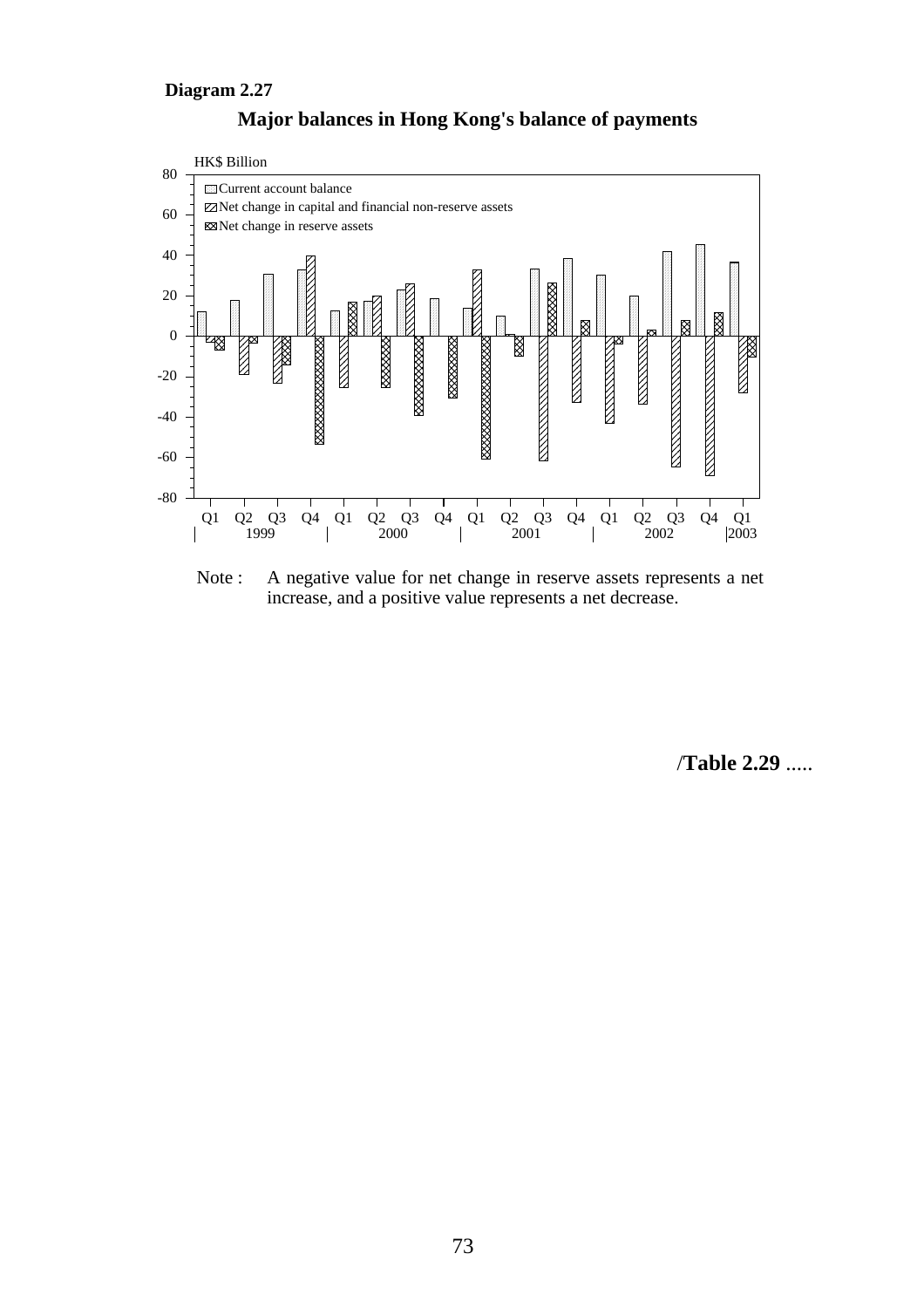# **Table 2.29**

|                                               | $2001^*$ | $2002^{\text{*}}$ | 2002       |          |           |           | 2003    |
|-----------------------------------------------|----------|-------------------|------------|----------|-----------|-----------|---------|
|                                               |          |                   | $\Omega^*$ | $Q2^*$   | $Q3^{\#}$ | $Q4^{\#}$ | $Q1^*$  |
| Current account <sup>(a)</sup>                | 95.8     | 137.3             | 30.0       | 19.9     | 42.0      | 45.3      | 36.5    |
| Trade in goods                                | $-65.0$  | $-39.4$           | $-12.4$    | $-16.4$  | $-5.0$    | $-5.6$    | $-16.0$ |
| Trade in services                             | 133.4    | 163.7             | 31.2       | 37.8     | 42.7      | 52.1      | 40.7    |
| External factor income flows                  | 41.2     | 27.4              | 14.8       | 2.1      | 8.1       | 2.4       | 15.9    |
| <b>Current transfers</b>                      | $-13.9$  | $-14.5$           | $-3.5$     | $-3.6$   | $-3.8$    | $-3.6$    | $-4.1$  |
| <b>Capital and financial account</b>          | $-97.4$  | $-191.4$          | $-46.8$    | $-30.4$  | $-57.1$   | $-57.2$   | $-38.4$ |
| Net change in capital transfers               | $-9.2$   | $-15.7$           | $-3.0$     | $-7.6$   | $-1.9$    | $-3.2$    | $-1.9$  |
| Net change in financial<br>non-reserve assets | $-51.7$  | $-194.2$          | $-39.9$    | $-25.9$  | $-62.8$   | $-65.5$   | $-26.0$ |
| of which:                                     |          |                   |            |          |           |           |         |
| Direct investment                             | 96.9     | $-31.0$           | $-10.1$    | 15.3     | $-32.7$   | $-3.4$    | 3.0     |
| Portfolio investment                          | $-322.0$ | $-290.7$          | 7.1        | $-117.8$ | $-82.5$   | $-97.6$   | $-54.8$ |
| Financial derivatives                         | 39.6     | 10.6              | 12.3       | 6.1      | $-5.7$    | $-2.0$    | 12.1    |
| Other investment                              | 133.8    | 116.9             | $-49.2$    | 70.6     | 58.1      | 37.5      | 13.6    |
| Net change in reserve assets <sup>(b)</sup>   | $-36.5$  | 18.5              | $-3.9$     | 3.1      | 7.7       | 11.6      | $-10.4$ |
| Net errors and omissions                      | 1.6      | 54.1              | 16.8       | 10.4     | 15.1      | 11.9      | 1.9     |
| <b>Overall balance of payments</b>            | 36.5     | $-18.5$           | 3.9        | $-3.1$   | $-7.7$    | $-11.6$   | 10.4    |

# **Hong Kong's balance of payments account (\$ billion at current market prices)**

Notes : (#) Revised figures.

- (a) According to the international statistical standard for compiling balance of payments (BoP) account, imports of goods are valued on free-on-board (f.o.b.) basis, which is different from the practice for merchandise trade statistics where imports are valued on cost, insurance and freight (c.i.f.) basis. In the BoP account, the insurance and freight costs related to merchandise imports are entered as imports of services.
- (b) A negative value for net change in reserve assets represents a net increase, and a positive value represents a net decrease.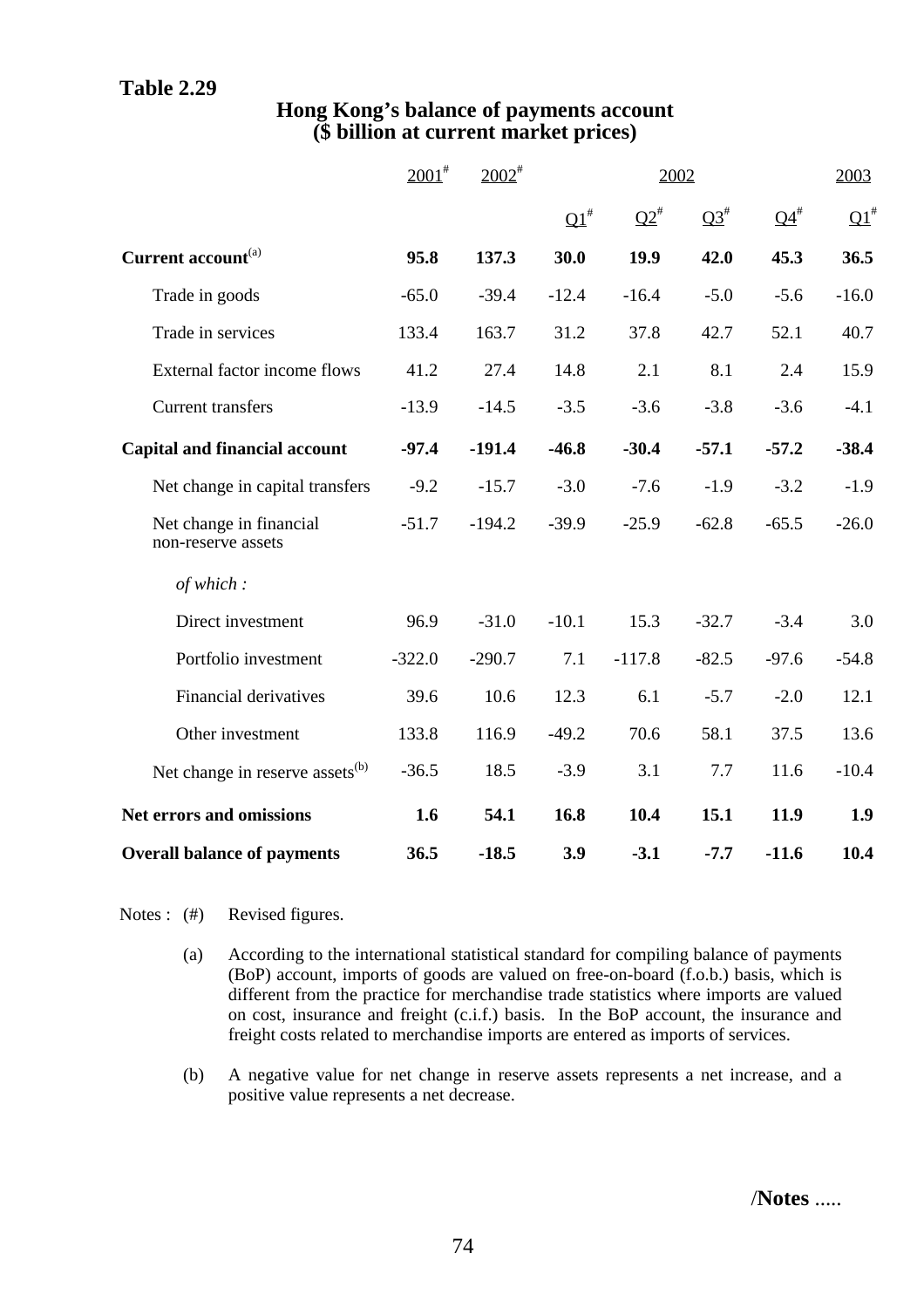# **Notes :**

- (1) Estimates of price changes for the trade aggregates are based on changes in unit values, which do not take into account changes in the composition or quality of the goods traded, except for some selected commodities for which specific price indices are available. Changes in real terms are derived by discounting the effect of price changes from changes in the value of the trade aggregates.
- (2) Re-exports are those goods which have previously been imported into Hong Kong and are subsequently exported without having undergone in Hong Kong any manufacturing processes which change permanently the shape, nature, form or utility of the goods.
- (3) Offshore trade is covered in exports of trade-related services within the broader component of exports of services in the Gross Domestic Product. It covers the services of both "merchanting" and "merchandising for offshore transactions". Merchanting is defined as the services associated with trading of goods which are purchased from a party outside Hong Kong and then sold to another party outside Hong Kong, without the goods ever entering and leaving Hong Kong. Merchandising for offshore transactions is defined as the services of arranging on behalf of buyers/sellers outside Hong Kong the purchase/sale of goods according to their specifications. Earnings from offshore trade include the gross margin from merchanting and the commission from merchandising for offshore transactions.
- (4) Here imports of goods are valued on free-on-board (f.o.b.) basis, which is different from the practice for merchandise trade statistics where imports are valued on cost, insurance and freight (c.i.f.) basis. The insurance and freight costs related to merchandise imports are entered as imports of services.
- (5) Exports of financial and banking services in the GDP account include commissions and fees for rendering financial and related ancillary services to non-residents. However, these do not include interest receipts from non-residents, which account for a major part of the external receipts of financial intermediaries in Hong Kong. Interest receipts from non-residents are correctly classified as investment income from abroad under GNP. The same situation applies, in an opposite direction, to interest payments to non-residents. Hence the trade in services component and the invisible trade surplus of Hong Kong would have been larger if such interest receipts and payments were classified to the services account.
- (6) East Asia here covers nine major markets in the region, namely the mainland of China, Japan, Taiwan, Singapore, the Republic of Korea, the Philippines, Thailand, Malaysia and Indonesia.
- (7) North America here comprises the United States and Canada.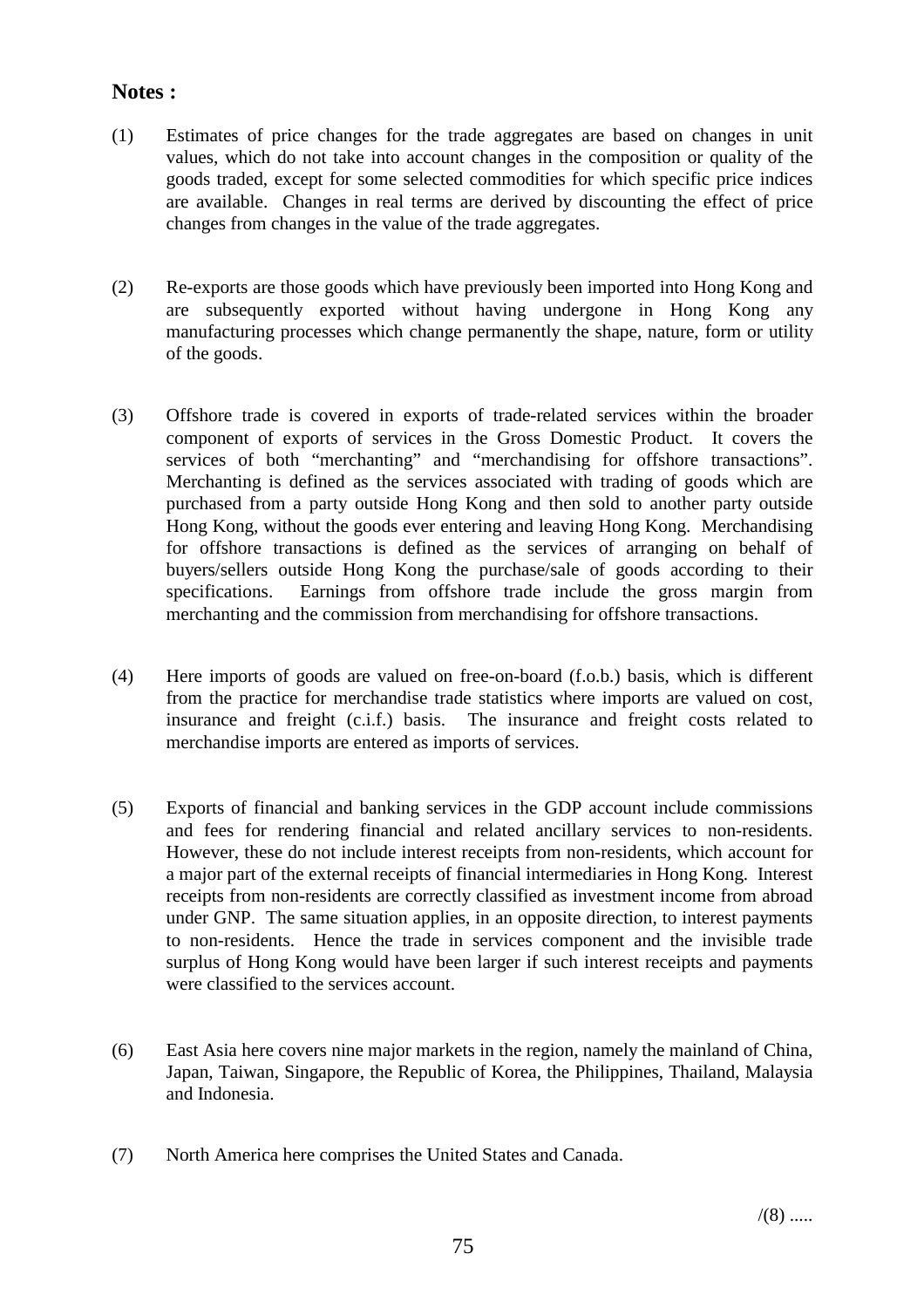- (8) There are currently 15 member countries in the European Union, namely the United Kingdom, Germany, the Netherlands, France, Sweden, Italy, Denmark, Spain, Finland, Belgium, Luxembourg, Ireland, Austria, Greece and Portugal.
- (9) Outward processing arrangements are made between Hong Kong companies and manufacturing entities in the Mainland under which the companies concerned sub-contract the whole or part of the production processes relating to their products to the Mainland entities. Raw materials or semi-manufactures are normally exported to the Mainland for such processing. The Mainland entity involved can be a local enterprise, a joint venture, or some other forms of business involving foreign investment.

There is no restriction on outward processing activities in general. However, outward processing on goods which claim Hong Kong origin status is strictly governed by the Hong Kong origin rules. The Trade and Industry Department operates an effective administrative arrangement whereby goods manufactured in Hong Kong but having undergone outward processing activities can be conferred Hong Kong origin status subject to the Hong Kong origin rules being fully met.

(10) A balance of payments (BoP) account is a statistical framework that systematically summarises the external transactions of an economy with the rest of the world in a specific time period.

A complete BoP account comprises the current account and the capital and financial account. The current account records the flows of real resources, including exports and imports of goods and services, factor income received from and paid to abroad, and current transfers from and to abroad. The capital account records external capital transfers, and external acquisitions and disposals of non-produced and non-financial assets. The financial account records transactions in financial assets and liabilities between residents and non-residents, including direct investment, portfolio investment, financial derivatives, and other investment. Also included is net change in reserve assets.

Within the overall BoP account, the current account balance and the net change in capital and financial non-reserve assets taken together, which is deemed to represent the BoP position of the economy, matches exactly the net change in reserve assets, by virtue of the BoP accounting identity.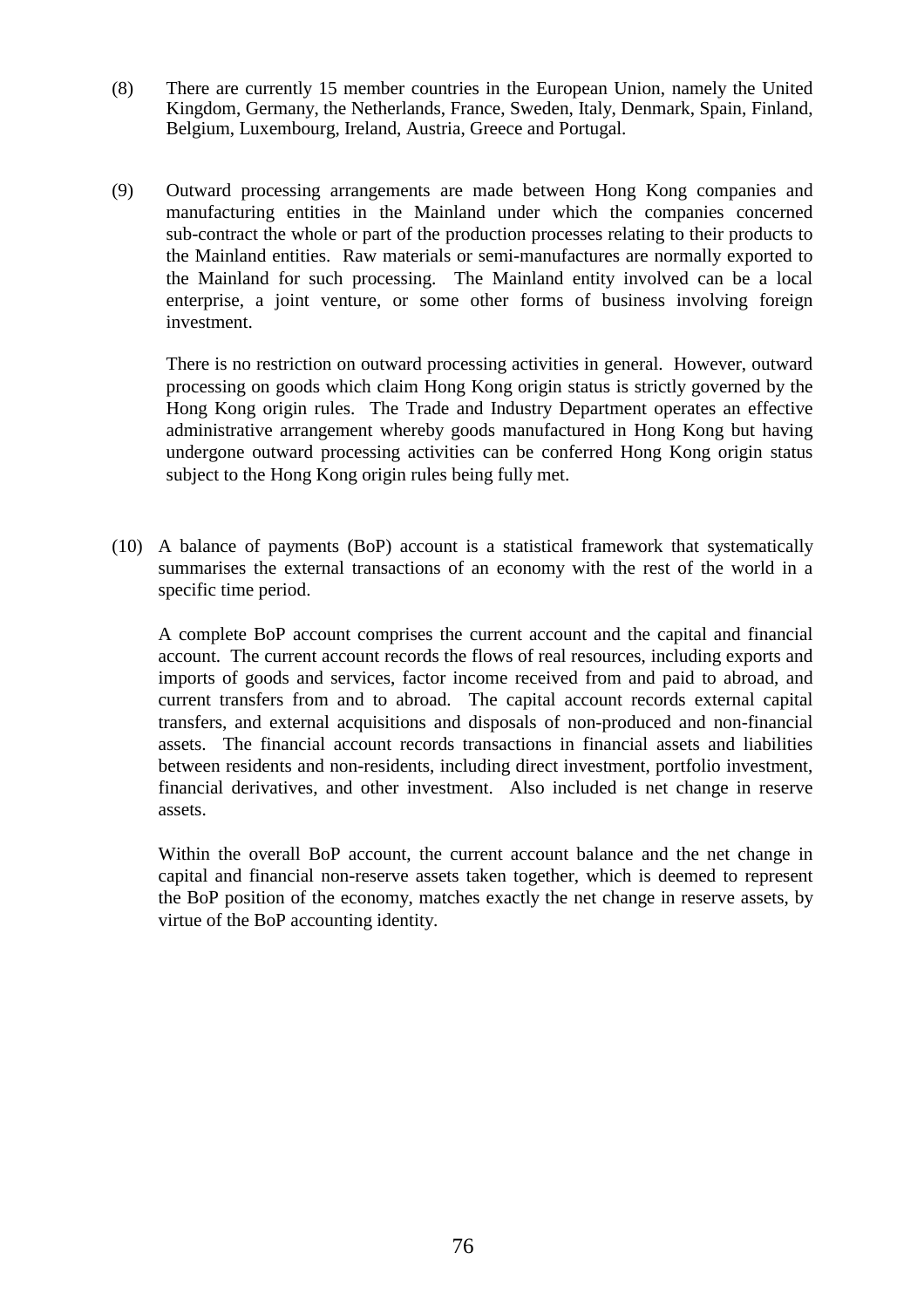# **CHAPTER 3 : THE DOMESTIC ECONOMY**

# **Net output or value added by economic activity**

3.1 As reflected in quarterly GDP by economic activity at constant prices<sup>(1)</sup>, net output or value added for all the *service sectors* taken together<sup>(2)</sup> rose further, by 5.6% in real terms in the first quarter of 2003 over a year earlier, after increases of 6.4% in the fourth quarter of 2002 and 3.1% for 2002 as a whole. Analysed by constituent sector and in real terms, net output in the wholesale, retail and import/export trades, restaurants and hotels surged by 14.4% in the first quarter of 2003 over a year earlier, mainly attributable to the robust performance of external trade in that quarter and relative improvement in retail sales volume in the first two months of this year. Net output in transport, storage and communications went up by 3.8%, as buoyancy in external trade underpinned growth in transport and storage services, and as expansion in the telecommunications market lifted output in communications services. Net output in financing, insurance, real estate and business services was higher by 2.7%, mainly due to better performance of banking services upon a significant increase in income from commissions and service fees, and also with the further growth in both life insurance and general insurance. On the other hand, net output in community, social and personal services fell slightly, by 0.4%.

3.2 Net output in the local *manufacturing sector* shrank further, by 8.8% in real terms in the first quarter of 2003 over a year earlier, after decreases of 9.2% in the fourth quarter of 2002 and 9.8% for 2002 as a whole. This was in line with the continued fall in domestic exports in the first quarter over the period. As to the *construction sector*, net output declined by 3.2% in real terms in the first quarter of 2003 over a year earlier, following decreases of 6.4% in the fourth quarter of 2002 and 1.0% for 2002 as a whole. This was mainly due to completion or winding down of some major public sector infrastructure projects, continued scale-back in the Public Housing Programme, and slackening in private sector building activity.

/**Table 3.1** …..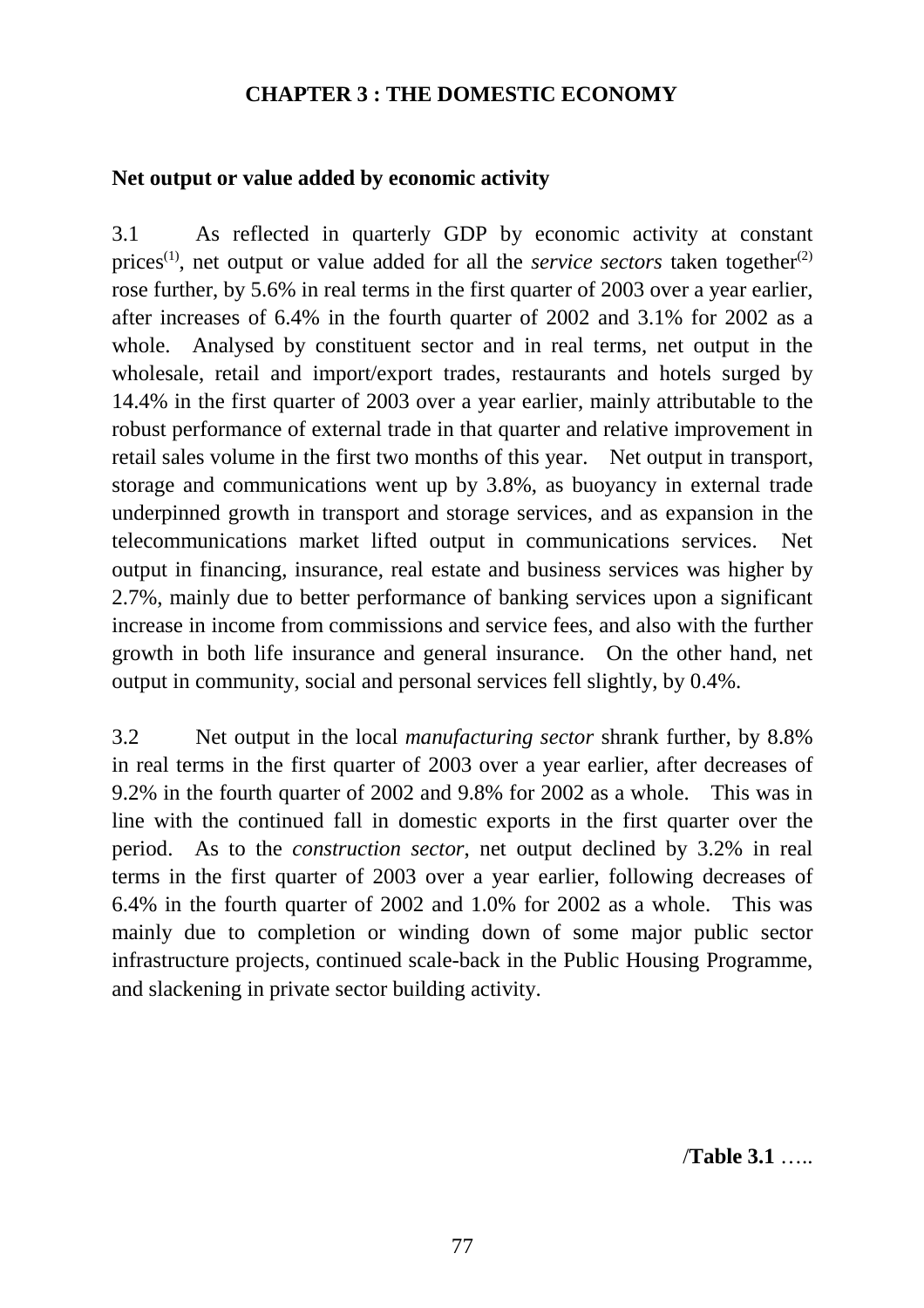# GDP by economic activity<sup>(a)</sup>

# **(year-on-year rate of change in real terms (%))**

|                                                                          |               |               | $2002$ <sup>#</sup> |                         |                 | $2003$ <sup>#</sup>      |
|--------------------------------------------------------------------------|---------------|---------------|---------------------|-------------------------|-----------------|--------------------------|
|                                                                          | <b>Annual</b> | $\mathbf{Q}1$ | Q <sub>2</sub>      | $\overline{\mathbf{Q}}$ | $\overline{Q4}$ | $\overline{\mathrm{Q1}}$ |
| Manufacturing                                                            | $-9.8$        | $-11.6$       | $-11.2$             | $-7.3$                  | $-9.2$          | $-8.8$                   |
| Construction                                                             | $-1.0$        | $-1.7$        | 3.2                 | 2.4                     | $-6.4$          | $-3.2$                   |
| Services <sup>(b)</sup>                                                  | 3.1           | $\ast$        | 1.5                 | 4.3                     | 6.4             | 5.6                      |
| Of which:                                                                |               |               |                     |                         |                 |                          |
| Wholesale, retail and<br>import/export trades,<br>restaurants and hotels | 5.1           | $-2.8$        | 0.5                 | 6.9                     | 14.5            | 14.4                     |
| Transport, storage and<br>communications                                 | 4.0           | 0.2           | 3.6                 | 5.5                     | 6.2             | 3.8                      |
| Financing, insurance,<br>real estate and<br>business services            | 0.9           | $-1.5$        | 0.9                 | 1.6                     | 2.5             | 2.7                      |
| Community, social and<br>personal services                               | 0.7           | 1.0           | 0.3                 | 1.1                     | 0.5             | $-0.4$                   |

- Notes : (a) The GDP figures shown in this table are compiled from the production approach, in parallel with those shown in Table 1.1 which are compiled from the expenditure approach. For details, see Note (1) to this chapter.
	- (b) In the context of value added contribution to GDP, the service sectors include ownership of premises as well, which is analytically a service activity. Also, charges of financial intermediation services are deducted.
	- (#) Revised figures.
	- (\*) Change of less than 0.05%.

/**Local** …..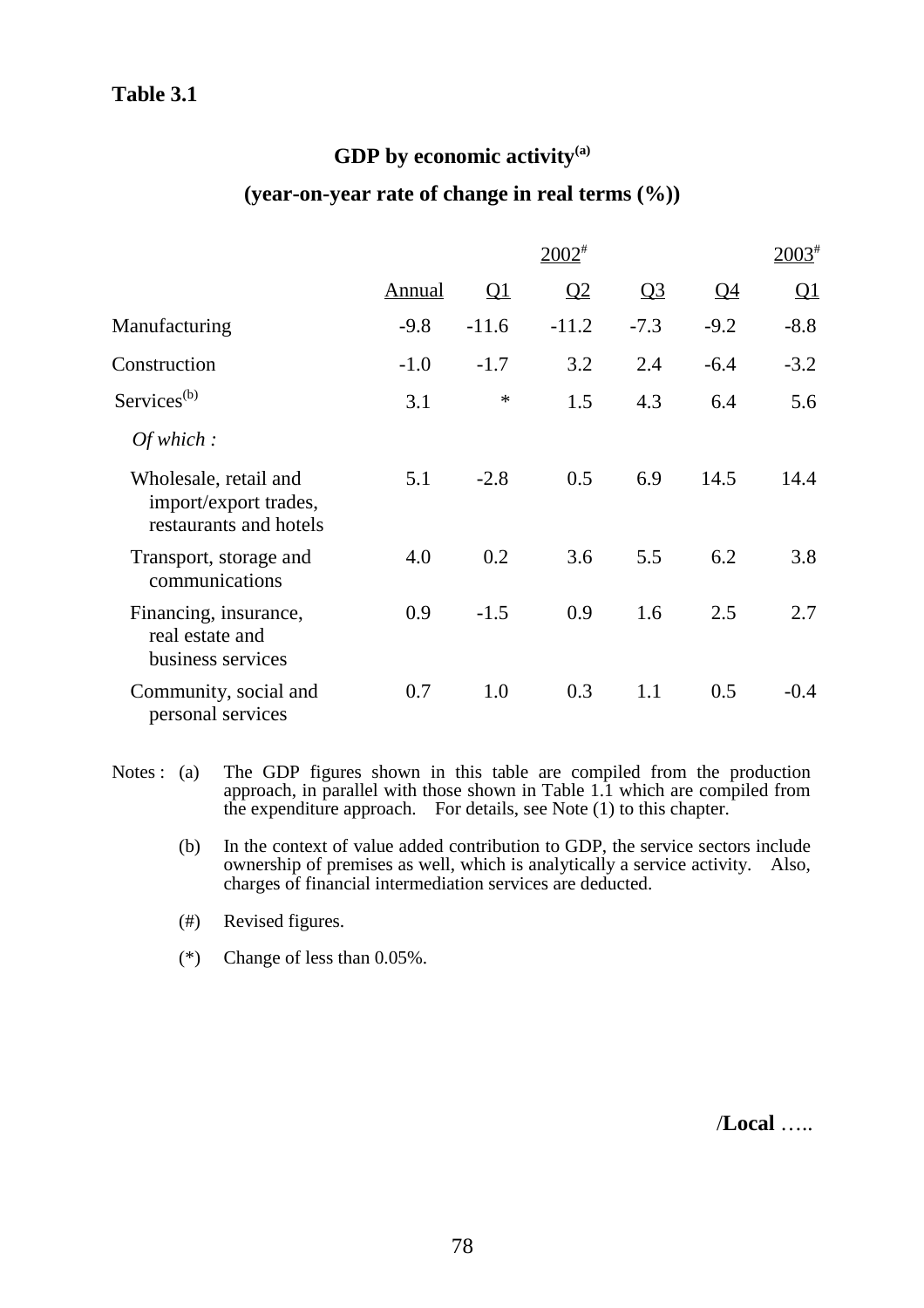# **Local manufacturing output**

3.3 The Index of Industrial Production<sup>(3)</sup>, as also reflecting output in the local manufacturing sector, declined further by 8.8% in the first quarter of 2003 over a year earlier, following declines of 9.2% in the fourth quarter of 2002 and 9.8% for 2002 as a whole. Analysed by major constituent industry and in volume, output of the consumer electrical and electronic products, the fabricated metal products, and the machinery and equipment industries plummeted by 30.1%, 27.5% and 25.4% respectively in the first quarter of 2003 over a year earlier. Output of the plastic products industry declined more moderately, by 6.0%, while output of the wearing apparel and the textiles industries went down only slightly, by 0.1% and 0.8% respectively. On the other hand, output of the paper products and printing industry continued to rise distinctly, by 11.7%. On a seasonally adjusted quarter-to-quarter comparison, the Index shrank further, by 2.2% in volume in the first quarter of 2003, after a 3.9% decrease in the fourth quarter of 2002.

#### **Table 3.2**

#### **Index of Industrial Production for the major local manufacturing industries (year-on-year rate of change in volume (%))**

|                                                | 2003<br>2002  |                        |                        |                |                                             |                        |  |
|------------------------------------------------|---------------|------------------------|------------------------|----------------|---------------------------------------------|------------------------|--|
|                                                | <b>Annual</b> | $\mathbf{Q}$           | Q <sub>2</sub>         | Q <sub>3</sub> | Q <sub>4</sub>                              | $\mathbf{Q1}^*$        |  |
| Industry group                                 |               |                        |                        |                |                                             |                        |  |
| Wearing apparel                                | $-6.6$        | $-13.4$                | $-10.5$                | 4.0            | $-7.2$                                      | $-0.1$                 |  |
| Textiles                                       | $-7.2$        | $-10.6$                | $-7.3$                 | $-5.9$         | $-6.4$                                      | $-0.8$                 |  |
| Plastic products                               | $-10.8$       | $-13.1$                | $-7.4$                 | $-15.5$        | $-7.0$                                      | $-6.0$                 |  |
| Consumer electrical and<br>electronic products | $-23.6$       | $-0.8$                 | $-29.6$                | $-28.2$        | $-35.4$                                     | $-30.1$                |  |
| Machinery and equipment                        | $-16.8$       | $-17.4$                | $-19.7$                | $-11.4$        | $-18.8$                                     | $-25.4$                |  |
| Fabricated metal products                      | $-29.4$       | $-27.4$                | $-30.7$                | $-30.6$        | $-28.8$                                     | $-27.5$                |  |
| Paper products and<br>printing                 | $-0.2$        | $-10.5$                | 1.0                    | 0.1            | 8.3                                         | 11.7                   |  |
| Overall manufacturing                          | $-9.8$        | $-11.6$                | $-11.2$                | $-7.3$         | $-9.2$                                      | $-8.8$                 |  |
|                                                |               | $\langle -2.4 \rangle$ | $\langle -1.3 \rangle$ |                | $\langle -0.7 \rangle \langle -3.9 \rangle$ | $\langle -2.2 \rangle$ |  |

Notes : (#) Provisional figures.

 $\langle \rangle$  Seasonally adjusted quarter-to-quarter % change in volume.

/**Diagram 3.1** …..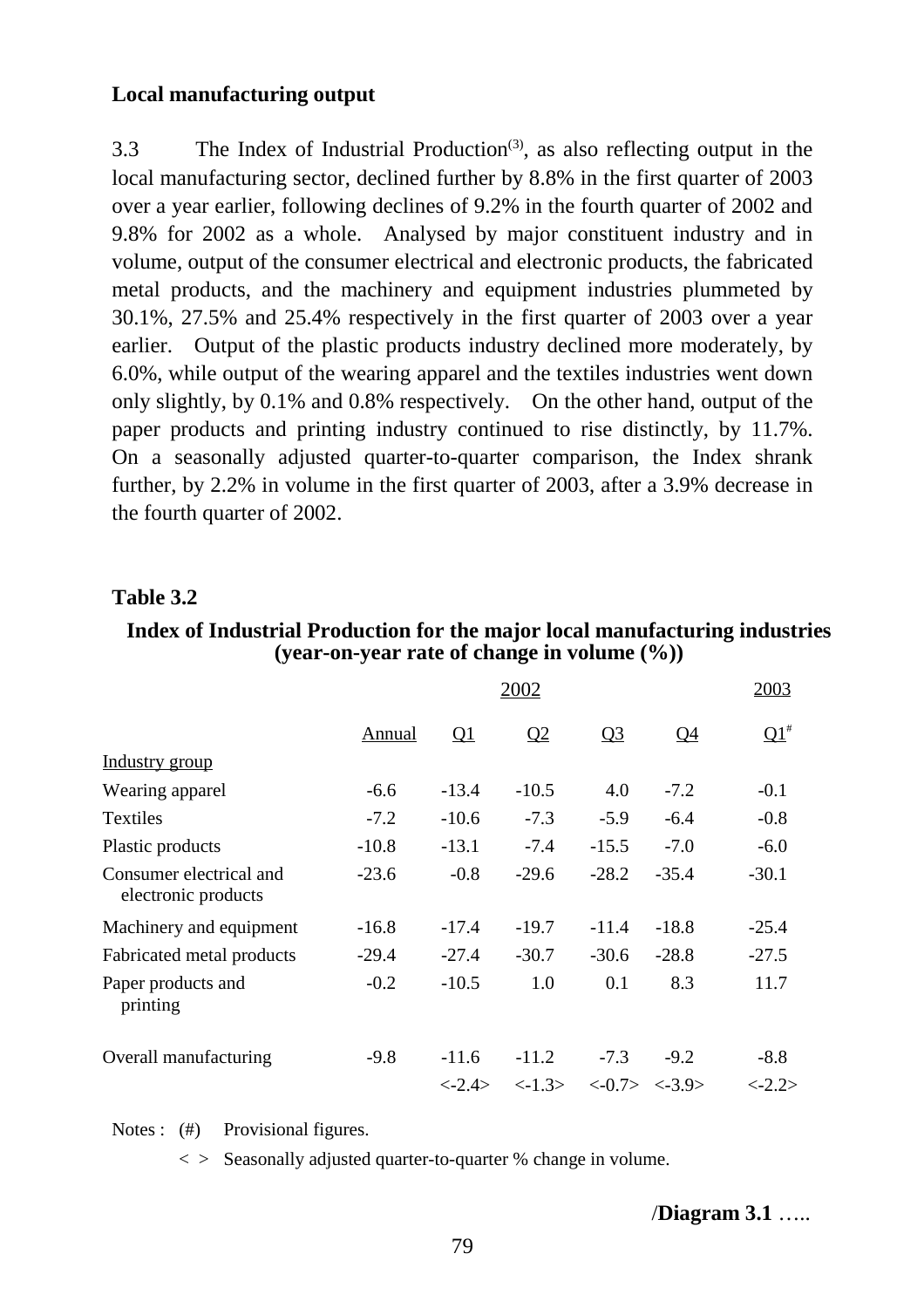**Diagram 3.1**



**Local manufacturing output and domestic exports (year-on-year rate of change in real terms)**

3.4 In the second quarter of 2003, domestic exports went further lower in real terms from a year earlier, as did orders-on-hand in the local manufacturing  $sector<sup>(4)</sup>$ . These pointed to a further decrease in local manufacturing output in that quarter.

/**Diagram 3.2** …..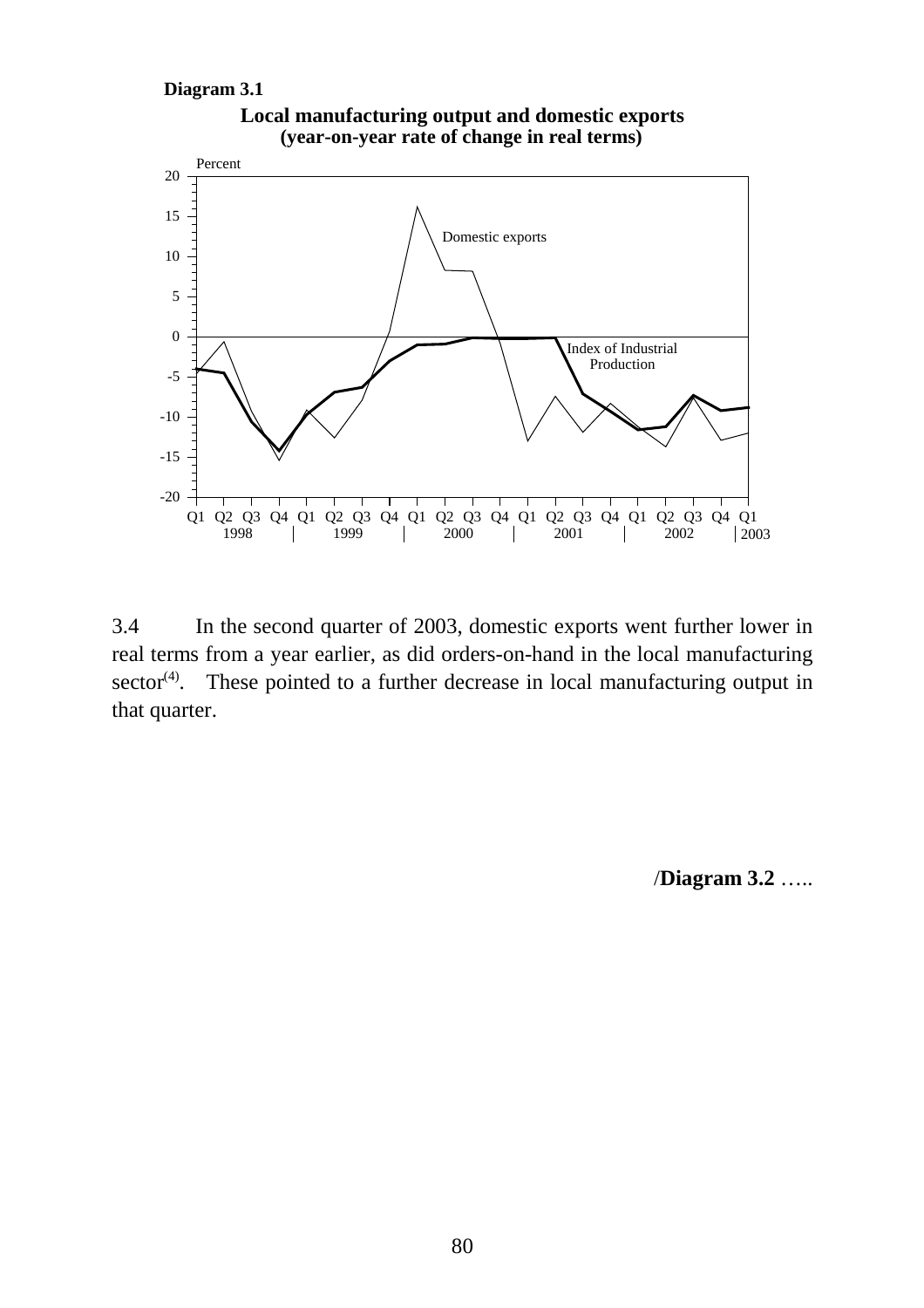#### **Diagram 3.2**



**Orders-on-hand and domestic exports**

# **(year-on-year rate of change in value terms)**

# **Table 3.3**

# **Orders-on-hand in the local manufacturing sector**

|      |                          | Value index of<br>orders-on-hand<br>$(1993=100)$ | Year-on-year rate of<br>change in value terms<br>$(\%)$ |
|------|--------------------------|--------------------------------------------------|---------------------------------------------------------|
| 2002 | Mar<br>Jun<br>Sep<br>Dec | 54.1<br>55.6<br>49.2<br>42.4                     | $-11.5$<br>$-11.3$<br>$-7.3$<br>$-10.7$                 |
| 2003 | Mar<br>Jun <sup>#</sup>  | 45.3<br>49.5                                     | $-16.3$<br>$-11.0$                                      |

| Note: | $^{(#)}$ | Provisional figures. |
|-------|----------|----------------------|
|-------|----------|----------------------|

/**Service** …..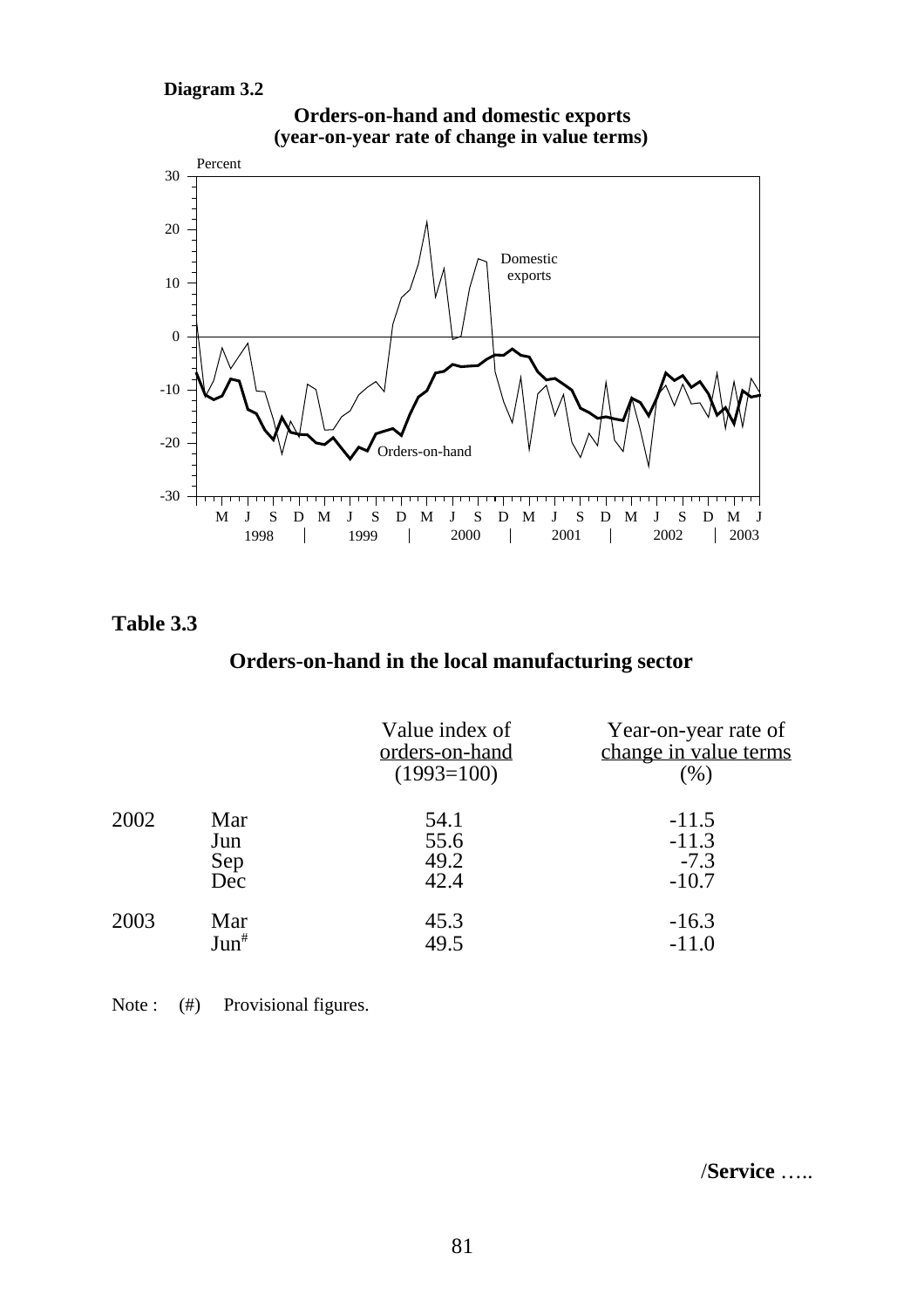# **Service sector receipts**

3.5 Business receipts in most of the service sectors surveyed declined in the first quarter of this year. Analysed by constituent sector and in value terms, business receipts in restaurants showed the largest decline, by 8.6% in the first quarter of 2003 over a year earlier. Business receipts in hotels also fell, by 2.7%. The performance of these two sectors was partly affected by the spread of SARS in Hong Kong since mid-March. Business receipts in real estate declined by 4.3%, mainly caused by reduced transactions in the property market. Business receipts in storage fell by 7.8%, owing to lower rental charges for storage space. Business receipts in financing (except banking) dipped by 5.7%, mainly reflecting reduced trading and fund-raising activities in the stock market. Business receipts in the wholesale trade, the retail trade and film entertainment went down by 3.5%, 2.6% and 1.0% respectively, affected by subdued consumer spending and the offer of greater price discounts upon the SARS impact. Business receipts in banking dropped slightly by 1.3%, as commercial activities generally moderated upon the SARS impact.

3.6 On the other hand, business receipts in insurance surged by 22.4% in the first quarter of 2003 over a year earlier, amidst expansion in both general insurance and life insurance. Business receipts in transport also rose, by 5.6%, on account of further growth in cargo throughput. Business receipts in the import/export trade went up more moderately, by 2.4%, affected by the war on Iraq and keen competition in the trade. Business receipts in communications and business services increased slightly, by 1.6% and 0.2% respectively.

/**Table 3.4** …..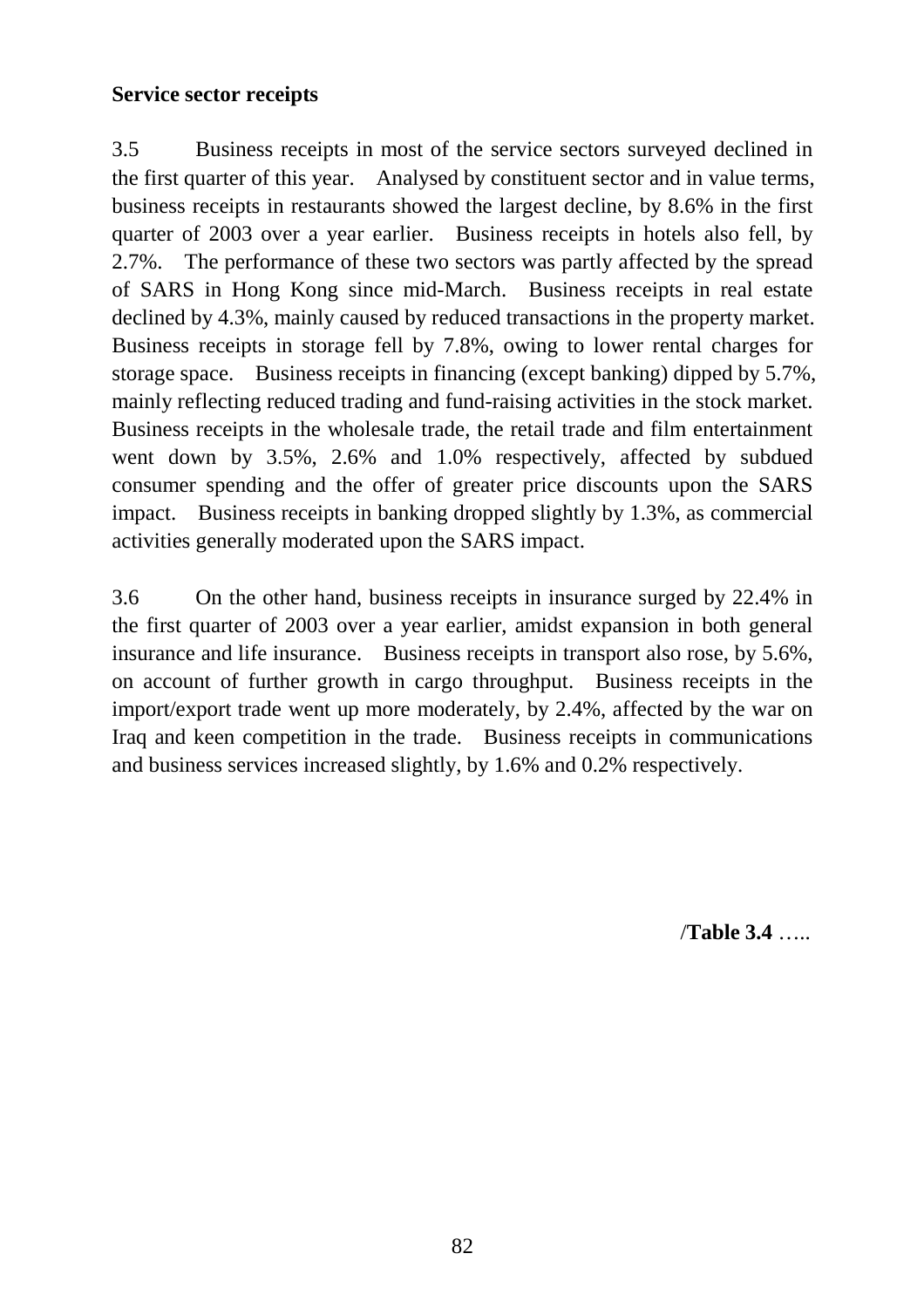# **Table 3.4**

# **Index of Business Receipts for individual service sectors (year-on-year rate of change in value terms (%))**

|                               |               |                          | 2002    |         |                 | 2003                     |
|-------------------------------|---------------|--------------------------|---------|---------|-----------------|--------------------------|
|                               | <b>Annual</b> | $\overline{\mathsf{Q1}}$ | Q2      | $Q_3$   | $\overline{Q4}$ | $\overline{\mathsf{Q1}}$ |
| Service sector                |               |                          |         |         |                 |                          |
| Import/export trade           | $-2.8$        | $-15.4$                  | $-2.6$  | 1.8     | 5.3             | 2.4                      |
| Wholesale trade               | $-10.7$       | $-14.7$                  | $-12.8$ | $-8.9$  | $-6.2$          | $-3.5$                   |
| Retail trade                  | $-4.1$        | $-3.7$                   | $-5.8$  | $-4.3$  | $-2.4$          | $-2.6$                   |
| Restaurants                   | $-5.4$        | $-5.4$                   | $-6.0$  | $-4.5$  | $-5.9$          | $-8.6$                   |
| Hotels                        | $-2.3$        | $-12.5$                  | $-6.6$  | $-2.5$  | 12.5            | $-2.7$                   |
| Banking                       | $-0.8$        | $-7.2$                   | 0.3     | $-4.2$  | 7.4             | $-1.3$                   |
| Financing (except<br>banking) | $-14.3$       | $-25.2$                  | $-11.4$ | $-6.9$  | $-11.1$         | $-5.7$                   |
| Insurance                     | 10.3          | 10.0                     | 6.0     | 9.8     | 15.0            | 22.4                     |
| Real estate                   | $-2.5$        | $-0.1$                   | 3.5     | $-8.4$  | $-5.2$          | $-4.3$                   |
| <b>Business services</b>      | $-5.8$        | $-10.4$                  | $-4.0$  | $-5.0$  | $-3.5$          | 0.2                      |
| Transport                     | 2.3           | $-8.2$                   | 0.3     | 6.1     | 10.6            | 5.6                      |
| Storage                       | $-19.6$       | $-21.7$                  | $-27.4$ | $-20.4$ | $-6.8$          | $-7.8$                   |
| Communications                | $-2.6$        | $-5.2$                   | $-4.3$  | $-1.4$  | 0.5             | 1.6                      |
| Film entertainment            | $-9.1$        | 2.6                      | $-15.5$ | $-18.9$ | $-1.8$          | $-1.0$                   |

# **Property**

3.7 The sales market for *residential property* remained sluggish during most of the first half of 2003. After a relatively more active start early in the year, acquisition interest was curtailed further during the period from mid-March to early June, amidst the severe impact from the spread of SARS in Hong Kong. Apart from dwindled demand under the poor sentiment, the ample supply of new flats in the mass market continued to pose a drag. Faced with such an austere situation, developers either withheld sales or else staged more

/intensive …..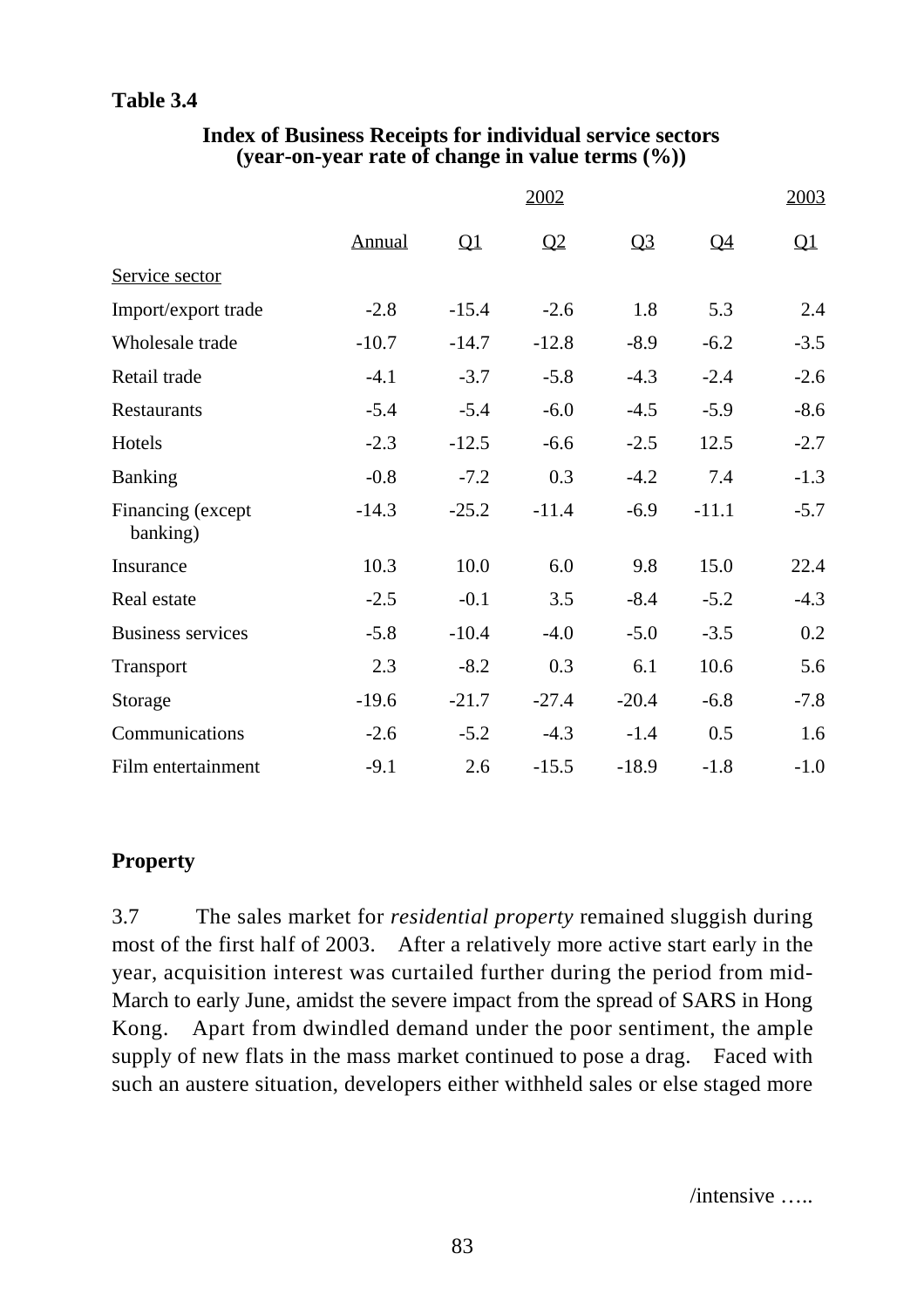intensive promotion, by offering larger price discounts and more sweeteners to prospective flat buyers<sup>(5)</sup>. Then, with the impact of SARS fading away since early June, there were signs of improvement in sentiment, lifting demand mostly in the primary market. Meanwhile, the luxurious end of the market turned slightly more active during the first half of this year, stimulated in part by the Government's new policy measure announced in February to attract investment immigrants to Hong Kong<sup> $(6)$ </sup>. As to the rental market for residential property, performance likewise remained lacklustre in overall terms, given the still subdued user demand and increased supply of flats for lease.

3.8 On a quarter-to-quarter comparison, flat prices fell further, on average by 6% in the second quarter of 2003, after a 4% drop in the first quarter. For the first half of 2003 as a whole, flat prices went down on average by 10%. Flat rentals also declined further, on average by 5% in the second quarter of 2003, following a 3% fall in the first quarter. For the first half of 2003 as a whole, flat rentals were on average lower by 8%. Compared with the respective peak levels in the third quarter of 1997, flat prices and rentals in the second quarter of 2003 were down substantially, by an average of 65% and 48% respectively.

3.9 On *commercial property*, both the sales and rental markets for *office space* remained weak in the first half of 2003, upon further consolidation and downsizing in the corporate sector amidst an uncertain business outlook, especially under the impact of SARS. The market for Grade A office space, particularly that in the central business district, continued to be pulled down by abundant supply with the completion of some new projects, as well as by reduced demand with the relocation of more companies to the secondary districts for saving costs. On a quarter-to-quarter comparison, prices for office space on average fell further by 7% in the second quarter of 2003, having dropped by 4% in the first quarter. For the first half of 2003 as a whole, there was on average a 11% decrease. Office rentals on average declined by 4% in the second quarter of 2003, following a 3% fall in the first quarter. For the first half of 2003 as a whole, the decrease on average amounted to 7%. The effective rentals could have fallen more, given the longer rent-free periods and other lease concessions offered by many landlords in order to improve occupancy. Against their respective peak levels in 1994, prices and rentals of office space in the second quarter of 2003 were drastically lower, by an average of 76% and 60% respectively.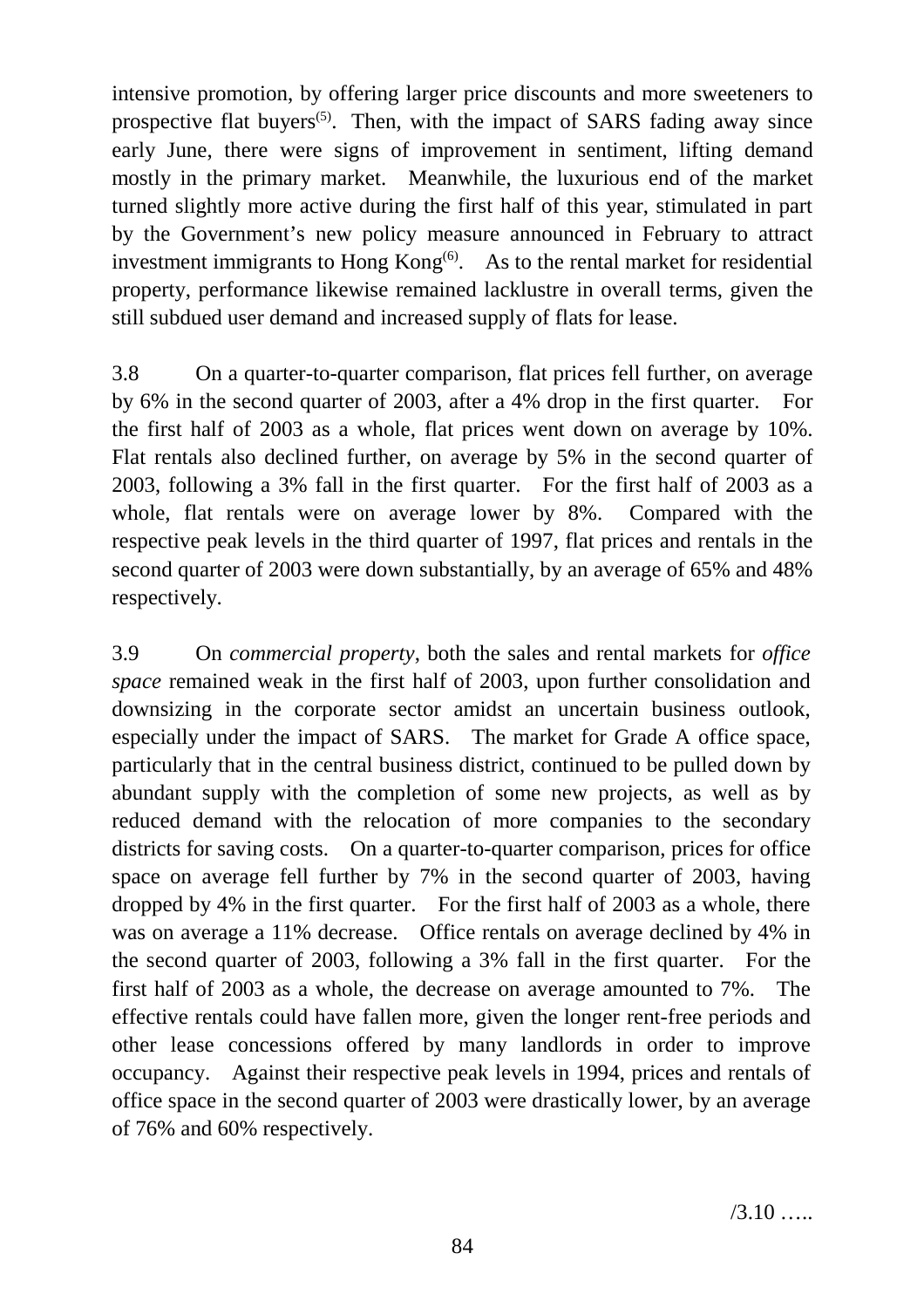3.10 The sales and rental markets for *shopping space* also remained bleak in the first half of 2003, especially during the period from mid-March to early June when both inbound tourism and local consumption were hit severely by the spread of SARS in Hong Kong. Landlords of such premises were under a widespread plea to grant temporary rental concessions to help ease the difficulties facing tenant operators. On a quarter-to-quarter comparison, rentals for shopping space fell on average by 5% in the second quarter of 2003, after a 2% fall in the first quarter. For the first half of 2003 as a whole, there was on average a 8% decline. Prices for shopping space were on average down by 1% in the second quarter of 2003, after a 3% decrease in the first quarter. For the first half of 2003 as a whole, there was on average a 5% decline. Compared with the peak levels in the third quarter of 1997, prices and rentals for shopping space in the second quarter of 2003 plummeted by an average of 59% and 32% respectively.

3.11 On *industrial property*, the rental and sales markets remained stagnant in overall terms in the first half of 2003, on the back of a continued downtrend in local manufacturing activity. On a quarter-to-quarter comparison, rentals of industrial space on average went down by 6% in the second quarter of 2003, following a 1% decline in the first quarter. For the first half of 2003 as a whole, rentals of industrial space on average slid by 7%. Prices of industrial space on average went down by 4% in the second quarter of 2003, after zero change in the first quarter. For the first half of 2003 as a whole, prices of industrial space on average fell by 5%. Against their respective peak levels in 1994, prices and rentals of industrial space in the second quarter of 2003 slumped by an average of 70% and 50% respectively.

3.12 Property transactions, as measured by agreements for sale and purchase of property registered with the Land Registry, fell by 26% in number and by 32% in total value in the first half of 2003 over a year earlier, considerably larger than the corresponding declines of 14% and 18% in the second half of 2002. Analysed by main type of property and on a year-on-year comparison, transactions in residential property declined by 30% in number and by 37% in total value in the first half of 2003, much exceeding the corresponding declines of 6% and 5% in transactions in non-residential property. On a quarter-to-quarter comparison, overall property transactions went down further in the second quarter of 2003, by 1% in number and 9% in total value, as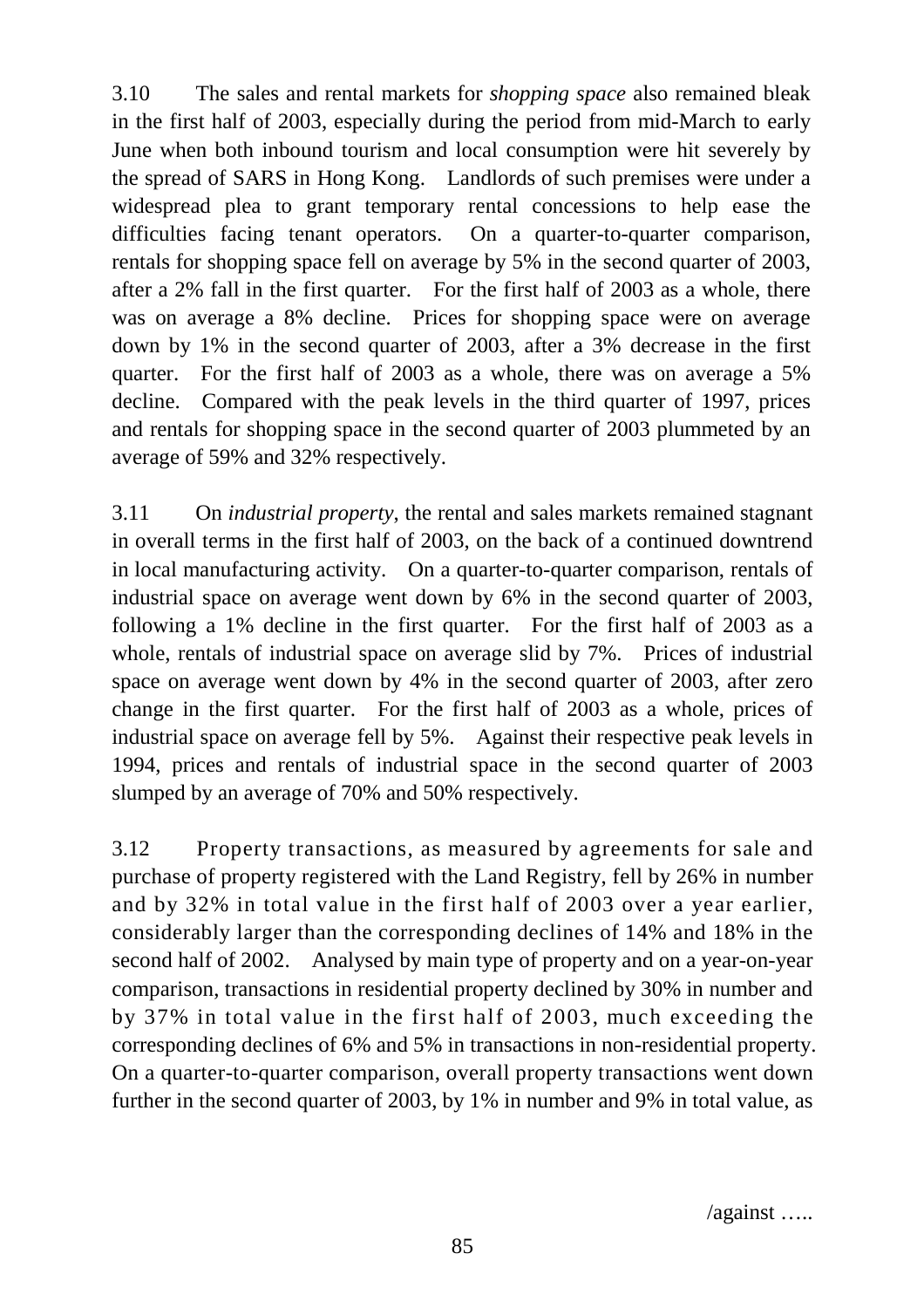against a decline of 5% and zero change respectively in the first quarter. Within this total, transactions in residential property remained unchanged in number but fell by 10% in total value in the second quarter of 2003, after declines of 10% and 7% respectively in the first quarter. Transactions in nonresidential property were lower by 5% in number and 3% in total value in the second quarter of 2003, reversing leaps of 19% and 46% respectively in the first quarter.

3.13 Property transfer assignments, being a lagging indicator of property transactions, went down by 15% in number and by 13% in total value in the first half of 2003 over a year earlier, after decreasing by 14% and 17% respectively in the second half of 2002. On a quarter-to-quarter comparison, property transfer assignments fell by 17% in number and by 6% in total value in the second quarter of 2003, following an increase of 4% in number yet a decrease of 7% in total value in the first quarter. As to mortgage arrangements in the first half of 2003, there was a decrease of 23% in number over a year earlier, somewhat smaller than the 26% decline in the second half of 2002. On a quarter-to-quarter comparison, the number of mortgage arrangements went down by 16% in the second quarter of 2003, reversing the 1% rise in the first quarter.

3.14 On Government-subsidised flats, there were no new sales of flats under the Home Ownership Scheme (HOS) and the Tenants Purchase Scheme (TPS) in the first half of 2003, following the announcement in mid-November 2002 to cease the production and sale of HOS flats and also to halt the sale of public rental flats under TPS.

/**Table 3.5** …..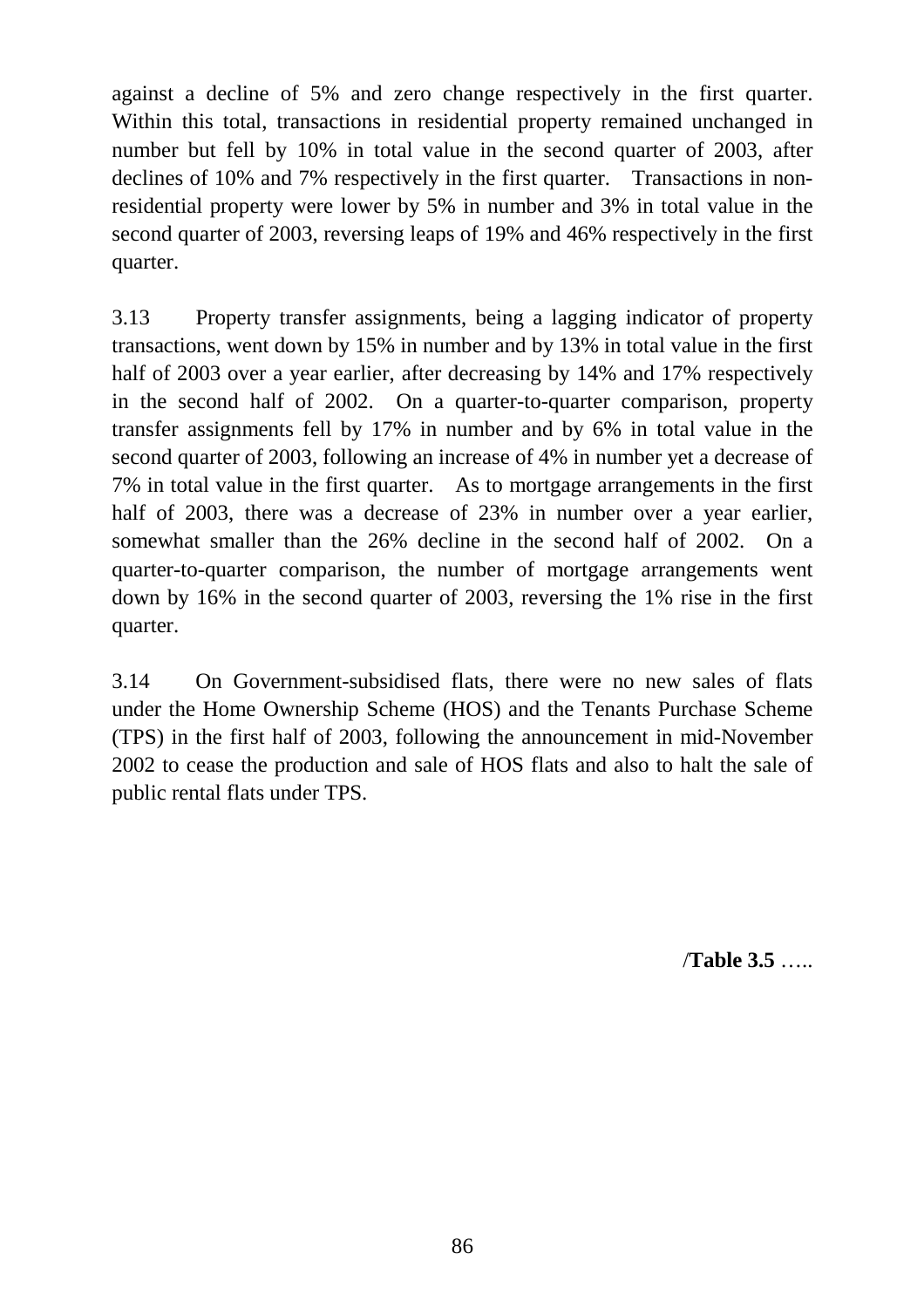# **Table 3.5**

|          |                | Residential flats |                   |      |                                       | Office space |                             |      | Shopping space                          |                             |        | Conventional<br>flatted factory space |                                       |      |                             |                                             |        |
|----------|----------------|-------------------|-------------------|------|---------------------------------------|--------------|-----------------------------|------|-----------------------------------------|-----------------------------|--------|---------------------------------------|---------------------------------------|------|-----------------------------|---------------------------------------------|--------|
|          |                | $(1999=100)$      | Price index $(a)$ |      | Rental index $^{(b)}$<br>$(1999=100)$ |              | Price index<br>$(1999=100)$ |      | Rental index $^{(b)}$<br>$(1999 = 100)$ | Price index<br>$(1999=100)$ |        |                                       | Rental index $^{(b)}$<br>$(1999=100)$ |      | Price index<br>$(1999=100)$ | Rental index <sup>(b)</sup><br>$(1999=100)$ |        |
| 2002 O1  |                | 73.8              | $(*)$             | 87.4 | $(-4)$                                | 71.2         | $(*)$                       | 89.6 | $(-6)$                                  | 84.4                        | $(*)$  | 94.0                                  | $(-3)$                                | 75.4 | $(-3)$                      | 85.5                                        | $(-2)$ |
|          | Q <sub>2</sub> | 72.2              | $(-2)$            | 84.8 | $(-3)$                                | 68.8         | $(-3)$                      | 85.4 | $(-5)$                                  | 86.6                        | (3)    | 92.6                                  | $(-1)$                                | 76.9 | (2)                         | 83.0                                        | $(-3)$ |
|          | Q <sub>3</sub> | 68.6              | $(-5)$            | 82.4 | $(-3)$                                | 68.6         | $(*)$                       | 84.0 | $(-2)$                                  | 86.1                        | $(-1)$ | 92.8                                  | $(*)$                                 | 74.4 | $(-3)$                      | 81.1                                        | $(-2)$ |
|          | Q4             | 65.1              | $(-5)$            | 79.0 | $(-4)$                                | 64.9         | $(-5)$                      | 82.7 | $(-2)$                                  | 83.0                        | $(-4)$ | 92.1                                  | $(-1)$                                | 72.6 | $(-2)$                      | 81.2                                        | $(*)$  |
| 2003 O1^ |                | 62.5              | $(-4)$            | 76.5 | $(-3)$                                | 62.0         | $(-4)$                      | 80.2 | $(-3)$                                  | 80.1                        | $(-3)$ | 89.8                                  | $(-2)$                                | 72.4 | $(*)$                       | 80.2                                        | $(-1)$ |
|          | $Q2^{\wedge}$  | 58.7              | $(-6)$            | 72.9 | $(-5)$                                | 57.5         | $(-7)$                      | 76.8 | $(-4)$                                  | 79.1                        | $(-1)$ | 84.9                                  | $(-5)$                                | 69.3 | $(-4)$                      | 75.7                                        | $(-6)$ |

# **Indices of Property Prices and Rentals**

Notes : All rental indices shown in this table have been adjusted for changes in concessionary leasing terms such as provision of refurbishment, granting of rent-free periods, and waiver of miscellaneous charges, if known.

- (a) Prices for residential property in this table cover existing flats traded in the secondary market, but not new flats sold in the primary market.
- (b) Rentals for residential property in this table cover only new tenancies for which rentals are freshly determined, while rentals for non-residential property in this table cover also lease renewals upon which rentals may be revised.
- ( ) % change over the preceding quarter.
- (^) Provisional figures.
- (\*) Change of less than 0.5%.
- Source : Rating and Valuation Department.

/**Diagram 3.3** …..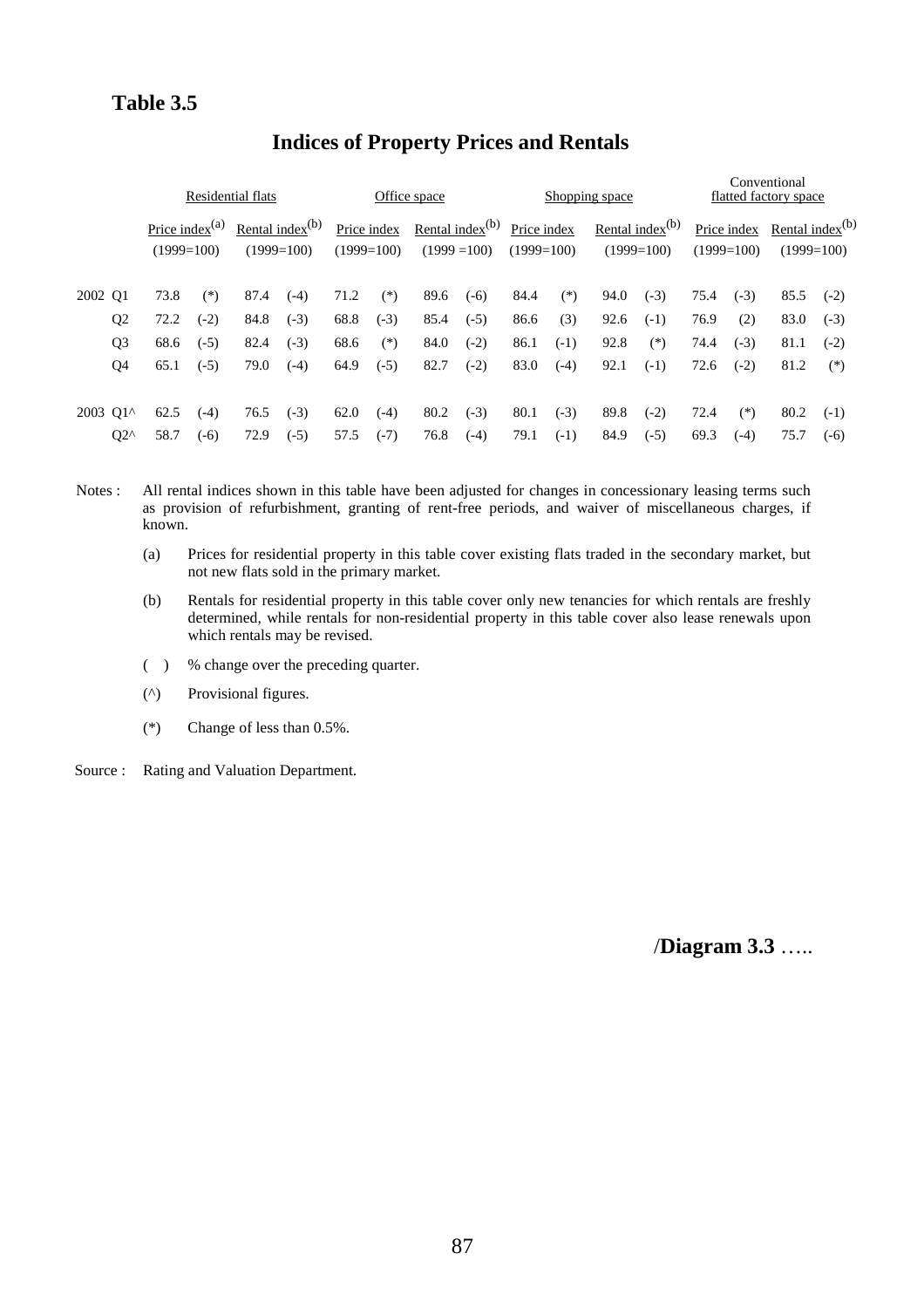

#### **Property prices and rentals**



Note : See the footnotes to Table 3.5.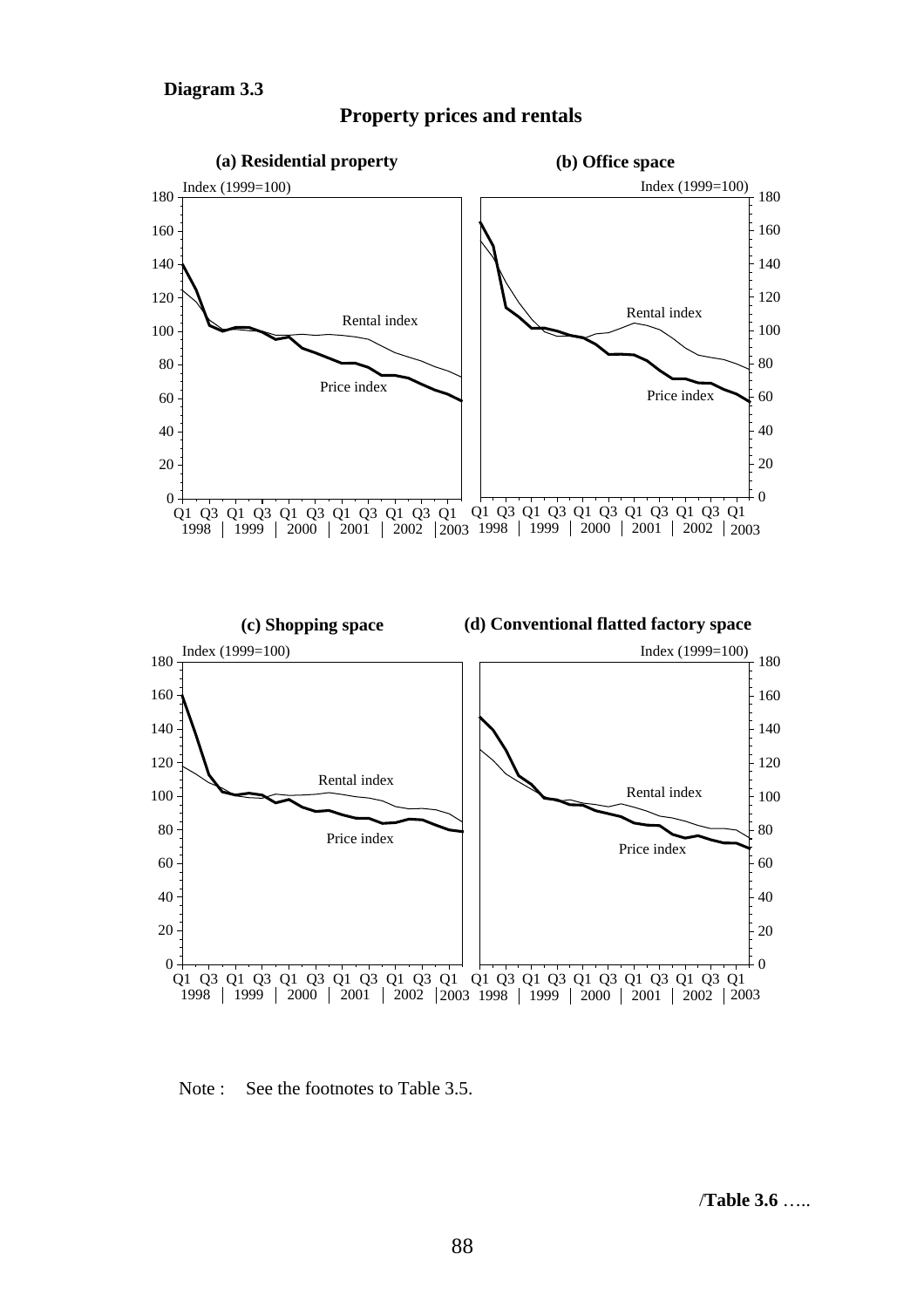#### **Relationship between mortgage rate and monthly instalment payment**

|      |                | Average of the<br>best lending rates<br>quoted by the<br>principal banks<br>in Hong Kong<br>(% ) | Average of the<br>effective mortgage<br>rates charged on new<br>mortgages by the<br>principal banks<br>in Hong Kong <sup>(a)</sup><br>(% ) | Monthly instalment on<br>\$100,000 mortgage<br>loan charged according to<br>the average effective mortgage<br>rate with mortgage period of <sup>(b)</sup><br>$(\$)$ |          |          |  |  |
|------|----------------|--------------------------------------------------------------------------------------------------|--------------------------------------------------------------------------------------------------------------------------------------------|---------------------------------------------------------------------------------------------------------------------------------------------------------------------|----------|----------|--|--|
|      |                |                                                                                                  |                                                                                                                                            | 10 years                                                                                                                                                            | 15 years | 20 years |  |  |
| 2002 | Q1             | 5.13                                                                                             | 2.63                                                                                                                                       | 949                                                                                                                                                                 | 673      | 536      |  |  |
|      | Q <sub>2</sub> | 5.13                                                                                             | 2.63                                                                                                                                       | 949                                                                                                                                                                 | 673      | 536      |  |  |
|      | Q <sub>3</sub> | 5.13                                                                                             | 2.63                                                                                                                                       | 949                                                                                                                                                                 | 673      | 536      |  |  |
|      | Q4             | 5.07                                                                                             | 2.55                                                                                                                                       | 945                                                                                                                                                                 | 669      | 533      |  |  |
| 2003 | Q <sub>1</sub> | 5.00                                                                                             | 2.50                                                                                                                                       | 943                                                                                                                                                                 | 667      | 530      |  |  |
|      | Q2             | 5.00                                                                                             | 2.50                                                                                                                                       | 943                                                                                                                                                                 | 667      | 530      |  |  |
|      | Jan            | 5.00                                                                                             | 2.50                                                                                                                                       | 943                                                                                                                                                                 | 667      | 530      |  |  |
|      | Feb            | 5.00                                                                                             | 2.50                                                                                                                                       | 943                                                                                                                                                                 | 667      | 530      |  |  |
|      | Mar            | 5.00                                                                                             | 2.50                                                                                                                                       | 943                                                                                                                                                                 | 667      | 530      |  |  |
|      | Apr            | 5.00                                                                                             | 2.50                                                                                                                                       | 943                                                                                                                                                                 | 667      | 530      |  |  |
|      | May            | 5.00                                                                                             | 2.50                                                                                                                                       | 943                                                                                                                                                                 | 667      | 530      |  |  |
|      | Jun            | 5.00                                                                                             | 2.50                                                                                                                                       | 943                                                                                                                                                                 | 667      | 530      |  |  |

Notes : (a) Here the effective mortgage rate refers to the modal value, representing the rate most commonly charged to customers amongst the banks.

(b) These figures are based on equal monthly repayments throughout the mortgage period.

3.15 Tracking the supply of new property on a year-on-year comparison, *completions* of private residential flats increased distinctly further, by 19% in the first half of 2003, after an 80% jump in the second half of 2002. Completions of office space rose sharply further, by 82% in the first half of 2003, yet not as large as the 119% surge in the second half of 2002. Completions of other commercial premises leaped even more, by 86% in the first half of 2003, having soared by 64% in the second half of 2002. As to industrial property, completions bounced up by 474% in the first half of 2003 from a very low base a year earlier, after a decrease of 12% in the second half of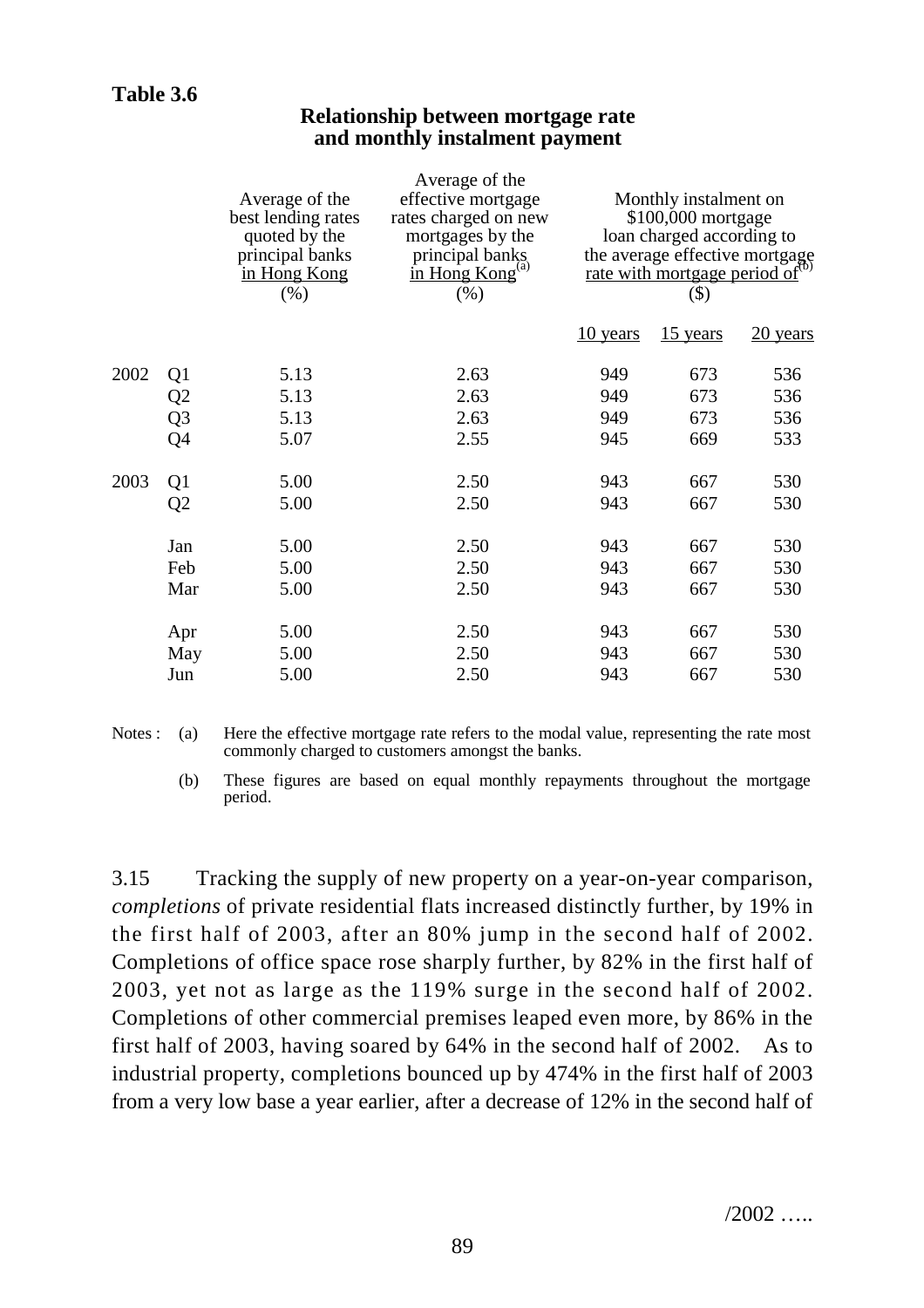2002. Comparing the twelve months ending June 2003 with the preceding twelve-month period, completions of private residential flats, office space, other commercial premises and industrial property all went up markedly, by 55%, 90%, 72% and 27% respectively.

#### **Table 3.7**

|      |                                  |                                                 |                                    | Number                                    | Total value (\$Bn)                       |                                                                       |                              |                                               |                                     |                                         |                              |                                   |
|------|----------------------------------|-------------------------------------------------|------------------------------------|-------------------------------------------|------------------------------------------|-----------------------------------------------------------------------|------------------------------|-----------------------------------------------|-------------------------------------|-----------------------------------------|------------------------------|-----------------------------------|
| 2002 | Annual                           | Residential<br>property <sup>(a)</sup><br>72974 | (5)                                | Non-<br>residential<br>Property<br>12 947 | $(-30)$                                  | Total<br>$(-3)$<br>85 921                                             | 154.3                        | Residential<br>property <sup>(a)</sup><br>(2) | Non-residential<br>property<br>31.1 | $(-26)$                                 | 185.4                        | <b>Total</b><br>$(-4)$            |
|      | H1<br>H2                         | 40 9 21<br>32 053                               | (25)<br>$(-13)$                    | 6877<br>6 0 7 0                           | $(-37)$<br>$(-19)$                       | 47 798<br>(9)<br>38 123<br>$(-14)$                                    | 89.9<br>64.4                 | (27)<br>$(-19)$                               | 14.4<br>16.7                        | $(-38)$<br>$(-11)$                      | 104.3<br>81.1                | (11)<br>$(-18)$                   |
|      | Q <sub>1</sub><br>Q2<br>Q3<br>Q4 | 18 9 92<br>21 9 29<br>16 120<br>15 9 33         | (26)<br>(24)<br>$(-11)$<br>$(-15)$ | 3 5 6 9<br>3 3 0 8<br>3 2 7 7<br>2793     | $(-40)$<br>$(-35)$<br>$(-12)$<br>$(-26)$ | 22 5 61<br>(7)<br>25 237<br>(11)<br>19 397<br>$(-11)$<br>18 726 (-17) | 41.5<br>48.3<br>32.3<br>32.1 | (21)<br>(32)<br>$(-22)$<br>$(-17)$            | 6.1<br>8.3<br>11.9<br>4.8           | $(-44)$<br>$(-32)$<br>(37)<br>$(-52)$   | 47.7<br>56.6<br>44.2<br>36.9 | (5)<br>(16)<br>$(-11)$<br>$(-24)$ |
| 2003 | H1                               | 28 7 22                                         | $(-30)$                            | 6478                                      | $(-6)$                                   | $35\,200$ $(-26)$                                                     | 56.9                         | $(-37)$                                       | 13.7                                | $(-5)$                                  | 70.6                         | $(-32)$                           |
|      | Q1<br>Q <sub>2</sub>             | 14 3 8 6<br>14 3 36                             | $(-24)$<br>$(-35)$<br>$\lt^*$      | 3 3 2 9<br>3 1 4 9                        | $(-7)$<br>$(-5)$<br>$\langle -5 \rangle$ | $17715$ (-21)<br>$17485$ $(-31)$<br>$\langle -1 \rangle$              | 29.9<br>27.0                 | $(-28)$<br>$(-44)$<br>$\langle -10 \rangle$   | 7.0<br>6.8                          | (14)<br>$(-19)$<br>$\langle -3 \rangle$ | 36.9<br>33.7                 | $(-23)$<br>$(-40)$<br><-9>        |
|      | Jan<br>Feb<br>Mar                | 6 1 8 7<br>3 6 4 9<br>4 5 5 0                   | $(-21)$<br>$(-36)$<br>$(-17)$      | 1 1 0 6<br>973<br>1 250                   | $(-20)$<br>$(-14)$<br>(19)               | 7 2 9 3<br>$(-21)$<br>4 6 22<br>$(-32)$<br>5 800<br>$(-11)$           | 12.0<br>6.4<br>11.5          | $(-34)$<br>$(-48)$<br>(5)                     | 2.6<br>1.6<br>2.8                   | (5)<br>$(-4)$<br>(40)                   | 14.6<br>8.0<br>14.3          | $(-29)$<br>$(-43)$<br>(10)        |
|      | Apr<br>May<br>Jun                | 5 3 7 3<br>4 1 3 0<br>4833                      | $(-27)$<br>$(-44)$<br>$(-33)$      | 1 0 0 9<br>960<br>1 1 8 0                 | $(-4)$<br>$(-16)$<br>(6)                 | 6 3 8 2<br>$(-25)$<br>5 0 9 0<br>$(-40)$<br>6 0 13<br>$(-28)$         | 10.5<br>7.5<br>9.0           | $(-31)$<br>$(-56)$<br>$(-44)$                 | 2.3<br>1.9<br>2.5                   | (16)<br>$(-44)$<br>$(-13)$              | 12.8<br>9.4<br>11.5          | $(-26)$<br>$(-54)$<br>$(-40)$     |

#### **Agreements for sale and purchase of property**

Notes : Figures may not add up exactly to the total due to rounding.

- (a) It should be noted that primary sales of units under the Home Ownership Scheme (HOS) and the Tenants Purchase Scheme (TPS) are not covered in this table, as sale and purchase agreements are commonly not required for these transactions. Also, sale and purchase agreements for primary sales of units under the Private Sector Participation Scheme (PSPS) are not included in the column on residential property, yet they are included in the column on non-residential property, and thus also in the total column.
- ( ) % change over a year earlier.
- < > % change over the preceding quarter.
- (\*) Change of less than 0.5%.

Source : Land Registry.

#### /**Diagram 3.4** …..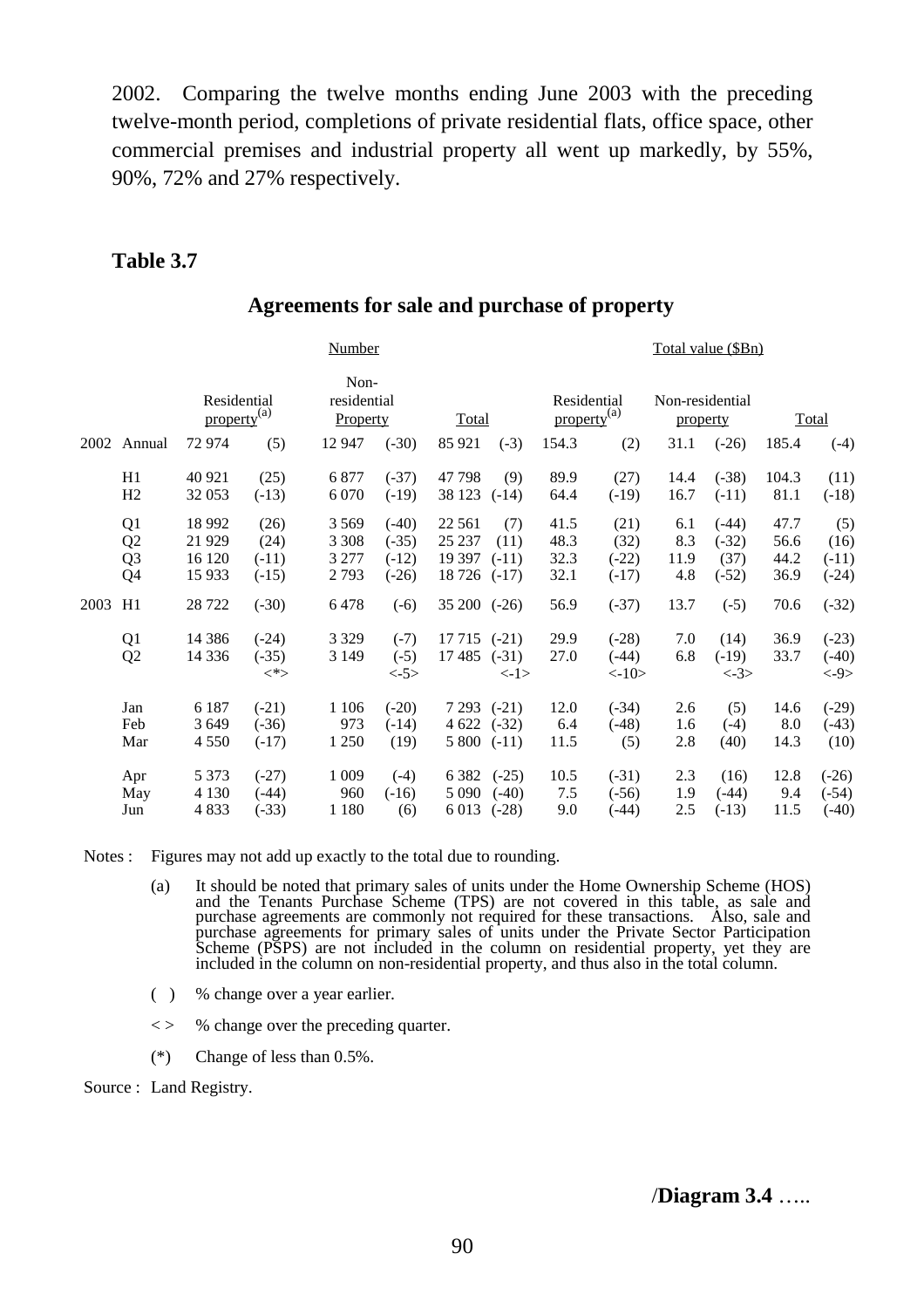# **Sale and purchase agreements by broad type of property Diagram 3.4**



Note : (#) See Footnote (a) to Table 3.7.

/**Table 3.8** …..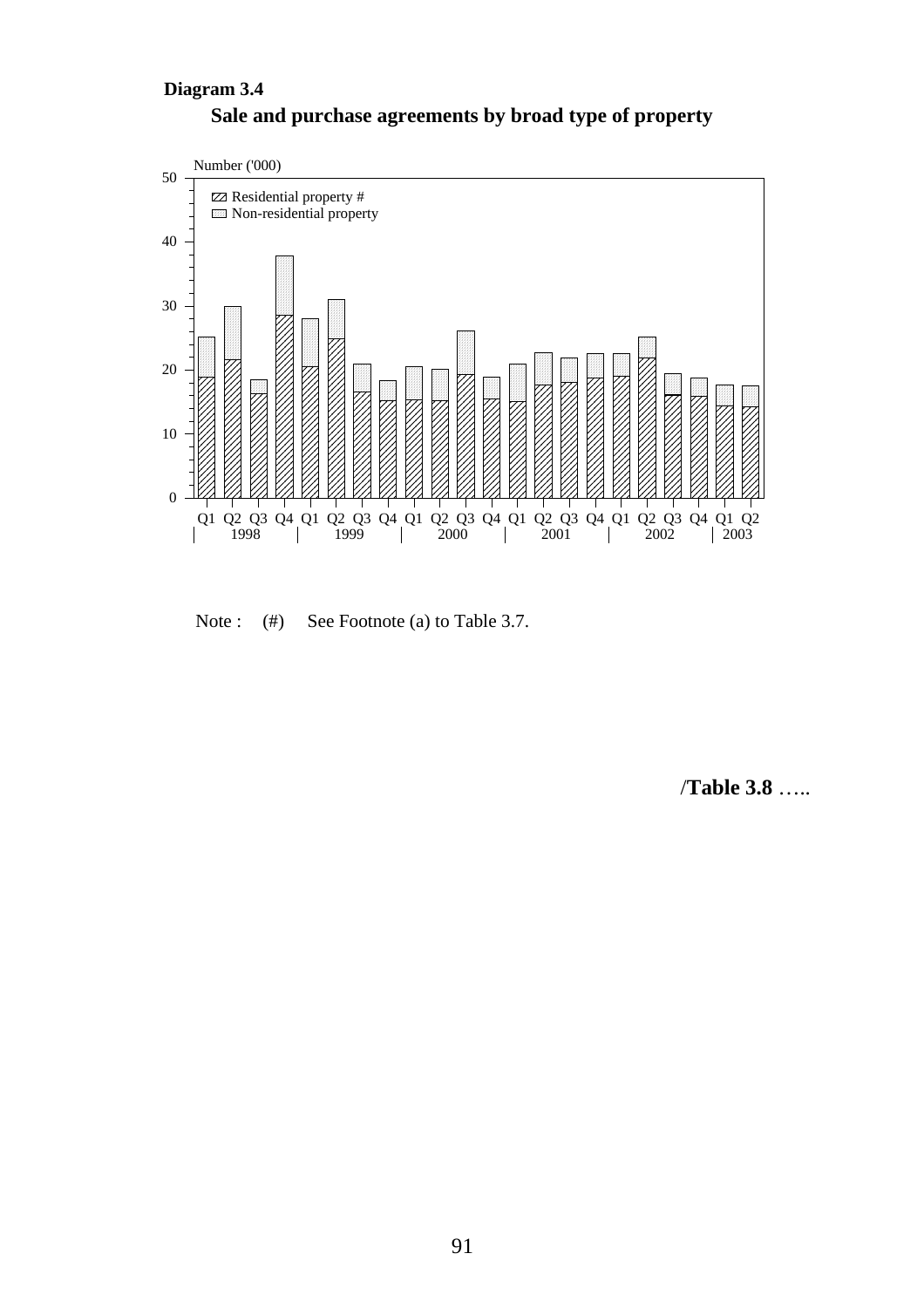# **Table 3.8**

|      |                                                                                 |                                       |                                        | Property transfer<br>$\overline{assignments}^{(a)}$ | Mortgages other than<br>building mortgages <sup>(b)</sup> |                                       |                                          |  |
|------|---------------------------------------------------------------------------------|---------------------------------------|----------------------------------------|-----------------------------------------------------|-----------------------------------------------------------|---------------------------------------|------------------------------------------|--|
|      |                                                                                 | <b>Number</b>                         |                                        | Total value (\$Bn)                                  |                                                           | <b>Number</b>                         |                                          |  |
| 2002 | Annual                                                                          | 119 734                               | $(-17)$                                | 198.1                                               | $(-19)$                                                   | 121 791                               | $(-22)$                                  |  |
|      | H1<br>H2                                                                        | 61 350<br>58 3 8 4                    | $(-19)$<br>$(-14)$                     | 100.5<br>97.6                                       | $(-20)$<br>$(-17)$                                        | 64 3 84<br>57 407                     | $(-19)$<br>$(-26)$                       |  |
|      | $\begin{array}{c} \text{Q1} \\ \text{Q2} \\ \text{Q3} \\ \text{Q4} \end{array}$ | 31 512<br>29 838<br>30 998<br>27 38 6 | $(-19)$<br>$(-19)$<br>$(-24)$<br>$(*)$ | 48.5<br>52.0<br>49.1<br>48.5                        | $(-24)$<br>$(-17)$<br>$(-36)$<br>(18)                     | 33 650<br>30 734<br>30 721<br>26 68 6 | $(-18)$<br>$(-21)$<br>$(-33)$<br>$(-14)$ |  |
| 2003 | H1                                                                              | 52 175                                | $(-15)$                                | 87.3                                                | $(-13)$                                                   | 49 698                                | $(-23)$                                  |  |
|      | $\frac{Q1}{Q2}$                                                                 | 28 5 5 7<br>23 618                    | $(-9)$<br>$(-21)$<br><17>              | 45.0<br>42.3                                        | $(-7)$<br>$(-19)$<br>$< -6$                               | 26 941<br>22 757                      | $(-20)$<br>$(-26)$<br><16>               |  |
|      | Jan<br>Feb<br>Mar                                                               | 10895<br>9 2 8 3<br>8 3 7 9           | $(-10)$<br>(11)<br>$(-25)$             | 16.2<br>16.2<br>12.6                                | $(-25)$<br>(29)<br>$(-12)$                                | 10 294<br>9 0 9 7<br>7 5 5 0          | $(-23)$<br>$(-2)$<br>$(-32)$             |  |
|      | Apr<br>May<br>Jun                                                               | 8748<br>8 5 9 7<br>6 2 7 3            | $(-5)$<br>$(-4)$<br>$(-47)$            | 16.1<br>14.9<br>11.2                                | $(-5)$<br>(7)<br>$(-47)$                                  | 8 2 8 8<br>8481<br>5988               | $(-11)$<br>$(-6)$<br>$(-52)$             |  |

#### **Property transfer assignments and mortgage arrangements**

- Notes : (a) Figures on property transfer assignments do not necessarily tally with those on agreements for sale and purchase of property, for various reasons. These include possibly long time lag between the two documents, cancellation of transaction before its completion, and waiver of the agreement for sale and purchase of property subject to consent by the parties concerned.
	- (b) Most of these mortgages are related to the purchase of residential flats or of other premises. Building mortgages, on the other hand, are related to the financing of building projects under construction.

Figures on the total value of mortgage arrangements are not shown, as they are likely to be incomplete. This is because in many of the mortgage arrangements lodged for registration, the value of the mortgage loan is not stated in the mortgage deed but instead is separately notified by the bank to the mortgagor.

- ( ) % change over a year earlier.
- $\langle \rangle$  % change over the preceding quarter.
- (\*) Change of less than 0.5%.
- Source : Land Registry.

/**Table 3.9** …..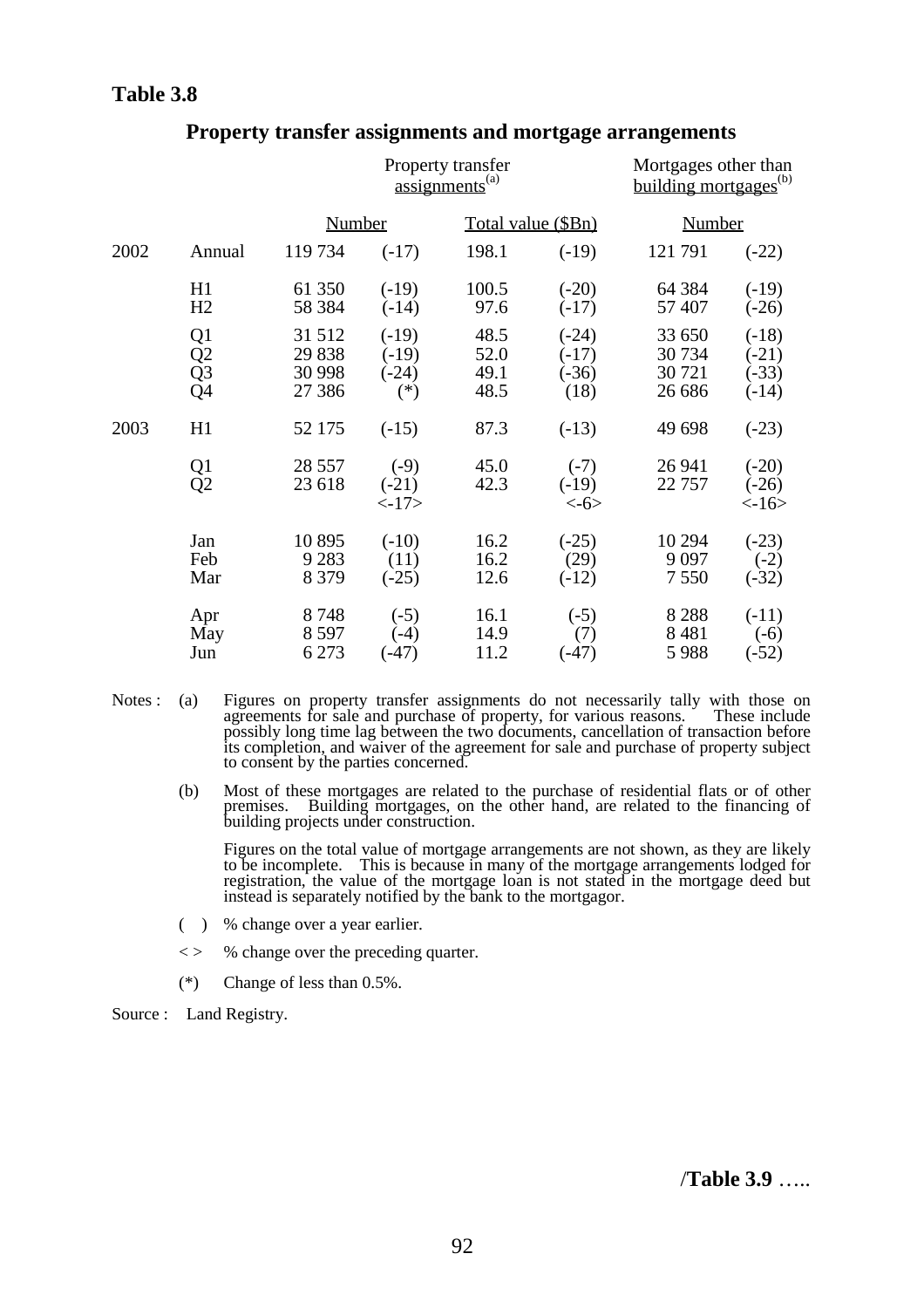# **Table 3.9**

| <b>Usage</b>                                                     | First<br>half<br>of 2002 | First<br>half<br>of 2003 <sup>^</sup> | Year-<br>on-year<br>rate of<br>change<br>$(\%)$ | Twelve<br>months<br>ending<br>June<br>2002 | Twelve<br>months<br>ending<br>June<br>$2003^{\circ}$ | Year-<br>on-year<br>rate of<br>change<br>$(\%)$ |
|------------------------------------------------------------------|--------------------------|---------------------------------------|-------------------------------------------------|--------------------------------------------|------------------------------------------------------|-------------------------------------------------|
| Residential <sup>(a)</sup>                                       | 9628                     | 11 433                                | 19                                              | 23 15 6                                    | 35 840                                               | 55                                              |
| Commercial                                                       | 144                      | 264                                   | 83                                              | 232                                        | 423                                                  | 82                                              |
| Of which:                                                        |                          |                                       |                                                 |                                            |                                                      |                                                 |
| Office space                                                     | 105                      | 191                                   | 82                                              | 133                                        | 251                                                  | 90                                              |
| Other commercial<br>premises (mainly<br>shopping space) $^{(b)}$ | 40                       | 73                                    | 86                                              | 100                                        | 172                                                  | 72                                              |
| Industrial <sup>(c)</sup>                                        | 3                        | 16                                    | 474                                             | 33                                         | 42                                                   | 27                                              |
| Of which:                                                        |                          |                                       |                                                 |                                            |                                                      |                                                 |
| Industrial-cum-office<br>premises                                | $\overline{0}$           | 16                                    |                                                 | $\overline{0}$                             | 16                                                   |                                                 |
| <b>Flatted factory</b><br>space                                  | 3                        | $\overline{0}$                        | $-100$                                          | 33                                         | $\overline{0}$                                       | $-100$                                          |
| Storage premises <sup>(d)</sup>                                  | $\boldsymbol{0}$         | $\boldsymbol{0}$                      |                                                 | $\boldsymbol{0}$                           | 27                                                   |                                                 |

#### **Completions of new property by the private sector ('000m2 of internal floor area)**

Notes : (a) These include all newly completed residential premises to which either temporary or full Occupation Permits have been granted, as well as village-type houses issued with Letters of Compliance. Property developments subject to a Consent Scheme will need a Certificate of Compliance, Consent to Assign or Consent to Lease in addition to an Occupation Permit before the premises can be individually assigned.

> The figures shown are in respect of private residential units, excluding units completed by the Hong Kong Housing Authority and Hong Kong Housing Society.

- (b) These include shopping arcades in residential and commercial developments, as well as premises designed or adapted for commercial use other than offices, in the nature of non-domestic space on the podium floors of tenement apartment/commercial buildings. Car-parking space is excluded.
- (c) Including industrial-cum-office premises but excluding specialised factory buildings, which are developed mainly for own use.
- (d) Including storage premises at the container terminals and the airport.
- (^) Provisional figures.
- (--) Not applicable.

Source : Rating and Valuation Department.

/**Diagram 3.5** …..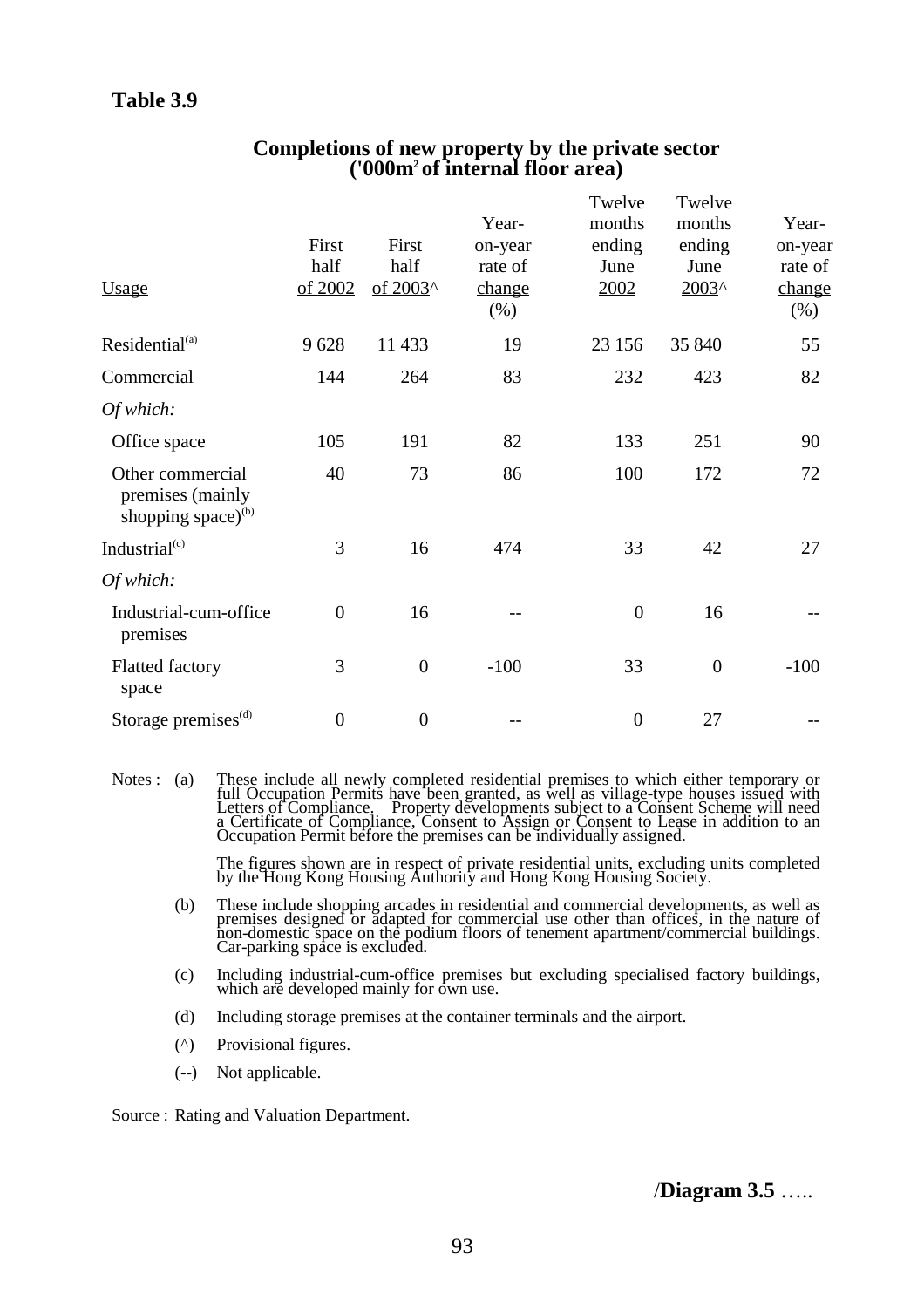#### **Diagram 3.5**



#### **Completions of new property by major category**





Note : See the footnotes to Table 3.9.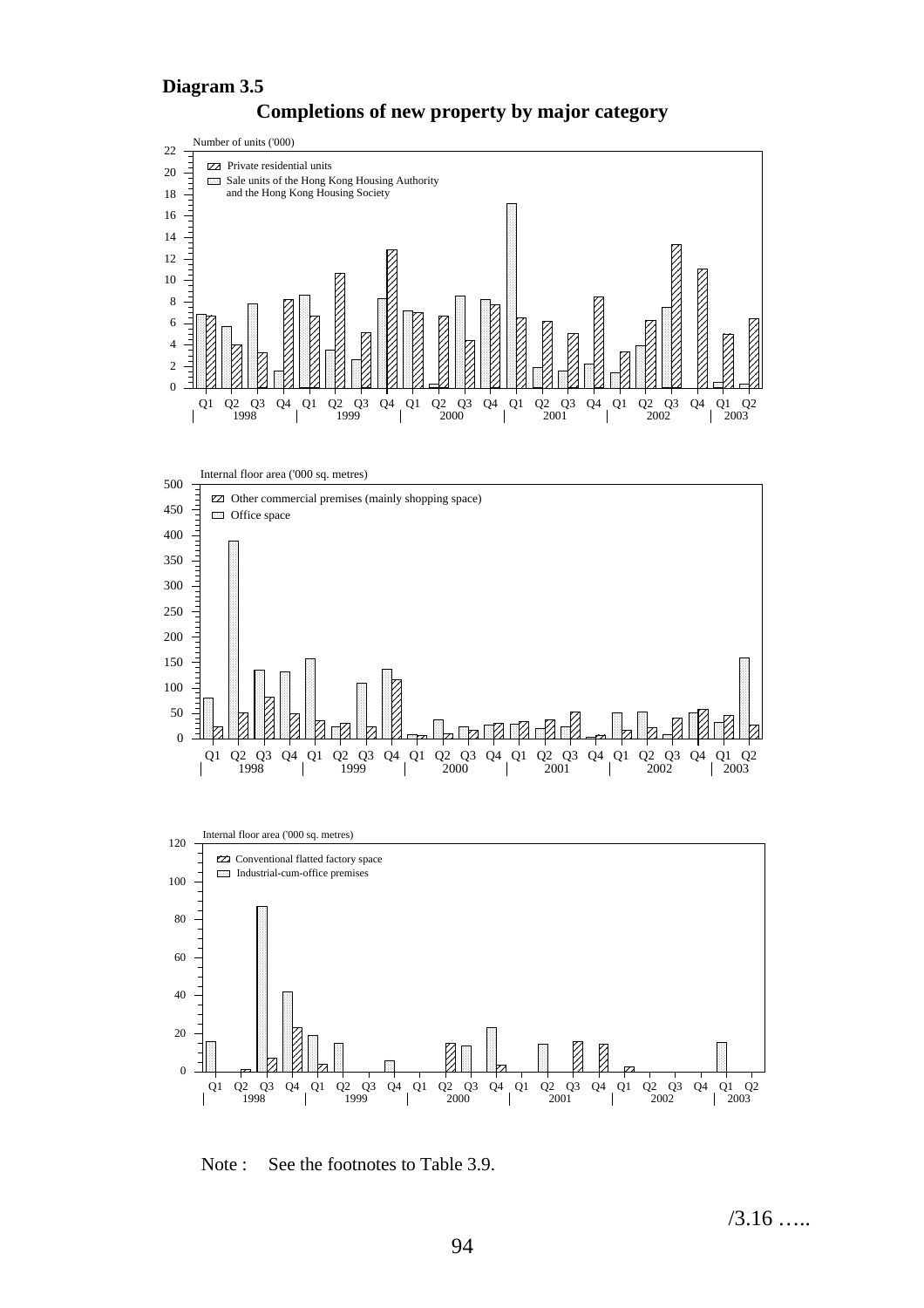3.16 *Planned developments* of all types of property in the private sector, as indicated by the total usable floor area on building plans with consent to commence work, went up by 28% in the first half of 2003 over a year earlier. This followed a 34% increase in the second half of 2002. Analysed by main type of property and on a year-on-year comparison, planned developments of private residential property soared by 90% in terms of units or by 31% in terms of total usable floor area in the first half of 2003 from a low base a year earlier. This was in stark contrast to the corresponding decreases of 30% and 18% in the second half of 2002. On the other hand, planned developments of commercial property plummeted, by 64% in the first half of 2003, after a 186% surge in the second half of 2002. There were no new planned developments of industrial property in the first half of 2003, such developments having risen sharply by 117% in the second half of 2002 from a low base. Planned developments of property in the "others" category continued to surge, by 483% in the first half of 2003, following a 539% leap in the second half of 2002, both from a low base. Comparing the twelve months ending June 2003 with the preceding twelve-month period, planned developments of all types of property increased by 31%. Planned developments of private residential property rose by 25% in terms of units or by 8% in terms of total usable floor area. Planned developments of property in the "others" category, commercial property and industrial property were also up, by 498%, 33% and 13% respectively.

/**Table 3.10** …..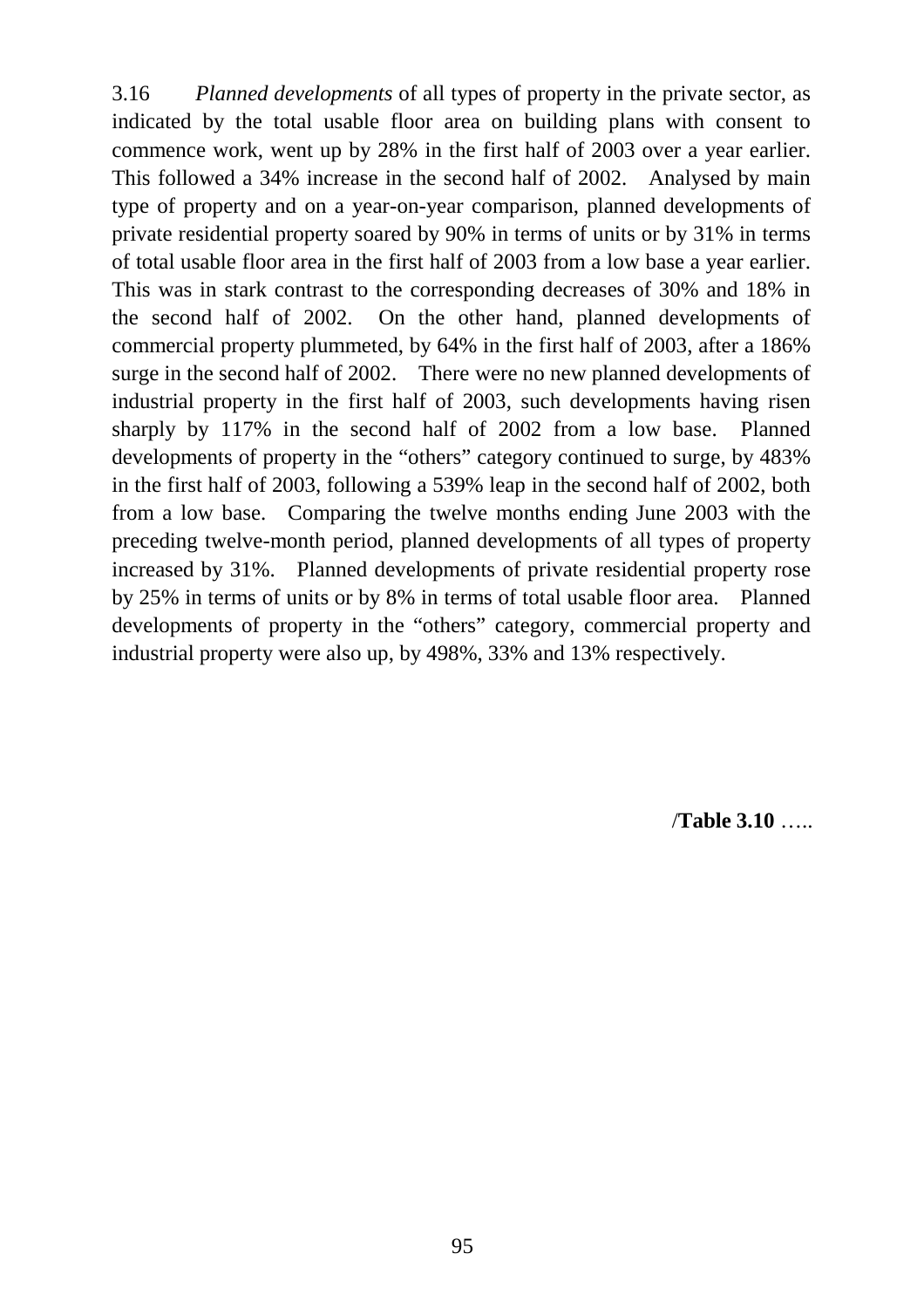# **Building plans with consent to commence work in the private sector ('000m2 of usable floor area)**

| Usage                      | First<br>half<br>of 2002 | First<br>half<br>of 2003 | Year-on-year<br>rate of<br>change<br>(% ) | Twelve<br>months<br>ending<br>June<br>2002 | Twelve<br>months<br>ending<br>June<br>2003 | Year-on-year<br>rate of<br>change<br>(% ) |
|----------------------------|--------------------------|--------------------------|-------------------------------------------|--------------------------------------------|--------------------------------------------|-------------------------------------------|
| Residential <sup>(a)</sup> | 453<br>(9450)            | 594<br>(17971)           | 31<br>(90)                                | 863<br>(20672)                             | 931<br>(25813)                             | 8<br>(25)                                 |
| Commercial                 | 130                      | 48                       | $-64$                                     | 213                                        | 282                                        | 33                                        |
| Industrial <sup>(b)</sup>  | 32                       | $\overline{0}$           | $-100$                                    | 67                                         | 75                                         | 13                                        |
| Others                     | 32                       | 186                      | 483                                       | 44                                         | 264                                        | 498                                       |
| Total                      | 647                      | 828                      | 28                                        | 1 1 8 7                                    | 1 5 5 3                                    | 31                                        |

Notes : Figures may not add up exactly to the total due to rounding.

Developers are required to re-apply for issue of consent to commence work on every major revision of their development projects. The figures reported here may include reapplication cases and hence are subject to a certain degree of double-counting. Figures for June 2003 are provisional.

- (a) Here the classification of residential property includes developments under the Urban Improvement Scheme of the Hong Kong Housing Society, but excludes developments under the Home Ownership Scheme and the Private Sector Participation Scheme of the Hong Kong Housing Authority.
- (b) Including multi-purpose industrial premises designed also for office use.
- ( ) Number of units.

Source : Buildings Department.

/**Diagram 3.6** …..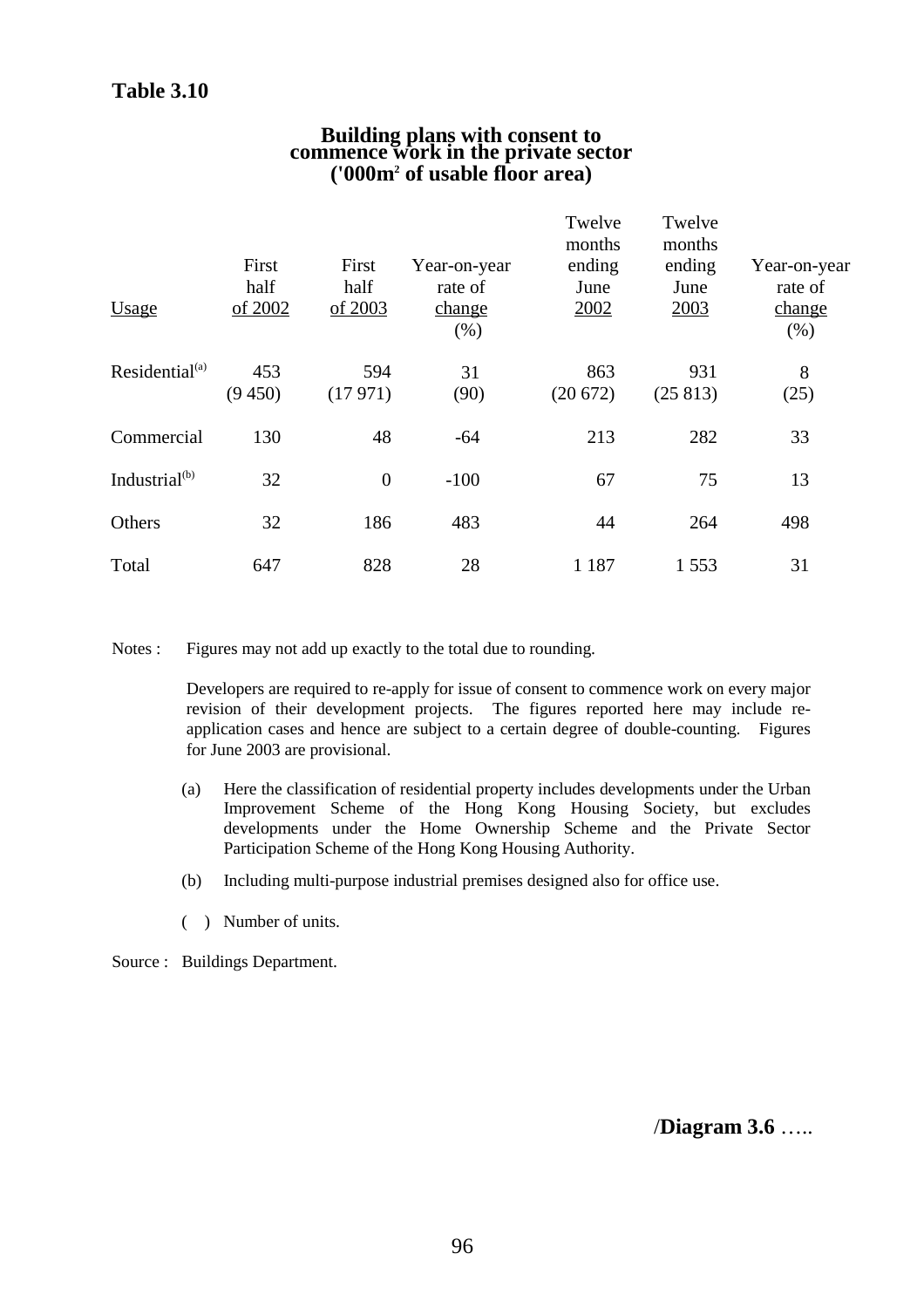#### **Diagram 3.6**





Note : See the footnotes to Table 3.10.

/**Building** …..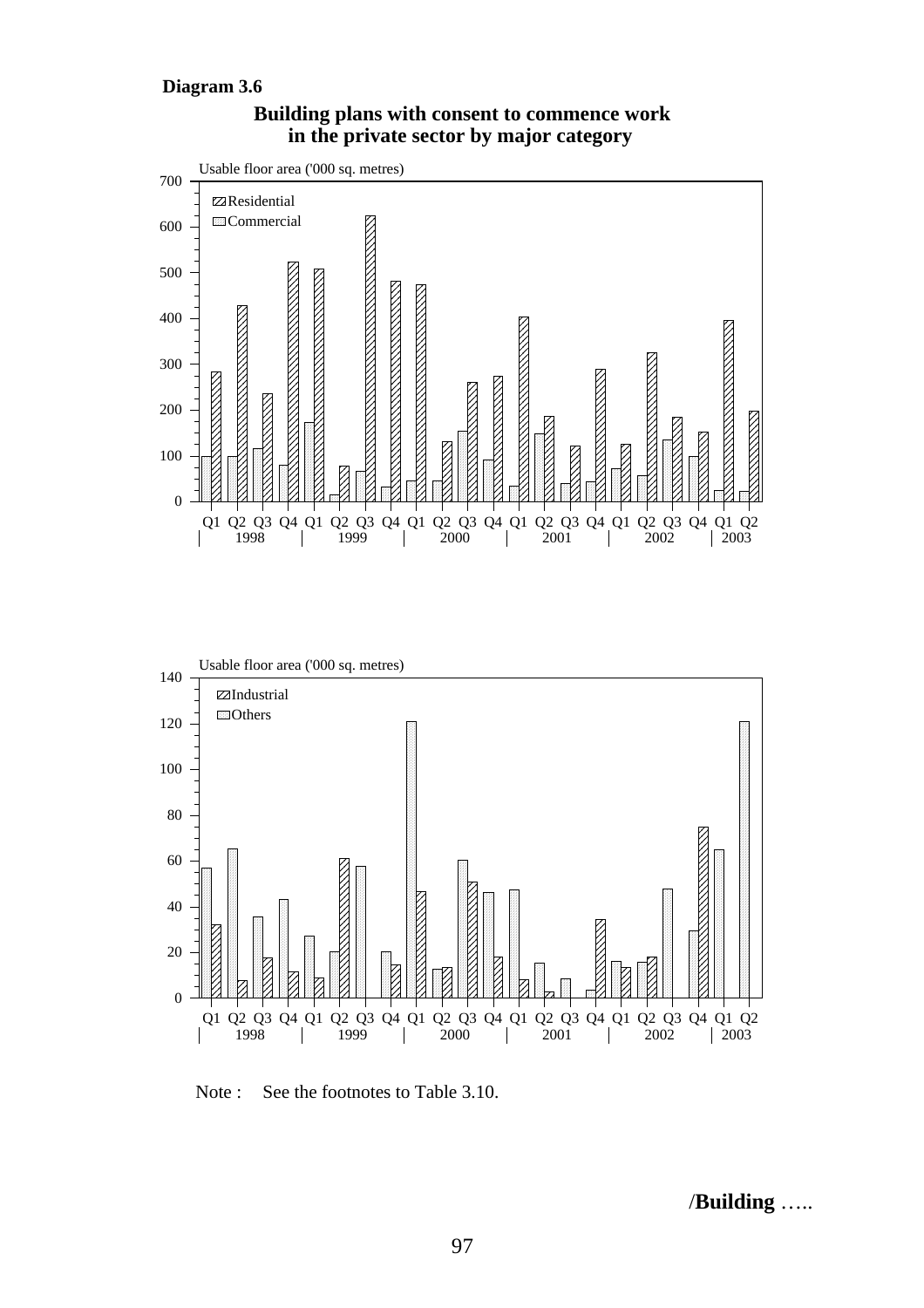# **Building and construction**

3.17 Building and construction activity slackened appreciably further in overall terms. Reflecting this, overall expenditure on building and construction contracted more, by 7% in real terms in the second quarter of 2003 over a year earlier, following a 4% fall in the first quarter. For the first half of 2003 as a whole, there was a decrease of 5%, reversing the increase of 1% in the second half of 2002.

3.18 Expenditure on building and construction by the public sector edged down further, by 1% in real terms in the second quarter of 2003 over a year earlier, after a 4% drop in the first quarter. Thus there was a modest decrease of 2% for the first half of 2003 as a whole. This mainly reflected the winding down of civil engineering works on several KCR railway projects, including the West Rail, the Ma On Shan Extension and the Tsim Sha Tsui Extension, as well as continued scale-back in the Public Housing Programme. Yet other public sector building works, including such projects as redevelopment of the Police Headquarters in Wan Chai and erection of Government quarters in Kwun Tong, remained intensive to provide a partial offset. It was likewise with commencement of construction of the KCR Lok Ma Chau Spur Line.

3.19 Expenditure on building and construction by the private sector had a larger decline, by 10% in real terms in the second quarter of 2003 over a year earlier, having fallen by 4% in the first quarter. Thus there was a 7% decline for the first half of 2003 as a whole. The subdued property market continued to dampen private sector building activity. It had tended to ease off since late 2002, after a more distinct increase earlier in that year.

/**Table 3.11** …..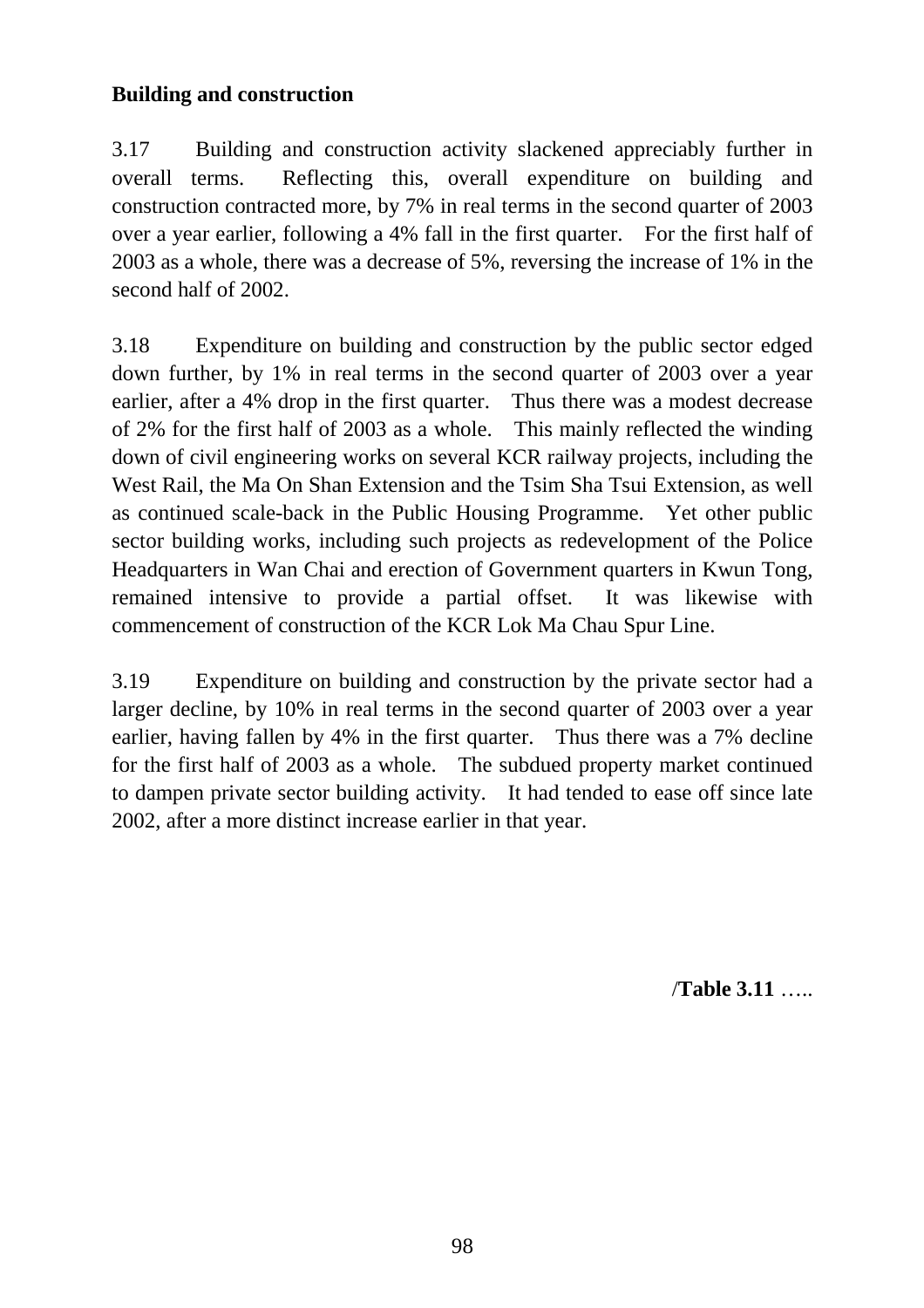# **Table 3.11**

|                        |                                                                | Private sector         | Public sector                        | Total            |
|------------------------|----------------------------------------------------------------|------------------------|--------------------------------------|------------------|
|                        | $2002$ Annual <sup>#</sup>                                     |                        | -6                                   |                  |
|                        | $21^{\#}$<br>$\widetilde{\text{Q}}2^\ast \atop \text{Q}3^\ast$ | 5<br>10<br>14<br>$-10$ | $-17$<br>3<br>$-6$<br>$\overline{2}$ | $-3$<br>$88 - 6$ |
| $2003$ H1 <sup>+</sup> |                                                                | $-7$                   | $-2$                                 | $-5$             |
|                        | .1 <sup>#</sup>                                                |                        |                                      |                  |

# **Expenditure on building and construction (year-on-year rate of change in real terms (%))**

- Notes : (#) Revised figures.
	- (+) Preliminary figures.

#### **Diagram 3.7**

#### **Expenditure on building and construction (year-on-year rate of change in real terms)**



 $/3.20$  …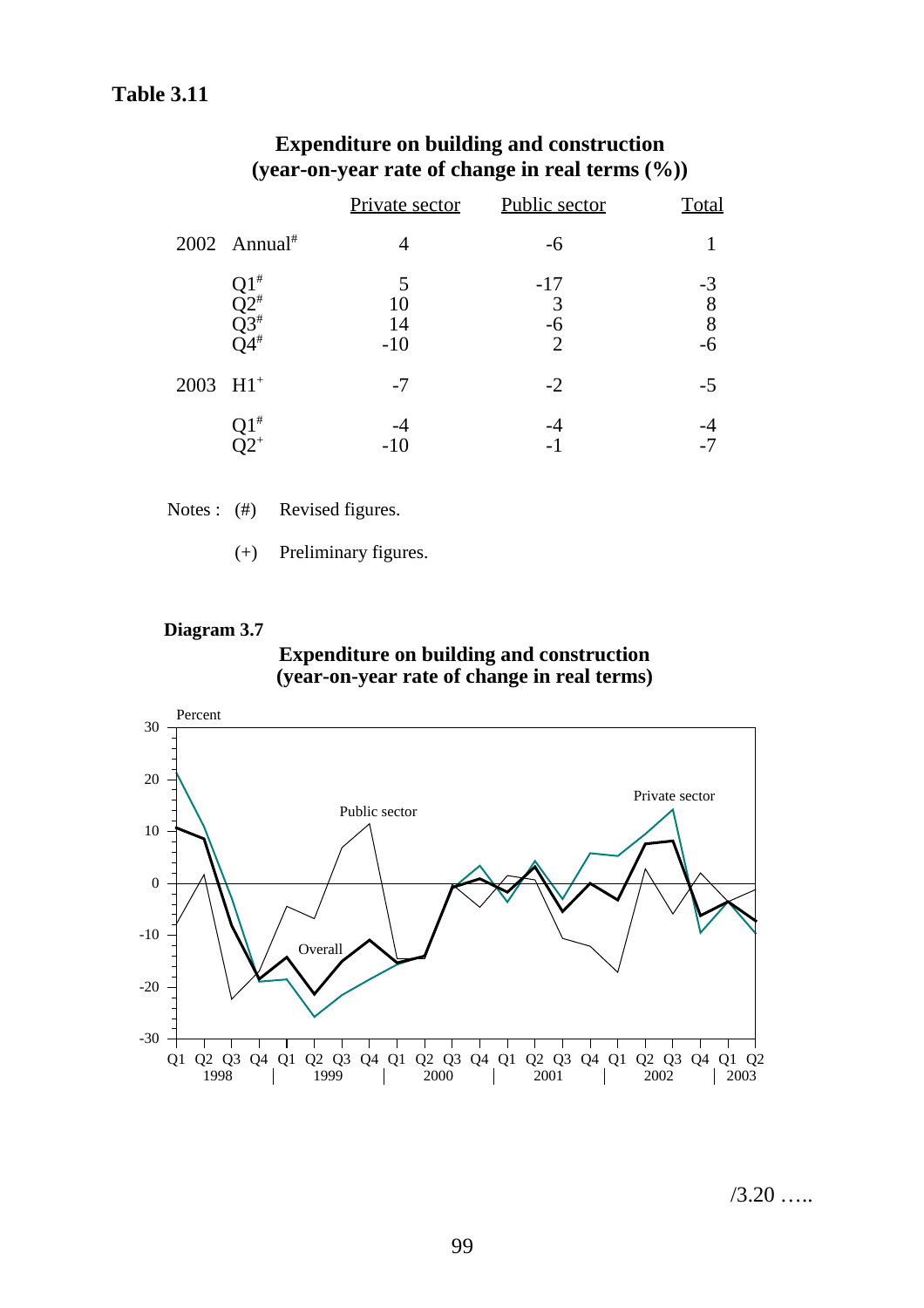3.20 Retained imports of construction machinery went down significantly further, by 22% in real terms in the second quarter of 2003 over a year earlier, after a decline of 9% in the first quarter. For the first half of 2003 as a whole, retained imports of construction machinery dipped by 17% in real terms over a year earlier, in contrast to an increase of 8% in the second half of 2002. This was in line with the slow-down in activity within the entire building and construction sector in the same period.

3.21 On the other hand, retained imports of general construction materials increased further by 23% in real terms in the second quarter of 2003 over a year earlier, following a surge of 42% in the first quarter. Yet these increases were affected by a low base of comparison a year earlier. For the first half of 2003 as a whole, retained imports of construction materials increased markedly by 32% over a year earlier, after an increase of 10% in the second half of 2002.

3.22 Labour cost in the building and construction sector, as measured by the Labour Cost Index, was virtually unchanged in the first quarter of 2003 from a year earlier, having likewise remained stable in the fourth quarter of 2002 and for 2002 as a whole. Building material cost, as measured by the Material Cost Index, increased by 1% in the first quarter of 2003 over a year earlier, having remained stable in the fourth quarter of 2002 and declined by 1% for 2002 as a whole. Taken together, the combined Labour and Material Cost Index was static in the first quarter of 2003 from a year earlier, after nil change in the fourth quarter of 2002 and also being virtually flat for 2002 as a whole.

/**Table 3.12** …..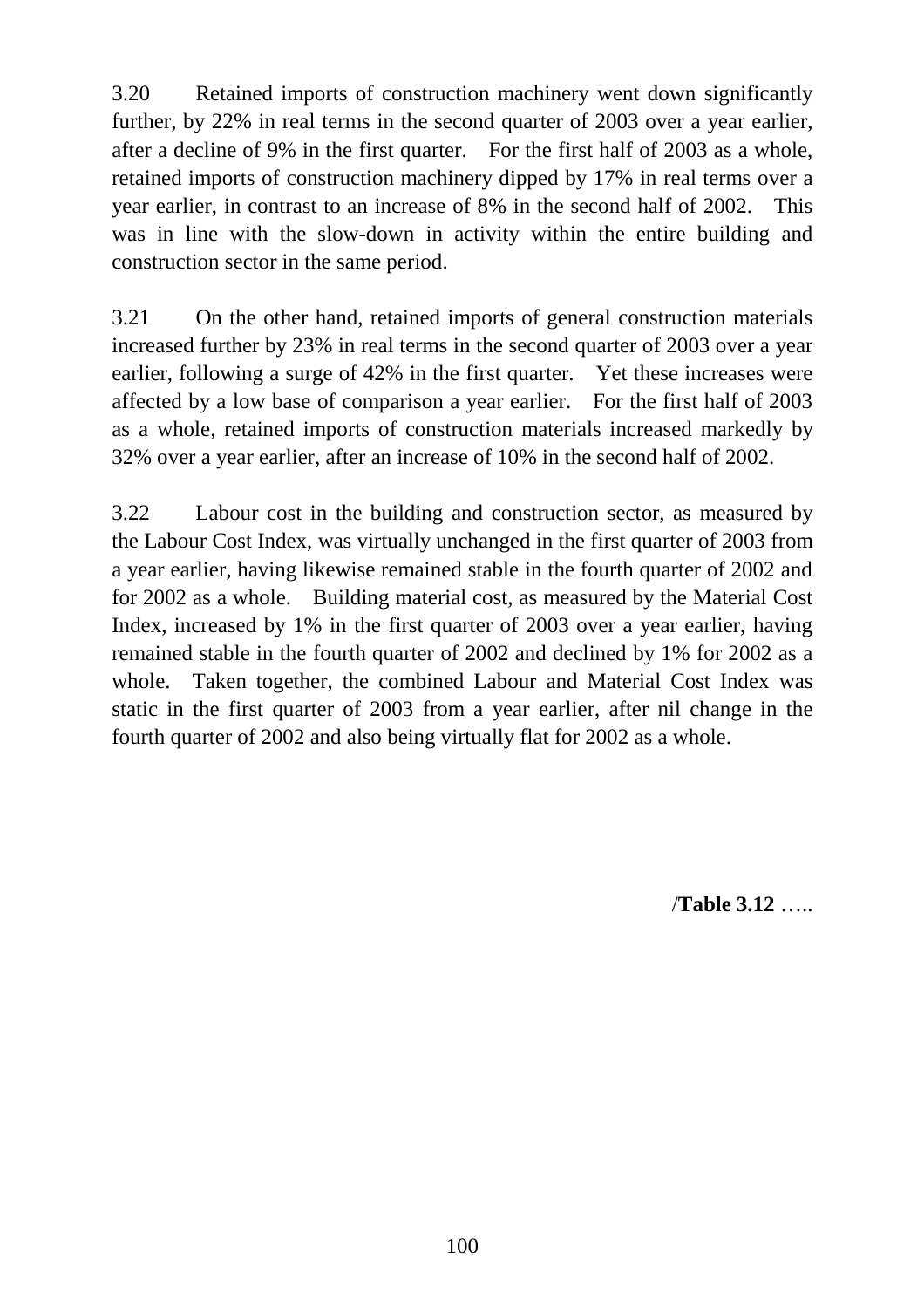#### **Labour and Material Cost Index for the building and construction sector (Feb 1970=100)**

|         |                                  | Labour Index                                                                  | <b>Material Index</b>    |                                    | Combined Index                |                                   |
|---------|----------------------------------|-------------------------------------------------------------------------------|--------------------------|------------------------------------|-------------------------------|-----------------------------------|
|         | 2002 Annual                      | $3575$ (*)                                                                    | $754$ (-1)               |                                    | 1 7 5 2                       | $(*)$                             |
|         | Q1<br>Q2<br>Q <sub>3</sub><br>O4 | 3 5 7 0<br>$(-1)$<br>3 5 8 8<br>$(*)$<br>3 5 8 3<br>$(*)$<br>3 5 6 1<br>$(*)$ | 752<br>753<br>755<br>756 | $(-1)$<br>$(-1)$<br>$(*)$<br>$(*)$ | 1 749<br>1756<br>1755<br>1748 | $(-1)$<br>$(*)$<br>$(*)$<br>$(*)$ |
| 2003 Q1 |                                  | 3 5 7 4<br>$(*)$                                                              | 759                      |                                    | 1 7 5 4                       | $(*)$                             |

Notes : ( ) % change over a year earlier.

- $\langle \rangle$  % change over the preceding quarter.
- (\*) Change of less than 0.5%.
- Source : Architectural Services Department.

#### **Diagram 3.8**

# **Labour and Material Cost Indices (year-on-year rate of change)**



/3.23 …..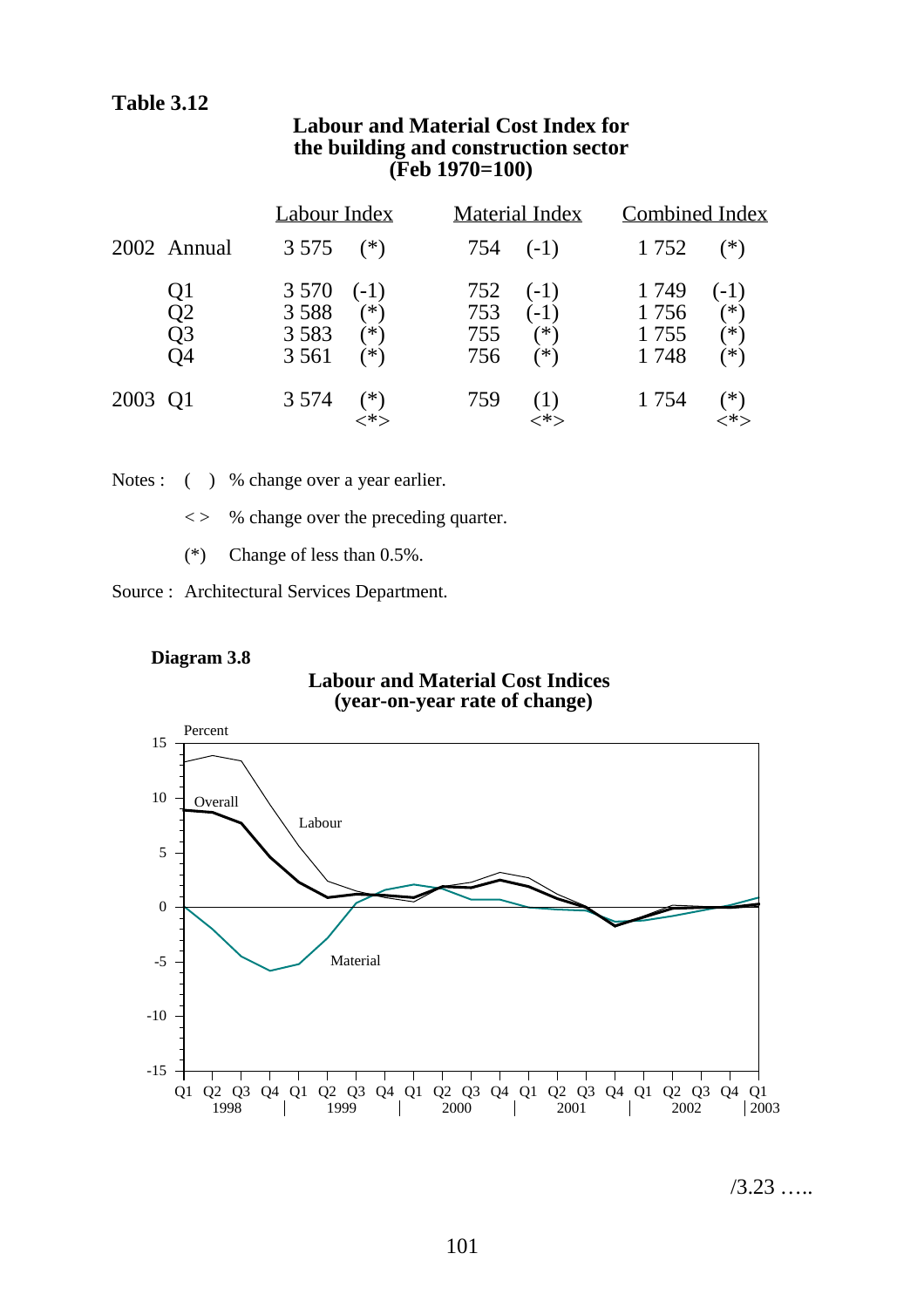3.23 Tender prices were still under downward pressure in the first quarter of this year. The Tender Price Index (TPI) for public housing projects compiled by the Housing Department fell further, by 14% in the first quarter of 2003 over a year earlier, after a 10% decline in the fourth quarter of 2002 and also a 10% decline for 2002 as a whole. Continued keen competition for a much reduced volume of public housing projects forced contractors to submit lower tender bids. Meanwhile, the TPI for public sector building projects compiled by the Architectural Services Department rose by 5% in the first quarter of 2003 over a year earlier, after a 2% increase in the fourth quarter of 2002 yet a 12% decline for 2002 as a whole. This was partly due to a low base in the same quarter last year and partly supported by sustained Government building activity. Compared with the fourth quarter of last year, the latter TPI showed a 2% decline in the first quarter of this year.

# **Table 3.13**

|         |                      |                   | TPI for public<br>housing projects <sup>(a)</sup><br>(Jan 1970=100) | TPI for public sector<br>building projects <sup>(b)</sup><br>(Jan 1970=100) |                               |
|---------|----------------------|-------------------|---------------------------------------------------------------------|-----------------------------------------------------------------------------|-------------------------------|
|         | 2002 Annual          |                   | $527$ $(-10)$                                                       |                                                                             | $714$ $(-12)$                 |
|         | Q1<br>Q2<br>Q3<br>Q4 | 556<br>525<br>495 | $(-9)$<br>533 $(-13)$<br>$(-6)$<br>$(-10)$                          | 687<br>742<br>692<br>733                                                    | $(-20)$<br>$(-12)$<br>$(-14)$ |
| 2003 Q1 |                      | 476               | $\frac{(-14)}{(-14)}$                                               | 720                                                                         |                               |

# **Tender Price Indices (TPI) for public sector projects**

Notes : (a) Compiled by the Housing Department.

(b) Compiled by the Architectural Services Department.

( ) % change over a year earlier.

 $\langle \rangle$  % change over the preceding quarter.

/**Diagram 3.9** …..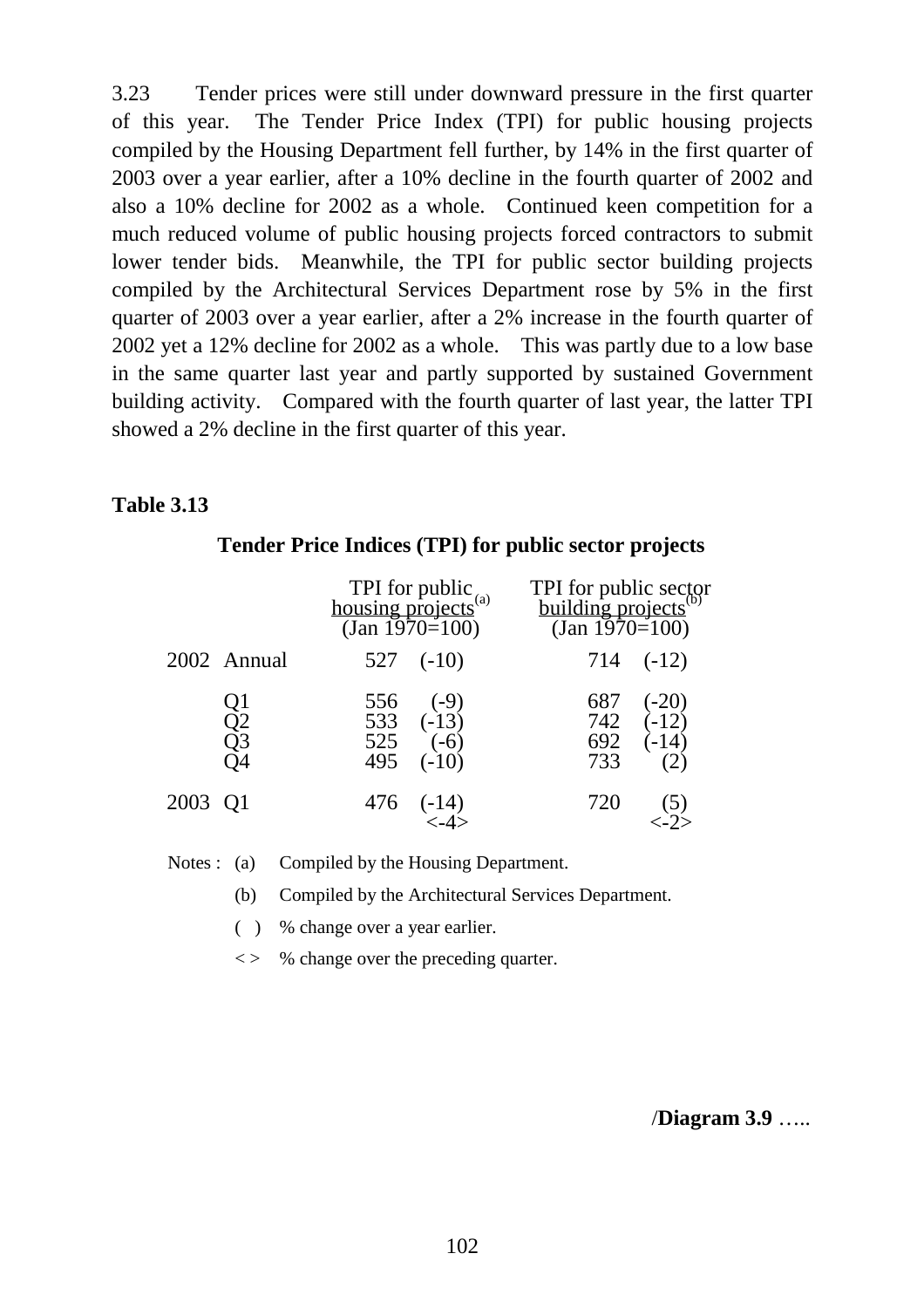**Diagram 3.9**



#### **Land**

3.24 In the first half of 2003, there was no land sale at auction by the Government, following announcement in November 2002 of the decision to cancel the two scheduled land auctions in the remainder of the financial year 2002/03 and to suspend the Application List<sup>(7)</sup> until December 2003, as part of the package of measures to stabilise the housing market. In May, the site of the former Marine Police Headquarters in Tsim Sha Tsui, with an area of 1.2 hectares, was sold through tender. This represented the first attempt to engage the private sector to preserve and develop buildings of historic significance into a heritage tourism facility.

/**Table 3.14** …..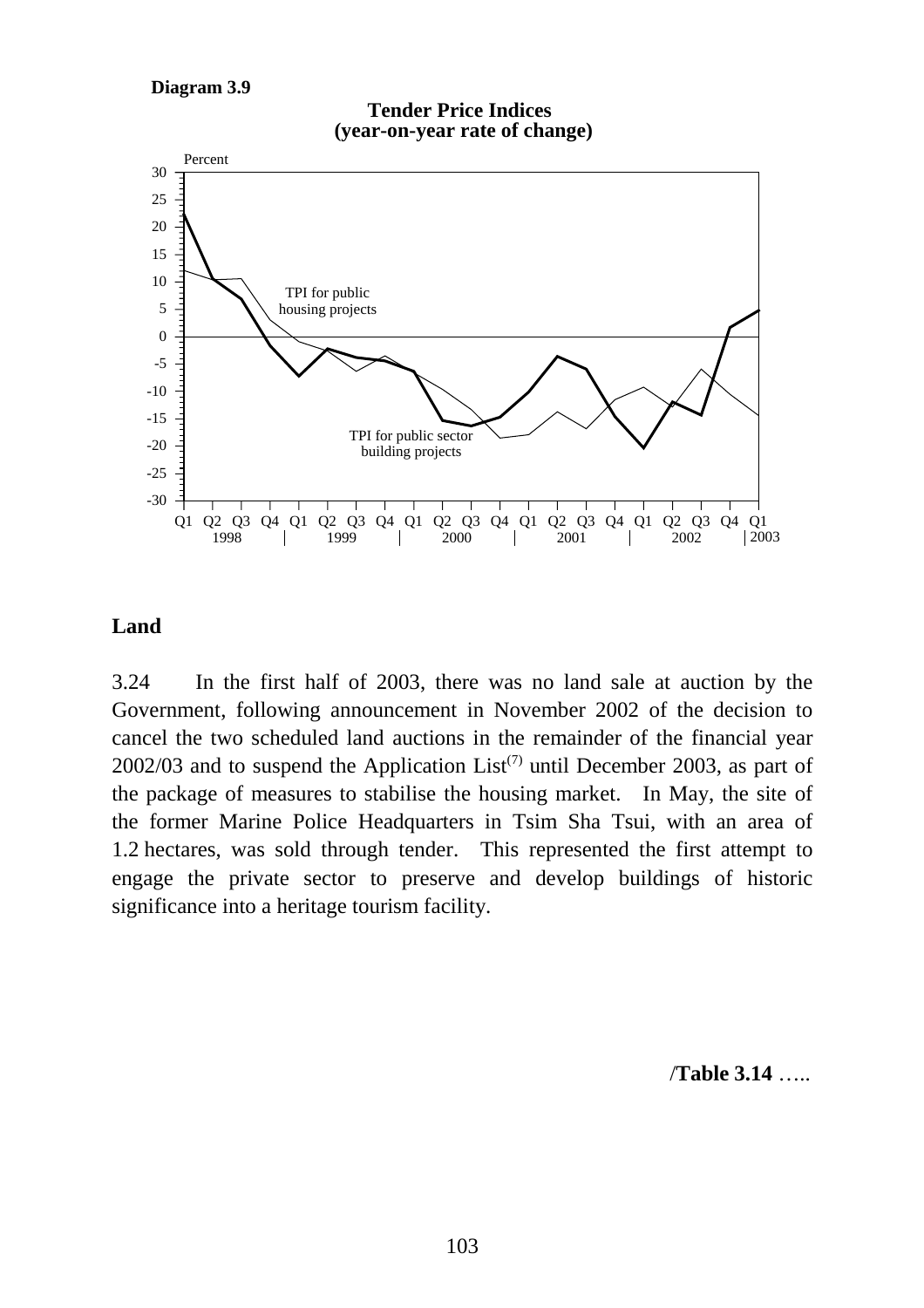|                        | by the Government (nectares) | First half     |
|------------------------|------------------------------|----------------|
| Usage                  | 2002                         | of 2003        |
| Residential            | 6.4                          |                |
| Residential/commercial | 0.1                          |                |
| Commercial             |                              | 1.2            |
| Industrial             |                              |                |
| Others                 |                              |                |
| Total                  |                              | 1 <sub>2</sub> |

# **Land sales at auction and by tender by the Government (hectares)**

Note : Figures may not add up exactly to the total due to rounding.

Source : Lands Department.

3.25 On modification of lease on existing developed and developable land in the private sector domain<sup>(8)</sup>, 52 applications were approved by the Government in the first half of 2003. Of this total, 19 applications were for residential development, and 6 for residential-cum-commercial development, 2 for commercial development, 1 for industrial development, and 6 for education and community facilities. The remaining 18 were for other miscellaneous purposes.

3.26 In the first half of 2003, one site of 0.35 hectare was taken up in the Tai Po Industrial Estate. There was no new take-up of sites in the other two industrial estates at Yuen Long and Tseung Kwan O. Meanwhile, one site of 0.35 hectare in the Tai Po Industrial Estate and one site of 0.49 hectare in the Yuen Long Industrial Estate were surrendered. As at end-June 2003, the takeup rates in these three industrial estates were 94.7%, 91.3% and 47.9% respectively.

/3.27 …..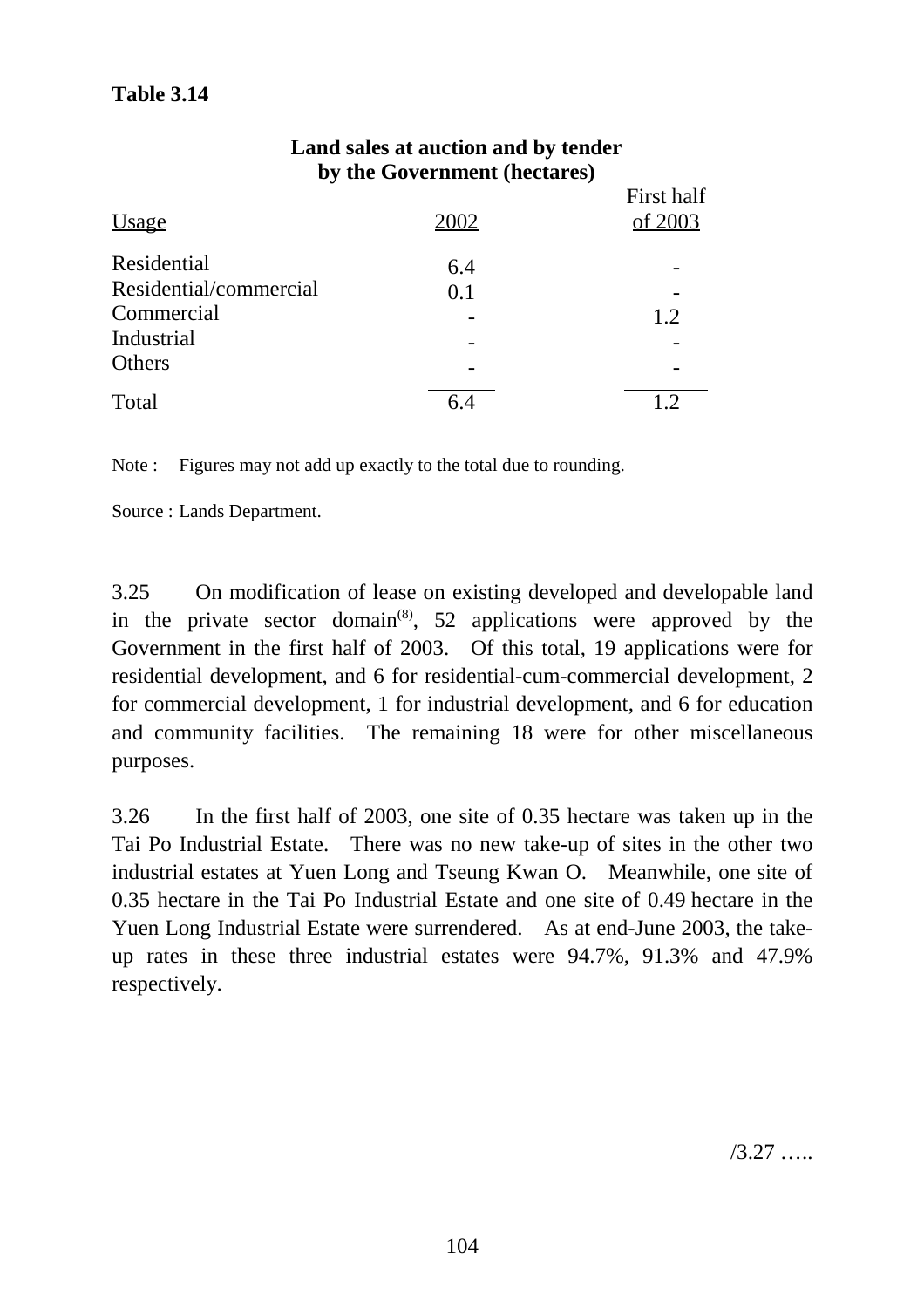3.27 As to the Science Park at Pak Shek Kok, approvals for admission were granted to 6 technology companies in the first half of 2003. This followed 22 admissions in 2002 since the official commencement of operation of the Science Park in June last year, upon completion of Phase 1a of the development project. Most of the companies admitted were engaged in the electronics, biotechnology, information technology and telecommunications, and precision engineering fields. The remainder of Phase 1 would be completed by mid-2004. Planning for Phase 2 was underway.

# **Electricity and gas**

3.28 *Local electricity consumption* went down by 3% over a year earlier to 9 615 million kWh in the second quarter of 2003, reversing the 3% increase in the first quarter. Conceivably, this decline was related to the widespread slackening in local activity under the SARS impact from mid-March to June. For the first half of 2003 as a whole, local electricity consumption showed little change over a year earlier, as against a 2% increase in the second half of 2002. Analysed by main user type, domestic consumption, commercial consumption and industrial consumption decreased by 1%, 3% and 8% respectively in the second quarter of 2003 over a year earlier. Electricity exports to the Mainland, which accounted for 6% of the total electricity generated in Hong Kong, also decreased, by 12% in the second quarter of 2003 over a year earlier, again due to the SARS impact. This reversed the 8% increase in the first quarter.

3.29 *Towngas consumption* in the second quarter of 2003, at 7 057 terajoules, showed little change over a year earlier, following an increase of 4% in the first quarter. Conceivably, the SARS impact also mattered. For the first half of 2003 as a whole, there was still a 2% increase over a year earlier, having remained virtually unchanged in the second half of 2002. Analysed by main user type, domestic consumption increased by 7% in the second quarter of 2002 over a year earlier, more than offsetting the decreases by 10% and 6% respectively in commercial consumption and industrial consumption. The relative shift towards domestic consumption from commercial consumption could have been induced by the SARS threat.

/**Internal** …..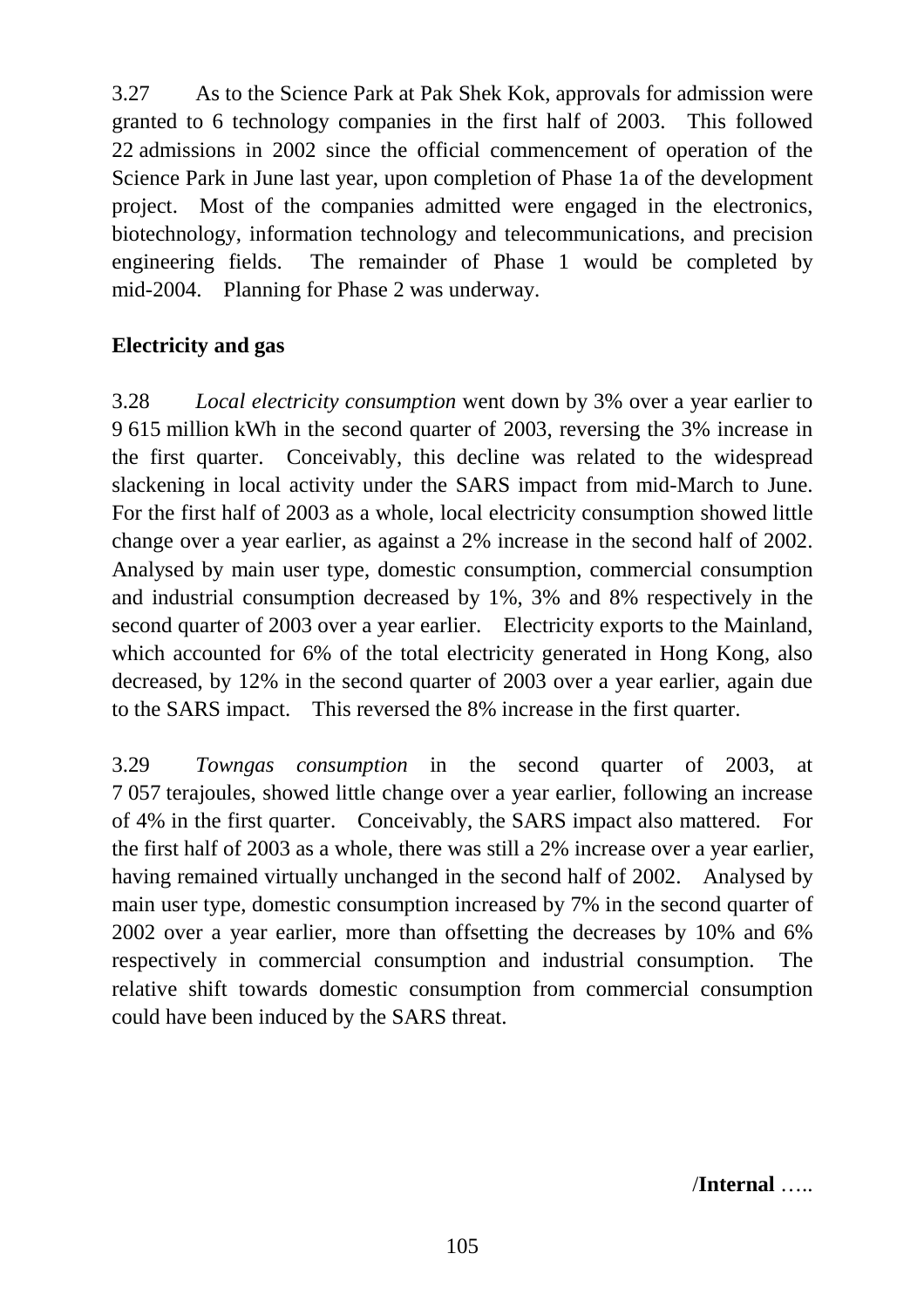# **Internal transport**

3.30 Total patronage on *public transport* declined significantly, by 11% over a year earlier to 896 million in the second quarter of 2003, much larger than the 1% decline in the first quarter. For the first half of 2003 as a whole, the decline over a year earlier averaged at 6%, reversing the 1% rise in the second half of 2002. The outbreak of SARS and the ensuing suspension of classes in most schools was the main reason for this decline. Analysed by mode of transport, patronage on the Light Rail, the Kowloon-Canton Railway and ferries plummeted the most, by 18%, 17% and 16% respectively in the second quarter of 2003 over a year earlier. Patronage on franchised buses and trams both fell by 15%, and patronage on the Mass Transit Railway and mini-buses went down to a lesser extent, by 10% and 8% respectively. On the other hand, patronage on taxis was relatively stable, with a decrease of only 0.3%.

3.31 On *private transport*, the total number of newly registered private cars declined markedly further, by 40% over a year earlier to 4 700 in the second quarter of 2003, following a 9% decline in the first quarter. For the first half of 2003 as a whole, there was a decrease of 26% over a year earlier, widened from that of 11% in the second half of 2002. The total number of registered private cars, at 383 600 at end-June 2003, was similar to that a year earlier, while the total number of licensed private cars, at 338 500 at end-June 2003, decreased by 1% over the year.

/**Diagram 3.10** …..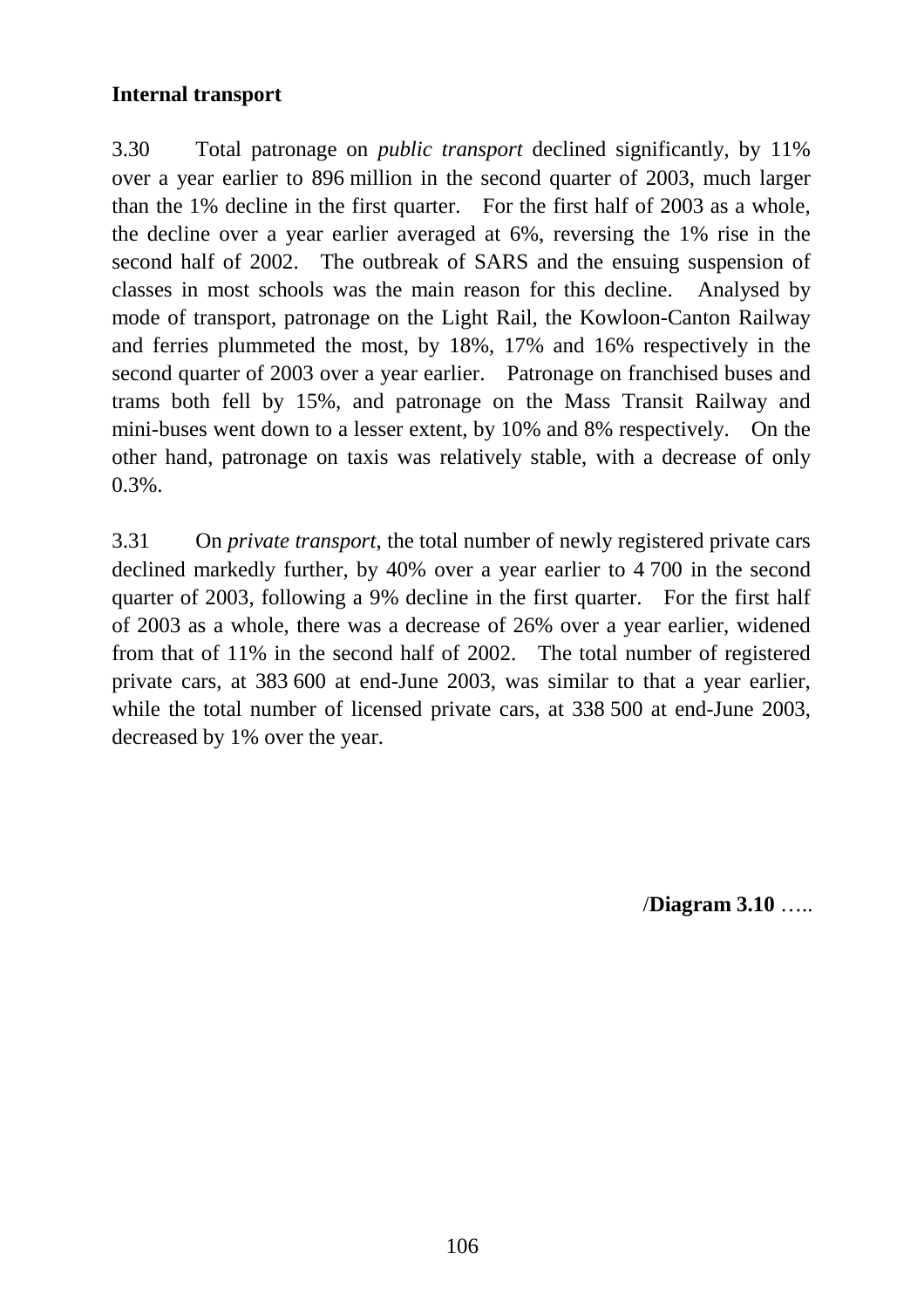

**Passenger journeys by mode of public transport** 

*Total passenger journeys in the first half of 2003 : 1 890 million*

## **External transport**

**Diagram 3.10**

3.32 On *air transport*, total *air passenger movements* declined drastically by 66% over a year earlier to 1.9 million in the second quarter of 2003, significantly worsened from the 5% decline in the first quarter. The issuance of travel advisory against non-essential travel to Hong Kong by the World Health Organisation (WHO) following the spread of SARS in Hong Kong since mid-March had a severe deterring effect on air travel. Within this total for the second quarter, air passenger arrivals and departures decreased by 67% and 64% respectively to 935 800 and 993 900. Air passengers coming from and going to the Mainland plunged even more, by 79% and 76% respectively. For the first half of 2003 as a whole, total air passenger movements fell markedly by 35% from a year earlier, with air passenger arrivals and departures falling by 36% and 35% respectively. This compared with a 6% rise in the second half of 2002. Aircraft movements (including passenger and cargo flights) also recorded a marked decrease, by 40% over a year earlier to 30 200 in the second quarter of 2003, in contrast to a 10% increase in the first quarter. For the first half of 2003 as a whole, aircraft movements dropped by 15% over a year earlier, reversing the 9% rise in the second half of 2002.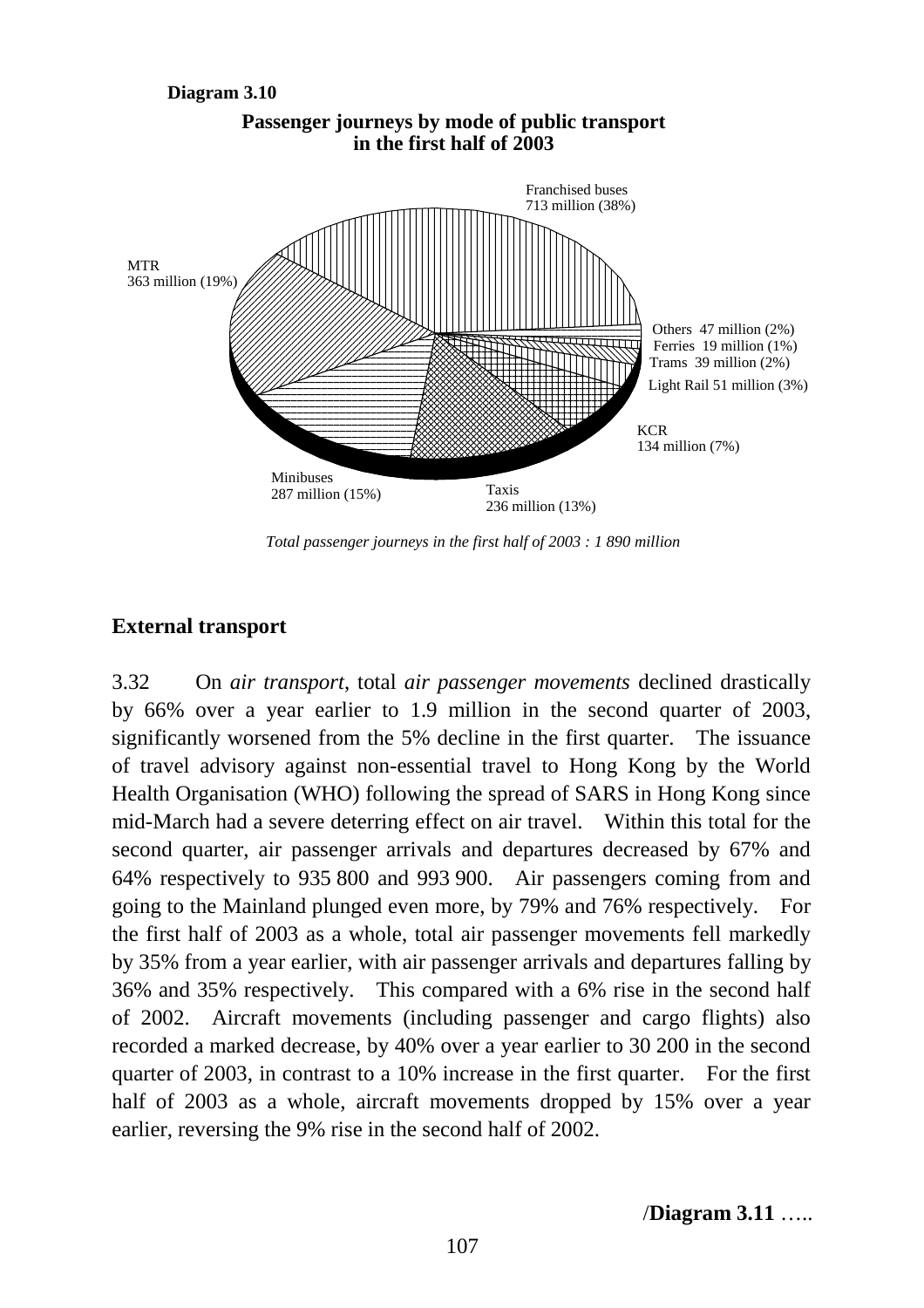

**Number of air passenger movements**

3.33 Total *air cargo movements* went up only slightly, by 1% over a year earlier to 605 900 tonnes in the second quarter of 2003, much less than the 13% leap in the first quarter. Within the total for the second quarter, inward air cargo decreased by 3% to 245 700 tonnes, while outward air cargo increased by 4% to 360 300 tonnes. The decrease in inward air cargo was probably attributable to reduced local demand upon the SARS impact. For the first half of 2003 as a whole, total air cargo movements rose by 6% over a year earlier, comprising increases of 3% and 9% respectively for inward and outward cargo. These were much slower than the corresponding increases of 22%, 16% and 27% in the second half of 2002.

/**Diagram 3.12** …..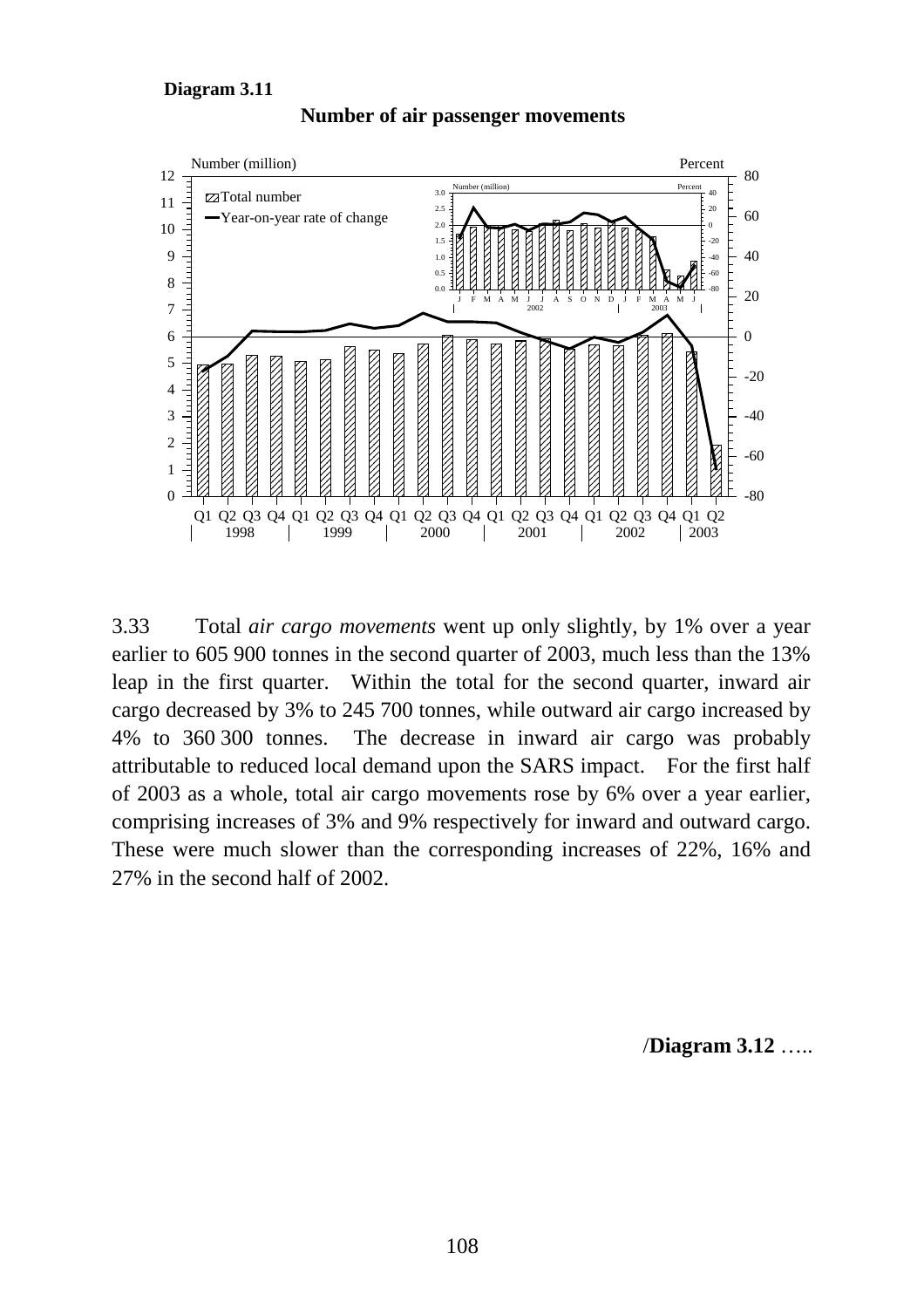**Cargo carried by air**



Note :  $(*)$  Provisional figures.

3.34 On *ocean transport*, total *ocean cargo movements* amounted to 24.7 million tonnes in April-May 2003, up by 7% over a year earlier, much slower than the 17% surge in the first quarter. While transhipment cargo rose by 21%, direct shipment cargo fell by 2%. Within the total for April-May, inward and outward ocean cargo increased by 2% and 16% respectively to 16.4 million tonnes and 8.3 million tonnes. For the first five months of 2003 as a whole, these two particular streams of cargo movement rose by 11% and 16% respectively over a year earlier, leading to a 13% rise for total ocean cargo movements. In the second half of 2002, the corresponding increases were 10%, 13% and 11%.

/**Diagram 3.13** …..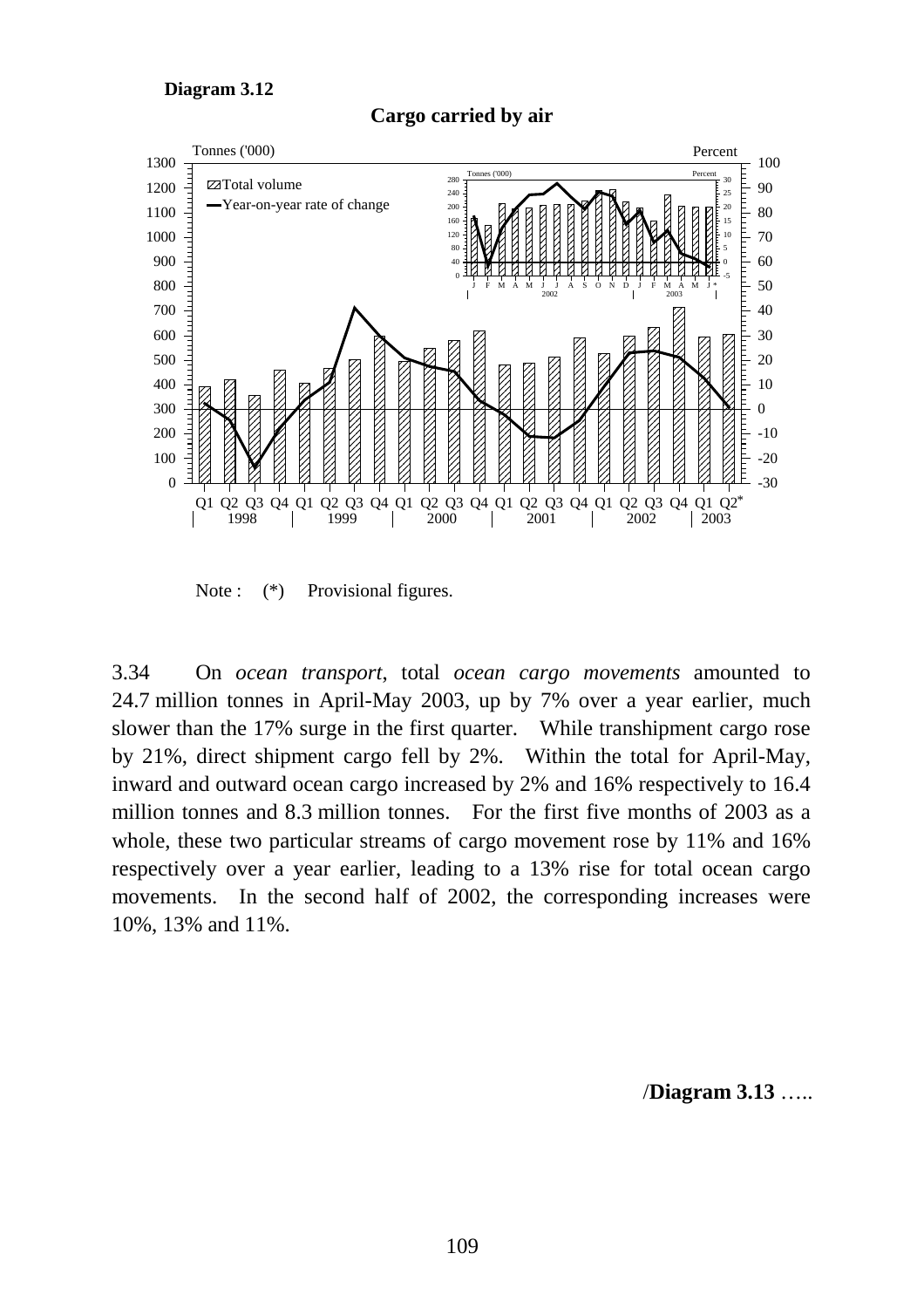

**Cargo carried by sea**

3.35 As to *container traffic*, total container throughput in terms of Twenty-foot Equivalent Units (TEUs) went up by 9% over a year earlier to 3.4 million TEUs in April-May 2003, moderately down from the 15% surge in the first quarter. Within the total for April-May, inward and outward container throughput, both at 1.7 million TEUs, rose by 10% and 9% respectively over a year earlier. Concurrently, there was an on-going trend of manufactured products being shipped out directly from the nearby Mainland ports rather than indirectly through the Hong Kong port. Reflecting this, container throughput at the Yantian port soared by 33% in the first half of 2003 over a year earlier.

/**Diagram 3.14** …..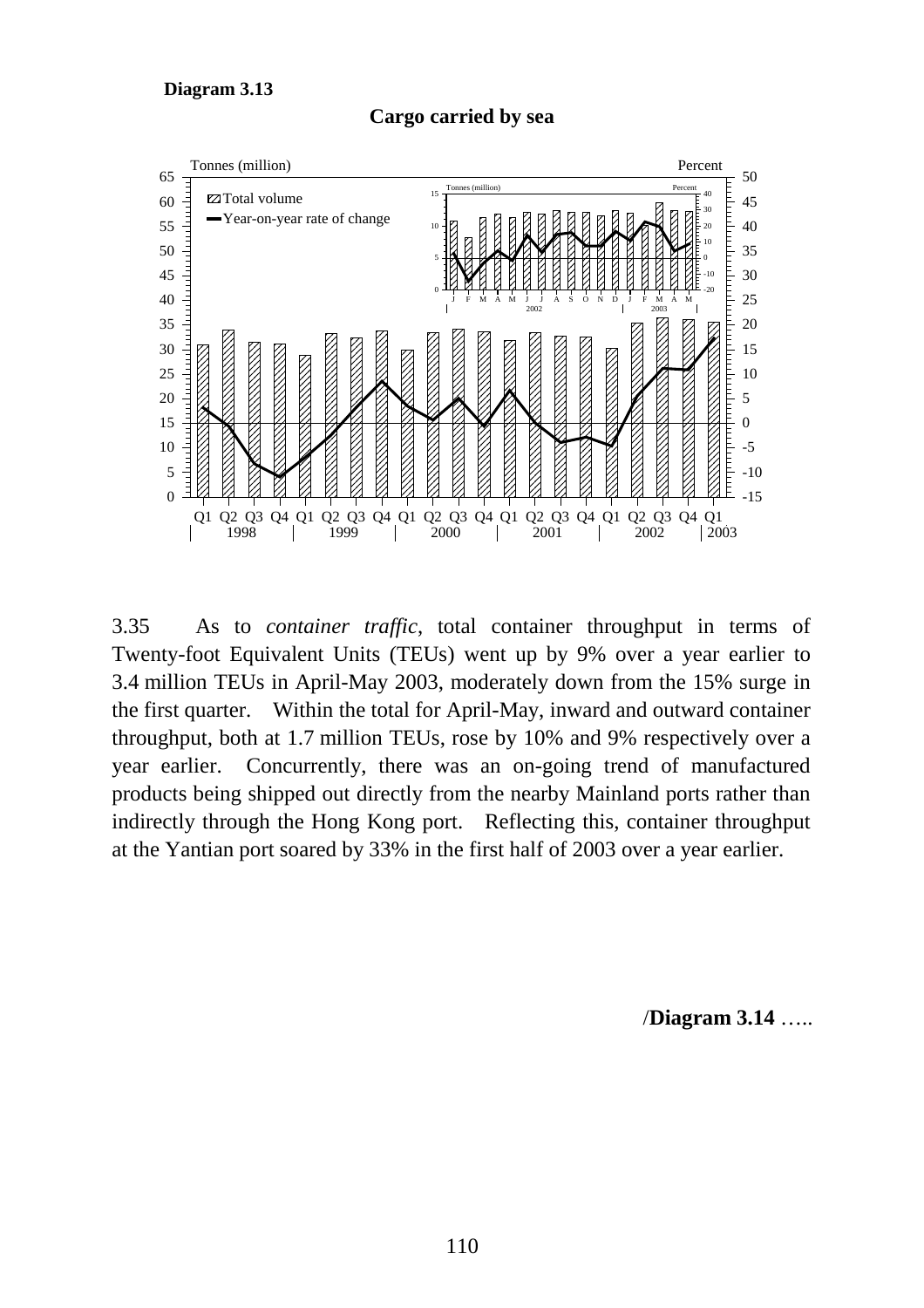**Container throughput**



## **Tourism**

3.36 Inbound tourism was depressed in the second quarter of 2003, due to the SARS impact since mid-March. The issuance of travel advisory against non-essential travel to Hong Kong by WHO on 2 April, though subsequently lifted on 23 May, worsened the situation. The total number of *incoming visitors* fell drastically by 58% over a year earlier to only 1.6 million in the second quarter of 2003, in stark contrast to a 20% surge in the first quarter. For the first half of 2003 as a whole, the total number of incoming visitors declined by 21% over a year earlier, reversing the 28% rise in the second half of 2002.

3.37 Analysed by major source, visitors from the Mainland dipped the least, by 26% in the second quarter of 2003 over a year earlier. Visitors from Taiwan, the United Kingdom, South and Southeast Asia, the United States and Japan plunged much more, by 74%, 78%, 81%, 84% and 86% respectively.

/**Diagram 3.15** …..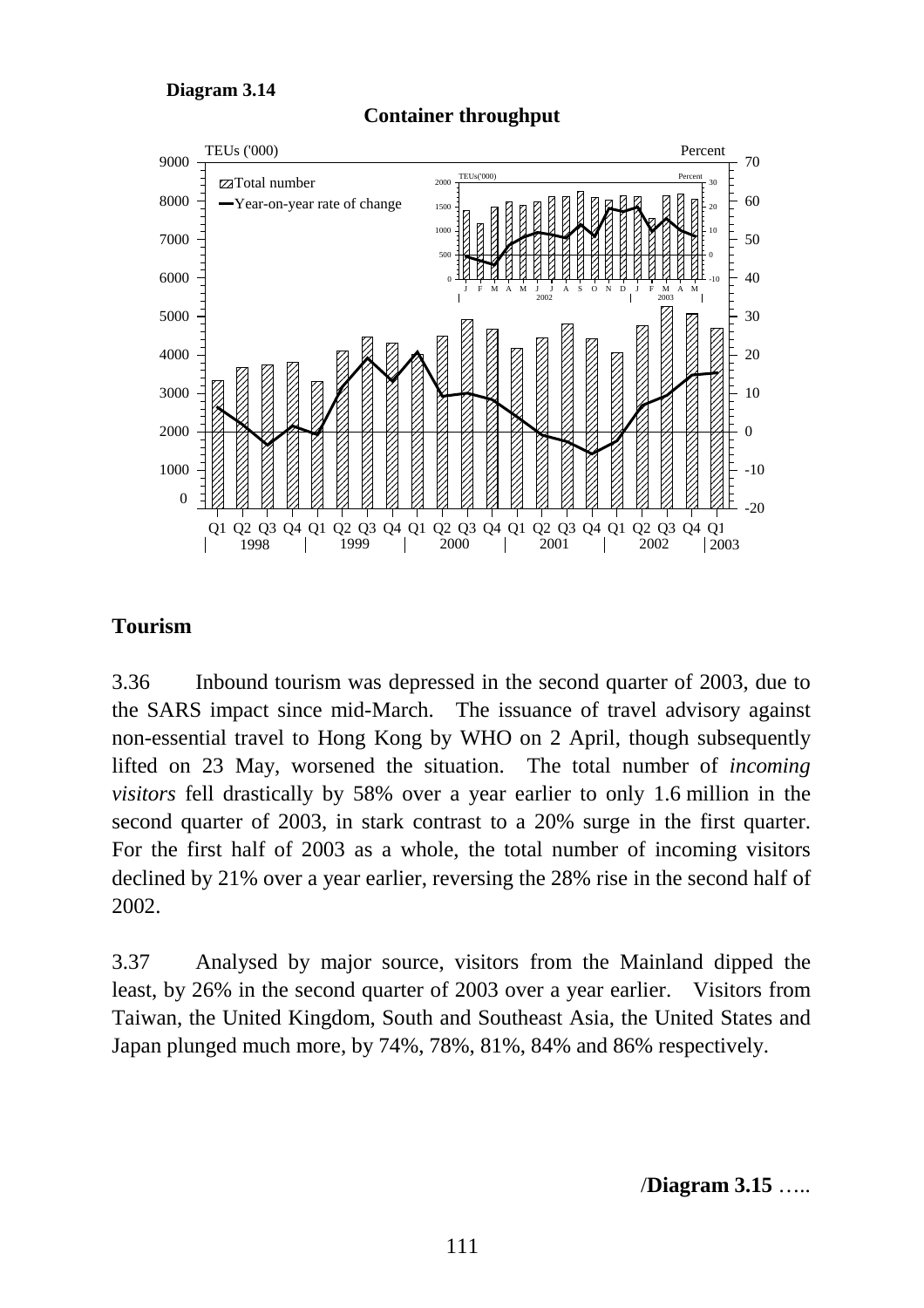



**Table 3.15 Number of incoming visitors by place of residence (year-on-year rate of change (%))**

| 2002   |                |              |                |           |       | 2003      |                |  |
|--------|----------------|--------------|----------------|-----------|-------|-----------|----------------|--|
| Annual | $\mathbf{Q}$ 1 | $\mathbf{Q}$ | $Q_3$          | <u>Q4</u> | H1    | <u>Q1</u> | $\mathcal{Q}2$ |  |
| 21     | 12             | 13           | 22             | 34        | $-21$ | 20        | $-58$          |  |
| 53     | 42             | 44           | 55             | 68        | 12    | 53        | $-26$          |  |
| *      | $-1$           | $-7$         | 4              | 6         | $-39$ | $-3$      | $-74$          |  |
| 9      | $-2$           | 5            | 12             | 18        | $-46$ | ∗         | $-81$          |  |
| 4      | $-8$           | $-1$         | $\overline{4}$ | 26        | $-44$ | $-2$      | $-86$          |  |
| 7      | $\ast$         | $-1$         | 5              | 25        | $-48$ | $-7$      | $-84$          |  |
| 5      | 2              | $\ast$       | 4              | 14        | $-36$ | 2         | $-78$          |  |
| 6      | 4              | 3            | 3              | 14        | $-37$ |           | $-72$          |  |
|        |                |              |                |           |       |           |                |  |

Notes : Figures shown in this table include also non-Macau residents coming to Hong Kong via Macau.

(\*) Change of less than 0.5%.

Source : Hong Kong Tourism Board.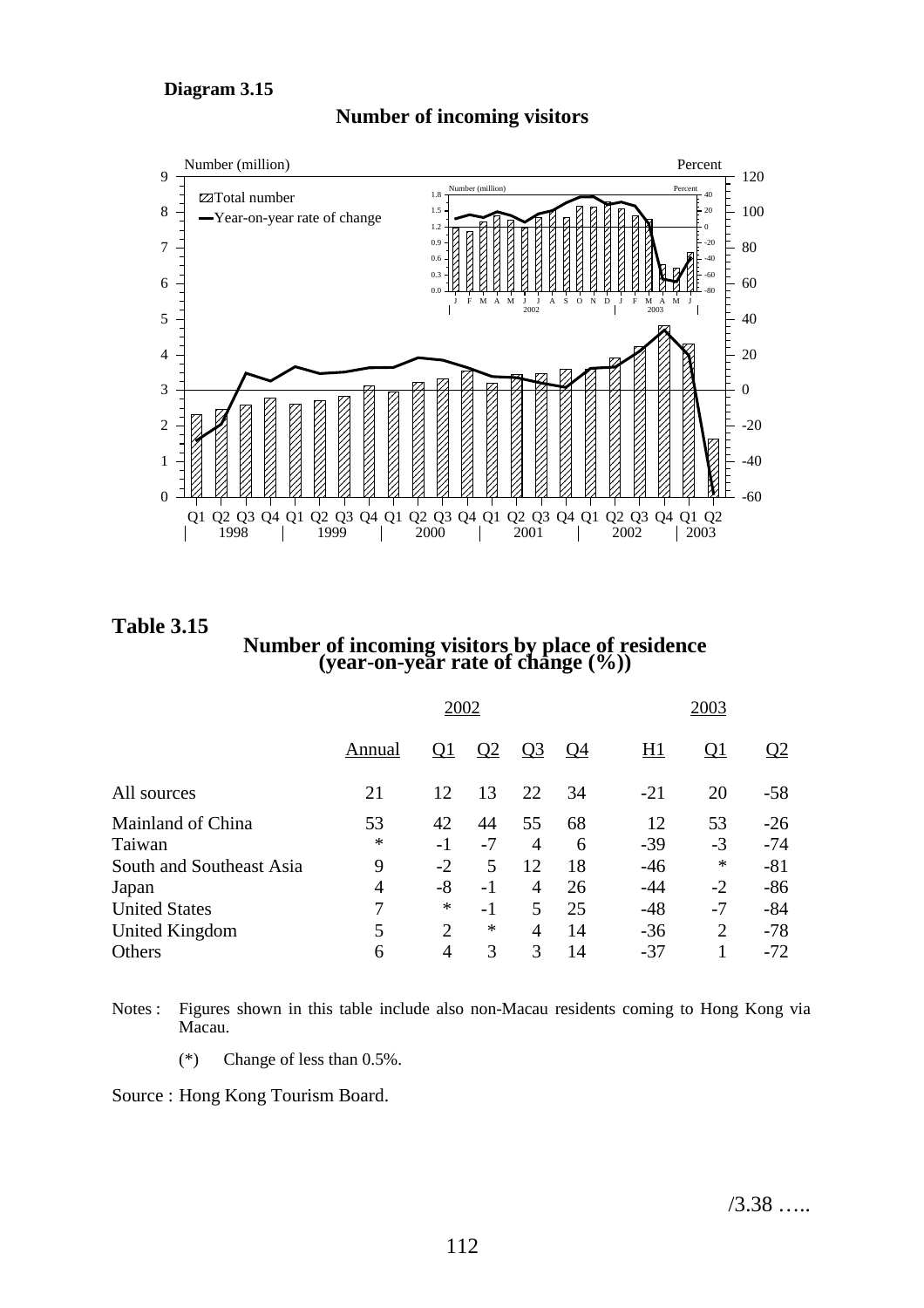3.38 The Mainland remained the largest source of visitors to Hong Kong, with a share of 54% in the first half of 2003. Taiwan came next (with a share of 12%), followed by South and Southeast Asia (8%), Japan (6%), the United States (4%), and the United Kingdom (2%).



*Total number of incoming visitors in the first half of 2003 : 5.95 million*

3.39 As at end-June 2003, there were 41 987 *hotel rooms* in Hong Kong, down from 43 634 at end-December 2002, owing to the closure of several hotels in the second quarter. The *average hotel room occupancy rate*, down to only 25% in the second quarter of 2003 due to the SARS impact, was way below that of 83% in the same quarter in 2002.

/**Table 3.16** …..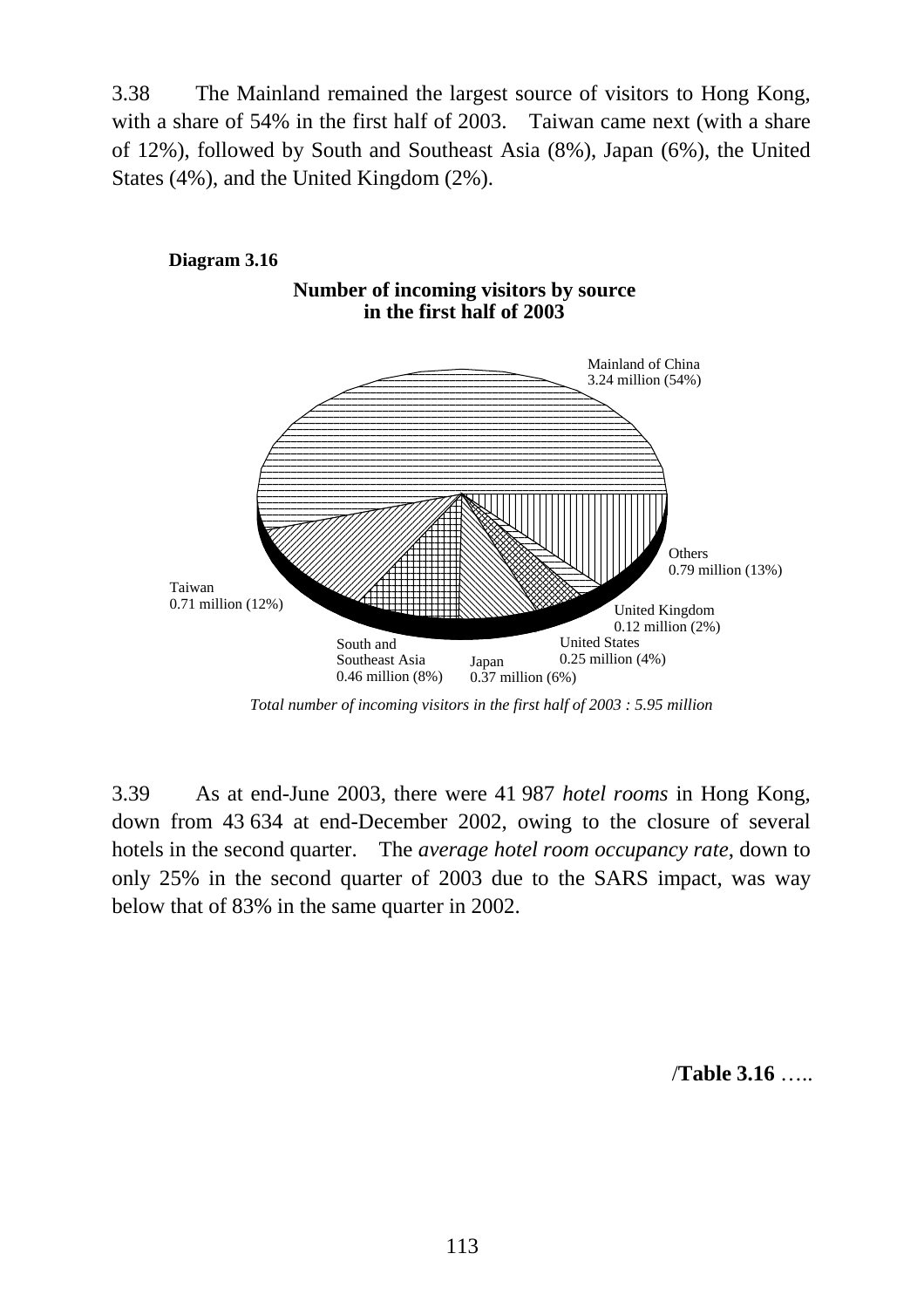# **Table 3.16**

|      |                 | Number of hotel rooms<br>as at end of period <sup>*</sup> |        | Average hotel room<br>occupancy rate<br>during the period<br>(% ) |
|------|-----------------|-----------------------------------------------------------|--------|-------------------------------------------------------------------|
| 2002 | Annual          | 43 634                                                    | $(--)$ | 84                                                                |
|      | Q1              | 41 829                                                    | $(-)$  | 81                                                                |
|      | Q2              | 42 747                                                    | $(--)$ | 83                                                                |
|      | Q <sub>3</sub>  | 42 758                                                    | $(-)$  | 83                                                                |
|      | Q4              | 43 634                                                    | $(--)$ | 89                                                                |
| 2003 | Q1              | 42 792                                                    | (2)    | 81                                                                |
|      | $\overline{Q2}$ | 41 987                                                    | $(-2)$ | 25                                                                |
|      | Apr             | 41 976                                                    | $(-2)$ | 22                                                                |
|      | May             | 41 979                                                    | $(-2)$ | 18                                                                |
|      | Jun             | 41 987                                                    | $(-2)$ | 34                                                                |

#### **Stock of hotel rooms and occupancy rate**

- Notes : (\*) As from the first quarter of 2002, this data series has a wider coverage, including all hotels and tourist guest houses on the record of the Office of the Licensing Authority in the Home Affairs Department. As such, the data for the first quarter of 2002 onwards are not directly comparable to those in the earlier periods.
	- ( ) % change over a year earlier.
	- (--) Not applicable.

Source : Hong Kong Tourism Board.

3.40 On *Hong Kong residents travelling abroad*, the total number of resident departures decreased markedly by 21% over a year earlier to 12.3 million in the second quarter of 2003, significantly enlarged from the 4% decrease in the first quarter. For the first half of 2003 as a whole, the total number of resident departures fell by 12% over a year earlier, reversed the 5% rise in the second half of 2002. The SARS threat had led many Hong Kong residents to cancel or defer their trips abroad. Analysed by major destination and on year-on-year comparison, resident departures to Taiwan and Americas

/declined …..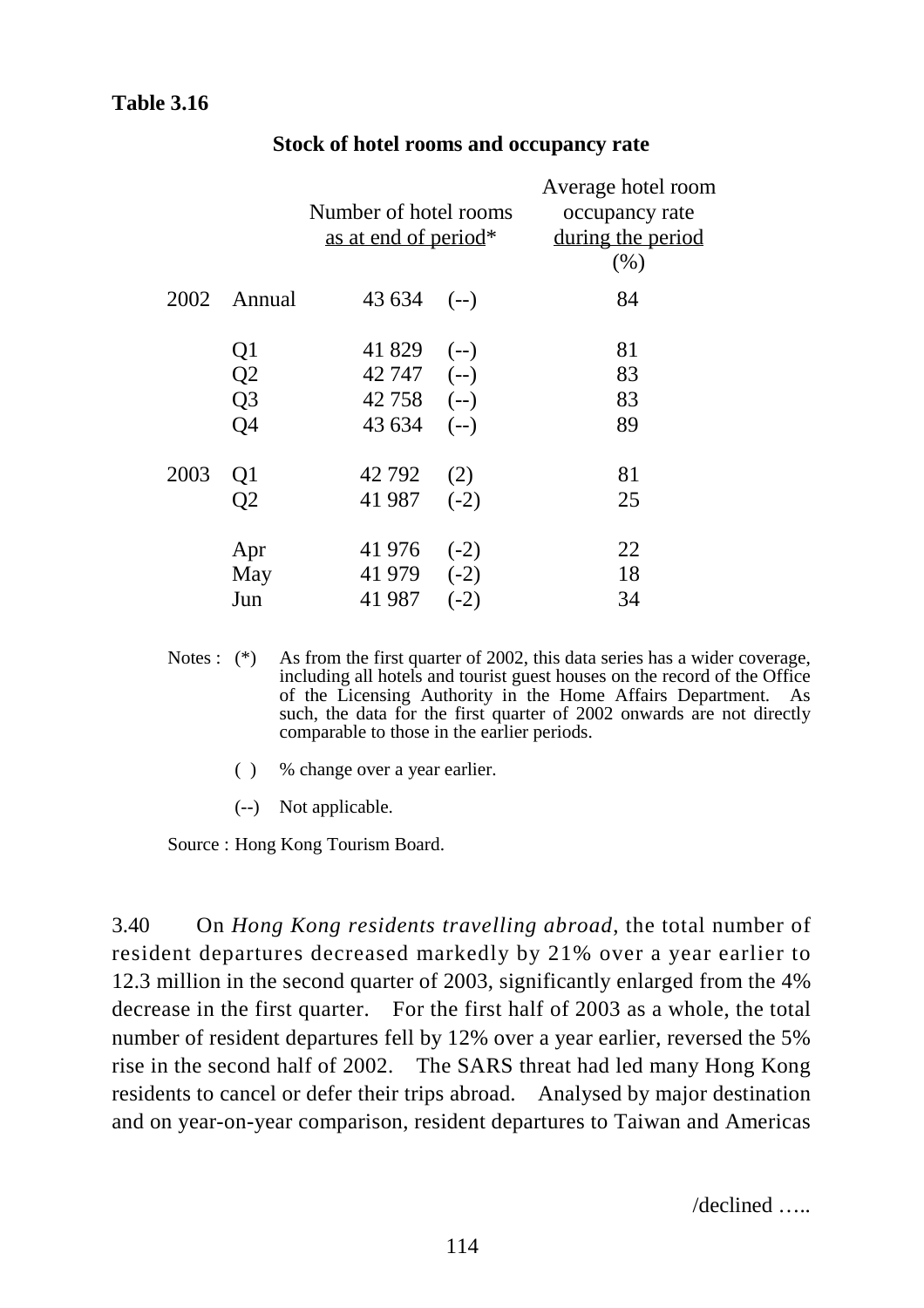declined the most, by 76% and 54% respectively in the second quarter of 2003 over a year earlier. Resident departures to Europe plunged by 30%, while resident departures to North Asia and the Mainland both dipped by 21%. Resident departures to Macau, South and Southeast Asia, and Australia and New Zealand went down to a lesser extent, by 15%, 14% and 8% respectively.

#### **Number of Hong Kong resident departures Diagram 3.17**



/**Table 3.17** …..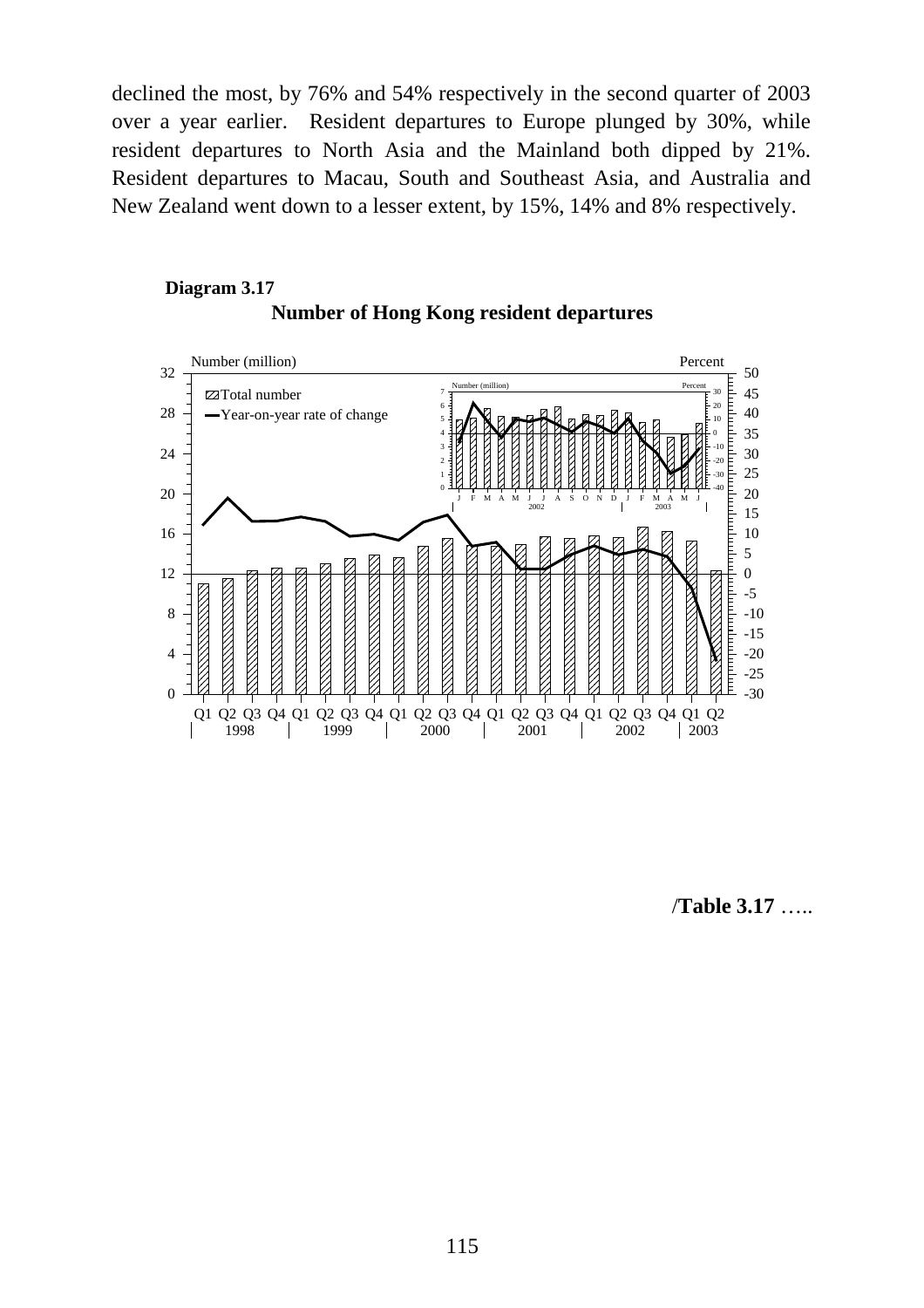## **Table 3.17**

|                              |                | 2002                      |                 |                |                | 2003      |           |               |
|------------------------------|----------------|---------------------------|-----------------|----------------|----------------|-----------|-----------|---------------|
|                              | <b>Annual</b>  | $\overline{\mathrm{Q}}$ 1 | $\overline{Q2}$ | Q <sub>3</sub> | <u>Q4</u>      | <u>H1</u> | <u>Q1</u> | $\mathbf{Q}2$ |
| All destinations             | 6              | 7                         | 5               | 6              | $\overline{4}$ | $-12$     | $-4$      | $-21$         |
| Mainland of China            | 7              | 9                         | 7               | 7              | 5              | $-12$     | $-3$      | $-21$         |
| Macau                        | $-3$           | $-3$                      | $-5$            | ∗              | $-2$           | $-11$     | $-7$      | $-15$         |
| South and Southeast<br>Asia  | $-3$           | $-2$                      | $-11$           | 1              | $-1$           | $-12$     | $-10$     | $-14$         |
| North Asia                   | $\overline{2}$ | 5                         | $-7$            | 3              | 6              | $-19$     | $-18$     | $-21$         |
| Americas <sup>(a)</sup>      | $-8$           | $-14$                     | $-20$           | -6             | 18             | $-30$     | $-7$      | $-54$         |
| Taiwan                       | $\overline{2}$ | 20                        | $-10$           | $-3$           | 5              | $-37$     | $-4$      | $-76$         |
| Europe                       | 7              | 10                        | ∗               | 8              | 13             | $-20$     | $-11$     | $-30$         |
| Australia and<br>New Zealand | -6             | $-8$                      | $-16$           | $-2$           | $\overline{2}$ | $-8$      | $-7$      | $-8$          |
| Others                       | $-16$          | $-40$                     | $-24$           | $-2$           | 35             | $-20$     | $-21$     | $-20$         |
|                              |                |                           |                 |                |                |           |           |               |

## **Number of Hong Kong resident departures by destination (year-on-year rate of change (%))**

Notes : (a) This includes the United States, Canada, Central America and South America.

(\*) Change of less than 0.5%.

Source : Hong Kong Tourism Board.

3.41 The Mainland continued to be the most popular destination for Hong Kong resident departures, accounting for 86% of the total outbound trips in the first half of 2003. Most of these trips were destined for Guangdong Province. Macau came next (with a share of 7%), followed by South and Southeast Asia (4%), North Asia (1%), and Taiwan (1%).

/**Diagram 3.18** …..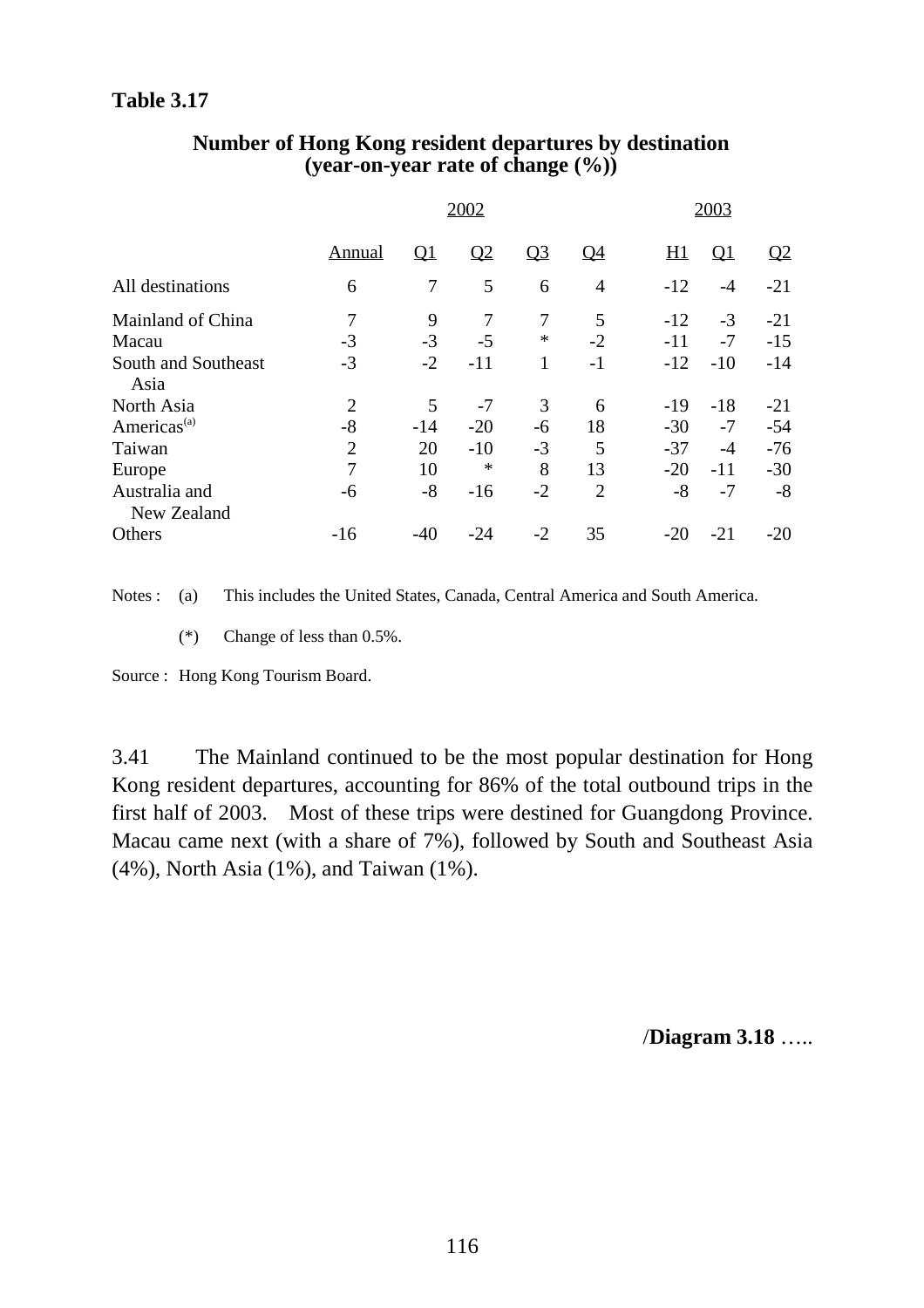

#### **Number of Hong Kong resident departures by destination in the first half of 2003**

*Total number of resident departures in the first half of 2003 : 27.63 million*

### **Telecommunications**

3.42 On *wireline services*, the total number of direct exchange lines continued to fall, by 1.6% over a year earlier to 3.81 million at end-June 2003. Within the total, the number of fixed telephone lines went down by 5% over a year earlier to 3.30 million at end-June 2003. It comprised decreases in the number of lines for business customers and for residential customers, by 3% and 6% respectively over a year earlier to 1.48 million and 1.82 million at end-June 2003. These two particular groups of customers accounted for 45% and 55% respectively of all the fixed telephone lines installed at end-June 2003. At 49 fixed telephone lines per 100 inhabitants, per capita tele-density in Hong Kong was amongst the highest in Asia. As regards the number of facsimile lines, it leaped by 26% over a year earlier to 514 800 at end-June 2003. At 35 facsimile lines per 100 business exchange lines, Hong Kong again ranked amongst the highest in Asia. On external telecommunications, external telephone traffic volume<sup>(9)</sup> went up by 2% over a year earlier to 1 452 million minutes in the second quarter of 2003, following a 1% increase in the first

/quarter …..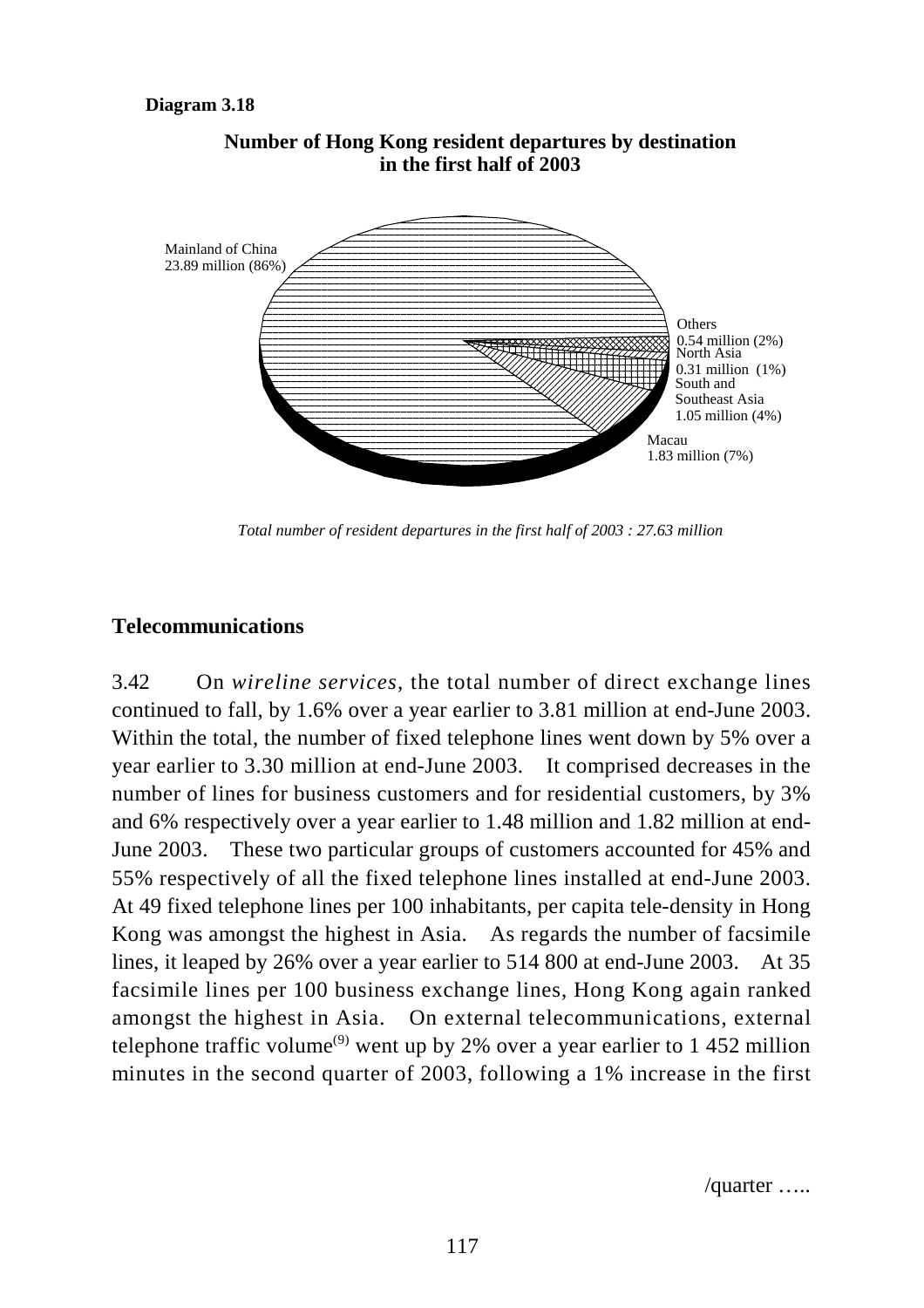quarter. As to Internet usage, broadband services continued on a sharp uptrend, with the traffic volume soaring by 315% over a year earlier to 182 900 terabits in the second quarter of 2003. This came after a 177% leap the first quarter. There was a further profound shift in Internet usage away from the public switch telephone network, where the traffic volume plummeted by 25% to 1 086 million minutes in the second quarter of 2003. The corresponding decline in the first quarter was 41%.

### **Number of fixed telephone lines\* by main user category (as at end of quarter) Diagram 3.19**



Note :  $(*)$  Not including facsimile lines.

/**Diagram 3.20** …..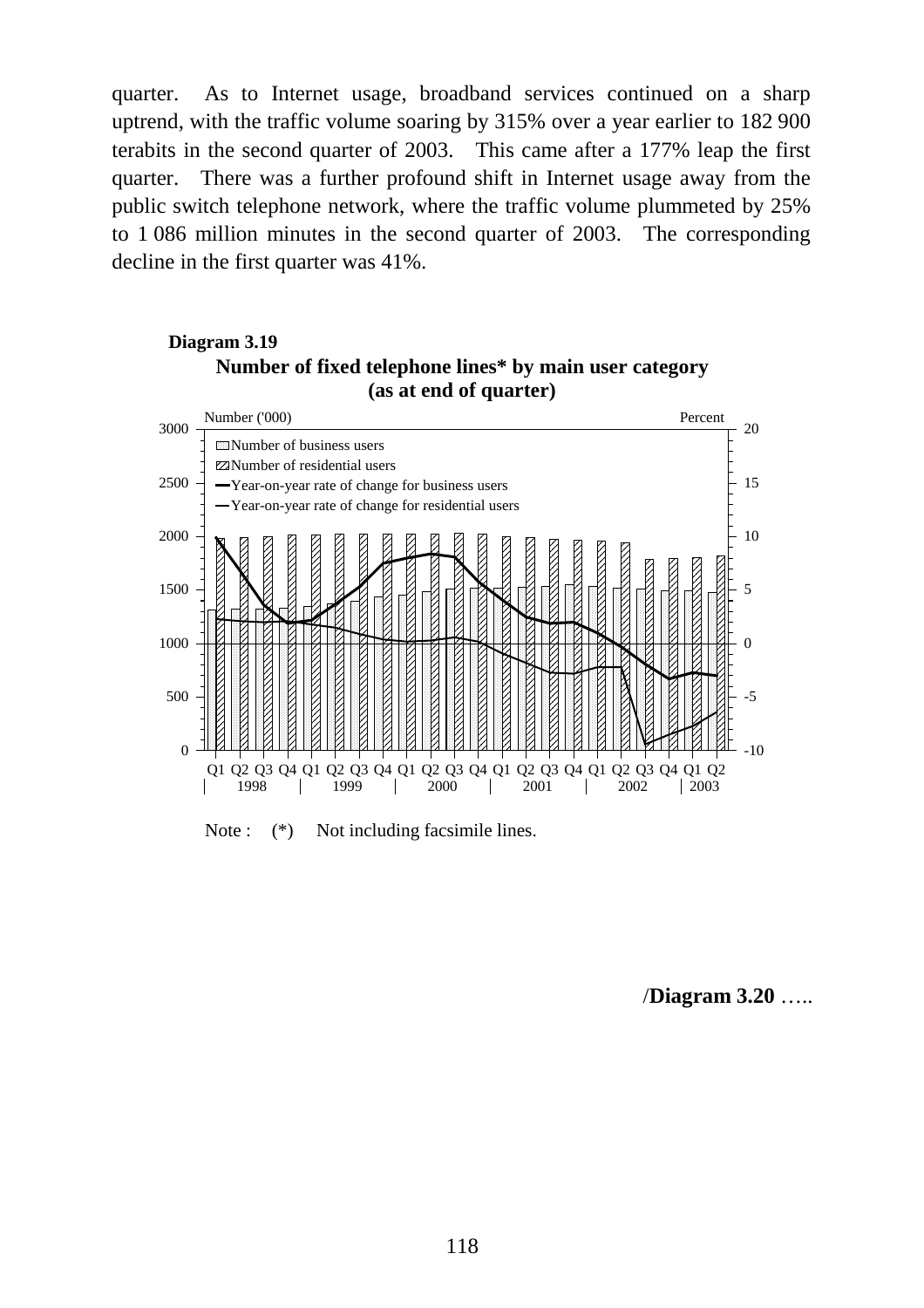

3.43 On *wireless services*, the mobile phone segment continued to expand. The number of mobile phone customers went up by 11% from a year earlier to 6.5 million at end-June  $2003^{(10)}$ . This corresponded to a mobile phone penetration rate of 95%, amongst the highest in the world. Meanwhile, the paging segment continued to shrink, with the number of paging customers declining further by 23% from a year earlier to 172 400 at end-June 2003.

# **External telephone traffic volume\* (in the quarter)**

/**Diagram 3.21** …..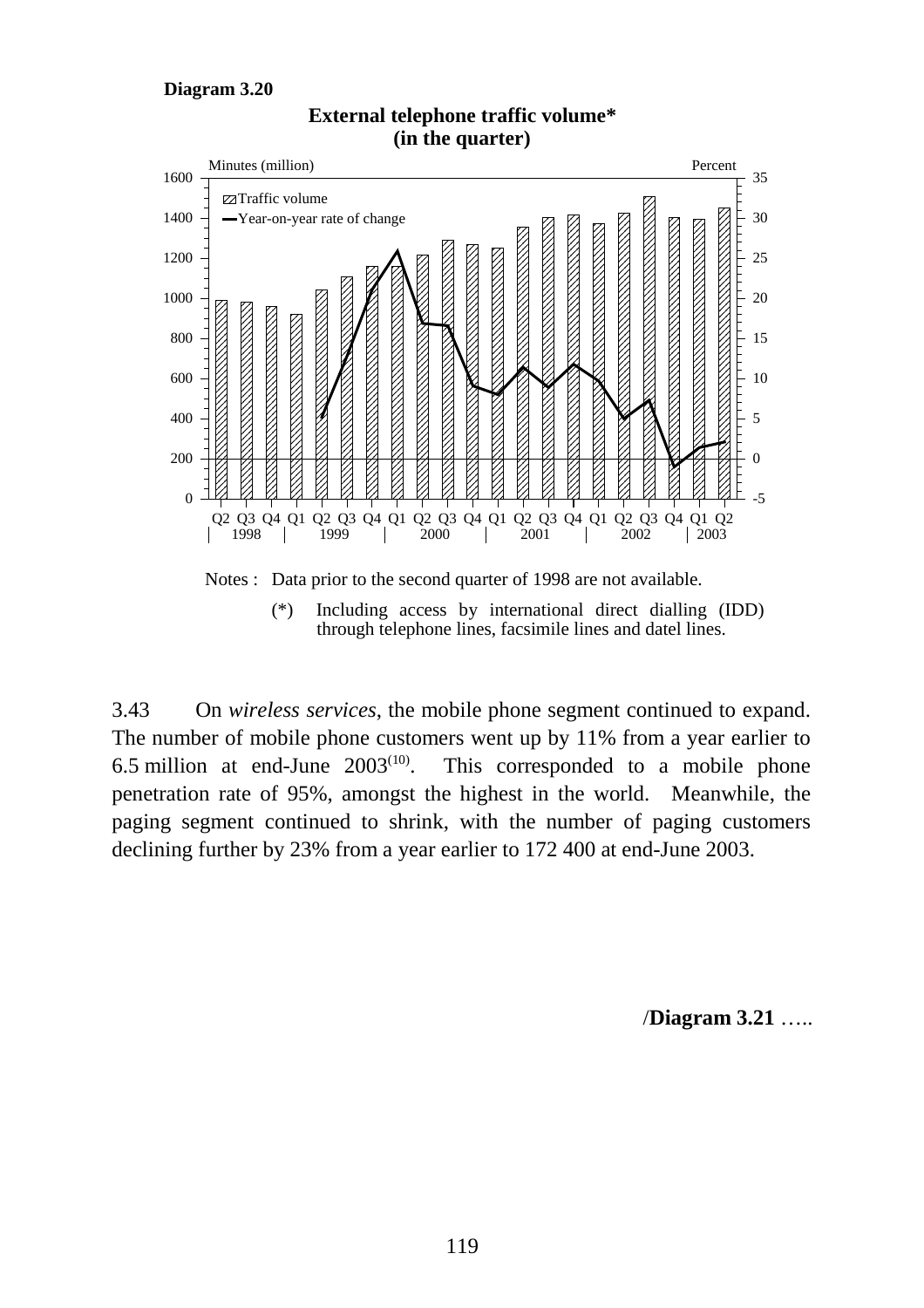



Note : (\*) Including all mobile phone service subscribers and the stock of pre-paid Subscribed Identity Module (SIM) cards already sold to customers.

/**Notes** …..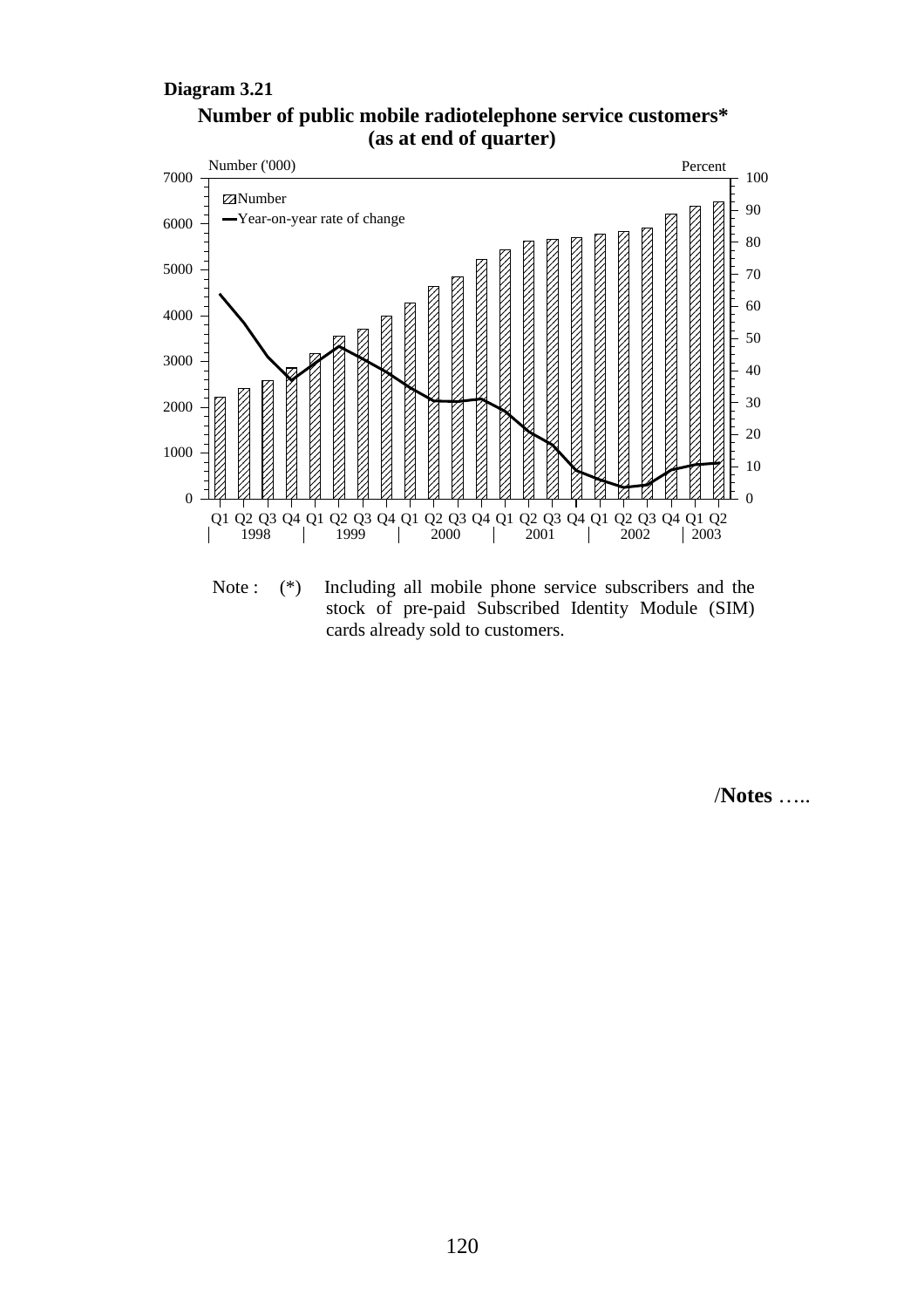## **Notes :**

- (1) On 1 August 2002, the Census and Statistics Department introduced a technical revision to the existing GDP series, as compiled from the expenditure approach. At the same time, a new data series on quarterly GDP by economic activity at constant prices, backdated to the first quarter of 2000, was released. This new GDP series, as compiled from the production approach, enables analysis to be done of the value added contributions of the various economic sectors in real terms, in regard to their trend and relative significance.
- (2) The service sectors comprise the wholesale, retail and import/export trades, restaurants and hotels; transport, storage and communications; financing, insurance, real estate and business services; and community, social and personal services. In respect of contribution to GDP, the service sectors also include ownership of premises, which is analytically a service activity. Charges of financial intermediation are however deducted.
- (3) The Index of Industrial Production is intended to reflect the recent trend of net output in real terms in the various local manufacturing industries. Output from outward processing operations across the boundary is not included.
- (4) The Monthly Survey of Orders-on-hand covers manufacturing firms engaging 50 or more workers. Its main purpose is to provide a broad indicator of the orders position in value terms in the local manufacturing sector at monthly intervals. Orders to be met by outward processing across the boundary are not included.
- (5) Developers were offering a variety of inducements including flexible payment terms, top-up loans, cash rebates, and mortgage subsidies in the early part of the repayment period. Flat buyers could opt for different combinations of these privileges, or else seek a direct price discount. In effect, the acquisition cost initially and/or the mortgage cost in the ensuing few years would be reduced for the flat buyers.
- (6) As part of the population policy announced on 26 February 2003, persons with net assets under their control and disposal for investment of no less than \$6.5 million in permissible investment assets, including real estate and specified financial assets, will be eligible for admission into Hong Kong as capital investment entrants. This new policy will be applied to all foreign nationals, Macao SAR residents and Taiwan residents, but not Mainland residents. Acceptance of applications for entry is expected to start later in the year.
- (7) The Government operates an Application System under the Land Sale Programme as from April 1999, whereby additional sites are set aside on an Application List for open application by property developers. Provided that the minimum price offered by the applicant is acceptable to the Government, the site involved can be released from the Application List for open auction or tender. This helps ensure a flexible supply of Government land in response to market demand.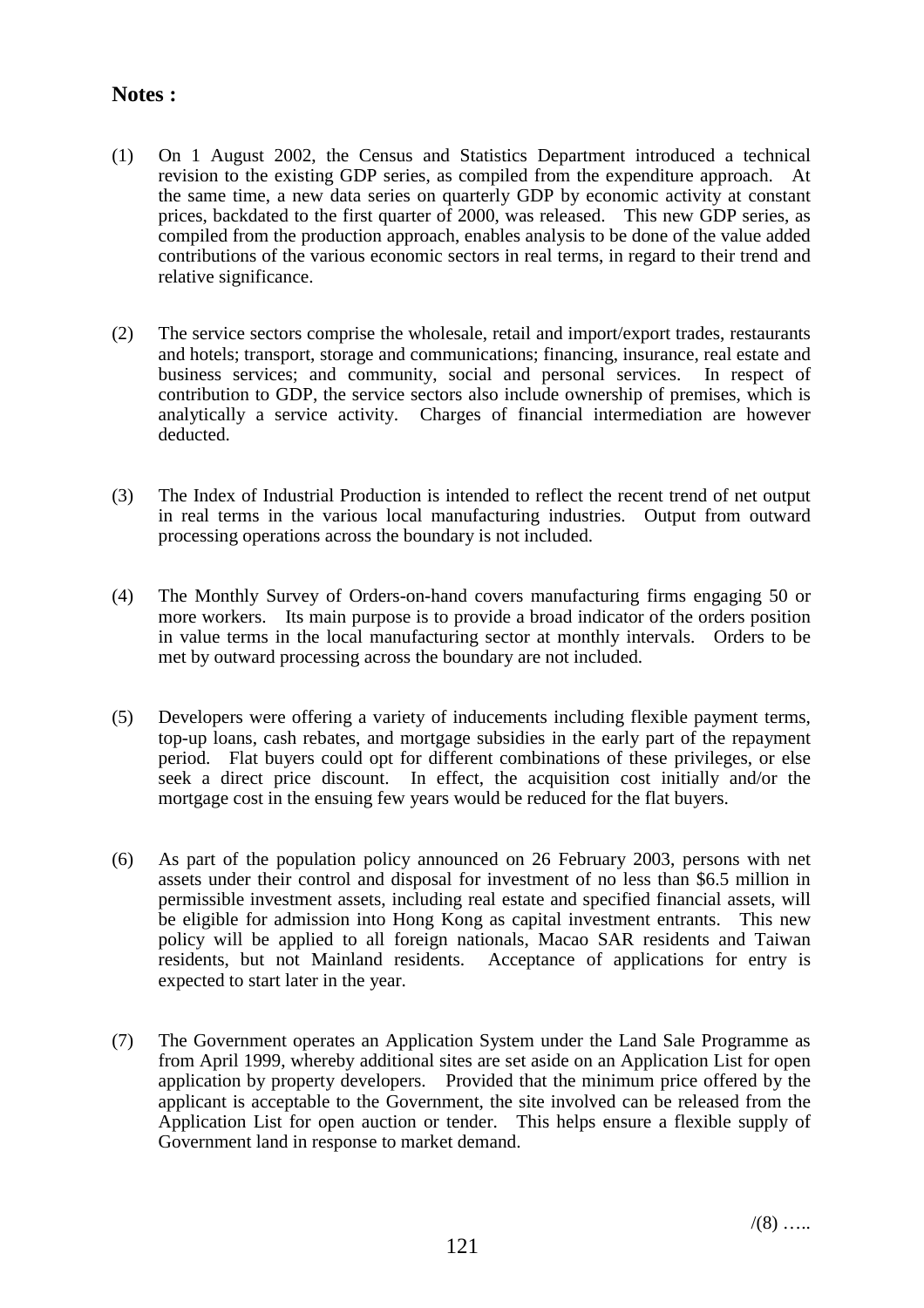- (8) Virtually all the land in Hong Kong is held on a leasehold basis. A predominant part of the existing developed and developable land is already in the private sector domain. In order to facilitate redevelopment in line with the town planning and urban renewal objectives, modification of usage (including modification by way of land exchange) may be granted by the Government to old leases of land upon application from the landlords. A land premium, equivalent to the difference in land value between the old and the new usage, is normally required for granting of the modification.
- (9) This includes access by international direct dialling (IDD) through telephone lines, facsimile lines and datel lines.
- (10) This figure includes all mobile phone service subscribers and the stock of pre-paid Subscribed Identity Module (SIM) cards already sold to customers.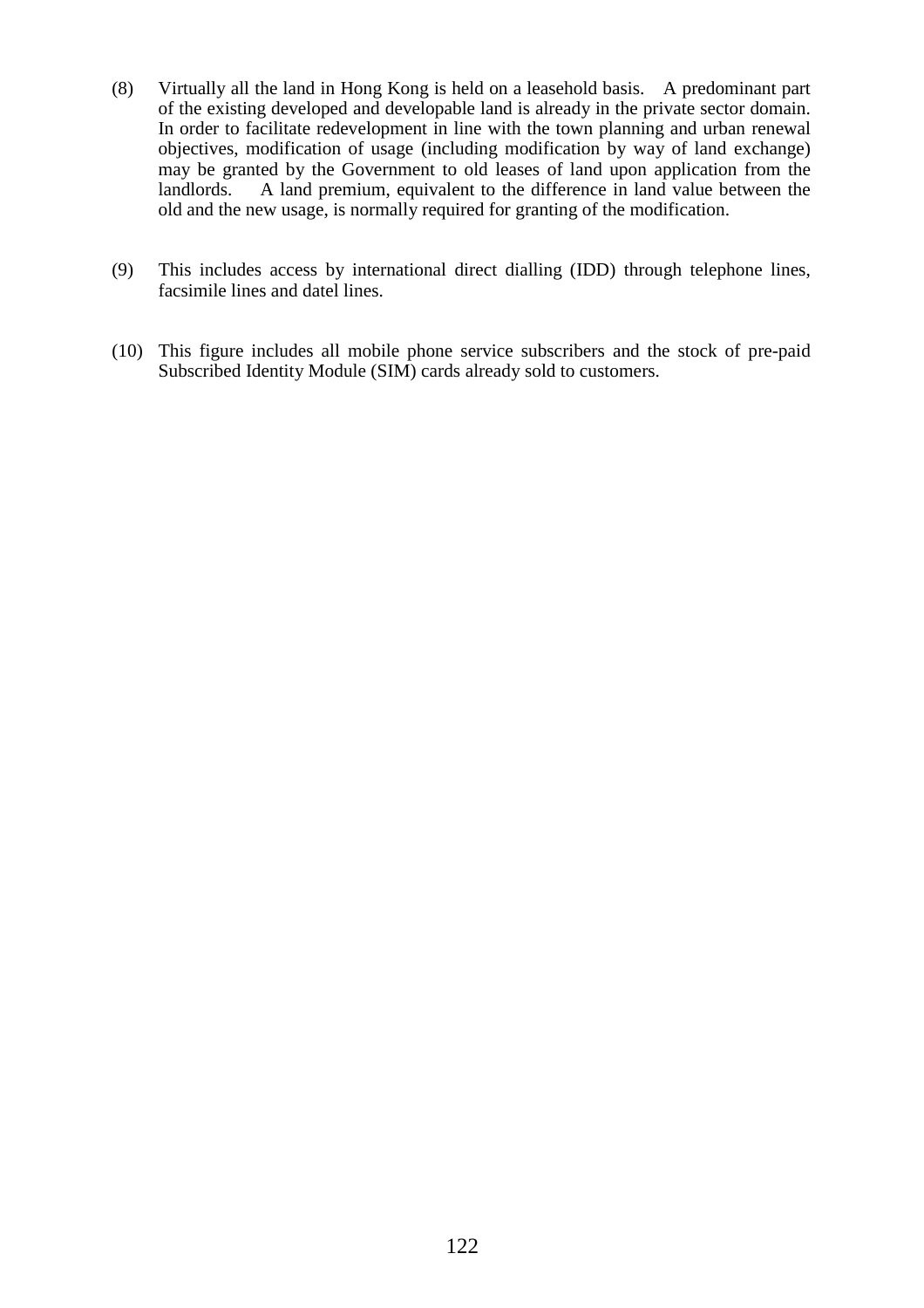## **CHAPTER 4 : THE FINANCIAL SECTOR\***

## **Overall financial market situation**

4.1 The Hong Kong dollar exchange and money markets held broadly stable in the first half of 2003. The spot exchange rate of the Hong Kong dollar against the US dollar stayed very close to the linked rate. In April, the twelve-month forward rate premium over the spot rate exhibited a brief upsurge, amidst concern over the impact of SARS on the economy. But as SARS was progressively being brought under control, the premium soon settled back. The growth profiles of narrow and broad money supply continued to diverge, along with the on-going compositional shift more for higher liquidity under the prevailing low interest rate environment. The Hong Kong dollar loan-to-deposit ratio went lower, as Hong Kong dollar loans declined further while Hong Kong dollar deposits resumed increase during the first half of this year. As to the local stock market, share prices staged a distinct rebound during the second quarter. Market sentiment was lifted by the strong rallies in many stock markets overseas and SARS being brought under control in Hong Kong. At end-June 2003, the Hang Seng Index closed at 9 577, up by 10.9% over end-March 2003 and 2.7% over end-2002.

## **Exchange rates**

4.2 The spot exchange rate of the Hong Kong dollar against the US dollar moved within a narrow range of 7.798 to 7.800 during the first half of 2003. The premium of the twelve-month forward rate over the spot rate held steady for most of the period. There was a brief upsurge to 355 pips (each pip equivalent to HK\$0.0001) in late April, amidst worries about the impact of SARS on the economy. But as SARS was being progressively brought under control, the premium narrowed back to 120 pips at end-June 2003, even less than 169 pips at end-2002.

**\_\_\_\_\_\_\_\_\_**

**<sup>(\*)</sup> This chapter is jointly prepared by the Hong Kong Monetary Authority and the Economic Analysis Division.**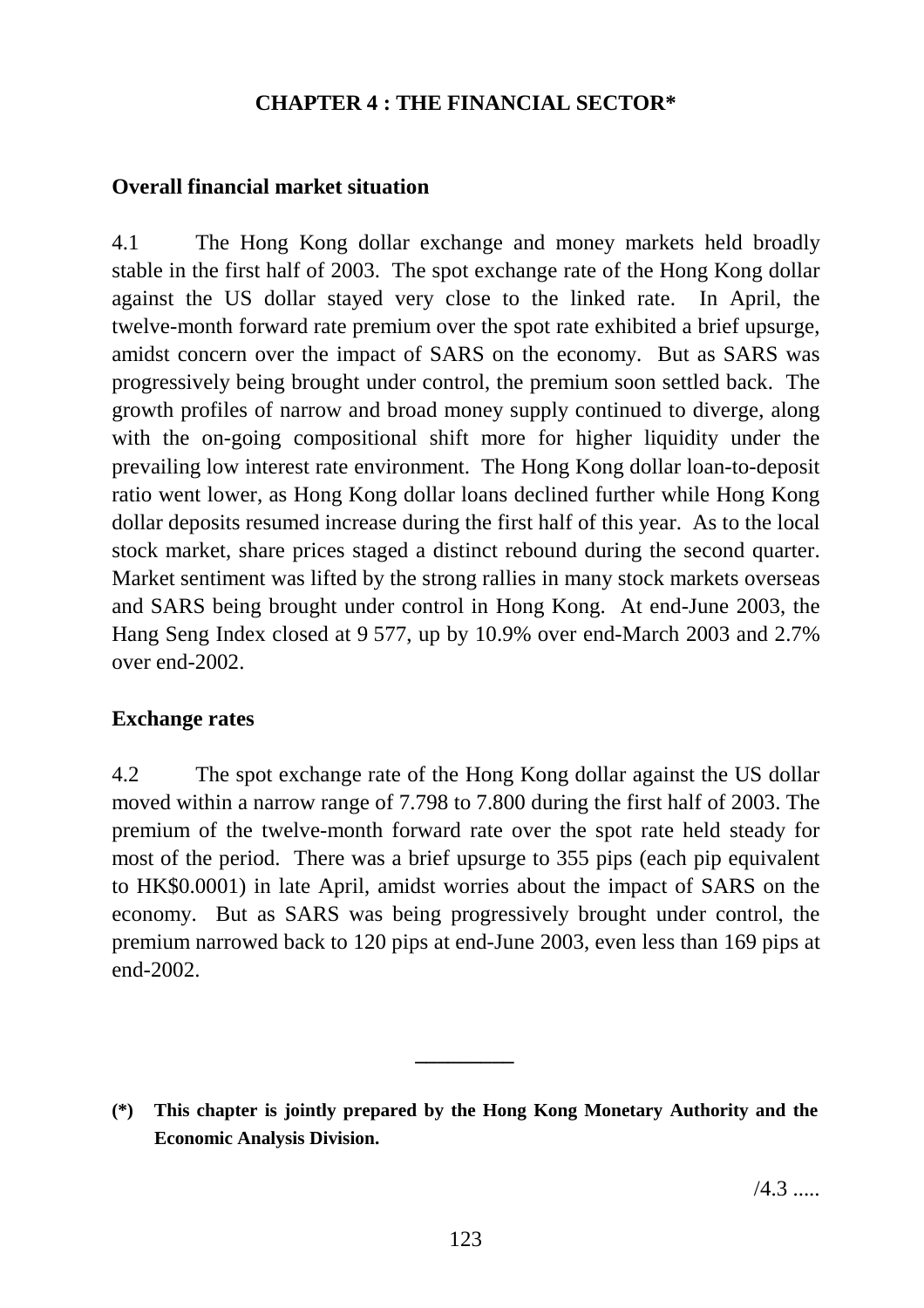4.3 Under the linked exchange rate system $(1)$ , the movements in the exchange rates of the Hong Kong dollar against other major currencies follow closely those of the US dollar. During the first half of 2003, the US dollar depreciated against most of the other major currencies. This was triggered by uncertainties surrounding the US-led war on Iraq and concern over the pace of recovery in the US economy. In particular, the dollar - euro rate surged by 14.2%, from a monthly average of 1.022 in December 2002 to that of 1.167 in June 2003. Also, the dollar - pound sterling rate rose by 4.5% from a monthly average of 1.589 in December 2002 to that of 1.661 in June 2003, and the yen - dollar rate fell by 2.8% from a monthly average of 121.8 in December 2002 to that of 118.3 in June 2003. Likewise, the US dollar eased against many of the East Asian currencies.

4.4 Taking these currency movements together, the trade-weighted Nominal Effective Exchange Rate Index<sup>(2)</sup> of the Hong Kong dollar declined by 2.0%, from a monthly average of 102.7 in December 2002 to that of 100.6 in June 2003. After adjusting for changes in the respective consumer price indices, the trade-weighted Real Effective Exchange Rate Index of the Hong Kong dollar had a larger decrease, by 3.5% from 93.3 to 90.0 over the same period.

/**Table 4.1** .....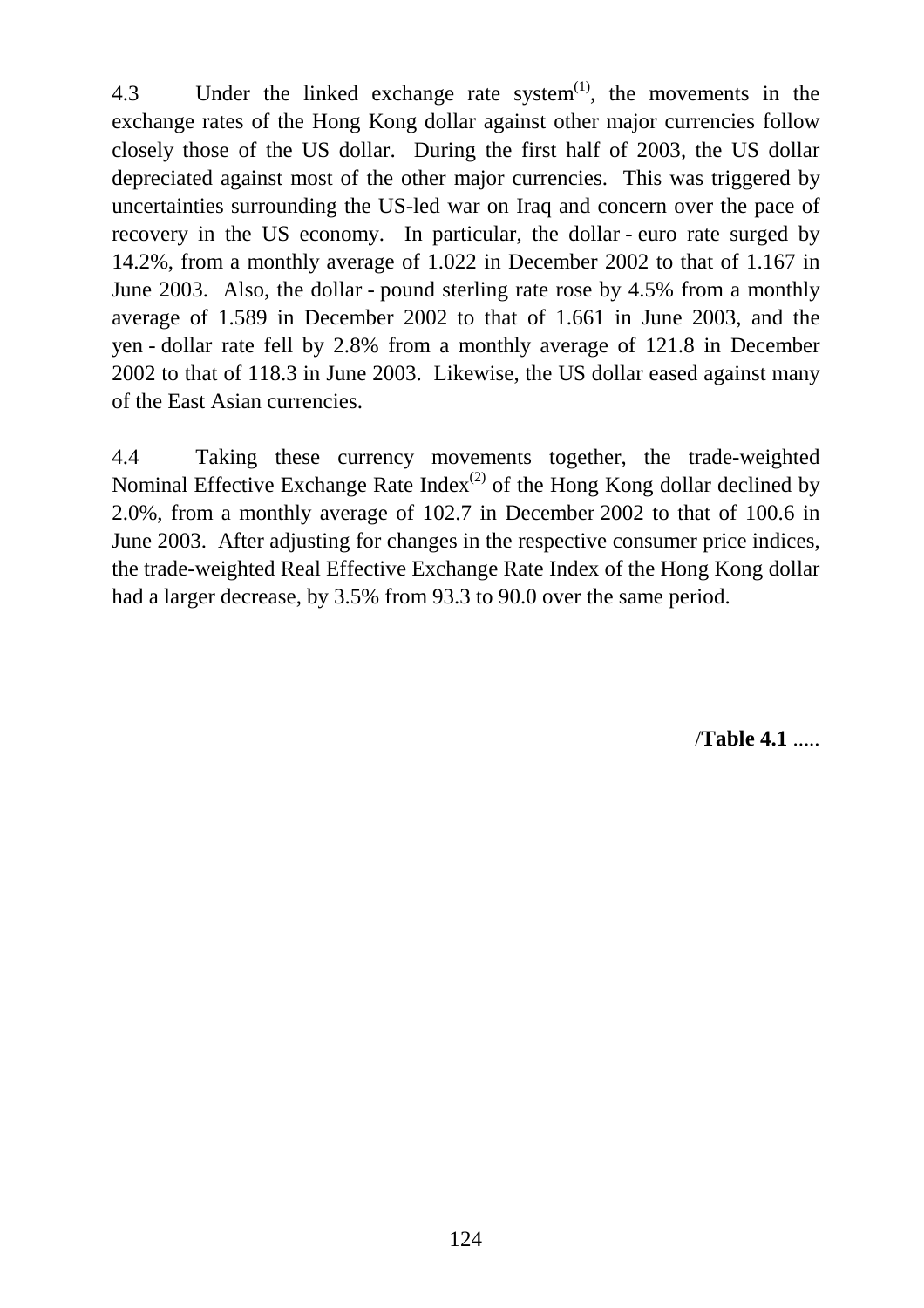## **Table 4.1**

| Average | for the month |       | Trade-weighted<br>Nominal EERI <sup>(a)</sup><br>$\frac{(\text{Jan } 2000 = 100)}{(\text{Jan } 2000 = 100)}$ | Trade-weighted<br>Real EERI <sup>(b)</sup> | $\frac{(\text{Jan }2000 = 100)}{(\text{Jan }2000 = 100)}$ |
|---------|---------------|-------|--------------------------------------------------------------------------------------------------------------|--------------------------------------------|-----------------------------------------------------------|
| 2002    | Mar           | 105.9 | (0.5)                                                                                                        | 99.3                                       | (1.2)                                                     |
|         | Jun           | 103.5 | $(-2.3)$                                                                                                     | 95.5                                       | $(-3.8)$                                                  |
|         | Sep           | 103.0 | $(-0.5)$                                                                                                     | 94.4                                       | $(-1.1)$                                                  |
|         | Dec           | 102.7 | $(-0.3)$                                                                                                     | 93.3                                       | $(-1.2)$                                                  |
| 2003    | Mar           | 101.8 | $(-0.9)$                                                                                                     | 92.1                                       | $(-1.2)$                                                  |
|         | Jun           | 100.6 | $(-1.2)$                                                                                                     | 90.0                                       | $(-2.3)$                                                  |

## **Trade-weighted Effective Exchange Rate Index of the Hong Kong dollar**

Notes : (a) The Nominal Effective Exchange Rate Index (EERI) of the Hong Kong dollar is a weighted average of the exchange rates of the Hong Kong dollar against the currencies of its major trading partners, with the weights adopted being the respective shares of these trading partners in the total value of merchandise trade for Hong Kong.

> As from 2 January 2002, a new series of nominal EERI replaces the old series, with the weights updated to reflect the average pattern of merchandise trade during 1999 and 2000, and with the base period brought up to January 2000.

> The currency basket of the new series has also been updated to include the euro and the Philippine peso, and to exclude the five currencies pertaining to the participating countries of the euro.

- (b) The Real Effective Exchange Rate Index of the Hong Kong dollar is obtained by adjusting the Nominal EERI for relative movements in the seasonally adjusted consumer price indices of the respective trading partners.
- ( ) % change over three months earlier.

Positive change in the EERI denotes appreciation of the Hong Kong dollar; negative change in the EERI denotes depreciation.

/**Diagram 4.1** .....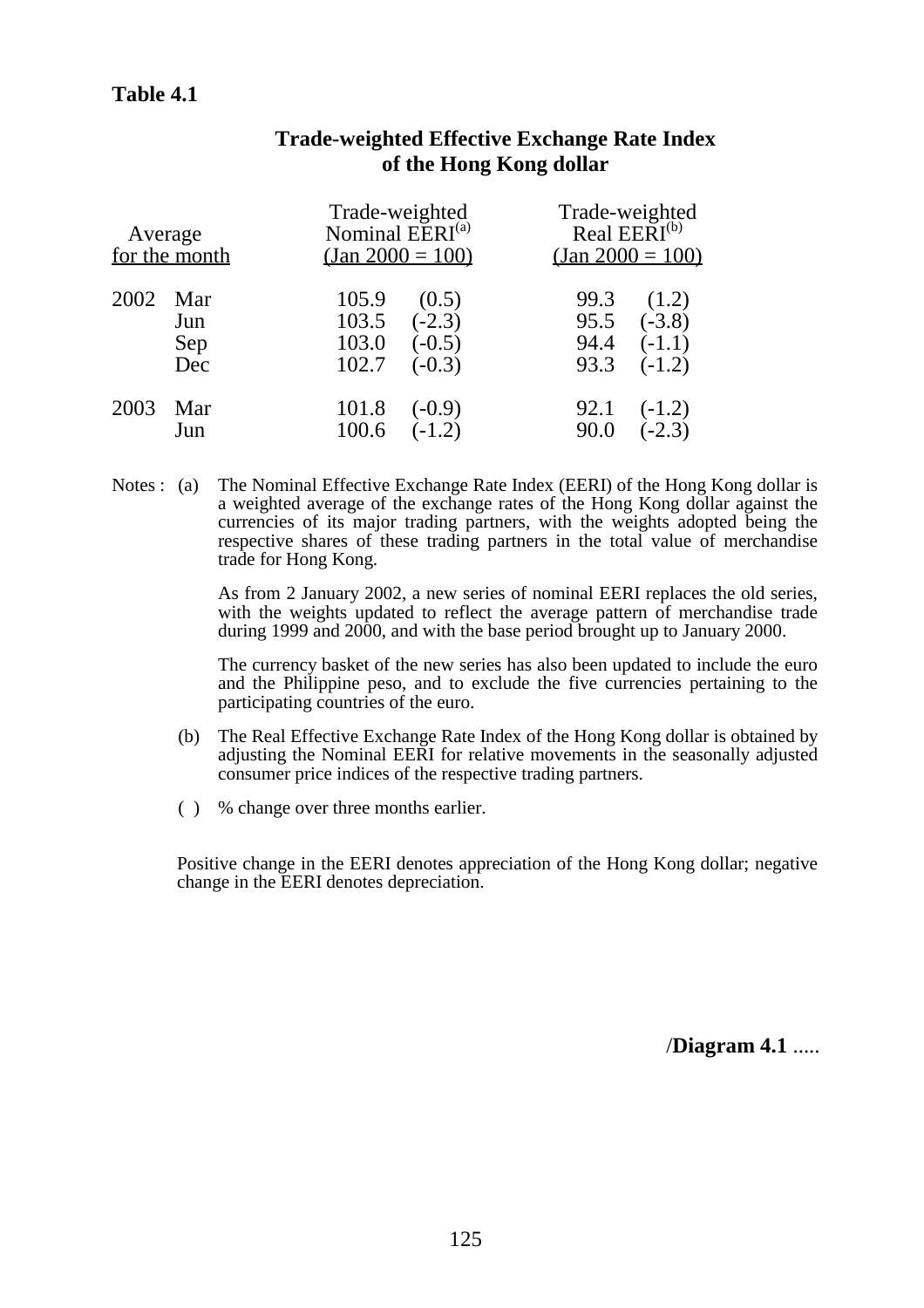#### **Diagram 4.1**





**Diagram 4.2 Trade-weighted Effective Exchange Rate Index of the Hong Kong dollar (average for the month)**



Note : See the footnotes to Table 4.1.

/**Interest** .....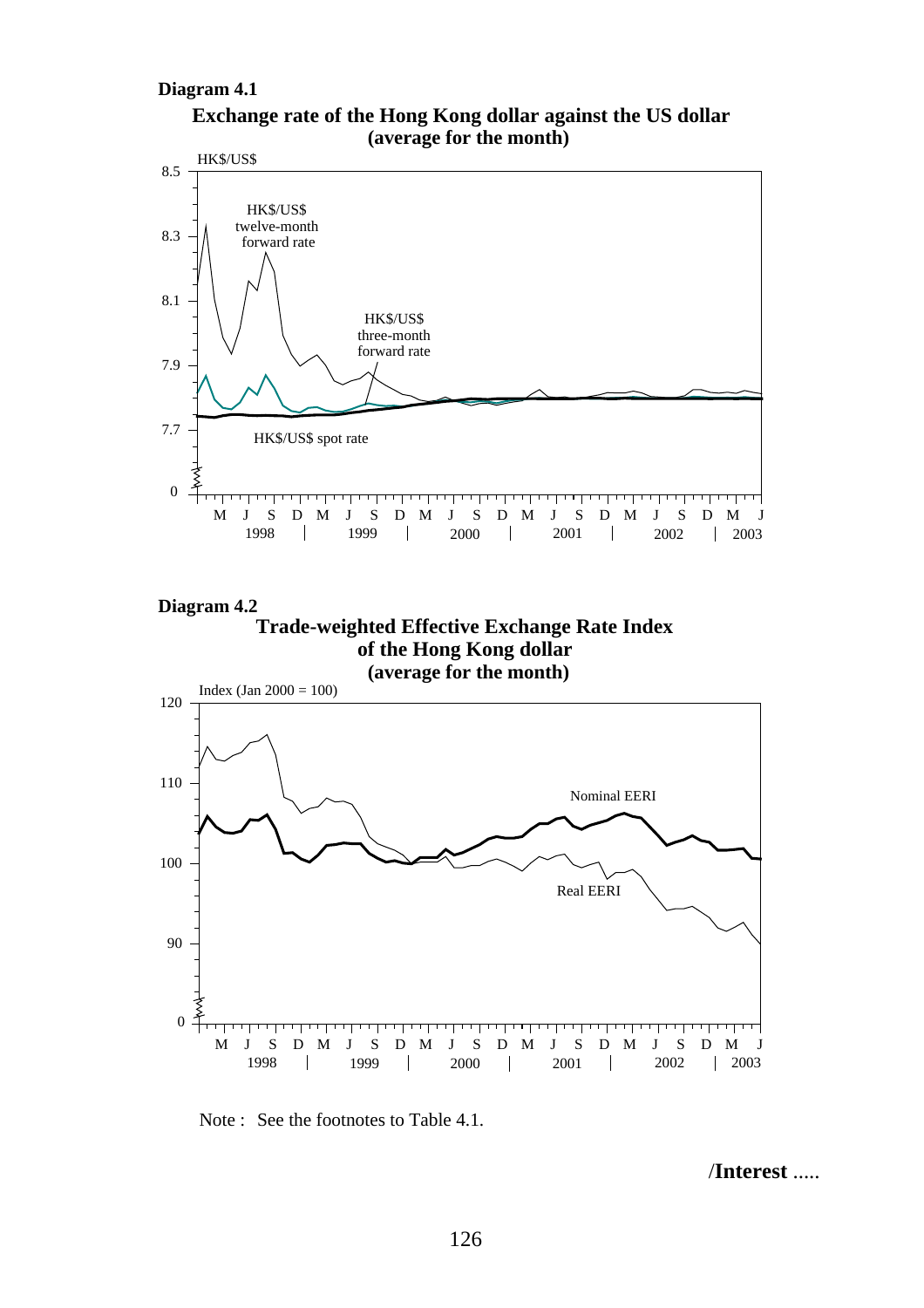# **Interest rates**

4.5 Affected by movements in the Hong Kong dollar forward rate premium over the spot rate, local inter-bank interest rates moved up briefly in April, and then fell back in the ensuing two months. At end-June 2003, the three-month HIBOR closed at 1.0%, down from 1.4% at end-2002. Over the same period, the spread of the three-month HIBOR over the corresponding Euro-dollar deposit rate reversed from a premium of 9 basis points to a discount of 6 basis points.

4.6 Following the movement in the US Fed Funds target rate, the Base Rate under the Discount Window operated by the Hong Kong Monetary Authority (HKMA) was reduced by 25 basis points to 2.5% in late June 2003. Yet the best lending rate and savings deposit rate offered by the major commercial banks were kept at 5.00% and 0.03% respectively throughout the first half of 2003. Meanwhile, the spread of the best lending rate over the three-month time deposit rate widened modestly, from an average of 4.78 percentage points in the second half of 2002 to that of 4.91 percentage points in the first half of 2003.

4.7 Competition amongst the banks for residential mortgage business remained intense, particularly on flats sold in the primary market. In June 2003, 92.0% of the new residential mortgages were granted at more than two percentage points below the best lending rate, up from 90.9% in December  $2002^{(3)}$ .

/**Diagram 4.3** .....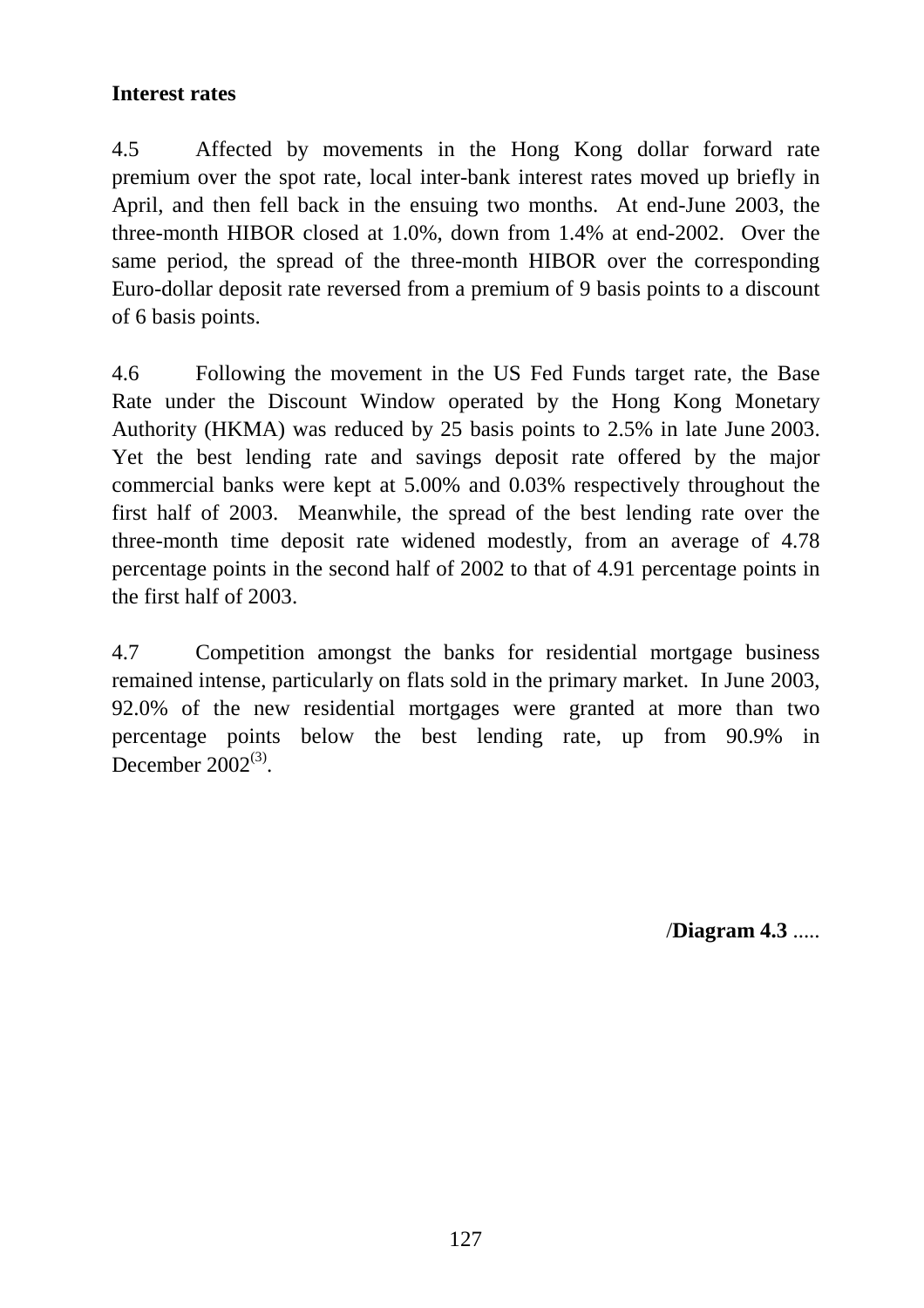



**(b) Three-month HIBOR and Euro-dollar deposit rate (average for the month)**



/**Diagram 4.3 (cont'd)** .....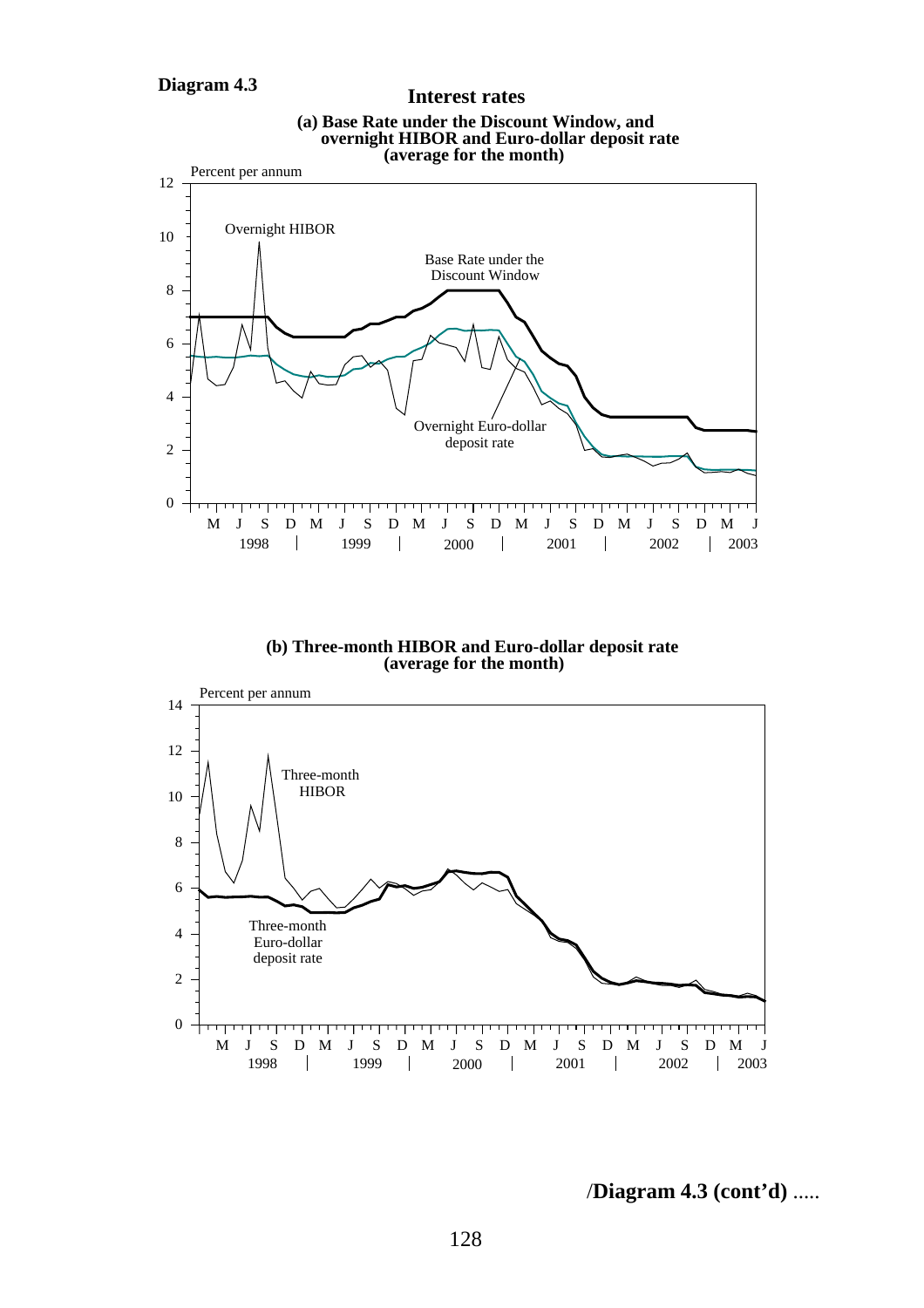



#### **Table 4.2**

#### **Hong Kong dollar inter-bank offer rates (HIBORs) (% per annum)**

|      | Average<br>for the month | Overnight<br>HIBOR           |                                      | Three-month<br><b>HIBOR</b>  |                                     | Twelve-month<br><b>HIBOR</b> |                             |
|------|--------------------------|------------------------------|--------------------------------------|------------------------------|-------------------------------------|------------------------------|-----------------------------|
| 2002 | Mar<br>Jun<br>Sep<br>Dec | 1.86<br>1.41<br>1.67<br>1.16 | (9)<br>$-35$<br>$-11)$<br>$(-13)$    | 2.12<br>1.75<br>1.77<br>1.48 | (17)<br>$-9^\circ$<br>′*<br>(10)    | 2.93<br>2.34<br>1.82<br>1.68 | (11)<br>-4<br>$-3)$<br>(12) |
| 2003 | Jan<br>Feb<br>Mar        | 1.18<br>1.20<br>1.17         | $-9)$<br>$-7^\circ$<br>$(-11)$       | 1.36<br>1.34<br>1.28         | $\left( 4\right)$<br>$\binom{4}{5}$ | 1.54<br>1.50<br>1.37         | 12)<br>7)                   |
|      | Apr<br>May<br>Jun        | 1.29<br>1.14<br>1.06         | $\left(1\right)$<br>$-12)$<br>$-18)$ | 1.41<br>1.30<br>1.06         | (15)<br>$\epsilon$ <sup>o</sup>     | 1.50<br>1.33<br>1.13         | (18)<br>(11)<br>(8)         |

- Notes: () Figures in brackets represent the spread between the HIBOR and the corresponding Euro-dollar deposit rate in basis point. A positive value denotes a differential in favour of the Hong Kong dollar, while a negativ
	- (\*) Spread of less than one basis point.

## /**Table 4.3** .....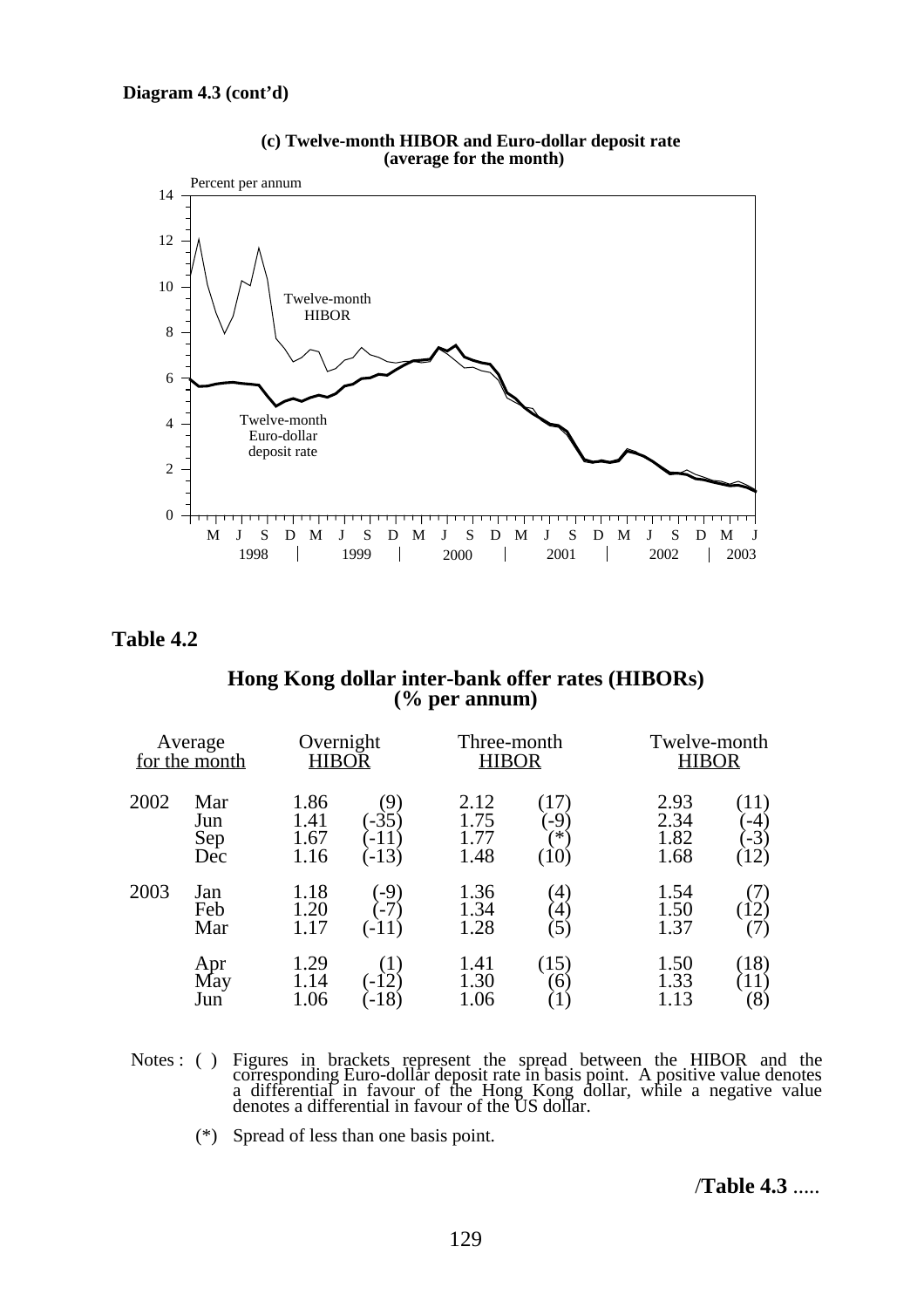| Average<br>for the month      | One-<br>week                 | One-<br>month                | Three-<br>month              | $Six-$<br>month              | Twelve-<br>month             | Savings<br>deposit<br>rate   | <b>Best</b><br>lending<br>rate |
|-------------------------------|------------------------------|------------------------------|------------------------------|------------------------------|------------------------------|------------------------------|--------------------------------|
| 2002 Mar<br>Jun<br>Sep<br>Dec | 0.21<br>0.17<br>0.16<br>0.09 | 0.55<br>0.29<br>0.33<br>0.13 | 0.62<br>0.36<br>0.38<br>0.15 | 0.84<br>0.46<br>0.40<br>0.19 | 1.39<br>0.74<br>0.43<br>0.25 | 0.16<br>0.16<br>0.16<br>0.03 | 5.13<br>5.13<br>5.13<br>5.00   |
| 2003<br>Jan<br>Feb<br>Mar     | 0.08<br>0.08<br>0.08         | 0.10<br>0.08<br>0.09         | 0.11<br>0.09<br>0.09         | 0.16<br>0.14<br>0.12         | 0.21<br>0.19<br>0.17         | 0.03<br>0.03<br>0.03         | 5.00<br>5.00<br>5.00           |
| Apr<br>May<br>Jun             | 0.08<br>0.08<br>0.08         | 0.09<br>0.08<br>0.08         | 0.10<br>0.09<br>0.08         | 0.13<br>0.12<br>0.09         | 0.17<br>0.14<br>0.10         | 0.03<br>0.03<br>0.03         | 5.00<br>5.00<br>5.00           |

#### **Hong Kong dollar deposit and lending rates (% per annum, as average of the rates quoted by the major banks)**

Interest rates on time

## **Deposits and money supply**

4.8 Hong Kong dollar deposits (adjusted to include foreign currency swap deposits)<sup>(4)</sup> rose by 2.1% during the second quarter of 2003 to \$1,842 billion at end-June, following a 1.2% drop during the first quarter. At end-June 2003, the share of Hong Kong dollar deposits in total deposits, at 55.0%, was virtually unchanged from that at end-2002. On a year-on-year comparison, Hong Kong dollar deposits fell slightly, by 0.3% at end-June 2003.

4.9 Within Hong Kong dollar deposits, demand deposits turned up to an increase of 10.7% during the second quarter of 2003, from a decrease of 2.9% during the first quarter. Savings deposits rose during the first two quarters, by 2.2% and 6.6% respectively, whereas time deposits shrank during both quarters, by 3.2% and 2.3%. These indicated a continued shift towards deposits with higher liquidity under the prevailing low interest rate environment. This tendency was even more apparent from a year-on-year comparison, with increases of 24.4% and 14.7% respectively for demand and savings deposits yet a decrease of 12.1% for time deposits at end-June 2003.

/**Table 4.4** .....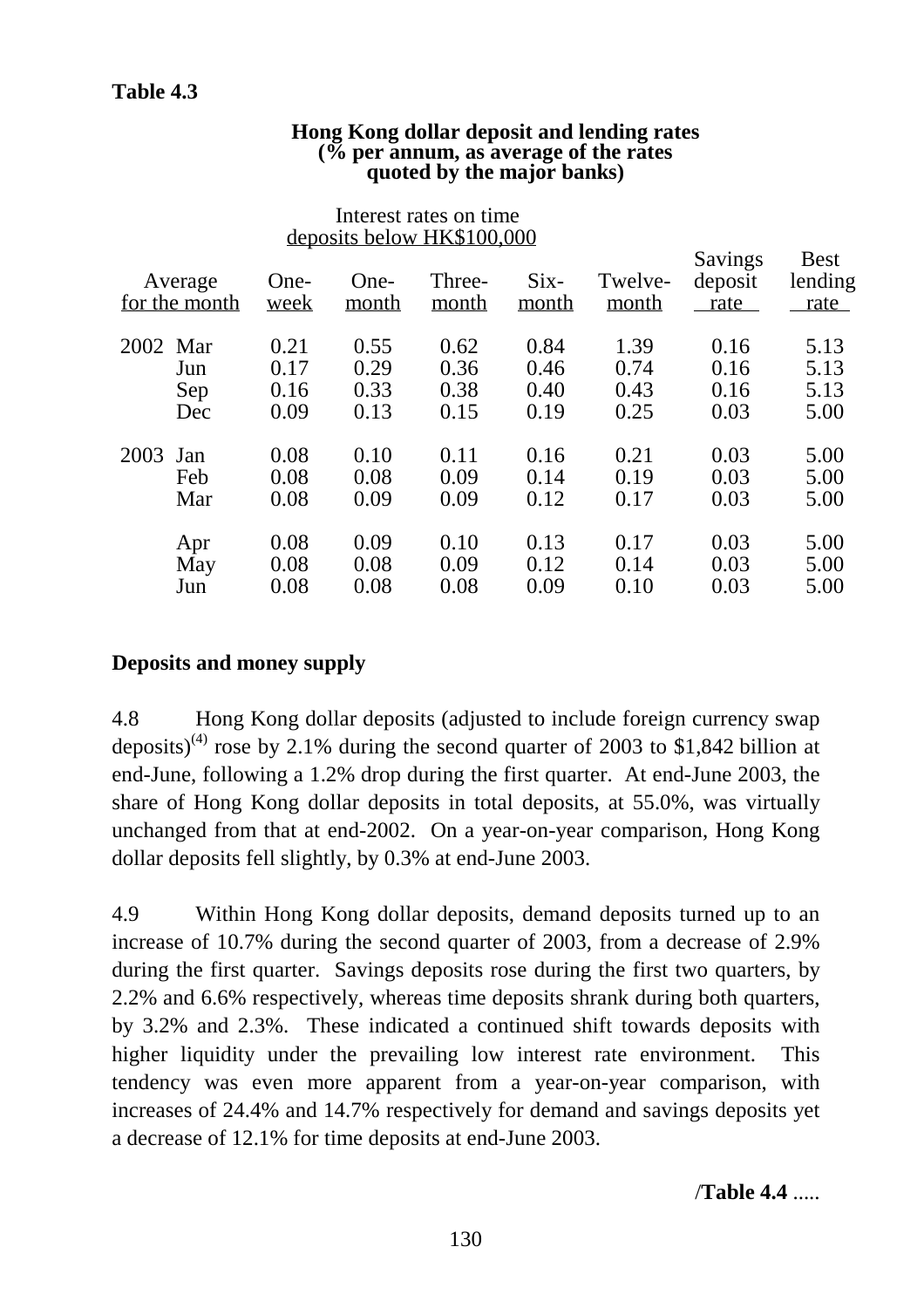## **Table 4.4**

| % change<br>during<br>the quarter                      | Demand<br>deposits           | Savings<br>deposits         | Time<br>$deposits^{(a)(b)}$          | Total<br>Hong Kong<br>dollar<br>$deposits^{(a)}$ |
|--------------------------------------------------------|------------------------------|-----------------------------|--------------------------------------|--------------------------------------------------|
| 2002<br>Q1<br>Q2<br>Q3<br>Q4                           | $-4.9$<br>3.6<br>4.7<br>10.5 | 0.5<br>3.9<br>$-0.9$<br>6.2 | $-1.9$<br>$-1.0$<br>$-2.5$<br>$-4.7$ | $-1.3$<br>1.0<br>$-1.5$<br>0.2                   |
| 2003<br>$\frac{Q1}{Q2}$                                | $-2.9$<br>10.7               | 2.2<br>6.6                  | $-3.2$<br>$-2.3$                     | $-1.2$<br>2.1                                    |
| Total amount<br>at the end of<br>June 2003<br>(HK\$Bn) | 157                          | 735                         | 950                                  | 1,842                                            |
| % change over<br>a year earlier                        | 24.4                         | 14.7                        | $-12.1$                              | $-0.3$                                           |

## **Hong Kong dollar deposits with authorized institutions**

Notes : (a) Adjusted to include foreign currency swap deposits.

(b) Time deposits with licensed banks plus deposits with restricted licence banks and deposit-taking companies.

4.10 Total foreign currency deposits (adjusted to exclude foreign currency swap deposits) expanded by 1.9% during the second quarter of 2003 to \$1,509 billion at end-June, reversing a 0.9% dip during the first quarter. This was attributable entirely to a pick-up in US dollar deposits, by 4.0% during the second quarter, more than offsetting a decline in non-US dollar deposits, by 2.1%. Yet on a year-on-year comparison, both US dollar deposits and non-US dollar deposits rose, by 1.8% and 2.0% respectively at end-June 2003. Taken together, total foreign currency deposits increased by 1.9% at end-June 2003.

/**Table 4.5** .....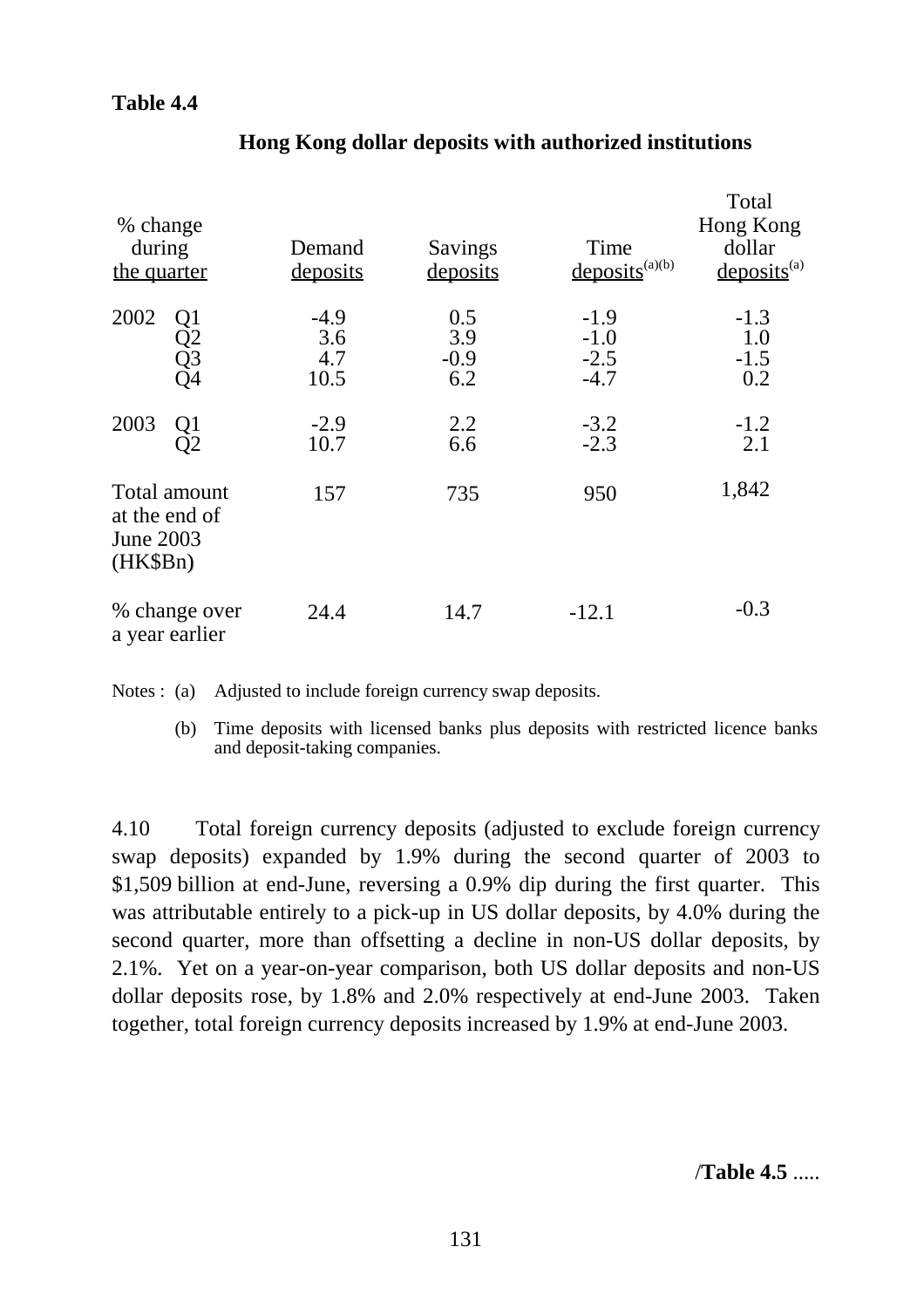## **Table 4.5**

| % change<br>during<br>the quarter                        | US\$<br>$deposits^{(a)}$       | Non-US\$<br>$deposits^{(a)}$    | Total foreign<br>currency<br>$deposits^{(a)}$ | Foreign<br>currency<br>swap deposits |
|----------------------------------------------------------|--------------------------------|---------------------------------|-----------------------------------------------|--------------------------------------|
| 2002<br>Q1<br>Q2<br>Q3<br>Q4                             | $-2.9$<br>1.1<br>$-3.3$<br>3.4 | $-12.7$<br>3.2<br>4.2<br>$-1.6$ | $-6.2$<br>1.7<br>$-0.9$<br>1.7                | $-6.9$<br>$-8.0$<br>$-7.5$<br>$-8.6$ |
| 2003<br>Q1<br>Ĵ2                                         | $-2.1$<br>4.0                  | 1.7<br>$-2.1$                   | $-0.9$<br>1.9                                 | $-8.4$<br>$-7.2$                     |
| Total amount<br>at the end of<br>June 2003<br>$(HK\$Bn)$ | 1,031                          | 477                             | 1,509                                         | $\overline{2}$                       |
| % change over<br>a year earlier                          | 1.8                            | 2.0                             | 1.9                                           | $-28.2$                              |

## **Foreign currency deposits with authorized institutions**

Note : (a) Adjusted to exclude foreign currency swap deposits.

#### **Deposits with authorized institutions by currency denomination and Diagram 4.4 share of Hong Kong dollar deposits in total deposits**



Note : (\*) Adjusted for foreign currency swap deposits.

/4.11 .....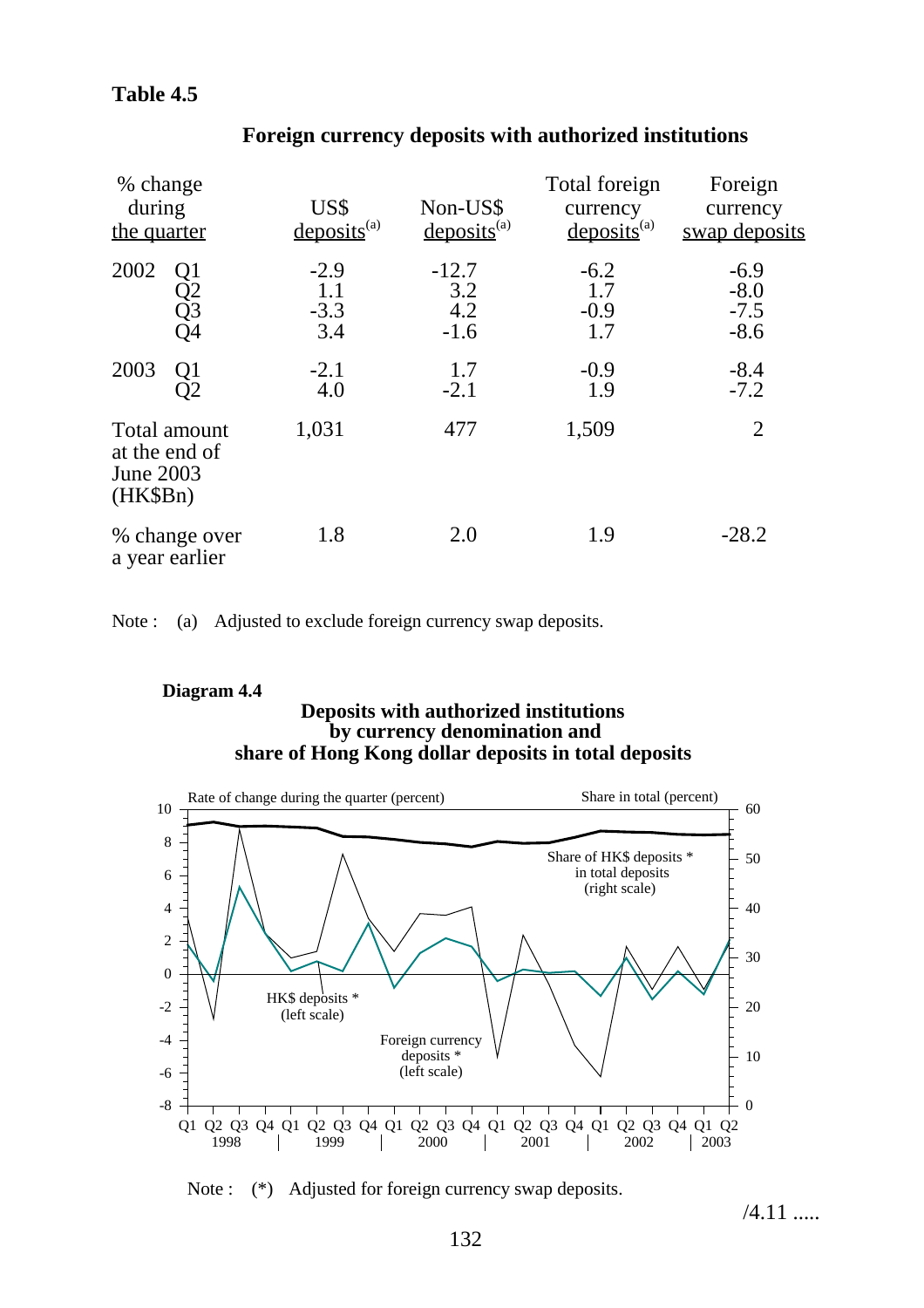4.11 Total deposits with authorized institutions in Hong Kong moved up by 2.0% during the second quarter of 2003 to \$3,351 billion at end-June, having declined by 1.0% during the first quarter. This was influenced predominantly by the growth profile of deposits with licensed banks, which turned up to a 2.0% rise during the second quarter, from a 1.0% fall during the first quarter. Such deposits constituted 98.8% of total deposits with authorized institutions at end-June 2003. As to deposits with restricted licence banks and with deposit-taking companies, they also rose back, by 4.6% and 0.9% respectively during the second quarter, following decreases of 5.5% and 7.0% during the first quarter. On a year-on-year comparison, deposits with these three types of authorized institutions had respective changes of 0.7%, -1.0% and -5.2% at end-June 2003. Taken together, there was an increase of 0.6% at end-June 2003.

### **Table 4.6**

|                                    |                               |                              | With<br>licensed banks   |                                      |                                | With<br>restricted<br>licence<br>banks | With<br>deposit-<br>taking<br>companies |                                |
|------------------------------------|-------------------------------|------------------------------|--------------------------|--------------------------------------|--------------------------------|----------------------------------------|-----------------------------------------|--------------------------------|
| % change<br>during<br>the quarter  |                               | Demand<br>deposits           | Savings<br>deposits      | Time<br>deposits                     | Sub-<br><u>total</u>           | Time<br><u>deposits</u>                | Time<br><u>deposits</u>                 | <u>Total</u>                   |
| 2002                               | Q1<br>Q2<br>Q3<br>Q4          | $-1.5$<br>4.4<br>2.2<br>10.9 | 0.2<br>4.4<br>0.3<br>6.1 | $-5.0$<br>$-0.2$<br>$-2.2$<br>$-1.9$ | $-3.5$<br>1.2<br>$-1.3$<br>1.0 | $-3.0$<br>10.6<br>7.7<br>$-6.9$        | $-7.0$<br>$-3.0$<br>$-2.2$<br>3.3       | $-3.5$<br>1.3<br>$-1.2$<br>0.9 |
| 2003                               | $\frac{Q1}{Q2}$               | $-0.6$<br>11.0               | 3.3<br>5.5               | $-2.9$<br>$-0.4$                     | $-1.0$<br>2.0                  | $-5.5$<br>4.6                          | $-7.0$<br>0.9                           | $-1.0$<br>2.0                  |
| June 2003<br>(HK\$Bn)              | Total amount<br>at the end of | 201                          | 1,032                    | 2,077                                | 3,310                          | 35                                     | 6                                       | 3,351                          |
| % change<br>over a year<br>earlier |                               | 25.1                         | 15.9                     | $-7.2$                               | 0.7                            | $-1.0$                                 | $-5.2$                                  | 0.6                            |

## **Total deposits by major type of authorized institution**

 $\overline{v}$  with  $\overline{v}$ 

 $\frac{1}{2}$ 

/4.12 .....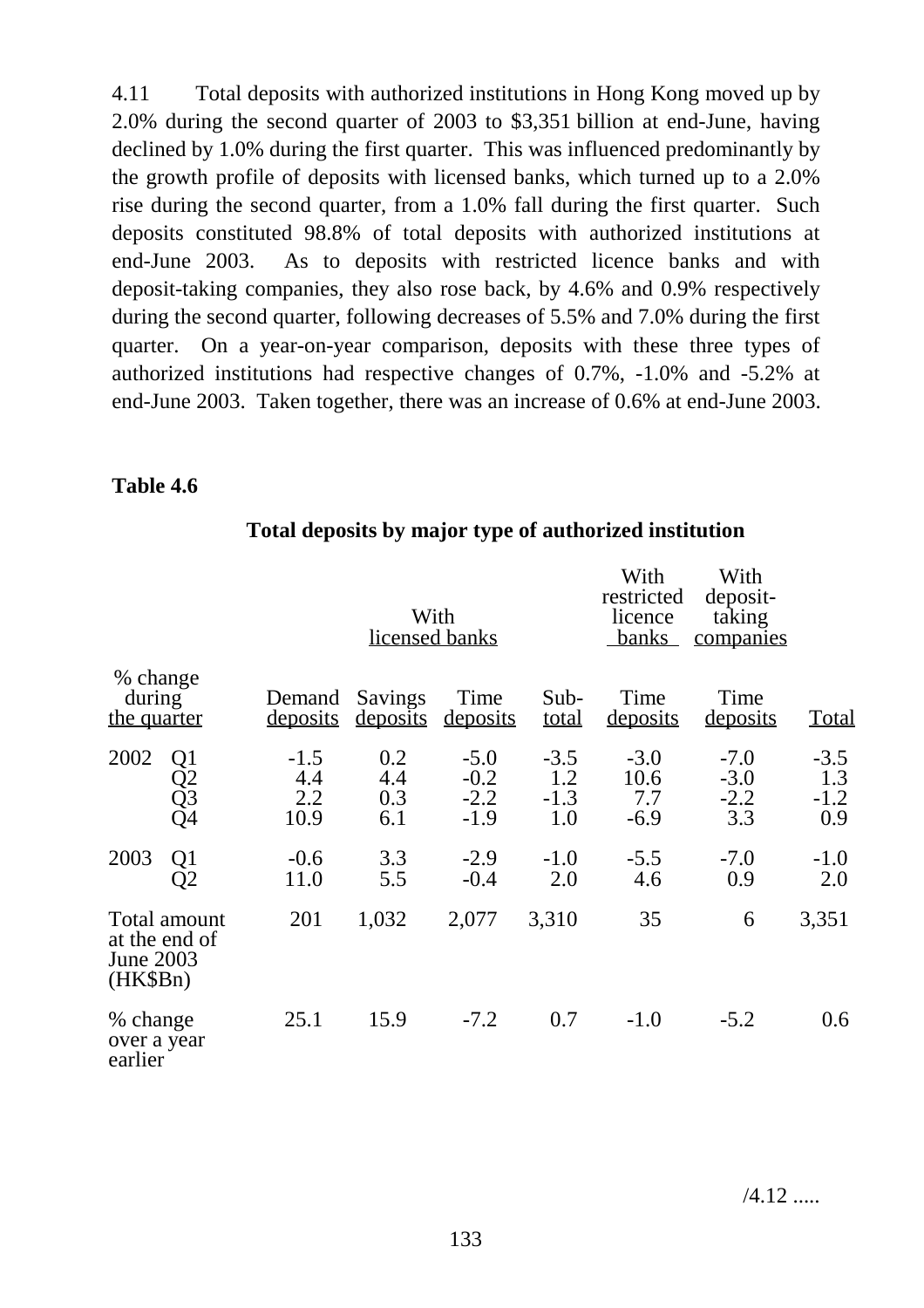4.12 At end-June 2003, narrow money supply,  $HK$M1^{(5)}$ , amounted to \$277 billion, representing a 6.4% rise during the second quarter. This was faster than the 0.4% increase during the first quarter. On a seasonally adjusted basis, HK\$M1 rose more, by 2.7% during the first quarter and 8.7% during the second quarter $^{(6)}$ . Broader money supply, HK\$M2 and HK\$M3 (adjusted to include foreign currency swap deposits), went up by 2.2% and 2.1% respectively during the second quarter, to \$2,012 billion and \$2,031 billion respectively at end-June 2003. These reversed a decrease of 0.8% in both monetary aggregates during the first quarter. On a year-on-year comparison, HK\$M1 surged by 18.7%, while both HK\$M2 and HK\$M3 rose slightly by 0.5% at end-June 2003. Subdued domestic economic activity and low return from interest-bearing deposits relative to other financial assets, including in particular debt securities, were the major factors underlying the slower growth in broader money supply.

### **Table 4.7**

| % change                                                        |                             | M1                                  |                          | <u>M2</u>                      |                                |                                | <b>M3</b>                      |  |
|-----------------------------------------------------------------|-----------------------------|-------------------------------------|--------------------------|--------------------------------|--------------------------------|--------------------------------|--------------------------------|--|
| during<br>the quarter                                           |                             | HK\$                                | Total                    | $HKS^{(a)}$                    | Total                          | $HKS^{(a)}$                    | <b>Total</b>                   |  |
| 2002<br>Οl<br>Q3<br>Q4                                          | $-0.1$<br>1.7<br>3.5<br>7.3 | (0.5)<br>$5.4^\circ$<br>2.9<br>3.4) | 1.5<br>2.4<br>2.1<br>8.0 | $-1.0$<br>1.2<br>$-1.4$<br>0.4 | $-3.1$<br>1.7<br>$-0.8$<br>1.4 | $-1.0$<br>1.2<br>$-1.3$<br>0.5 | $-3.1$<br>1.7<br>$-0.7$<br>1.3 |  |
| 2003<br>Q1                                                      | 0.4<br>6.4                  | (2.7)<br>(8.7)                      | 1.4<br>7.1               | $-0.8$<br>2.2                  | $-0.3$<br>2.2                  | $-0.8$<br>2.1                  | $-0.4$<br>2.2                  |  |
| Total amount<br>at the end of<br><b>June 2003</b><br>$(HK\$Bn)$ | 277                         | (282)                               | 321                      | 2,012                          | 3,584                          | 2,031                          | 3,626                          |  |
| % change over<br>a year earlier                                 | 18.7                        | (18.8)                              | 19.8                     | 0.5                            | 2.4                            | 0.5                            | 2.4                            |  |

### **Hong Kong dollar money supply and total money supply**

- Notes : ( ) Figures in brackets represent percentage changes on the basis of the seasonally adjusted series of HK\$M1. Seasonality is not apparent for the other monetary aggregates.
	- (a) Adjusted to include foreign currency swap deposits.

/**Diagram 4.5** .....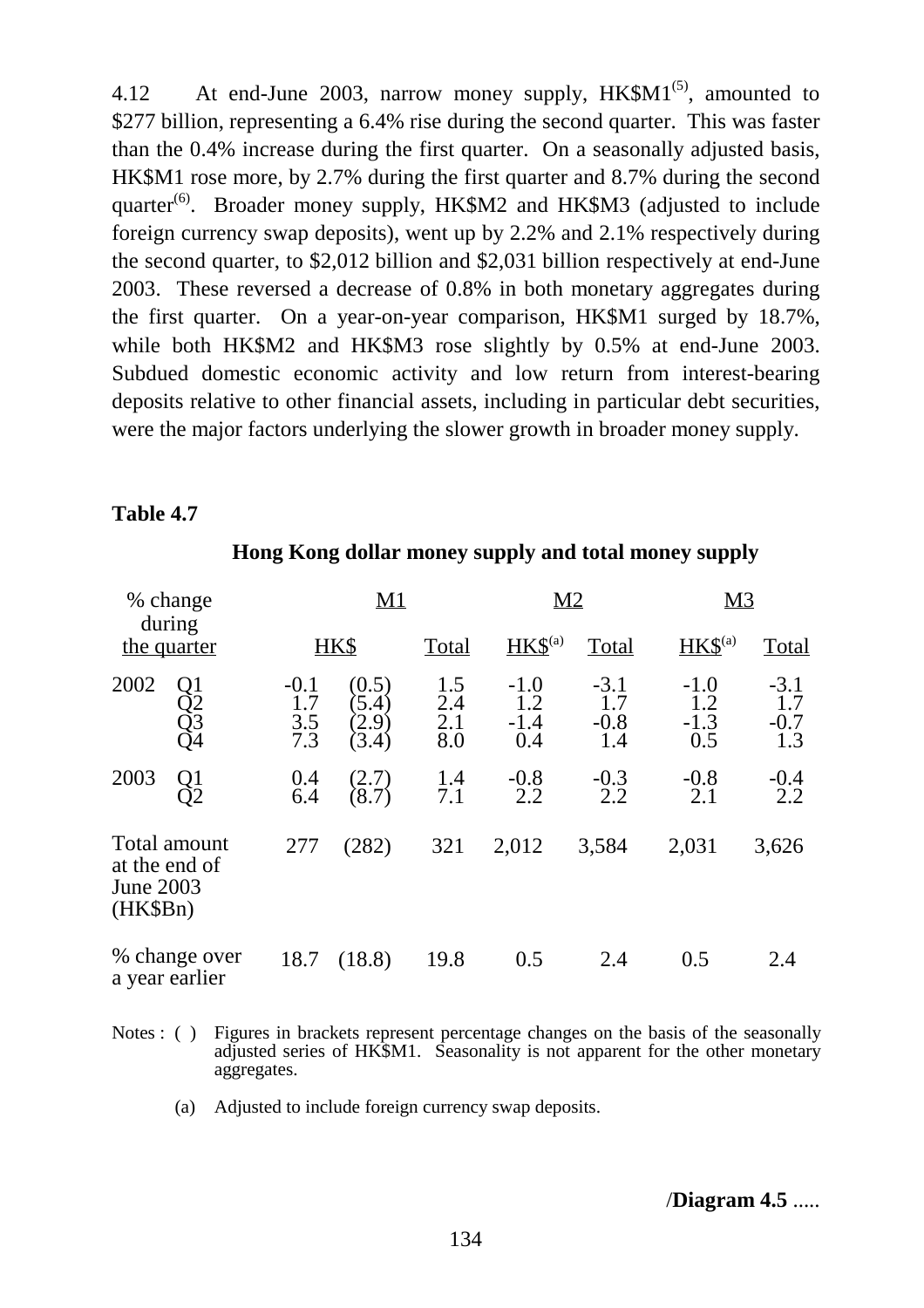#### **Diagram 4.5**





Note :  $(*)$  Adjusted to include foreign currency swap deposits.

## **Hong Kong dollar external claims and liabilities of authorized institutions**

4.13 Comparing end-May 2003 with end-2002, Hong Kong dollar claims held by Hong Kong's authorized institutions on banks outside Hong Kong rose by 19.9% to \$222.5 billion. On a year-on-year comparison, the increase was 19.1% at end-May 2003. This was partly due to increased placements with banks in Europe and the Mainland. By contrast, Hong Kong dollar liabilities owed by Hong Kong's authorized institutions to banks outside Hong Kong contracted by 15.4% from \$161.2 billion at end-2002 to \$136.3 billion at end-May 2003. On a year-on-year comparison, there was a decrease of 10.1% at end-May 2003. Taken together, Hong Kong's authorized institutions maintained net claims against banks abroad, at \$86.1 billion at end-May 2003, much exceeding those of \$24.4 billion at end-2002.

/4.14 .....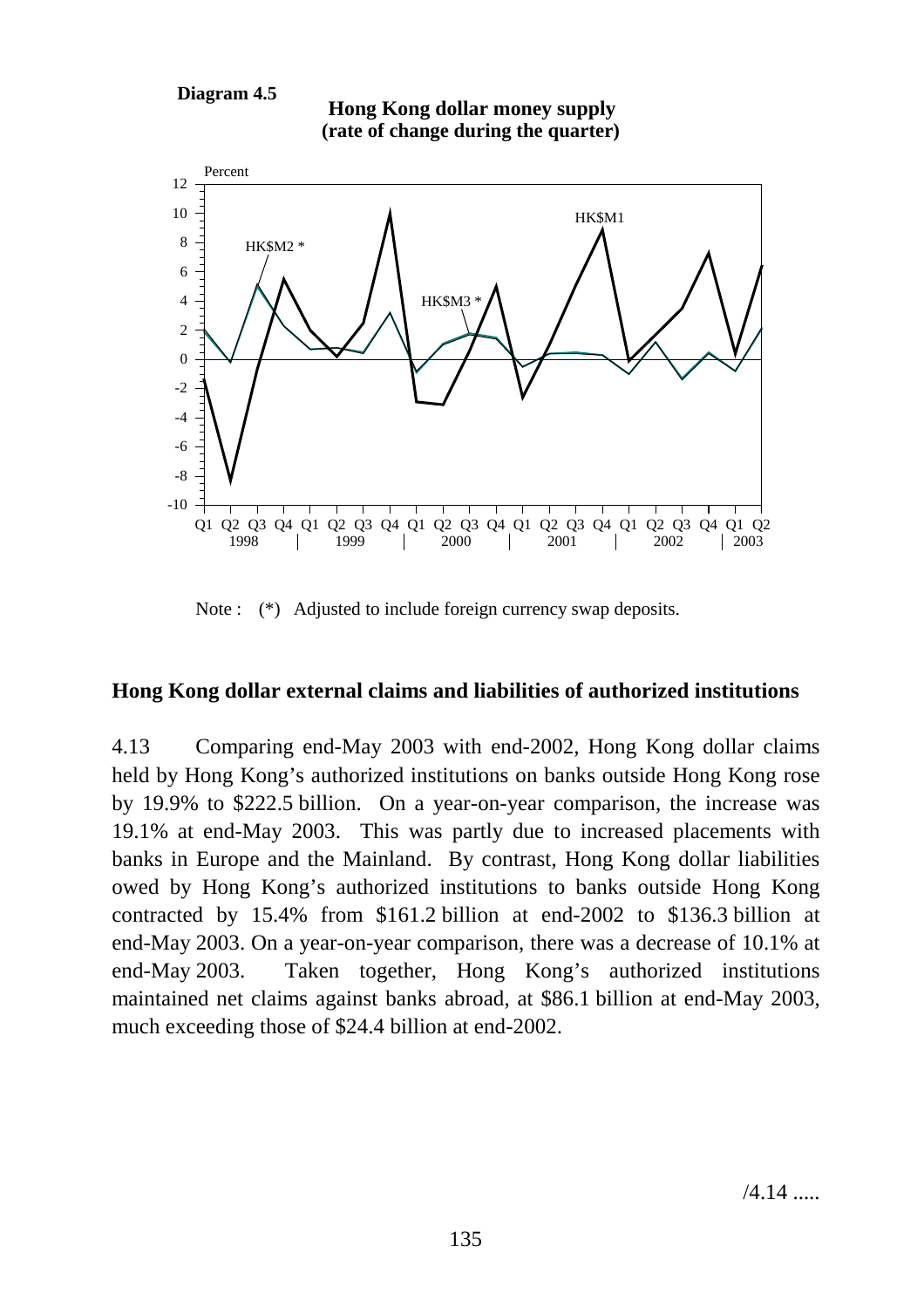4.14 On the external position vis-à-vis banks in the Mainland, Hong Kong dollar liabilities owed by Hong Kong's authorized institutions to banks in the Mainland continued to be prominent, accounting for 41% of total Hong Kong dollar liabilities owed to banks abroad at end-May 2003. Hong Kong dollar claims held by Hong Kong's authorized institutions on banks in the Mainland had a smaller share in total Hong Kong dollar claims held on banks abroad, at 10% at end-May 2003. Owing to less deposits from banks in the Mainland, Hong Kong dollar liabilities owed by Hong Kong's authorized institutions to banks in the Mainland fell considerably, by 24.6% during the first five months of 2003 to \$55.5 billion at end-May. On a year-on-year comparison, the decrease was 22.7% at end-May 2003. On the other hand, with more lending and placement to banks in the Mainland, Hong Kong dollar claims held by Hong Kong's authorized institutions on banks in the Mainland went up by 9.0% during the first five months of 2003 to \$22.5 billion at end-May. On a year-on-year comparison, there was a surge of 19.5% at end-May 2003. Taken together, Hong Kong's authorized institutions had net Hong Kong dollar liabilities to banks in the Mainland, amounting to \$33.0 billion at end-May 2003, which was reduced from \$52.9 billion at end-2002.

#### **Table 4.8**

| As at the<br>end of |                |                   | Claims on banks<br>outside Hong Kong<br>$(HK\$Bn)$ | Liabilities to banks<br>(HK\$Bn) | outside Hong Kong                     | Net liabilities to banks<br>outside Hong Kong<br>(HK\$Bn) |                                       |  |
|---------------------|----------------|-------------------|----------------------------------------------------|----------------------------------|---------------------------------------|-----------------------------------------------------------|---------------------------------------|--|
|                     |                | Overall           | Involving<br>banks in<br>the Mainland              | Overall                          | Involving<br>banks in<br>the Mainland | Overall                                                   | Involving<br>banks in<br>the Mainland |  |
| 2002                | Q <sub>1</sub> | 171.8<br>(1.1)    | 19.1<br>(3.2)                                      | $147.0(-16.2)$                   | $68.4$ $(-28.7)$                      | $-24.9$                                                   | 49.3                                  |  |
|                     | Q <sub>2</sub> | 190.1(10.6)       | (3.4)<br>19.8                                      | $151.2 \quad (2.9)$              | 67.4<br>$(-1.4)$                      | $-38.9$                                                   | 47.6                                  |  |
|                     | Q <sub>3</sub> | 192.3<br>(1.2)    | (8.7)<br>21.5                                      | 154.3<br>(2.1)                   | 70.6<br>(4.6)                         | $-38.0$                                                   | 49.0                                  |  |
|                     | Q <sub>4</sub> | $(-3.5)$<br>185.6 | $20.6$ $(-4.2)$                                    | 161.2<br>(4.5)                   | 73.6<br>(4.3)                         | $-24.4$                                                   | 52.9                                  |  |
| 2003                | Q <sub>1</sub> | 202.4<br>(9.0)    | 21.9<br>(6.4)                                      | 149.8 $(-7.1)$                   | $62.2$ $(-15.4)$                      | $-52.5$                                                   | 40.3                                  |  |
|                     | Apr            | 200.0<br>$(-1.2)$ | 23.2<br>(5.6)                                      | $135.7$ $(-9.4)$                 | $53.7$ $(-13.7)$                      | $-64.2$                                                   | 30.5                                  |  |
|                     | May            | (11.2)<br>222.5   | $22.5$ $(-3.0)$                                    | 136.3<br>(0.5)                   | (3.3)<br>55.5                         | $-86.1$                                                   | 33.0                                  |  |
|                     |                | <19.1>            | <19.5>                                             | $\langle -10.1 \rangle$          | $< -22.7>$                            |                                                           |                                       |  |

## **Hong Kong dollar external claims and liabilities held by Hong Kong's authorized institutions**

Notes : ( ) % change during the period.

 $\langle \rangle$  % change over a year earlier.

/**Loans** .....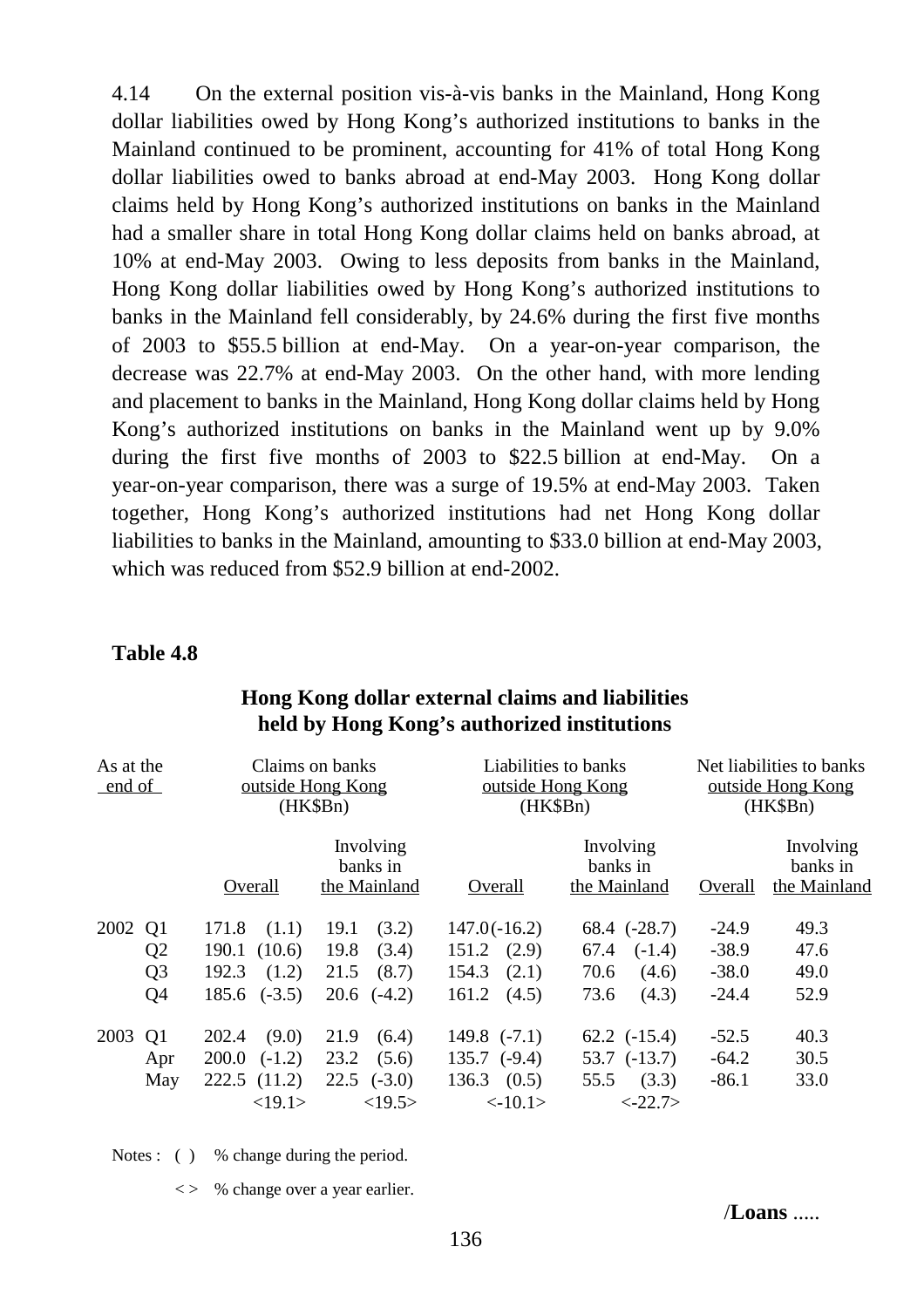## **Loans and advances**

4.15 Total loans and advances contracted further, by 0.3% during the second quarter of 2003 to \$2,053 billion at end-June, after a 0.8% decrease during the first quarter. Within this total, Hong Kong dollar loans were reduced by 0.8% during the second quarter to \$1,597 billion at end-June, while foreign currency dollar loans rose by 1.4% to \$456 billion. This followed corresponding reductions of 0.4% and 2.3% during the first quarter. The share of Hong Kong dollar loans in total loans and advances stood at 77.8% at end-June 2003, little changed from that at end-2002. On a year-on-year comparison, both Hong Kong dollar loans and foreign currency loans went down, by 3.0% and 8.7% respectively, giving a decrease of 4.3% in total loans and advances at end-June 2003.

## **Table 4.9**

| % change<br>during<br>the quarter                        | Hong Kong<br>dollar loans         | Foreign<br><u>currency</u> loans  | Total loans<br>and advances          |
|----------------------------------------------------------|-----------------------------------|-----------------------------------|--------------------------------------|
| 2002<br>Q1<br>Q2<br>Q3<br>Q4                             | 0.7<br>$-0.8$<br>$-1.3$<br>$-0.6$ | $-7.2$<br>0.2<br>$-5.5$<br>$-2.4$ | $-1.2$<br>$-0.5$<br>$-2.2$<br>$-1.0$ |
| 2003<br>Q1<br>J2                                         | $-0.4$<br>$-0.8$                  | $-2.3$<br>1.4                     | $-0.8$<br>$-0.3$                     |
| Total amount<br>at the end of<br>June 2003<br>$(HK\$Bn)$ | 1,597                             | 456                               | 2,053                                |
| % change over<br>a year earlier                          | $-3.0$                            | $-8.7$                            | $-4.3$                               |

### **Loans and advances by currency denomination**

/**Diagram 4.6** .....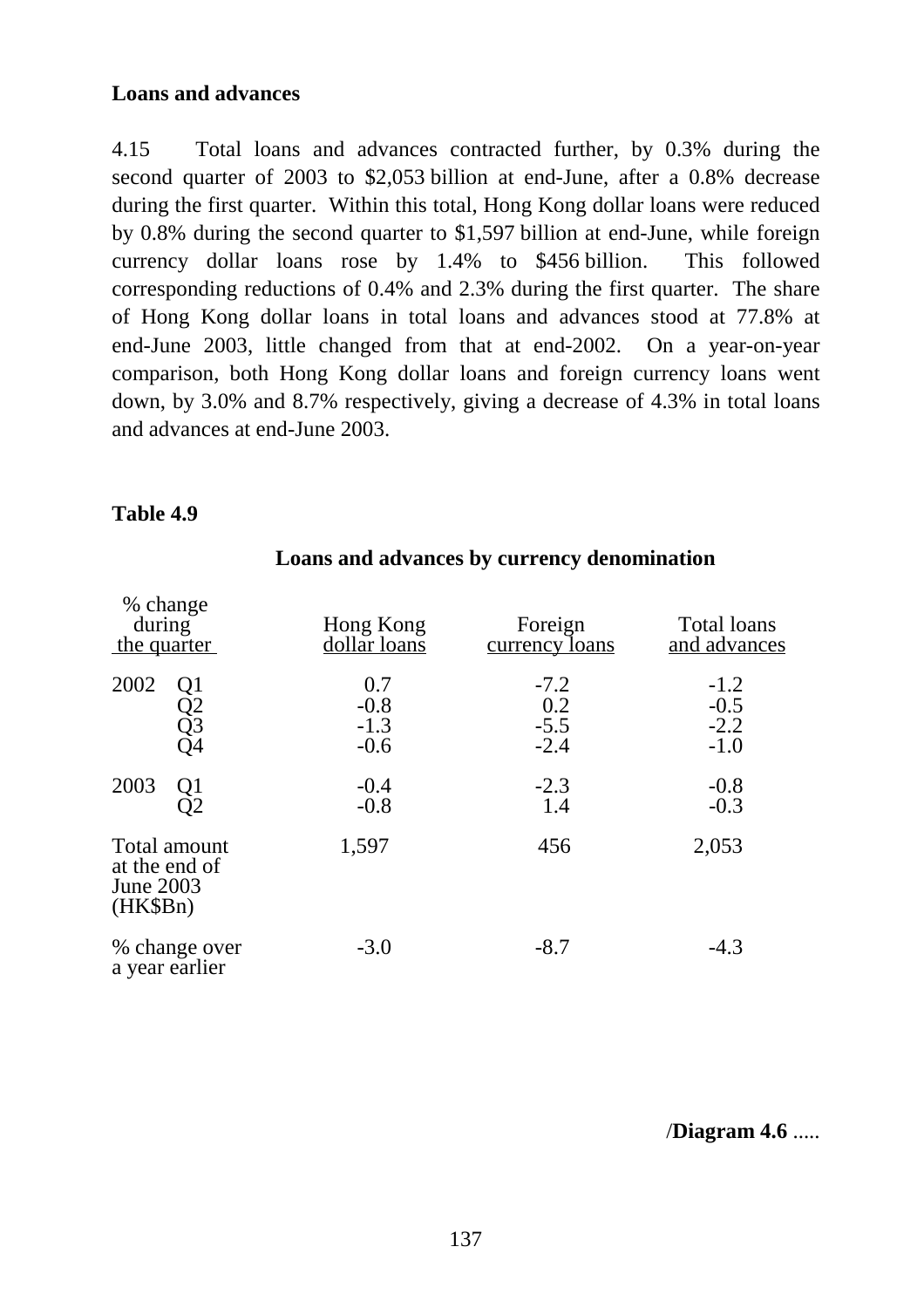#### **Loans and advances by currency denomination Diagram 4.6 and share of Hong Kong dollar loans in total loans and advances**



4.16 As Hong Kong dollar loans declined further while Hong Kong dollar deposits resumed increase during the first half of 2003, the Hong Kong dollar loan-to-deposit ratio went down appreciably, from 88.5% at end-2002 to 86.7% at end-June 2003.

### **Table 4.10**

**Hong Kong dollar loan-to-deposit ratio**(a)

| <u>As at the end of</u> |  |                              |
|-------------------------|--|------------------------------|
| 2002                    |  | 90.7<br>89.1<br>89.3<br>88.5 |
| 2003                    |  | 89.2<br>86.7                 |

Note : (a) Hong Kong dollar deposits have been adjusted to include foreign currency swap deposits.

/**Diagram 4.7** .....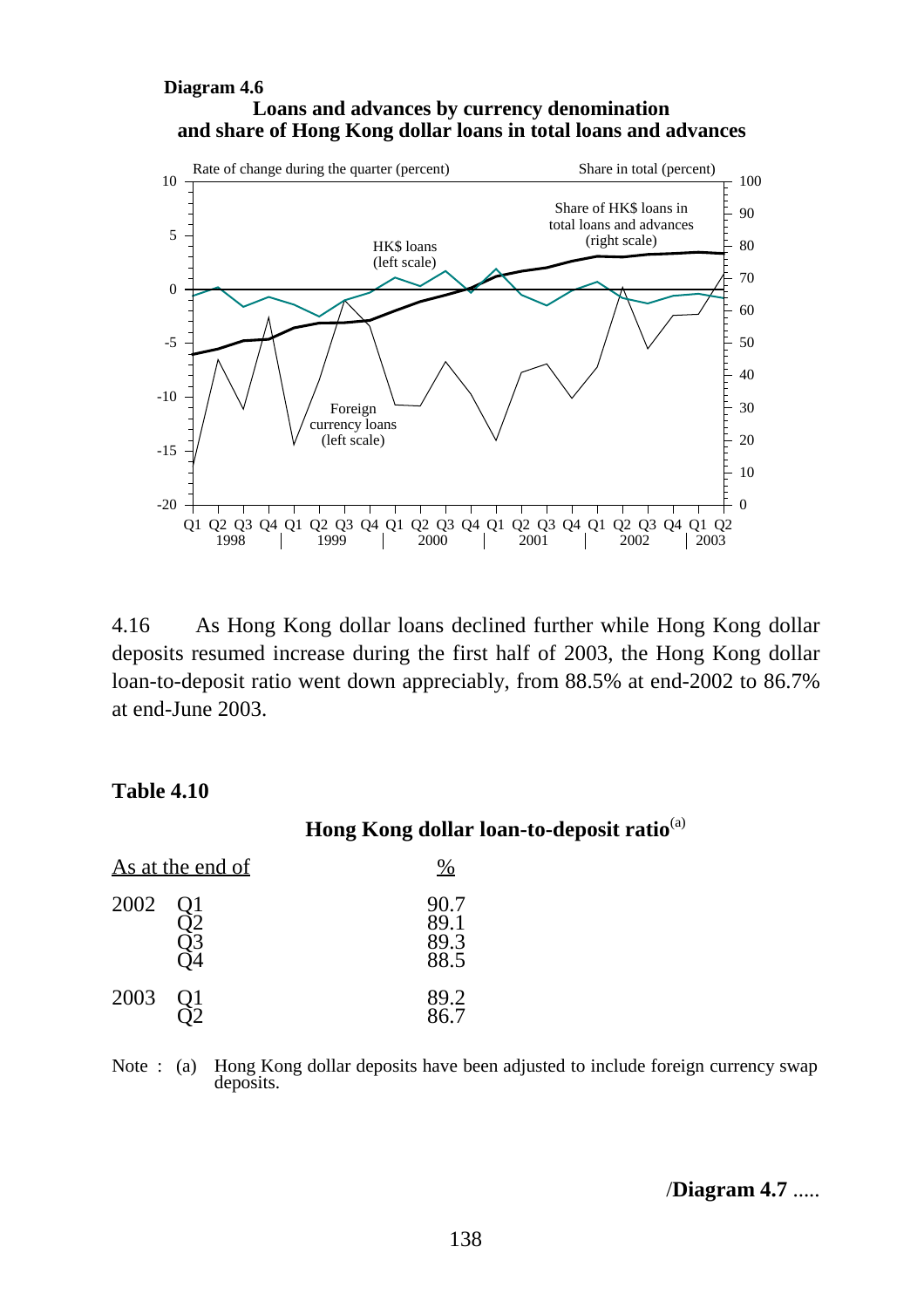#### **Diagram 4.7**



**Hong Kong dollar loan-to-deposit ratio\***

4.17 Analysed by place of usage, loans for use in Hong Kong, at \$1,819 billion at end-June 2003, continued to decrease, by 0.3% during the second quarter, following a 0.5% fall during the first quarter. Loans for use outside Hong Kong also declined, by 3.4% during the first quarter and further by 0.2% during the second quarter, to \$234 billion at end-June, upon continued cut-backs in Euro-yen Impact Loans<sup> $(7)$ </sup>. On a year-on-year comparison, loans for use in Hong Kong and outside Hong Kong fell by 2.8% and 14.8% respectively at end-June 2003.

/**Table 4.11** .....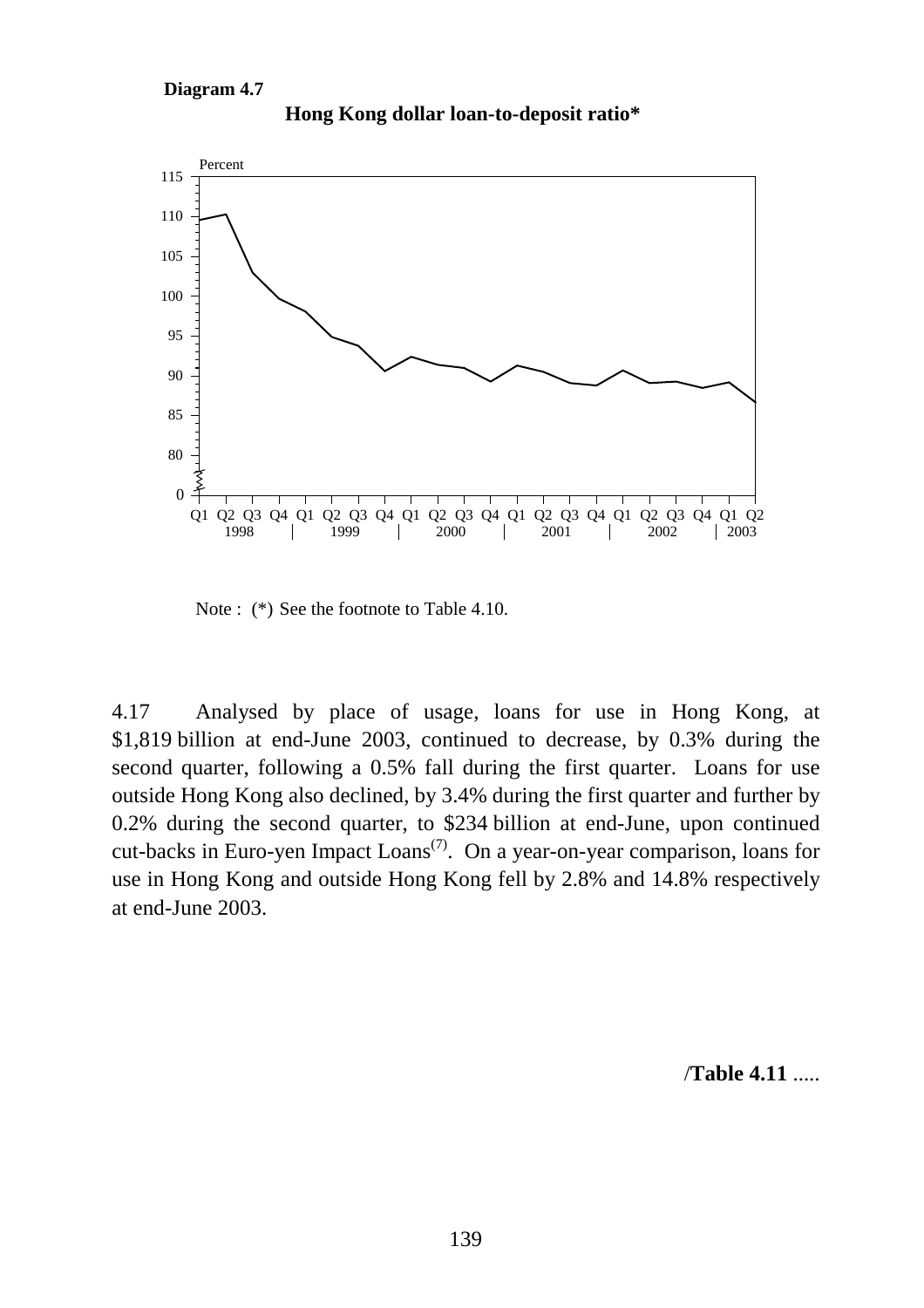# **Table 4.11**

| % change<br>during<br>the quarter                      | Loans for use<br>in Hong Kong <sup>(a)</sup> | Loans for use<br>outside Hong Kong <sup>(b)</sup> |
|--------------------------------------------------------|----------------------------------------------|---------------------------------------------------|
| 2002<br>Q1<br>Q2<br>Q3<br>Q4                           | 0.1<br>$-0.5$<br>$-1.6$<br>$-0.4$            | $-9.6$<br>$-0.8$<br>$-6.6$<br>$-5.4$              |
| 2003<br>Q <sub>1</sub><br>Э2                           | $-0.5$<br>$-0.3$                             | $-3.4$<br>$-0.2$                                  |
| Total amount<br>at the end of<br>June 2003<br>(HK\$Bn) | 1,819                                        | 234                                               |
| % change over<br>a year earlier                        | $-2.8$                                       | $-14.8$                                           |

# **Loans and advances by place of usage**

Notes : (a) Including trade financing loans.

(b) Including loans where the place of usage is unknown.

#### **Diagram 4.8**





/4.18 .....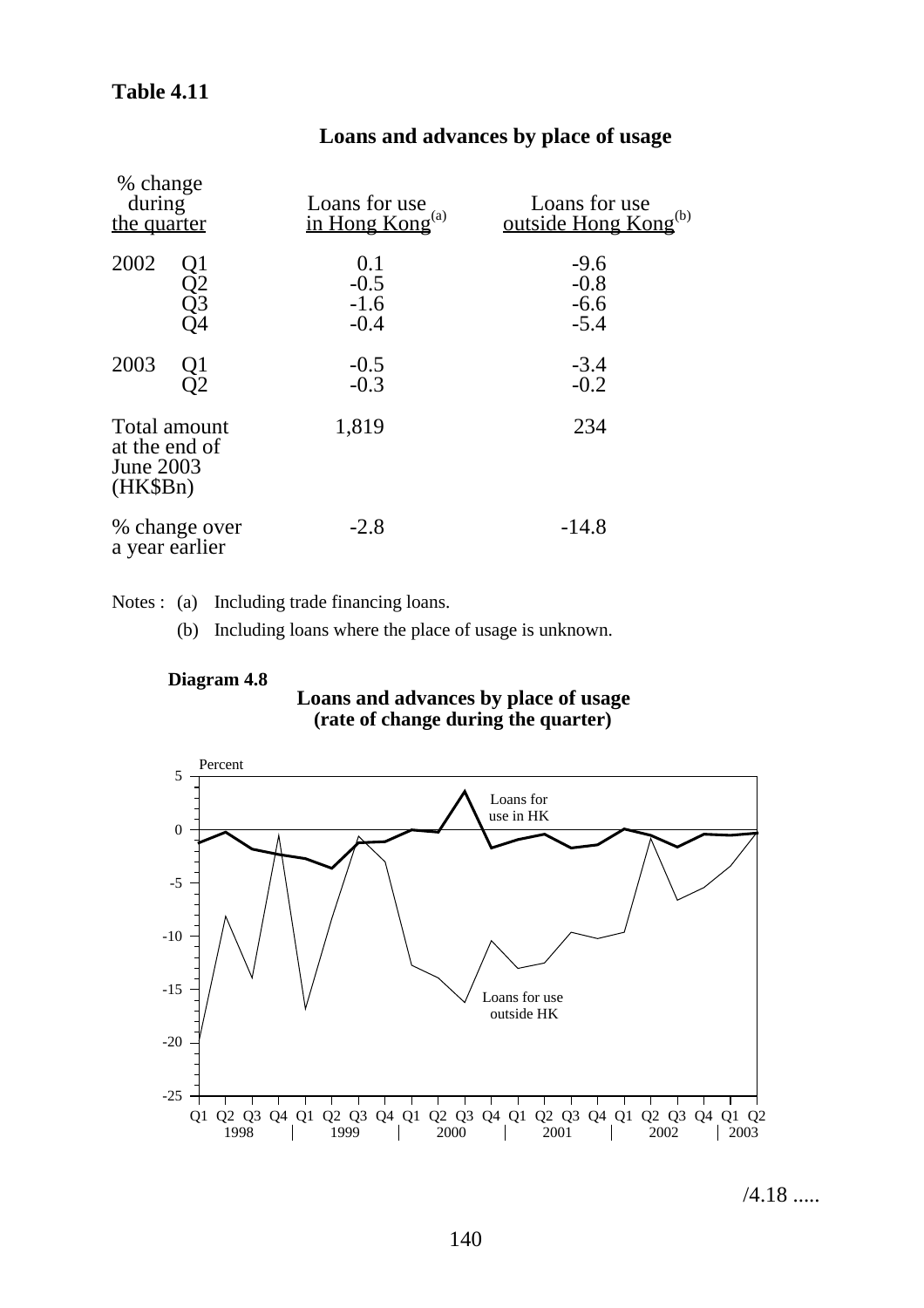4.18 Analysed by major usage, domestic loans continued to show a mixed performance. Loans for trade financing expanded by 6.2% during the second quarter of 2003, larger than the 2.2% increase during the first quarter. Continued robust performance of external trade was the major contributory factor. Loans to the manufacturing sector and for financial concerns also went up faster, by 4.9% and 2.8% respectively during the second quarter, as compared to the increases of 1.7% and 0.1% during the first quarter. On the other hand, loans to stockbrokers reverted to decline, by 5.5% during the second quarter of 2003, after a brief rise by 4.2% during the first quarter. So did loans for the wholesale and retail trade, to a 0.6% decrease during the second quarter, from a 2.3% increase during the first quarter, as local retail business was hit by SARS. As to loans for residential mortgages and for building, construction, property development and property investment, both shrank by 1.4% during the second quarter, as the subdued property market continued to weigh down on such lending. This followed respective declines of 1.3% and 0.3% during the first quarter.

## **Table 4.12**

| % change<br>during<br>the quarter                      |                                  | Loans to:<br>Finance<br>visible<br>trade | Manu-<br>facturing<br>sector | Whole-<br>sale<br>and<br>retail<br>trades | Building,<br>construction,<br>property<br>develop-<br>ment and<br>property<br>investment | Purchase<br>resi-<br>dential<br>property <sup>(b)</sup> | Financial<br>concerns          | Stock-<br>brokers                | <b>Others</b>                     |
|--------------------------------------------------------|----------------------------------|------------------------------------------|------------------------------|-------------------------------------------|------------------------------------------------------------------------------------------|---------------------------------------------------------|--------------------------------|----------------------------------|-----------------------------------|
| 2002                                                   | Q <sub>1</sub><br>Q2<br>Q3<br>Q4 | $-2.6$<br>7.3<br>1.9<br>$-3.7$           | 1.2<br>1.3<br>$-4.9$<br>1.2  | 1.0<br>$-0.1$<br>$-0.9$<br>$-2.6$         | $-0.5$<br>$-1.9$<br>$-2.4$<br>1.0                                                        | $\ast$<br>0.6<br>$-0.7$<br>$-0.7$                       | 0.9<br>$-8.2$<br>$-3.2$<br>0.3 | 2.1<br>23.9<br>$-22.2$<br>$-5.3$ | 0.7<br>$-0.8$<br>$-1.5$<br>$-0.3$ |
| 2003                                                   | Q <sub>1</sub><br>Q2             | 2.2<br>6.2                               | 1.7<br>4.9                   | 2.3<br>$-0.6$                             | $-0.3$<br>$-1.4$                                                                         | $-1.3$<br>$-1.4$                                        | 0.1<br>2.8                     | 4.2<br>$-5.5$                    | $-1.2$<br>$-0.9$                  |
| Total amount<br>at the end of<br>June 2003<br>(HK\$Bn) |                                  | 99                                       | 75                           | 102                                       | 373                                                                                      | 624                                                     | 129                            | 8                                | 409                               |
| % change<br>over a year<br>earlier                     |                                  | 6.5                                      | 2.6                          | $-1.8$                                    | $-3.0$                                                                                   | $-4.1$                                                  | $-0.1$                         | $-27.5$                          | $-3.9$                            |

# Loans and advances for use in Hong Kong by major usage<sup>(a)</sup>

Notes : (a) Figures in this table are revised on a regular basis to incorporate subsequent amendments and loan re-classifications made by the authorized institutions concerned. The rates of change for the earlier quarters have been adjusted for the revisions known up to the latest reference quarter.

(b) Including loans for the purchase of flats under the Home Ownership Scheme, Private Sector Participation Scheme, and Tenants Purchase Scheme.

(\*) Change of less than 0.05%.

 $/4.19$  .....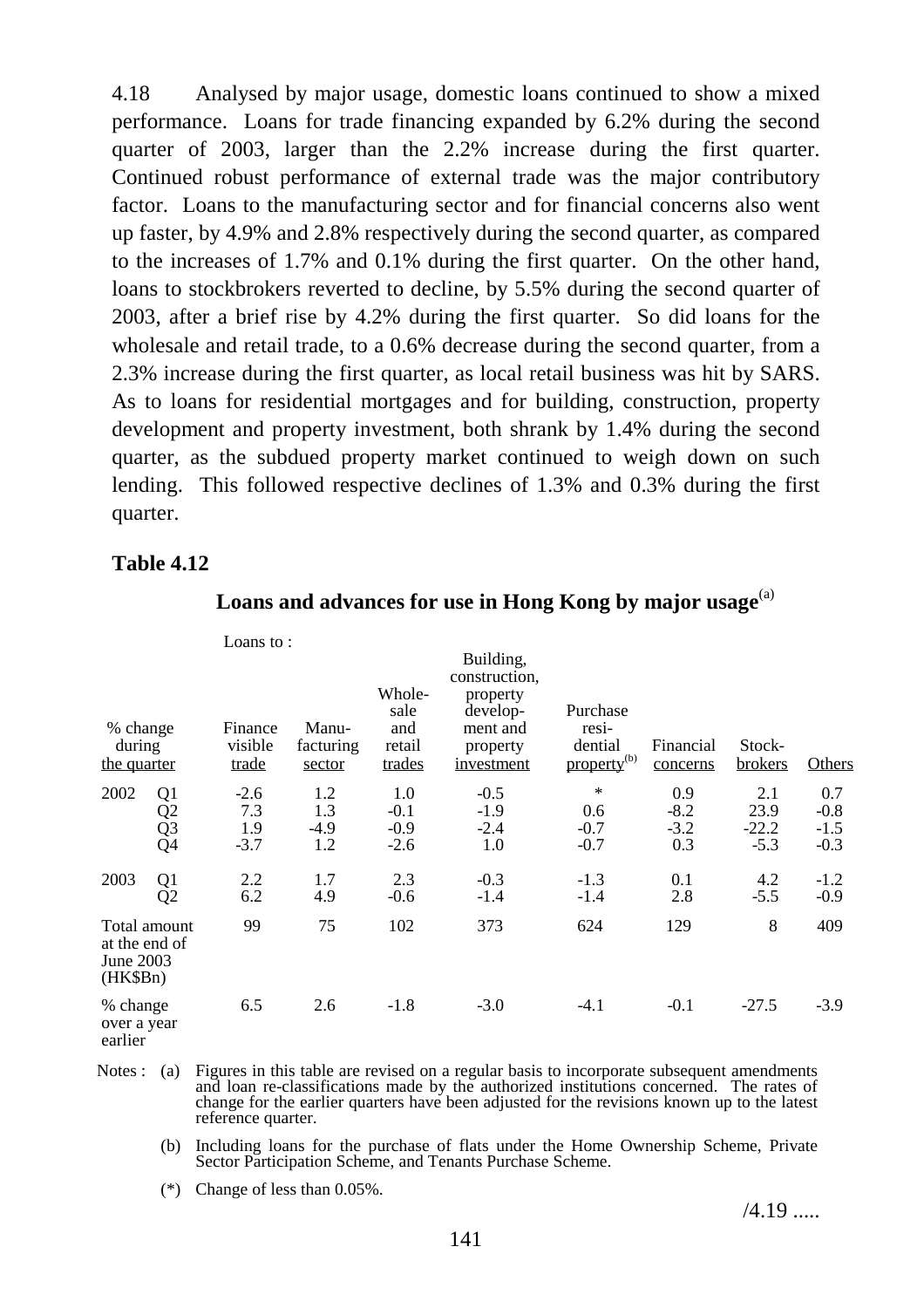4.19 The quality of assets held by the local banking sector showed some signs of deterioration, amidst the subdued local business environment. Specifically, the ratio of non-performing loans to total loans increased, from 3.94% at end-2002 to 4.03% at end-March 2003, as did the ratio of overdue and rescheduled loans to total loans, from  $3.59\%$  to  $3.64\%$ <sup>(8)</sup>. This was notwithstanding a slight decline in the ratio of classified loans to total loans, from 5.04% to 5.03%. Amongst different types of loans, arrears for over three months in mortgage repayment rose from 1.06% at end-2002 to 1.11% at end-March 2003, whereas arrears for over three months in credit card repayment fell from 1.28% to 1.25%. Nevertheless, the local banks remained well capitalised in overall terms, with their consolidated capital adequacy ratio averaging at 15.9% at end-March 2003, still far higher than the standard set by the Bank for International Settlements.

# **Banks and other deposit-taking institutions**

4.20 During the first half of 2003, the number of licensed banks increased by three to 136 at end-June. On the other hand, the number of restricted licence banks fell by four to 42, and the number of deposit-taking companies by five to 40. Altogether, 218 authorized institutions (excluding representative offices) from 33 countries and territories had a presence in Hong Kong at end-June 2003. Taking all the authorized institutions in Hong Kong together, their total assets went up by 0.8% during the first half of 2003 to \$6,049 billion at end-June.

4.21 On enhancing deposit protection in Hong Kong, opinions obtained from an earlier public consultation by HKMA indicated broad support for introduction of a deposit protection scheme in Hong Kong. After further studies and another round of public consultation by HKMA on the details of the proposed scheme, the bill for establishment of the deposit protection scheme in Hong Kong was drawn up and introduced into the Legislative Council on 30 April 2003. In order to prevent moral hazard and ensure financial viability of the scheme, it is proposed that the amount of protection for each eligible claim be capped at a specified level, and that a system of differential contributions from the depository institutions according to their regulatory ratings be introduced. It is expected to take at least 18 months after the passage of the bill for the scheme to commence operation.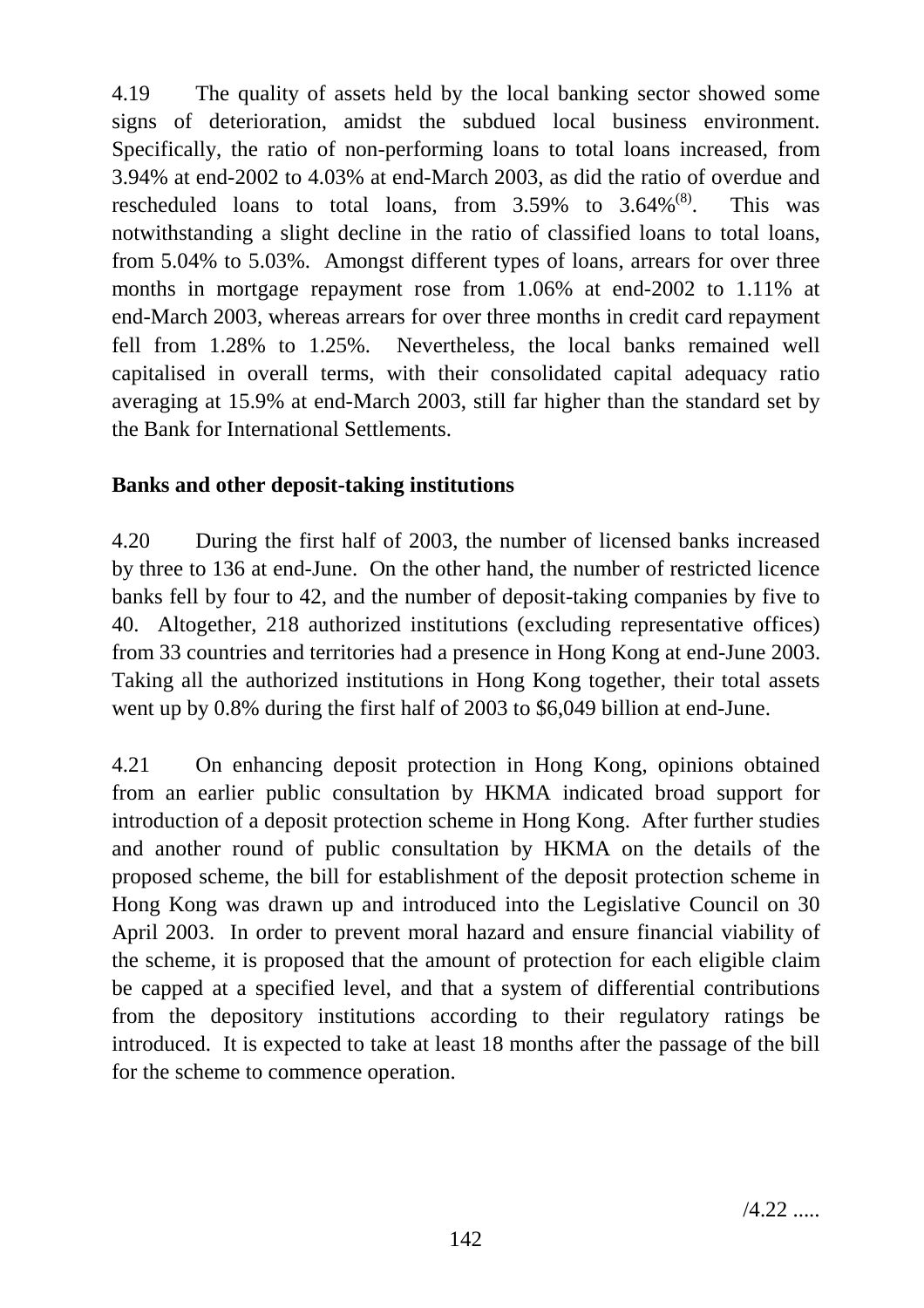4.22 To help address the issues of increases in consumer credit defaults and personal bankruptcies, the revised Code of Practice on Consumer Credit Data became effective as from 2 June 2003. Designed to provide practical guidance to data users in the handling of consumer credit data, the revised Code of Practice covers the collection, accuracy, use, security, access and correction issues, as they relate to the personal data of those individuals who are or have been applicants for consumer credit. It covers, on the one hand, credit reference agencies, and on the other hand, credit providers in their dealing with credit reference agencies and debt collection agencies.

4.23 As another initiative to facilitate credit assessment and maintain soundness of the local banking sector, HKMA, the Hong Kong Association of Banks and the Deposit Taking Companies Association jointly announced on 16 June 2003 the plan to establish a commercial credit reference agency (CCRA) in Hong Kong in the third quarter of 2004. CCRA is expected to collect credit data of small and medium-sized enterprises and make such data available to the authorized institutions. To safeguard confidentiality of the data held by CCRA, HKMA will issue a supervisory guideline to set out the minimum standards that authorized institutions have to observe in respect of sharing and use of commercial credit data.

# **Insurance**

4.24 During the first half of 2003, the total number of insurance companies decreased by five to 190 at end-June. Within this total, 46 were engaged in long-term business, 125 in general business, and 19 in composite business. Taken together, insurance companies from 25 countries and territories maintained a presence in Hong Kong at end-June 2003. Benefiting from strong expansion in both life insurance and general insurance, the value of business receipts in the insurance industry surged, by 22% in the first quarter of 2003 over a year earlier, even exceeding the 15% leap in the fourth quarter of 2002.

/**The** .....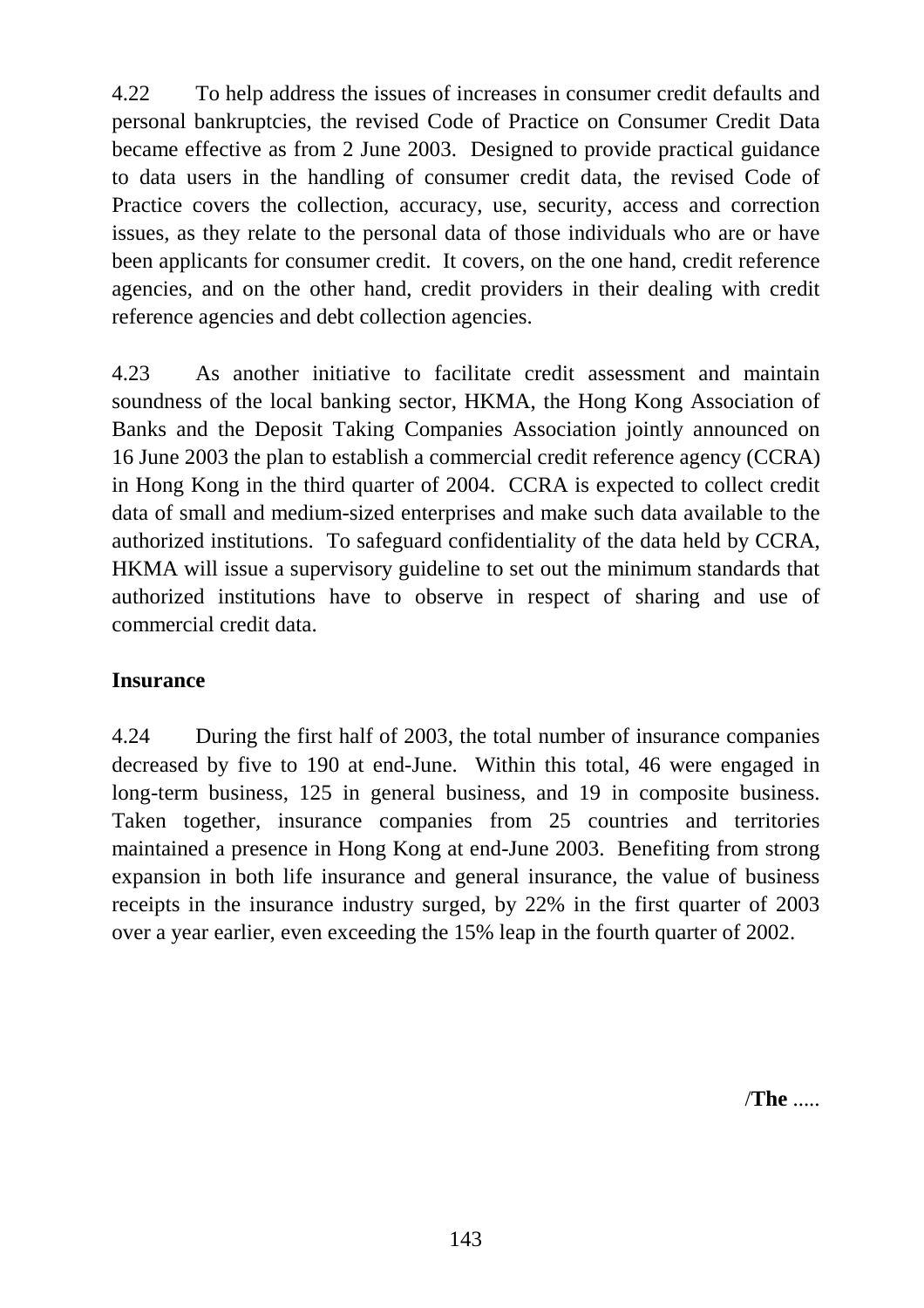# **The debt market**

4.25 In the first half of 2003, a total of 55 issues of Exchange Fund paper were launched by HKMA to replace the maturing issues<sup> $(9)$ </sup>. The total market value of Exchange Fund paper outstanding rose by 1.3% during the period to \$119.0 billion at end-June 2003. Market response to the tenders of Exchange Fund paper remained favourable, with the average over-subscription rate moving higher to 6.7 times in the first half of 2003, from 5.5 times in the second half of 2002. Trading in Exchange Fund paper also turned more active, with the average daily turnover increasing to \$25.8 billion in the first half of 2003, from \$22.2 billion in the second half of 2002. Comparing end-June 2003 with end-2002, the yield spread of five-year Exchange Fund Notes over the corresponding US Treasuries narrowed from 48 basis points to 28 basis points.

# **Table 4.13**

|      | Amount outstanding<br>as at the end of the quarter<br>(HK\$Bn) | Average daily turnover<br>in the quarter<br>(HK\$Bn) |
|------|----------------------------------------------------------------|------------------------------------------------------|
| 2002 | 114.7<br>115.7<br>116.6<br>117.5                               | 22.3<br>22.7<br>23.4<br>21.0                         |
| 2003 | 118.2<br>119.0                                                 | 27.8<br>23.8                                         |

## **Exchange Fund Bills and Notes issued by HKMA**

/**Diagram 4.9** .....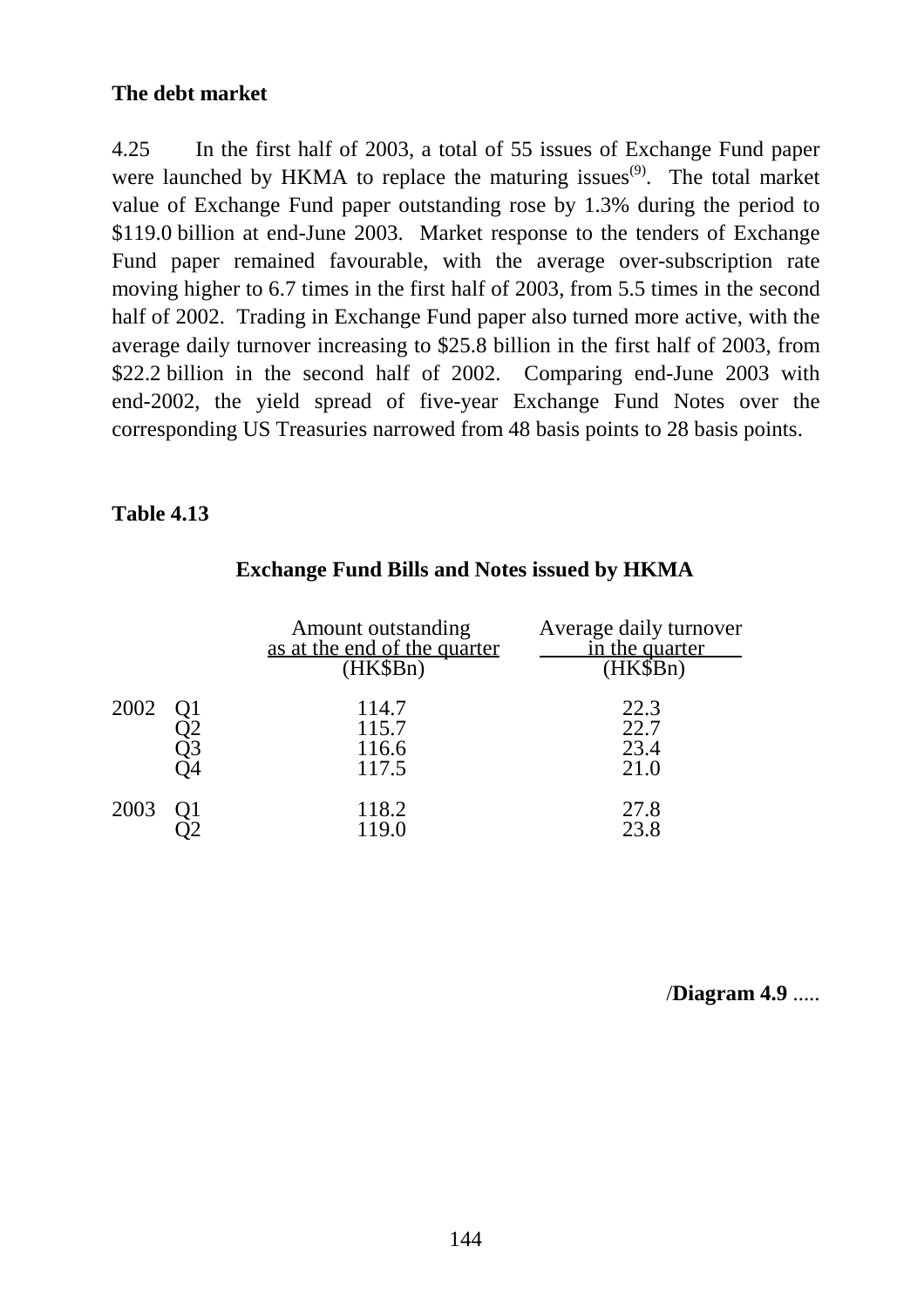#### **Hong Kong dollar and US dollar yield curves Diagram 4.9 (as at the end of June 2003)**



Note : AAA Hong Kong dollar debt issuers

| EIB         | European Investment Bank                              |
|-------------|-------------------------------------------------------|
| <b>IBRD</b> | International Bank for Reconstruction and Development |
| <b>IFC</b>  | <b>International Finance Corporation</b>              |
| <b>NIB</b>  | Nordic Investment Bank                                |

4.26 At present, the Hong Kong Mortgage Corporation (HKMC) is one of the major issuers of debt securities in Hong Kong. In the first half of 2003, \$5.0 billion worth of HKMC debt paper was launched. By end-June, the total outstanding value of debt securities issued by HKMC under its Note Issuance Programme amounted to \$4.5 billion, and that under its Debt Issuance Programme reached \$22.0 billion. In addition, retail bonds were issued by HKMC, with the outstanding value totalling \$5.4 billion at end-June.

/4.27 .....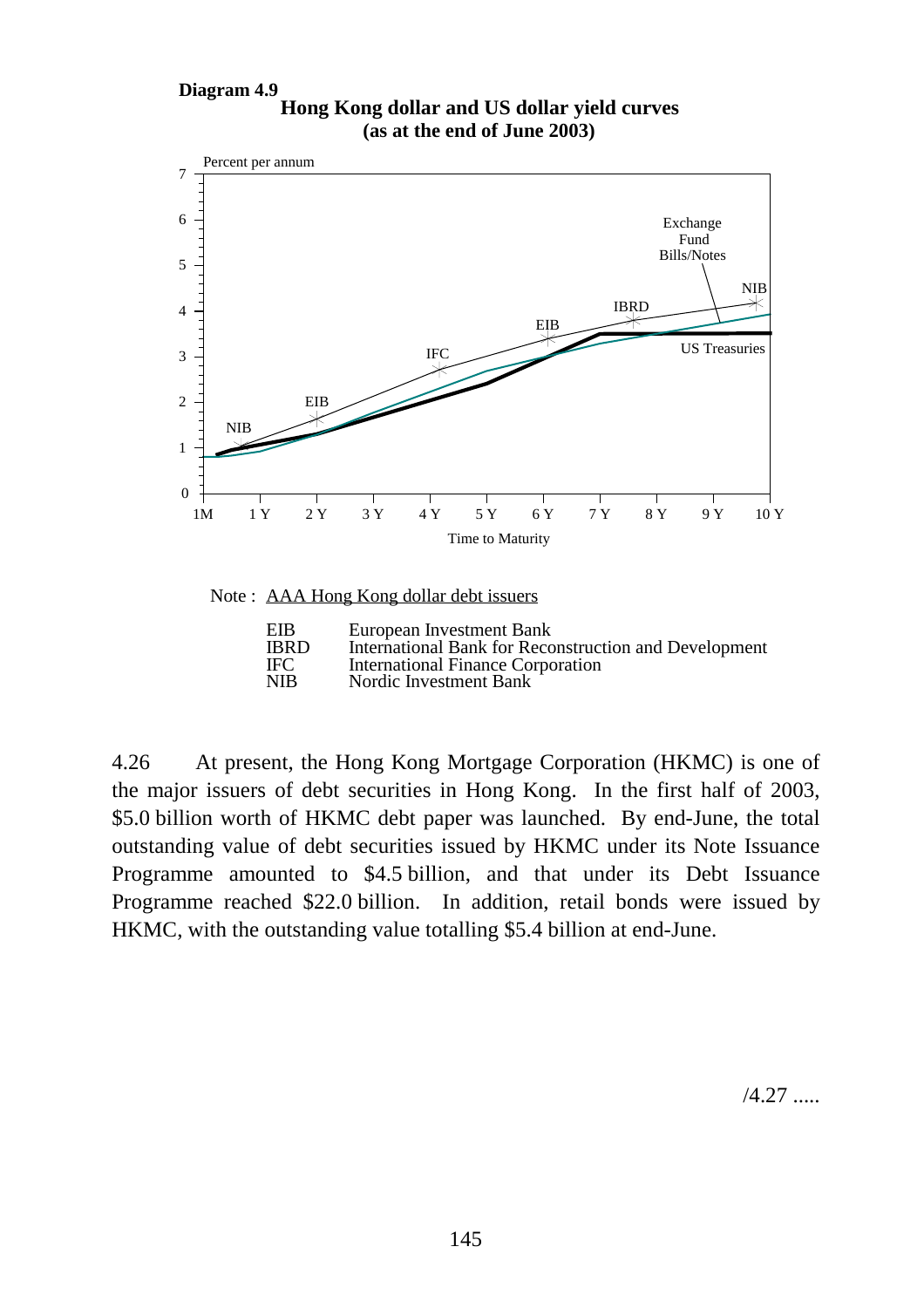4.27 In the first half of 2003, \$49.0 billion worth of new negotiable certificates of deposit (NCDs) was launched, less than \$52.7 billion in the second half of 2002. Of the new issuance of NCDs in the first half of 2003, \$27.9 billion was denominated in Hong Kong dollars, also down from \$31.1 billion in the second half of 2002. The total value of NCDs outstanding nevertheless went up, to \$234.7 billion at end-June 2003, from \$211.2 billion at end-2002. Within the total, \$139.5 billion was denominated in Hong Kong dollars at end-June 2003, above that of \$138.4 billion at end-2002. Yet the proportion of Hong Kong dollar denominated NCDs held by the local banking sector fell, from 52.3% at end-2002 to 50.6% at end-June 2003.

### **Table 4.14**

|                              | Issued and<br><u>outstanding</u><br>(HK\$Bn) |                                  | Held by<br>authorized<br>institutions<br>(HK\$Bn) |                              | Held outside<br>the local<br>banking sector<br>(HK\$Bn) |                                 |
|------------------------------|----------------------------------------------|----------------------------------|---------------------------------------------------|------------------------------|---------------------------------------------------------|---------------------------------|
| As at the<br>end of          | In HK\$                                      | <b>Total</b>                     | In HK\$                                           | <b>Total</b>                 | In HK\$                                                 | <b>Total</b>                    |
| 2002<br>Q1<br>Q2<br>Q3<br>O4 | 132.1<br>142.0<br>136.8<br>138.4             | 173.3<br>192.3<br>201.0<br>211.2 | 73.5<br>77.2<br>72.9<br>72.4                      | 85.0<br>86.2<br>82.0<br>80.2 | 58.6<br>64.8<br>63.9<br>66.1                            | 88.2<br>106.1<br>118.9<br>131.1 |
| 2003<br>Q1<br>$\mathcal{Q}2$ | 140.6<br>139.5                               | 229.5<br>234.7                   | 74.0<br>70.6                                      | 83.1<br>79.2                 | 66.6<br>69.0                                            | 146.5<br>155.5                  |

## **NCDs issued by authorized institutions in Hong Kong**

/4.28 .....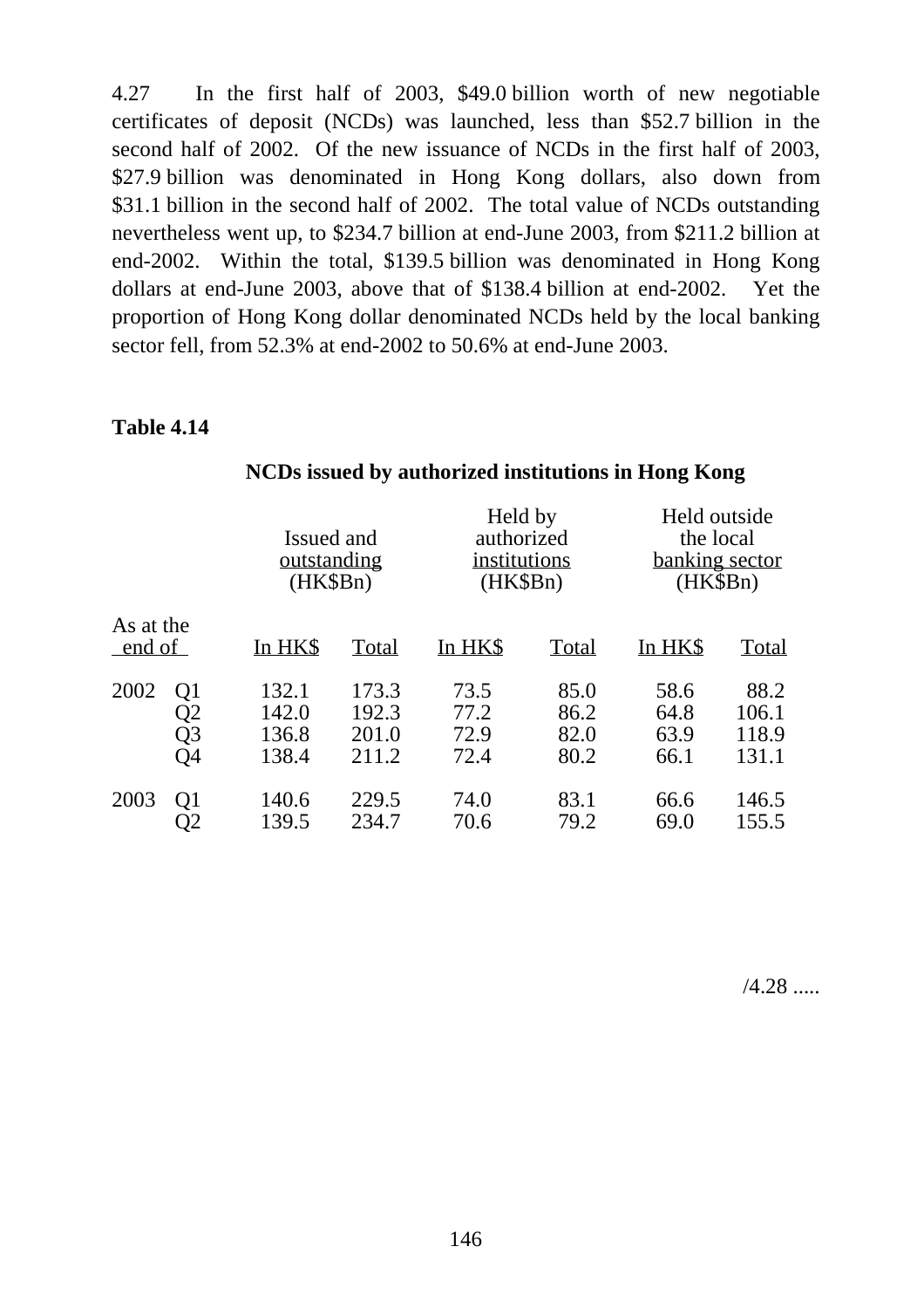4.28 In the first half of 2003, 363 new issues of other Hong Kong dollar debt instruments, worth \$61.2 billion, were launched by the private sector. These were more than the 275 new issues worth \$38.8 billion in the second half of 2002. Partly reflecting risk aversion by debt issuers against potential interest rate volatility, the issuance of fixed rate bonds by the private sector, at \$46.5 billion in the first half of 2003, was still considerably higher than that of floating rate notes, at \$14.7 billion in the same period. At end-June 2003, the total outstanding value of Hong Kong dollar fixed rate bonds and floating rate notes issued by the private sector amounted to \$206.1 billion and \$85.0 billion respectively, adding up to a total of  $$291.1$  billion<sup> $(10)$ </sup>. These exceeded the corresponding figures of \$193.9 billion, \$76.2 billion and \$270.1 billion at end-2002. Furthermore, there were three new issues of Hong Kong dollar debt paper by multilateral agencies in the first half of 2003, raising a total of \$1.6 billion, as against four issues for \$1.0 billion in the second half of 2002.

4.29 Taking the public and private sectors together, the total value of Hong Kong dollar debt paper outstanding thus amounted to \$552.8 billion at end-June  $2003^{(11)}$ , up from \$532.9 billion at end-2002. The size of the Hong Kong dollar debt market was equivalent to 27.2% of HK\$M3, or 20.5% of the Hong Kong dollar denominated assets of the entire banking sector.

/**The** .....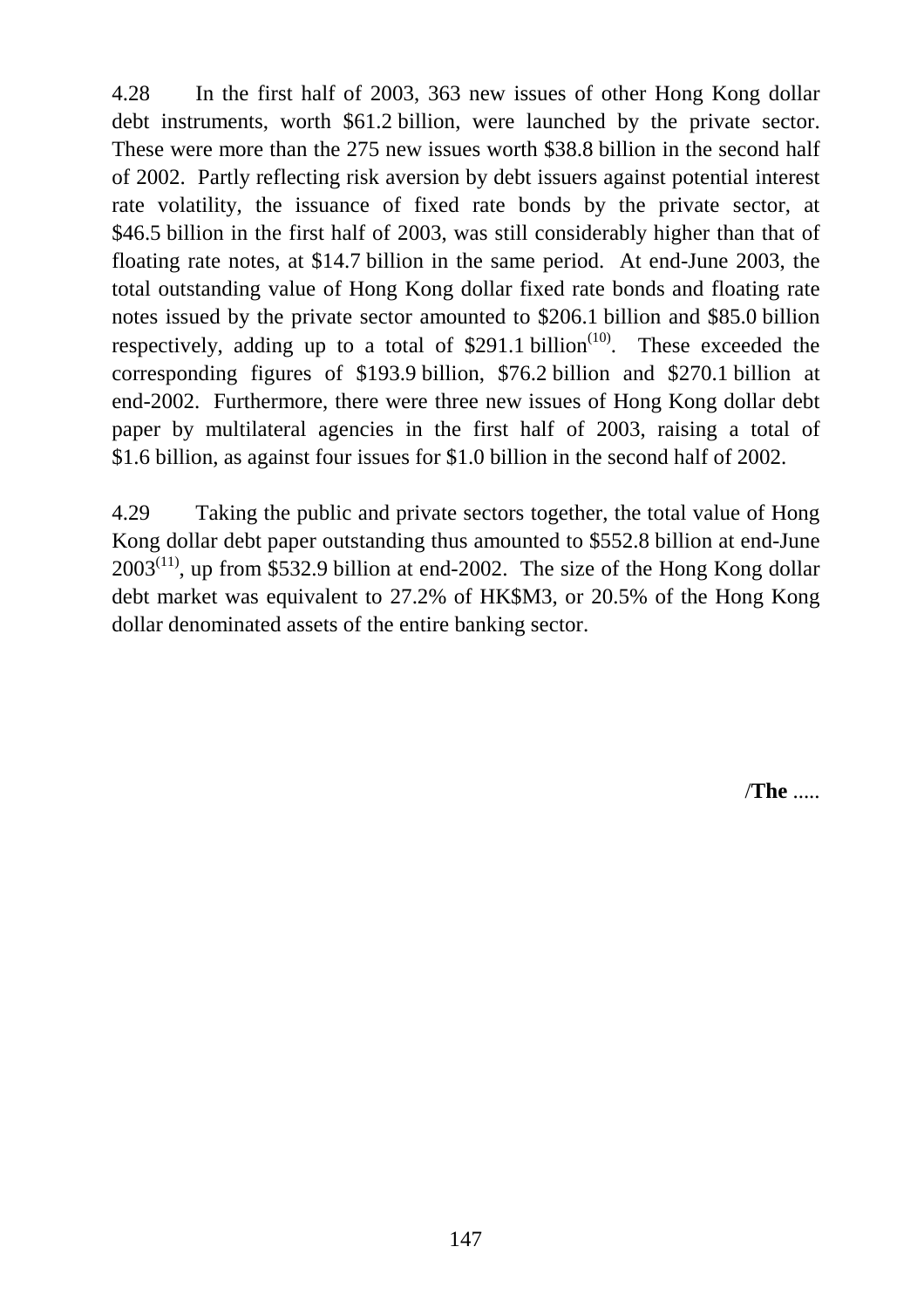#### **The stock, futures and gold markets**

4.30 The local stock market staged a distinct rebound during the second quarter of 2003. After falling to a 4½-year low of 8 409 on 25 April, the Hang Seng Index showed a significant upturn in the ensuing two months. This was aided by rallies in the major stock markets overseas upon the end of the US-led war on Iraq. Also, market sentiment was buoyed by SARS being progressively brought under control in Hong Kong, leading to withdrawal by the World Health Organisation (WHO) of its travel advisory against non-essential travel to Hong Kong on 23 May. The Hang Seng Index surged to a six-month high of 10 030 on 17 June. Removal of Hong Kong from the list of SARS-affected areas by WHO on 23 June, coupled with expectation for signing of the Closer Economic Partnership Arrangement (CEPA) by the end of June, rendered additional support to share prices. Yet towards the end of the month, profit taking amidst renewed concern about the US economic outlook reduced some of the earlier price gains. The Hang Seng Index stood at 9 577 at end-June 2003, 10.9% above the level at end-March and 2.7% above the level at end-2002. (The Hang Seng Index rose progressively further, to a high of 10 761 on 22 August.)



**Hang Seng Index**



/**Table 4.15** .....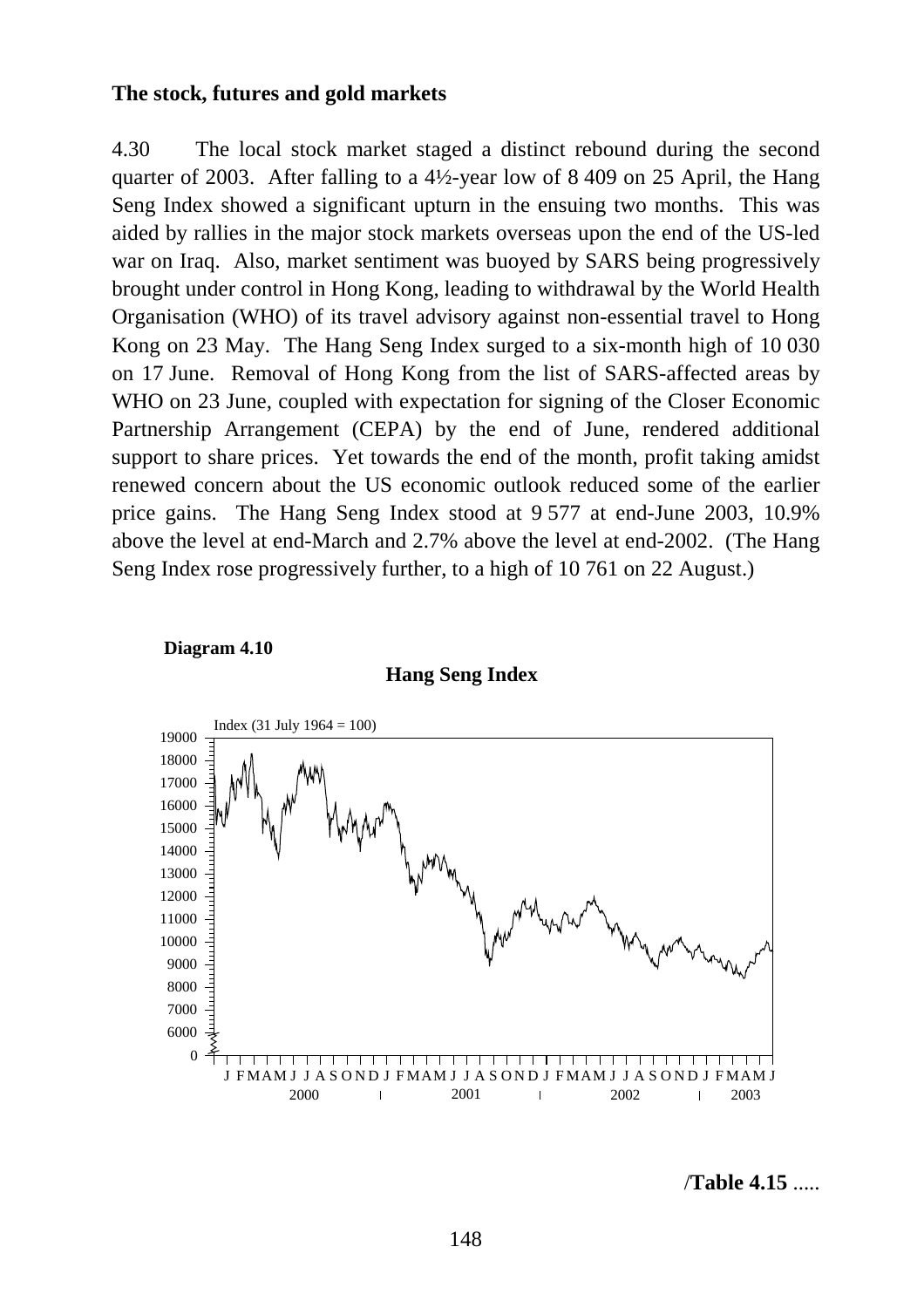## **Table 4.15**

#### **Movements in the Hang Seng Index and in the share price indices in selected stock markets overseas (index as at the last trading day of the quarter)**

|                                                        |                                                 | Hang<br>Seng<br><b>Index</b>          | <b>New</b><br>York<br>Dow<br>Jones<br>Industrial<br><u>Average</u> | Tokyo<br>Nikkei<br><u>Average</u>      | London<br><b>FTSE 100</b><br><u>Index</u> | Frankfurt<br><b>DAX 30</b><br><u>Index</u> | Paris<br>CAC <sub>40</sub><br><u>Index</u> | Sydney<br>All<br>Ordinaries<br>Index | Singapore<br><b>Straits</b><br><b>Times</b><br><u>Index</u> |
|--------------------------------------------------------|-------------------------------------------------|---------------------------------------|--------------------------------------------------------------------|----------------------------------------|-------------------------------------------|--------------------------------------------|--------------------------------------------|--------------------------------------|-------------------------------------------------------------|
| 2002                                                   | Q <sub>1</sub><br>Q2<br>$\frac{\tilde{Q}3}{Q4}$ | 11 033<br>10 599<br>9 0 7 2<br>9 3 21 | 10 404<br>9 2 4 3<br>7592<br>8 3 4 2                               | 11 025<br>10 622<br>9 3 8 3<br>8 5 7 9 | 5 2 7 2<br>4656<br>3722<br>3 9 4 0        | 5 3 9 7<br>4 3 8 3<br>2769<br>2893         | 4688<br>3898<br>2 7 7 7<br>3 0 6 4         | 3 3 6 3<br>3 1 6 3<br>2928<br>2976   | 1 803<br>1553<br>1 3 5 2<br>1 3 4 1                         |
| 2003                                                   | Q <sub>1</sub><br>Q2                            | 8 6 3 4<br>9 5 7 7                    | 7992<br>8985                                                       | 7973<br>9083                           | 3 6 1 3<br>4 0 3 1                        | 2 4 2 4<br>3 2 2 1                         | 2618<br>3 0 8 4                            | 2849<br>3 000                        | 1 2 6 8<br>1 4 4 8                                          |
| % change                                               | during the first<br>quarter of 2003             | $-7.4$                                | $-4.2$                                                             | $-7.1$                                 | $-8.3$                                    | $-16.2$                                    | $-14.5$                                    | $-4.3$                               | $-5.5$                                                      |
| % change<br>during the<br>second quarter<br>of 2003    |                                                 | 10.9                                  | 12.4                                                               | 13.9                                   | 11.6                                      | 32.9                                       | 17.8                                       | 5.3                                  | 14.2                                                        |
| % change<br>half of 2003                               | during the first                                | 2.7                                   | 7.7                                                                | 5.9                                    | 2.3                                       | 11.3                                       | 0.7                                        | 0.8                                  | 8.0                                                         |
| % change at<br>end-June 2003<br>over a year<br>earlier |                                                 | $-9.6$                                | $-2.8$                                                             | $-14.5$                                | $-13.4$                                   | $-26.5$                                    | $-20.9$                                    | $-5.2$                               | $-6.8$                                                      |

4.31 Consequential to the pick-up in share prices, total stock market capitalisation, including the Main Board and the Growth Enterprise Market  $(GEM)^{(12)}$ , rose by 10% during the first half of 2003 to \$3,968 billion at end-June. Trading turned more active, with the average daily turnover rising to \$8.1 billion in the second quarter of 2003, from \$6.1 billion in the first quarter. For the first half of 2003 as a whole, the average daily turnover at \$7.1 billion was 22% higher than in the second half of 2002.

/**Table 4.16** .....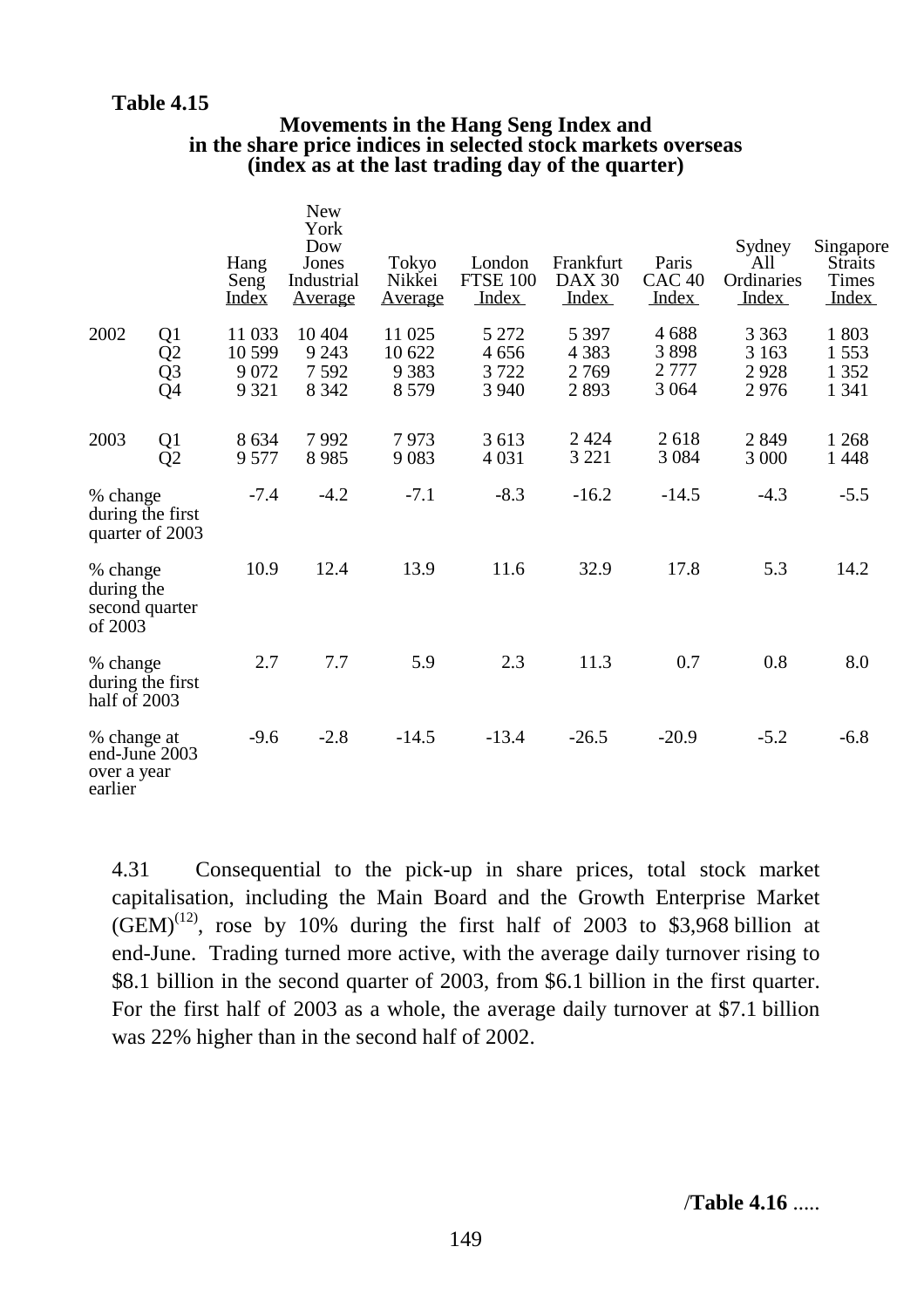|      |                            |                          | Average daily turnover<br>in the quarter<br>$(HK\$ Bn $)$ |                          |                                  | Total market capitalisation<br>as at the end of the quarter<br>(HK\$Bn) |                                  |  |
|------|----------------------------|--------------------------|-----------------------------------------------------------|--------------------------|----------------------------------|-------------------------------------------------------------------------|----------------------------------|--|
|      |                            | Main<br><b>Board</b>     | Growth<br>Enterprise<br>Market                            | Total                    | Main<br><b>Board</b>             | Growth<br>Enterprise<br><b>Market</b>                                   | <b>Total</b>                     |  |
| 2002 | Q1<br>Q <sub>3</sub><br>Э4 | 6.9<br>7.8<br>5.8<br>5.6 | 0.3<br>0.2<br>0.2<br>0.1                                  | 7.1<br>8.0<br>5.9<br>5.6 | 3,855<br>3,792<br>3,327<br>3,559 | 69<br>61<br>53<br>52                                                    | 3,924<br>3,852<br>3,381<br>3,611 |  |
| 2003 | Q1                         | 6.0<br>7.9               | 0.1                                                       | 6.1<br>8.1               | 3,378<br>3,907                   | 51<br>61                                                                | 3,429<br>3,968                   |  |

## **Average daily turnover and total market capitalisation of the Hong Kong stock market**

4.32 In the first half of 2003, 28 new share flotations were launched on the Stock Exchange of Hong Kong, raising a total equity capital of \$7.1 billion. Of these, 16 were listed on the Main Board and 12 on GEM, raising equity capital of \$6.5 billion and \$0.6 billion respectively. Amongst these new issues, six pertained to H shares, including four listed on the Main Board and two on GEM, raising equity capital of \$5.8 billion and \$0.2 billion respectively. In addition to new flotations, \$1.6 billion was raised through private placements by 38 companies, and another \$0.8 billion through rights issues by 15 companies.

4.33 As to trading in derivatives on the market of the Hong Kong Exchanges and Clearing Limited, the average daily turnover of Hang Seng Index futures contracts rose by 19% over the second half of 2002 to 24 761 contracts in the first half of 2003, while the average daily turnover of Hang Seng Index options contracts had an even larger increase, by 69% to 9 185 contracts. In stark contrast, trading in MSCI China Free Index futures contracts<sup>(13)</sup> remained very thin, with an average daily turnover of only one contract in the first half of 2003, further reduced from five contracts in the second half of 2002.

/**Table 4.17** .....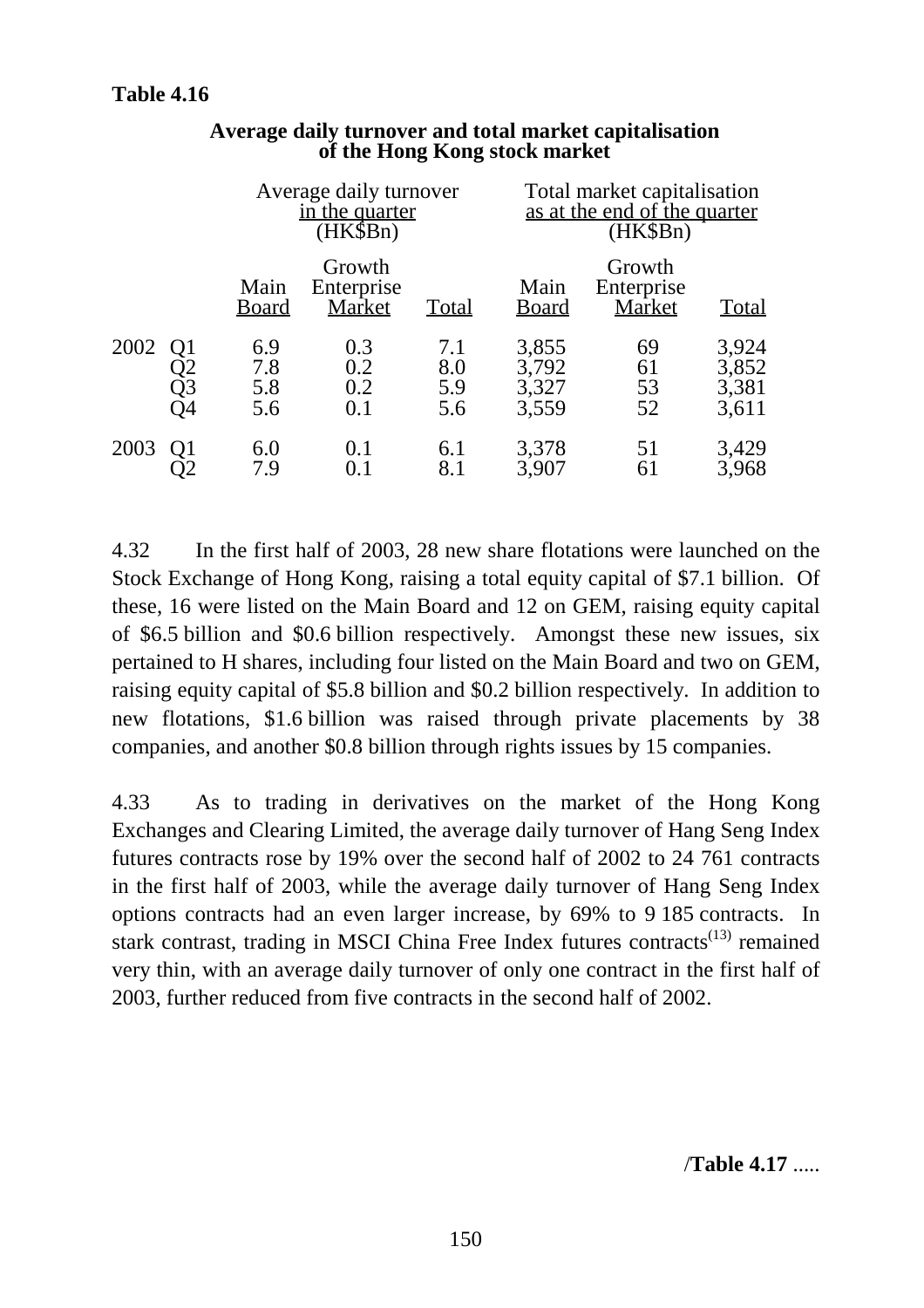# **Table 4.17**

| During<br>the quarter |                | Hang Seng Index<br>futures contracts<br>(no. of contracts) | Hang Seng Index<br>options contracts<br>(no. of contracts) |
|-----------------------|----------------|------------------------------------------------------------|------------------------------------------------------------|
| 2002                  | Q1<br>Q3<br>)4 | 17956<br>18739<br>21 053<br>20 508                         | 3 3 3 8<br>3 1 8 5<br>4652<br>6 2 4 2                      |
| 2003                  | Q1             | 22 4 08<br>27 152                                          | 8633<br>9746                                               |

### **Average daily turnover of Hang Seng Index futures and options contracts in the Hong Kong derivatives market**

4.34 At end-June 2003, there were 34 classes of stock options contracts and 33 classes of stock futures contracts. The average daily turnover of stock options contracts amounted to 14 614 contracts in the first half of 2003, 7% less than in the second half of 2002. The average daily turnover of stock futures contracts fell more, by 24% to 66 contracts in the first half of 2003.

4.35 Comparing the first half of 2003 with the second half of 2002, the average daily turnover of three-month HIBOR futures contracts dropped by 42% to 204 contracts, whereas the average daily turnover of three-year Exchange Fund Note futures contracts rose by six contracts to nine contracts.

4.36 At end-June 2003, 348 issues of warrants were listed on the Main Board, comprising 52 issues of equity warrants and 296 issues of derivative warrants. The average daily turnover of equity warrants amounted to \$1.6 million in the first half of 2003, down by 44% from the second half of 2002. By contrast, the average daily turnover of derivative warrants, at \$619.7 million in the first half of 2003, soared by 29% over the second half of 2002. On GEM, only three issues of warrants were listed at end-June 2003. Trading in them remained thin throughout the first half of 2003.

/4.37 .....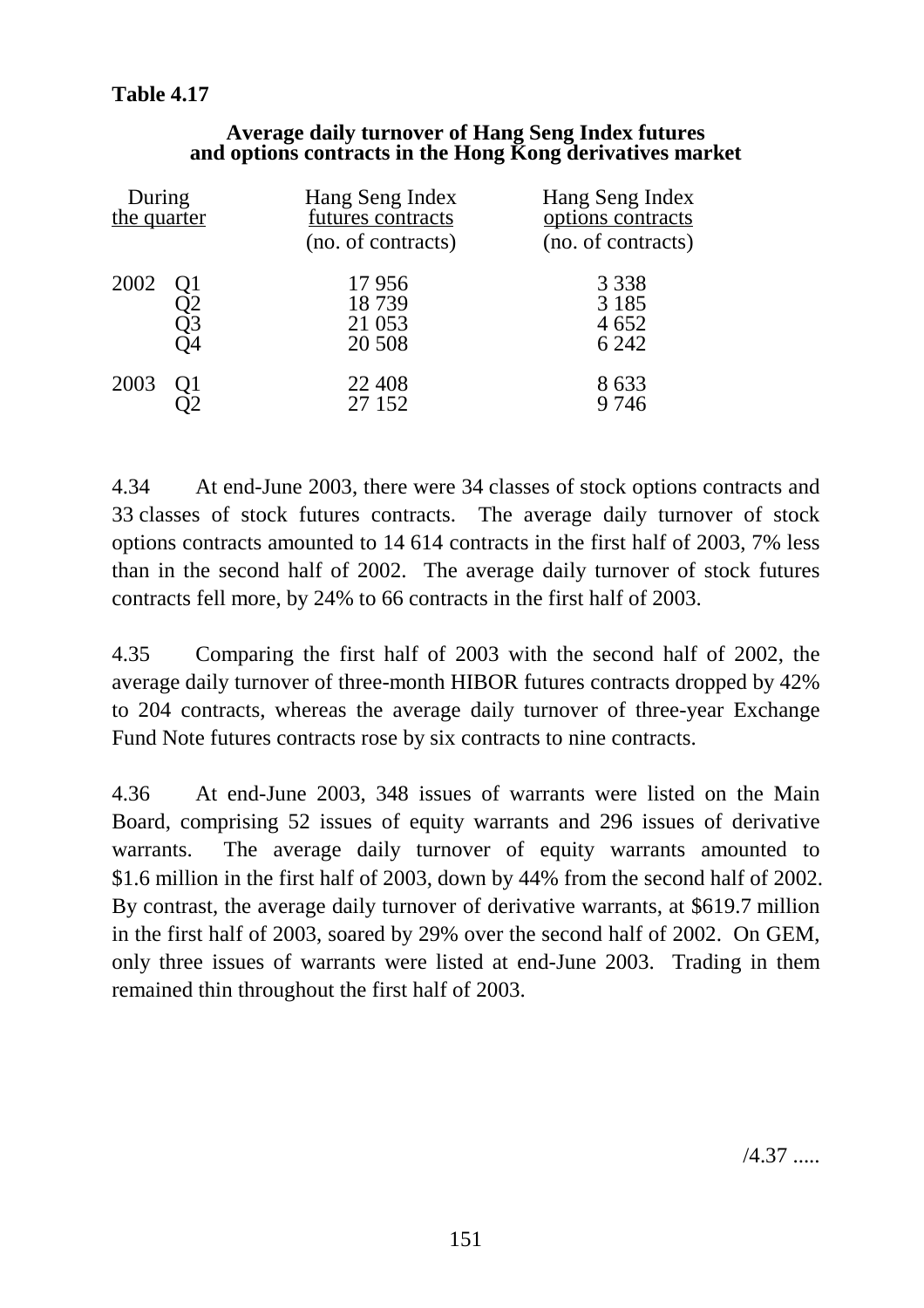4.37 Gold price regained part of its strength in the second quarter of 2003, having undergone some consolidation in the first quarter. While the end of the US-led war on Iraq had dampened buying interest, growing expectation for further cut in US dollar and euro interest rates increased the relative attractiveness of holding non-interest bearing assets such as gold. The weaker US dollar also boosted the demand for gold, as it being denominated in US dollar became cheaper in terms of other major currencies. The price of loco-London gold touched a high of US\$371.8 per troy ounce on 27 May. But profit taking brought the price down subsequently to close at US\$345.2 per troy ounce at end-June 2003, only slightly above that of US\$344.0 at end-2002. Gold price at the Chinese Gold and Silver Exchange Society exhibited a similar profile, with its level at \$3,204 per tael at end-June 2003 being also marginally above that of \$3,199 at end-2002. Turnover on the Exchange amounted to 1.8 million taels in the first half of 2003, higher than that of 1.7 million taels in the second half of 2002.

# **Unit trusts and mutual funds**

4.38 At end-June 2003, the total number of unit trusts and mutual funds (including sub-funds and umbrella funds) in Hong Kong stood at 986, up from 942 at end-2002. Gross sales of mutual funds amounted to US\$9.3 billion in the first half of 2003, representing a marked increase of 55% over the second half of 2002. After deducting redemptions, net sales amounted to US\$2.5 billion in the first half of this year, up by 46% over the second half of last year. Amongst the various types of mutual funds, equity funds continued to account for the largest share, at 55% of the total value of funds at end-June 2003. This was followed by bond funds, asset allocation funds and money market funds, with respective shares of 29%, 8% and 7%<sup>(14)</sup>.

/4.39 .....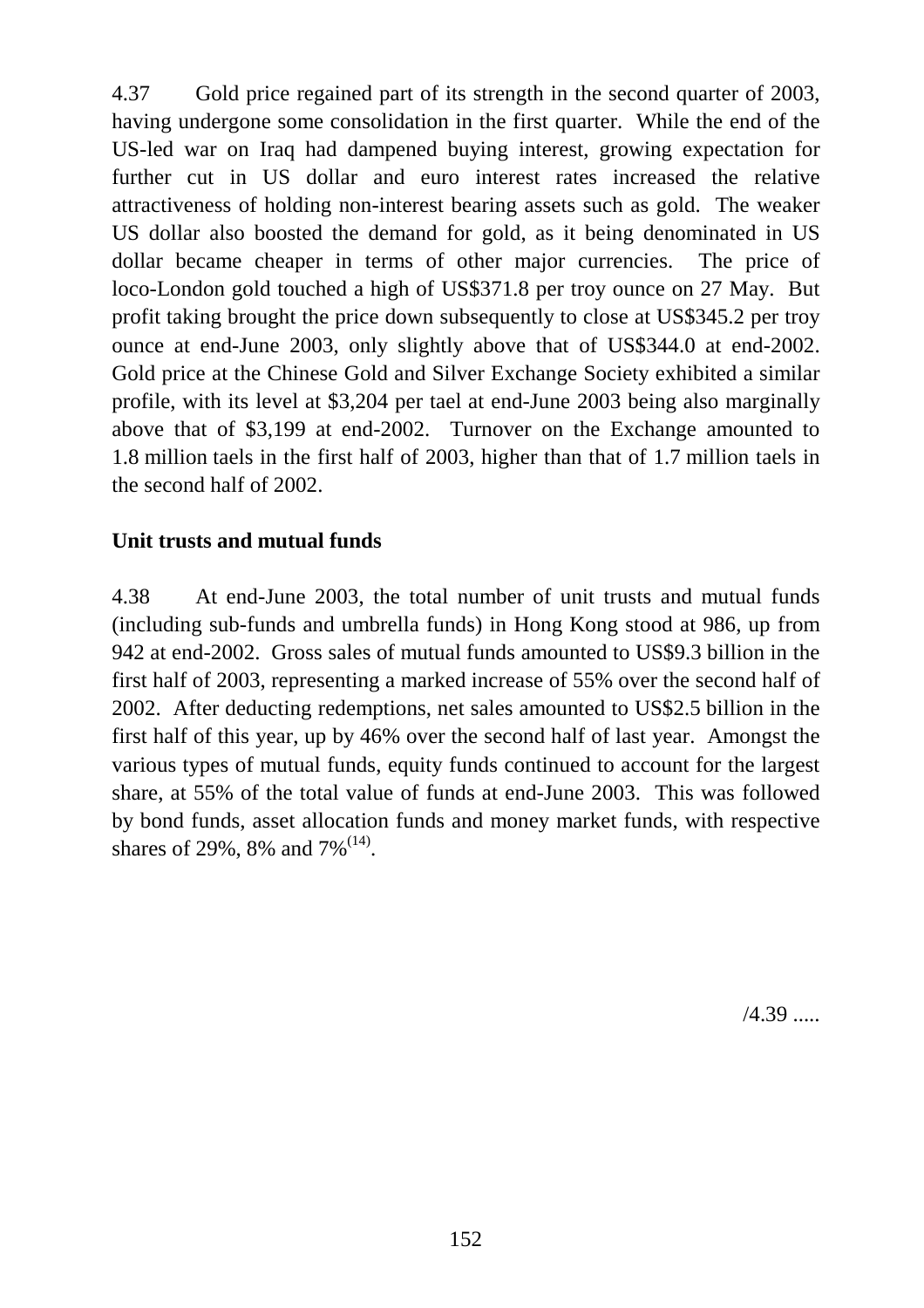4.39 The Mandatory Provident Fund (MPF) System<sup>(15)</sup> continues to generate a substantial amount of retirement fund assets which, in the course of time, should add impetus to further development of the local capital market. At end-June 2003, the aggregate net asset value of the approved constituent funds of MPF schemes rose further to \$69.2 billion, from \$55.1 billion at end-2002. This was mainly attributable to continued contributions from the enrolled population. By end-June 2003, there were 20 approved corporate trustees. On MPF products, 44 master trust schemes, two industry schemes and two employer sponsored schemes, comprising altogether 317 constituent funds, were approved by the Mandatory Provident Fund Schemes Authority. About 216 000 employers, 1.73 million employees and 300 000 self-employed persons had been enrolled in MPF schemes, with the compliance rates for employers, relevant employees and self-employed persons reaching 94%, 96% and 79% respectively.

/**Notes** .....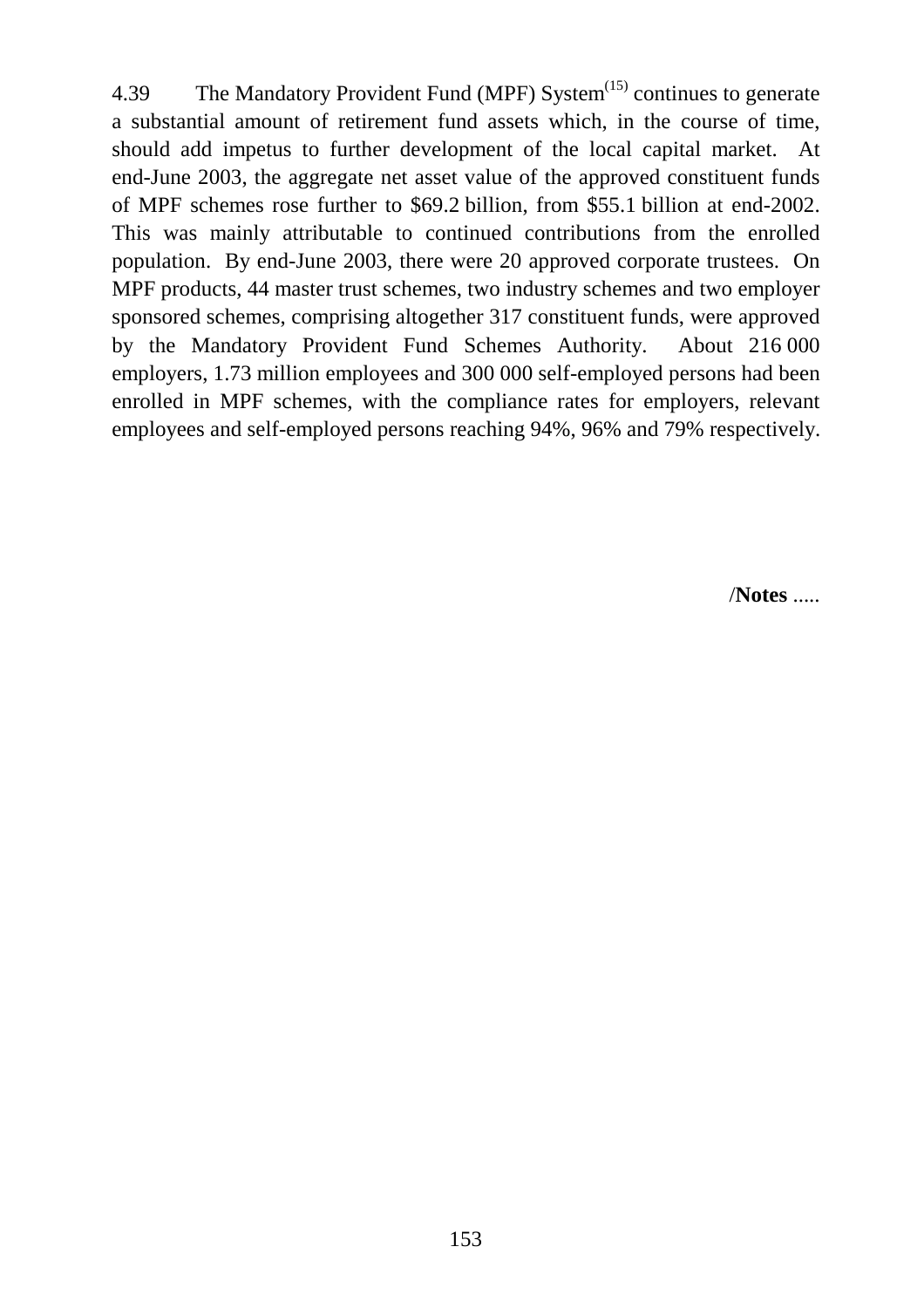## **Notes :**

- (1) Under the linked exchange rate system established in October 1983, the note-issuing commercial banks are required to pay US dollars to the Hong Kong Monetary Authority (HKMA) for the account of the Exchange Fund at the fixed rate of HK\$7.8 to US\$1.0 in return for non-interest-bearing Certificates of Indebtedness (CIs), as backing for the issue of their Hong Kong dollar banknotes. As from 7 September 1998, HKMA also provides an explicit undertaking to convert the Hong Kong dollar balances held in the clearing accounts maintained by the banks with HKMA at the Convertibility Undertaking Rate. This was set at the then market exchange rate of 7.750 when the convertibility undertaking was introduced. From 1 April 1999, the Convertibility Undertaking Rate for the Aggregate Balance was raised from 7.750 by 1 pip per calendar day, reaching 7.800 on 12 August 2000, where it has stayed.
- (2) The trade-weighted Nominal Effective Exchange Rate Index (EERI) is an indicator of the overall exchange value of the Hong Kong dollar against a fixed basket of other currencies. These currencies are selected on account of their importance in Hong Kong's trade, and the weights reflect their relative importance in Hong Kong's merchandise trade.

As from 2 January 2002, a new series of nominal Effective Exchange Rate Index replaces the old series. The weights adopted for the new EERI series are based on the average pattern of Hong Kong's merchandise trade during 1999 and 2000, as against that during 1991 to 1993 for the old series. The currency basket for the new series has also been updated to include the euro and the Philippine peso, and to exclude the five currencies pertaining to the participating countries of the euro. Thus the currency basket for the new series contains 14 currencies, instead of 17 currencies for the old series. The base period is changed from October 1983 to January 2000.

The corresponding Real EERI, which takes into account the relative movements in the seasonally adjusted consumer price indices of the respective economies, is revised accordingly, in line with the updated weights and the new base period of the nominal EERI.

It is important to note that the EERIs thus compiled adopt constant weights on the respective currencies, while the pattern of merchandise trade changes over time. In particular, Hong Kong's trade with the Mainland has shifted more towards re-exports, from domestic exports and retained imports. Also, with the Mainland being the largest source of Hong Kong's re-exports, movements in the exchange rate of the Renminbi could have somewhat different implications for Hong Kong's export competitiveness, as against movements in the other currencies.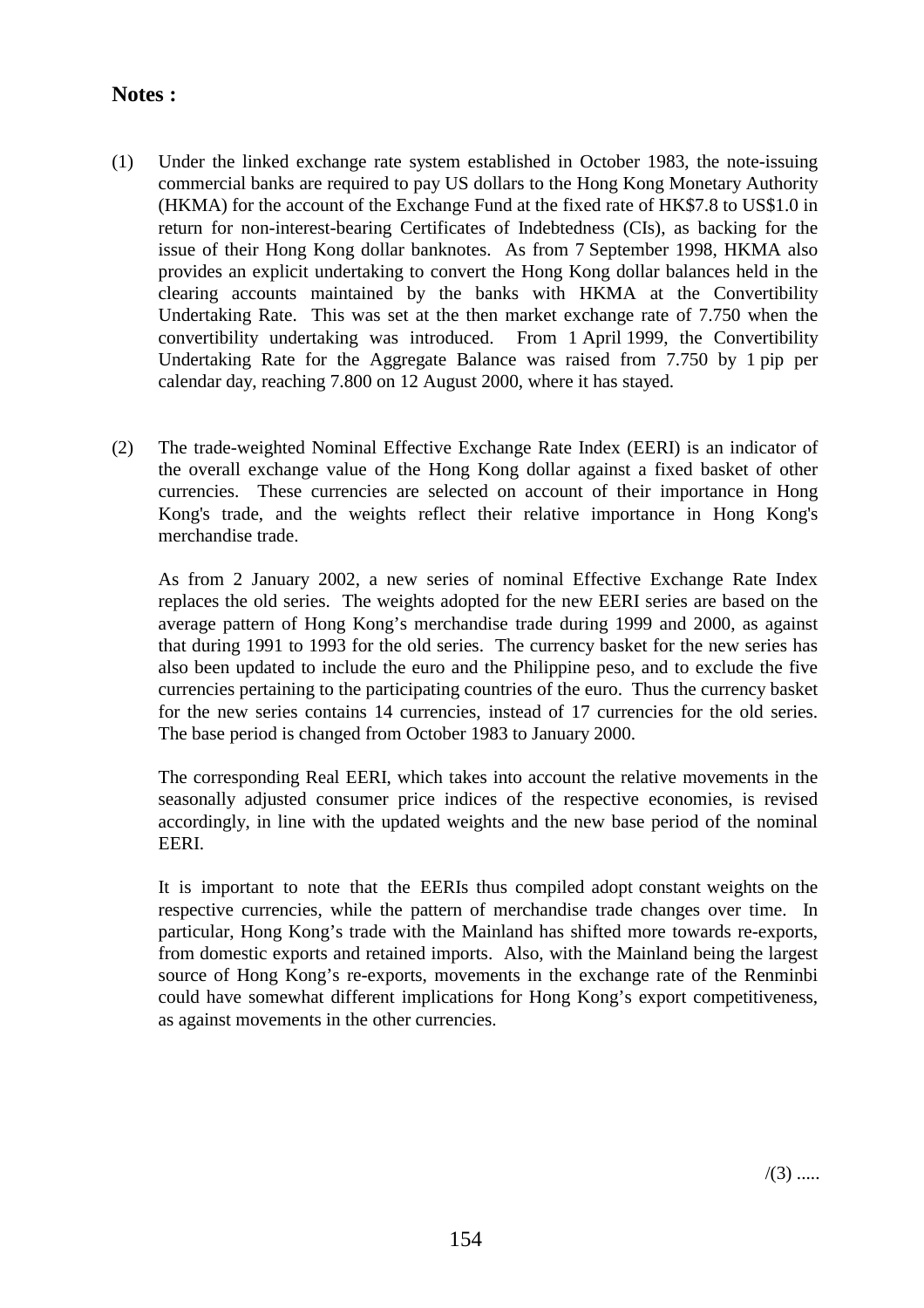- (3) In the light of the changing market shares of individual authorized institutions (AIs) in the residential mortgage business, the coverage of the Monthly Survey on Residential Mortgage Lending conducted by HKMA has been expanded as from May 2001, in order to increase the proportion of business covered by the survey. Altogether 38 AIs were so included immediately after the coverage expansion. The number of AIs has since fallen to 28 due to banking sector consolidation. The AIs currently covered together account for around 96% of the total business, as compared to 92% for the 32 AIs formerly covered. The outstanding amount of mortgage loans covered by the survey is hence lifted, by 8.8%.
- (4) Foreign currency swap deposits are deposits involving customers buying foreign currencies in the spot market and placing them as deposits with authorized institutions, whilst at the same time entering into a contract to sell such foreign currencies (principal plus interest) forward in line with the maturity of such deposits. For most analytical purposes, they should be regarded as Hong Kong dollar deposits.
- (5) The various definitions of the money supply are as follows:

M1 : notes and coins with the public, plus customers' demand deposits with licensed banks.

M2 : M1 plus customers' savings and time deposits with licensed banks, plus negotiable certificates of deposit (NCDs) issued by licensed banks and held outside the monetary sector.

As from June 2002, short-term Exchange Fund placements of less than one month are included under time deposits as part of the monetary aggregates. The data series on time deposits and M2 are backdated to April 1997 using this revised definition.

M3 : M2 plus customers' deposits with restricted licence banks and deposit-taking companies, plus NCDs issued by such institutions and held outside the monetary sector.

- (6) Amongst the various monetary aggregates, more apparent seasonal patterns are found in HK\$M1, currency held by the public, and demand deposits. Seasonally adjusted data on these three series back-dated to January 1990 have been compiled. The deseasonalised data facilitate analysis of the underlying trends. For details, see the November 2000 issue of the HKMA Quarterly Bulletin.
- (7) Euro-yen Impact Loans (EYIL) are loans made to customers in Japan by a domestic branch of a Japanese bank but booked in an overseas branch of the bank. Loans booked in this way generally have tax and funding cost advantages for customers. Reflecting a more cautious lending stance by the Japanese banks and the need to reduce the size of their balance sheets, EYIL has declined substantially since the second half of 1997.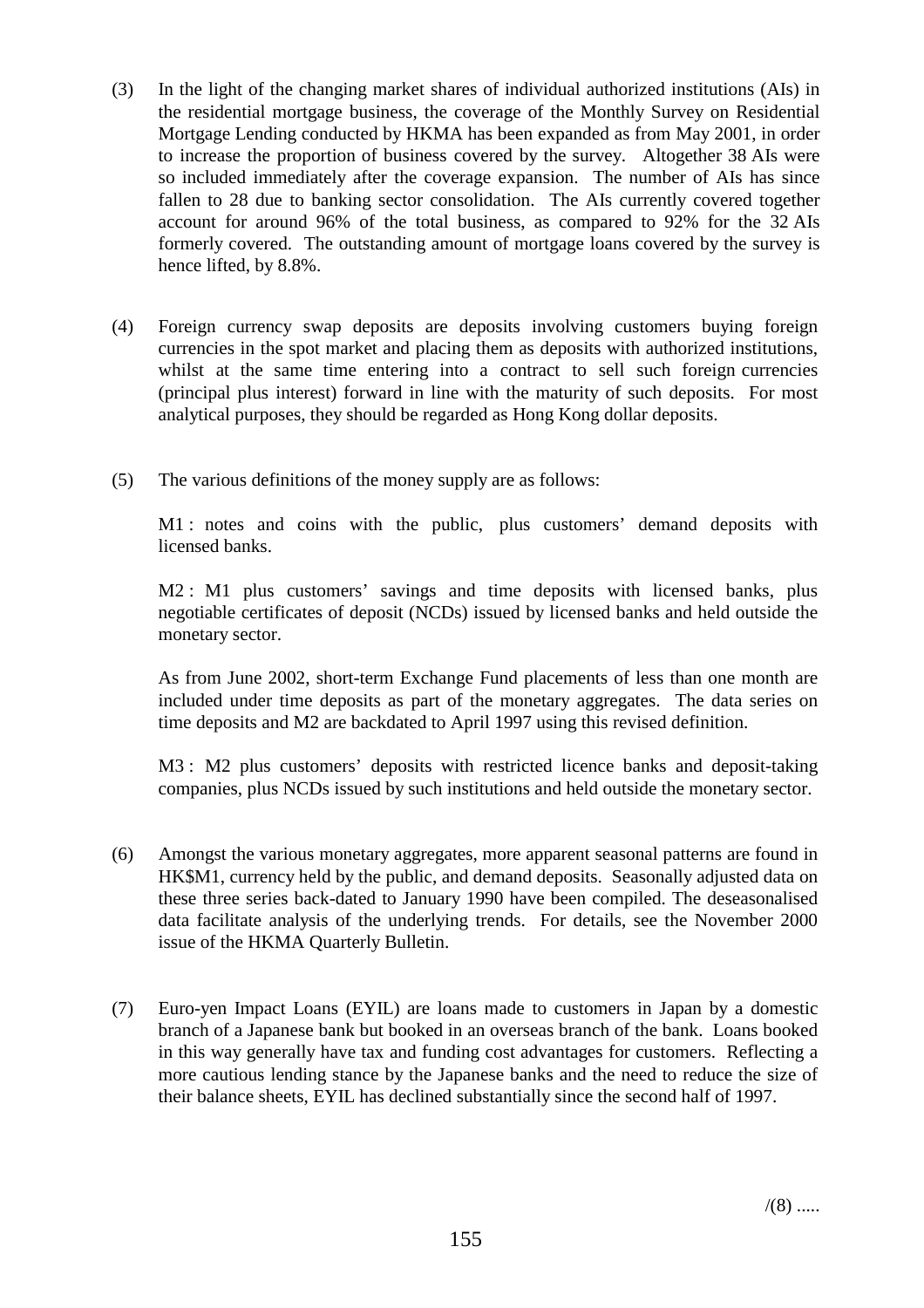- (8) Overdue loans are defined here as those that have been overdue for more than three months. Rescheduled loans are those that have been restructured or renegotiated because of deterioration in the financial position of the borrower, or because of inability of the borrower to meet the original repayment schedule. Non-performing loans are those on which interest has been placed in suspense or on which interest accrual has ceased. Classified loans are those that have been classified as substandard, doubtful or loss. Of these categorisations, classified loans overlap to certain extent with overdue and rescheduled loans.
- (9) As from 1 April 1999, interest payments on Exchange Fund paper are allowed for expanding the stock of outstanding Exchange Fund paper.
- (10) These figures may not represent a full coverage of all the Hong Kong dollar debt paper issued by the private sector.
- (11) Due to different sources for NCD data, the total value of Hong Kong dollar debt paper outstanding may not equal the sum of the outstanding values of Exchange Fund paper, HKMC debts, NCDs, and other Hong Kong dollar debt instruments issued by the private sector.
- (12) The Growth Enterprise Market was launched by the then Stock Exchange of Hong Kong Ltd in November 1999 as an alternative market to the Main Board, in order to give emerging growth companies easier access to the funds of the investing public. Though open to companies in all industries and of all sizes, the market provides an efficient venue for fund raising especially by small to medium-sized enterprises.
- (13) The MSCI China Free Index is a market-capitalisation-weighted stocks index, covering Red-chip shares and H shares listed in Hong Kong, B shares listed in Shanghai and Shenzhen, and N shares listed in New York. The Index thus represents the universe of Chinese stocks open to investors outside the Mainland, and complements the Red-chip and H share markets in Hong Kong. Trading in MSCI China Free Index futures contracts commenced on 7 May 2001.
- (14) These figures are sourced from the sales and redemptions and performance survey conducted by the Hong Kong Investment Funds Association on their members, and as such cover only the active authorized funds that have responded to the survey.

 $/(15)$  .....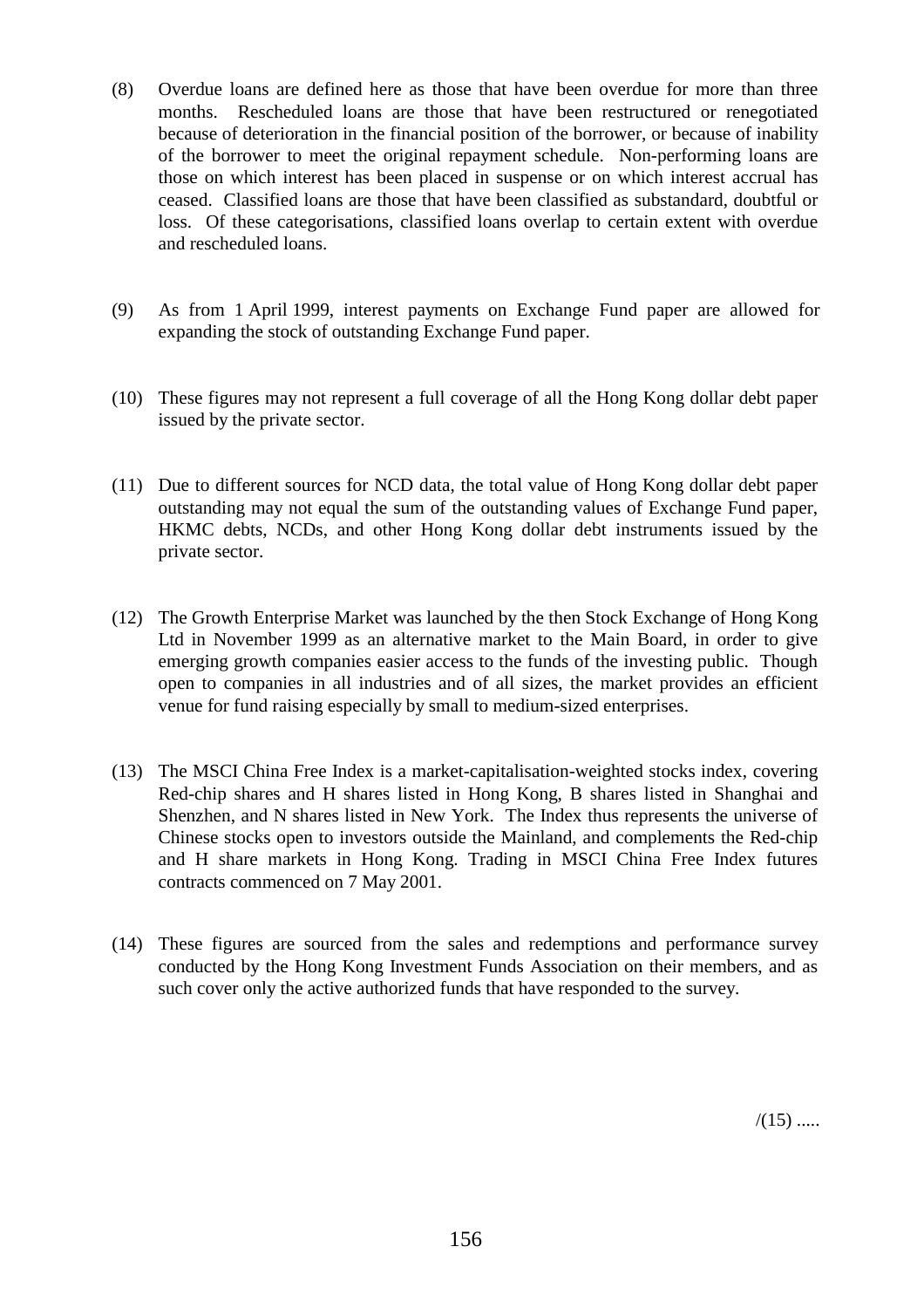(15) The Mandatory Provident Fund (MPF) System, launched on 1 December 2000, is a privately managed mandatory system of provident fund schemes covering members of the workforce aged between 18 and 65, subject to certain exceptions. It provides for joint contributions by the employer and the employee, each at 5% of the employee's relevant income, to a registered MPF scheme, subject to a maximum and a minimum level of income for MPF contribution purposes. As from February 2003, the minimum income level for MPF contribution purpose is raised from \$4,000 per month to \$5,000, yet the maximum income level is kept at \$20,000 per month. The accrued MPF benefits are fully vested in the scheme, and members can be transferred from scheme to scheme when there is a change in employment.

The Mandatory Provident Fund Schemes Authority (MPFA) is the statutory body tasked with the responsibility for regulation and supervision of the MPF System and for ensuring compliance with the Mandatory Provident Fund Schemes Ordinance.

An MPF scheme may consist of one or more constituent funds each with its own investment policy. A constituent fund may maintain a portfolio of direct investment in equities, bonds or other debt instruments, or may invest in approved pooled investment funds which may be in the form of unit trusts authorized by the Securities and Futures Commission or insurance policies issued by authorized insurers. Both constituent funds and pooled investment funds have to be approved by MPFA, and be subject to investment standards applicable to MPF investment funds. Following a recent legislative amendment, a constituent fund may also invest in some other types of financial products, such as index-tracking collective investment schemes, subject to MPFA's prior approval.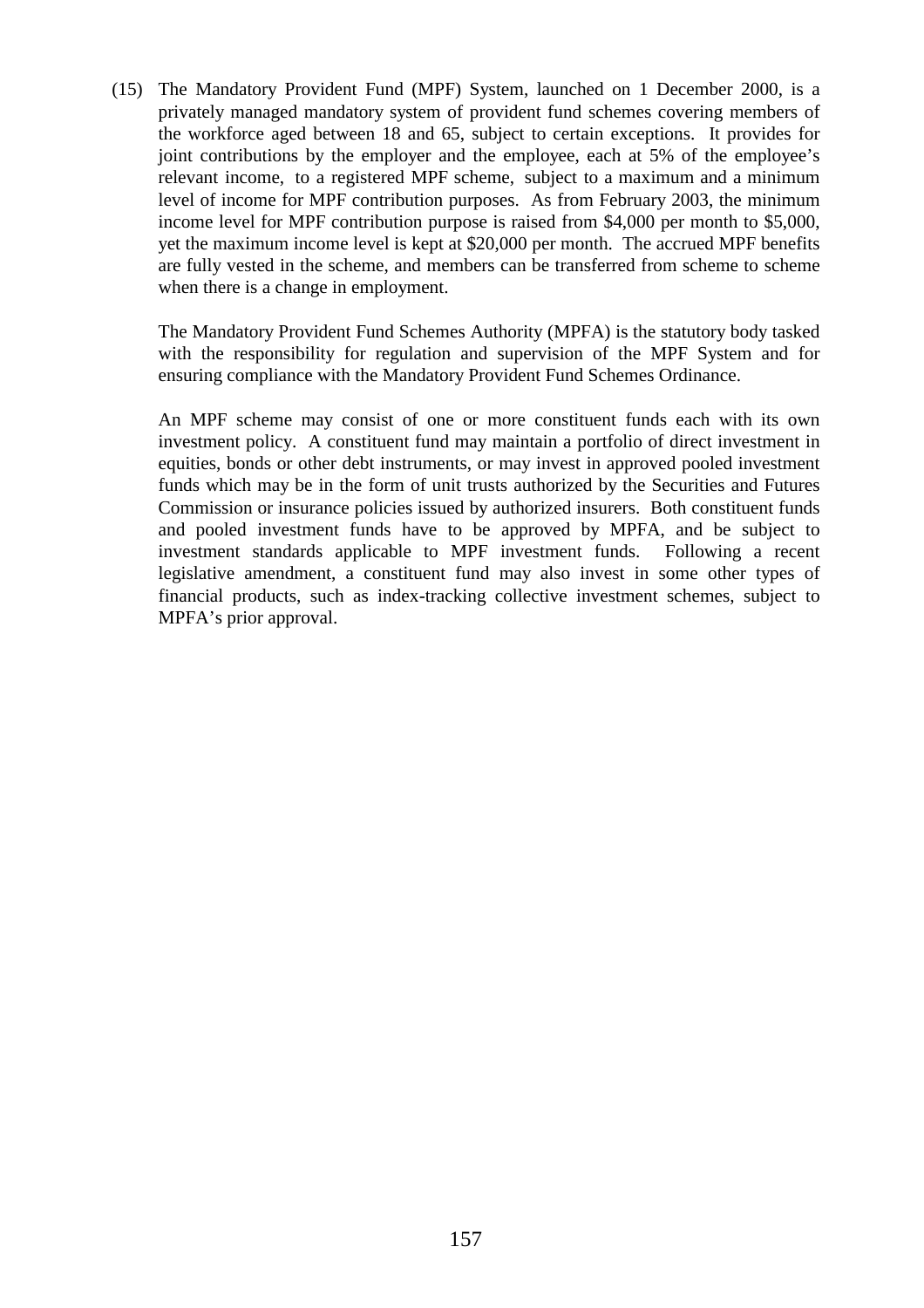# **CHAPTER 5 : THE LABOUR SECTOR**

# **Overall labour market situation**

5.1 The labour market, which was already slack in the first quarter of 2003, weakened visibly further in the second quarter. Total employment contracted between the two quarters, as the outbreak of SARS curtailed business activity and dampened labour demand. Coupled with a pick-up in labour supply, this led to a distinct further loosening in the overall manpower resource balance.

5.2 The *seasonally adjusted unemployment rate*(1) went sharply higher, to 8.6% in the second quarter of 2003 (and further to 8.7% in May - July), from 7.5% in the first quarter. The number of unemployed persons (not seasonally adjusted) showed a marked increase, to 300 000 in the second quarter of 2003, from 259 800 in the first quarter. The surge in unemployment, whilst occurring almost across-the-board, was particularly pronounced in the tourism and consumption-related sectors. Meanwhile, there was little change in the proportion of persons unemployed for less than three months, at 54% in the second quarter, as well as in the median duration of unemployment, at 82 days in the second quarter.

5.3 The *underemployment rate*<sup>(2)</sup> had an even steeper rise, to 4.3% in the second quarter of 2003 (though fell back slightly to 4.2% in May - July), from 2.9% in the first quarter, as many employees were temporarily suspended from work or asked to take no-pay leave after the SARS outbreak. The number of underemployed persons rose from 100 700 to 151 000 between the two quarters.

5.4 Concurrent with the upsurge in unemployment and underemployment, there was a noticeable decline in work intensity in overall terms. Reflecting this, the proportion of employed persons working for 50 hours or more per week dropped to 36% in the second quarter of 2003, from 38% in the first quarter. The proportion of persons working for 60 hours or more per week likewise decreased, from 23% to 22%. On the other hand, the proportion of persons working for 35 - 49 hours per week moved up from 46% to 49%. For all the employed persons taken together, the median hours of work fell from 48 hours per week in the first quarter of 2003 to 45 hours per week in the second quarter.

/**Table 5.1** .....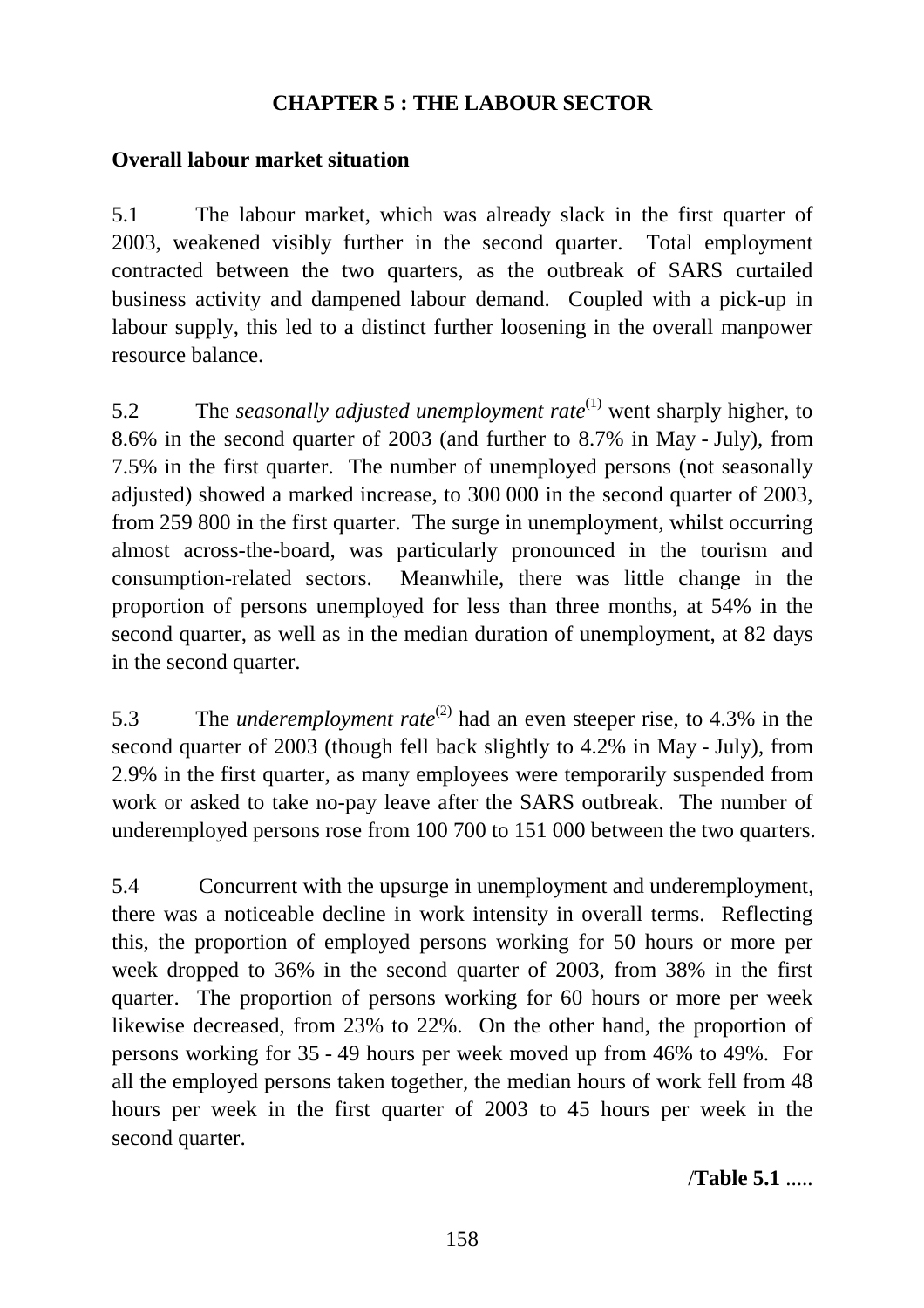|      |                                     | Seasonally adjusted<br>unemployment rate<br>(% ) | Underemployment rate<br>(% ) |
|------|-------------------------------------|--------------------------------------------------|------------------------------|
|      | 2002 Annual                         | 7.3                                              | 3.0                          |
|      | Q1<br>Q2<br>Q3<br>Q4                | 7.0<br>7.7<br>7.4<br>7.2                         | 3.2<br>2.9<br>2.9<br>3.1     |
| 2003 | Q1<br>Q2                            | 7.5<br>8.6                                       | 2.9<br>4.3                   |
|      | Feb - Apr<br>Mar - May<br>Apr - Jun | 7.8<br>8.3<br>8.6                                | 3.2<br>3.8<br>4.3            |

## **Unemployment and underemployment rates**

Note : Labour force statistics for 2002 have been slightly revised, upon finalisation of the end-2002 population estimates in August 2003. The revised statistics have been incorporated into Tables 5.1 - 5.16 and Diagrams 5.1 - 5.5 and 5.10.

Source : General Household Survey, Census and Statistics Department.

#### **Diagram 5.1**





/**Table 5.2** .....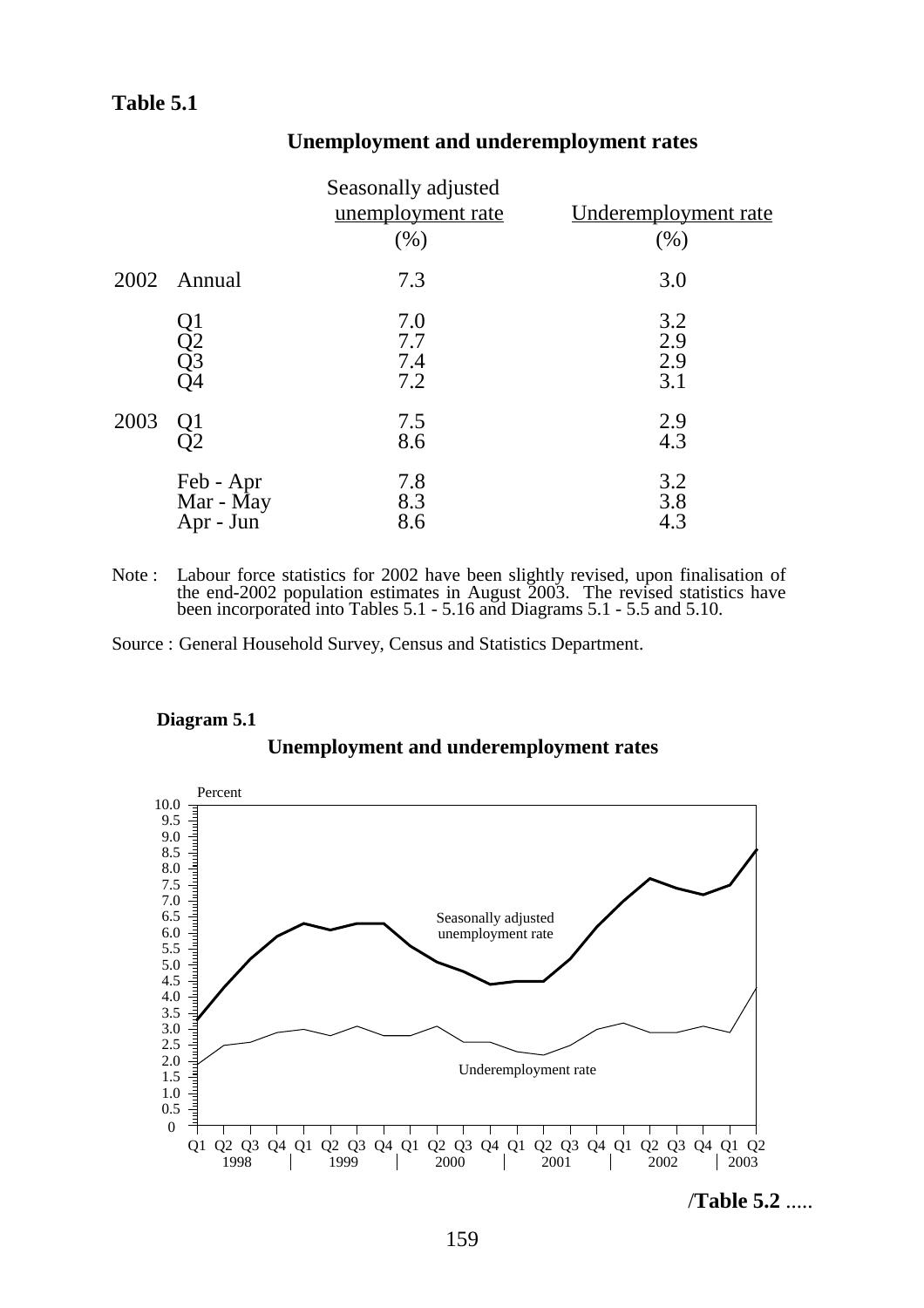# **Table 5.2**

|                                                                       | Labour force                                         |                                            | Persons employed                                                                        | Persons<br>unemployed <sup>(a)</sup>     | Persons<br>underemployed                 |
|-----------------------------------------------------------------------|------------------------------------------------------|--------------------------------------------|-----------------------------------------------------------------------------------------|------------------------------------------|------------------------------------------|
| 2002 Annual                                                           | 3 487 100                                            | (1.8)                                      | $3231600(-0.6)$                                                                         | 255 500                                  | 105 200                                  |
| Q <sub>1</sub><br>$\overline{Q2}$<br>Q <sub>3</sub><br>Q <sub>4</sub> | 3 457 600<br>3 466 500<br>3 5 1 7 0 0 0<br>3 507 400 | (1.6)<br>(1.6)<br>(2.1)<br>(1.6)           | $3219000(-1.1)$<br>3 203 100<br>$(-1.7)$<br>3 249 000<br>$(-0.3)$<br>3 255 300<br>(0.5) | 238 600<br>263 400<br>268 000<br>252 100 | 109 200<br>100 600<br>101 500<br>109 400 |
| 2003 Q1<br>$\overline{Q}2$                                            | 3 503 500<br>3 5 19 5 00                             | (1.3)<br>(1.5)<br>< 0.5>                   | 3 243 700<br>(0.8)<br>3 219 400<br>(0.5)<br>$\langle -0.7 \rangle$                      | 259 800<br>300 000                       | 100 700<br>151 000                       |
| Feb - Apr<br>Mar - May<br>Apr - Jun                                   | 3 505 500<br>3 5 1 6 5 0 0<br>3 5 19 5 00            | (1.6)<br>(1.8)<br>(1.5)<br>$<\!\!0.5\!\!>$ | 3 2 3 1 8 0 0<br>(0.8)<br>3 229 200<br>(0.8)<br>3 219 400<br>(0.5)<br>$<-0.7>$          | 273 700<br>287 300<br>300 000            | 112 700<br>135 000<br>151 000            |

# **The labour force, and persons employed, unemployed and underemployed**

Notes : (a) These include first-time job-seekers and re-entrants into the labour force.

- ( ) % change over a year earlier.
- < > % change over the preceding quarter.

Source : General Household Survey, Census and Statistics Department.

#### **Table 5.3**

#### **Median duration of unemployment and proportion of the unemployed population by duration of unemployment**

|      |                | <u>Proportion unemployed for:</u>               |                                 |                                           |                            |  |  |
|------|----------------|-------------------------------------------------|---------------------------------|-------------------------------------------|----------------------------|--|--|
|      |                | Median<br>duration of<br>unemployment<br>(Days) | Less than<br>3 months<br>$(\%)$ | 3 months to less<br>than 6 months<br>(% ) | 6 months<br>or more<br>(%) |  |  |
| 2002 | Annual         | 87                                              | 52                              | 19                                        | 29                         |  |  |
|      | Q2<br>Q3<br>Q4 | 86<br>89<br>82<br>90                            | 53<br>51<br>55<br>51            | 20<br>19<br>19                            | 27<br>30<br>28<br>30       |  |  |
| 2003 | Ol             | 82<br>82                                        | 54<br>54                        | 17<br>18                                  | 29<br>28                   |  |  |

Note : Figures may not add up exactly to the total due to rounding.

Source : General Household Survey, Census and Statistics Department.

/**Table 5.4** .....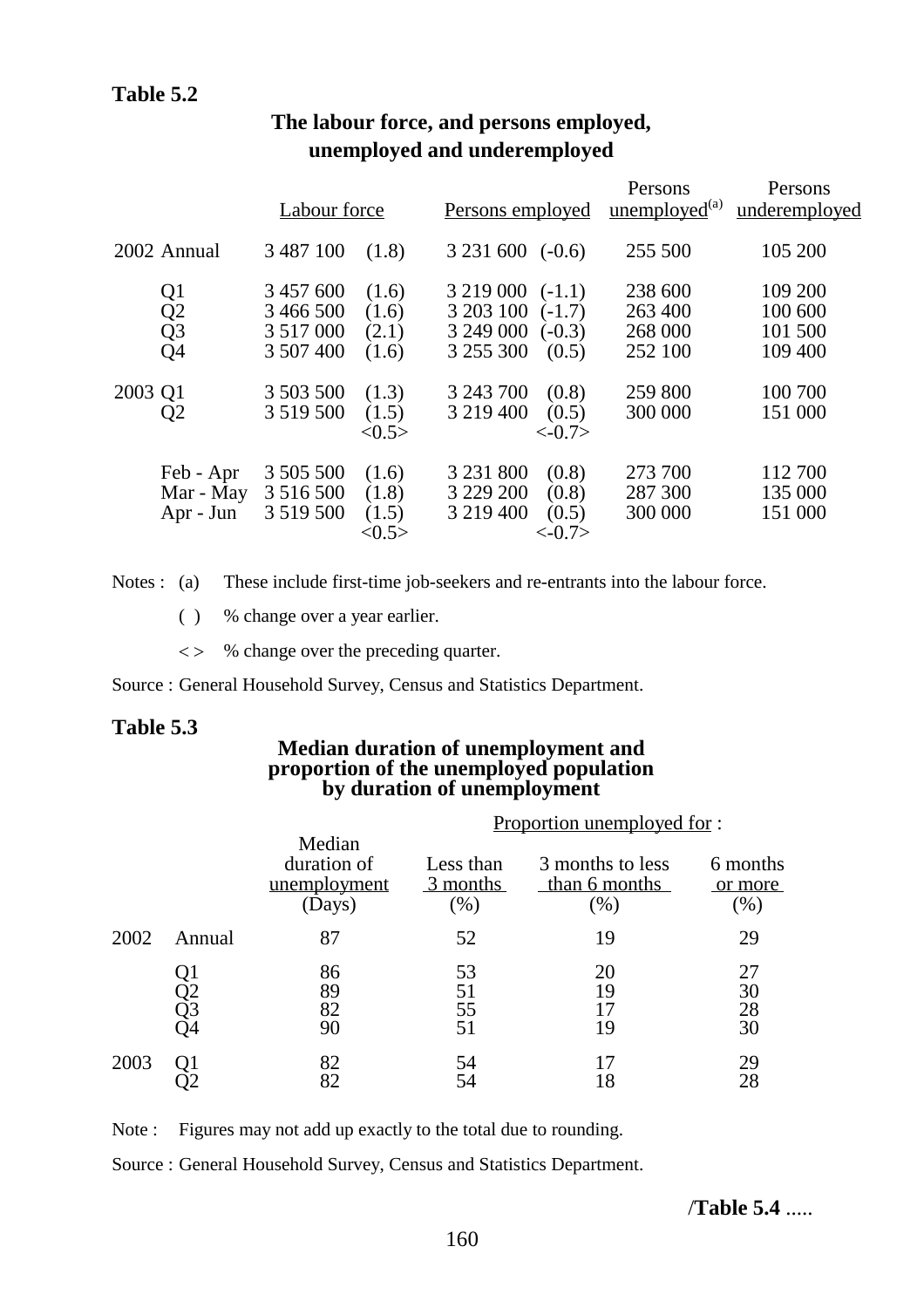#### **Median hours of work per week and proportion of the employed population by hours of work per week**

|      |                      | <u>Proportion of employed persons working for:</u>                         |                                   |                                     |                                     |  |  |  |
|------|----------------------|----------------------------------------------------------------------------|-----------------------------------|-------------------------------------|-------------------------------------|--|--|--|
|      |                      | Median hours of<br>work per week<br>for all<br>employed persons<br>(Hours) | 35 - 49 hours<br>per week<br>(% ) | 50 hours or more<br>per week<br>(%) | 60 hours or more<br>per week<br>(%) |  |  |  |
| 2002 | Annual               | 48                                                                         | 51                                | 38                                  | 22                                  |  |  |  |
|      | Q1<br>Q2<br>Q3<br>Q4 | 46<br>48<br>48<br>48                                                       | 52<br>52<br>50<br>50              | 34<br>36<br>40<br>40                | 20<br>21<br>22<br>24                |  |  |  |
| 2003 |                      | 48<br>45                                                                   | 46<br>49                          | 38<br>36                            | 23<br>22                            |  |  |  |

Note : Figures may not add up exactly to the total due to rounding.

Source : General Household Survey, Census and Statistics Department.

5.5 On a quarter-to-quarter comparison, *total employment*<sup>(3)</sup> as enumerated from households was reduced by 0.7% in the second quarter of 2003, further to a 0.4% fall in the first quarter. Yet *total labour force*<sup>(4)</sup> expanded by 0.5% in the second quarter, reversing the 0.1% drop in the first quarter. This growth differential aggravated the labour demand and supply imbalance, thereby leading to a leap in unemployment rate in the more recent periods. On reduction in employment, service workers and shop sales workers engaged in restaurants and the retail trade were affected most. As to expansion in labour force, it was entirely attributable to a 0.5% rise in the population of working age, with nil change in the overall labour force participation rate<sup>(5)</sup>. On a year-on-year comparison, employment growth, though still positive in the second quarter of 2003, was distinctly slower than labour force growth, at 0.5% as against 1.5%. A roughly similar picture was observed in the first quarter, yet with a smaller difference between the two growth rates, at 0.8% as against 1.3%.

/**Diagram 5.2** .....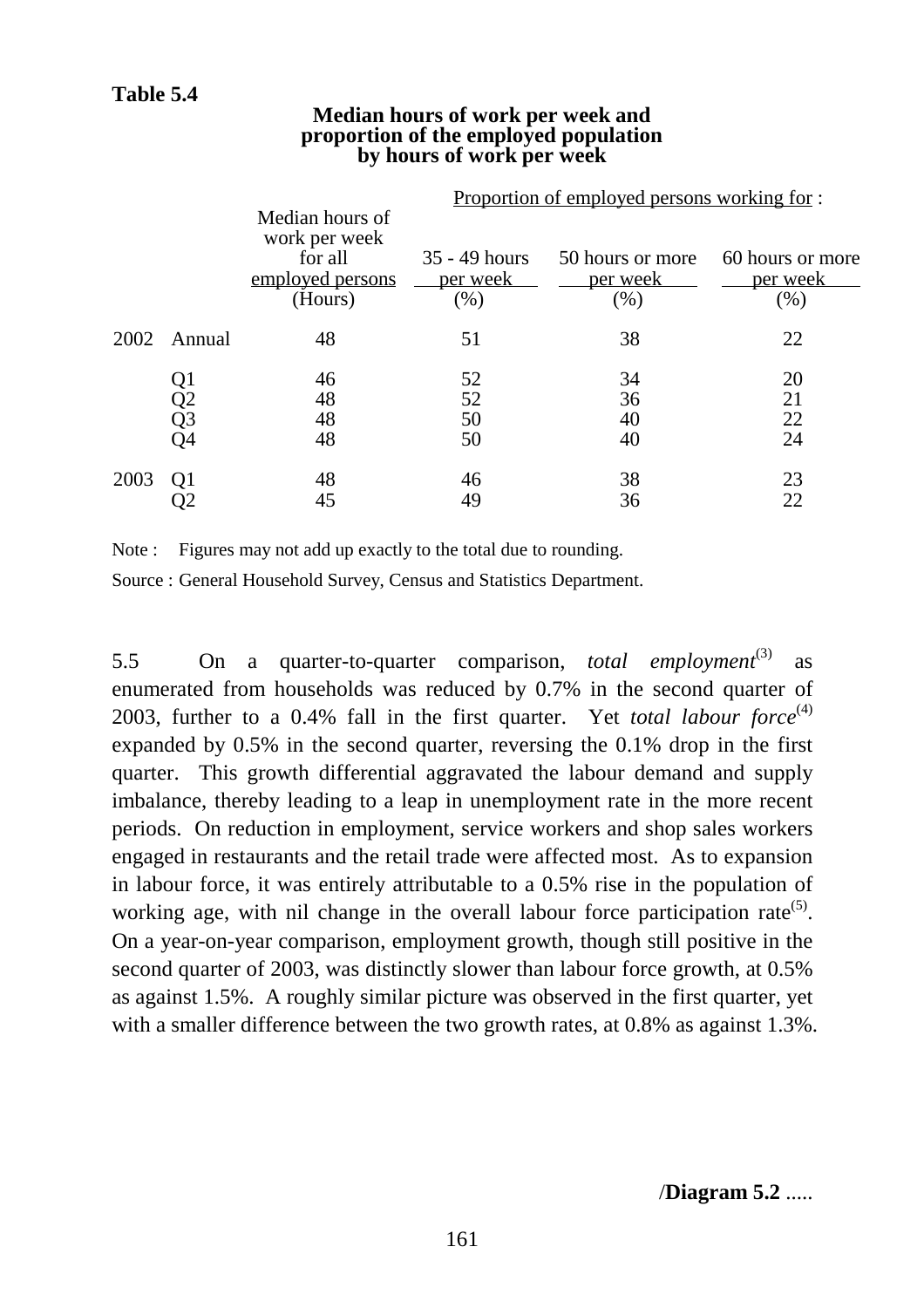**Diagram 5.2**



## **Total labour force and total employment (year-on-year rate of change)**

**Table 5.5**

# **Labour force participation rates by sex (%)**

|         |             | Male                         | Female                       | <b>Both sexes combined</b>   |
|---------|-------------|------------------------------|------------------------------|------------------------------|
|         | 2002 Annual | 72.5                         | 51.9                         | 61.8                         |
|         | Q2<br>Q3    | 72.4<br>72.3<br>73.0<br>72.2 | 51.5<br>51.4<br>52.3<br>52.5 | 61.5<br>61.5<br>62.3<br>61.9 |
| 2003 Q1 |             | 71.9<br>72.1                 | 52.0<br>51.8                 | 61.5<br>61.5                 |

Source : General Household Survey, Census and Statistics Department.

/**Diagram 5.3** .....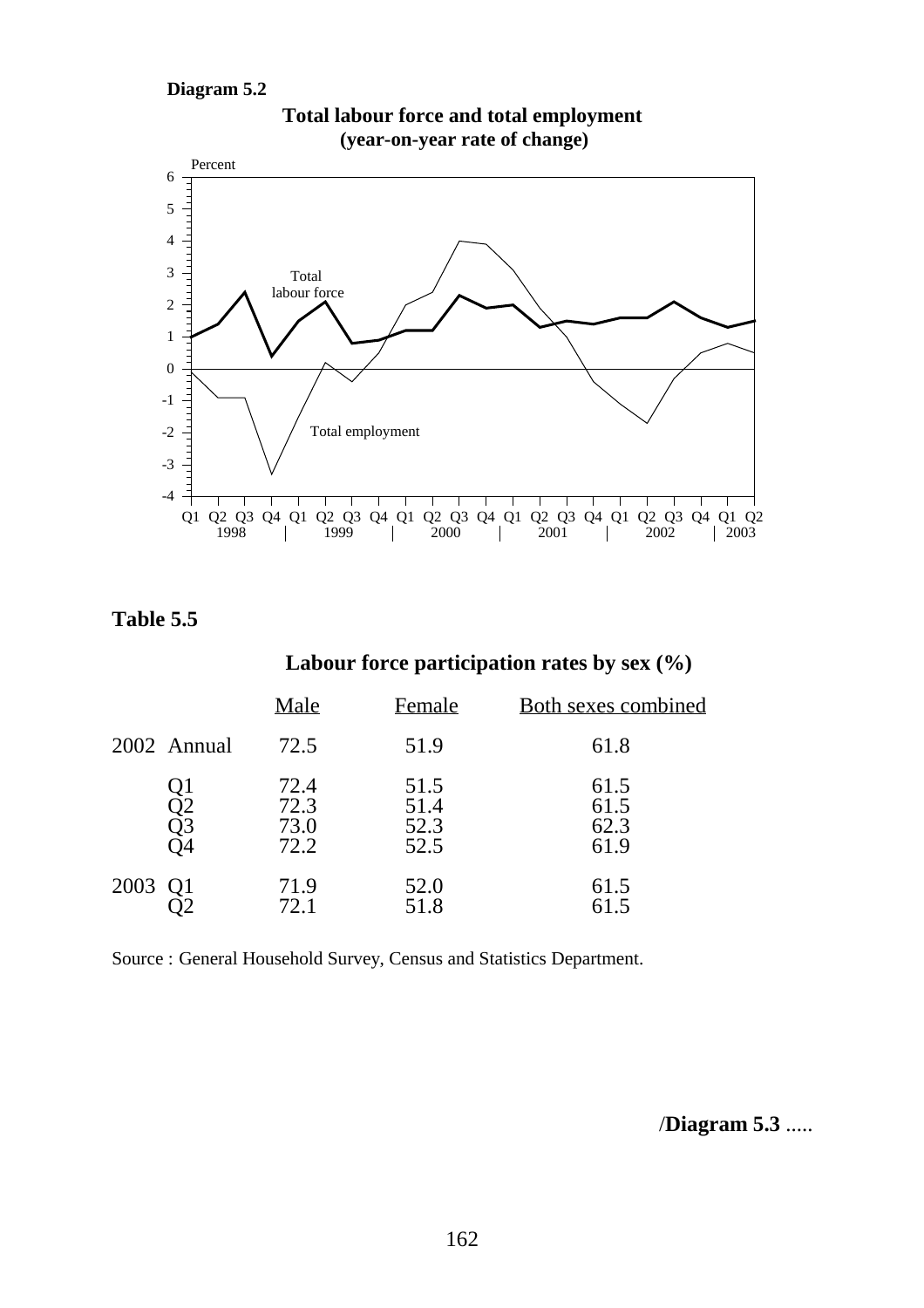#### **Diagram 5.3**



**Labour force participation rates by sex**

5.6 Overall labour income in money terms continued on a downtrend. Specifically, overall *labour earnings*<sup>(6)</sup> were 2.0% lower in money terms in the first quarter of 2003 than a year earlier, exceeding the 1.2% fall in the fourth quarter of 2002. After adjusting for the decrease in the Composite CPI, labour earnings were static in real terms in the first quarter of 2003 as compared to a year earlier, as against a 1.8% rise in the fourth quarter of 2002. Likewise, overall *labour wages*<sup>(7)</sup> fell more in March 2003 than in December 2002, by 1.5% and 0.8% respectively in money terms over a year earlier. Netting out the decline in the CPI(A), labour wages nevertheless edged up by 0.3% in real terms in March 2003 over a year earlier, following a 1.8% dip in December 2002.

/**Profile** .....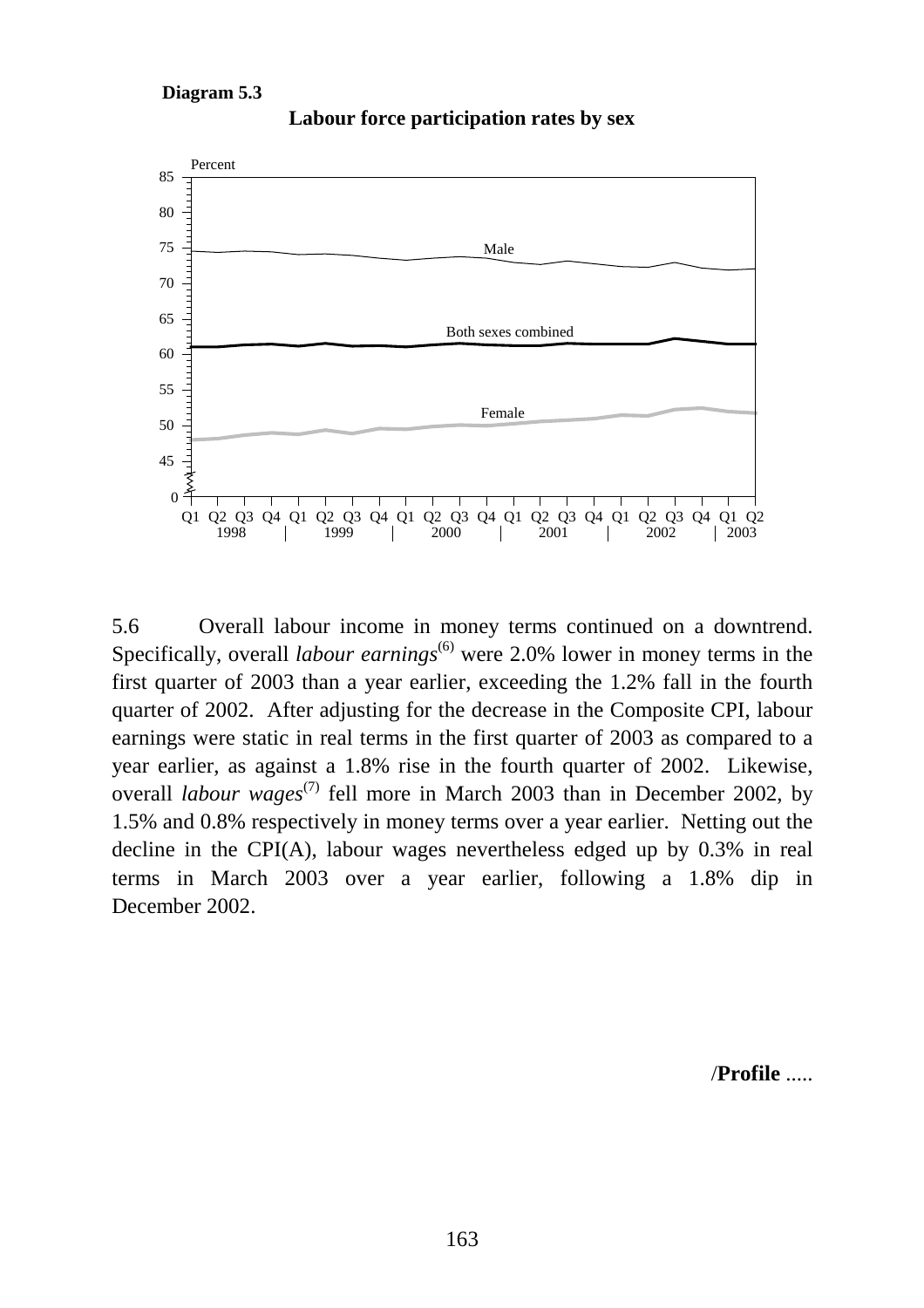## **Profile of unemployment and underemployment**

5.7 Analysed by *economic sector*, there was an extensive leap in unemployment rate across almost all the major sectors between the first two quarters of 2003. The increase was particularly visible in restaurants, hotels, the retail trade, transport, amusement and recreational services, business services and real estate, which had all been severely hit by the outbreak of SARS. Likewise, the underemployment rate exhibited sharper increases in the SARS-affected sectors, including in particular hotels, restaurants, transport and the retail trade, although distinct rises were also observed in construction and manufacturing.

## **Table 5.6**

|                                                                          |               | 2002                      |      |                |       |                          |                 |  |
|--------------------------------------------------------------------------|---------------|---------------------------|------|----------------|-------|--------------------------|-----------------|--|
|                                                                          | <b>Annual</b> | $\overline{\mathsf{Q}}$ 1 | Q2   | Q <sub>3</sub> | $Q_4$ | $\overline{\mathsf{Q1}}$ | $\overline{Q}2$ |  |
| Wholesale, retail and<br>import/export trades,<br>restaurants and hotels | 7.8           | 7.4                       | 8.3  | 7.7            | 7.9   | 7.9                      | 9.1             |  |
| Transport, storage and<br>communications                                 | 5.4           | 5.6                       | 5.3  | 5.3            | 5.4   | 6.1                      | 7.6             |  |
| Financing, insurance,<br>real estate and<br>business services            | 4.7           | 4.9                       | 4.5  | 4.6            | 4.7   | 4.5                      | 5.6             |  |
| Community, social and<br>personal services                               | 3.2           | 2.7                       | 3.3  | 3.5            | 3.1   | 2.9                      | 3.7             |  |
| Manufacturing                                                            | 7.3           | 7.2                       | 8.2  | 7.1            | 6.6   | 7.3                      | 8.4             |  |
| Construction <sup>(b)</sup>                                              | 15.8          | 15.7                      | 16.8 | 15.6           | 15.2  | 18.9                     | 19.7            |  |

### **Unemployment rates by major economic sector**  $(\%)^{(a)}$

Notes : (a) Not seasonally adjusted, and not including first-time job-seekers and re-entrants into the labour force.

(b) Including both site and non-site workers.

Source : General Household Survey, Census and Statistics Department.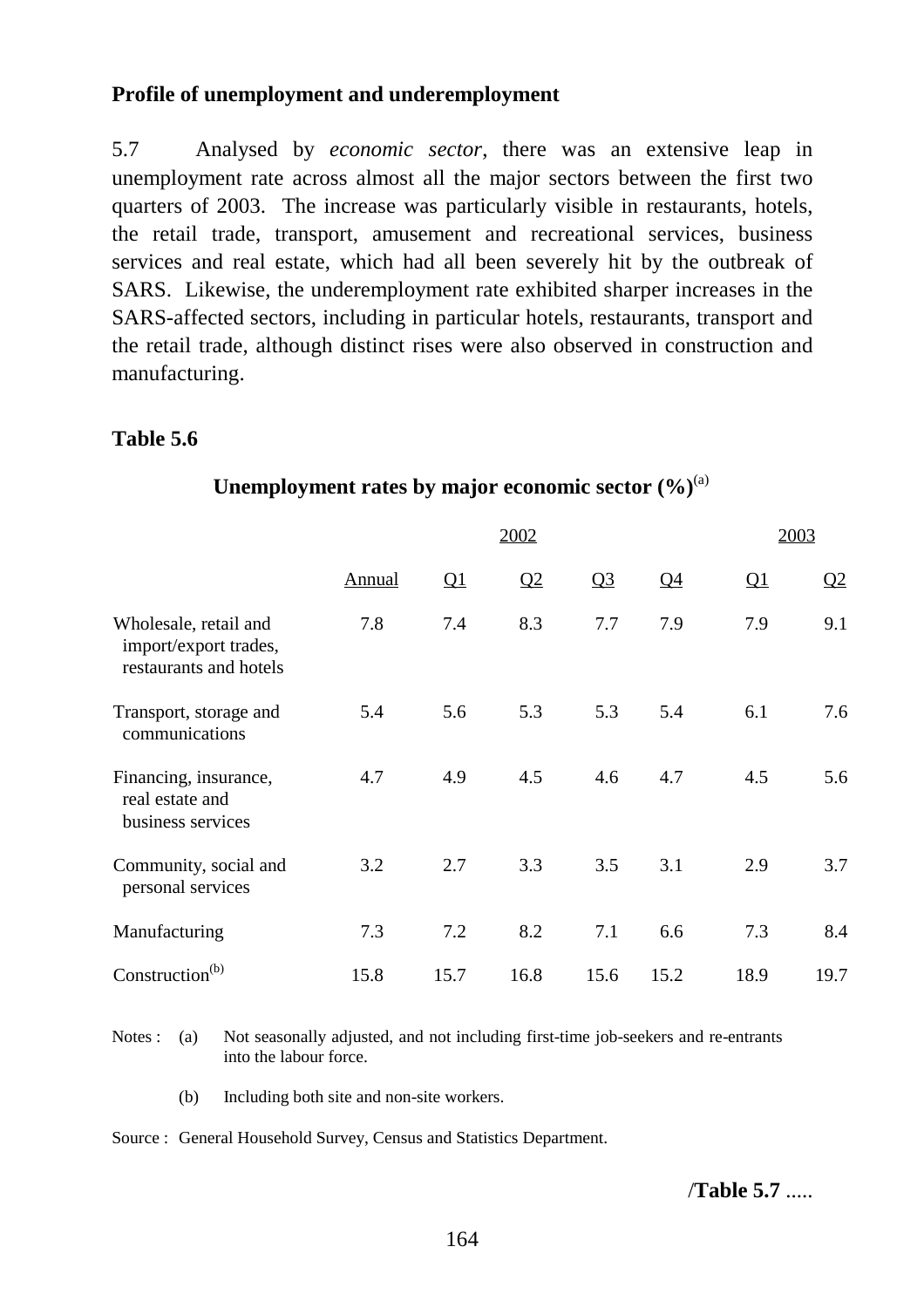# **Table 5.7**

# **Underemployment rates by major economic sector (%)**

|                                                                          |        | 2002                     |      |                |                 |                         |                         |  |
|--------------------------------------------------------------------------|--------|--------------------------|------|----------------|-----------------|-------------------------|-------------------------|--|
|                                                                          | Annual | $\overline{\mathsf{Q1}}$ | Q2   | Q <sub>3</sub> | $\overline{Q4}$ | $\overline{\mathbf{Q}}$ | $\overline{\mathbf{Q}}$ |  |
| Wholesale, retail and<br>import/export trades,<br>restaurants and hotels | 1.8    | 1.8                      | 1.6  | 1.8            | 1.7             | 1.9                     | 3.2                     |  |
| Transport, storage and<br>communications                                 | 3.0    | 3.1                      | 3.0  | 2.5            | 3.4             | 3.3                     | 6.2                     |  |
| Financing, insurance,<br>real estate and<br>business services            | 0.6    | 0.7                      | 0.5  | 0.6            | 0.5             | 0.7                     | 0.9                     |  |
| Community, social and<br>personal services                               | 2.1    | 2.3                      | 1.8  | 2.1            | 2.0             | 2.3                     | 2.8                     |  |
| Manufacturing                                                            | 2.5    | 2.4                      | 2.6  | 2.3            | 2.6             | 1.8                     | 3.6                     |  |
| Construction <sup>(a)</sup>                                              | 13.8   | 14.2                     | 13.7 | 12.8           | 14.6            | 11.2                    | 15.8                    |  |

Note : (a) Including both site and non-site workers.

Source : General Household Survey, Census and Statistics Department.

/**Table 5.8** .....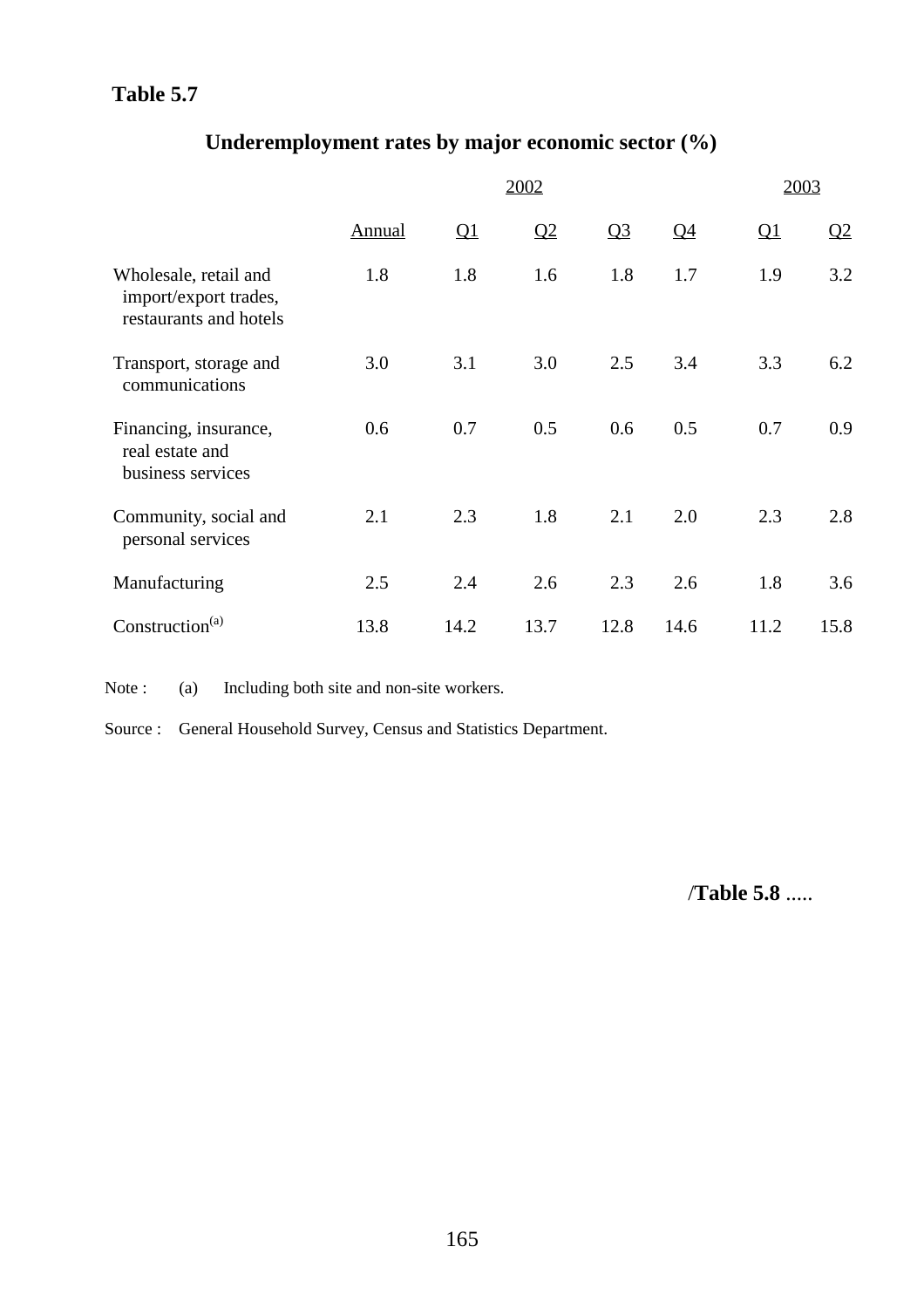#### **Unemployment and underemployment rates by detailed economic sub-sector in the second quarter of 2003**

|                                                                                                                                                                                 | Unemployment<br>$\text{rate}^{\text{(a)}}$     | <b>Numbers</b><br>$\mu$ nemployed <sup>(a)</sup>           | Underemploy-<br>ment rate                     | <b>Numbers</b><br>underemployed                       |
|---------------------------------------------------------------------------------------------------------------------------------------------------------------------------------|------------------------------------------------|------------------------------------------------------------|-----------------------------------------------|-------------------------------------------------------|
|                                                                                                                                                                                 | (% )                                           |                                                            | $(\%)$                                        |                                                       |
| Wholesale, retail and import/export<br>trades, restaurants and hotels                                                                                                           | 9.1                                            | 98 300                                                     | 3.2                                           | 34 400                                                |
| Wholesale/retail trade<br>Import/export trade<br>Restaurants and hotels                                                                                                         | 10.0<br>4.1<br>15.7                            | 36 600<br>17 800<br>43 800                                 | 3.4<br>0.5<br>7.0                             | 12 600<br>2 300<br>19 500                             |
| Transport, storage and communications                                                                                                                                           | 7.6                                            | 28 800                                                     | 6.2                                           | 23 600                                                |
| <b>Transport</b><br>Storage<br>Communications                                                                                                                                   | 7.7<br>11.0<br>7.1                             | 24 200<br>600<br>4 0 0 0                                   | 7.1<br>1.7<br>1.7                             | 22 600<br>100<br>900                                  |
| Financing, insurance, real estate and<br>business services                                                                                                                      | 5.6                                            | 27 700                                                     | 0.9                                           | 4 500                                                 |
| Financing<br>Insurance<br>Real estate<br><b>Business services</b>                                                                                                               | 3.6<br>3.8<br>6.9<br>6.5                       | 4 800<br>1 600<br>8 100<br>13 300                          | 0.1<br>0.9<br>0.8<br>1.5                      | 200<br>400<br>1 000<br>3 000                          |
| Community, social and personal<br>services                                                                                                                                      | 3.7                                            | 33 100                                                     | 2.8                                           | 24 900                                                |
| Public administration<br>Education, medical and other health<br>and welfare services<br>Other services                                                                          | 1.4<br>2.5<br>5.4                              | 1 900<br>8 200<br>23 000                                   | 0.3<br>2.0<br>4.2                             | 500<br>6 700<br>17 700                                |
| Manufacturing                                                                                                                                                                   | 8.4                                            | 25 500                                                     | 3.6                                           | 11 100                                                |
| Food and beverages<br>Clothing and footwear<br>Paper and printing<br>Plastic products<br>Metal products<br>Electrical and electronic products<br>Other manufacturing industries | 7.3<br>9.1<br>7.2<br>5.3<br>4.7<br>11.0<br>8.1 | 1 800<br>7400<br>4 100<br>1 000<br>900<br>6 9 0 0<br>3 500 | 2.8<br>5.8<br>2.8<br>4.6<br>2.0<br>1.7<br>4.3 | 700<br>4 700<br>1 600<br>900<br>400<br>1 100<br>1 900 |
| Construction                                                                                                                                                                    | 19.7                                           | 64 200                                                     | 15.8                                          | 51 600                                                |
| Foundation and superstructure<br>Decoration and maintenance                                                                                                                     | 17.2<br>27.2                                   | 42 600<br>21 600                                           | 13.7<br>22.5                                  | 33 800<br>17 800                                      |

Notes : As the above figures are based on a sample survey, they are subject to sampling errors, more so for the finer breakdowns.

Figures may not add up exactly to the total due to rounding.

(a) Not seasonally adjusted, and not including first-time job-seekers and re-entrants into the labour force.

Source : General Household Survey, Census and Statistics Department.

/**Diagram 5.4** .....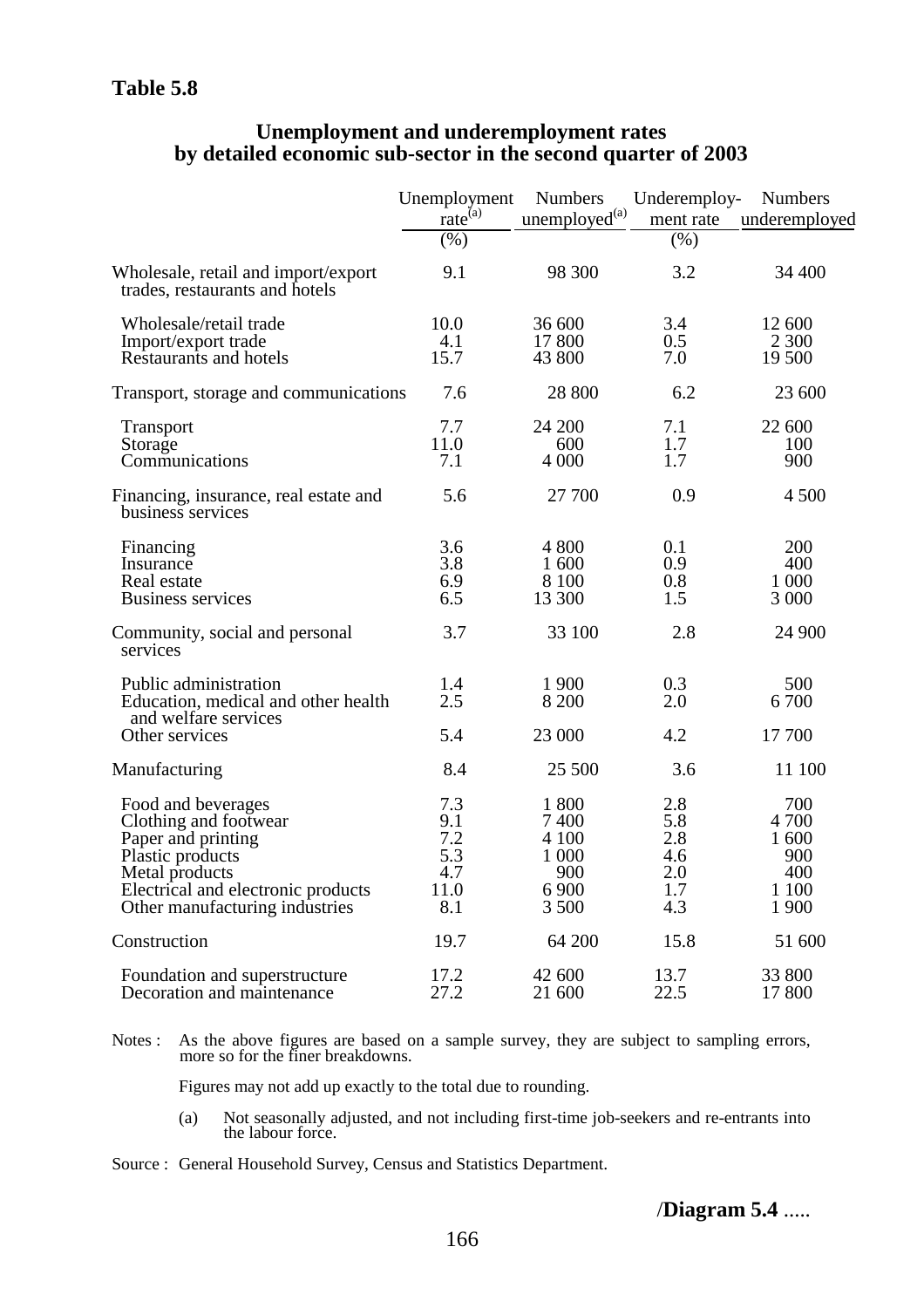#### **Diagram 5.4**



**Unemployment rates by major economic sector\***



(#) Including both site and non-site workers.

/**Diagram 5.5** .....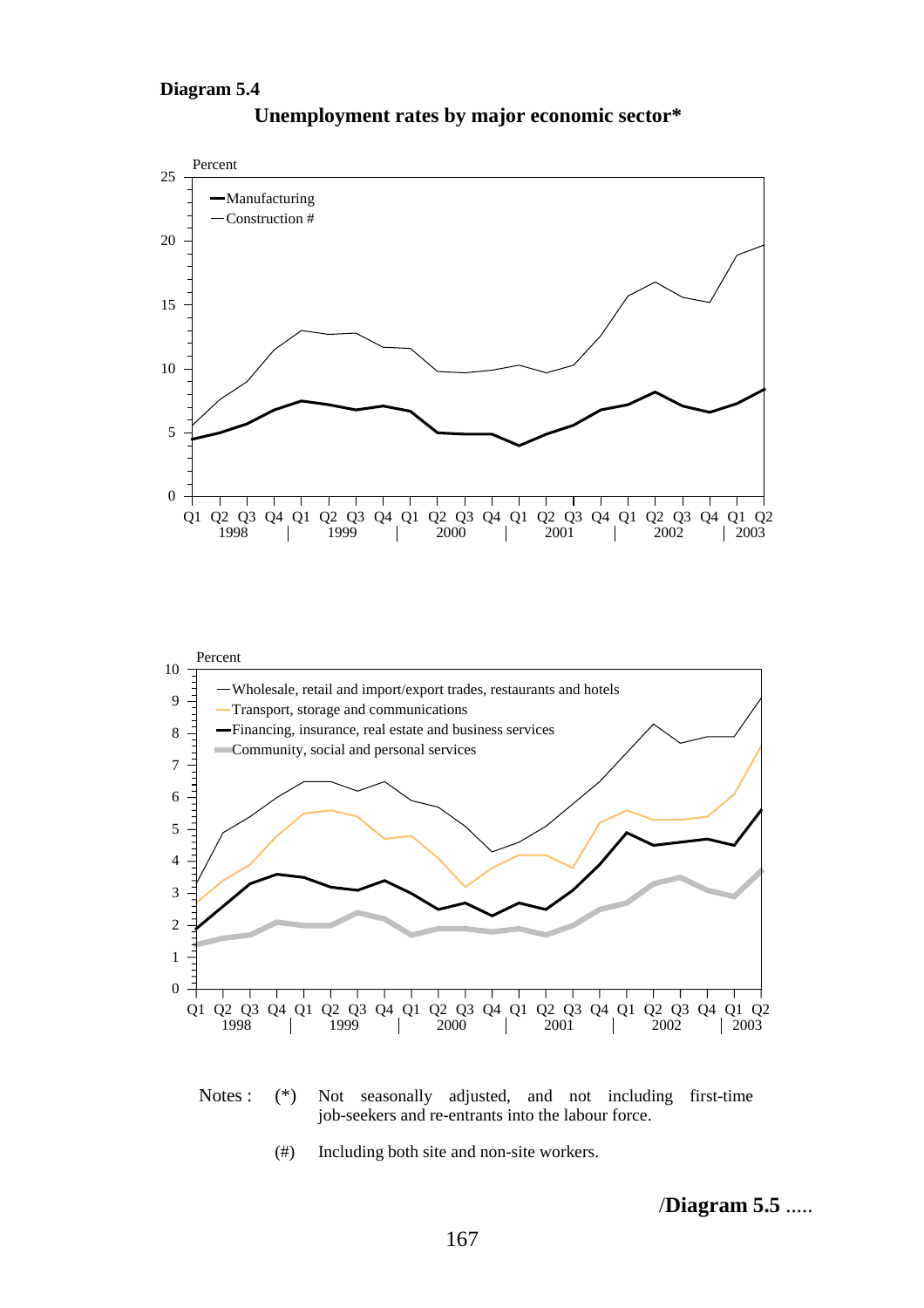#### **Diagram 5.5**



## **Underemployment rates by major economic sector**

Note : (#) Including both site and non-site workers.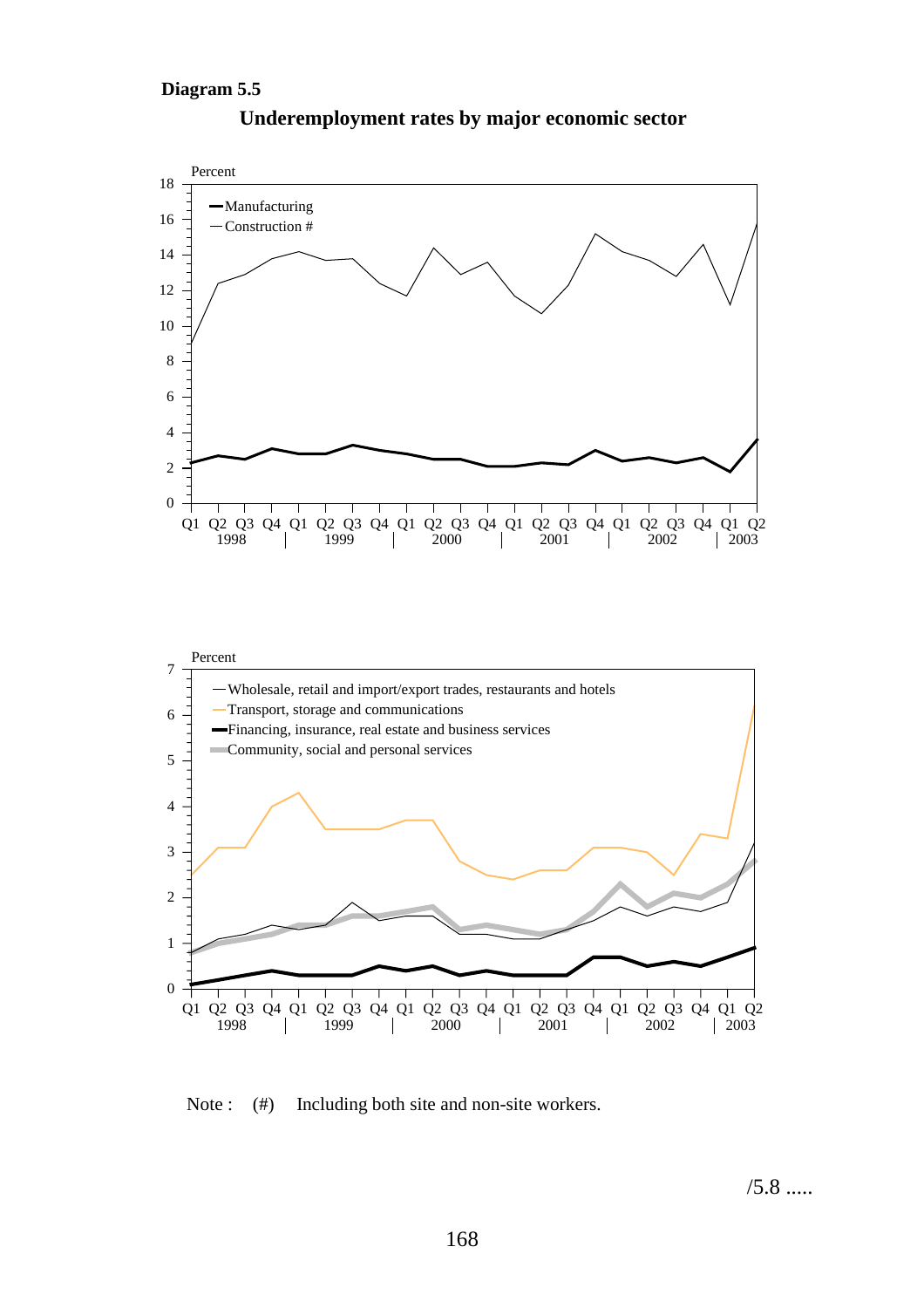5.8 Analysed by *occupation category*, the leap in unemployment rate between the first two quarters of 2003 affected workers at all levels. At the middle to lower segments, service workers and shop sales workers, and workers in elementary occupations faced the largest rise in unemployment rate. At the upper segment, the increase was more apparent amongst professionals and associate professionals. As to the underemployment rate, while the increase was likewise widespread across occupation categories, it was more visible amongst workers at the middle to lower segments, including craft and related workers, plant and machine operators and assemblers, service workers and shop sales workers, and workers in elementary occupations.

### **Table 5.9**

|                                               |               |      | 2003 |                |                 |                           |      |
|-----------------------------------------------|---------------|------|------|----------------|-----------------|---------------------------|------|
|                                               | <b>Annual</b> | Q1   | Q2   | Q <sub>3</sub> | $\overline{Q4}$ | $\overline{\mathsf{Q}}$ 1 | Q2   |
| Managers and administrators                   | 2.7           | 3.5  | 3.1  | 2.3            | 1.9             | 2.1                       | 2.2  |
| Professionals                                 | 2.4           | 2.6  | 2.5  | 2.3            | 2.1             | 2.2                       | 2.8  |
| Associate professionals <sup>(b)</sup>        | 4.3           | 4.2  | 4.3  | 4.5            | 4.3             | 4.3                       | 4.9  |
| <b>Clerks</b>                                 | 5.3           | 5.2  | 5.5  | 5.4            | 5.2             | 5.0                       | 5.4  |
| Service workers and<br>shop sales workers     | 9.1           | 8.4  | 9.5  | 9.1            | 9.4             | 9.4                       | 12.3 |
| Craft and related workers                     | 14.0          | 12.6 | 15.7 | 14.2           | 13.5            | 16.2                      | 16.3 |
| Plant and machine operators<br>and assemblers | 5.9           | 6.4  | 6.6  | 5.4            | 5.2             | 6.8                       | 7.3  |
| Elementary occupations                        | 7.7           | 7.4  | 7.7  | 7.8            | 7.9             | 8.0                       | 9.6  |
| Others                                        | 3.4           | 2.4  | 2.9  | 4.7            | 3.8             | 4.6                       | 1.6  |

### Unemployment rates by major occupation category  $(\%)^{(a)}$

Notes : (a) Not seasonally adjusted, and not including first-time job-seekers and re-entrants into the labour force.

(b) Including technicians and supervisors.

Source : General Household Survey, Census and Statistics Department.

/**Table 5.10** .....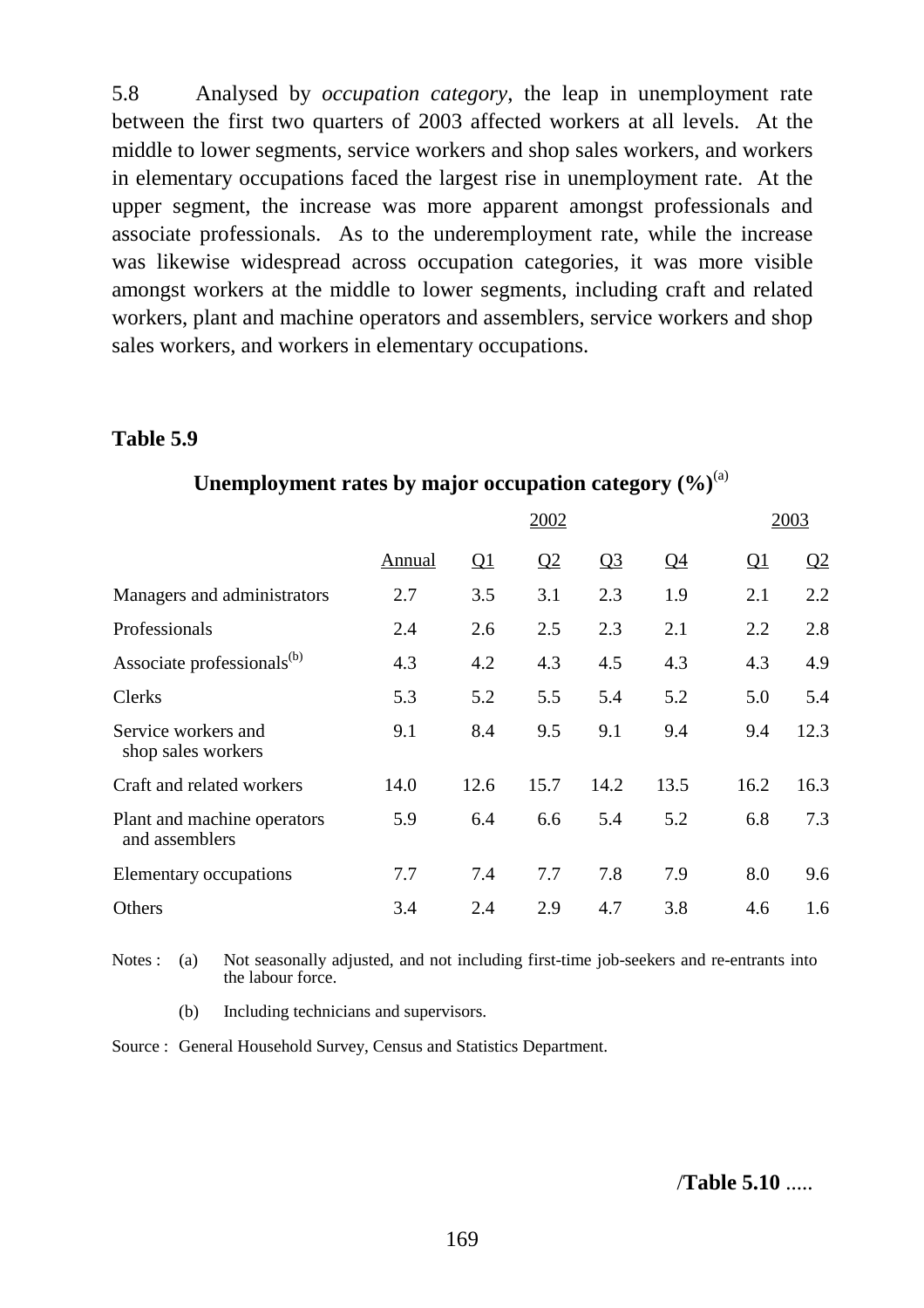# **Table 5.10**

# **Underemployment rates by major occupation category (%)**

|                                               |               |                          | 2003           |                |                 |                          |                 |
|-----------------------------------------------|---------------|--------------------------|----------------|----------------|-----------------|--------------------------|-----------------|
|                                               | <b>Annual</b> | $\overline{\mathsf{Q1}}$ | Q <sub>2</sub> | Q <sub>3</sub> | $\overline{Q4}$ | $\overline{\mathsf{Q1}}$ | $\overline{Q2}$ |
| Managers and administrators                   | $\ast$        | $\ast$                   | $\overline{0}$ | 0.2            | $\overline{0}$  | 0.1                      | 0.3             |
| Professionals                                 | 0.3           | 0.4                      | 0.3            | 0.3            | 0.2             | 0.3                      | 0.6             |
| Associate professionals <sup>(a)</sup>        | 0.8           | 0.8                      | 1.0            | 0.8            | 0.7             | 0.9                      | 1.6             |
| Clerks                                        | 1.1           | 1.1                      | 0.9            | 1.2            | 1.2             | 1.1                      | 1.5             |
| Service workers and<br>shop sales workers     | 2.5           | 2.6                      | 2.3            | 2.8            | 2.4             | 2.8                      | 5.0             |
| Craft and related workers                     | 11.3          | 11.2                     | 11.0           | 10.6           | 12.5            | 9.4                      | 13.6            |
| Plant and machine operators<br>and assemblers | 3.8           | 4.3                      | 3.8            | 3.0            | 3.9             | 3.6                      | 7.2             |
| Elementary occupations                        | 4.8           | 5.2                      | 4.5            | 4.6            | 5.0             | 4.7                      | 5.7             |
| Others                                        | 3.5           | 0.8                      | 6.8            | 5.8            | $\theta$        | 1.0                      | 10.1            |

Notes : (a) Including technicians and supervisors.

(\*) Less than 0.05%.

Source : General Household Survey, Census and Statistics Department.

 $/5.9$  .....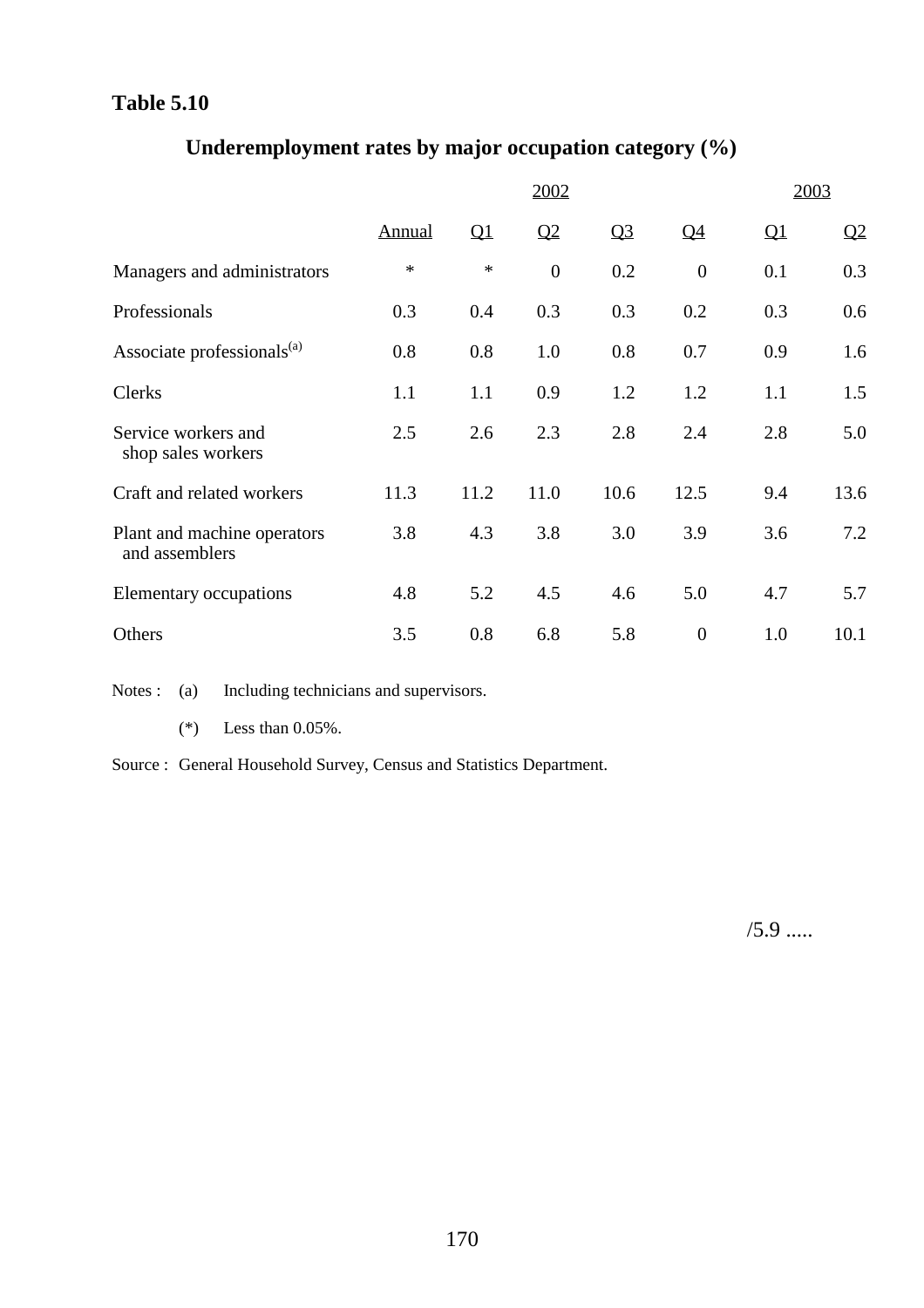5.9 Analysed by *sex*, the unemployment rate for males went up significantly, by 1.4 percentage points to 10.1% in the second quarter of 2003, from 8.7% in the first quarter. The unemployment rate for females also surged, though to a lesser extent, by 0.7 of a percentage point from 5.8% to 6.5% between the two quarters. In consequence, the difference between these two unemployment rates widened further, from 2.9 percentage points in the first quarter to 3.6 percentage points in the second quarter. In a similar vein, the underemployment rate for males had a much larger increase than that for females, from 3.4% to 5.1% as compared to 2.2% to 3.3% between the two quarters. This again led to a widening in difference between the two rates, from 1.2 percentage points in the first quarter to 1.8 percentage points in the second quarter.

### **Table 5.11**

|         |                | Male | Female |
|---------|----------------|------|--------|
|         | 2002 Annual    | 8.4  | 6.0    |
|         | Q1             | 8.1  | 5.3    |
|         | Q2             | 8.8  | 6.1    |
|         | Q <sub>3</sub> | 8.5  | 6.5    |
|         | Q4             | 8.2  | 5.9    |
| 2003 Q1 |                | 8.7  | 5.8    |
|         | O2             | 10.1 | 6.5    |

# Unemployment rates by sex  $(\frac{9}{6})^{(a)}$

Note : (a) Not seasonally adjusted, but including first-time job-seekers and re-entrants into the labour force.

Source : General Household Survey, Census and Statistics Department.

/**Table 5.12** .....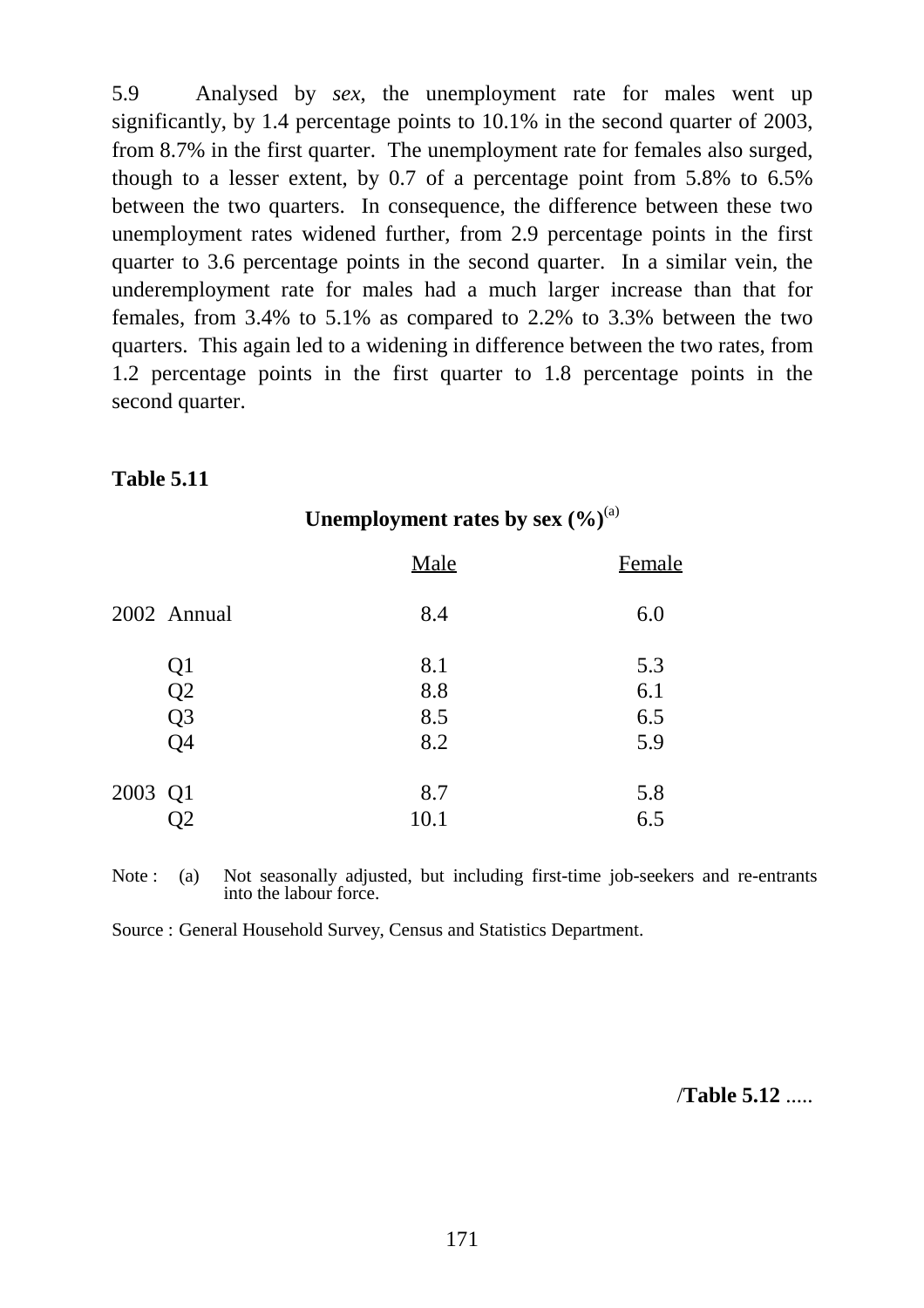# **Table 5.12**

## **Underemployment rates by sex (%)**

|                | Male | Female |
|----------------|------|--------|
| 2002 Annual    | 3.7  | 2.1    |
| Q1             | 3.8  | 2.3    |
| Q2             | 3.6  | 2.0    |
| Q <sub>3</sub> | 3.5  | 2.0    |
| Q <sub>4</sub> | 3.8  | 2.2    |
| 2003 Q1        | 3.4  | 2.2    |
|                | 5.1  | 3.3    |

Source : General Household Survey, Census and Statistics Department.

5.10 Analysed by *age group*, the surge in unemployment rate in the second quarter of 2003 over the first quarter was more visible amongst persons at both ends of the age spectrum than those in the middle. Specifically, persons aged 15-24 and aged 60 and above were the ones having the largest increase in unemployment rate. Within the former group, a considerable proportion comprised first-time job-seekers, who were mainly fresh graduates and school leavers entering the labour force. On the underemployment rate, steeper increases were seen mainly amongst persons aged 15-19 and aged 40-59.

/**Table 5.13** .....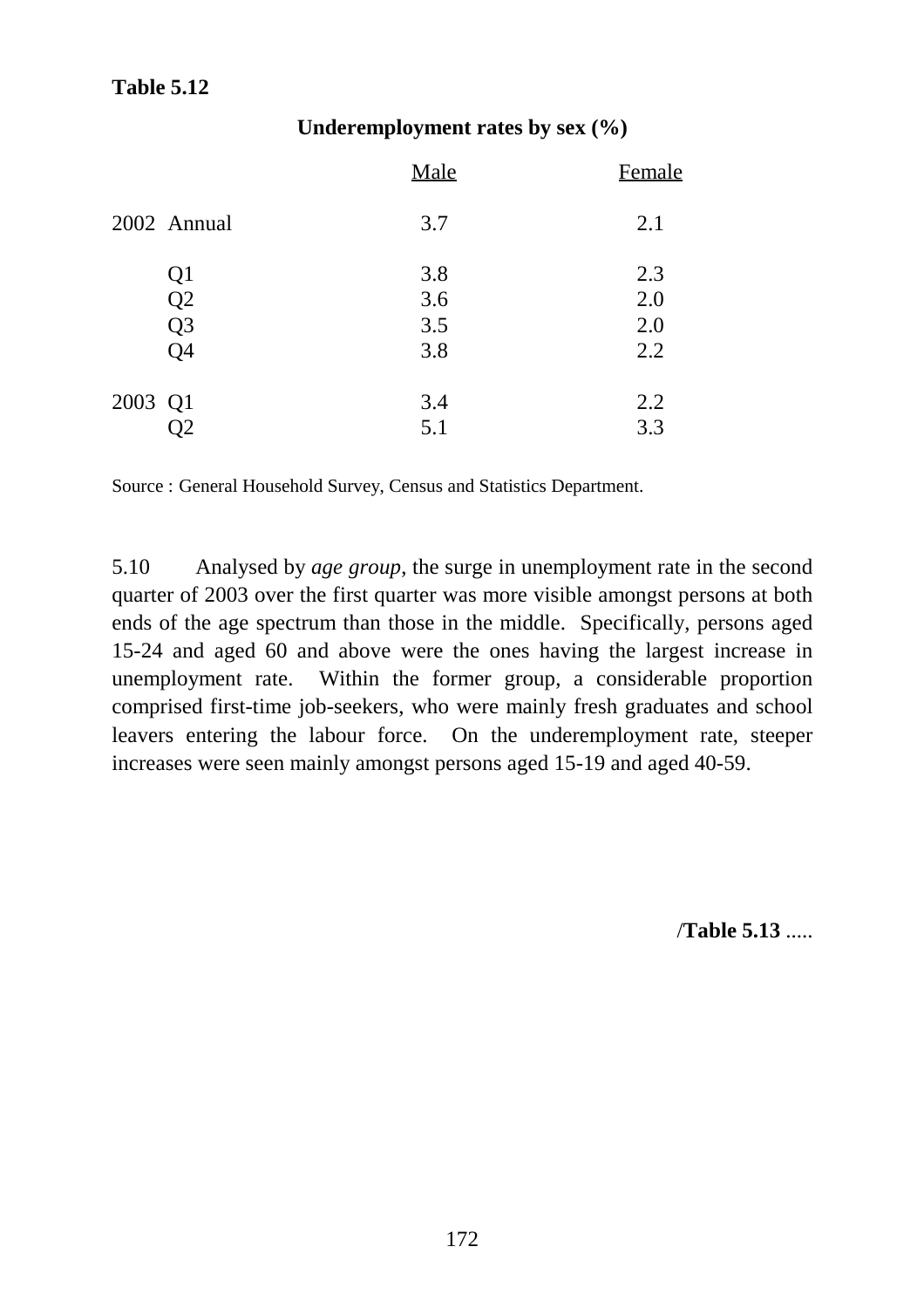# **Table 5.13**

# Unemployment rates by age group  $(\%)^{(a)}$

|              | 2002          |                          |      |                |                |      | 2003                    |  |
|--------------|---------------|--------------------------|------|----------------|----------------|------|-------------------------|--|
|              | <b>Annual</b> | $\overline{\mathsf{Q1}}$ | Q2   | Q <sub>3</sub> | Q <sub>4</sub> | Q1   | $\overline{\mathbf{Q}}$ |  |
| $15-19$      | 30.7          | 27.2                     | 30.1 | 35.2           | 29.4           | 26.9 | 32.8                    |  |
| $20 - 24$    | 11.3          | 9.8                      | 11.3 | 13.5           | 10.5           | 10.1 | 12.4                    |  |
| $25-29$      | 6.1           | 6.2                      | 6.5  | 6.1            | 5.5            | 6.2  | 7.6                     |  |
| 30-39        | 5.4           | 5.6                      | 5.5  | 5.1            | 5.6            | 5.7  | 6.5                     |  |
| 40-49        | 6.7           | 6.3                      | 7.2  | 6.6            | 6.5            | 7.2  | 8.0                     |  |
| 50-59        | 8.2           | 7.3                      | 8.5  | 8.7            | 8.5            | 8.7  | 9.4                     |  |
| 60 and above | 5.0           | 5.3                      | 6.0  | 4.6            | 4.2            | 3.6  | 5.3                     |  |

Note : (a) Not seasonally adjusted, but including first-time job-seekers and re-entrants into the labour force.

Source : General Household Survey, Census and Statistics Department.

# **Table 5.14**

# **Underemployment rates by age group (%)**

|              | 2002   |     |     |                |       | 2003                     |     |
|--------------|--------|-----|-----|----------------|-------|--------------------------|-----|
|              | Annual | Q1  | Q2  | Q <sub>3</sub> | $Q_4$ | $\overline{\mathsf{Q1}}$ | Q2  |
| $15-19$      | 4.8    | 4.3 | 4.4 | 5.4            | 5.1   | 5.4                      | 8.6 |
| 20-24        | 2.7    | 2.7 | 2.2 | 2.8            | 3.0   | 3.1                      | 3.6 |
| 25-29        | 1.5    | 1.6 | 1.4 | 1.4            | 1.8   | 1.5                      | 2.7 |
| 30-39        | 2.1    | 2.0 | 2.2 | 2.0            | 2.0   | 2.0                      | 3.0 |
| 40-49        | 4.1    | 4.4 | 4.0 | 3.8            | 4.2   | 3.4                      | 5.6 |
| 50-59        | 4.2    | 4.6 | 3.9 | 4.0            | 4.5   | 4.2                      | 5.8 |
| 60 and above | 3.1    | 3.6 | 3.0 | 2.8            | 2.8   | 3.3                      | 3.1 |

Source : General Household Survey, Census and Statistics Department.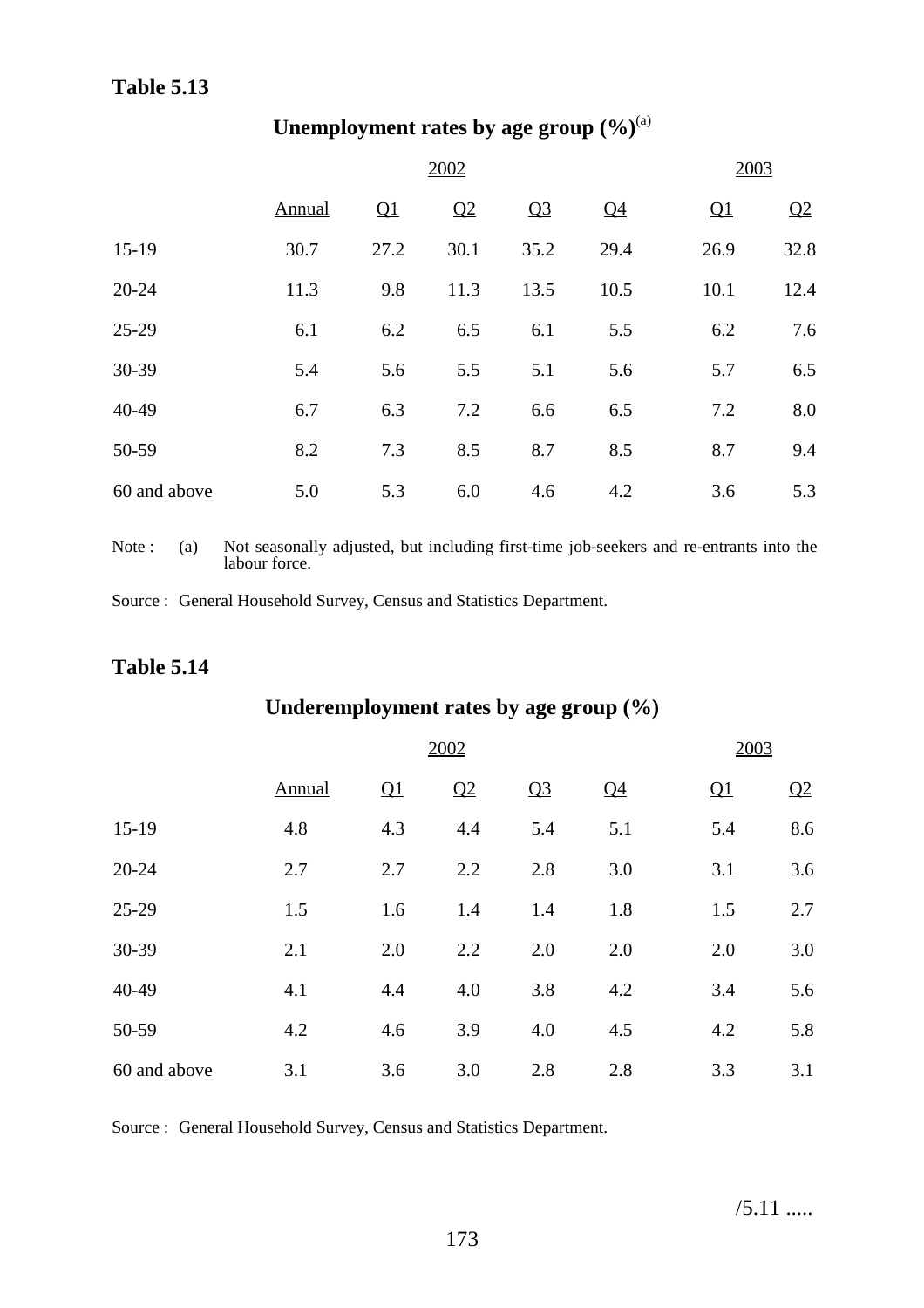5.11 Analysed by *educational attainment*, the rise in unemployment rate between the first and second quarters of 2003, whilst occurring virtually across-the-board, impinged more seriously upon persons with primary education and with lower secondary education. As to the underemployment rate, the increase was seen mostly amongst persons with matriculation education and below.

## **Table 5.15**

|                                |        | 2003 |      |                |       |      |      |
|--------------------------------|--------|------|------|----------------|-------|------|------|
|                                | Annual | Q1   | Q2   | Q <sub>3</sub> | $Q_4$ | Q1   | Q2   |
| No schooling/kindergarten      | 8.7    | 8.4  | 8.9  | 8.4            | 9.1   | 10.2 | 10.7 |
| Primary                        | 9.8    | 8.6  | 10.0 | 10.4           | 10.4  | 10.6 | 12.5 |
| Lower secondary                | 10.9   | 10.4 | 11.4 | 10.5           | 11.1  | 11.5 | 13.2 |
| Upper secondary <sup>(b)</sup> | 6.9    | 6.6  | 7.3  | 7.2            | 6.5   | 7.0  | 7.9  |
| Matriculation                  | 5.2    | 5.1  | 5.4  | 5.1            | 5.3   | 5.1  | 5.9  |
| Tertiary                       | 4.3    | 3.9  | 4.2  | 5.1            | 4.0   | 3.8  | 4.4  |
| of which:                      |        |      |      |                |       |      |      |
| Non-degree                     | 5.5    | 5.1  | 5.2  | 6.1            | 5.4   | 4.9  | 5.5  |
| Degree                         | 3.6    | 3.3  | 3.6  | 4.4            | 3.2   | 3.1  | 3.8  |

# Unemployment rates by educational attainment  $(\%)^{(a)}$

Notes : (a) Not seasonally adjusted, but including first-time job-seekers and re-entrants into the labour force.

(b) Including craft courses.

Source : General Household Survey, Census and Statistics Department.

/**Table 5.16** .....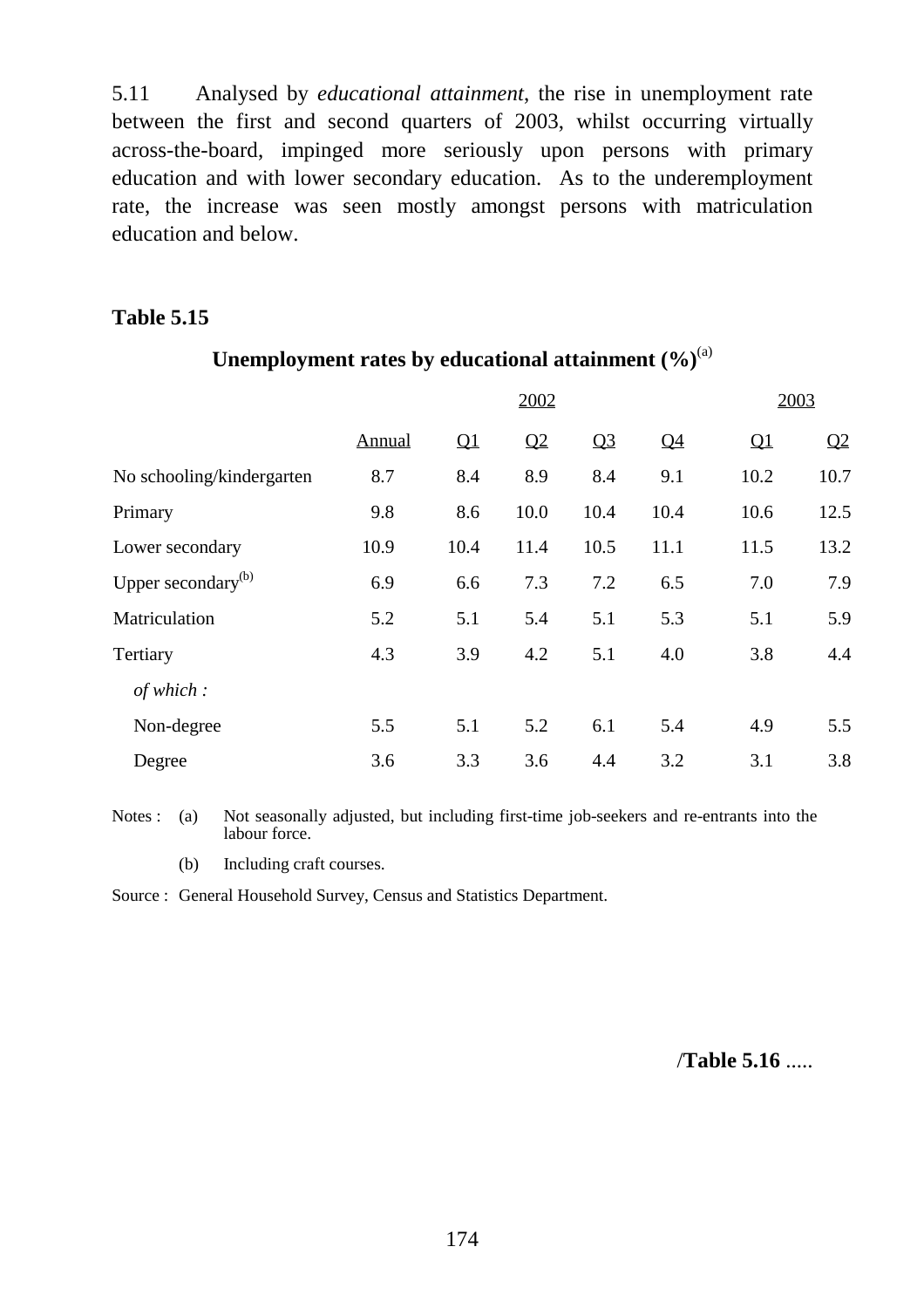# **Table 5.16**

|                                |        |     | 2003 |                |                |     |                |
|--------------------------------|--------|-----|------|----------------|----------------|-----|----------------|
|                                | Annual | Q1  | Q2   | Q <sub>3</sub> | Q <sub>4</sub> | Q1  | Q <sub>2</sub> |
| No schooling/kindergarten      | 7.1    | 7.8 | 7.2  | 6.8            | 6.4            | 8.3 | 11.2           |
| Primary                        | 6.4    | 6.9 | 6.5  | 5.9            | 6.5            | 6.2 | 7.9            |
| Lower secondary                | 5.5    | 5.8 | 5.0  | 5.4            | 5.7            | 4.9 | 7.3            |
| Upper secondary <sup>(a)</sup> | 2.2    | 2.2 | 2.0  | 2.1            | 2.3            | 2.0 | 3.5            |
| Matriculation                  | 1.2    | 0.7 | 1.0  | 1.7            | 1.2            | 1.0 | 3.0            |
| Tertiary                       | 0.6    | 0.5 | 0.6  | 0.6            | 0.8            | 0.8 | 1.2            |
| of which:                      |        |     |      |                |                |     |                |
| Non-degree                     | 0.9    | 0.5 | 1.0  | 0.9            | 1.3            | 1.2 | 1.7            |
| Degree                         | 0.4    | 0.5 | 0.4  | 0.4            | 0.4            | 0.6 | 0.9            |

# **Underemployment rates by educational attainment (%)**

Note : (a) Including craft courses.

Source : General Household Survey, Census and Statistics Department.

# **Profile of employment**

5.12 Total employment as enumerated from private sector establishments shrank by 2.5% in March 2003 over a year earlier, extending the downtrend since mid-2001. Moreover, this decline exceeded those of 1.0% in December 2002 and 1.6% for 2002 as a whole. On a seasonally adjusted quarter-to-quarter comparison, total employment decreased by 1.6% in March 2003, following nil change in December 2002. This, together with reduced vacancies from business establishments, indicated continued slack labour demand in the corporate sector.

/5.13 .....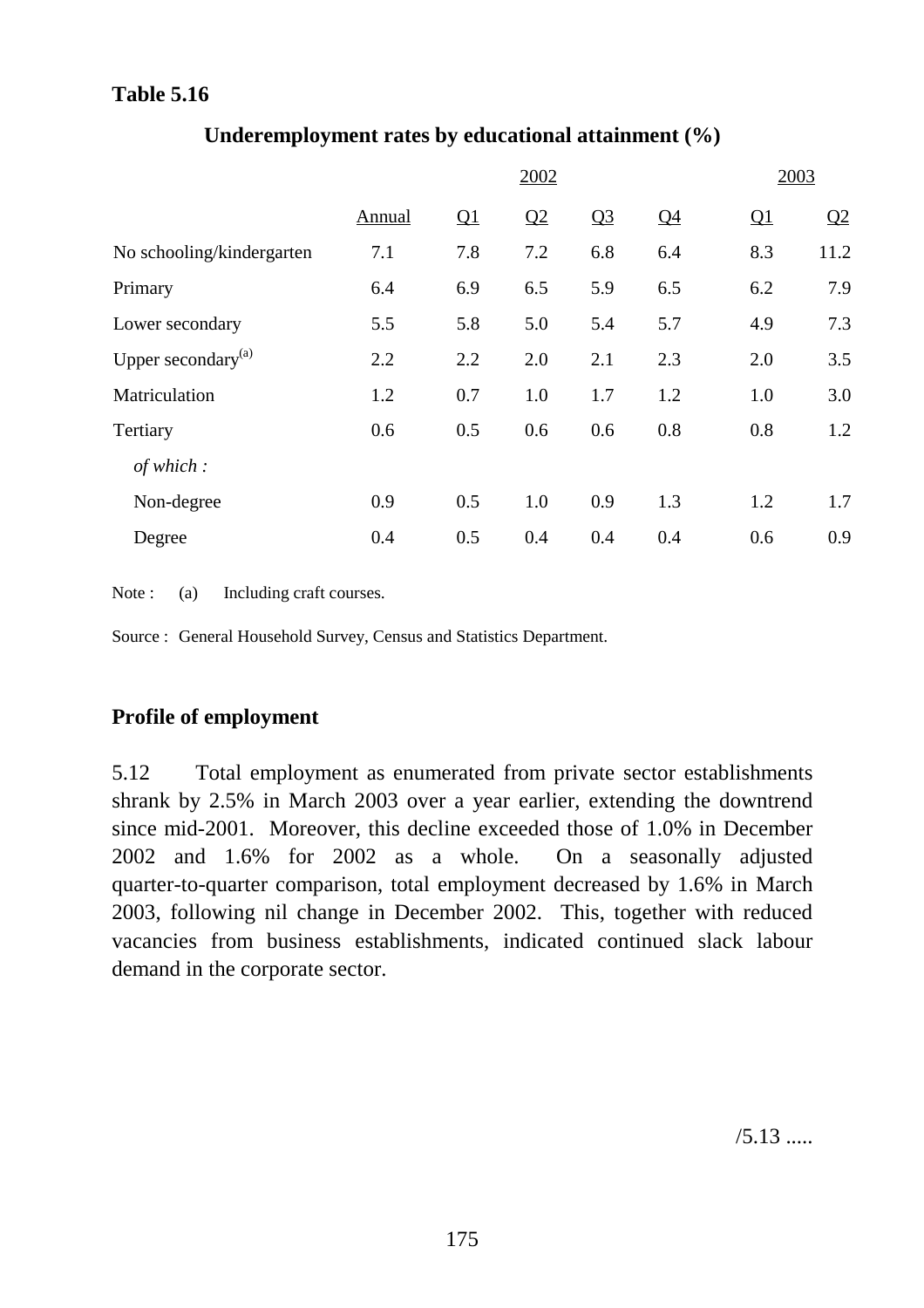5.13 Taking all the *service sectors* surveyed together(8), employment contracted by 1.4% in March 2003 over a year earlier, reversing the 0.2% rise in December 2002. Analysed by constituent sector and on a year-on-year comparison, employment in storage and communications fell the most, by 19.5% in March 2003, amidst on-going rationalisation in the telecommunications sector. Employment in restaurants and hotels and in the retail trade dropped by 7.2% and 3.1% respectively, possibly with much of the decrease occurring in late March upon the impact of SARS. Employment in water transport, air transport and services allied to transport, in the wholesale and import/export trades, and in financing, insurance, real estate and business services had much lesser declines, by 0.6%, 0.4% and 0.2% respectively. On the other hand, employment in community, social and personal services went up by 1.5%, underpinned by larger labour demand from welfare, education, and medical and dental services.

5.14 Employment in the local *manufacturing sector* kept on shrinking, by 9.4% in March 2003 over a year earlier, similar to the 9.1% dip in December 2002. Labour demand in this sector continued to be restrained by the setback in domestic exports and on-going relocation of production processes outside Hong Kong.

5.15 Employment of manual workers at *building and construction sites* was 13.3% fewer in March 2003 than a year earlier, following a decrease of the same magnitude in December 2002. Employment at private sector sites diminished more, by 14.2%. While a modest rise in employment was observed at commercial developments along the MTR Tung Chung Line, this was outweighed by a reduction in employment at some residential developments at Hung Hom, Tai Po and Kwai Shing. Employment at public sector sites was also reduced, by 12.1%. This was attributable to the winding down/completion of public housing re-development projects at Yau Tong, Upper Ngau Tau Kok Estate Phase 1 and Kwai Fong Estate Phase 7, as well as a further scale-back in the Public Housing Programme. Also partly contributed was a relatively higher base of comparison a year earlier, caused by intensive work on the KCR West Rail at that time. Analysed by type of project, employment at civil engineering sites was slashed by 9.6%, and that at building sites even more by 14.7%. Taking into account off-site workers and related professional and support staff, employment in the entire building and construction sector<sup>(9)</sup> declined by  $3.5\%$ in the first quarter of 2003 over a year earlier, after a 2.7% rise in the fourth quarter of 2002.

 $/5.16$  .....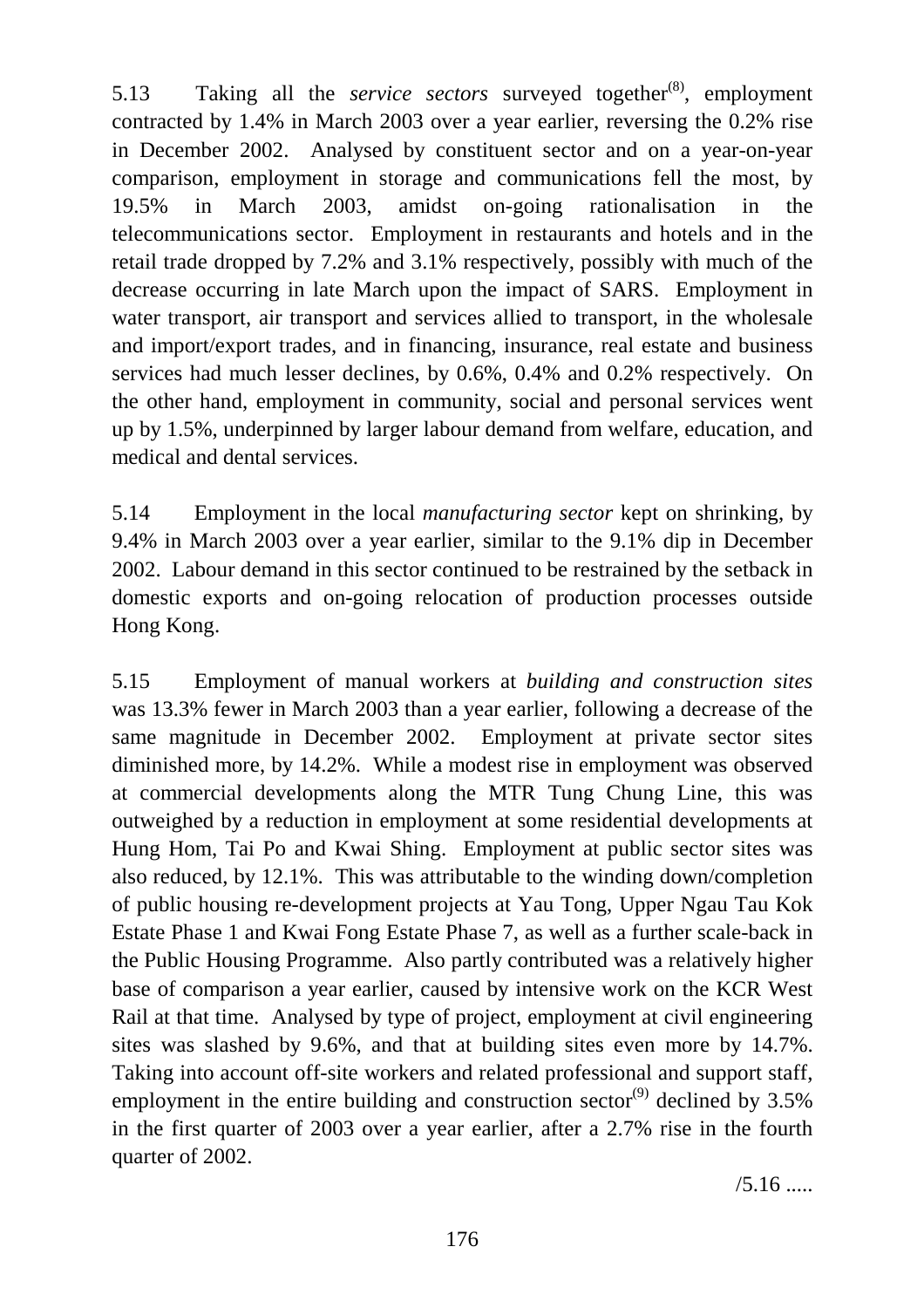5.16 In line with the Government's move to reduce operating expenditure and contain the size of the *Civil Service*, employment in the Civil Service contracted by 2.3% in March 2003 from a year earlier, further to a 2.8% fall in December 2002. As stated in the Chief Executive's Policy Address on 8 January 2003, the Government plans to downsize the Civil Service establishment further to around 160 000 by 2006/07 through natural wastage and normal retirement. As from 1 April 2003, recruitment to the Civil Service is frozen. The Second Voluntary Retirement Scheme is another measure for downsizing. Applications for the Scheme started on 21 March 2003 and closed on 20 May 2003. Result of the applications was announced on 24 July 2003.

/**Table 5.17** .....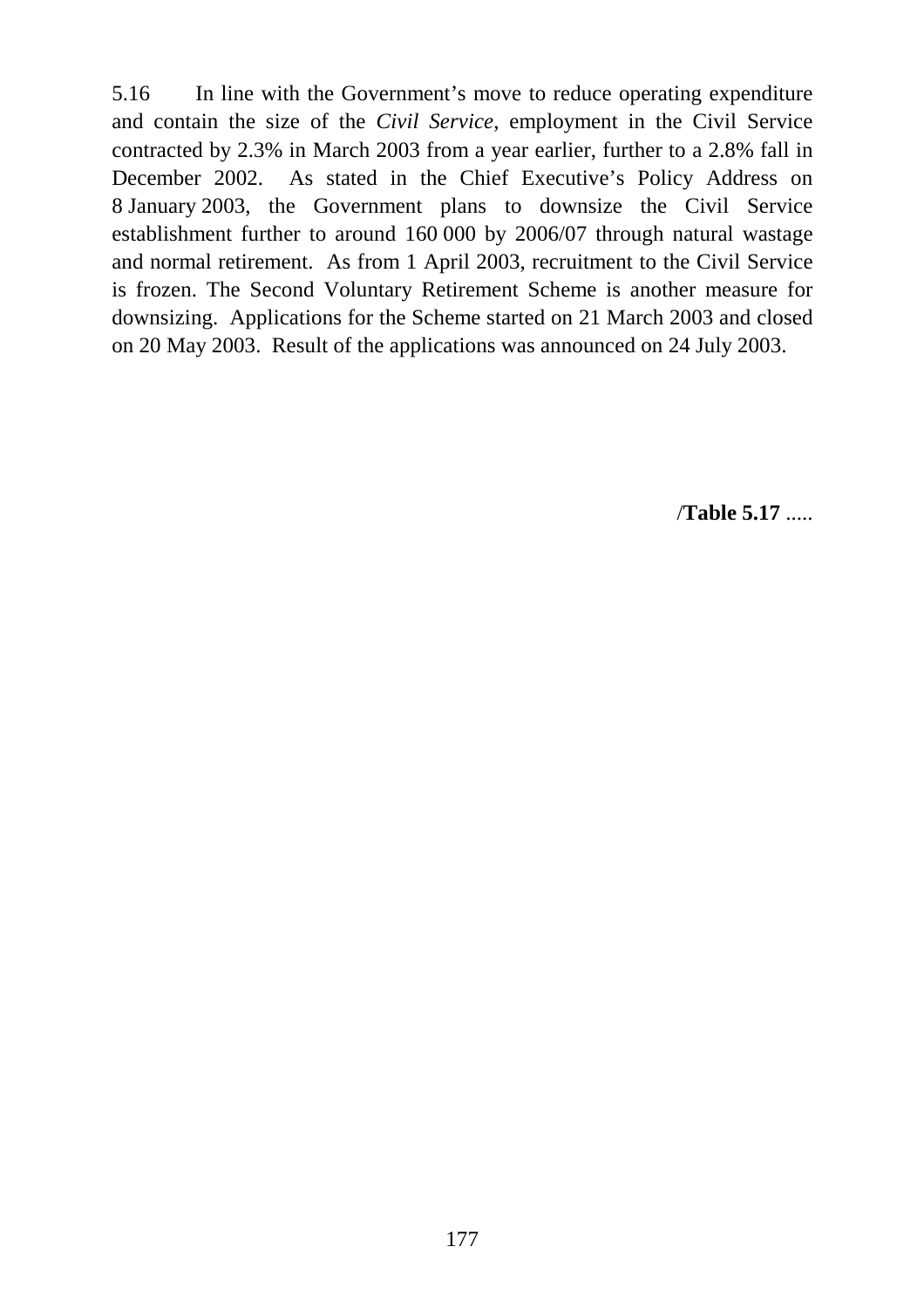# **Table 5.17**

# **Employment by major economic sector**

|                                                                          |                       |                                   | 2002                               |                                    |                                  | 2003                                            |
|--------------------------------------------------------------------------|-----------------------|-----------------------------------|------------------------------------|------------------------------------|----------------------------------|-------------------------------------------------|
|                                                                          | Annual<br>average     | Mar                               | <u>Jun</u>                         | <b>Sep</b>                         | Dec                              | Mar                                             |
| Wholesale and                                                            | 567 000               | 566 100                           | 556 000                            | 580 400                            | 565 300                          | 563 900                                         |
| import/export trades                                                     | $(-1.8)$              | $(-2.6)$                          | $(-4.4)$                           | (0.2)                              | $(-0.3)$                         | $(-0.4)$                                        |
| Retail trade                                                             | 216 800               | 216 300                           | 218 400                            | 221 300                            | 211 100                          | 209 700                                         |
|                                                                          | $(-1.3)$              | (0.4)                             | $(-4.3)$                           | $(-1.7)$                           | (0.4)                            | $(-3.1)$                                        |
| Restaurants and hotels                                                   | 211 500               | 213 600                           | 213 700                            | 212 300                            | 206 500                          | 198 200                                         |
|                                                                          | $(-4.8)$              | $(-3.2)$                          | $(-5.1)$                           | $(-4.8)$                           | $(-6.1)$                         | $(-7.2)$                                        |
| Water transport,<br>air transport<br>and services<br>allied to transport | 101 000<br>(1.2)      | 100 800<br>(2.6)                  | 102 300<br>(1.8)                   | 101 000<br>$(-0.6)$                | 100 000<br>(0.9)                 | 100 200<br>$(-0.6)$                             |
| Storage and                                                              | 40 100                | 41 300                            | 41 600                             | 40 500                             | 36 900                           | 33 300                                          |
| communications                                                           | $(-9.8)$              | $(-7.2)$                          | $(-9.7)$                           | $(-7.3)$                           | $(-14.9)$                        | $(-19.5)$                                       |
| Financing, insurance,<br>real estate and<br>business services            | 429 900<br>$(-1.3)$   | 423 400<br>$(-1.3)$               | 430 300<br>$(-2.8)$                | 424 500<br>$(-2.9)$                | 441 300<br>(1.7)                 | 422 500<br>$(-0.2)$                             |
| Community, social                                                        | 396 000               | 392 100                           | 390 800                            | 398 300                            | 402 600                          | 398 100                                         |
| and personal services                                                    | (5.9)                 | (8.8)                             | (4.9)                              | (5.7)                              | (4.5)                            | (1.5)                                           |
| Manufacturing                                                            | 193 000               | 197 400                           | 200 100                            | 190 100                            | 184 500                          | 178 900                                         |
|                                                                          | $(-9.0)$              | $(-9.0)$                          | $(-8.5)$                           | $(-9.2)$                           | $(-9.1)$                         | $(-9.4)$                                        |
| Building and                                                             | 73 200                | 76 900                            | 79 200                             | 70 400                             | 66 400                           | 66 700                                          |
| construction sites                                                       | $(-8.8)$              | $(-12.4)$                         | $(-1.3)$                           | $(-8.0)$                           | $(-13.3)$                        | $(-13.3)$                                       |
| All establishments<br>surveyed in the<br>private sector <sup>(a)</sup>   | 2 275 900<br>$(-1.6)$ | 2 275 500<br>$(-1.1)$<br>$<-0.3>$ | 2 280 100<br>$(-2.7)$<br>$< -0.7>$ | 2 286 100<br>$(-1.5)$<br>$< -0.1>$ | 2 261 900<br>$(-1.0)$<br>$\lt^*$ | 2 219 000<br>$(-2.5)$<br>$\langle -1.6 \rangle$ |
| Civil Service <sup>(b)</sup>                                             | 171 200               | 173 000                           | 171 700                            | 170 500                            | 169 600                          | 169 100                                         |
|                                                                          | $(-3.7)$              | $(-4.4)$                          | $(-3.9)$                           | $(-3.5)$                           | $(-2.8)$                         | $(-2.3)$                                        |

- Notes : Employment figures enumerated from business establishments, as obtained from the Quarterly Survey of Employment and Vacancies, are somewhat different from those enumerated from households, as obtained from the General Household Survey. This is mainly due to difference in sectoral coverage: while the former survey covers selected major sectors, the latter survey covers all sectors in the economy.
	- (a) The total figures on private sector employment cover also employment in mining and quarrying and in electricity and gas supply, besides employment in the major sectors indicated above.
	- (b) These figures cover only those employed on Civil Service terms of appointment. Judicial officers, ICAC officers, locally engaged staff working in overseas Hong Kong Economic and Trade Offices, and other Government employees such as non-Civil Service contract staff are not included.
	- ( ) % change over a year earlier.
	- < > Seasonally adjusted quarter-to-quarter % change.
	- (\*) Change of less than 0.05%.
- Source : Quarterly Survey of Employment and Vacancies, Census and Statistics Department.

/**Diagram 5.6** .....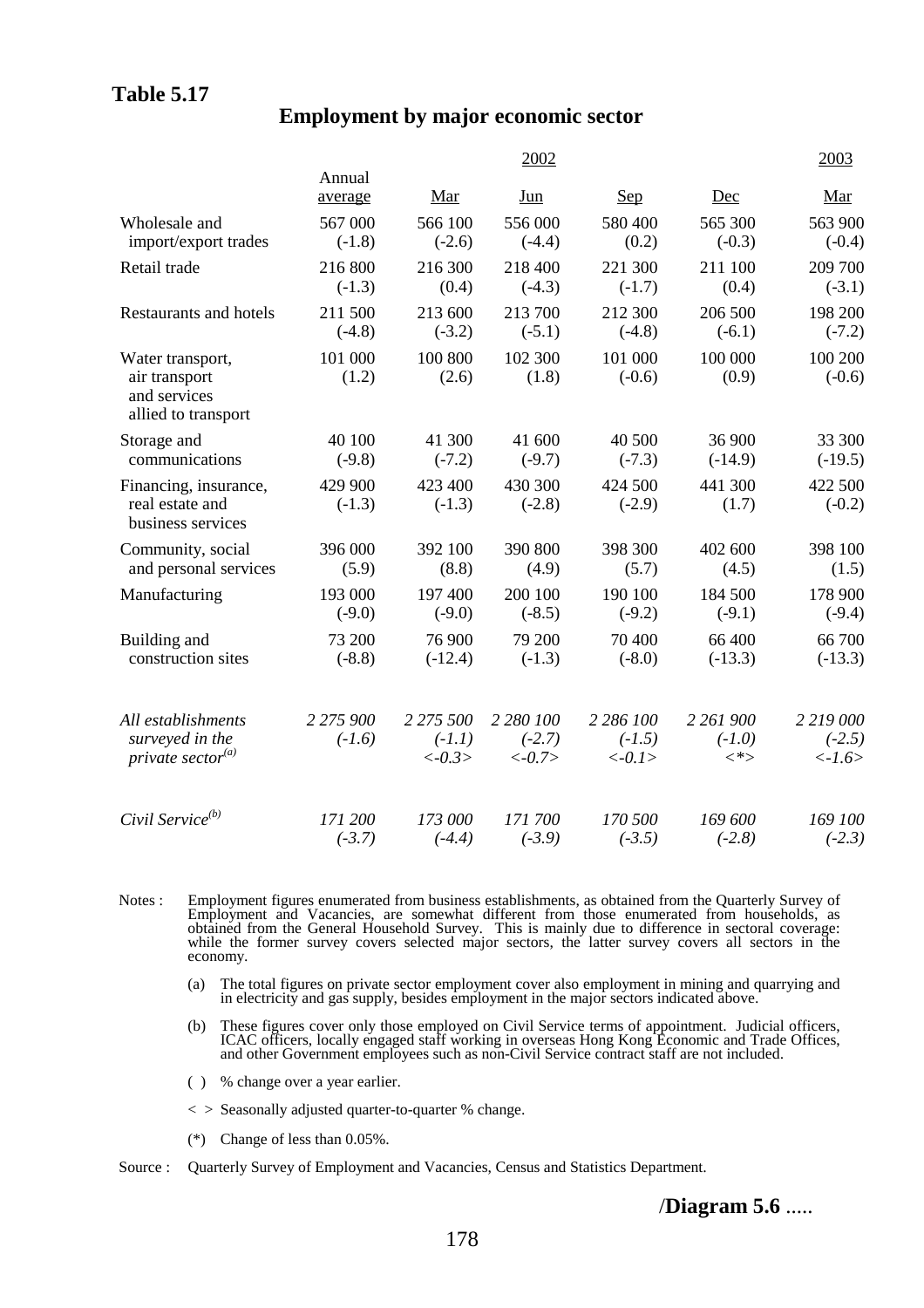

**Employment by broad economic sector**

**Diagram 5.7**

**Employment in the major service sectors**



/**Vacancies** .....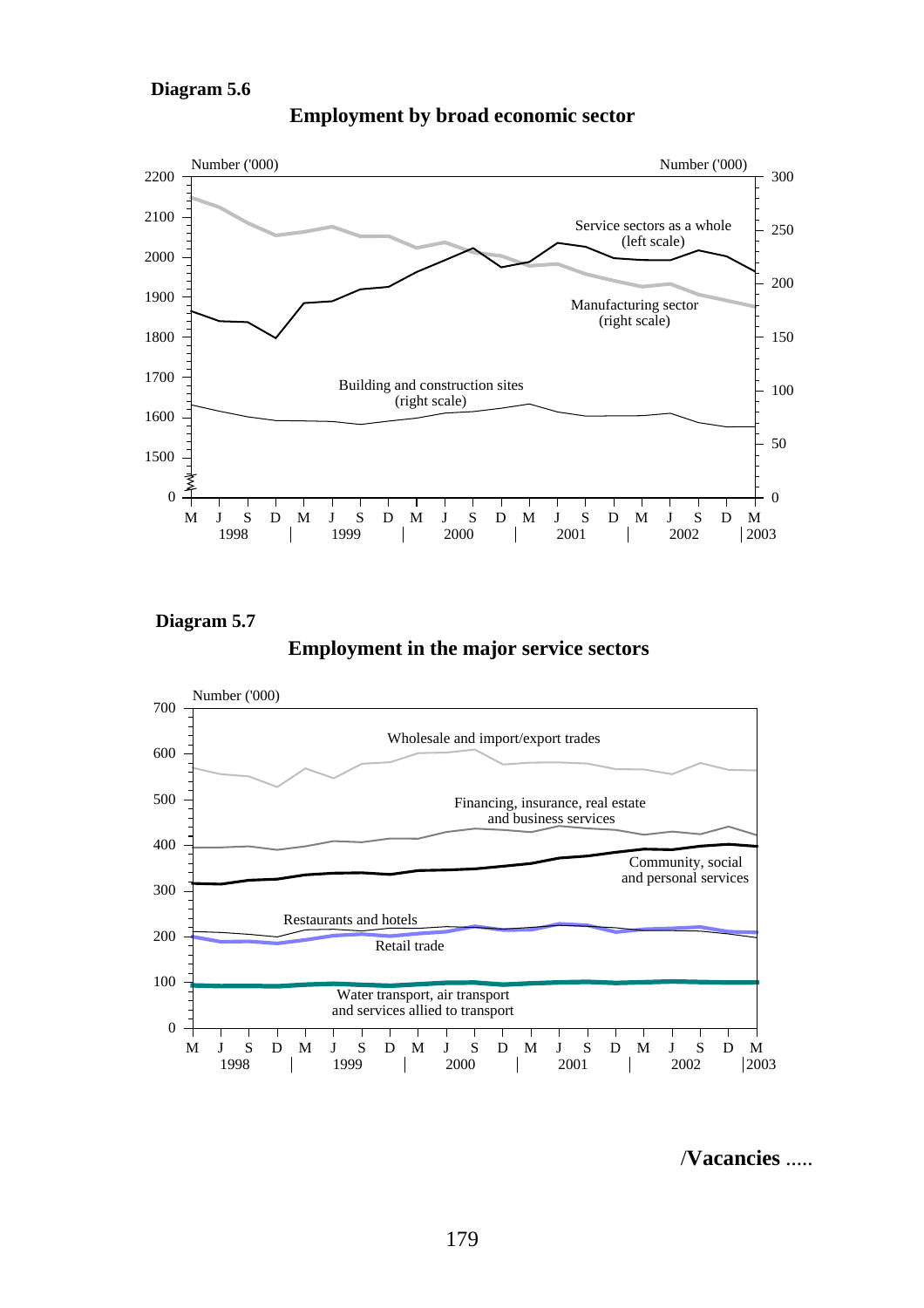# **Vacancies**

5.17 Vacancies in the private sector showed an accentuated decline. Taking all the private sector establishments surveyed together, vacancies were 23.4% less in March 2003 than a year earlier, much larger than the decreases of 5.5% in December 2002 and 17.5% for 2002 as a whole. On a seasonally adjusted quarter-to-quarter comparison, vacancies also plummeted, by 20.7% in March 2003, having held broadly stable in December 2002. Although the overall vacancy rate in the private sector in March 2003, at 0.7%, was virtually unchanged from that in December 2002, it was lower than that of 0.8% for 2002 as a whole.

5.18 Analysed by *economic sector*, vacancies for all the *service sectors* surveyed taken together were slashed by 23.0% in March 2003 over a year earlier, distinctly exceeding the 4.4% fall in December 2002. Analysed by constituent sector and on a year-on-year comparison, the decrease was most pronounced in restaurants and hotels and in the retail trade, by 47.0% and 35.1% respectively in March 2003, as employers generally became even more stringent about staffing after the SARS outbreak. Vacancies in storage and communications, in community, social and personal services, and in financing, insurance, real estate and business services were also substantially trimmed, by 25.6%, 23.8% and 22.1% respectively. Vacancies in the wholesale and import/export trades and in water transport, air transport and services allied to transport were reduced to a lesser extent, by 12.2% and 9.7% respectively. As to the local *manufacturing sector*, vacancies went down by 23.5% in March 2003 over a year earlier, also enlarged from the decrease of 17.9% in December 2002. On *building and construction sites*, vacancies were sharply cut by 81.7% in March 2003 over a year earlier, after an already steep decline of 62.7% in December 2002. By comparison, vacancies in the *Civil Service* had a more modest decrease, by 3.8% in March 2003 over a year earlier, following an 11.2% dip in December 2002.

/**Table 5.18** .....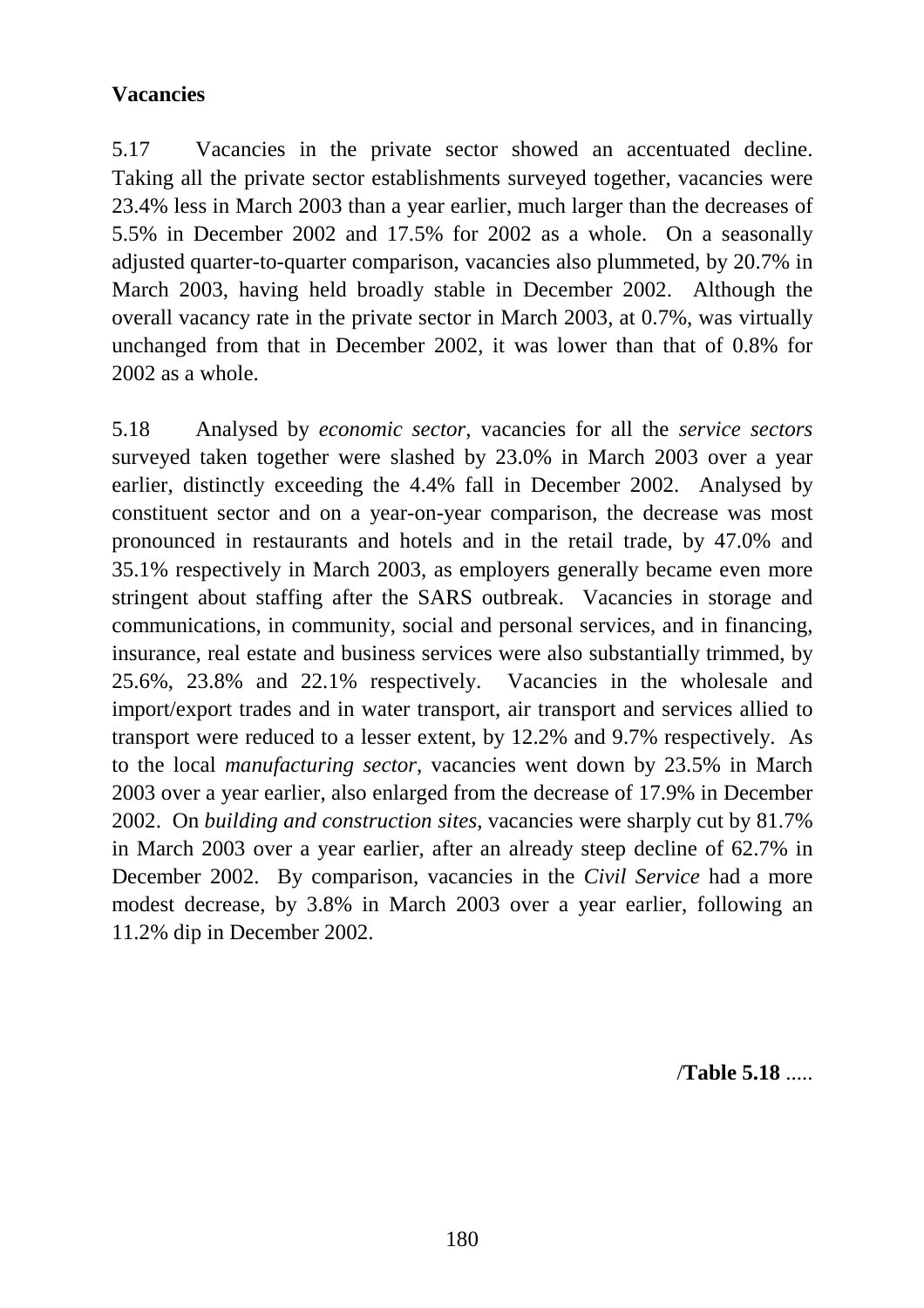# **Table 5.18**

#### **Vacancies by major economic sector**

|                                                                          |                     |                                               | No. of vacancies              |                                                |                               |                                   |                                     |
|--------------------------------------------------------------------------|---------------------|-----------------------------------------------|-------------------------------|------------------------------------------------|-------------------------------|-----------------------------------|-------------------------------------|
|                                                                          |                     |                                               | 2002                          |                                                |                               | 2003                              |                                     |
|                                                                          | Annual<br>average   | Mar                                           | <u>Jun</u>                    | Sep                                            | Dec                           | Mar                               | Vacancy rate<br>in Mar 2003<br>(% ) |
| Wholesale and<br>import/export trades                                    | 4 4 0 0<br>$(-7.1)$ | 5 000<br>$(-32.2)$                            | 5 000<br>(9.5)                | 4 200<br>(3.5)                                 | 3 500<br>(15.0)               | 4 4 0 0<br>$(-12.2)$              | 0.8                                 |
| Retail trade                                                             | 1800<br>$(-14.3)$   | 1700<br>$(-31.4)$                             | 2 500<br>(20.0)               | 1600<br>$(-33.1)$                              | 1500<br>$(-4.0)$              | 1 100<br>$(-35.1)$                | 0.5                                 |
| Restaurants and<br>hotels                                                | 1 300<br>$(-13.8)$  | 1 600<br>$(-28.5)$                            | 1 400<br>(4.7)                | 1 400<br>$(-10.8)$                             | 1 100<br>$(-11.9)$            | 800<br>$(-47.0)$                  | 0.4                                 |
| Water transport,<br>air transport<br>and services<br>allied to transport | 500<br>$(-24.3)$    | 500<br>$(-48.3)$                              | 600<br>$(-21.6)$              | 500<br>(17.2)                                  | 400<br>$(-17.7)$              | 400<br>$(-9.7)$                   | 0.4                                 |
| Storage and<br>communications                                            | 400<br>$(-26.1)$    | 400<br>$(-31.0)$                              | 400<br>$(-15.7)$              | 400<br>$(-11.3)$                               | 300<br>$(-42.9)$              | 300<br>$(-25.6)$                  | 1.0                                 |
| Financing, insurance,<br>real estate and<br>business services            | 5 200<br>$(-18.6)$  | 5 400<br>$(-34.6)$                            | 6 0 0 0<br>$(-22.3)$          | 4 800<br>$(-8.4)$                              | 4 600<br>(6.3)                | 4 200<br>$(-22.1)$                | 1.0                                 |
| Community, social<br>and personal services                               | 4 100<br>$(-26.5)$  | 4 4 0 0<br>$(-23.5)$                          | 4 200<br>$(-35.4)$            | 4 200<br>$(-23.8)$                             | 3700<br>$(-20.9)$             | 3 3 0 0<br>$(-23.8)$              | 0.8                                 |
| Manufacturing                                                            | 1 300<br>$(-16.6)$  | 1 400<br>$(-25.0)$                            | 1 500<br>$(-22.0)$            | 1 400<br>(3.9)                                 | 900<br>$(-17.9)$              | 1 100<br>$(-23.5)$                | 0.6                                 |
| Building and<br>construction sites                                       | 100<br>$(-43.5)$    | 100<br>$(-42.7)$                              | 100<br>$(-48.6)$              | 100<br>$(-19.7)$                               | #<br>$(-62.7)$                | #<br>$(-81.7)$                    | $\ast$                              |
| All establishments<br>surveyed in the<br>private sector <sup>(a)</sup>   | 19 400<br>$(-17.5)$ | 20 800<br>$(-30.8)$<br>$\langle -2.5 \rangle$ | 21 900<br>$(-14.9)$<br><10.4> | 18 800<br>$(-11.6)$<br>$\langle -12.1 \rangle$ | 16 200<br>$(-5.5)$<br>$\lt^*$ | 15 900<br>$(-23.4)$<br>$< -20.7>$ | 0.7                                 |
| Civil Service <sup>(b)</sup>                                             | 1800<br>(3.3)       | 1700<br>(9.0)                                 | 1900<br>(16.0)                | 1700<br>(1.9)                                  | 1700<br>$(-11.2)$             | 1600<br>$(-3.8)$                  | 0.9                                 |

Notes : Vacancy rate refers to the ratio of vacancies to total employment opportunities (actual employment plus vacancies).

(a) The total figures on private sector vacancies cover also vacancies in mining and quarrying and in electricity and gas supply, besides vacancies in the major sectors indicated above.

- (b) These figures cover only vacancies for those staff to be employed on Civil Service terms of appointment. They have been adjusted by deducting the vacant posts emerging from the Voluntary Retirement Scheme.
- ( ) % change over a year earlier.
- < > Seasonally adjusted quarter-to-quarter % change.
- $(*)$  Less than  $0.05\%$ .
- $(\#)$  Less than 50.

Source : Quarterly Survey of Employment and Vacancies, Census and Statistics Department.

/**Diagram 5.8** .....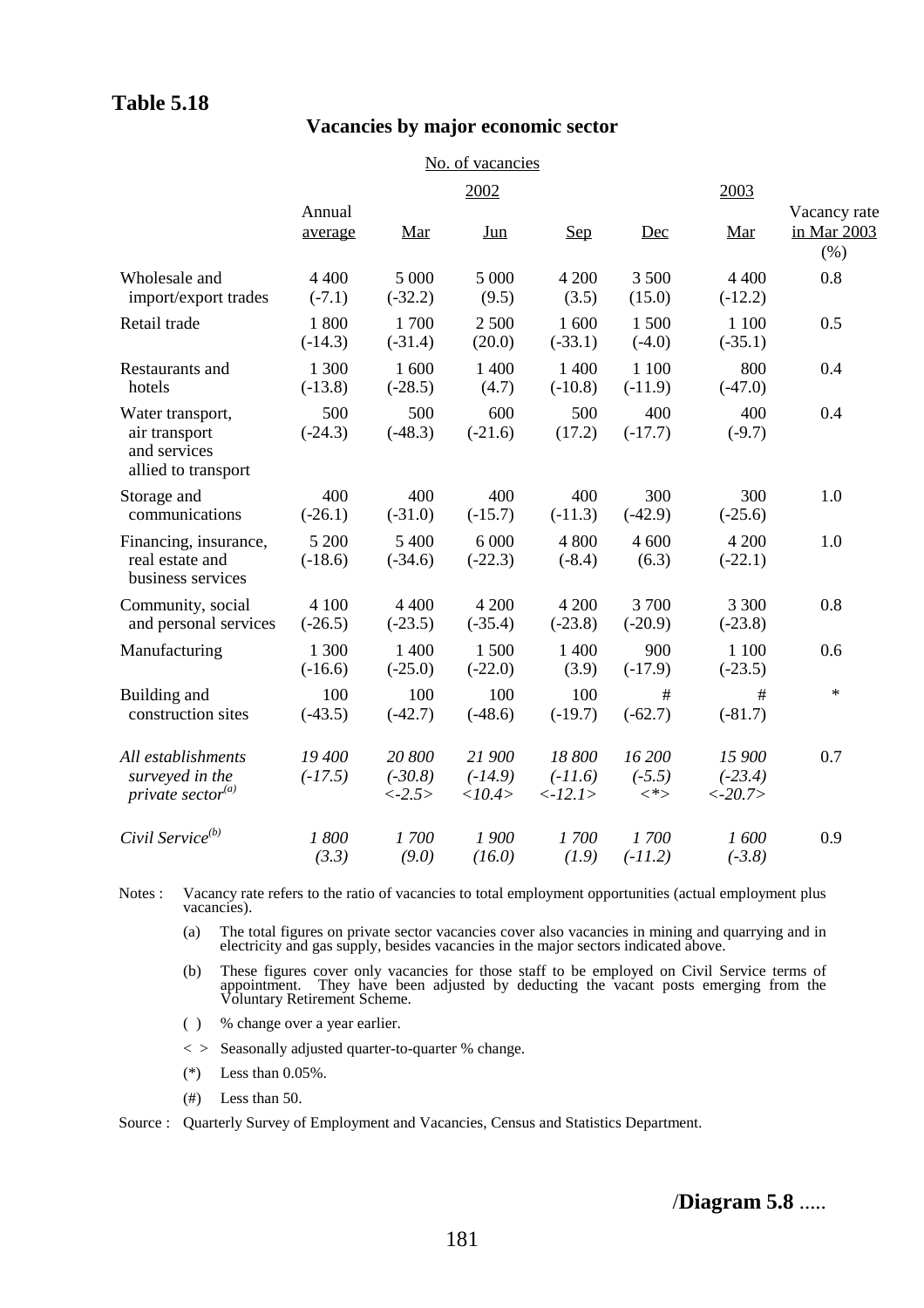#### **Diagram 5.8**



**Vacancies by broad economic sector**

5.19 Analysed by *occupation category*, vacancies showed a broad-based decrease across nearly all the major segments of the occupational hierarchy. On the middle and lower segments, vacancies for plant and machine operators and assemblers, service workers and shop sales workers, workers in elementary occupations, clerks, and craft and related workers all fell, by 54.4%, 41.9%, 16.0%, 11.9% and 4.9% respectively in March 2003 over a year earlier. As to the upper segment, vacancies for associate professionals and professionals also dropped, by 24.5% and 12.9% respectively. Managers and administrators were the only category with an increase in vacancies, by 25.5%.

/**Table 5.19** .....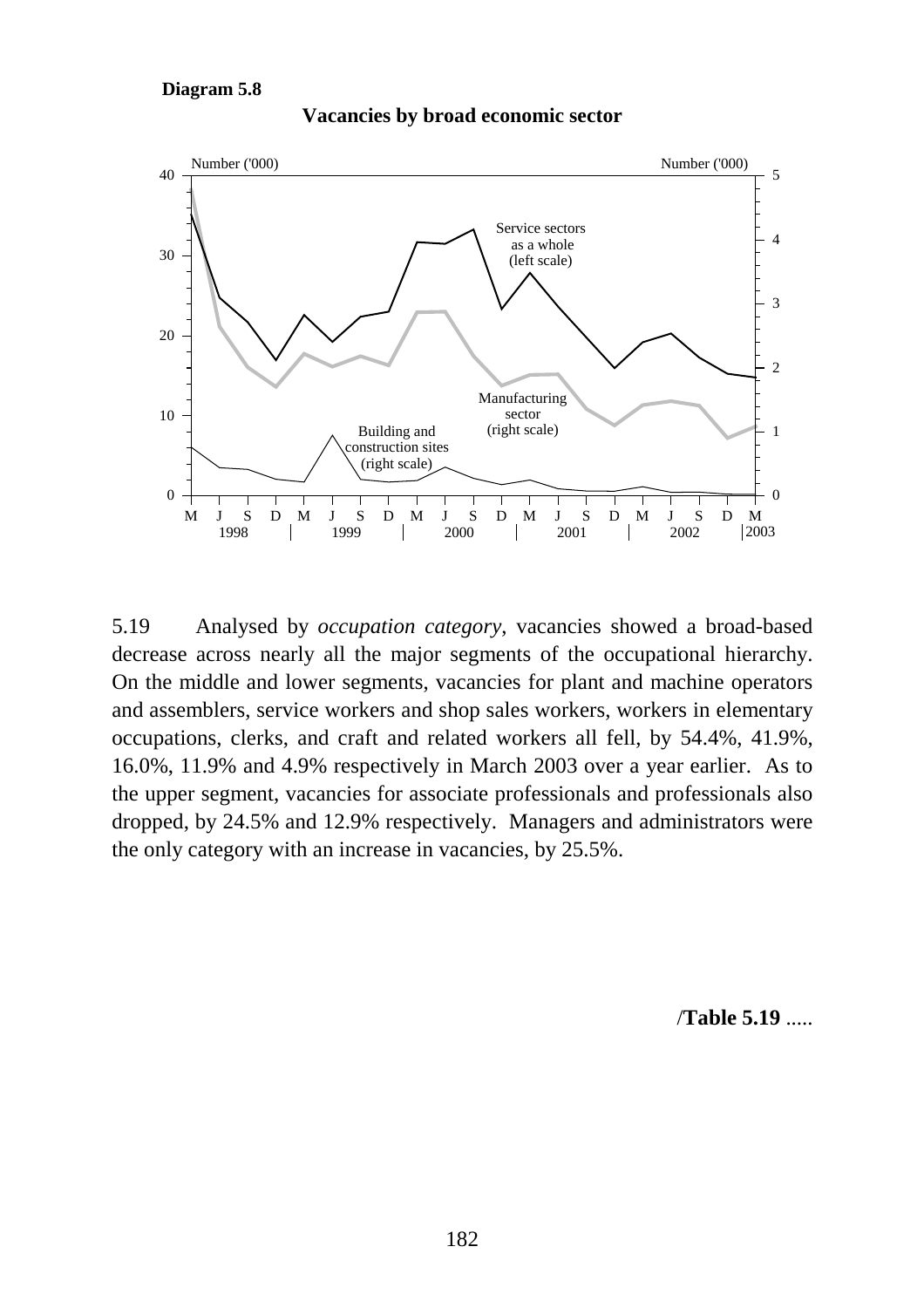# **Table 5.19**

# **Vacancies by major occupation category**

|                             | No. of vacancies  |            |            |            |           |            |  |  |
|-----------------------------|-------------------|------------|------------|------------|-----------|------------|--|--|
|                             |                   |            | 2002       |            |           | 2003       |  |  |
|                             | Annual<br>average | <u>Mar</u> | <u>Jun</u> | <u>Sep</u> | Dec       | <u>Mar</u> |  |  |
| Managers and administrators | 400               | 400        | 500        | 500        | 400       | 500        |  |  |
|                             | $(-21.5)$         | $(-48.7)$  | $(-31.0)$  | (23.2)     | (1.5)     | (25.5)     |  |  |
| Professionals               | 1 100             | 1 300      | 1 100      | 900        | 1 100     | 1 100      |  |  |
|                             | $(-39.1)$         | $(-52.0)$  | $(-53.5)$  | $(-26.5)$  | (10.3)    | $(-12.9)$  |  |  |
| Associate professionals     | 6 900             | 7 500      | 8 3 0 0    | 6 4 0 0    | 5 500     | 5 600      |  |  |
|                             | $(-5.8)$          | $(-21.8)$  | (7.2)      | $(-4.1)$   | (1.7)     | $(-24.5)$  |  |  |
| Clerks                      | 3 800             | 4 100      | 4 200      | 3 4 0 0    | 3 4 0 0   | 3 600      |  |  |
|                             | $(-32.4)$         | $(-42.7)$  | $(-37.9)$  | $(-26.7)$  | $(-9.7)$  | $(-11.9)$  |  |  |
| Service workers and         | 3 700             | 3 900      | 3 900      | 3 800      | 3 000     | 2 3 0 0    |  |  |
| shop sales workers          | $(-8.1)$          | $(-20.1)$  | (7.3)      | $(-4.4)$   | $(-11.7)$ | $(-41.9)$  |  |  |
| Craft and related workers   | 500               | 600        | 600        | 400        | 500       | 600        |  |  |
|                             | $(-27.8)$         | $(-37.8)$  | $(-13.9)$  | $(-40.9)$  | $(-9.0)$  | $(-4.9)$   |  |  |
| Plant and machine operators | 800               | 900        | 700        | 900        | 500       | 400        |  |  |
| and assemblers              | $(-6.3)$          | (3.0)      | $(-31.9)$  | (22.5)     | $(-8.3)$  | $(-54.4)$  |  |  |
| Elementary occupations      | 2 3 0 0           | 2 2 0 0    | 2 700      | 2 4 0 0    | 1800      | 1 900      |  |  |
|                             | $(-17.8)$         | $(-32.4)$  | $(-8.0)$   | $(-13.8)$  | $(-13.7)$ | $(-16.0)$  |  |  |

Note : ( ) % change over a year earlier.

Source : Quarterly Survey of Employment and Vacancies, Census and Statistics Department.

/**Earnings** .....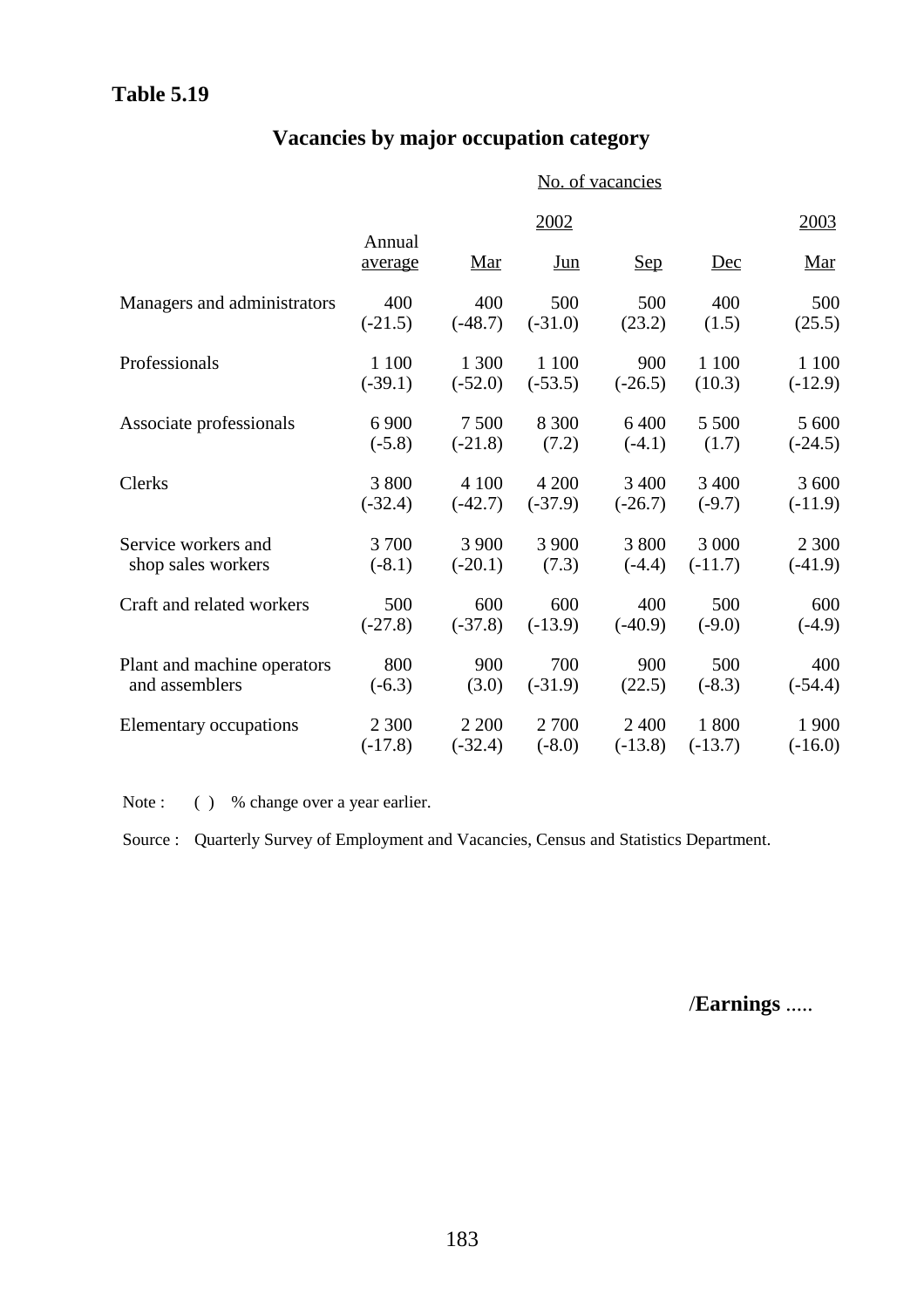# **Earnings and wages**

5.20 With worsening in the employment situation, labour income also came under greater downward pressure. Overall *labour earnings* in the private sector, as measured by payroll per person engaged, fell by 2.0% in money terms in the first quarter of 2003 over a year earlier, larger than the declines of 1.2% in the fourth quarter of 2002 and 1.1% for 2002 as a whole. Amongst the business establishments surveyed in the first quarter of 2003, 45% reported a reduction in average labour earnings over a year earlier, while 18% reported virtually nil change. The remaining 37% reported a rise in average labour earnings, but this was partly due to a higher proportion of higher-skill and better-paid workers in place upon retrenchment of workers at the lower level. Netting out the decline in consumer prices as reflected by the Composite CPI, overall labour earnings were almost unchanged in real terms in the first quarter of 2003 from a year earlier, as against increases of 1.8% in the fourth quarter of 2002 and 2.0% for 2002 as a whole. On a seasonally adjusted quarter-to-quarter comparison, overall labour earnings went down by 0.9% both in money terms and in real terms in the first quarter of 2003. In the fourth quarter of 2002, there was a decrease of 0.3% in money terms, yet an increase of 0.2% in real terms.

5.21 Analysed by *economic sector*, labour earnings in money terms showed a broad-based decline. Taking all the *service sectors* surveyed together, earnings fell by 2.1% in money terms in the first quarter of 2003 over a year earlier, further to a 1.6% dip in the fourth quarter of 2002. Yet in real terms, earnings moved down only marginally by 0.1% in the first quarter of 2003, having risen by 1.4% in the fourth quarter of 2002. Amongst the various constituent sectors, earnings in restaurants and hotels had the largest drop, by 6.6% in money terms or 4.7% in real terms in the first quarter of 2003 over a year earlier. Earnings in community, social and personal services and in financing, insurance, real estate and business services decreased by 4.2% and 2.7% respectively in money terms, or by 2.2% and 0.7% in real terms. Earnings in the wholesale, retail and import/export trades and in transport, storage and communications declined by 1.3% and 0.3% respectively in money terms, but still rose by 0.7% and 1.7% in real terms. As to the local *manufacturing sector*, earnings were 5.1% lower in money terms in the first quarter of 2003 than a year earlier, enlarged from a 2.2% fall in the fourth quarter of 2002. In real terms, earnings decreased by 3.2% in the first quarter of 2003, after a 0.7% rise in the fourth quarter of 2002.

/**Table 5.20** .....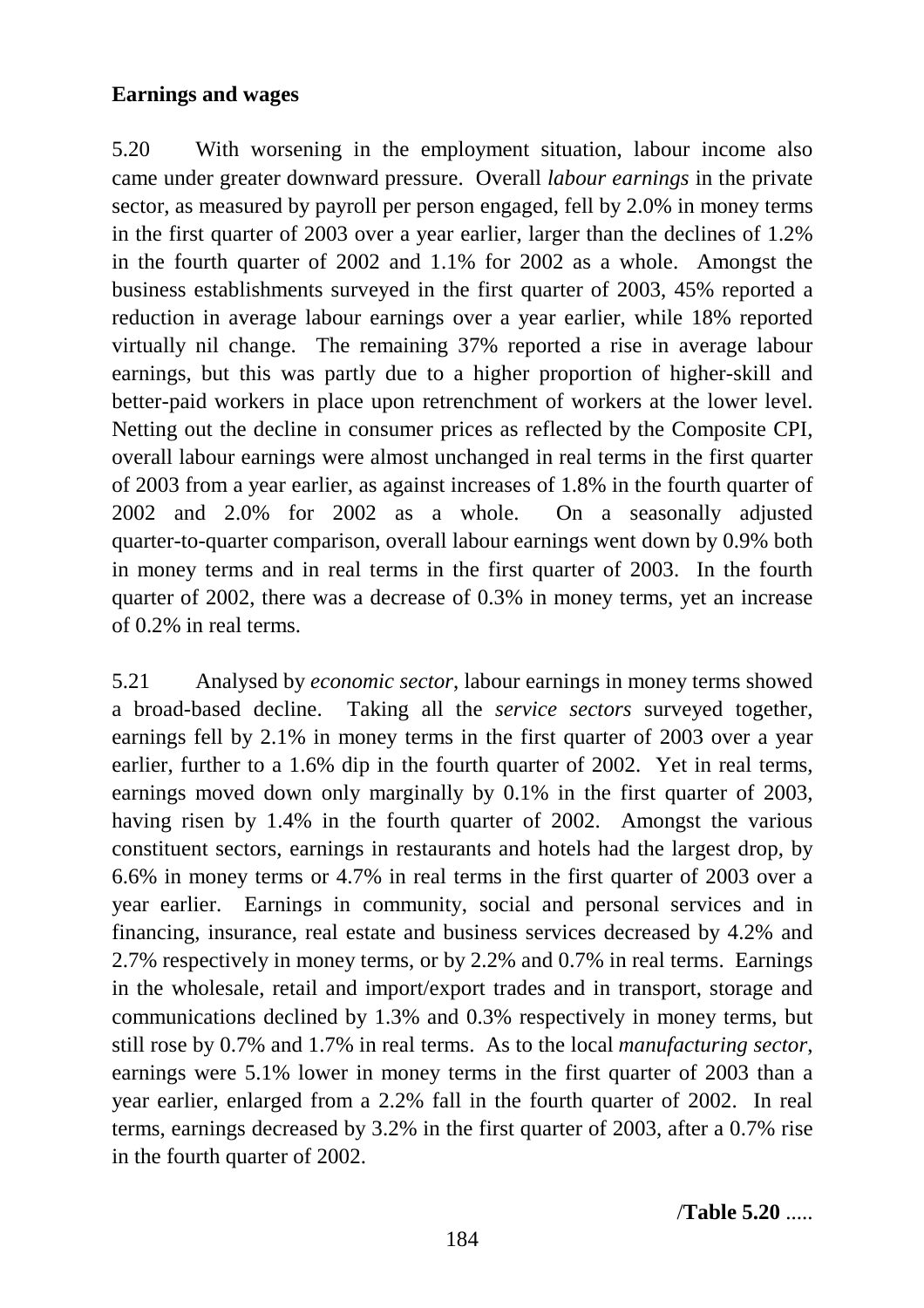# **Table 5.20**

#### **Labour earnings by major economic sector (year-on-year rate of change (%))**

|                                                               | Payroll per person engaged |                                      |                                        |                                        |                                        |                                            |                                |  |
|---------------------------------------------------------------|----------------------------|--------------------------------------|----------------------------------------|----------------------------------------|----------------------------------------|--------------------------------------------|--------------------------------|--|
|                                                               |                            |                                      | 2002                                   |                                        |                                        | 2003                                       | Average                        |  |
|                                                               | Annual                     | $\overline{\mathsf{Q}}$ 1            | Q2                                     | Q <sub>3</sub>                         | $\overline{Q4}$                        | $\overline{\mathrm{Q1}}$                   | amount in<br>Q1 2003<br>$(\$)$ |  |
| Wholesale, retail and<br>import/export trades                 | $-1.6$<br>(1.4)            | $-1.0$<br>(1.6)                      | $-1.6$<br>(1.7)                        | $-2.1$<br>(1.5)                        | $-2.0$<br>(1.0)                        | $-1.3$<br>(0.7)                            | 14,200                         |  |
| Restaurants and hotels                                        | $-4.2$<br>$(-1.1)$         | $-4.9$<br>$(-2.3)$                   | $-5.5$<br>$(-2.4)$                     | $-3.0$<br>(0.5)                        | $-3.1$<br>$(-0.1)$                     | $-6.6$<br>$(-4.7)$                         | 8,800                          |  |
| Transport, storage<br>and communications                      | $-0.2$<br>(2.9)            | $-1.9$<br>(0.7)                      | 1.5<br>(4.9)                           | $-2.5$<br>(1.0)                        | 2.0<br>(5.1)                           | $-0.3$<br>(1.7)                            | 19,900                         |  |
| Financing, insurance,<br>real estate and<br>business services | $-2.2$<br>(0.8)            | $-2.0$<br>(0.6)                      | $-2.6$<br>(0.6)                        | $-1.4$<br>(2.2)                        | $-2.9$<br>$(*)$                        | $-2.7$<br>$(-0.7)$                         | 20,300                         |  |
| Community, social<br>and personal services                    | $-1.3$<br>(1.9)            | $\ast$<br>(2.7)                      | 0.1<br>(3.4)                           | $-2.4$<br>(1.2)                        | $-2.7$<br>(0.3)                        | $-4.2$<br>$(-2.2)$                         | 19,500                         |  |
| Manufacturing                                                 | $-1.2$<br>(1.9)            | $-0.8$<br>(1.8)                      | $-0.6$<br>(2.7)                        | $-1.1$<br>(2.6)                        | $-2.2$<br>(0.7)                        | $-5.1$<br>$(-3.2)$                         | 12,400                         |  |
| All sectors surveyed<br>in the private sector                 | $-1.1$<br>(2.0)            | $-0.6$<br>(2.1)<br>$<^*>$<br>${0.9}$ | $-1.0$<br>(2.2)<br>$<-0.4>$<br>${0.3}$ | $-1.5$<br>(2.1)<br>$<-0.4>$<br>${0.4}$ | $-1.2$<br>(1.8)<br>$<-0.3>$<br>${0.2}$ | $-2.0$<br>$(*)$<br>$< -0.9>$<br>$\{-0.9\}$ | 16,400                         |  |

Notes : Figures not in brackets represent percentage changes in money terms, while those in round brackets represent percentage changes in real terms.

 $\langle \rangle$  Seasonally adjusted quarter-to-quarter % change in money terms.

{ } Seasonally adjusted quarter-to-quarter % change in real terms.

(\*) Change of less than 0.05%.

Source : Labour Earnings Survey, Census and Statistics Department.

/**Diagram 5.9** .....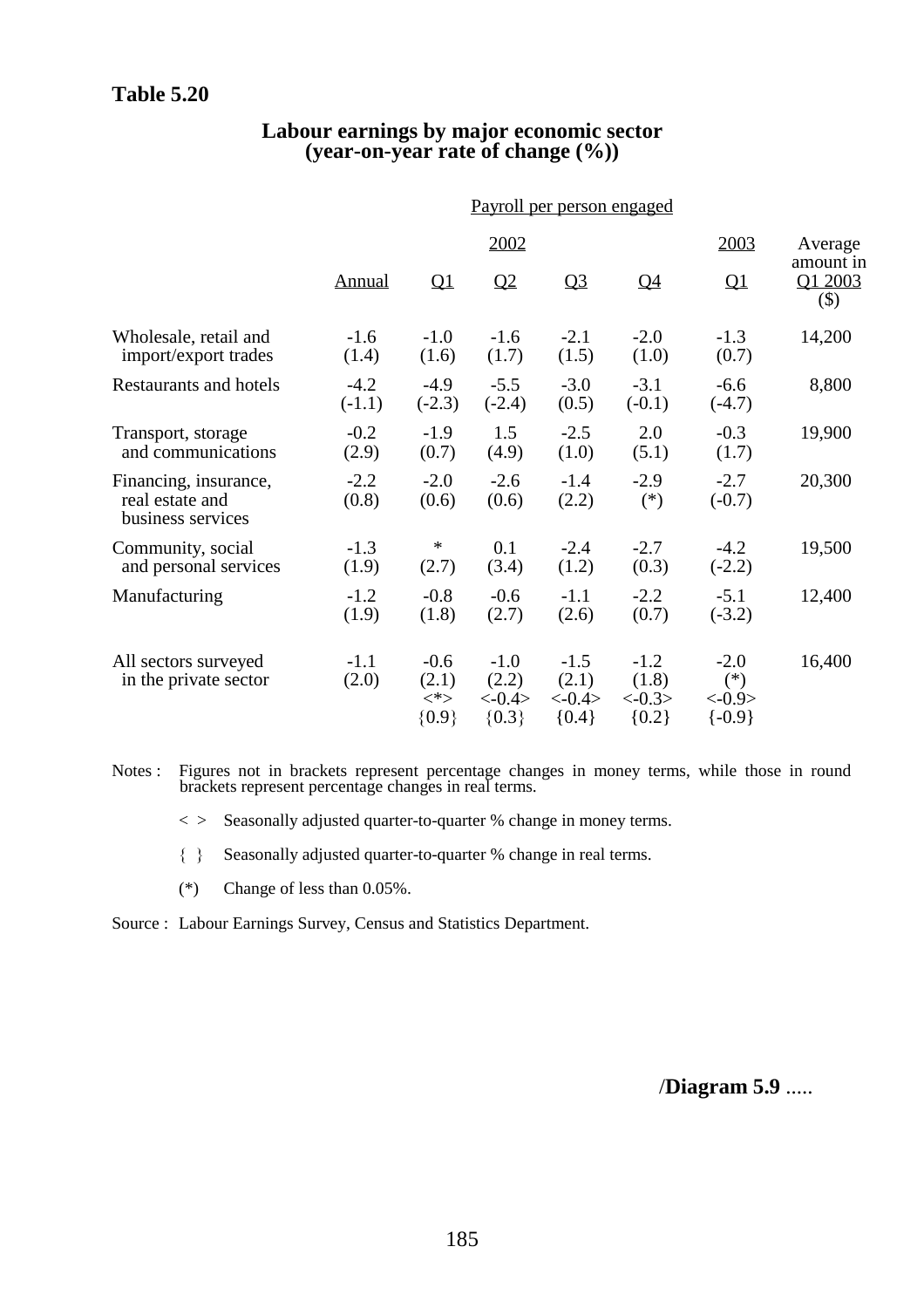

**Earnings by broad economic sector (year-on-year rate of change in money terms)**

5.22 Overall *labour wages* in the private sector likewise had a larger decrease in March 2003, by 1.5% in money terms over a year earlier, than those in December 2002 and for 2002 as a whole, by 0.8% and 1.0% respectively. Amongst the business establishments surveyed in March 2003, 50% reported some downward adjustment in average wage rate over a year earlier, partly reflecting a cut in guaranteed bonuses and allowances. Another 14% reported nil change. The remaining 36% reported an increase in average wage rate, which again was partly attributable to a shift in employment composition towards better-paid workers upon retrenchment of the lower-paid clerical staff and operatives. Yet discounting the decline in consumer prices as measured by the CPI(A)<sup>(10)</sup>, overall labour wages were still higher by 0.3% in real terms in March 2003 than a year earlier. This followed a decline of 1.8% in December  $2002^{(11)}$ , but a rise of 1.3% for 2002 as a whole.

/5.23 .....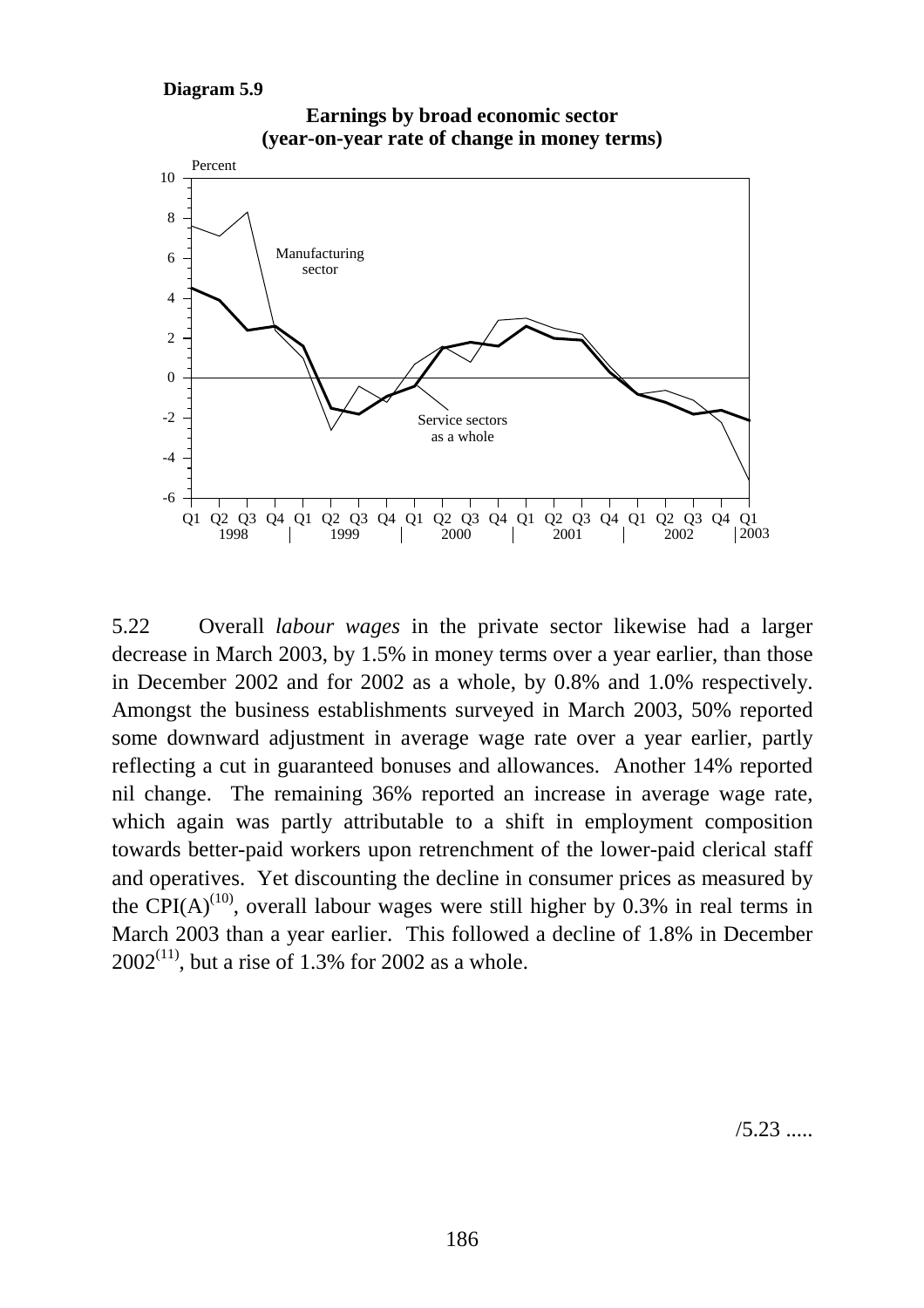5.23 Analysed by *economic sector*, wages in personal services and in restaurants and hotels fell more visibly, by 3.4% and 3.2% respectively in money terms or by 1.6% and 1.4% in real terms in March 2003 over a year earlier. Wages in transport services and in the wholesale, retail and import/export trades were down by 1.4% and 1.2% respectively in money terms, but up by 0.4% and 0.7% in real terms. Wages in financing, insurance, real estate and business services registered increase both in money terms and in real terms, by 0.3% and 2.2% respectively. As to the local manufacturing sector, wages were reduced by 2.6% in money terms, or by 0.7% in real terms.

# **Table 5.21**

## **Wages by selected major economic sector (year-on-year rate of change (%))**

|                                                               | By reference to the wage index |                 |                 |                 |                 |              |  |  |
|---------------------------------------------------------------|--------------------------------|-----------------|-----------------|-----------------|-----------------|--------------|--|--|
|                                                               |                                |                 | 2002            |                 |                 | 2003         |  |  |
|                                                               | <b>Annual</b>                  | <b>Mar</b>      | $_{\text{Jun}}$ | <u>Sep</u>      | $Dec^{(a)}$     | <u>Mar</u>   |  |  |
| Wholesale, retail and                                         | $-0.6$                         | $\ast$          | 0.3             | $-2.0$          | $-0.7$          | $-1.2$       |  |  |
| import/export trades                                          | (1.7)                          | (2.1)           | (4.4)           | (2.4)           | $(-1.7)$        | (0.7)        |  |  |
| Restaurants and hotels                                        | $-2.6$                         | $-1.4$          | $-3.3$          | $-2.7$          | $-3.0$          | $-3.2$       |  |  |
|                                                               | $(-0.3)$                       | (0.6)           | (0.6)           | (1.6)           | $(-4.0)$        | $(-1.4)$     |  |  |
| Transport services                                            | 0.6                            | 1.1             | 0.8             | $\ast$          | 0.5             | $-1.4$       |  |  |
|                                                               | (2.9)                          | (3.1)           | (4.9)           | (4.4)           | $(-0.5)$        | (0.4)        |  |  |
| Financing, insurance,<br>real estate and<br>business services | $-0.8$<br>(1.5)                | $-1.7$<br>(0.3) | $-1.8$<br>(2.2) | $\ast$<br>(4.4) | 0.3<br>$(-0.8)$ | 0.3<br>(2.2) |  |  |
| Personal services                                             | $-1.5$                         | $-0.9$          | $-2.0$          | $-3.0$          | $-0.1$          | $-3.4$       |  |  |
|                                                               | (0.8)                          | (1.1)           | (2.0)           | (1.3)           | $(-1.1)$        | $(-1.6)$     |  |  |
| Manufacturing                                                 | $-1.4$                         | $-2.1$          | $-0.7$          | $-1.5$          | $-1.4$          | $-2.6$       |  |  |
|                                                               | (0.8)                          | $(-0.2)$        | (3.4)           | (2.8)           | $(-2.5)$        | $(-0.7)$     |  |  |
| All selected sectors surveyed                                 | $-1.0$                         | $-0.8$          | $-0.9$          | $-1.5$          | $-0.8$          | $-1.5$       |  |  |
| in the private sector                                         | (1.3)                          | (1.2)           | (3.1)           | (2.8)           | $(-1.8)$        | (0.3)        |  |  |

Notes : Figures not in brackets represent percentage changes in money terms, while those in brackets represent percentage changes in real terms.

- (a) Because of a low base of comparison in December 2001, due to the waiver of public housing rentals in that month, the CPI(A) had an upswing in December 2002, and this dampened the change in wages to decline in real terms across-the-board in December 2002 over a year earlier.
- (\*) Change of less than 0.05%.

Source : Labour Earnings Survey, Census and Statistics Department.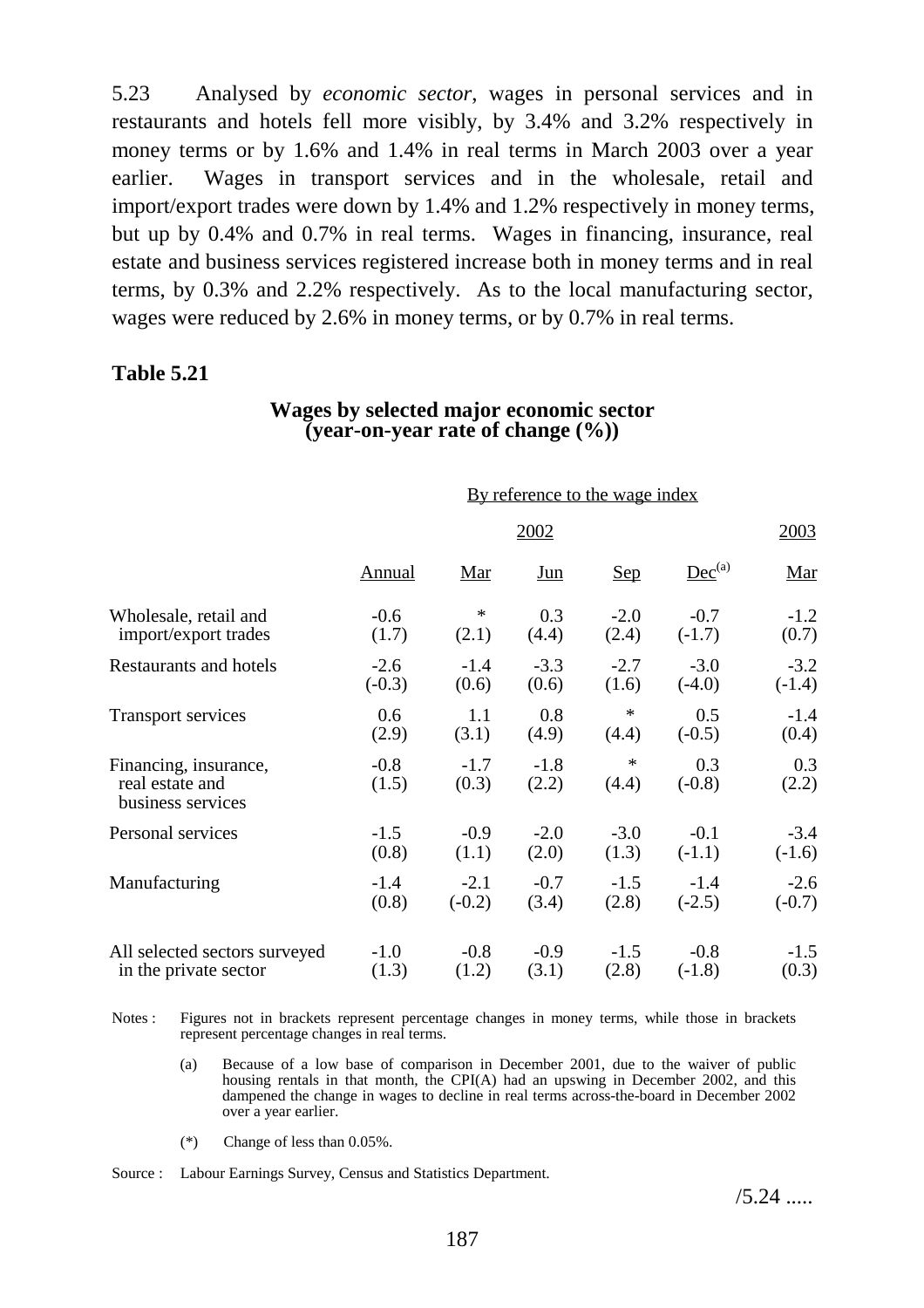5.24 Analysed by *occupation category*, wages for miscellaneous non-production workers, operatives, service workers, and clerical and secretarial workers all came down, by 2.2 - 2.8% in money terms or by 0.4 - 1.0% in real terms in March 2003 over a year earlier. Wages for craftsmen fell by 1.5% in money terms, but rose by 0.3% in real terms. Wages for supervisory and technical workers declined less, by 0.2% in money terms, with an increase of 1.7% in real terms.

## **Table 5.22**

# **Wages by selected major occupation category (year-on-year rate of change (%))**

|                        | By reference to the wage index |          |            |            |             |          |  |  |
|------------------------|--------------------------------|----------|------------|------------|-------------|----------|--|--|
|                        |                                |          | 2002       |            |             | 2003     |  |  |
|                        | Annual                         | Mar      | <u>Jun</u> | <u>Sep</u> | $Dec^{(a)}$ | Mar      |  |  |
| Supervisory and        | $-0.2$                         | $-0.2$   | 0.1        | $-0.7$     | $\ast$      | $-0.2$   |  |  |
| technical workers      | (2.1)                          | (1.8)    | (4.2)      | (3.7)      | $(-1.0)$    | (1.7)    |  |  |
| Clerical and           | $-1.1$                         | $-0.2$   | $-0.8$     | $-1.8$     | $-1.7$      | $-2.2$   |  |  |
| secretarial workers    | (1.2)                          | (1.8)    | (3.2)      | (2.5)      | $(-2.7)$    | $(-0.4)$ |  |  |
| Craftsmen              | $-0.9$                         | $-0.6$   | $-1.6$     | $-1.5$     | 0.2         | $-1.5$   |  |  |
|                        | (1.4)                          | (1.4)    | (2.4)      | (2.9)      | $(-0.8)$    | (0.3)    |  |  |
| Operatives             | $-0.9$                         | $-1.0$   | 0.1        | $-1.3$     | $-1.3$      | $-2.7$   |  |  |
|                        | (1.4)                          | (1.0)    | (4.2)      | (3.0)      | $(-2.3)$    | $(-0.9)$ |  |  |
| Service workers        | $-3.0$                         | $-3.0$   | $-3.6$     | $-3.4$     | $-2.1$      | $-2.3$   |  |  |
|                        | $(-0.8)$                       | $(-1.0)$ | (0.3)      | (0.9)      | $(-3.2)$    | $(-0.4)$ |  |  |
| Miscellaneous          | $-1.3$                         | $-0.9$   | $-1.4$     | $-1.8$     | $-1.0$      | $-2.8$   |  |  |
| non-production workers | (1.0)                          | (1.1)    | (2.6)      | (2.6)      | $(-2.1)$    | $(-1.0)$ |  |  |

Notes : Figures not in brackets represent percentage changes in money terms, while those in brackets represent percentage changes in real terms.

Also see Note (a) to Table 5.21.

(\*) Change of less than 0.05%.

Source : Labour Earnings Survey, Census and Statistics Department.

/**Diagram 5.10** .....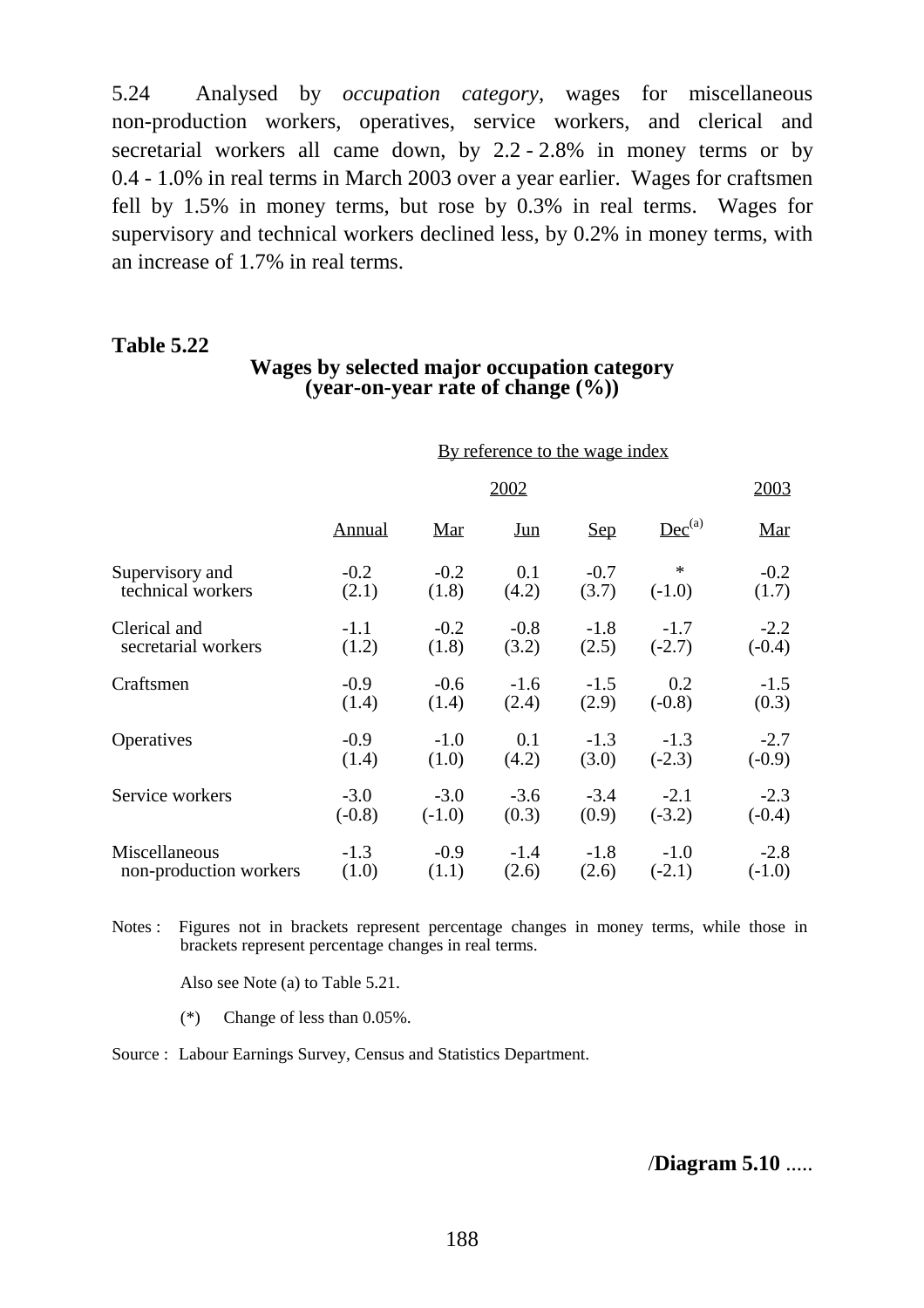

**Earnings, wages and the unemployment rate**

Note : (\*) Depicted as year-on-year rates of change in money terms.

5.25 Overall wages in the *construction sector* were unchanged in money terms in the first quarter of 2003 from a year earlier. This followed a 0.9% decline in the fourth quarter of 2002 and nil change for 2002 as a whole. Netting out the fall in consumer prices as reflected by the CPI(A), construction wages went up by 1.8% in real terms in the first quarter of 2003 over a year earlier. This was broadly similar to the 1.6% rise in the fourth quarter of 2002, but smaller than the 3.3% increase for 2002 as a whole.

5.26 Wages for the various constituent job categories moved differently. Specifically, wages for truck drivers, plasterers, plant operators and steelbenders fell by 0.1 - 2.0% in money terms in the first quarter of 2003 over a year earlier. Wages for concretors/bricklayers/drainlayers were almost static in money terms. On the other hand, wages for carpenters and joiners, painters, electricians (wiremen), plumbers and fitters moved up by 0.7 - 2.6% in money terms.

/**Table 5.23** .....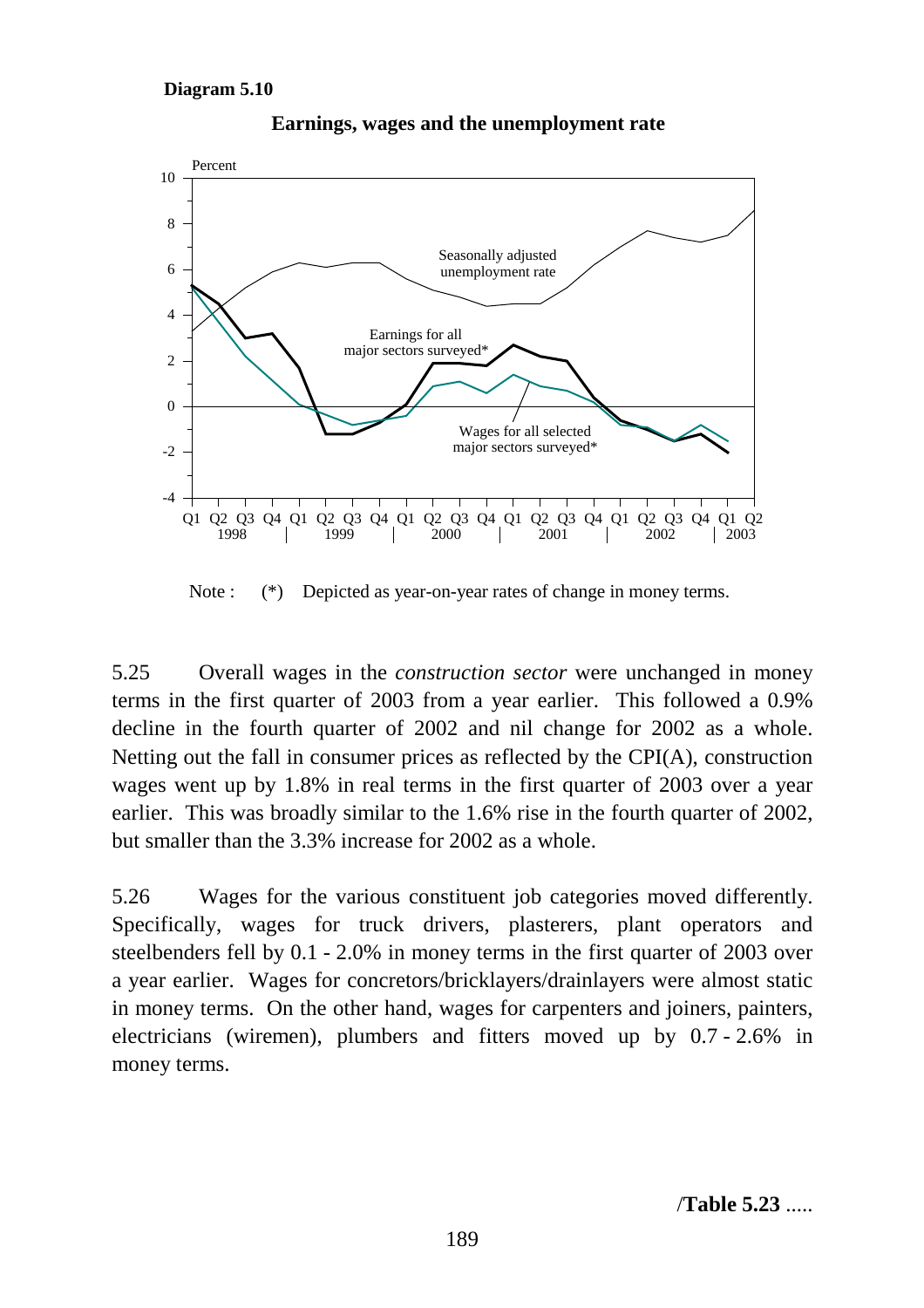|                                                                 | 2002            |                 |                         |                 |                          |                 |
|-----------------------------------------------------------------|-----------------|-----------------|-------------------------|-----------------|--------------------------|-----------------|
|                                                                 | Annual          | $\mathbf{Q}$    | $\overline{\mathbf{Q}}$ | $Q_3$           | $\overline{\mathsf{Q4}}$ | $\mathbf{Q}1$   |
| Concretors/bricklayers/<br>drainlayers                          | 0.4             | $-0.2$          | 3.0                     | 1.1             | $-2.0$                   | $\ast$          |
| Steelbenders                                                    | 2.2             | 1.0             | 3.1                     | 3.4             | 1.4                      | $-0.1$          |
| Carpenters and joiners                                          | 3.0             | $-1.5$          | 5.2                     | 5.6             | 3.0                      | 2.6             |
| Plumbers                                                        | $-1.9$          | $-3.8$          | $-2.1$                  | $-2.3$          | 0.6                      | 1.1             |
| Fitters                                                         | $-0.8$          | 2.6             | $-0.7$                  | $-2.4$          | $-2.5$                   | 0.7             |
| Plasterers                                                      | $-1.8$          | $-3.6$          | $-1.9$                  | $-1.3$          | $-0.3$                   | $-1.3$          |
| Painters                                                        | $-3.0$          | $-2.1$          | $-3.6$                  | $-4.5$          | $-1.5$                   | 2.1             |
| Electricians (wiremen)                                          | 1.9             | 3.3             | 2.7                     | 0.3             | 1.4                      | 1.4             |
| Plant operators                                                 | 1.2             | 3.3             | 2.8                     | 0.2             | $-1.4$                   | $-1.1$          |
| Truck drivers                                                   | $-0.3$          | 2.5             | 1.3                     | $-1.9$          | $-2.8$                   | $-2.0$          |
| All job categories in<br>the construction sector <sup>(a)</sup> | $\ast$<br>(3.3) | $-0.2$<br>(2.6) | 1.6<br>(5.3)            | $-0.4$<br>(3.8) | $-0.9$<br>(1.6)          | $\ast$<br>(1.8) |

# **Construction wage rates by selected job category (year-on-year rate of change (%))**

Notes : Figures not in brackets represent percentage changes in money terms, while those in brackets represent percentage changes in real terms.

- (a) Apart from the above selected job categories, this also covers such other job categories as masons, blacksmiths, terrazzo and granolithic workers, glaziers, heavy load coolies, pneumatic drillers, bamboo workers and scaffolders, structural steel erectors, divers, and diver's linesmen. Yet as the employment involved in such job categories is much smaller, their respective wages are of lesser significance and are therefore not separately shown in this table.
- (\*) Change of less than 0.05%.
- Source : Census and Statistics Department.

/5.27 .....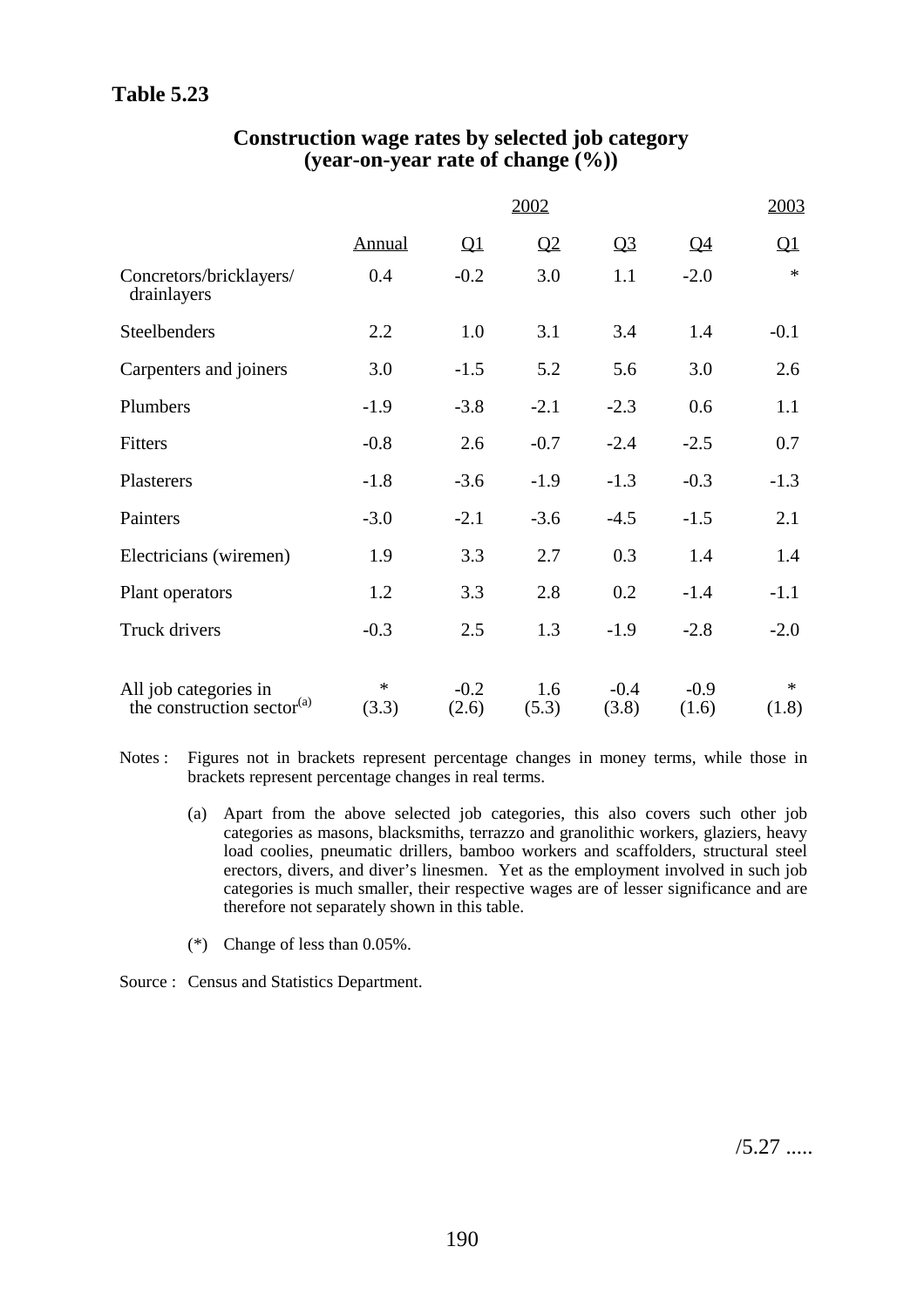5.27 Following enactment of the Public Officers Pay Adjustment Ordinance on 19 July 2002, Civil Service pay at the directorate level and the upper salary band was adjusted downwards by 4.42%, and those at the middle and the lower salary bands by 1.64% and 1.58% respectively, as from 1 October 2002.

5.28 On 25 February 2003, the Government announced its decision to restore the dollar value of all Civil Service pay points below Directorate Pay Scale 3 (D3) or equivalent to the levels as at 30 June 1997 in cash terms by two adjustments of broadly equal amount to be implemented on 1 January 2004 and 1 January 2005 respectively, and to restore the dollar value of all Civil Service pay points at D3 and above or equivalent to the levels as at 30 June 1997 in cash terms from 1 January 2004. This pay reduction will be implemented by legislation. Following consultation with staff representatives on the draft legislation, the Government gazetted the Public Officers Pay Adjustments (2004/2005) Bill on 16 May 2003 and introduced the Bill into the Legislative Council on 21 May 2003. It plans to have the Bill enacted before the end of 2003 so that the first stage of the Civil Service pay reduction can be implemented on 1 January 2004 as scheduled.

5.29 The Government has embarked on an exercise to develop, in consultation with staff, an improved Civil Service pay adjustment mechanism on the basis of the existing one. The improved mechanism will comprise the conduct of periodic pay level surveys to compare the Civil Service pay levels with those in the private sector, the conduct of annual pay trend surveys based on an improved methodology, and an effective means for implementing both upward and downward adjustments. To take forward the exercise, a steering committee has been established to tender advice in the process. Staff feedback is gauged through a consultative group comprising staff representatives. The aim is to complete the exercise, including the conduct of a pay level survey, by end-2004.

/**Notes** .....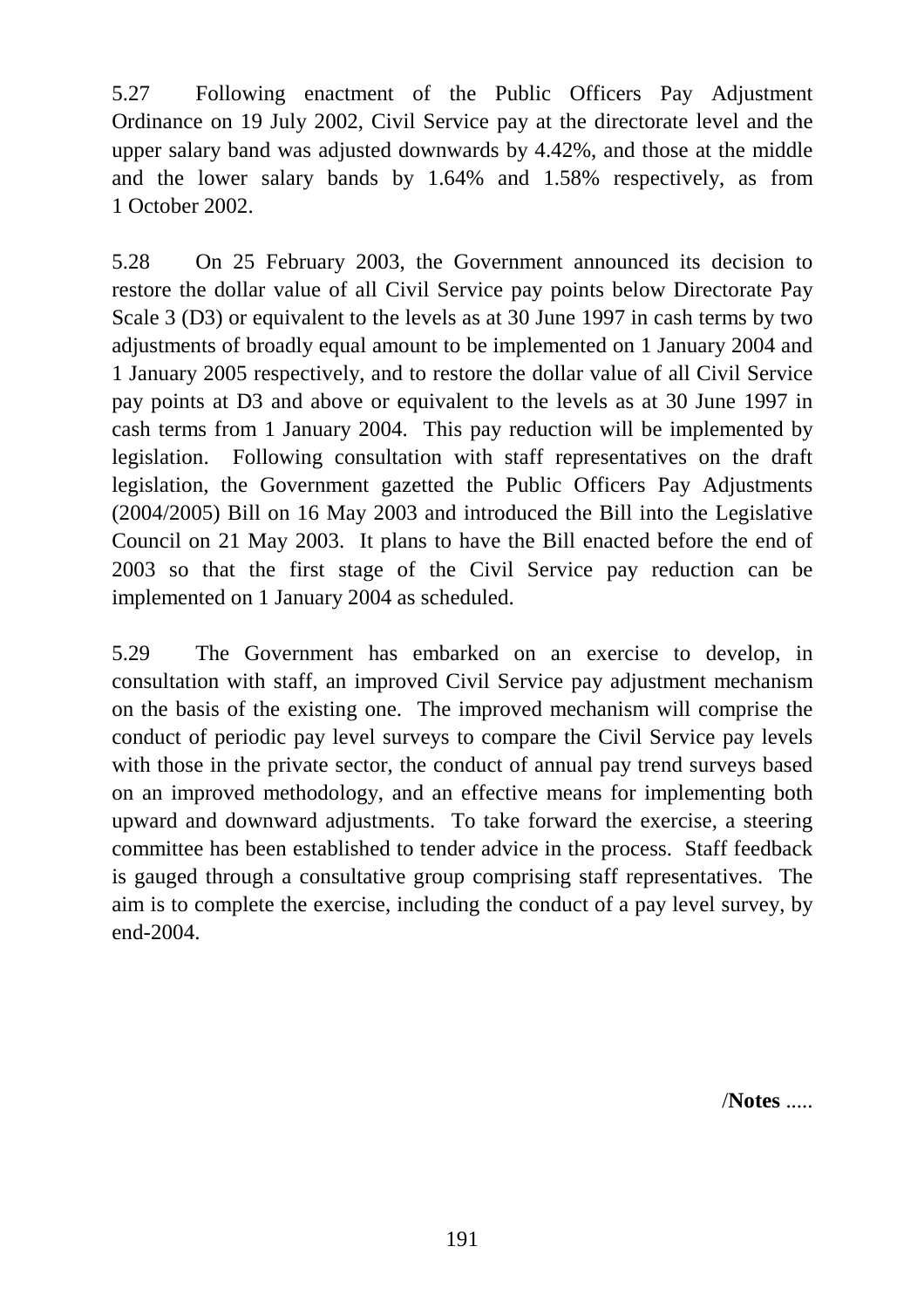## **Notes :**

(1) For a person aged 15 or above to be classified as unemployed, he or she should: (a) not have a job and not be performing any work for pay or profit during the reference period (i.e. seven days before enumeration); and (b) be available for work during the reference period; and (c) be seeking work during the 30 days before enumeration.

Notwithstanding the above, the following types of persons are also considered as unemployed: (a) persons without a job, having sought work but not available for work because of temporary sickness; (b) persons without a job, available for work but not having sought work because they will take up new jobs or start business at a subsequent date, or expect to return to their original jobs; and (c) discouraged workers not having sought work because they believe work is not available to them.

Even at full employment, some frictional unemployment is bound to exist as workers move between jobs in order to obtain better terms of employment. The precise level of unemployment which can be described as purely frictional varies amongst economies, depending on the structure and characteristics of their labour markets.

In April 2001, the Census and Statistics Department put out a revised series of seasonally adjusted unemployment rate compiled by reference to the X-11 ARIMA method, which adjusts for all seasonal variations in employment and unemployment (i.e. the changes due to holiday effects, seasonally ups and downs in economic activity, seasonal variations in first-time job-seekers, etc). This replaces the former series which adjusts only for seasonal variations in the proportion of first-time job-seekers in the labour force. For more details, see Note (3) at the end of Chapter 5 of the Half-yearly Economic Report 2001.

(2) The main criteria for an employed person aged 15 or above to be classified as underemployed are: involuntarily working less than 35 hours during the reference period (i.e. seven days before enumeration), and either available for additional work during the reference period or seeking additional work during the 30 days before enumeration.

Following these criteria, employed persons taking no-pay leave due to slack work during the reference period are also classified as underemployed if they had worked less than 35 hours or were on leave for the entire reference period.

- (3) The employed population refers to those persons aged 15 or above who performed work for pay or profit or had a formal job attachment during the reference period (i.e. seven days before enumeration).
- (4) The labour force, or the economically active population, is defined to include all persons aged 15 or above who either were engaged in productive work during the reference period (i.e. seven days before enumeration) or would otherwise have been engaged in productive work but were unemployed.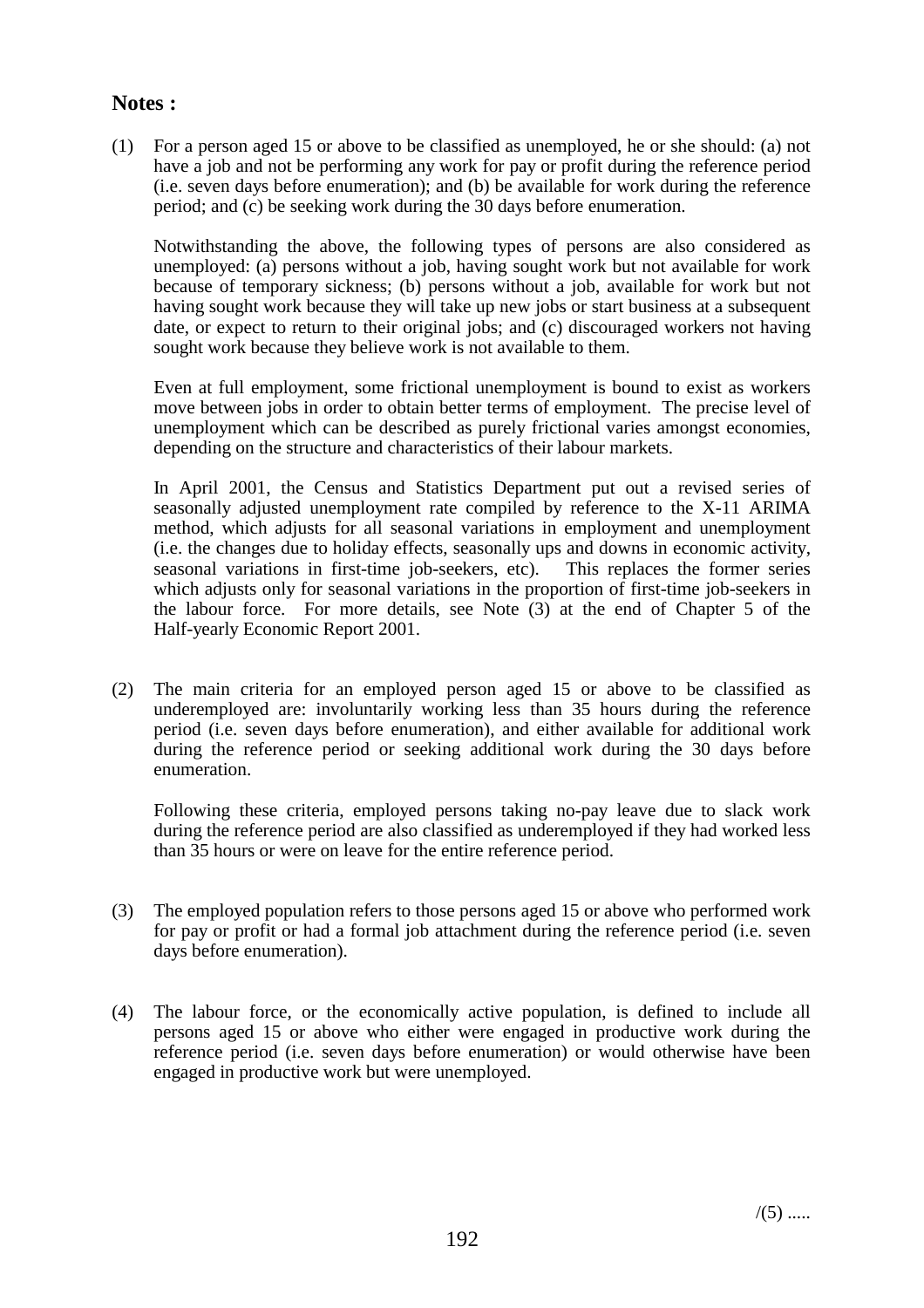- (5) The labour force participation rate is defined as the proportion of economically active population (i.e. those working or unemployed) in the population aged 15 or above.
- (6) In addition to wages, which include all regular payments like basic pay and stipulated bonuses and allowances, earnings also cover overtime pay and other non-guaranteed or irregular bonuses and allowances, except severance pay and long service payment. Because of this difference, as well as the difference in sectoral and occupational coverage, the movements in average earnings, as measured by payroll per person engaged, do not necessarily match closely with those in wage rates.
- (7) The wage data as collected have a more limited coverage than the corresponding earnings data. More specifically, the coverage of the service sectors in the wage data is far from complete, and the coverage of occupation categories in the wage data is only up to the supervisory and technical level.
- (8) The service sectors cover the wholesale, retail and import/export trades, restaurants and hotels; transport, storage and communications; financing, insurance, real estate and business services; and community, social and personal services.
- (9) Employment for the construction sector as a whole is enumerated from the General Household Survey carried out by the Census and Statistics Department. Apart from site workers, it also includes non-site workers engaged in minor alteration and addition, repair, maintenance and interior decoration work on existing buildings. In addition, it includes professional, administrative and other support personnel engaged in that sector, such as engineers, architects, surveyors and contract managers, as well as general clerical staff.
- (10) Different consumer price indices are used for compiling the real indices of labour earnings and wages, taking into account their relevance to the respective occupation coverage. Specifically, the Composite CPI, being an indicator of overall consumer prices, is taken as the price deflator for earnings received by employees at all levels of the occupational hierarchy. The CPI(A), being an indicator of consumer prices for the middle to lower income groups, is taken as the price deflator for wages in respect of workers on occupations up to the supervisory level, and also in respect of manual workers engaged in the construction sector.
- (11) The decrease in real wages in December 2002 was entirely attributable to an upswing in the CPI(A) in that month, owing to a low base of comparison in December 2001 upon the waiver of public housing rentals at that time.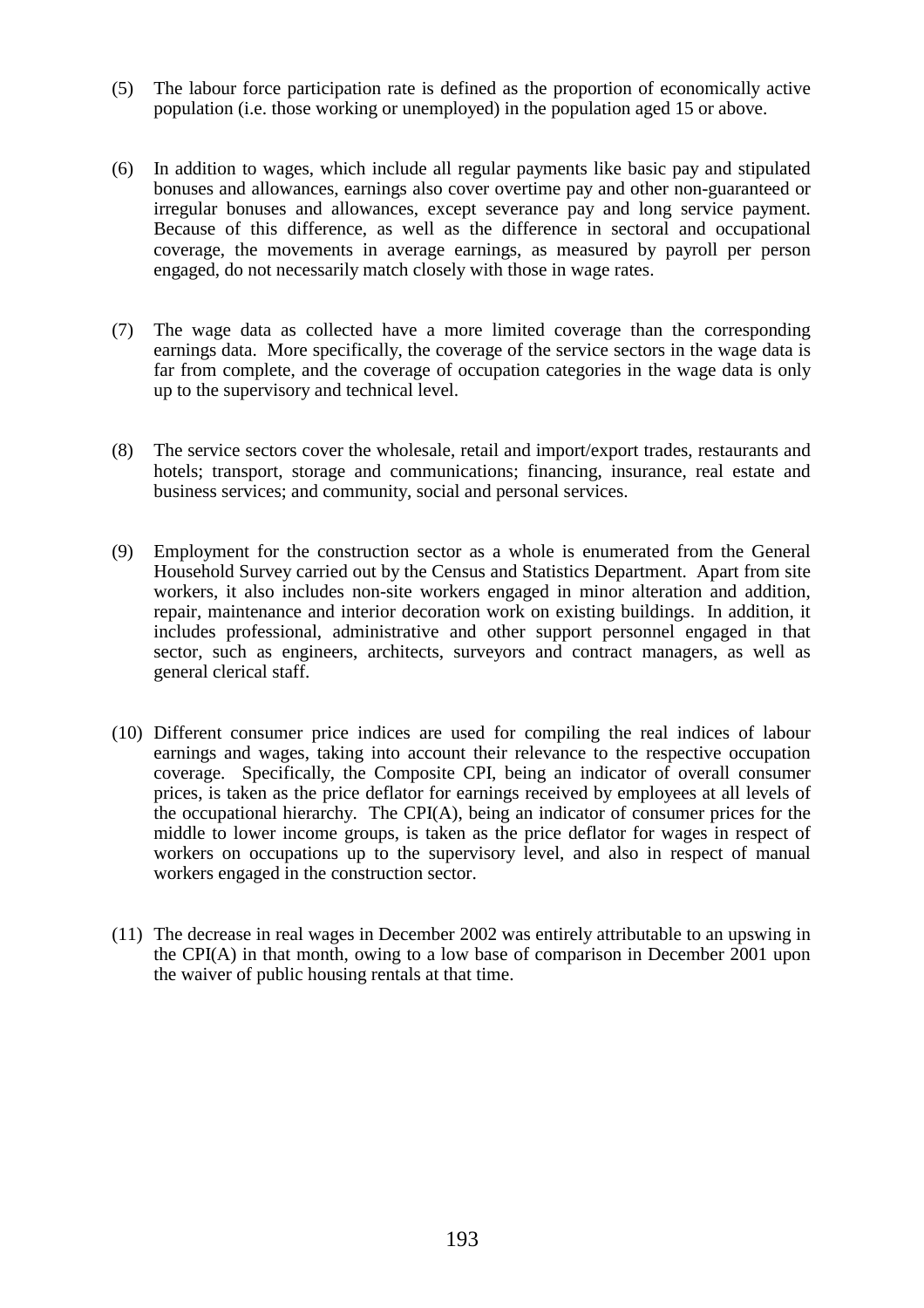# **CHAPTER 6 : PRICES**

# **Consumer prices**

6.1 Overall consumer prices continued to decline in the second quarter of 2003. By June 2003, the downtrend had lasted for 56 months. There was an accentuated decrease in May and June, mainly reflecting the impact of SARS on domestic demand and hence on consumer prices. In face of an austere business situation under the SARS impact, local retailers and service providers generally offered larger price discounts and other attractions in a move to induce sales. There was a one-off rebate of electricity charges from a power company in June. Also, new fare concessions were granted by some public transport operators. These, coupled with lower labour wages and continued softening in property rentals, more than offset the effect of the recent pick-up in prices of retained imports brought about by a weaker US dollar and higher world commodity prices.

6.2 The *Composite Consumer Price Index*(1) went down by 2.5% in the second quarter of 2003 from a year earlier (and further by 4.0% in July), larger than the 2.0% fall in the first quarter. Clothing and footwear, durable goods, transport, private housing and miscellaneous services were the categories with accentuated price declines. For the first half of 2003 as a whole, the Composite CPI fell by 2.2% over a year earlier, which was smaller than the 3.2% decrease in the second half of 2002. Yet this was entirely due to dissipation of the downward effect of the special relief measures implemented by the Government in the earlier periods, including the rates concession in  $2002<sup>(2)</sup>$  and the waiver of water and sewage charges over the twelve months ending March  $2003^{(3)}$ . After adjusting for these special factors as well as for the difference in base of comparison caused by the waiver of public housing rentals in December 2001, the decline in the Composite CPI actually widened, by around 0.7 of a percentage point between the two half-yearly periods.

 $/6.3$  .....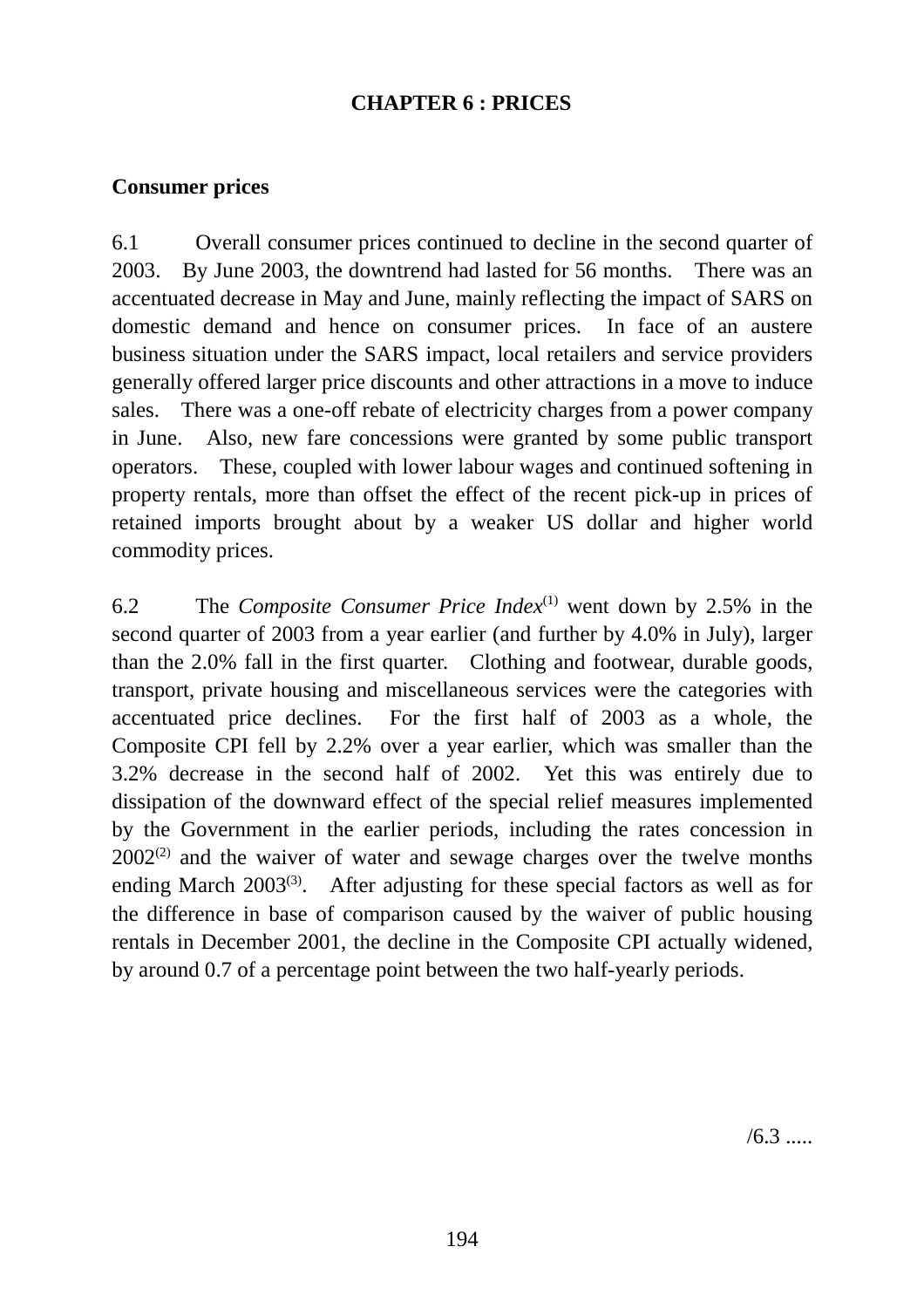6.3 Analysed by sub-index and on a year-on-year comparison, the CPI(B) and CPI(C) dropped by 2.6% and 2.9% respectively in the second quarter of 2003, enlarged from the decreases of 2.1% and 1.7% in the first quarter. Yet the CPI(A) had the same magnitude of decrease, by 1.8% in both quarters. As against the other two sub-indices, this sub-index was influenced much more by the low base effect arising from the waiver of water and sewage charges between April 2002 and March 2003. For the first half of 2003 as a whole, the CPI(A), CPI(B) and CPI(C) all moved lower, by  $1.8\%$ ,  $2.3\%$  and  $2.3\%$ respectively over a year earlier. These were smaller than the decreases of 3.3%, 3.3% and 2.9% in the second half of 2002. However, after discounting the effects of the special relief measures implemented earlier by the Government and the lower base of comparison a year earlier, the CPI(A), CPI(B) and CPI(C) all showed larger declines between the two half-yearly periods, by around 0.5 of a percentage point, 0.8 of a percentage point, and 0.7 of a percentage point respectively.





Note : From the fourth quarter of 2000 onwards, the year-on-year changes in the Consumer Price Indices are computed from the new 1999/2000-based CPI series. Before then, the changes are computed from the old 1994/95-based CPI series. Splicing has been applied to the indices to maintain continuity.

195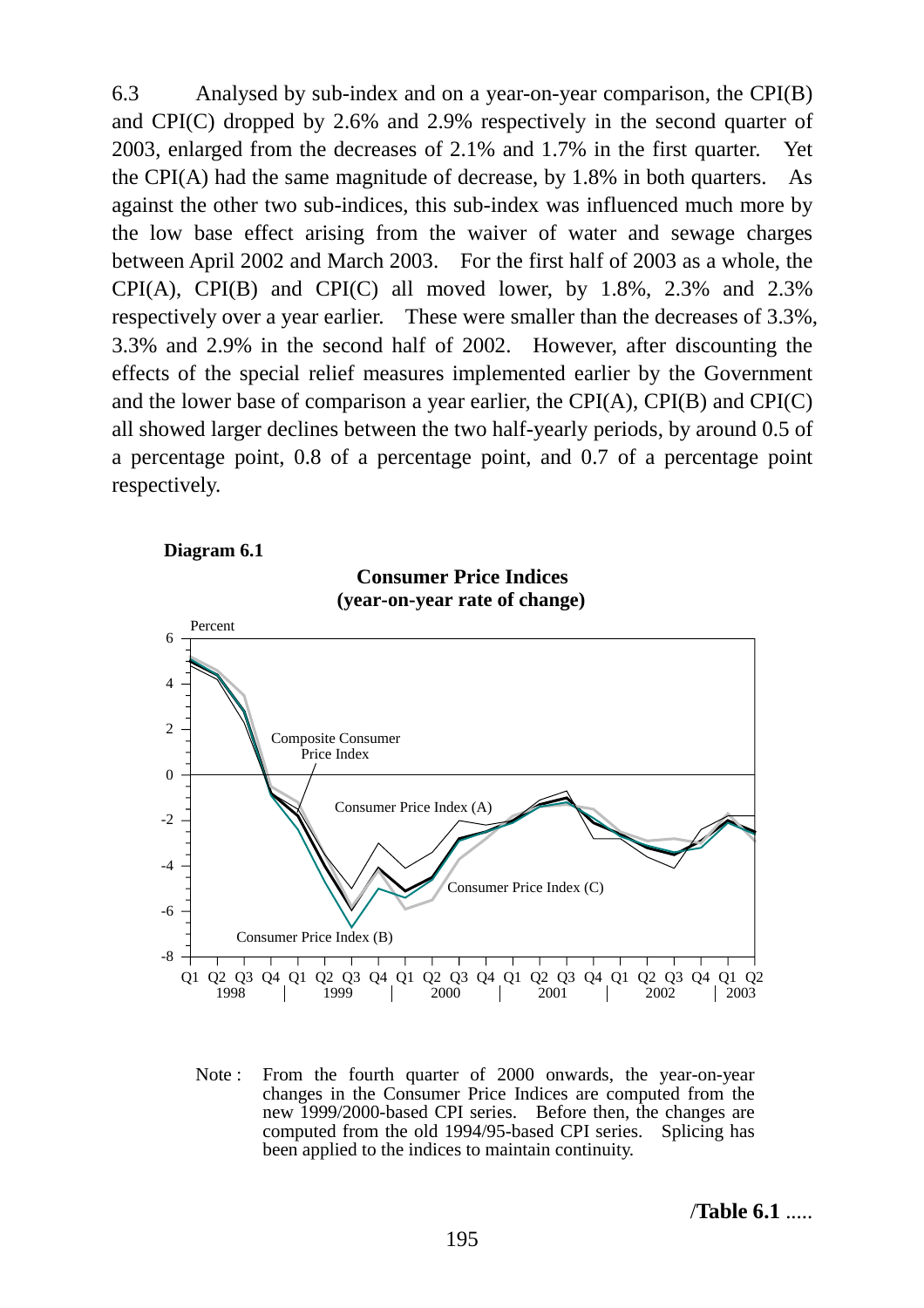# **Table 6.1**

|      |                                                 | <b>Composite CPI</b>                 | CPI(A)                               | CPI(B)                               |                                      |
|------|-------------------------------------------------|--------------------------------------|--------------------------------------|--------------------------------------|--------------------------------------|
| 2002 | Annual                                          | $-3.0$                               | $-3.2$                               | $-3.1$                               | $-2.8$                               |
|      | H1<br>H2                                        | $-2.9$<br>$-3.2$                     | $-3.2$<br>$-3.3$                     | $-2.9$<br>$-3.3$                     | $-2.7$<br>$-2.9$                     |
|      | Q1<br>$\widetilde{Q}^{2^{(a)}}_{2^{(b)}}$       | $-2.6$<br>$-3.2$<br>$-3.5$<br>$-2.9$ | $-2.8$<br>$-3.6$<br>$-4.1$<br>$-2.4$ | $-2.7$<br>$-3.1$<br>$-3.4$<br>$-3.2$ | $-2.5$<br>$-2.9$<br>$-2.8$<br>$-3.0$ |
| 2003 | H1                                              | $-2.2$                               | $-1.8$                               | $-2.3$                               | $-2.3$                               |
|      | $Q_2^{1^{(c)}}$                                 | $-2.0$<br>$-2.5$                     | $-1.8$<br>$-1.8$                     | $-2.1$<br>$-2.6$                     | $-1.7$<br>$-2.9$                     |
|      | Jan<br>$\text{Feb}^{\text{(d)}}$<br>Mar         | $-1.6$<br>$-2.0$<br>$-2.1$           | $-1.6$<br>$-2.0$<br>$-1.9$           | $-1.7$<br>$-2.2$<br>$-2.3$           | $-1.4$<br>$-1.9$<br>$-1.9$           |
|      | Apr <sup>(e)</sup><br>May<br>Jun <sup>(f)</sup> | $-1.8$<br>$-2.5$<br>$-3.1$           | $-1.2$<br>$-1.7$<br>$-2.4$           | $-2.0$<br>$-2.7$<br>$-3.2$           | $-2.1$<br>$-3.0$<br>$-3.7$           |

## **Consumer Price Indices (year-on-year rate of change (%))**

- Notes: (a) The widening in year-on-year decline in the CPIs in the second quarter of 2002 was due in part to the waiver of water and sewage charges as well as the additional rates concession granted by the Government as fr
	- (b) The narrowing in year-on-year decline in the Composite CPI, CPI(A) and CPI(B) in the fourth quarter of 2002 was mostly attributable to a lower base of comparison a year earlier, caused by the waiver of public housing rentals by the Housing Authority and Housing Society in December 2001. The CPI(C) was unaffected by such a measure, as public housing cost was irrelevant to this sub-index.
	- (c) The further narrowing in year-on-year decline in the CPIs in the first quarter of 2003 was mainly attributable to a lower base of comparison brought about by the rates concession by the Government in 2002.
	- (d) The larger year-on-year decline in the CPIs in February than in January 2003 was attributable in part to the difference in timing of the Lunar New Year Festival, which occurred in the beginning of February this year but around mid-February last year. As festive purchases at higher seasonal prices took place in late January this year but in the early part of February last year, the difference in timing of the Festival had led to a smaller year-on-year decline in consumer prices in January 2003, but a larger year-on-year decline in February 2003.
	- (e) The smaller year-on-year decline in the Composite CPI, CPI(A) and CPI(B) in April than in March 2003 was mainly attributable to a lower base of comparison brought about by the waiver of water and sewage charges from April 2002 to March 2003. The CPI(C) was affected much less by such a measure.
	- (f) The larger year-on-year decline in the CPIs in June than in May 2003 was partly due to a special one-off rebate of electricity charges granted by a power company in June 2003.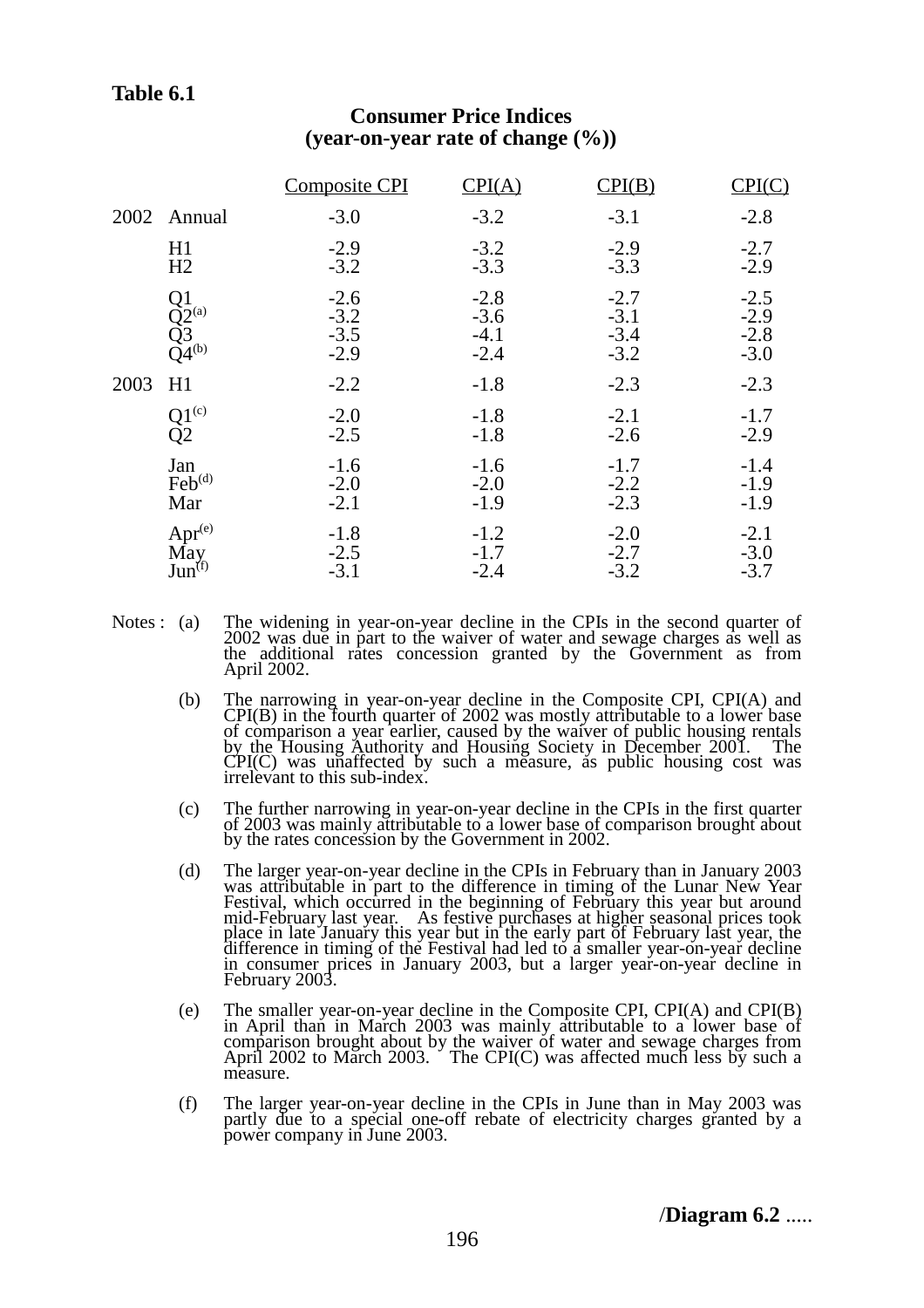# **Diagram 6.2**

## **Composite Consumer Price Index vis-à-vis labour wages, residential flat rentals, and prices of retained imports (year-on-year rate of change)**



#### **(a) Compared with labour wages**

# **(b) Compared with residential flat rentals**



/**Diagram 6.2 (cont'd)** .....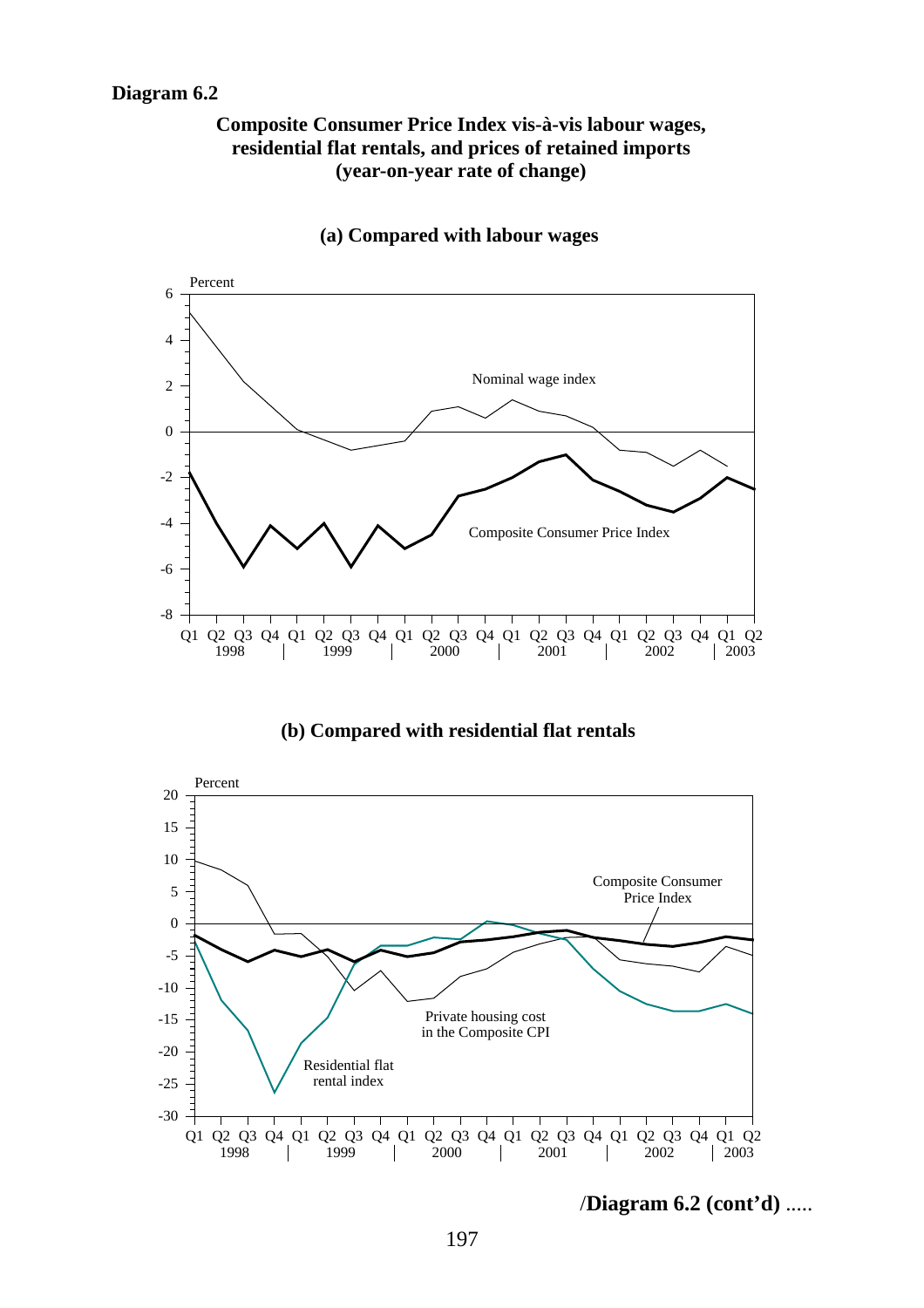

#### **(c) Compared with prices of retained imports**

Note : See the footnote to Diagram 6.1.

6.4 On a quarter-to-quarter comparison, the seasonally adjusted Composite CPI fell considerably more in the second quarter of 2003 than in the first quarter, by 1.1% as against 0.1%. Reflecting the SARS impact, enlarged declines were recorded in charges for meals at restaurants and prices of clothing and footwear, while renewed falls were seen in private housing cost, prices of miscellaneous goods, and charges for miscellaneous services. These decreases outweighed the effect of a rebound in charges for electricity, gas and water taken as a whole, upon expiry of the waiver of water and sewage charges at end-March 2003. A broadly parallel pattern of movement was observed for the three sub-indices. The seasonally adjusted CPI(A), CPI(B) and CPI(C) went down by 0.5%, 1.1% and 1.8% respectively in the second quarter of 2003, following nil change, -0.2% and nil change in the first quarter.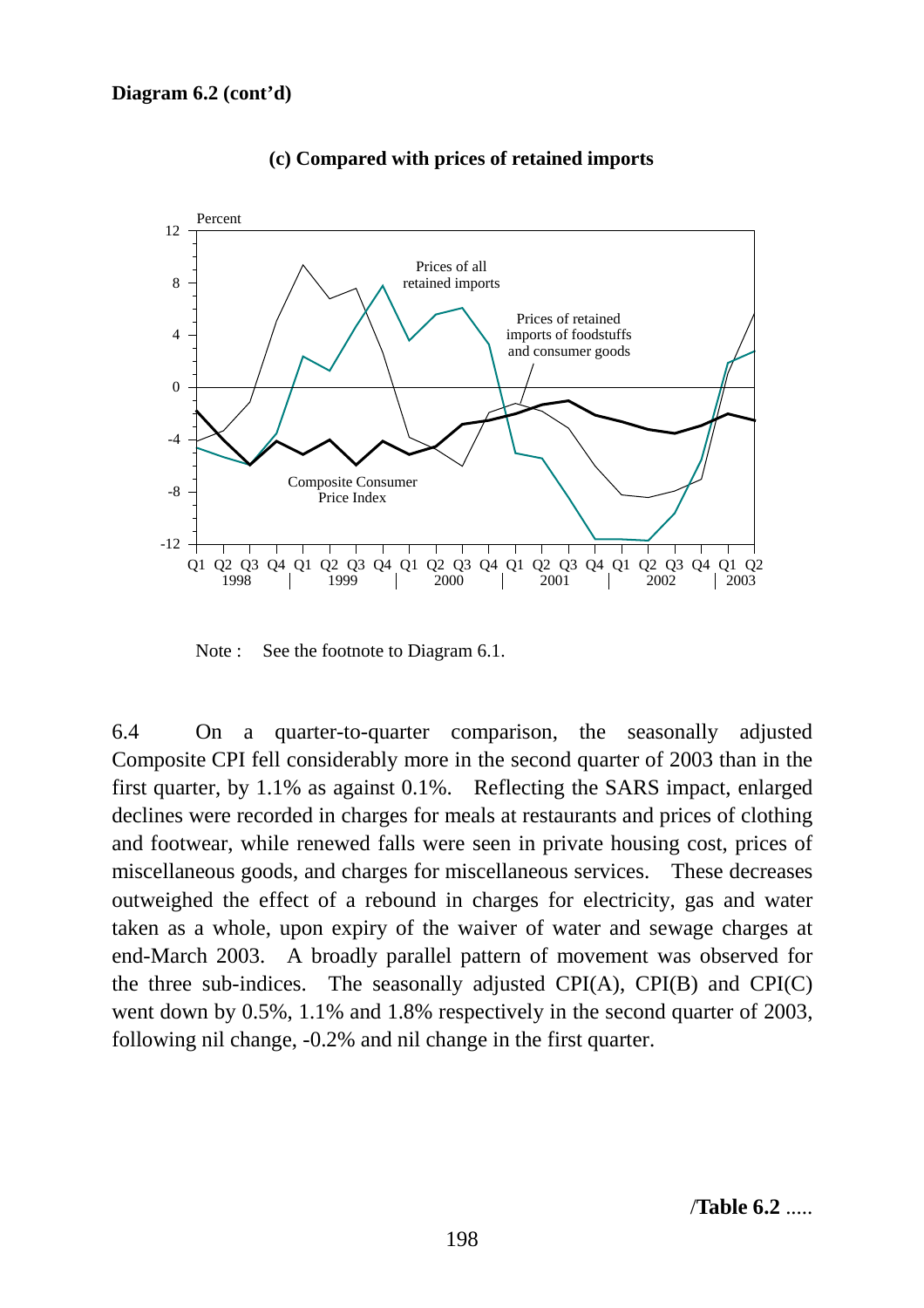|                 |                       | <b>Composite CPI</b> | CPI(A)           | CPI(B)           | CPI(C)           |
|-----------------|-----------------------|----------------------|------------------|------------------|------------------|
| 2002 $Q1^{(a)}$ | $\overline{O2}^{(b)}$ | $-1.1$<br>$-0.6$     | $-0.6$<br>$-0.6$ | $-1.4$<br>$-0.6$ | $-1.3$<br>$-0.7$ |
|                 | Q3                    | $-0.7$               | $-0.7$           | $-0.7$           | $-0.5$           |
|                 | Q4                    | $-0.6$               | $-0.6$           | $-0.6$           | $-0.6$           |
| 2003            | $Q1^{(c)}$            | $-0.1$               | $\ast$           | $-0.2$           | ∗                |
|                 | $\tilde{O}^{(d)}$     | $-1.1$               | $-0.5$           | $-1.1$           | $-1.8$           |

# **Seasonally adjusted Consumer Price Indices (quarter-to-quarter rate of change (%))**

- Notes : (a) The relatively larger quarter-to-quarter decline in most of the seasonally adjusted CPIs in the first quarter of 2002 was mainly due to the rates concession for 2002 as well as the one-off rebate of electricity charges granted by a power company in January and February 2002.
	- (b) The quarter-to-quarter decline in the seasonally adjusted CPIs mostly narrowed in the second quarter of 2002. There was little additional dampening effect from the rates concession in the second quarter, given that the base of comparison in the first quarter was already lowered by that measure. Also, the effect of the one-off rebate of electricity charges granted by a power company in the first two months of 2002 had dissipated. These outweighed the new dampening effect from the waiver of water and sewage charges for one year as from April 2002.
	- (c) The quarter-to-quarter decline in the seasonally adjusted CPIs narrowed distinctly further in the first quarter of 2003. This was mainly attributable to dissipation of the downward effect of the rates concession granted by the Government in 2002, which outweighed the downward effect of the one-off rebate of electricity charges granted by a power company in January and February 2003.
	- (d) The quarter-to-quarter declines in the seasonally adjusted CPIs widened considerably in the second quarter of 2003, mainly reflecting the impact of SARS on consumer demand and hence consumer prices.
	- (\*) Change of less than 0.05%.

/**Diagram 6.3** .....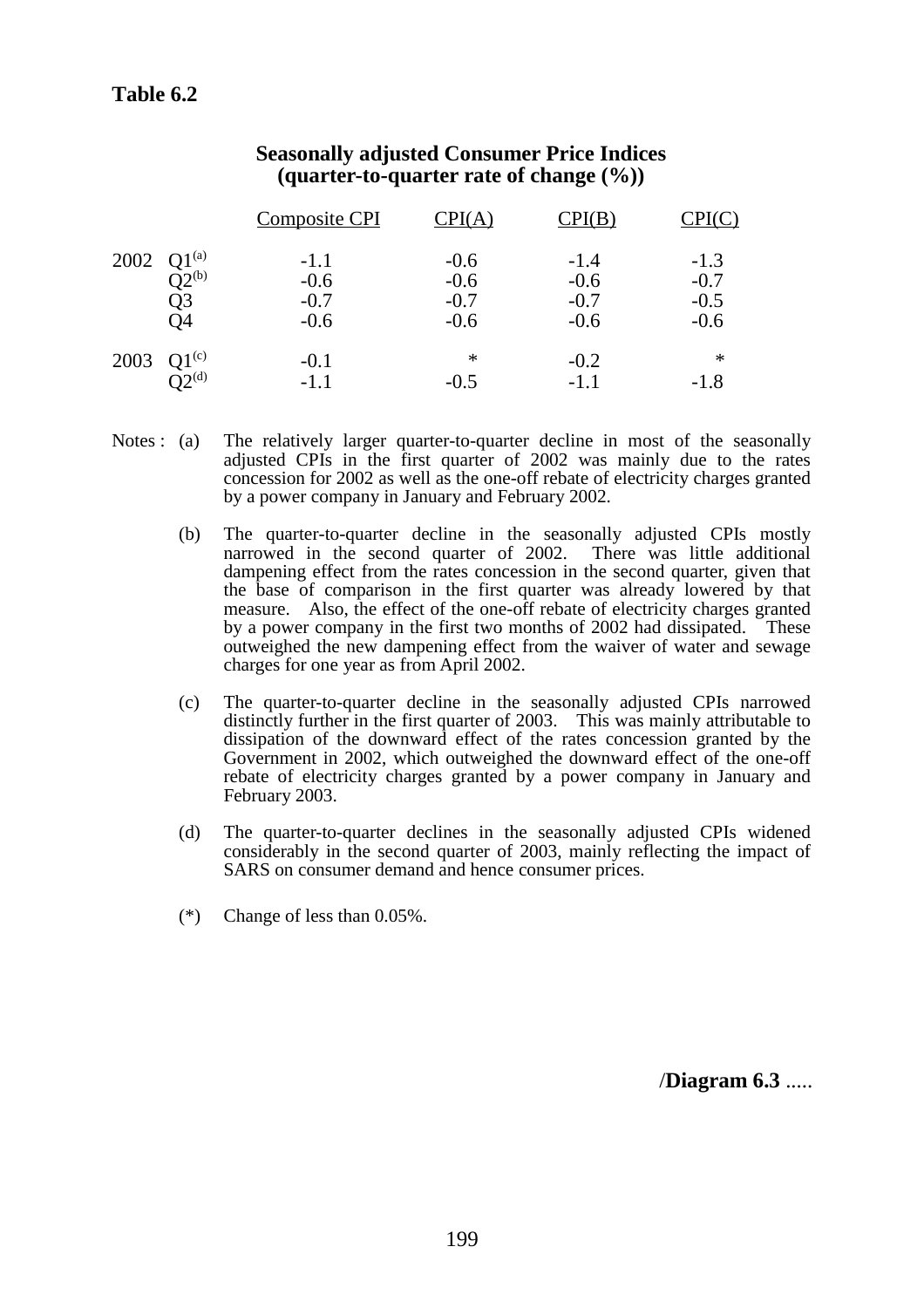#### **Diagram 6.3**





Note : From the first quarter of 2000 onwards, the quarter-to-quarter changes in the seasonally adjusted Consumer Price Indices are computed from the new  $1999/2000$ -based CPI series. Before then, the quarter-to-quarter changes are computed from the old 1994/95-based CPI series. Splicing has been applied to the indices to maintain continuity.

 $/6.5$  .....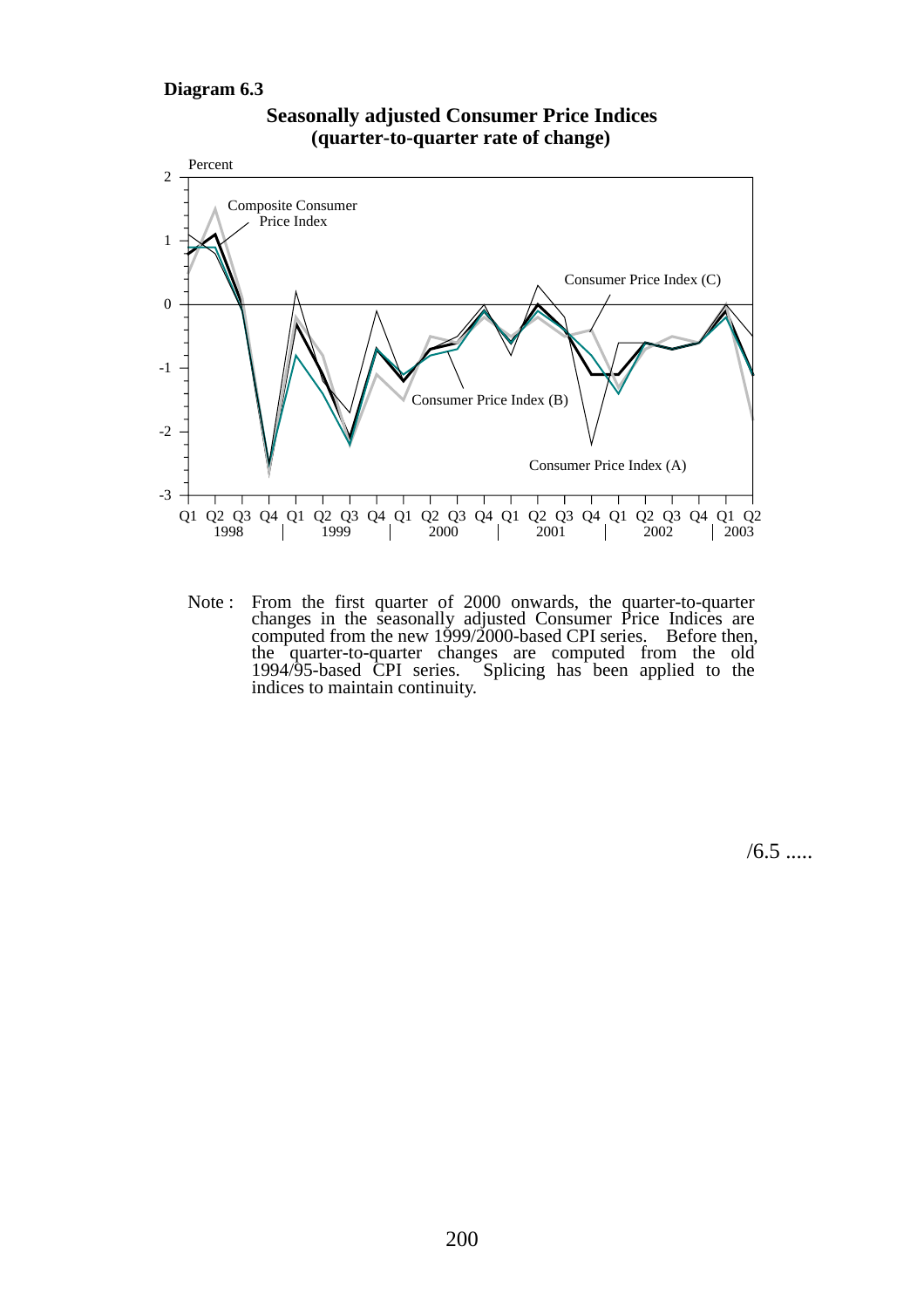6.5 Analysed by major *commodity group* in the Composite CPI and on a year-on-year comparison, the prices of durable goods were slashed by 7.7% in the second quarter of 2003, exceeding the 6.0% dip in the first quarter. This was mainly due to further reduction in the prices of watches, cameras, computer products and telecommunications equipment. The prices of clothing and footwear also had a widened decline, from 3.5% in the first quarter to 6.3% in the second quarter, largely attributable to an accentuated fall in the prices of outerclothing. The charges for miscellaneous services likewise showed a steeper decrease, from 1.6% to 3.7%, mainly reflecting larger price discounts on telecommunications services and renewed decline in the charges for package tours. The cost of transport sank by 0.6% in the second quarter, on account of downward adjustments in inbound and outbound transport fares as well as fare concessions by some of the public transport operators. This followed a slight decline of 0.1% in the first quarter. The prices of basic foodstuffs slipped by 1.3% in the second quarter, narrowed from the 2.5% drop in the first quarter. A pick-up in the prices of fresh fruits and vegetables was the major contributory factor. The charges for meals at restaurants fell by 1.6% in both quarters, amidst sustained downward pressure from lower food cost and slack demand conditions. On the other hand, the charges for electricity, gas and water bounced up by 7.6% in the second quarter of 2003, reversing a 6.5% decline in the first quarter. But this was mainly due to dissipation of the waiver of water and sewage charges by March 2003, outweighing the dampening effect from a special one-off rebate of electricity charges granted by a power company for June  $2003^{(4)}$ . The prices of miscellaneous goods went higher by 0.5% in the second quarter, yet smaller than the 3.3% rise in the first quarter, along with moderated increase in the prices of jewellery. The prices of alcoholic drinks and tobacco, having risen by 0.5% in the first quarter, edged up further by 0.2% in the second quarter, mainly because of higher retail prices of wine. As to private housing cost, there was a larger drop in the second quarter, by 4.9%, than that in the first quarter, by 3.5%. This was in line with the softening in private residential flat rentals in the market over the past year<sup> $(5)$ </sup>. By contrast, public housing cost leaped by 11.8% in both quarters, as the low base owing to the rates concession in 2002 continued to carry effect.

 $/6.6$  .....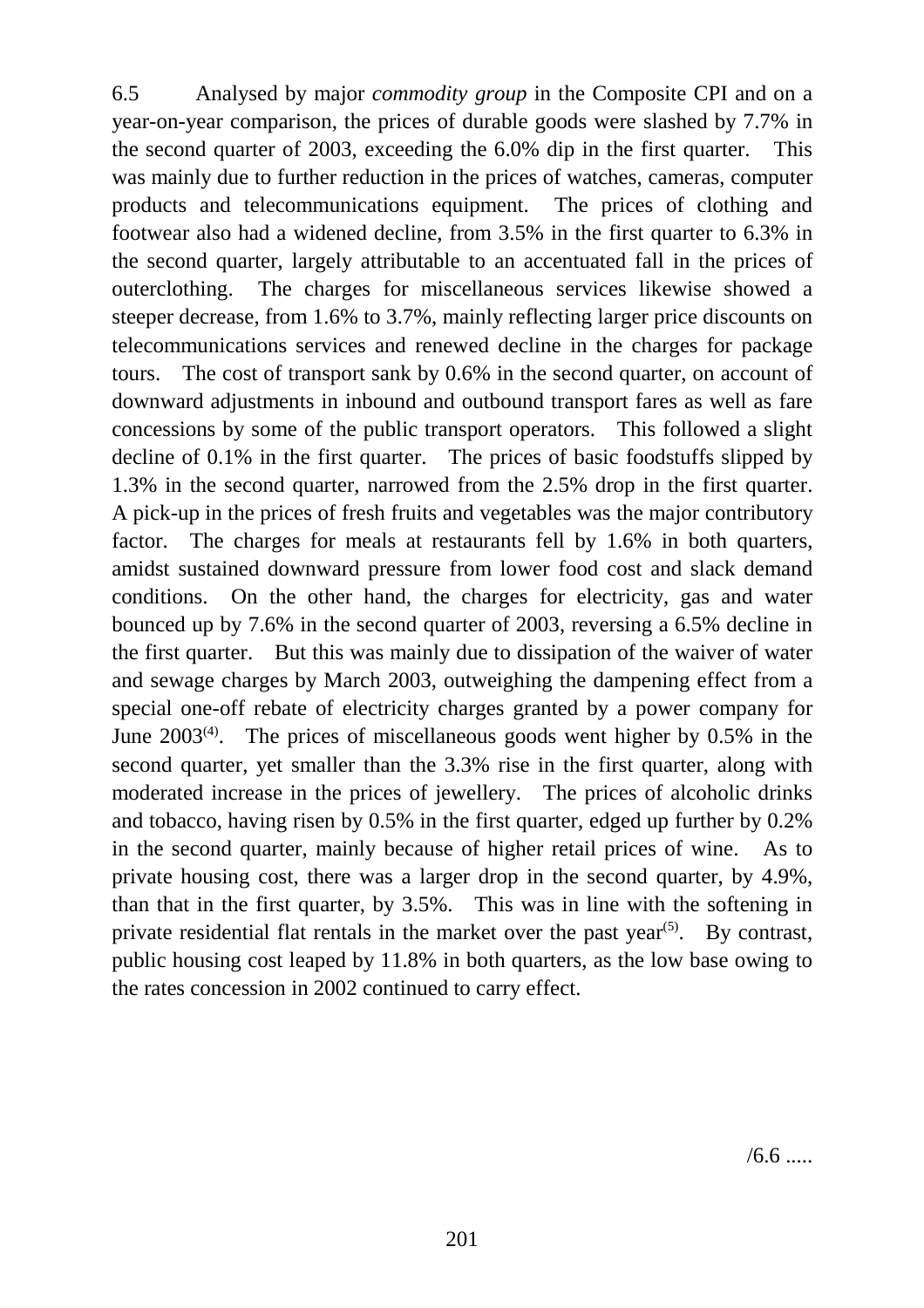6.6 For the first half of 2003 as a whole as compared to a year earlier, the prices of durable goods and of clothing and footwear had the largest decreases, by 6.9% and 4.9% respectively. These were followed by private housing cost, charges for miscellaneous services, prices of basic foodstuffs, charges for meals at restaurants, and cost of transport, with declines of 4.2%, 2.7%, 1.9%, 1.6% and 0.4% respectively. On the other hand, public housing cost was distinctly higher by 11.8%, due to the low base effect. Concurrently, the prices of miscellaneous goods, charges for electricity, gas and water, and prices of alcoholic drinks and tobacco registered modest increases, by 1.9%, 0.7% and 0.4% respectively.

/**Table 6.3** .....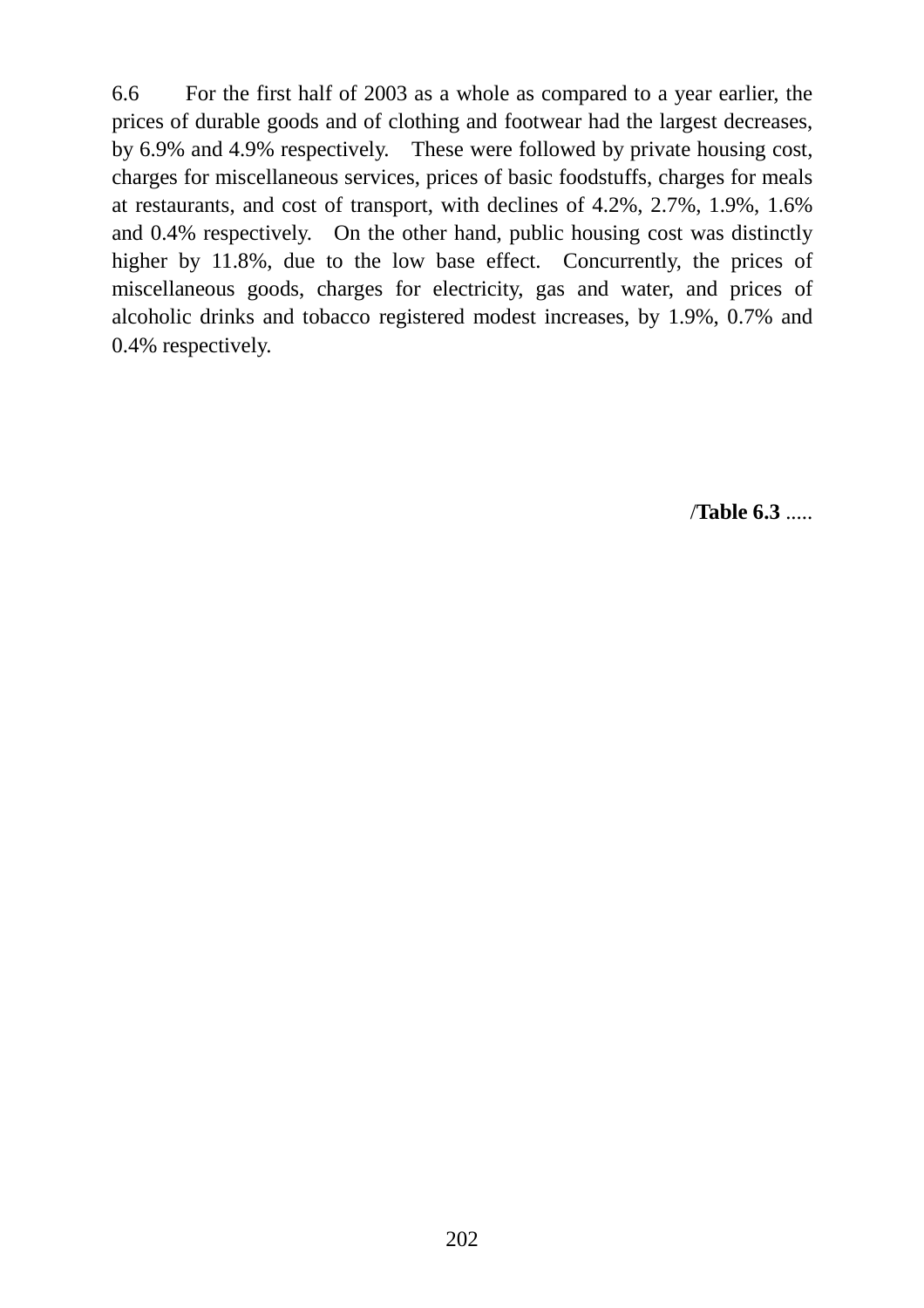# **Table 6.3**

## **Consumer Price Indices by component (year-on-year rate of change (%))**

#### **(a) In the first and second quarters of 2003**

| Expenditure                           | <b>Composite CPI</b> |                | CPI(A)         |                | CPI(B)         |                | CPI(C)          |                 |
|---------------------------------------|----------------------|----------------|----------------|----------------|----------------|----------------|-----------------|-----------------|
| component                             | 2003 O1              | 2003 O2        | 2003 O1        | 2003 02        | 2003 01        | 2003 O2        | 2003 O1         | 2003 02         |
| Food                                  | $-1.9$               | $-1.5$         | $-2.2$         | $-1.6$         | $-2.1$         | $-1.7$         | $-1.1$          | $-0.8$          |
| Meals bought<br>away from home        | $-1.6$               | $-1.6$         | $-1.8$         | $-1.7$         | $-2.1$         | $-1.9$         | $-0.3$          | $-0.8$          |
| Other foodstuffs                      | $-2.5$               | $-1.3$         | $-2.6$         | $-1.5$         | $-2.5$         | $-1.4$         | $-2.6$          | $-0.8$          |
| $Housing*$                            | $-2.3$               | $-3.4$         | $-0.6$         | $-1.6$         | $-2.5$         | $-3.7$         | $-3.9$          | $-5.1$          |
| Private dwellings<br>Public dwellings | $-3.5$<br>11.8       | $-4.9$<br>11.8 | $-3.3$<br>11.8 | $-4.6$<br>11.8 | $-3.2$<br>11.8 | $-4.6$<br>11.9 | $-3.9$<br>$- -$ | $-5.4$<br>$- -$ |
| Electricity, gas and water            | $-6.5$               | 7.6            | $-8.3$         | 8.4            | $-5.8$         | 7.4            | $-4.4$          | 6.6             |
| Alcoholic drinks and<br>tobacco       | 0.5                  | 0.2            | 0.3            | 0.2            | 0.5            | 0.2            | 1.5             | 0.8             |
| Clothing and footwear                 | $-3.5$               | $-6.3$         | $-3.6$         | $-5.5$         | $-3.2$         | $-5.5$         | $-3.7$          | $-8.4$          |
| Durable goods                         | $-6.0$               | $-7.7$         | $-6.4$         | $-7.6$         | $-6.2$         | $-7.9$         | $-5.5$          | $-7.4$          |
| Miscellaneous goods                   | 3.3                  | 0.5            | 1.5            | 0.1            | 3.0            | 0.5            | 5.3             | 1.0             |
| <b>Transport</b>                      | $-0.1$               | $-0.6$         | $-0.6$         | $-1.3$         | $-0.2$         | $-0.8$         | 0.6             | 0.4             |
| Miscellaneous services                | $-1.6$               | $-3.7$         | $-2.4$         | $-4.3$         | $-1.7$         | $-3.4$         | $-1.0$          | $-3.6$          |
| All items                             | $-2.0$               | $-2.5$         | $-1.8$         | $-1.8$         | $-2.1$         | $-2.6$         | $-1.7$          | $-2.9$          |

#### **(b) In the second half of 2002 and first half of 2003**

| Expenditure                           | Composite CPI       |                |                     | CPI(A)         |                     | CPI(B)         |                     | CPI(C)          |  |
|---------------------------------------|---------------------|----------------|---------------------|----------------|---------------------|----------------|---------------------|-----------------|--|
| component                             | 2002 H <sub>2</sub> | 2003 H1        | 2002 H <sub>2</sub> | 2003 H1        | 2002 H <sub>2</sub> | 2003 H1        | 2002 H <sub>2</sub> | 2003 H1         |  |
| Food                                  | $-2.3$              | $-1.7$         | $-2.6$              | $-1.9$         | $-2.5$              | $-1.9$         | $-1.6$              | $-0.9$          |  |
| Meals bought<br>away from home        | $-1.8$              | $-1.6$         | $-2.0$              | $-1.8$         | $-2.2$              | $-2.0$         | $-0.4$              | $-0.5$          |  |
| Other foodstuffs                      | $-3.3$              | $-1.9$         | $-3.3$              | $-2.1$         | $-2.9$              | $-1.9$         | $-3.7$              | $-1.7$          |  |
| Housing <sup>#</sup>                  | $-5.6$              | $-2.8$         | $-4.7$              | $-1.1$         | $-6.1$              | $-3.1$         | $-5.9$              | $-4.5$          |  |
| Private dwellings<br>Public dwellings | $-7.1$<br>6.7       | $-4.2$<br>11.8 | $-7.5$<br>6.7       | $-4.0$<br>11.8 | $-7.1$<br>6.7       | $-3.9$<br>11.8 | $-6.4$<br>$-$       | $-4.6$<br>$- -$ |  |
| Electricity, gas and water            | $-7.8$              | 0.7            | $-9.1$              | 0.3            | $-7.5$              | 0.9            | $-5.8$              | 1.1             |  |
| Alcoholic drinks and<br>tobacco       | 1.6                 | 0.4            | 1.4                 | 0.2            | 1.6                 | 0.3            | 2.3                 | 1.1             |  |
| Clothing and footwear                 | 0.1                 | $-4.9$         | 1.4                 | $-4.6$         | 1.1                 | $-4.4$         | $-2.5$              | $-6.2$          |  |
| Durable goods                         | $-5.8$              | $-6.9$         | $-5.7$              | $-7.0$         | $-5.9$              | $-7.0$         | $-5.8$              | $-6.5$          |  |
| Miscellaneous goods                   | 2.0                 | 1.9            | 1.0                 | 0.8            | 1.7                 | 1.7            | 3.6                 | 3.1             |  |
| <b>Transport</b>                      | $-0.8$              | $-0.4$         | $-0.7$              | $-1.0$         | $-0.6$              | $-0.5$         | $-1.1$              | 0.5             |  |
| Miscellaneous services                | $-2.9$              | $-2.7$         | $-4.1$              | $-3.4$         | $-2.9$              | $-2.6$         | $-1.7$              | $-2.3$          |  |
| All items                             | $-3.2$              | $-2.2$         | $-3.3$              | $-1.8$         | $-3.3$              | $-2.3$         | $-2.9$              | $-2.3$          |  |

Notes : (#) The housing component covers rents, rates, Government rent, maintenance costs and other housing charges. Its sub-components on private and public dwellings as presented here, however, cover rents, rates and Government rent only.

(--) Not applicable.

/**Diagram 6.4** .....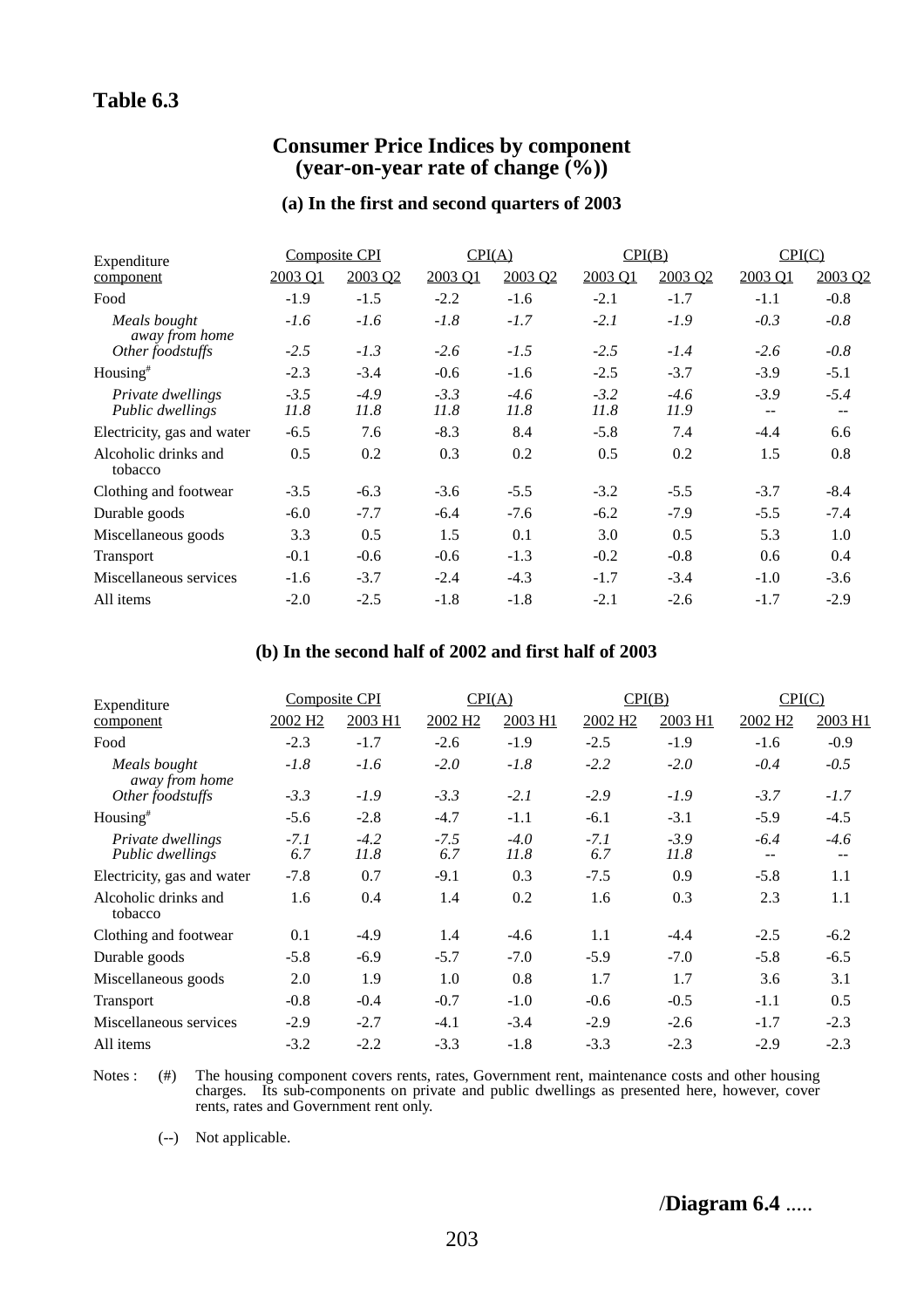#### **Composite Consumer Price Index by component (year-on-year rate of change)**



#### **(a) In the first and second quarters of 2003**

**(b) In the second half of 2002 and first half of 2003**



/**Diagram 6.5** .....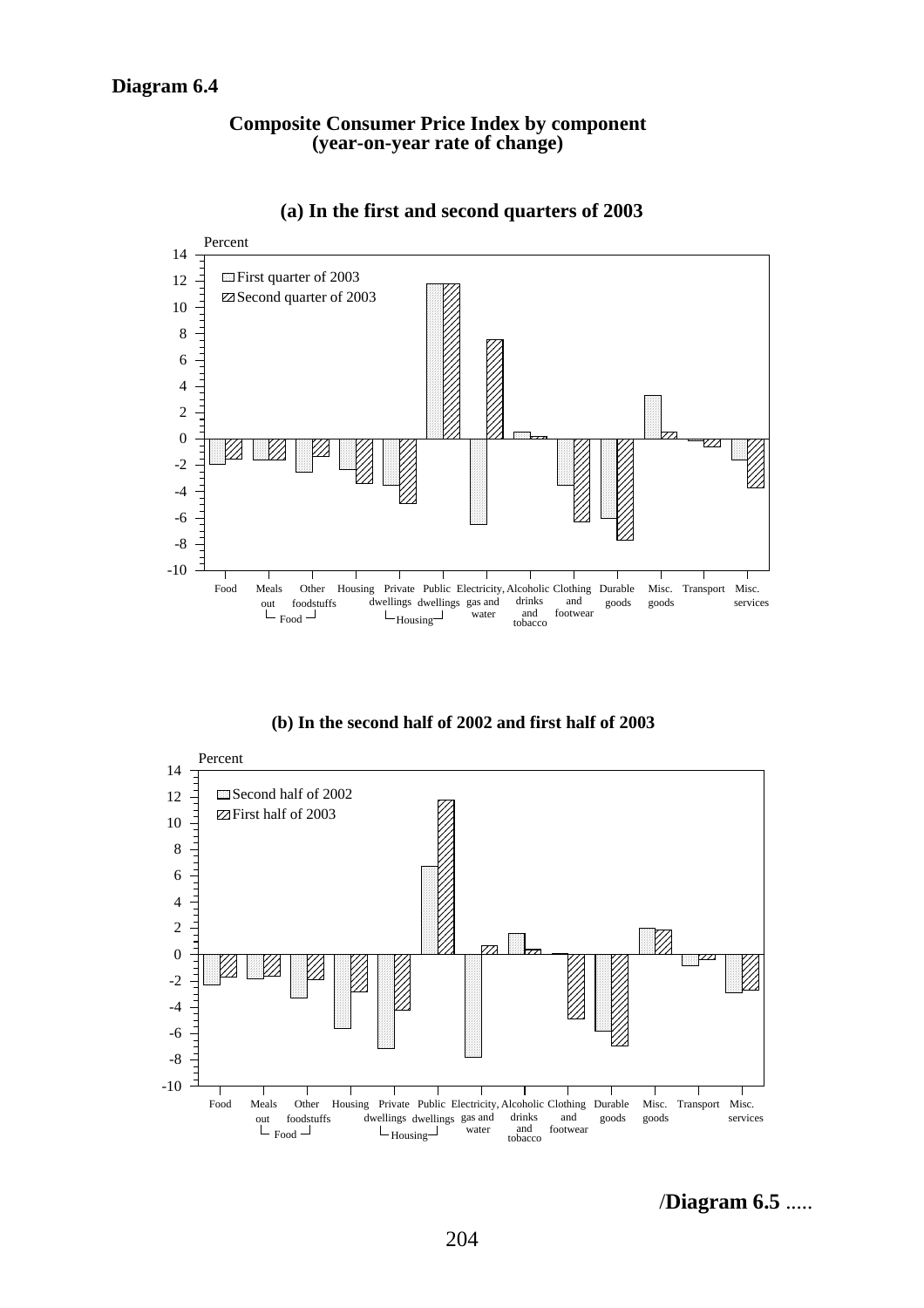#### **Consumer Price Index (A) by component (year-on-year rate of change)**



## **(a) In the first and second quarters of 2003**

**(b) In the second half of 2002 and first half of 2003**



/**Import** .....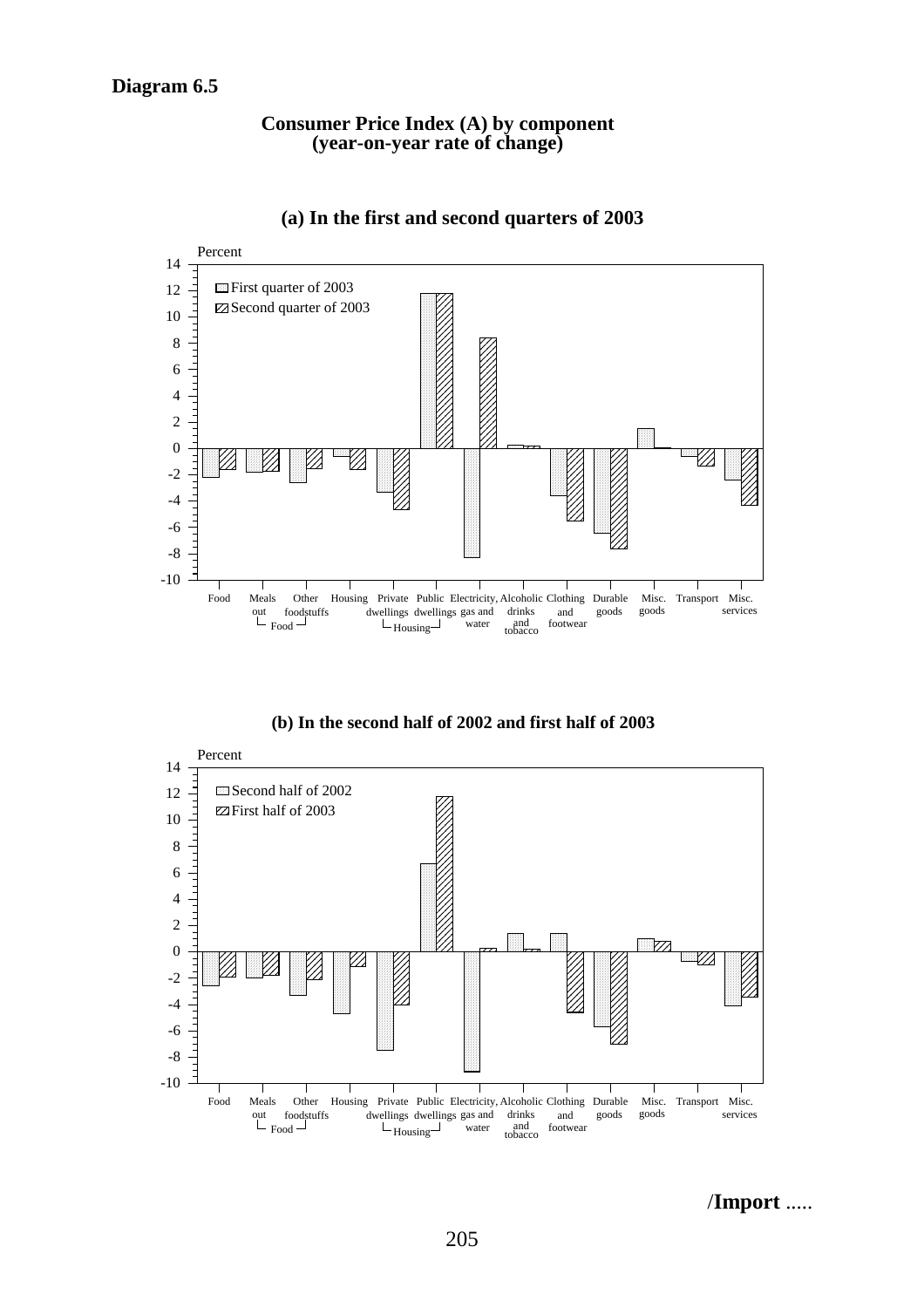# **Import prices**

6.7 The *prices of imports of goods*, as measured by the unit value index of imports of goods, fell by 0.3% in the second quarter of 2003 from a year earlier, after a decline of 0.1% in the first quarter. For the first half of 2003 as a whole, there was a decrease of 0.2%. This was distinctly narrowed from the 3.0% fall in the second half of 2002. To a large extent, import prices were boosted by the weaker US dollar and higher world commodity prices in recent months.

6.8 Analysed by major *source* and on a year-on-year comparison, the prices of goods imported from Japan went up by 2.9% in the second quarter of 2003, following an increase of 3.3% in the first quarter. This was mainly underpinned by a strengthening in the Japanese yen against the US dollar and hence the Hong Kong dollar over the past year or so. The prices of goods imported from the Mainland reverted to increase, by 0.1% in the second quarter of 2003, from a fall of 1.0% in the first quarter. This was mainly attributable to a renewed pick-up in the prices of consumer goods from the Mainland, which constituted about half of the total value of goods imported from there. On the other hand, the prices of goods imported from the United States fell by 1.4% in the second quarter of 2003, with the decrease concentrated in the prices of consumer goods and of raw materials and semi-manufactures. This followed a 2.6% decline in the first quarter. The prices of goods imported from Taiwan edged lower by 0.3% in the second quarter of 2003, reversing the 1.1% increase in the first quarter. Accentuated decline in the prices of foodstuffs and capital equipment imported from Taiwan largely contributed.

/**Table 6.4** .....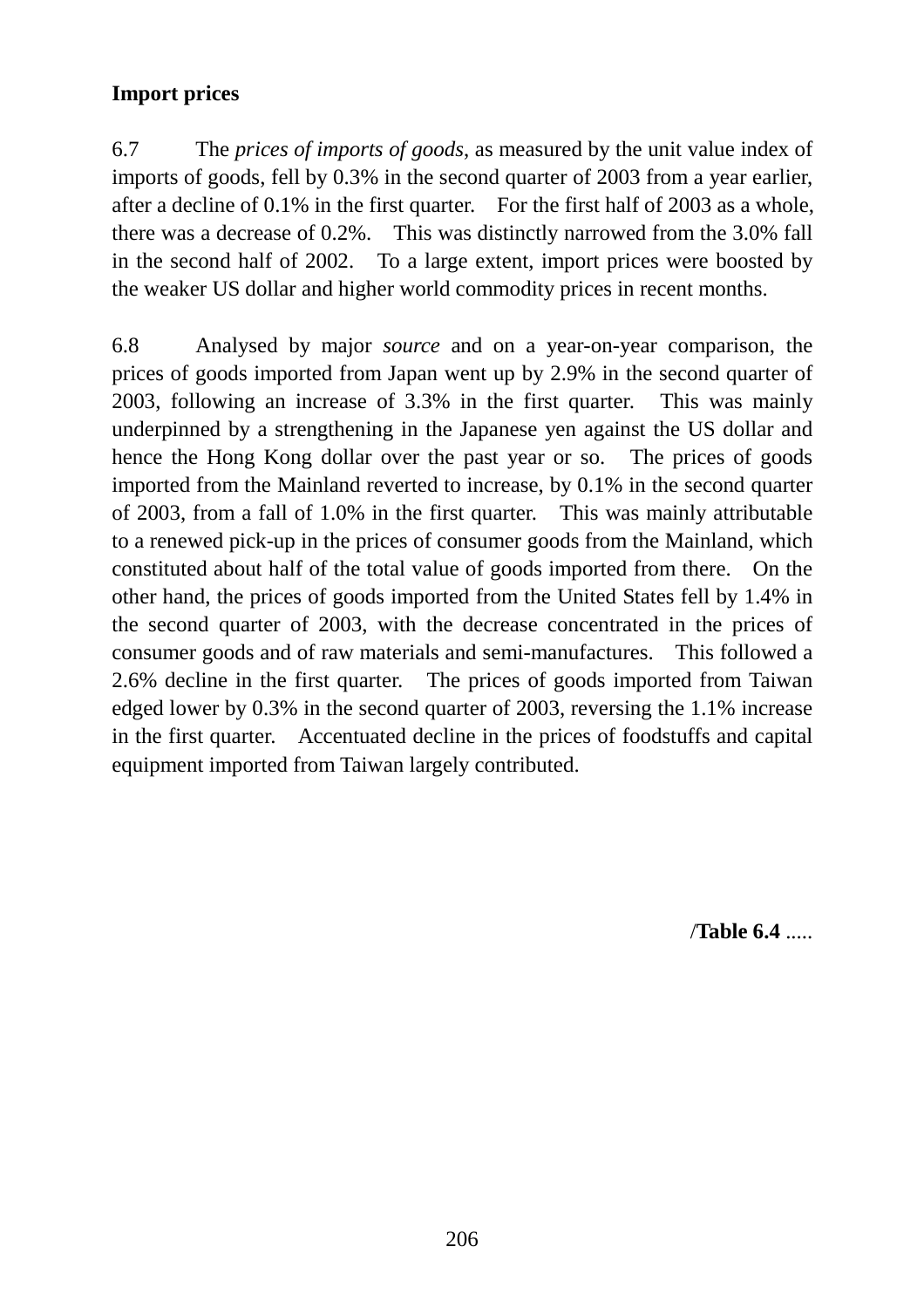# **Table 6.4**

# **World commodity prices (year-on-year rate of change (%))**

|      |                                                          |                                  |                                 | Of which:                       |                                  |                                   |
|------|----------------------------------------------------------|----------------------------------|---------------------------------|---------------------------------|----------------------------------|-----------------------------------|
|      |                                                          | <b>Fuels</b>                     | All non-fuel<br>commodities     | Food and<br><u>beverages</u>    | Agricultural<br>raw materials    | Metals                            |
| 2002 | Annual                                                   | $-0.2$                           | 0.6                             | 2.2                             | 1.6                              | $-2.7$                            |
|      | H1<br>H2                                                 | $-14.8$<br>17.2                  | $-5.9$<br>7.5                   | $-3.1$<br>7.4                   | $-9.5$<br>14.2                   | $-7.4$<br>2.4                     |
|      | Q <sub>1</sub><br>Q <sub>2</sub><br>Q <sub>3</sub><br>Q4 | $-21.4$<br>$-8.3$<br>4.7<br>33.2 | $-7.0$<br>$-4.7$<br>3.1<br>12.1 | $-3.7$<br>$-2.5$<br>2.3<br>13.0 | $-10.7$<br>$-8.5$<br>9.3<br>19.5 | $-9.3$<br>$-5.4$<br>$-0.3$<br>5.3 |
| 2003 | H1                                                       | 25.2                             | 8.7                             | 11.1                            | 9.5                              | 4.1                               |
|      | Q1<br>Q2                                                 | 46.6<br>7.2                      | 10.6<br>6.9                     | 13.0<br>9.3                     | 12.9<br>6.5                      | 4.8<br>3.4                        |

Source : IMF International Financial Statistics.







# Note : (\*) Month-end figures.

/**Table 6.5** .....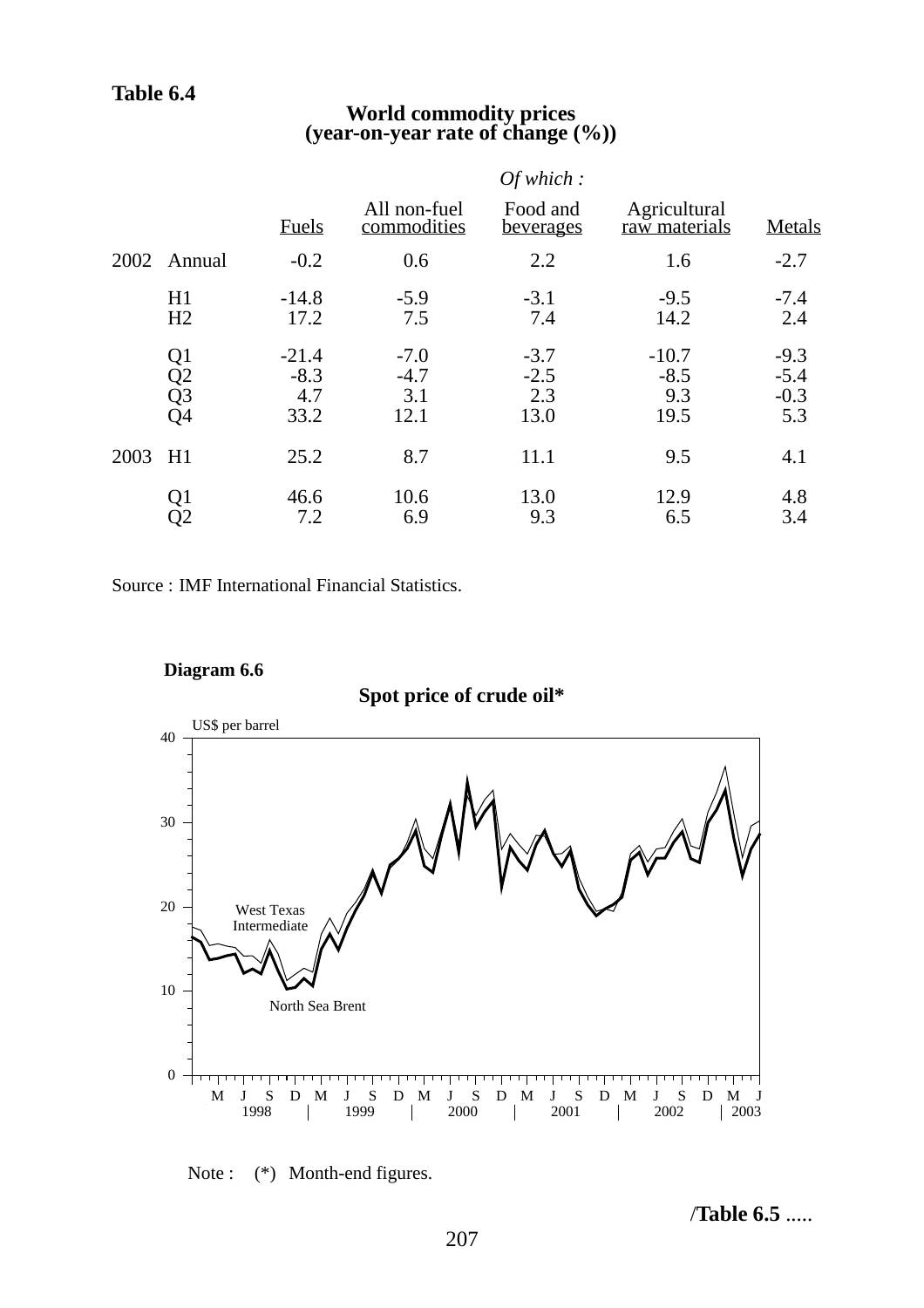|      |                                                                      | Mainland<br>of China                 | <u>Japan</u>                         | Taiwan                               | <b>United States</b>                 | All sources                          |
|------|----------------------------------------------------------------------|--------------------------------------|--------------------------------------|--------------------------------------|--------------------------------------|--------------------------------------|
| 2002 | Annual                                                               | $-3.3$                               | $-3.7$                               | $-3.5$                               | $-5.0$                               | $-3.9$                               |
|      | H1<br>H <sub>2</sub>                                                 | $-3.4$<br>$-3.2$                     | $-6.1$<br>$-1.3$                     | $-5.4$<br>$-1.7$                     | $-5.3$<br>$-4.6$                     | $-4.8$<br>$-3.0$                     |
|      | Q <sub>1</sub><br>Q <sub>2</sub><br>Q <sub>3</sub><br>Q <sub>4</sub> | $-3.2$<br>$-3.5$<br>$-3.5$<br>$-2.8$ | $-7.0$<br>$-5.4$<br>$-2.1$<br>$-0.5$ | $-6.4$<br>$-4.4$<br>$-2.7$<br>$-0.6$ | $-5.1$<br>$-5.6$<br>$-4.6$<br>$-4.5$ | $-4.9$<br>$-4.6$<br>$-3.6$<br>$-2.3$ |
| 2003 | H1                                                                   | $-0.4$                               | 3.1                                  | 0.3                                  | $-2.0$                               | $-0.2$                               |
|      | Q <sub>1</sub><br>Q2                                                 | $-1.0$<br>0.1                        | 3.3<br>2.9                           | 1.1<br>$-0.3$                        | $-2.6$<br>$-1.4$                     | $-0.1$<br>$-0.3$                     |

# **Unit value indices of imports of goods by major source (year-on-year rate of change (%))**

/**Diagram 6.7** .....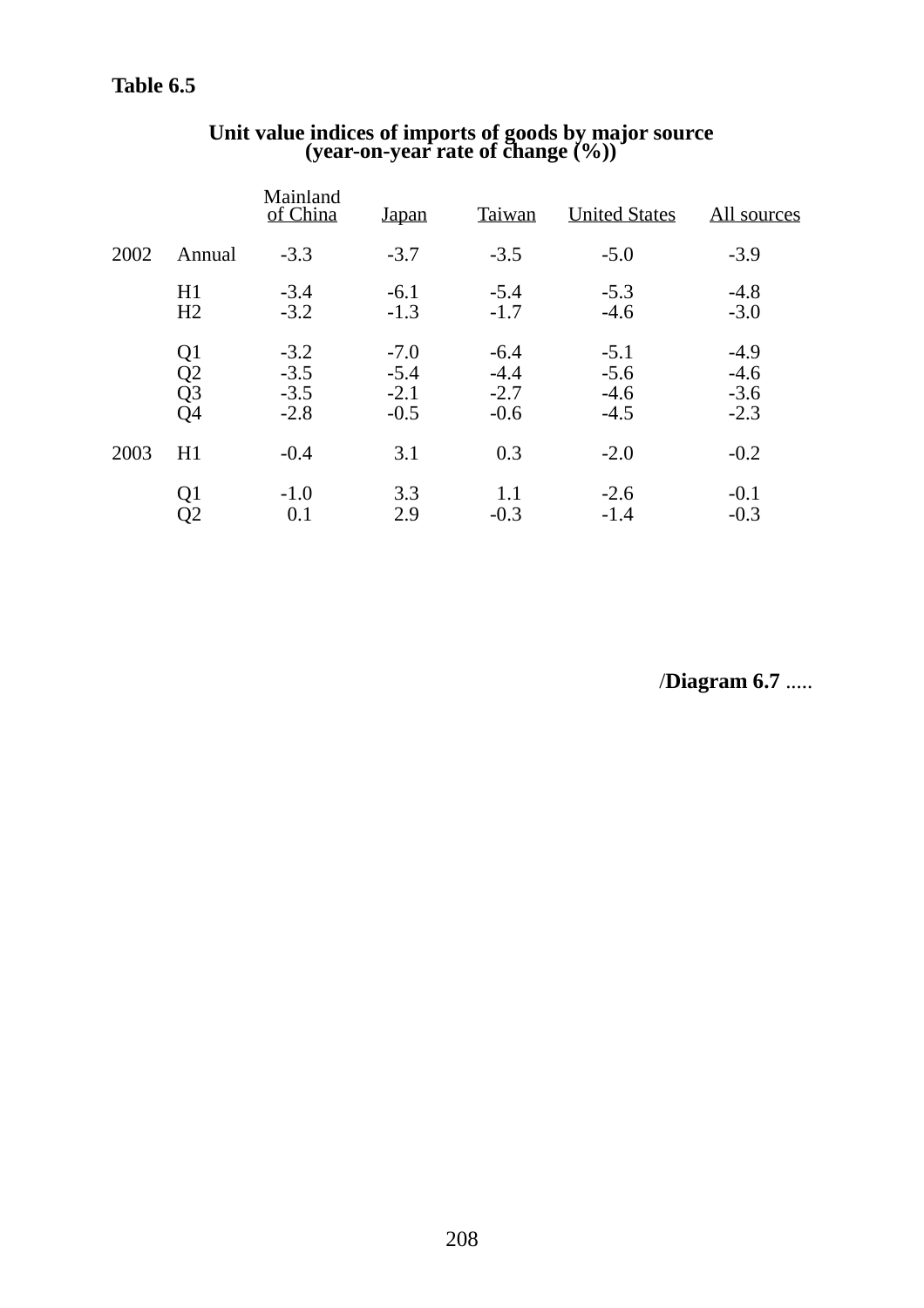

### **Prices of imports of goods by major source (year-on-year rate of change)**

**(c) For imports from Taiwan**

**(d) For imports from the United States**



 $/6.9$  .....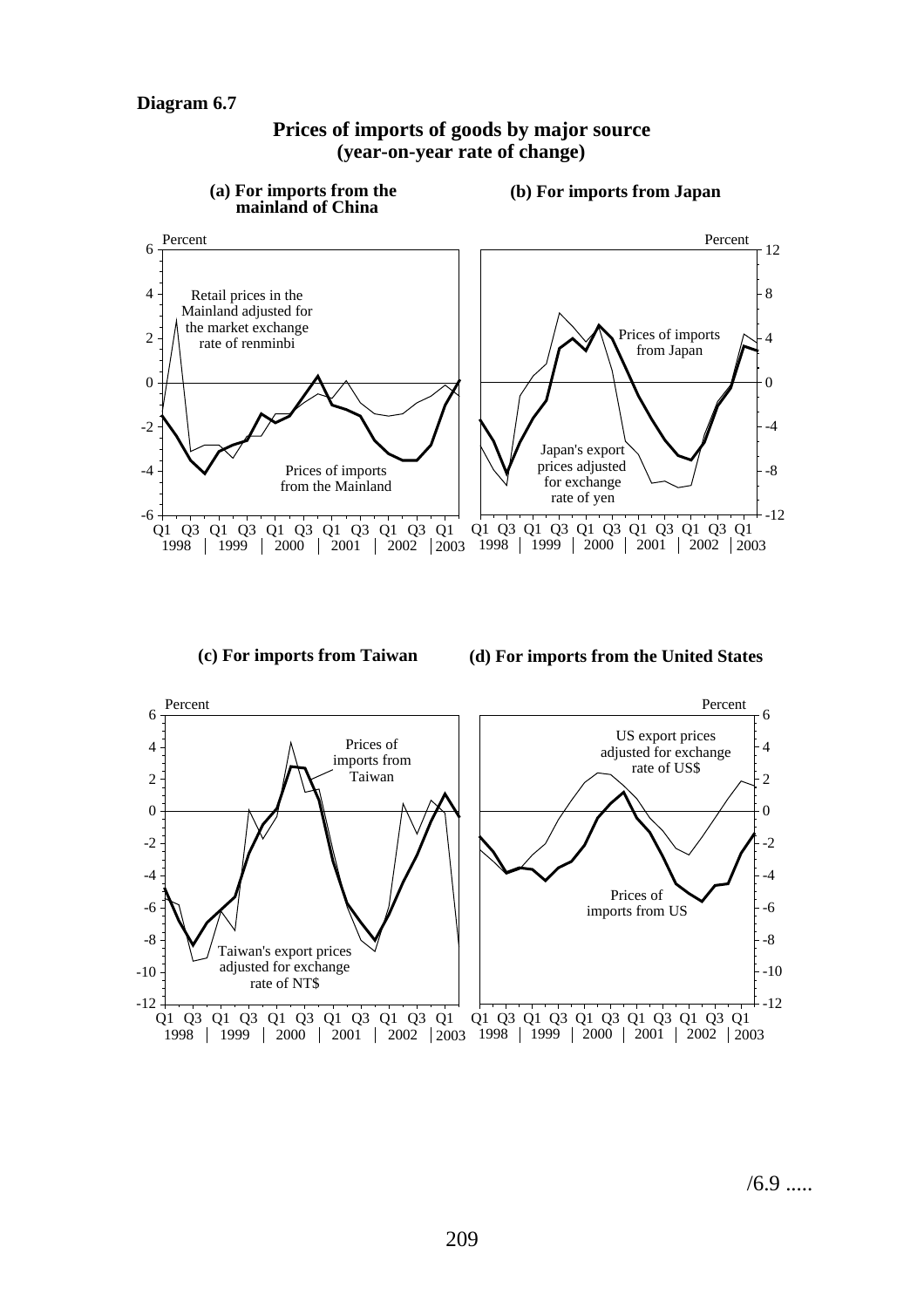6.9 The *prices of retained imports*, as measured by the unit value index of retained imports, moved higher by 2.8% in the second quarter of 2003 over a year earlier, having ascended by 1.9% in the first quarter. For the first half of 2003 as a whole, there was an increase of 2.4%, in contrast to a 7.6% dip in the second half of 2002.

6.10 Analysed by *end-use category* and on a year-on-year comparison, the prices of retained imports of fuels went up by 8.9% in the second quarter of 2003. Yet this was smaller than the surge of 37.3% in the first quarter, along with the moderation in international crude oil price in the more recent months. The prices of retained imports of consumer goods increased by 7.2% in the second quarter, much enlarged from the 2.1% rise in the first quarter, on account of a further pick-up in the prices of imported travel goods, motor vehicles, and watches and clocks. The prices of retained imports of raw materials and semi-manufactures also showed an accelerated increase, to 4.0% in the second quarter, from 2.3% in the first quarter, mainly reflecting an upsurge in the prices of imported textiles and plastic materials. The prices of retained imports of foodstuffs turned up to a 1.3% rise in the second quarter, from a 0.2% fall in the first quarter, partly due to renewed increase in the prices of foodstuffs imported from some major sources other than the Mainland. On the other hand, the prices of retained imports of capital goods went down by 5.1% in the second quarter, further to a 6.1% decrease in the first quarter. This was mainly attributable to a sharp fall in the prices of imported telecommunications equipment.

/**Table 6.6** .....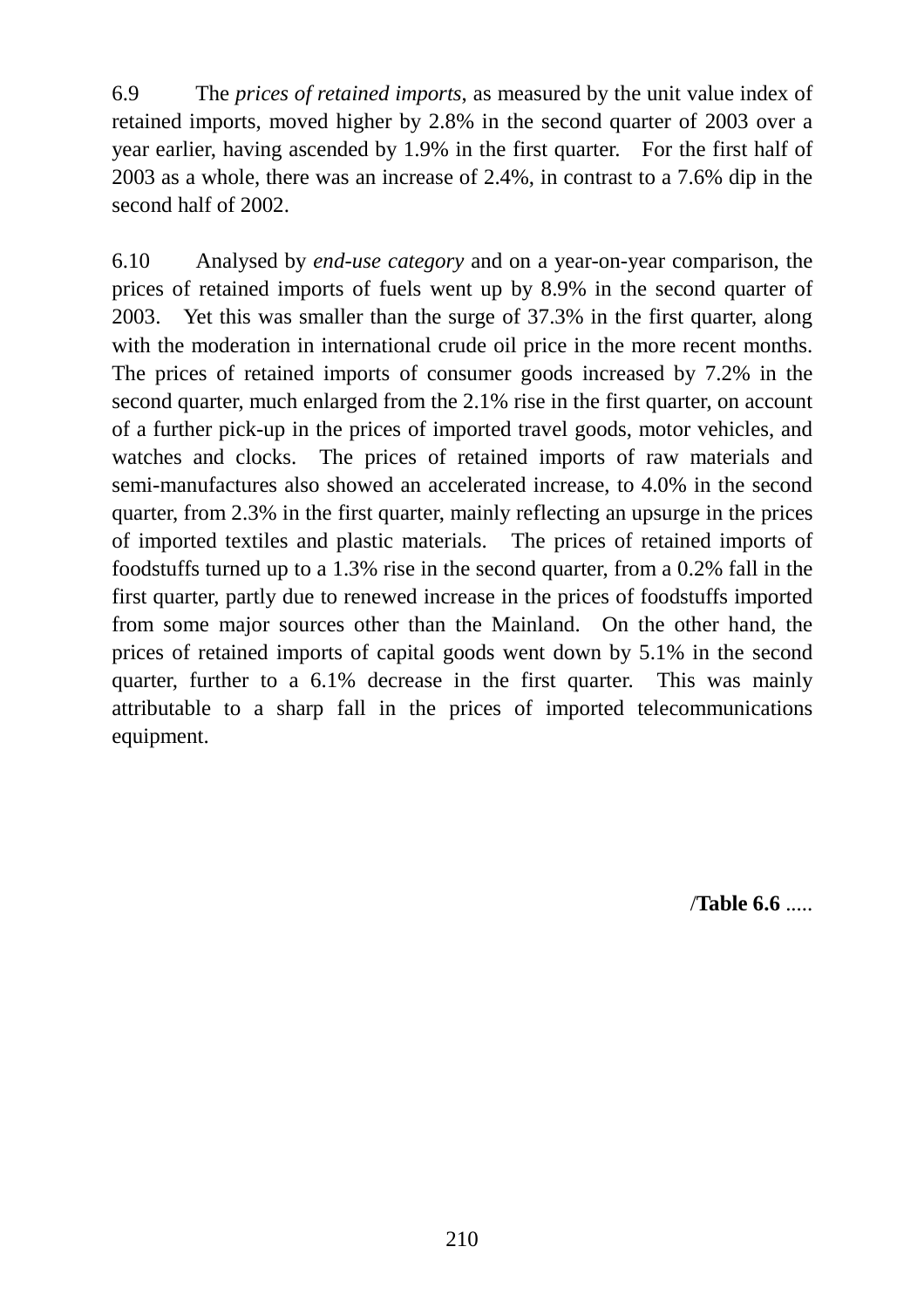|      |                                                                        | Food-<br>stuffs                      | Consumer<br>goods                    | <b>Fuels</b>                     | Raw<br>materials<br>and semi-<br>manufactures | Capital<br>goods                         | All<br>categories                      |
|------|------------------------------------------------------------------------|--------------------------------------|--------------------------------------|----------------------------------|-----------------------------------------------|------------------------------------------|----------------------------------------|
| 2002 | Annual                                                                 | $-4.1$                               | $-9.5$                               | 0.5                              | $-9.5$                                        | $-11.4$                                  | $-9.7$                                 |
|      | H1<br>H2                                                               | $-5.9$<br>$-2.4$                     | $-9.6$<br>$-9.4$                     | $-10.7$<br>11.8                  | $-12.4$<br>$-6.2$                             | $-11.8$<br>$-10.9$                       | $-11.7$<br>$-7.6$                      |
|      | Q <sub>1</sub><br>$\overline{Q}2$<br>$\overline{Q}3$<br>Q <sub>4</sub> | $-6.0$<br>$-5.8$<br>$-3.2$<br>$-1.6$ | $-9.6$<br>$-9.5$<br>$-9.5$<br>$-9.3$ | $-15.7$<br>$-6.9$<br>0.1<br>25.6 | $-12.0$<br>$-12.6$<br>$-9.5$<br>$-2.5$        | $-11.0$<br>$-12.7$<br>$-11.4$<br>$-10.2$ | $-11.6$<br>$-11.7$<br>$-9.6$<br>$-5.5$ |
| 2003 | H1                                                                     | 0.5                                  | 4.8                                  | 21.5                             | 3.3                                           | $-5.5$                                   | 2.4                                    |
|      | Q1<br>Q2                                                               | $-0.2$<br>1.3                        | 2.1<br>7.2                           | 37.3<br>8.9                      | 2.3<br>4.0                                    | $-6.1$<br>$-5.1$                         | 1.9<br>2.8                             |

# **Unit value indices of retained imports by end-use category (year-on-year rate of change (%))**

# **Prices of key inputs**

6.11 On *labour cost*, wages and earnings continued to drift lower, by 1.5% in money terms in March 2003 and by 2.0% in money terms in the first quarter of 2003 from a year earlier respectively, amidst a further slackening in labour market conditions. On *property cost*, the prices of office space, shopping space and conventional flatted factory space all went down distinctly, by an average of 11.4%, 4.7% and 4.5% respectively in the second quarter of 2003 over the fourth quarter of 2002. So did the corresponding rentals, by an average of 7.1%, 7.8% and 6.8%. On *capital equipment and material costs*, the prices of retained imports of capital goods were lower by 5.5% in the first half of 2003 from a year earlier, yet the prices of retained imports of raw materials and semi-manufactures turned up to an increase of 3.3%. On the whole, there was a further easing in the overall cost of doing business in Hong Kong.

/**Prices** .....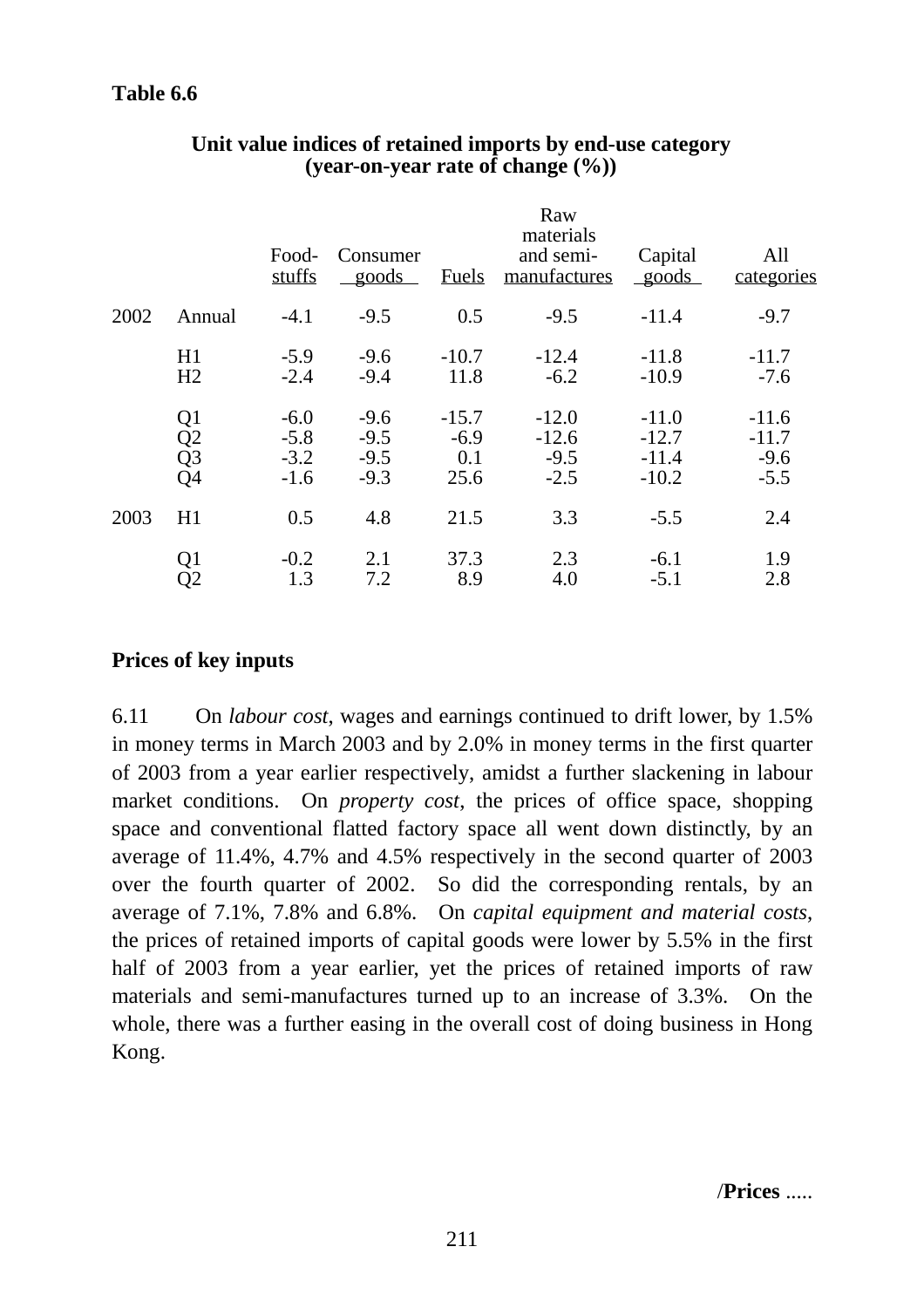# **Prices of local manufacturing output**

6.12 The *prices of local manufacturing output*, as measured by the Producer Price Index<sup>(6)</sup>, remained on a downtrend, falling by  $1.3\%$  in the first quarter of 2003 over a year earlier. Yet this was smaller than the 2.4% decrease in the fourth quarter of 2002. Analysed by major *industry group* and on a year-on-year comparison, output prices in the fabricated metal products and the machinery and equipment industries had relatively larger declines, by 3.5% and 3.3% respectively in the first quarter of 2003. This was followed by output prices in the paper products and printing industry (down by 2.1%), the consumer electrical and electronic products industry (1.5%), the wearing apparel industry (0.8%), and the textiles industry (0.8%). On the other hand, output prices in the plastic products industry reverted to a mild increase, by 0.8%.

## **Table 6.7**

# **Producer Price Index for the local manufacturing sector (year-on-year rate of change (%))**

|                                                |        | 2002      |                             |                |           | 2003      |
|------------------------------------------------|--------|-----------|-----------------------------|----------------|-----------|-----------|
|                                                | Annual | <u>Q1</u> | $\Omega$                    | Q <sub>3</sub> | <u>04</u> | <u>Q1</u> |
| Industry group                                 |        |           |                             |                |           |           |
| Wearing apparel                                | $-3.5$ |           | $-3.2$ $-4.1$ $-3.6$        |                | $-2.9$    | $-0.8$    |
| <b>Textiles</b>                                | $-1.3$ |           | $-1.8$ $-1.8$ $-1.1$        |                | $-0.7$    | $-0.8$    |
| Plastic products                               | $-2.8$ |           | $-1.7$ $-1.5$ $-4.1$        |                | $-3.7$    | 0.8       |
| Consumer electrical and<br>electronic products | $-4.7$ |           | $-4.4$ $-5.7$ $-4.5$ $-4.2$ |                |           | $-1.5$    |
| Machinery and equipment                        | $-5.1$ |           | $-3.8$ $-5.2$ $-5.5$ $-5.9$ |                |           | $-3.3$    |
| Fabricated metal products                      | $-2.6$ |           | $-3.1$ $-2.5$ $-2.0$ $-2.6$ |                |           | $-3.5$    |
| Paper products and<br>printing                 | $-2.4$ | $-2.6$    | $-1.7 -2.0 -3.2$            |                |           | $-2.1$    |
| Overall manufacturing                          | $-2.8$ |           | $-3.3$ $-2.6$ $-2.7$ $-2.4$ |                |           | $-1.3$    |

/**Diagram 6.8** .....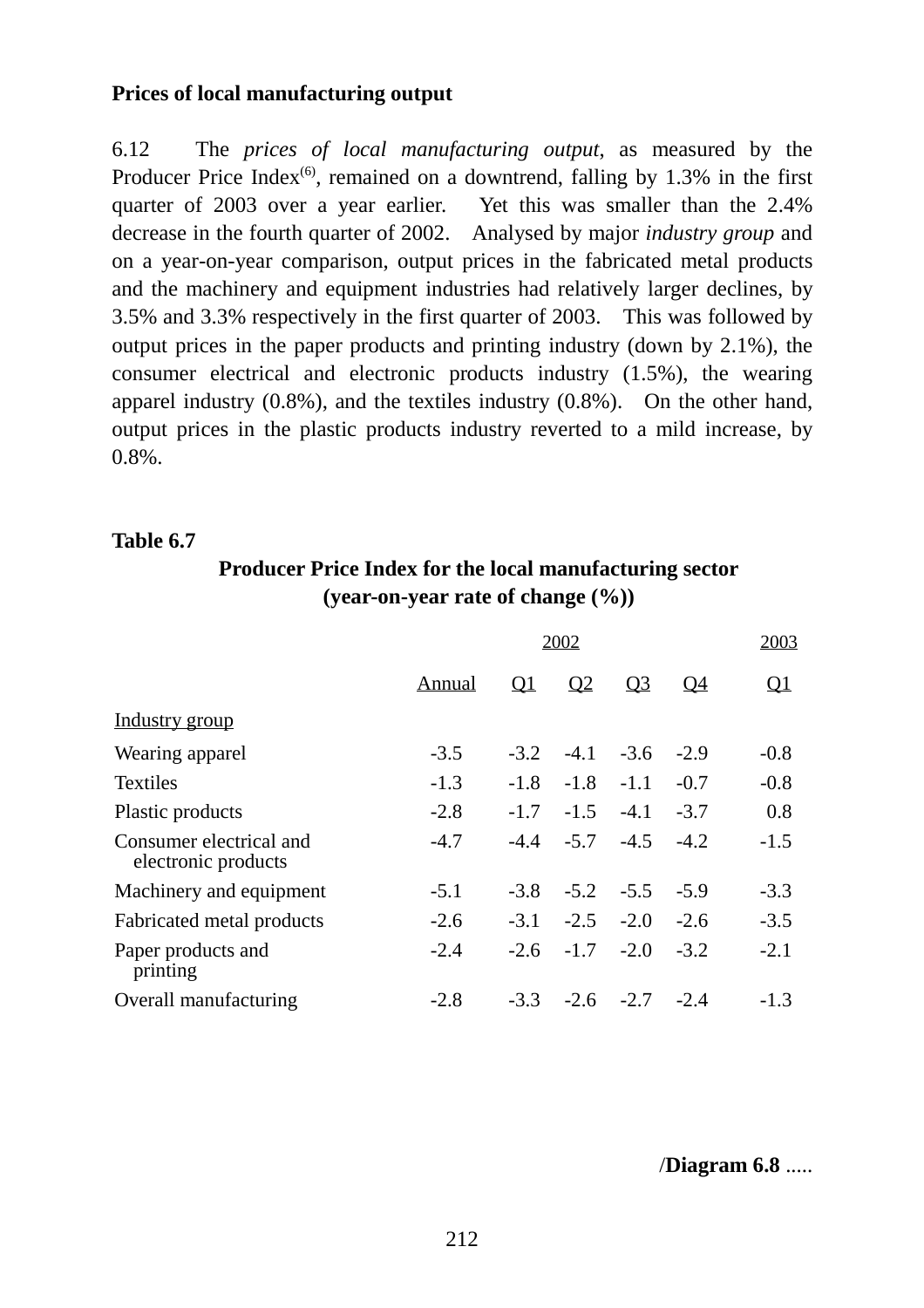#### **Diagram 6.8**





#### **Prices of output in selected service sectors**

6.13 The *prices of output in selected service sectors*, as measured by the respective Producer Price Indices, continued to show mixed movement. Output prices in telecommunications sank further, by 8.9% in the first quarter of 2003 from a year earlier, following an 11.0% drop in the fourth quarter of 2002. Substantial cuts in the charges for international calls and Internet services, as well as in the prices of mobile phone sets and related items, were the major contributory factors. Output prices in land transport eased slightly, by 0.6% in the first quarter of 2003, mainly due to lower charges for freight transport. This followed a decrease of 2.1% in the fourth quarter of 2002. On the other hand, output prices in miscellaneous communications services rose distinctly further, by 7.1% in the first quarter of 2003 over a year earlier, after a 9.8% surge in the fourth quarter of 2002. This was largely attributable to continued upward adjustment in the charges for international courier services. Output prices in maritime transport and air transport also ascended, by 5.5% and 1.8% respectively in the first quarter of 2003, following increases of 0.9% and 7.1% in the fourth quarter of 2002. Robust growth in cargo forwarding services amidst continued buoyancy in external trade largely contributed. Output prices in hotels and boarding houses were lifted by 9.3% in the fourth quarter of 2002 and then by 1.3% in the first quarter of 2003, upon upward adjustment in hotel room tariffs just before the outbreak of SARS in mid-March.

/**Table 6.8** .....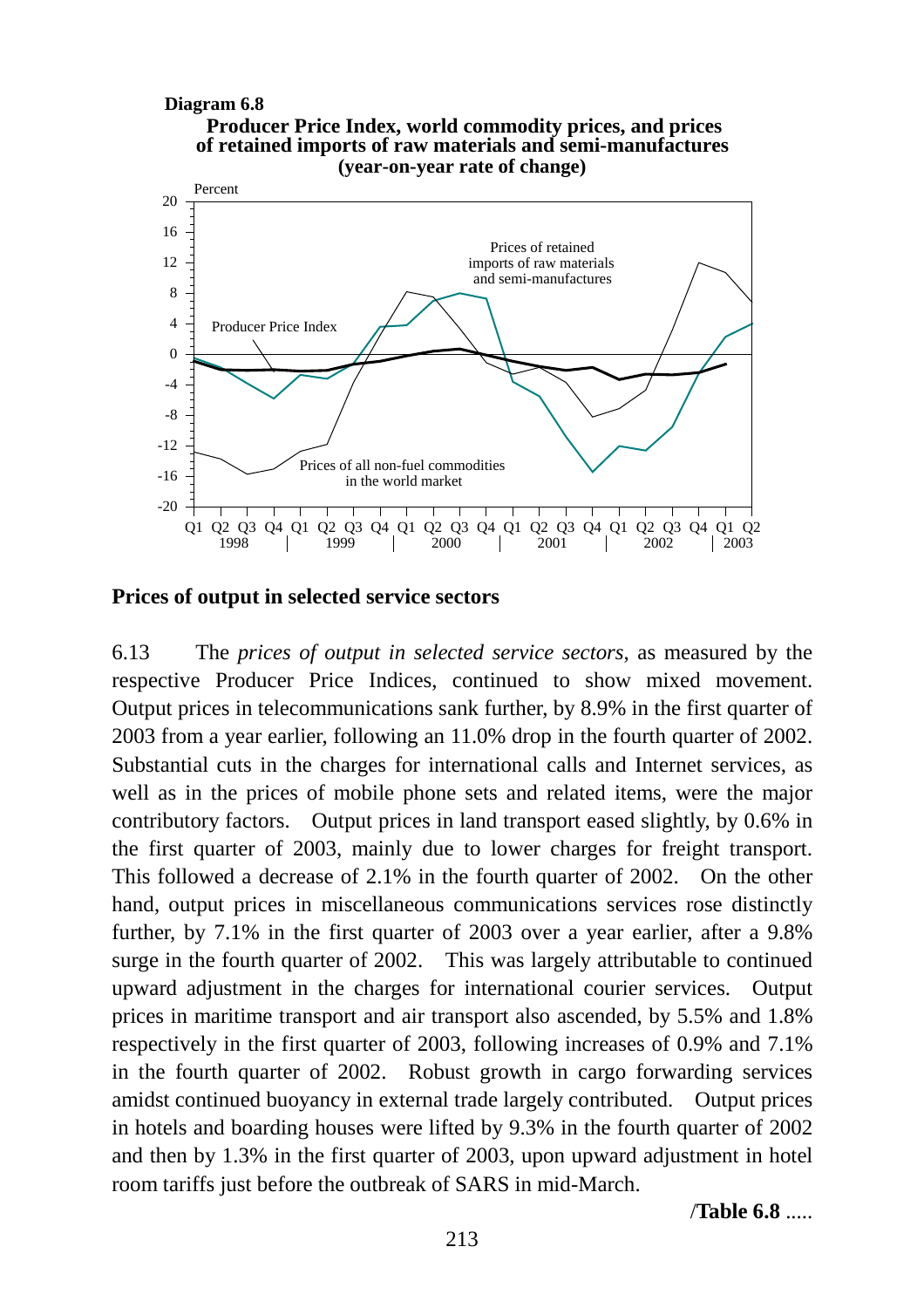## **Table 6.8**

|                                             |         | 2003      |          |               |           |           |
|---------------------------------------------|---------|-----------|----------|---------------|-----------|-----------|
|                                             | Annual  | <u>01</u> | $\Omega$ | <u>03</u>     | <u>04</u> | <u>O1</u> |
| Selected service sector                     |         |           |          |               |           |           |
| Hotels and boarding<br>houses               | $-1.1$  | $-5.8$    | $-4.2$   | $-3.6$        | 9.3       | 1.3       |
| Land transport                              | $-1.9$  | $-1.4$    | $-2.0$   | $-2.1$        | $-2.1$    | $-0.6$    |
| Maritime transport                          | $-3.0$  | $-9.4$    | $-5.5$   | 2.9           | 0.9       | 5.5       |
| Air transport                               | 0.3     | $-5.5$    | $-3.4$   | 3.4           | 7.1       | 1.8       |
| Telecommunications                          | $-18.6$ | $-21.7$   |          | $-24.5 -15.5$ | $-11.0$   | $-8.9$    |
| Miscellaneous<br>communications<br>services | 3.9     | 0.4       | 0.1      | 5.1           | 9.8       | 7.1       |
|                                             |         |           |          |               |           |           |

## **Producer Price Indices for selected service sectors+ (year-on-year rate of change (%))**

Note : (+) Producer Price Indices for other service sectors are not available, due to the difficulties involved in defining and delineating the various types of services and hence in measuring their respective price changes. This is particularly so for such sectors as banking and insurance, where the producers often do not charge their customers explicitly.

## **Export prices**

6.14 Export prices generally remained soft, amidst keen competition in the overseas market. The *prices of total exports of goods*, as measured by the unit value index of total exports of goods, edged lower by 1.4% in the second quarter of 2003 from a year earlier, following a 0.9% fall in the first quarter. For the first half of 2003 as a whole, there was a 1.1% decrease, which was nevertheless smaller than that of 2.4% in the second half of 2002. This narrowed decrease was attributable in part to improved import demand in some of the major overseas markets. Within the total, the prices of domestic exports bounced up, by 0.8% in the first half of 2003 over a year earlier, while the prices of re-exports had a moderated decline, by 1.3%.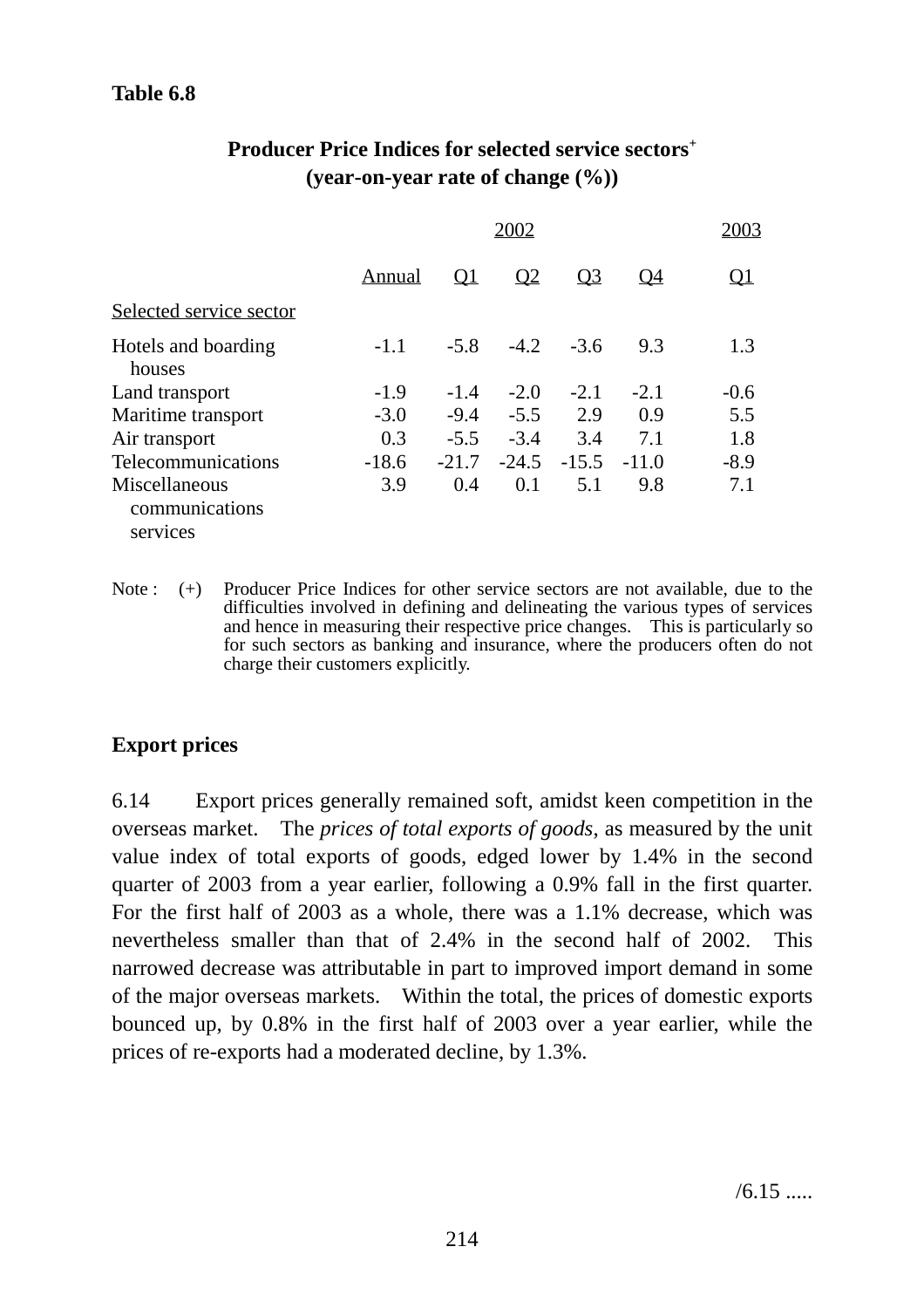6.15 Analysed by major *market* and on a year-on-year comparison, the prices of total exports of goods fell virtually across-the-board. Specifically, the prices of total exports of goods to Singapore dropped by 3.1% in the second quarter of 2003, almost doubled the 1.6% decrease in the first quarter. This was mainly due to an accentuated fall in the prices of capital equipment, particularly those of office equipment and construction machinery, exported to that market. The prices of total exports of goods to Germany and the United Kingdom declined by 2.9% and 1.7% respectively in the second quarter, also larger than the decreases of 2.3% and 1.0% in the first quarter. Generally softer prices of capital equipment and of raw materials and semi-manufactures exported to the two markets largely contributed. The prices of total exports of goods to Japan fell by 1.2% in the second quarter, broadly similar to the 1.1% decrease in the first quarter. The prices of total exports of goods to the Mainland reverted to decline, by 1.0% in the second quarter, after a 0.1% rise in the first quarter. As to the prices of total exports of goods to the United States, the decline in the second quarter, at 0.6%, was moderated from that in the first quarter, at 1.3%.

#### **Table 6.9**

|      |                 | United<br><b>States</b> | Mainland<br>of China | <b>Germany</b> | United<br>Kingdom | <u>Japan</u> | <u>Singapore</u> | All<br>markets |
|------|-----------------|-------------------------|----------------------|----------------|-------------------|--------------|------------------|----------------|
|      | 2002 Annual     | $-2.6$                  | $-2.5$               | $-3.2$         | $-2.5$            | $-3.2$       | $-3.9$           | $-2.7$         |
|      | H1              | $-2.2$                  | $-3.5$               | $-3.4$         | $-3.0$            | $-3.5$       | $-4.2$           | $-3.1$         |
|      | H2              | $-2.9$                  | $-1.6$               | $-2.9$         | $-2.1$            | $-2.9$       | $-3.4$           | $-2.4$         |
|      | Q <sub>1</sub>  | $-1.9$                  | $-4.2$               | $-4.0$         | $-3.6$            | $-3.5$       | $-4.8$           | $-3.4$         |
|      | Q2              | $-2.4$                  | $-2.8$               | $-2.8$         | $-2.3$            | $-3.4$       | $-3.5$           | $-2.7$         |
|      | Q <sub>3</sub>  | $-3.2$                  | $-1.6$               | $-2.8$         | $-2.3$            | $-2.7$       | $-3.1$           | $-2.4$         |
|      | $\overline{Q}4$ | $-2.6$                  | $-1.5$               | $-3.0$         | $-1.9$            | $-3.0$       | $-3.6$           | $-2.3$         |
| 2003 | H1              | $-0.9$                  | $-0.5$               | $-2.6$         | $-1.4$            | $-1.1$       | $-2.4$           | $-1.1$         |
|      | Q <sub>1</sub>  | $-1.3$                  | 0.1                  | $-2.3$         | $-1.0$            | $-1.1$       | $-1.6$           | $-0.9$         |
|      | Q2              | $-0.6$                  | $-1.0$               | $-2.9$         | $-1.7$            | $-1.2$       | $-3.1$           | $-1.4$         |

**Unit value indices of total exports of goods by major market (year-on-year rate of change (%))**

/**Diagram 6.9** .....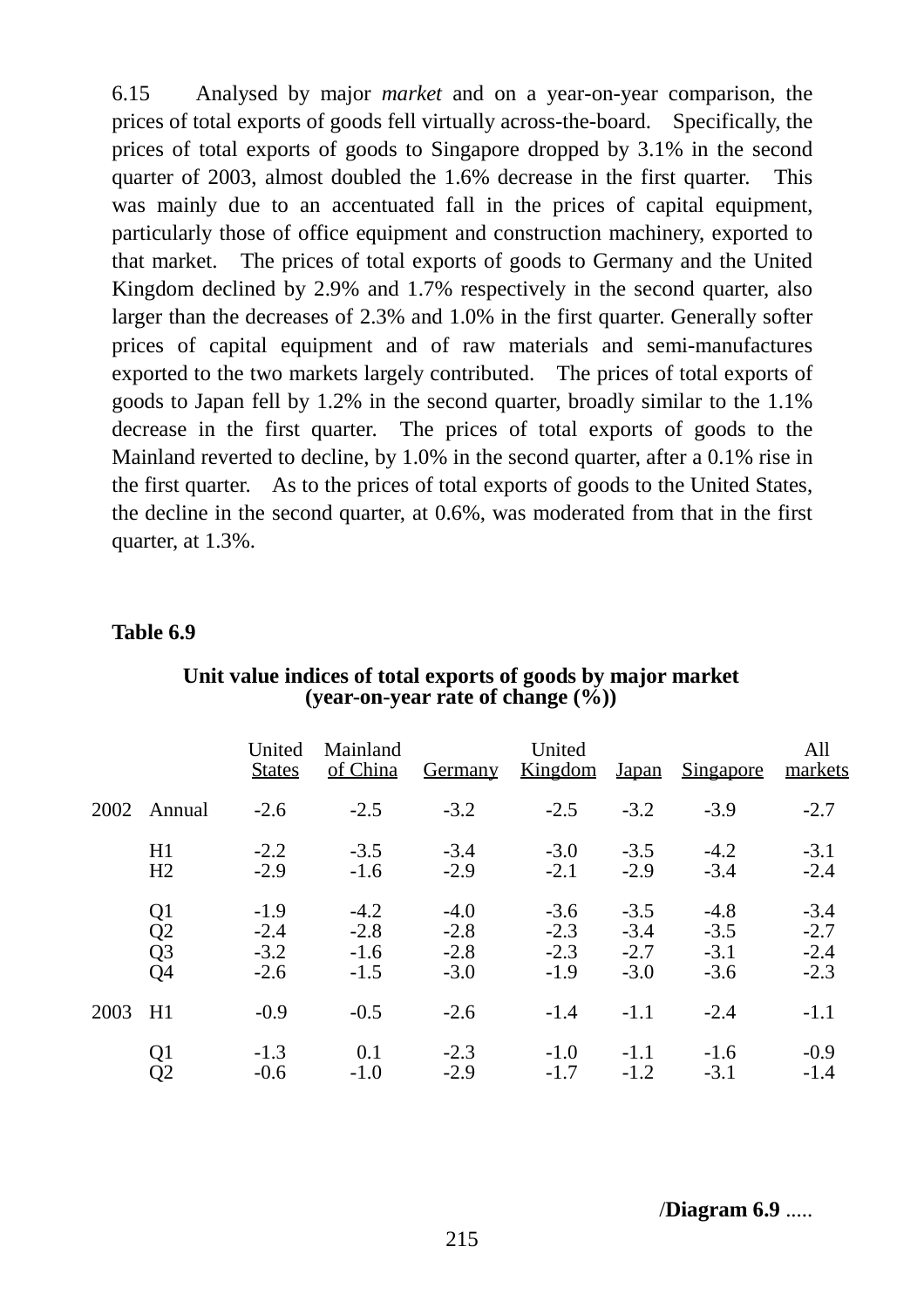-20



**Prices of total exports of goods by major market (year-on-year rate of change)**

/**Terms** .....

 $-10$ 

Q1 Q3 Q1 Q3 Q1 Q3 Q1 Q3 Q1 Q3 Q1 Q1 Q3 Q1 Q3 Q1 Q3 Q1 Q3 Q1 Q3 Q1 1998 | 1999 | 2000 | 2001 | 2002 | 2003 1998 | 1999 | 2000 | 2001 | 2002 | 2003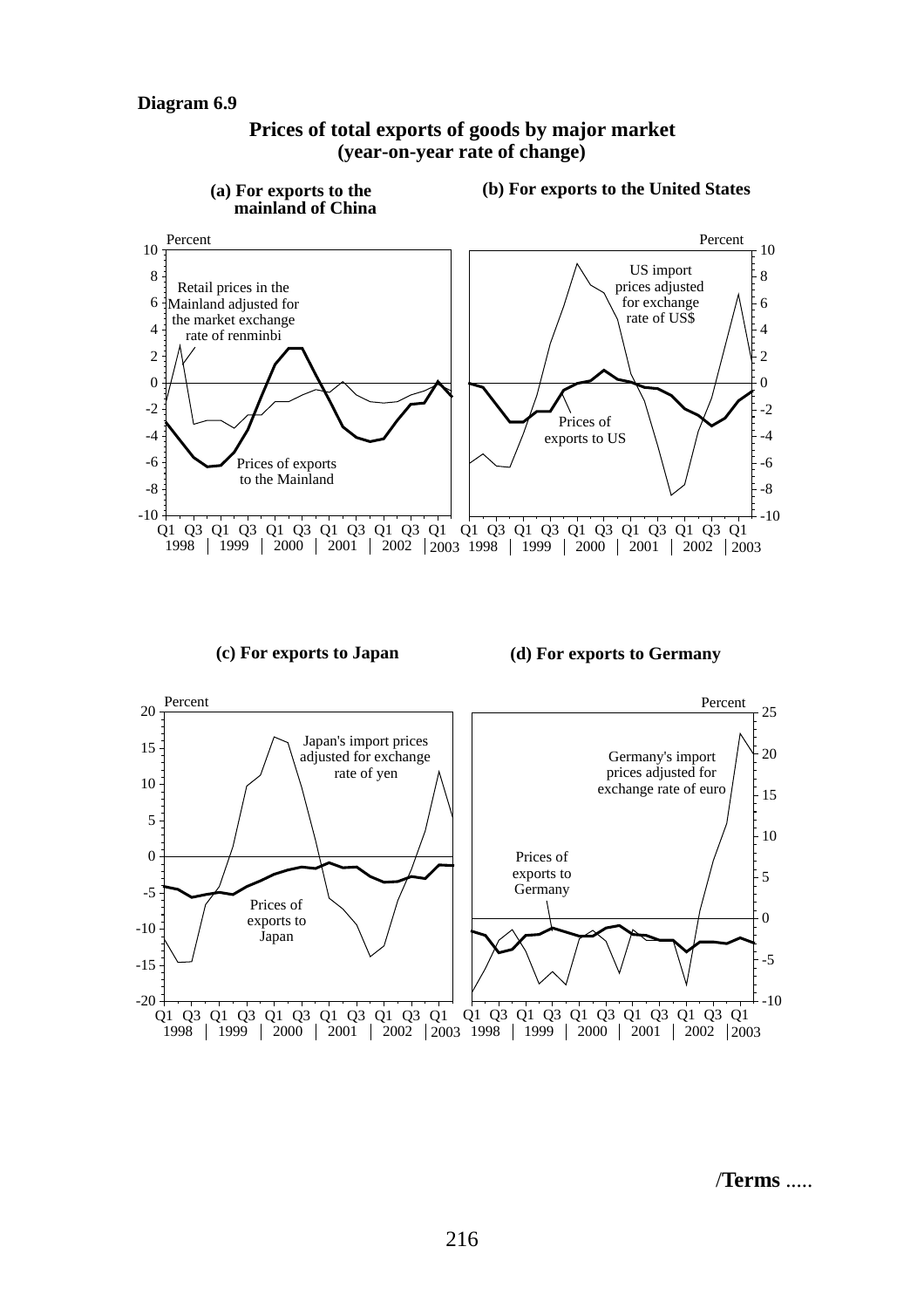### **Terms of trade**

6.16 As the prices of imports of goods fell by less than the prices of total exports of goods, the terms of trade in goods<sup> $(7)$ </sup> for Hong Kong went down by 1.1% in the second quarter of 2003 from a year earlier. This followed a decrease of 0.8% in the first quarter, giving a 1.0% decline for the first half of 2003 as a whole.

#### **Table 6.10**

#### **Terms of trade in goods**

|      |                      | Index on the terms<br>of trade in goods<br>$(2000 = 100)$ | Year-on-year<br>rate of change<br>(% ) |
|------|----------------------|-----------------------------------------------------------|----------------------------------------|
| 2002 | Annual               | 102.1                                                     | 1.2                                    |
|      | H1<br>H2             | 102.3<br>101.9                                            | 1.8<br>0.7                             |
|      | Q1<br>Q2<br>Q3<br>Q4 | 102.2<br>102.5<br>102.1<br>101.7                          | 1.6<br>2.0<br>1.2<br>$\ast$            |
| 2003 | H1                   | 101.4                                                     | $-1.0$                                 |
|      | Q1<br>Q2             | 101.4<br>101.3                                            | $-0.8$<br>$-1.1$                       |

Note :  $(*)$  Change of less than 0.05%.

/**Diagram 6.10** .....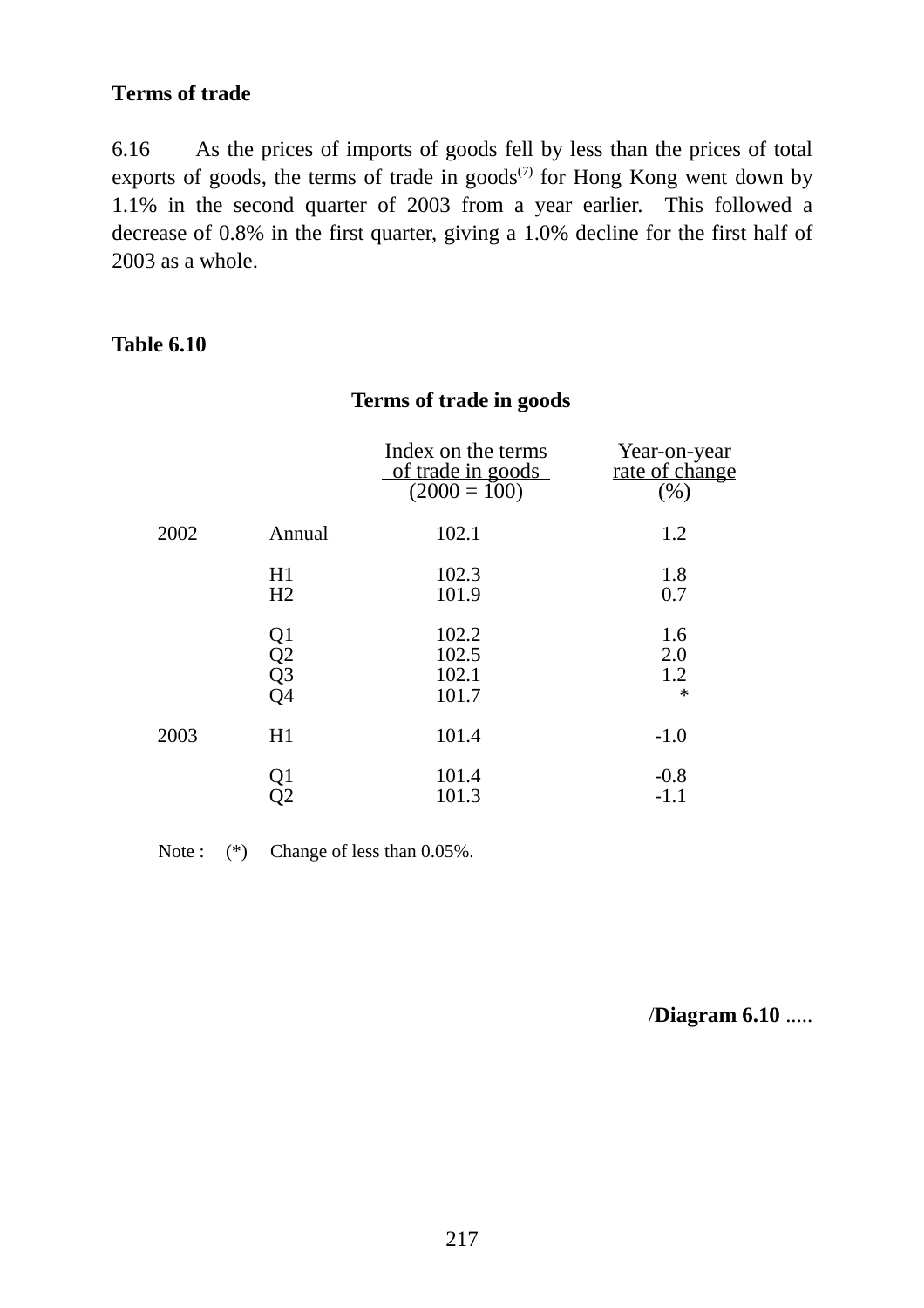



**Diagram 6.11**

#### **Terms of trade in goods**



/**GDP** .....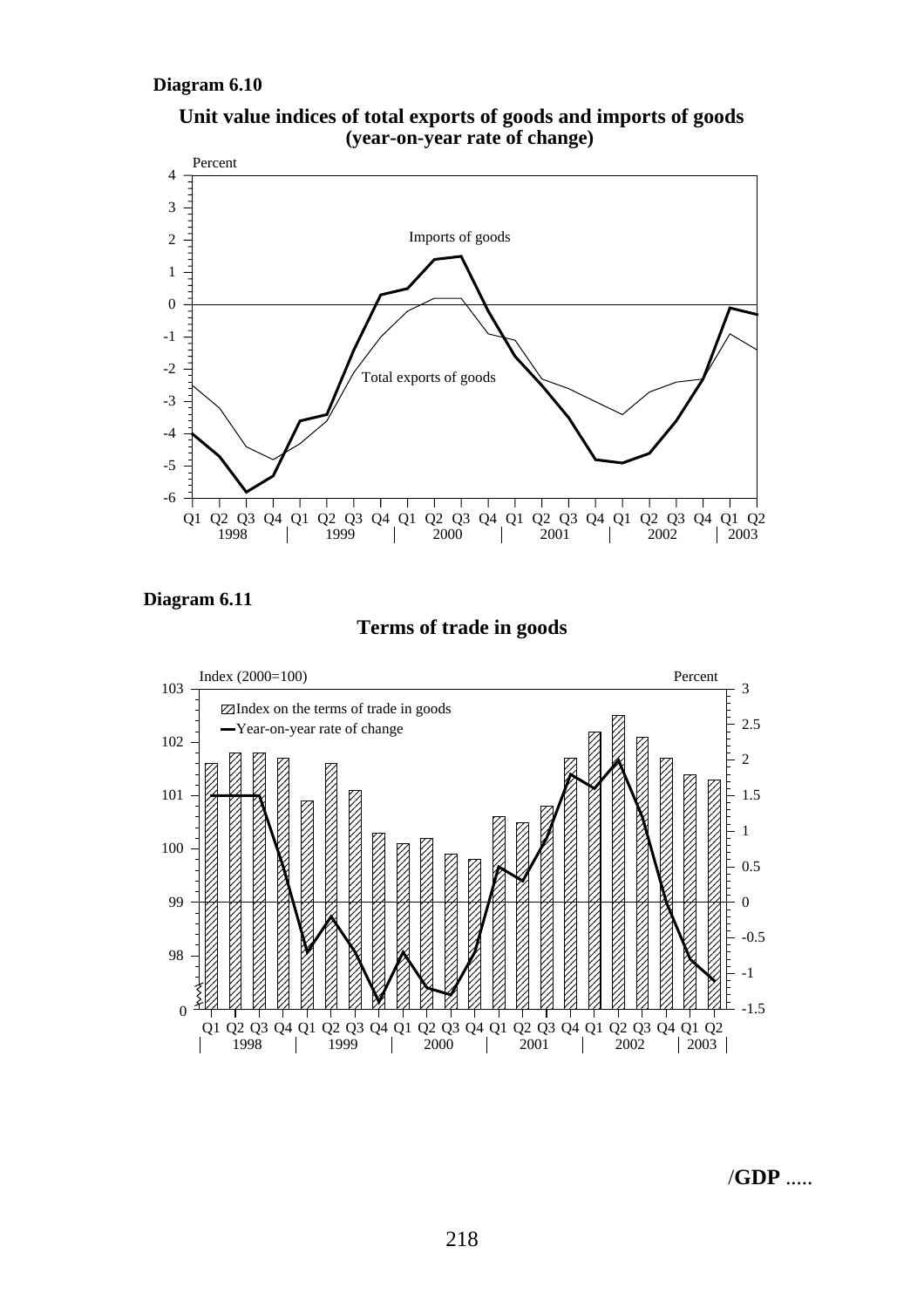## **GDP deflator**

6.17 The *GDP deflator*(8), as a broad measure of overall price change in the economy, declined by 5.5% in the second quarter of 2003 from a year earlier, larger than the 4.6% drop in the first quarter. This was mainly due to enlarged declines in the terms of trade in goods and services, in the price deflator for private consumption expenditure, and in the price deflator for government consumption expenditure. Within the GDP deflator, the *domestic demand deflator* and the *total final demand deflator* likewise showed accentuated declines, by 4.1% and 2.8% respectively in the second quarter of 2003 from a year earlier, as compared to the corresponding decreases of 3.9% and 2.1% in the first quarter. On a seasonally adjusted quarter-to-quarter comparison, the GDP deflator went down further by 1.7% in the second quarter of 2003, following a 1.4% decrease in the first quarter.

/**Table 6.11** .....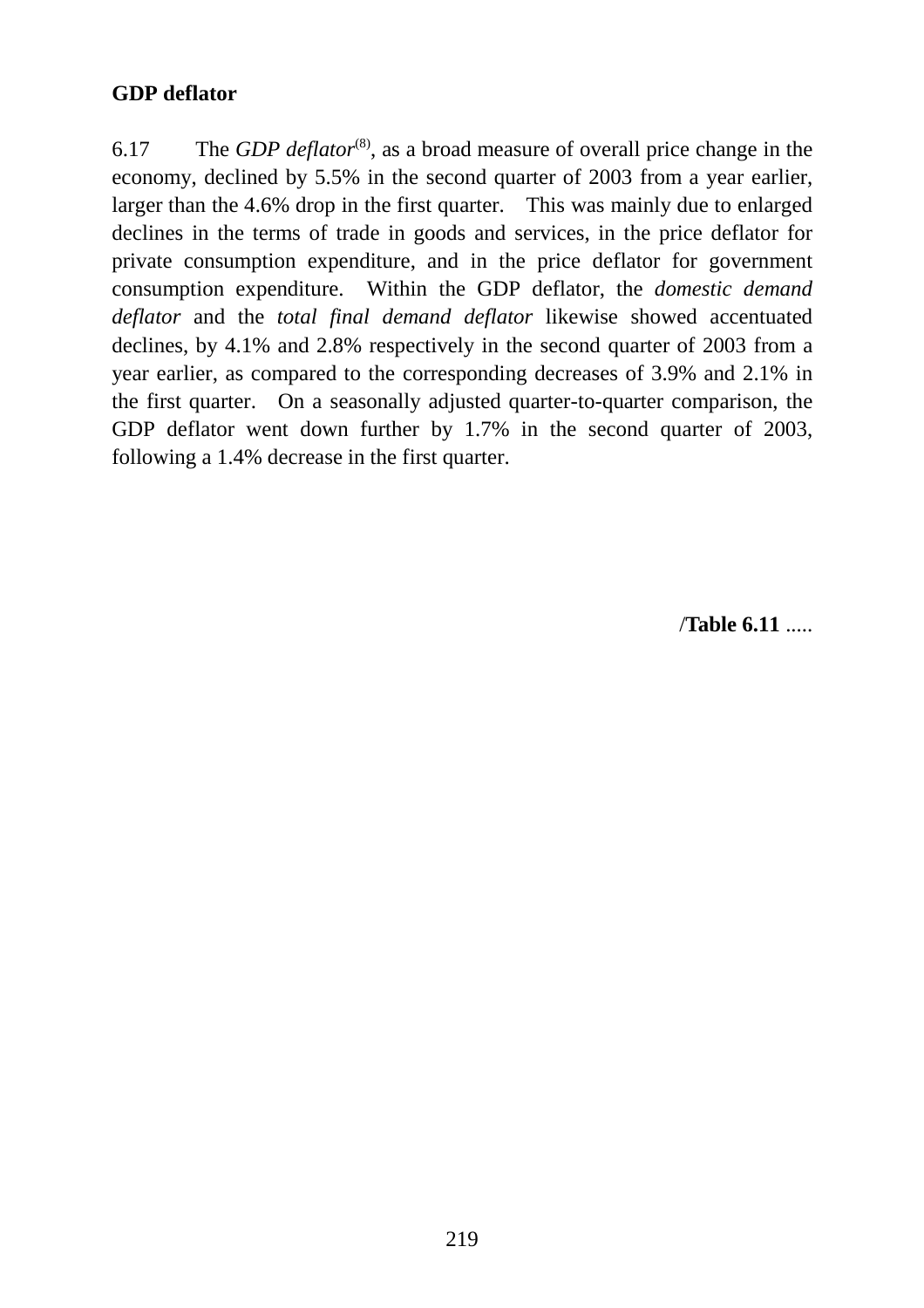## **Table 6.11**

|                                           | $2001$ <sup>#</sup> | $2002$ <sup>#</sup> |            |            | 2002                                                                           |                    | 2003                              |                       |  |
|-------------------------------------------|---------------------|---------------------|------------|------------|--------------------------------------------------------------------------------|--------------------|-----------------------------------|-----------------------|--|
|                                           |                     |                     | $\Omega^*$ | $\Omega^*$ | $\overline{\Omega^3}$                                                          | $\mathbf{Q4}^{\#}$ | $\Omega^{\scriptscriptstyle{\#}}$ | $Q2^+$                |  |
| Private consumption<br>expenditure        | $-1.2$              | $-3.8$              | $-3.2$     | $-3.8$     | $-4.0$                                                                         | $-4.1$             | $-2.8$                            | $-3.2$                |  |
| Government consumption<br>expenditure     | 1.1                 | $-0.5$              | 1.4        | $-0.6$     | $-0.7$                                                                         | $-2.6$             | $-2.5$                            | $-3.5$                |  |
| Gross domestic fixed<br>capital formation | $-6.6$              | $-8.1$              | $-7.4$     | $-8.5$     | $-9.2$                                                                         | $-7.5$             | $-6.8$                            | $-6.5$                |  |
| Total exports of goods                    | $-2.6$              | $-2.9$              | $-3.8$     | $-3.0$     | $-2.7$                                                                         | $-2.4$             | $-1.3$                            | $-1.8$                |  |
| Imports of goods                          | $-3.5$              | $-4.2$              | $-5.2$     | $-4.9$     | $-3.9$                                                                         | $-2.6$             | $-0.8$                            | $-0.8$                |  |
| Exports of services                       | $-4.0$              | $-1.9$              | $-4.3$     | $-2.4$     | $-0.6$                                                                         | $-0.5$             | $-0.7$                            | $-3.4$                |  |
| Imports of services                       | $-1.5$              | 0.2                 | $-2.4$     | $\ast$     | 1.4                                                                            | 2.0                | 3.4                               | 1.6                   |  |
| <b>Gross Domestic Product</b>             | $-1.9$              | $-3.0$              | $-2.3$     | $-2.2$     | $-3.1$<br>$\langle -0.7 \rangle$ $\langle -0.8 \rangle$ $\langle -0.9 \rangle$ | $-4.1$<br>$<-1.6>$ | $-4.6$                            | $-5.5$<br><1.4> <1.7> |  |
| Total final demand                        | $-2.7$              | $-3.5$              | $-3.9$     | $-3.6$     | $-3.3$                                                                         | $-3.1$             | $-2.1$                            | $-2.8$                |  |
| Domestic demand                           | $-2.5$              | $-4.6$              | $-3.6$     | $-4.7$     | $-5.1$                                                                         | $-5.1$             | $-3.9$                            | $-4.1$                |  |

#### **GDP deflator and the main expenditure component deflators (year-on-year rate of change (%))**

Notes : (#) Revised figures.

- (+) Preliminary figures.
- < > Seasonally adjusted quarter-to-quarter % change.
- (\*) Change of less than 0.05%.

/**Diagram 6.12** .....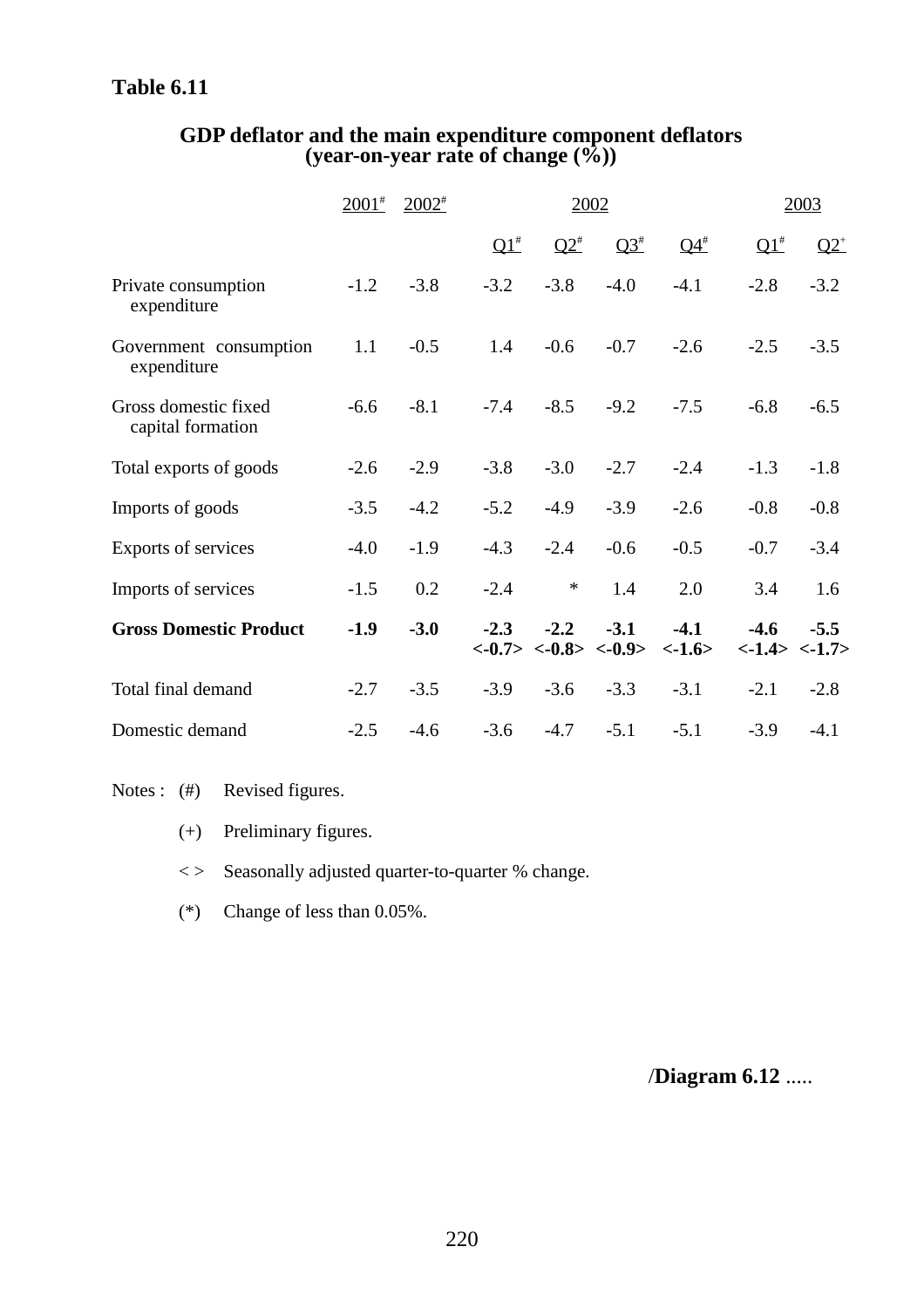

Notes :  $(*)$  Preliminary figures.





Notes : (\*) Preliminary figure.

/**Notes** .....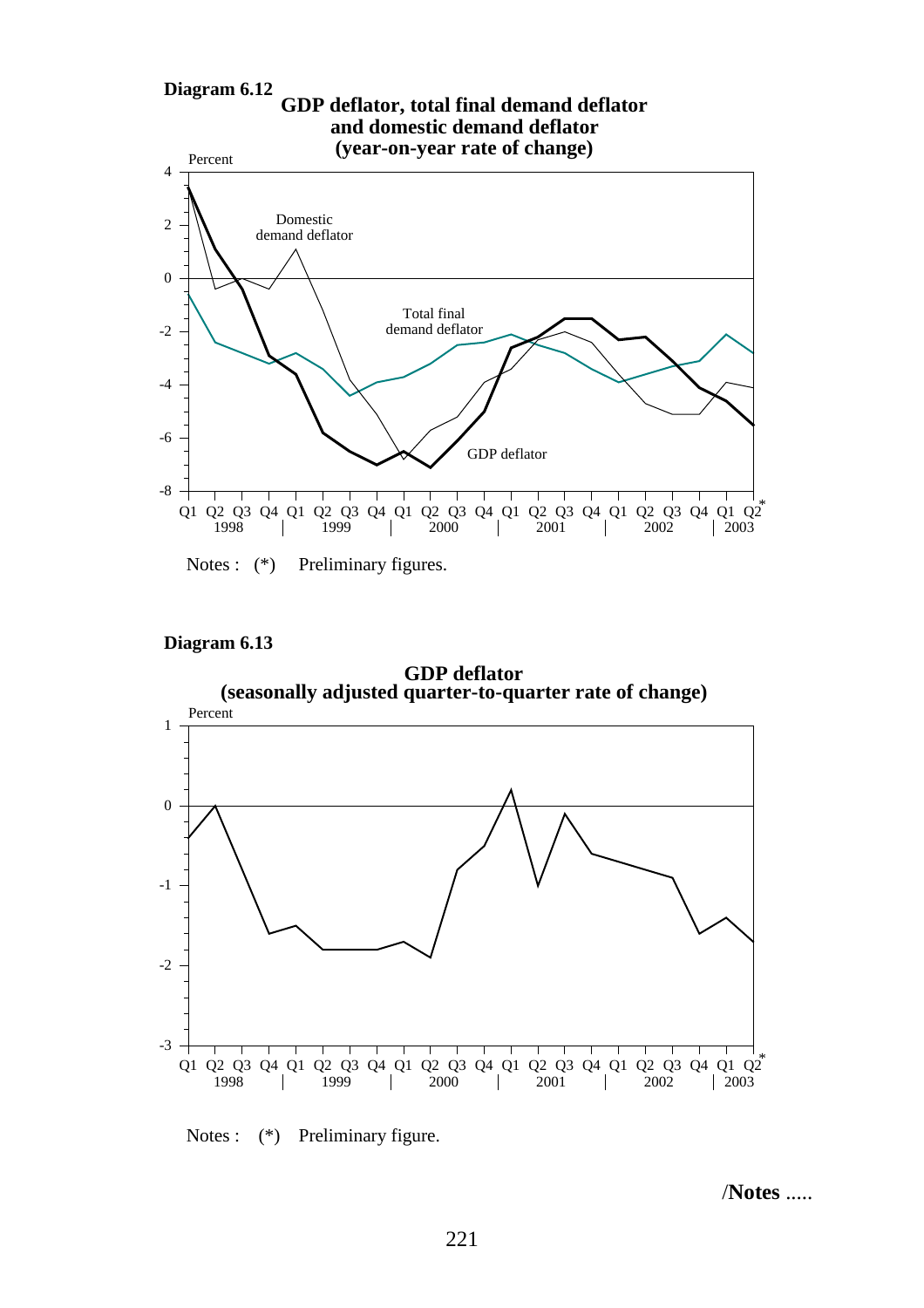#### **Notes :**

(1) The Consumer Price Indices (A), (B) and (C) are compiled by reference to the average expenditure patterns for different groups of households as enumerated from the Household Expenditure Survey. Then, by aggregating the expenditure patterns of all the households covered by these three indices, a Composite CPI is compiled.

The expenditure ranges of the households covered in the 1999/2000-based CPIs are shown below:

|        | Approximate proportion of<br>households covered | Monthly expenditure range<br>$(at 1999/2000 \text{ prices})$ |
|--------|-------------------------------------------------|--------------------------------------------------------------|
|        | $\frac{9}{6}$                                   |                                                              |
| CPI(A) | 50                                              | 4,500 to 18,499                                              |
| CPI(B) | 30                                              | 18,500 to 32,499                                             |
| CPI(C) |                                                 | 32,500 to 65,999                                             |

The weightings of the various components in the 1999/2000-based CPIs are as follows:

| Expenditure          |                      |        |        |        |
|----------------------|----------------------|--------|--------|--------|
| component            | <b>Composite CPI</b> | CPI(A) | CPI(B) | CPI(C) |
|                      | (%)                  | (% )   | (% )   | (% )   |
| Food                 | 26.67                | 31.88  | 25.94  | 21.38  |
| Meals bought         | 16.39                | 17.94  | 17.20  | 13.28  |
| away from home       |                      |        |        |        |
| Other foodstuffs     | 10.28                | 13.94  | 8.74   | 8.10   |
| Housing              | 29.91                | 29.13  | 29.68  | 31.22  |
| Private dwellings    | 24.59                | 21.76  | 25.48  | 26.67  |
| Public dwellings     | 2.07                 | 5.08   | 1.03   |        |
| Maintenance costs    | 3.25                 | 2.29   | 3.17   | 4.55   |
| and other            |                      |        |        |        |
| housing charges      |                      |        |        |        |
| Electricity, gas and | 2.98                 | 3.99   | 2.81   | 2.02   |
| water                |                      |        |        |        |
| Alcoholic drinks and | 0.94                 | 1.50   | 0.86   | 0.39   |
| tobacco              |                      |        |        |        |
| Clothing and         | 4.13                 | 3.36   | 4.47   | 4.55   |
| footwear             |                      |        |        |        |
| Durable goods        | 6.24                 | 4.96   | 6.93   | 6.73   |
| Miscellaneous goods  | 5.70                 | 5.25   | 5.58   | 6.43   |
| <b>Transport</b>     | 9.01                 | 8.23   | 9.05   | 9.94   |
| Miscellaneous        | 14.42                | 11.70  | 14.68  | 17.34  |
| services             |                      |        |        |        |
| All items            | 100.00               | 100.00 | 100.00 | 100.00 |
|                      |                      |        |        |        |

(2) The Chief Executive in his 2001 Policy Address announced that a concession on rates payable for 2002 was to be granted by a maximum of \$2,000 per household. The Financial Secretary in his 2002/03 Budget further announced that the maximum amount of reduction in rates payable for 2002 was to be raised to \$5,000. These two rounds of rates concession taken together had the effect of lowering the Composite CPI by 0.9 of a percentage point in 2002. Owing to different weightings attached to the rates payment and different impacts of these two successive rounds of concessions on households in the various expenditure ranges, the dampening effects on the three sub-indices varied. Specifically, the CPI( $\overline{A}$ ) was lowered by 1.2 percentage points, the CPI(B) by 0.9 of a percentage point, and the CPI(C) by 0.6 of a percentage point.

 $/(3)$  .....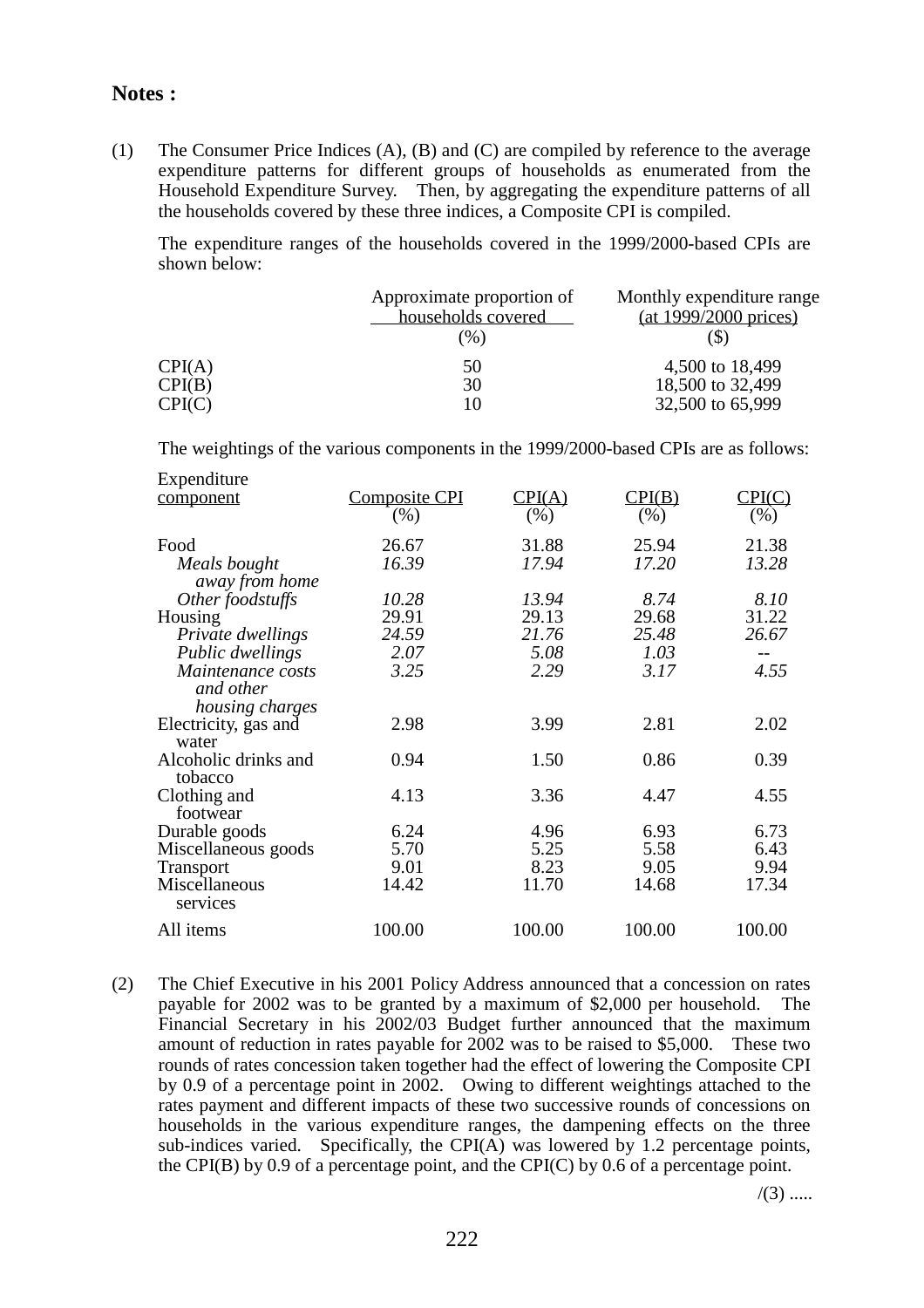- (3) As announced by the Financial Secretary in the 2002/03 Budget, water and sewage charges for domestic households were to be waived for one year as from April 2002, subject to maximum amounts of \$800 and \$200 respectively. This had the effect of lowering the Composite CPI by 0.2 of a percentage point in 2002. Reflecting relatively greater effect on the lower income households, the corresponding dampening effects on the CPI(A), CPI(B) and CPI(C) were 0.3, 0.2 and 0.1 of a percentage point.
- (4) A special one-off rebate of electricity charges, at half of the electricity consumption in March 2003 with a maximum of \$200 per user account, was granted by a power company in the billing period of June-July 2003.
- (5) In any particular period, only a small proportion of the tenancies of private dwellings are new lettings for which rentals are freshly determined, and lease renewals upon which rentals are revised. The majority of the tenancies are existing leases with rentals fixed until their expiry. Upon aggregation, the movements in private housing cost, as indicated in the various CPIs, thus tend to be less responsive than the corresponding movements in market rentals, as reflected in the Rating and Valuation Department's rental index for private residential flats.
- (6) The Producer Price Index is designed to reflect changes in the prices of goods and services received by local producers. Producer prices refer to the transacted prices, net of any discounts or rebates allowed to the buyers. Transportation and other incidental charges are not included.
- (7) The terms of trade in goods is defined as the ratio of the prices of total exports of goods to the prices of imports of goods.
- (8) The implicit price deflators of GDP and its main expenditure components are derived by dividing GDP at current prices by the corresponding constant price figures. In compiling the constant price GDP at the finer sub-component level, a standard deflation approach is adopted whereby an appropriate price index is used to deflate each of the sub-components of GDP at current prices. Summing up the individually deflated sub-components gives the main expenditure components of GDP at constant prices. These are further aggregated to arrive at the overall GDP at constant prices. Then, by dividing the current price GDP with the corresponding constant price GDP at the overall level, the GDP deflator is implicitly obtained. Similarly, by dividing each of the main expenditure components of GDP at current prices with each of the corresponding measures at constant prices, the respective price deflators at the main expenditure component level are implicitly obtained. Hence as it stands, the implicit price deflators of GDP and its main expenditure components are not used as input for compiling the corresponding constant price measures. By the same token, the growth rates in real terms of GDP and its main expenditure components are not derived from their corresponding growth rates in money terms using the rates of change in the respective implicit prices deflators. Rather, the growth rates in real terms are calculated directly by comparing the constant price measures over two periods.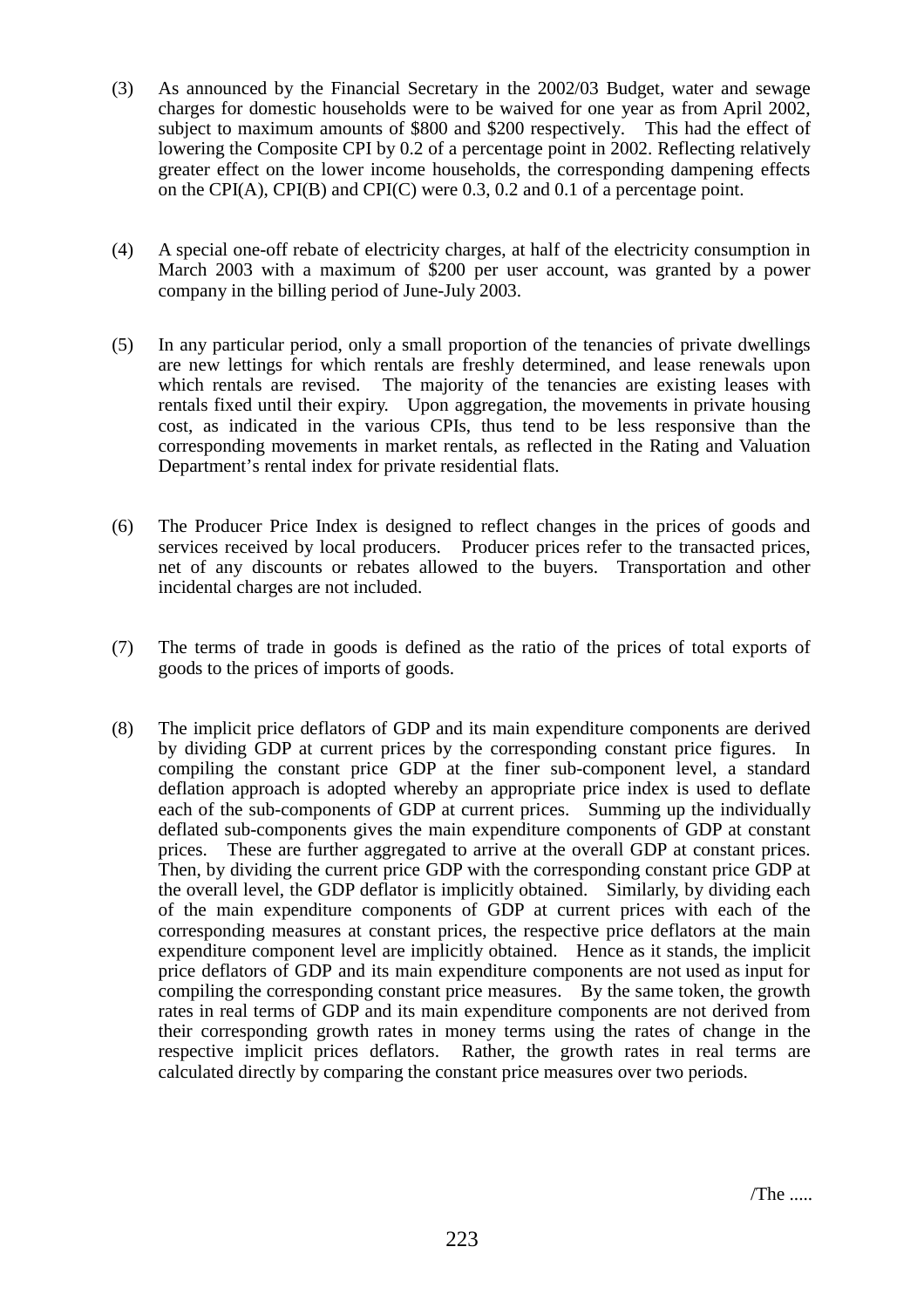The rate of change in the GDP deflator may differ substantially from that in the Composite CPI over the same time span. The Composite CPI covers consumer price inflation in particular. Yet the GDP deflator is a much broader measure of inflation for the entire economy, and takes into account all the price changes related to consumption, investment, exports and imports. Also, as total final demand in the economy is equated to GDP plus imports, the rate of change in the GDP deflator may differ appreciably from that in the total final demand deflator, depending on the movement in the prices of imports. Likewise, as domestic demand in the economy is equated to GDP plus imports and less exports, the rate of change in the GDP deflator may differ appreciably from that in the domestic demand deflator, depending on the movement in the prices of imports and exports.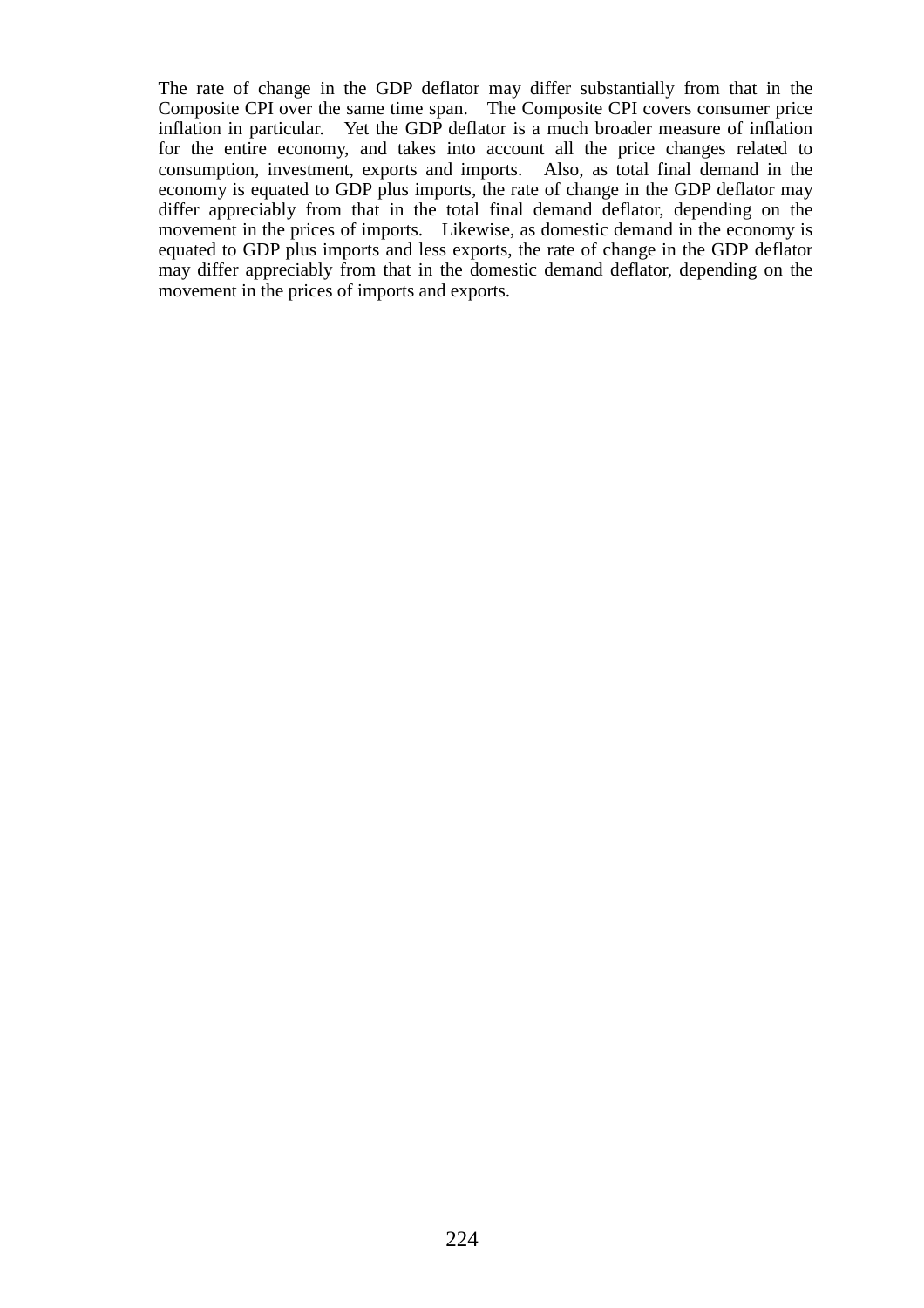## **STATISTICAL APPENDIX**

|     | <b>Table</b>                                                                    | Page        |
|-----|---------------------------------------------------------------------------------|-------------|
| 1.  | Gross Domestic Product (GDP) by expenditure component                           | 227         |
| 2.  | Gross Domestic Product (GDP) by economic activity (at current prices)           | 228         |
| 3.  | Gross Domestic Product (GDP) by economic activity (at constant (2000) prices)   | 229         |
| 4.  | Gross National Product (GNP) and external factor income flows (EFIF)            | 230         |
| 5.  | Balance of payments account                                                     | 231         |
| 6.  | Major economic indicators in the external sector for the second quarter of 2003 | $232 - 233$ |
| 7.  | Major economic indicators in the domestic economy                               | $234 - 235$ |
| 8.  | Major economic indicators in the financial sector as at end-June 2003           | $236 - 237$ |
| 9.  | Major economic indicators in the labour sector                                  | $238 - 239$ |
| 10. | Various price indices for the second quarter of 2003                            | 240         |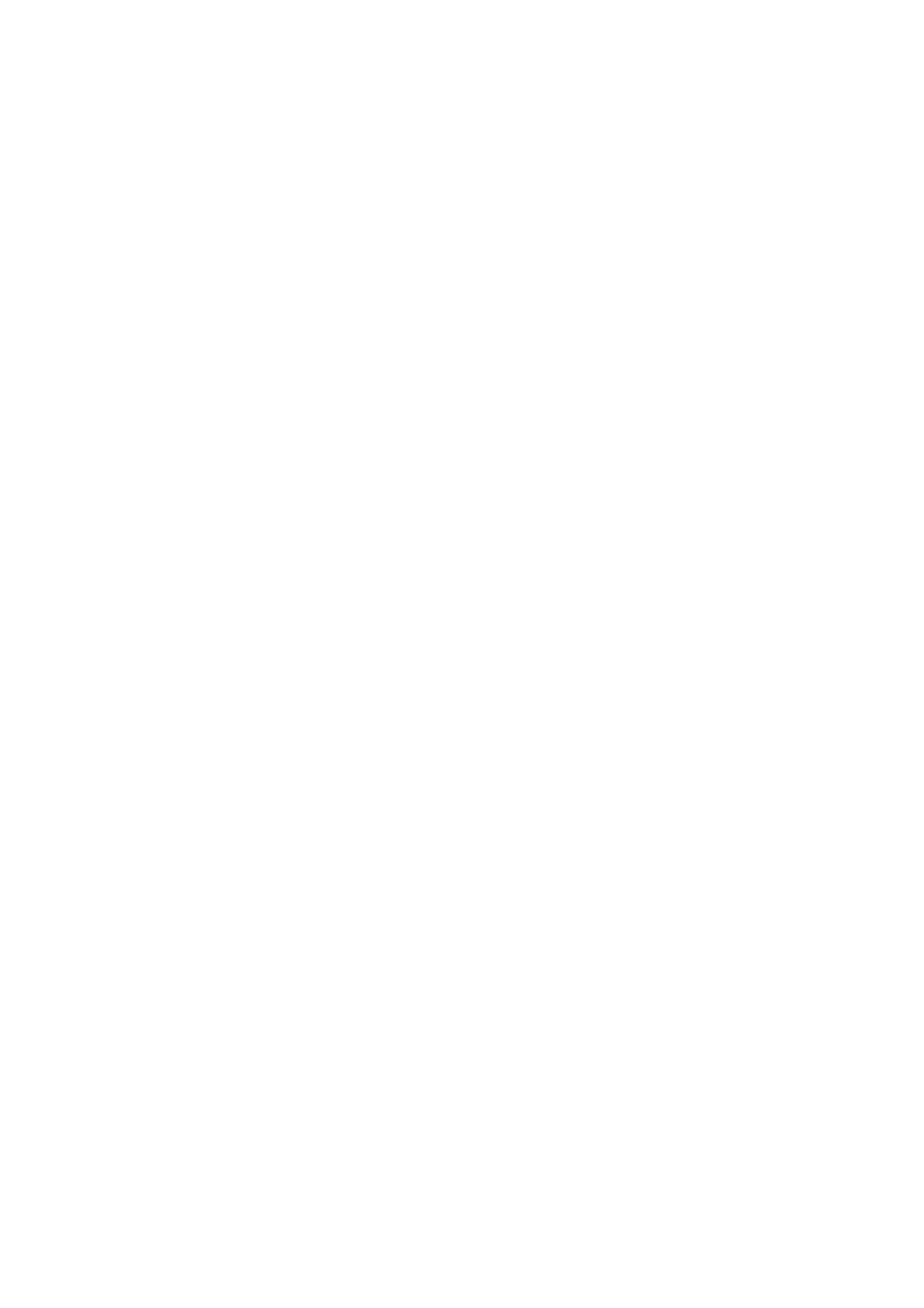|                                        |             |                   |            | (HK\$ million)      |
|----------------------------------------|-------------|-------------------|------------|---------------------|
|                                        |             | At current        |            | At constant (2000)  |
|                                        |             | market prices     |            | market prices       |
| Expenditure component                  | $2001^{\#}$ | $2002^{\text{*}}$ | $2001^{#}$ | $2002$ <sup>#</sup> |
| Private consumption expenditure        | 746,856     | 709,231           | 756,266    | 746,311             |
|                                        | (0.3)       | $(-5.0)$          | (1.6)      | $(-1.3)$            |
| Government consumption expenditure     | 128,863     | 131,199           | 127,432    | 130,479             |
|                                        | (7.3)       | (1.8)             | (6.1)      | (2.4)               |
| Gross domestic fixed capital formation | 333,115     | 292,595           | 356,650    | 341,189             |
|                                        | $(-4.1)$    | $(-12.2)$         | (2.7)      | $(-4.3)$            |
| Building and construction              | 142,651     | 135,361           | 153,720    | 155,636             |
| of which:                              | $(-8.2)$    | $(-5.1)$          | $(-1.1)$   | (1.2)               |
| Machinery, equipment and               | 180,090     | 147,798           | 191,402    | 173,993             |
| computer software                      | $(-0.1)$    | $(-17.9)$         | (6.2)      | $(-9.1)$            |
| Change in inventories                  | $-4,060$    | 2,417             | $-4,889$   | 2,880               |
| Total exports of goods                 | 1,480,987   | 1,562,121         | 1,520,244  | 1,651,945           |
|                                        | $(-5.8)$    | (5.5)             | $(-3.3)$   | (8.7)               |
| Domestic exports                       | 153,520     | 131,079           | 162,588    | 144,376             |
|                                        | $(-15.2)$   | $(-14.6)$         | $(-10.2)$  | $(-11.2)$           |
| Re-exports                             | 1,327,467   | 1,431,041         | 1,357,656  | 1,507,569           |
|                                        | $(-4.6)$    | (7.8)             | $(-2.4)$   | (11.0)              |
| Imports of $goods^{(a)}$               | 1,549,222   | 1,601,527         | 1,605,267  | 1,732,470           |
| less                                   | $(-5.3)$    | (3.4)             | $(-1.9)$   | (7.9)               |
| Exports of services                    | 325,889     | 357,147           | 339,393    | 379,199             |
|                                        | (2.6)       | (9.6)             | (6.9)      | (11.7)              |
| Imports of services                    | 192,453     | 193,412           | 195,447    | 195,883             |
| less                                   | (0.5)       | (0.5)             | (2.0)      | (0.2)               |
| Total expenditure on GDP               | 1,269,975   | 1,259,771         | 1,294,382  | 1,323,650           |
|                                        | $(-1.4)$    | $(-0.8)$          | (0.5)      | (2.3)               |
| Per capita $GDP^{(b)}(\$)$             | 188,847     | 185,615           | 192,476    | 195,027             |
|                                        | $(-2.3)$    | $(-1.7)$          | $(-0.4)$   | (1.3)               |
| Implicit Price Deflator (2000=100)     | Index for   | % change          | Index for  | % change            |
|                                        | 2001        | over 2000         | 2002       | over 2001           |
| <b>GDP</b>                             | 98.1        | $-1.9$            | 95.2       | $-3.0$              |
| Total final demand <sup>(c)</sup>      | 97.3        | $-2.7$            | 93.9       | $-3.5$              |
| Domestic demand <sup>(d)</sup>         | 97.5        | $-2.5$            | 93.0       | $-4.6$              |

#### **Table 1 Gross Domestic Product (GDP) by expenditure component**

Notes : Figures in brackets represent percentage changes over a year earlier.

Figures may not add up exactly to the totals due to rounding.

- (a) Here imports of goods are valued on f.o.b. basis, instead of on c.i.f. basis as is still the on-going practice for the merchandise trade statistics.
- (b) Per capita GDP is equal to total expenditure on GDP divided by the total mid-year population.
- (c) Total final demand is defined as the sum of private consumption expenditure, government consumption expenditure, gross domestic fixed capital formation, change in inventories, and exports of goods and services.
- (d) Domestic demand is total final demand less exports of goods and services.
- (#) Revised figures.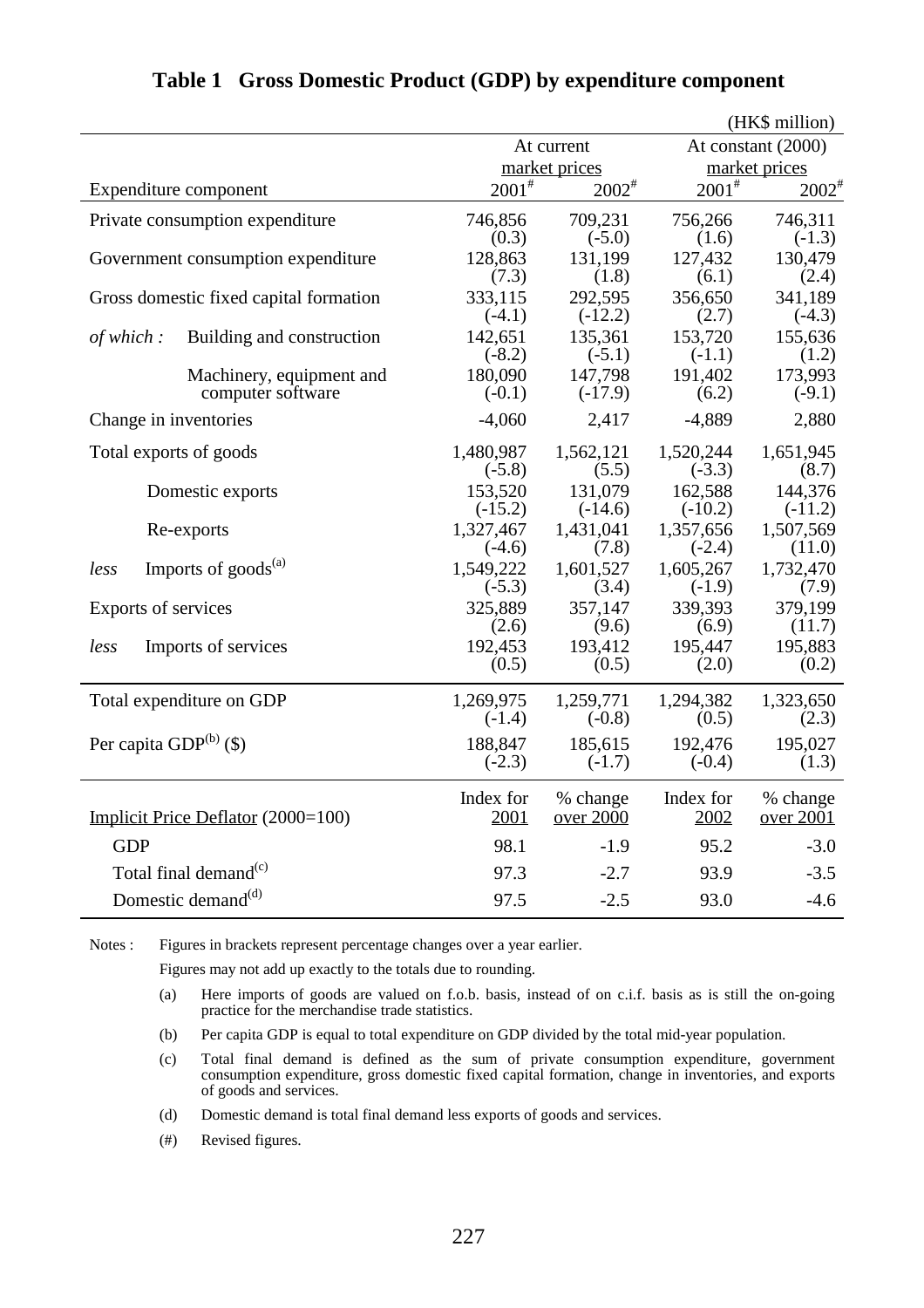|                                                                                 | At current prices<br>(HK\$ million) |             | % change | Year-on-year | % share<br>in GDP |                     |  |
|---------------------------------------------------------------------------------|-------------------------------------|-------------|----------|--------------|-------------------|---------------------|--|
| Economic activity                                                               | 2000                                | $2001^{\#}$ | 2000     | $2001^{\#}$  | 2000              | $2001$ <sup>#</sup> |  |
| Agriculture and fishing                                                         | 920                                 | 1,003       | $-21.4$  | 9.0          | 0.1               | 0.1                 |  |
| Mining and quarrying                                                            | 241                                 | 174         | $-21.5$  | $-27.8$      | $\ast$            | $\ast$              |  |
| Manufacturing                                                                   | 71,655                              | 63,519      | 6.1      | $-11.4$      | 5.8               | 5.2                 |  |
| Electricity, gas and water                                                      | 38,853                              | 40,126      | 4.4      | 3.3          | 3.2               | 3.3                 |  |
| Construction                                                                    | 64,026                              | 58,971      | $-4.8$   | $-7.9$       | 5.2               | 4.9                 |  |
| Services                                                                        | 1,053,202                           | 1,051,562   | 4.9      | $-0.2$       | 85.7              | 86.5                |  |
| Wholesale, retail and import/<br>export trades, restaurants<br>and hotels       | 324,622                             | 324,654     | 9.6      | $\ast$       | 26.4              | 26.7                |  |
| Transport, storage and<br>communications                                        | 125,724                             | 124,260     | 11.6     | $-1.2$       | 10.2              | 10.2                |  |
| Financing, insurance, real<br>estate and business services                      | 291,062                             | 274,030     | 3.4      | $-5.9$       | 23.7              | 22.5                |  |
| Community, social and<br>personal services                                      | 252,435                             | 265,081     | 2.6      | 5.0          | 20.5              | 21.8                |  |
| Ownership of premises                                                           | 155,303                             | 159,118     | $-4.4$   | 2.5          | 12.6              | 13.1                |  |
| less Adjustment for financial<br>intermediation services<br>indirectly measured | 95,945                              | 95,582      | 1.4      | $-0.4$       | 7.8               | 7.9                 |  |
| GDP at factor cost                                                              | 1,228,897                           | 1,215,354   | 4.3      | $-1.1$       | 100.0             | 100.0               |  |
| Taxes on production<br>and imports                                              | 57,908                              | 53,917      | 8.3      | $-6.9$       |                   |                     |  |
| Statistical discrepancy (%)                                                     | 0.1                                 | 0.1         | --       | --           |                   |                     |  |
| GDP at current market prices                                                    | 1,288,338                           | 1,269,975   | 3.4      | $-1.4$       |                   |                     |  |

## **Table 2 Gross Domestic Product (GDP) by economic activity (at current prices)**

Notes : Figures may not add up exactly to the totals due to rounding.

(#) Revised figures.

(\*) Less than 0.05%.

(--) Not applicable.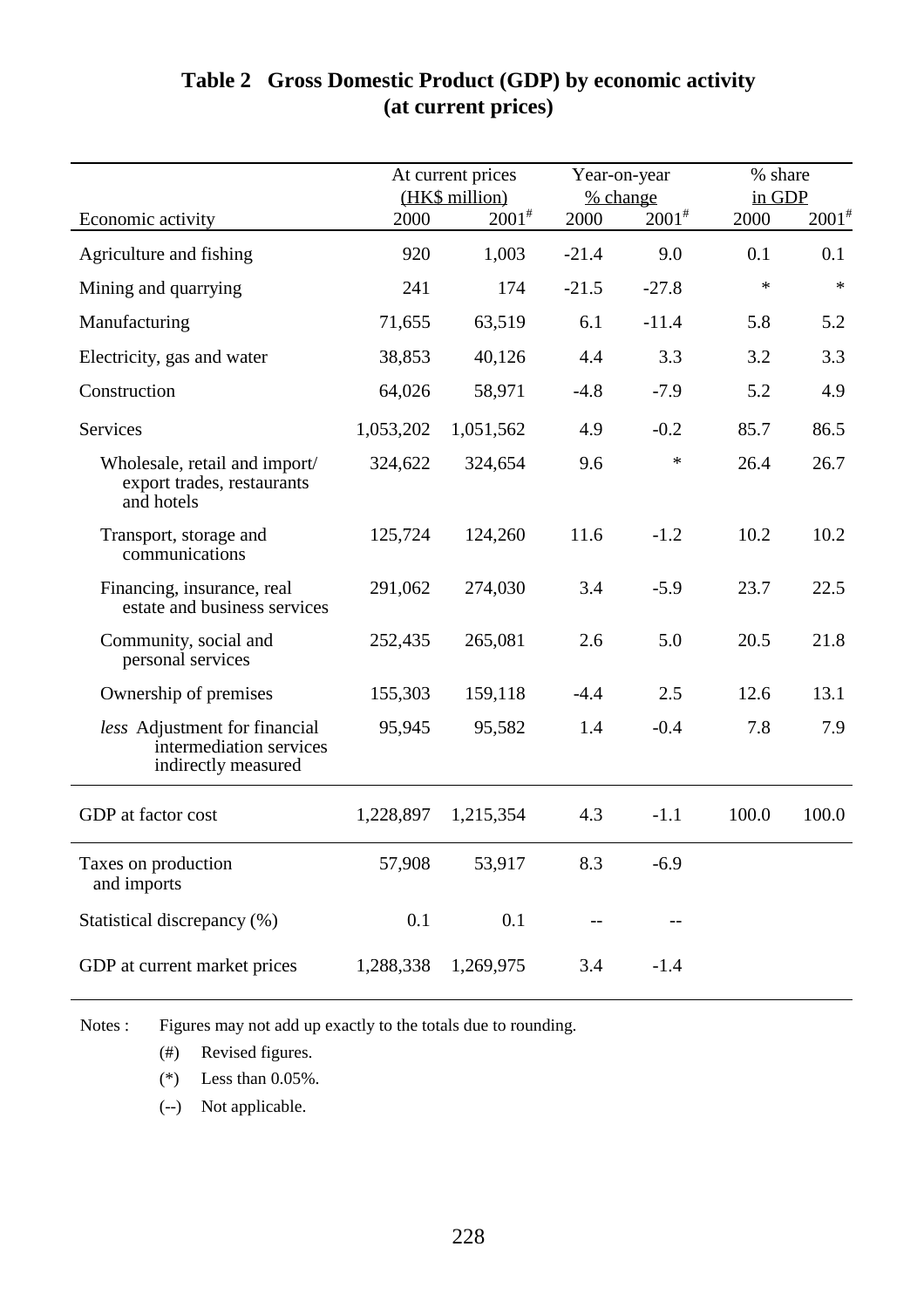|                                                                                 |                    |                    |                    |                    |                    | (HK\$ million)   |
|---------------------------------------------------------------------------------|--------------------|--------------------|--------------------|--------------------|--------------------|------------------|
|                                                                                 | $2002^{\text{#}}$  |                    | $2002^*$           |                    | $2003^{\text{#}}$  |                  |
| Economic activity                                                               |                    | 1st Qtr            | 2nd Qtr            | 3rd Qtr            | 4th Qtr            | 1st Qtr          |
| Agriculture and fishing                                                         | 997                | 246                | 262                | 226                | 264                | 253              |
|                                                                                 | (4.1)              | (3.4)              | (6.9)              | (2.7)              | (3.5)              | (2.8)            |
| Mining and quarrying                                                            | 179                | 40                 | 40                 | 38                 | 60                 | 43               |
|                                                                                 | $(-13.5)$          | $(-23.1)$          | $(-20.0)$          | $(-30.9)$          | (20.0)             | (7.5)            |
| Manufacturing                                                                   | 59,107             | 13,434             | 14,967             | 15,953             | 14,753             | 12,252           |
|                                                                                 | $(-9.8)$           | $(-11.6)$          | $(-11.2)$          | $(-7.3)$           | $(-9.2)$           | $(-8.8)$         |
| Electricity, gas and water                                                      | 41,030             | 8,506              | 10,632             | 12,157             | 9,736              | 8,868            |
|                                                                                 | (3.0)              | (1.2)              | (6.9)              | (2.9)              | (0.7)              | (4.3)            |
| Construction                                                                    | 60,677             | 14,876             | 14,128             | 15,156             | 16,516             | 14,400           |
|                                                                                 | $(-1.0)$           | $(-1.7)$           | (3.2)              | (2.4)              | $(-6.4)$           | $(-3.2)$         |
| Services                                                                        | 1,104,002          | 257,084            | 264,713            | 286,422            | 295,783            | 271,370          |
|                                                                                 | (3.1)              | $(*)$              | (1.5)              | (4.3)              | (6.4)              | (5.6)            |
| Wholesale, retail and import/<br>export trades, restaurants<br>and hotels       | 341,835<br>(5.1)   | 73,724<br>$(-2.8)$ | 76,012<br>(0.5)    | 94,063<br>(6.9)    | 98,035<br>(14.5)   | 84,331<br>(14.4) |
| Transport, storage and                                                          | 133,498            | 31,263             | 31,988             | 35,141             | 35,106             | 32,458           |
| communications                                                                  | (4.0)              | (0.2)              | (3.6)              | (5.5)              | (6.2)              | (3.8)            |
| Financing, insurance, real                                                      | 292,640            | 70,361             | 73,282             | 73,417             | 75,579             | 72,250           |
| estate and business services                                                    | (0.9)              | $(-1.5)$           | (0.9)              | (1.6)              | (2.5)              | (2.7)            |
| Community, social and                                                           | 264,266            | 63,886             | 66,359             | 65,450             | 68,570             | 63,648           |
| personal services                                                               | (0.7)              | (1.0)              | (0.3)              | (1.1)              | (0.5)              | $(-0.4)$         |
| Ownership of premises                                                           | 164,468            | 40,889             | 40,228             | 41,535             | 41,816             | 41,783           |
|                                                                                 | (2.1)              | (2.8)              | (1.4)              | (2.1)              | (1.9)              | (2.2)            |
| less Adjustment for financial<br>intermediation services<br>indirectly measured | 92,705<br>$(-4.1)$ | 23,040<br>$(-5.4)$ | 23,156<br>$(-4.3)$ | 23,184<br>$(-4.8)$ | 23,325<br>$(-1.6)$ | 23,099<br>(0.3)  |
| Taxes on production                                                             | 57,768             | 15,002             | 15,403             | 12,531             | 14,833             | 14,833           |
| and imports                                                                     | (0.8)              | $(-0.1)$           | (1.2)              | $(-0.6)$           | (2.6)              | $(-1.1)$         |
| Statistical discrepancy (%)                                                     | $\ast$             | 0.1                | $-0.7$             | 0.1                | 0.4                | 0.5              |
| GDP at constant (2000) market                                                   | 1,323,650          | 309,548            | 317,857            | 342,983            | 353,262            | 323,628          |
| prices                                                                          | (2.3)              | $(-0.6)$           | (0.8)              | (3.4)              | (5.1)              | (4.5)            |

## **Table 3 Gross Domestic Product (GDP) by economic activity (at constant (2000) prices)**

Notes : Figures in brackets represent percentage changes over a year earlier.

Figures may not add up exactly to the totals due to rounding.

(#) Revised figures.

(\*) Less than 0.05%.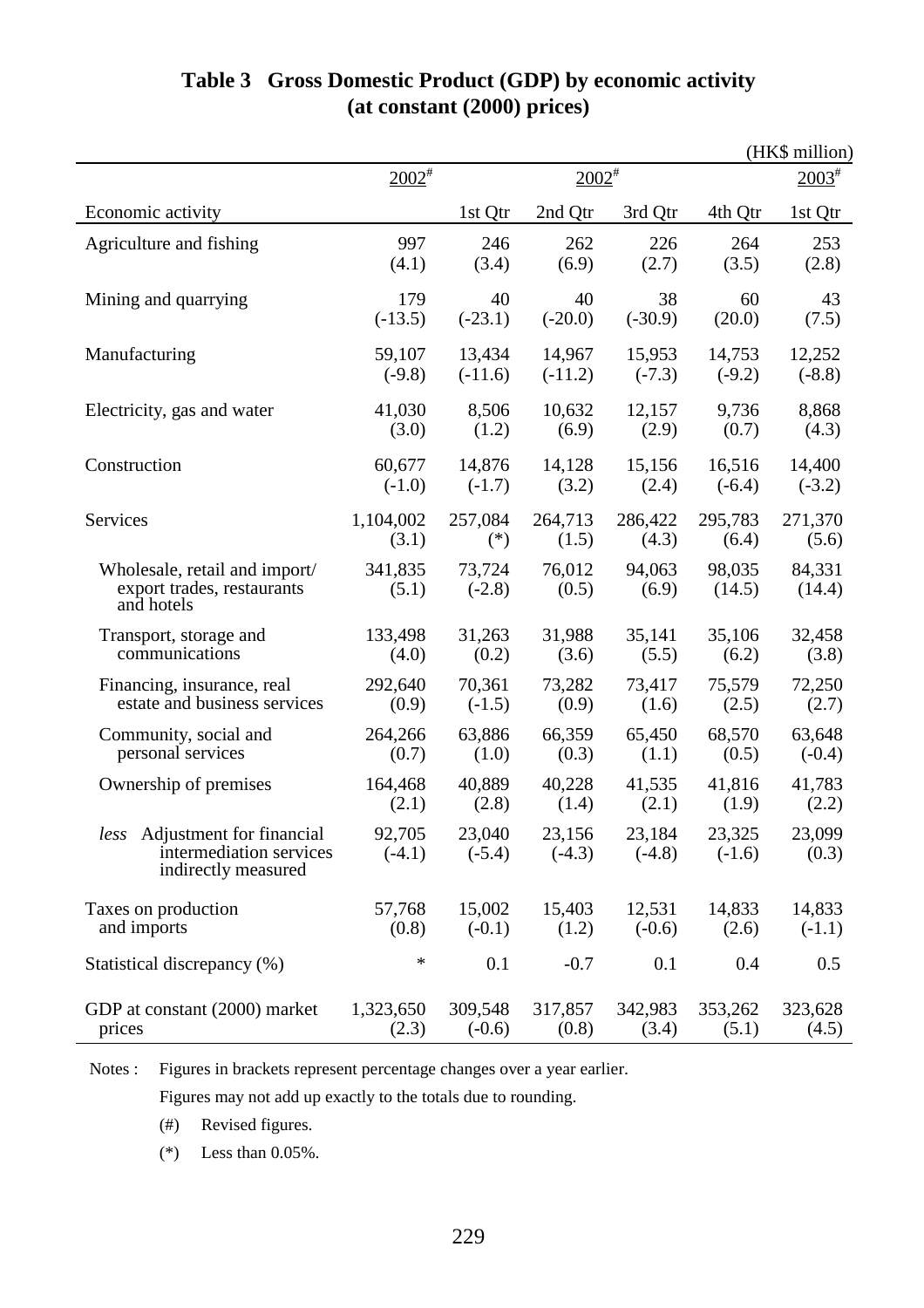|                                    |           |              |         |                |         |                | (HK\$ million) |
|------------------------------------|-----------|--------------|---------|----------------|---------|----------------|----------------|
|                                    |           | 2002<br>2002 |         |                |         | 2003           |                |
| Income component                   |           |              | 1st Qtr | 2nd Qtr        | 3rd Qtr | 4th Qtr        | 1st Qtr        |
| (At current market prices)         |           |              |         |                |         |                |                |
| Direct investment income           |           |              |         |                |         |                |                |
| Inflow total                       | 165,164   | $(-2.0)$     | 39,744  | 38,871         | 49,463  | 37,086         | 42,497         |
| <b>Banking</b>                     | 8,539     | (4.7)        | 1,683   | 2,233          | 2,315   | 2,309          | 1,594          |
| Others <sup>(a)</sup>              | 156,625   | $(-2.3)$     | 38,061  | 36,639         | 47,148  | 34,777         | 40,903         |
| Outflow total                      | 230,854   | $(-5.7)$     | 52,818  | 55,775         | 66,561  | 55,699         | 53,510         |
| <b>Banking</b>                     | 61,322    | $(-2.9)$     | 16,581  | 16,984         | 13,560  | 14,197         | 12,439         |
| Others $(a)$                       | 169,532   | $(-6.7)$     | 36,237  | 38,792         | 53,001  | 41,502         | 41,071         |
| Portfolio investment income        |           |              |         |                |         |                |                |
| Inflow total                       | 93,499    | $(-2.9)$     | 25,160  | 22,622         | 24,723  | 20,995         | 25,673         |
| <b>Banking</b>                     | 26,394    | $(-2.5)$     | 5,769   | 6,626          | 6,704   | 7,296          | 7,156          |
| Others <sup>(a)</sup>              | 67,105    | $(-3.1)$     | 19,391  | 15,996         | 18,019  | 13,699         | 18,516         |
| Outflow total                      | 27,014    | (0.7)        | 4,838   | 10,215         | 5,563   | 6,398          | 3,652          |
| <b>Banking</b>                     | 4,195     | $(-8.2)$     | 1,700   | 749            | 1,363   | 382            | 1,648          |
| Others $(a)$                       | 22,820    | (2.5)        | 3,138   | 9,466          | 4,200   | 6,016          | 2,004          |
| Other investment income            |           |              |         |                |         |                |                |
| Inflow total                       | 65,421    | $(-45.4)$    | 17,502  | 16,613         | 15,638  | 15,669         | 13,025         |
| <b>Banking</b>                     | 56,255    | $(-45.1)$    | 15,142  | 14,208         | 13,304  | 13,602         | 11,076         |
| Others <sup>(a)</sup>              | 9,166     | $(-47.2)$    | 2,360   | 2,405          | 2,334   | 2,067          | 1,949          |
| Outflow total                      | 38,793    | $(-45.9)$    | 9,971   | 9,978          | 9,600   | 9,244          | 8,083          |
| <b>Banking</b>                     | 32,180    | $(-49.7)$    | 8,748   | 8,280          | 8,094   | 7,058          | 6,946          |
| Others $(a)$                       | 6,613     | $(-15.0)$    | 1,223   | 1,698          | 1,506   | 2,186          | 1,137          |
| Compensation of employees          |           |              |         |                |         |                |                |
| Inflow total                       | 15        | $(-50.0)$    | 6       | 4              | 3       | 2              | $\overline{c}$ |
| Outflow total                      | 15        | $(-50.0)$    | 6       | $\overline{4}$ | 3       | $\overline{2}$ | $\overline{2}$ |
| <b>Total EFIF</b>                  |           |              |         |                |         |                |                |
| Inflow total                       | 324,099   | $(-15.7)$    | 82,412  | 78,110         | 89,826  | 73,751         | 81,196         |
| Outflow total                      | 296,676   | $(-13.6)$    | 67,633  | 75,973         | 81,726  | 71,344         | 65,246         |
| Net flow total                     | 27,423    |              | 14,779  | 2,137          | 8,099   | 2,408          | 15,950         |
| (At current market prices)         |           |              |         |                |         |                |                |
| GNP $(\$$ million) <sup>#</sup>    | 1,287,194 | $(-1.8)$     | 313,098 | 308,360        | 332,776 | 332,959        | 313,792        |
| Per capita GNP $(\text{\$})^{\#}$  | 189,656   | $(-2.7)$     |         |                |         |                |                |
| (At constant (2000) market prices) |           |              |         |                |         |                |                |
| GNP $(\$$ million) <sup>#</sup>    | 1,353,136 | (1.2)        | 325,294 | 320,154        | 351,787 | 355,901        | 341,311        |
|                                    |           |              |         |                |         |                |                |
| Per capita GNP $(\text{\$})^{\#}$  | 199,372   | (0.3)        |         |                |         |                |                |

# **Table 4 Gross National Product (GNP) and external factor income flows (EFIF)**

Notes : Figures in brackets represent percentage changes over a year earlier.

Figures may not add up exactly to the totals due to rounding.

- (a) Including households, government units, non-profit institutions, and companies other than those in the banking business.
- (#) Revised figures.
- (--) Not applicable.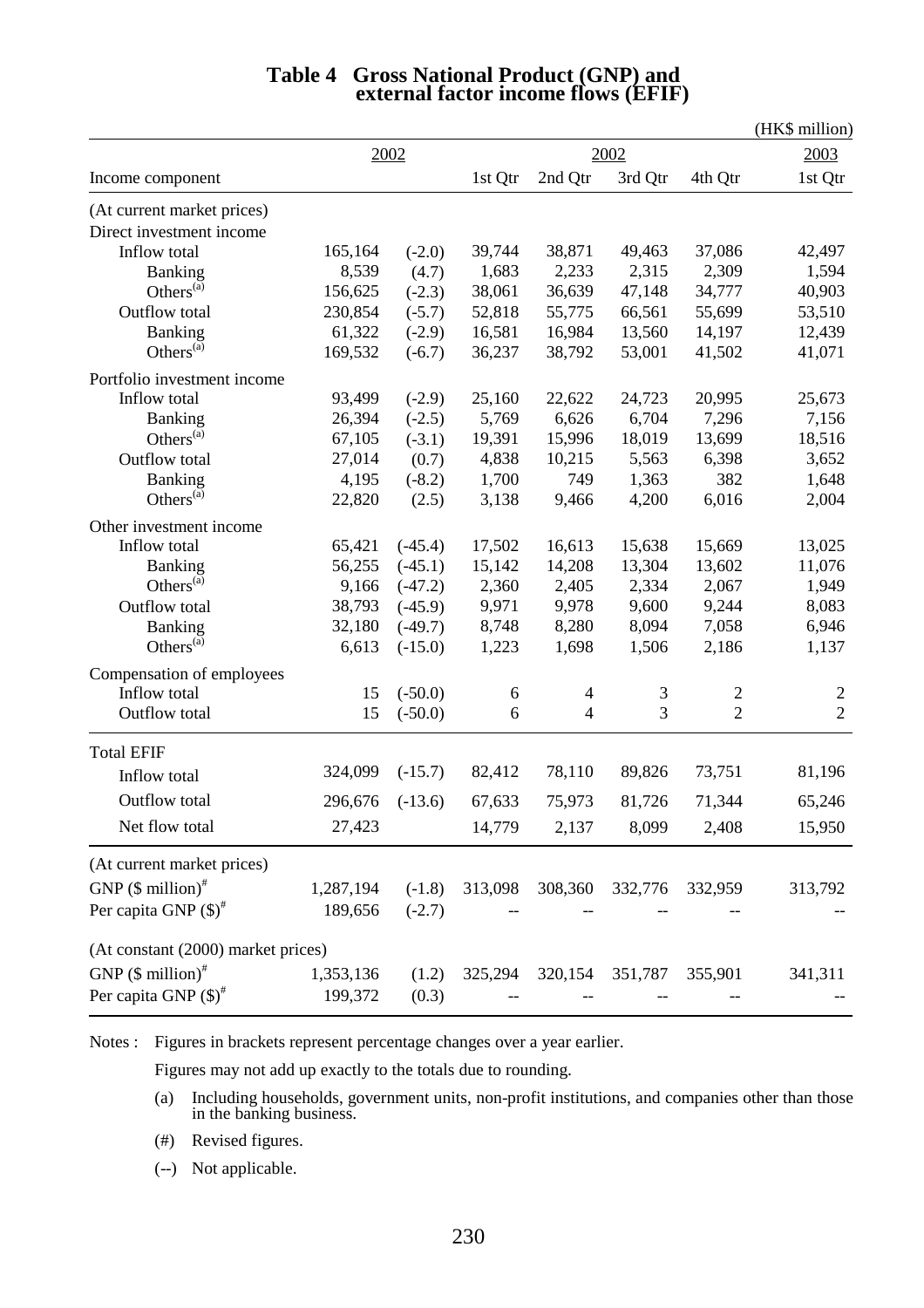|                                              |                     |                                        |             |             |                        | (HK\$ million) |
|----------------------------------------------|---------------------|----------------------------------------|-------------|-------------|------------------------|----------------|
|                                              | $2002$ <sup>#</sup> |                                        |             | 2002        |                        | 2003           |
| Standard components                          |                     | 1st $Qtr^*$                            | 2nd $Qtr^*$ | 3rd $Qtr^*$ | $4th$ Qtr <sup>#</sup> | 1st $Qtr^*$    |
| Current account <sup>(1)</sup>               | 137,277             | 30,034                                 | 19,943      | 41,993      | 45,306                 | 36,494         |
| Trade in goods                               | $-39,406$           | $-12,444$                              | $-16,381$   | $-4,979$    | $-5,603$               | $-15,985$      |
| <b>Exports</b>                               | 1,562,121           | 326,087                                | 373,691     | 435,519     | 426,824                | 383,436        |
| <b>Imports</b>                               | $-1,601,527$        | $-338,531$                             | $-390,072$  | $-440,498$  | $-432,427$             | $-399,421$     |
| Trade in services                            | 163,735             | 31,160                                 | 37,805      | 42,695      | 52,075                 | 40,660         |
| <b>Exports</b>                               | 357,147             | 78,241                                 | 83,343      | 94,798      | 100,765                | 87,441         |
| <b>Imports</b>                               | $-193,412$          | $-47,081$                              | $-45,538$   | $-52,103$   | $-48,690$              | $-46,781$      |
| External factor income flows                 | 27,423              | 14,779                                 | 2,137       | 8,099       | 2,408                  | 15,950         |
| Inflow                                       | 324,099             | 82,412                                 | 78,110      | 89,826      | 73,751                 | 81,196         |
| Outflow                                      | $-296,676$          | $-67,633$                              | $-75,973$   | $-81,726$   | $-71,344$              | $-65,246$      |
| <b>Current transfers</b>                     | $-14,475$           | $-3,461$                               | $-3,618$    | $-3,822$    | $-3,573$               | $-4,131$       |
| Inflow                                       | 5,357               | 1,076                                  | 2,174       | 1,031       | 1,076                  | 1,199          |
| Outflow                                      | $-19,831$           | $-4,537$                               | $-5,792$    | $-4,853$    | $-4,649$               | $-5,330$       |
| Capital and financial account <sup>(1)</sup> | $-191,417$          | $-46,809$                              | $-30,363$   | $-57,056$   | $-57,189$              | $-38,356$      |
| Capital transfers                            | $-15,725$           | $-2,998$                               | $-7,586$    | $-1,912$    | $-3,229$               | $-1,948$       |
| Direct investment                            | $-31,007$           | $-10,139$                              | 15,254      | $-32,735$   | $-3,387$               | 3,016          |
| Abroad                                       | $-137,993$          | $-40,923$                              | $-29,503$   | $-62,429$   | $-5,138$               | $-36,046$      |
| In HK                                        | 106,986             | 30,784                                 | 44,757      | 29,694      | 1,751                  | 39,062         |
| Portfolio investment                         | $-290,749$          | 7,056                                  | $-117,765$  | $-82,478$   | $-97,561$              | $-54,803$      |
| Assets                                       | $-283,684$          | $-13,435$                              | $-126,842$  | $-60,200$   | $-83,208$              | $-59,387$      |
| Liabilities                                  | $-7,065$            | 20,491                                 | 9,076       | $-22,279$   | $-14,353$              | 4,584          |
| Financial derivatives                        | 10,616              | 12,316                                 | 6,054       | $-5,706$    | $-2,048$               | 12,122         |
| Assets                                       | 107,530             | 42,239                                 | 23,266      | 15,343      | 26,683                 | 62,992         |
| Liabilities                                  | $-96,914$           | $-29,923$                              | $-17,212$   | $-21,049$   | $-28,731$              | $-50,871$      |
| Other investment                             | 116,906             | $-49,183$                              | 70,560      | 58,075      | 37,454                 | 13,649         |
| Assets                                       | 324,054             | 96,784                                 | 50,015      | 126,936     | 50,318                 | 58,386         |
| Liabilities                                  | $-207,147$          | $-145,967$                             | 20,545      | $-68,862$   | $-12,863$              | $-44,738$      |
| Net change in reserve assets $^{(2)}$        | 18,541              | $-3,861$                               | 3,120       | 7,700       | 11,582                 | $-10,392$      |
| Net errors and omissions                     | 54,140              | 16,775                                 | 10,420      | 15,063      | 11,883                 | 1,862          |
| Overall balance of                           | $-18,541$           | 3,861                                  | $-3,120$    | $-7,700$    | $-11,582$              | 10,392         |
| payments                                     | (in deficit)        | (in surplus) (in deficit) (in deficit) |             |             | (in deficit)           | (in surplus)   |

## **Table 5 Balance of payments account**

Notes : Figures may not add up exactly to the totals due to rounding.

- (1) In accordance with the balance of payments accounting rules, a positive value for the balance figure in the current account represents a surplus whereas a negative value represents a deficit. In the capital and financial account, a positive value for the balance figure indicates a net inflow and a negative value indicates a net outflow. As increases in external assets are debit entries and decreases are credit entries, a negative value for net change in reserve assets represents a net increase and a positive value represents a net decrease.
- (2) The estimates on net change in reserve assets under the balance of payments framework are transaction figures. Effects from valuation changes (including price changes and exchange rate changes) and reclassifications are excluded.
- (#) Revised figures.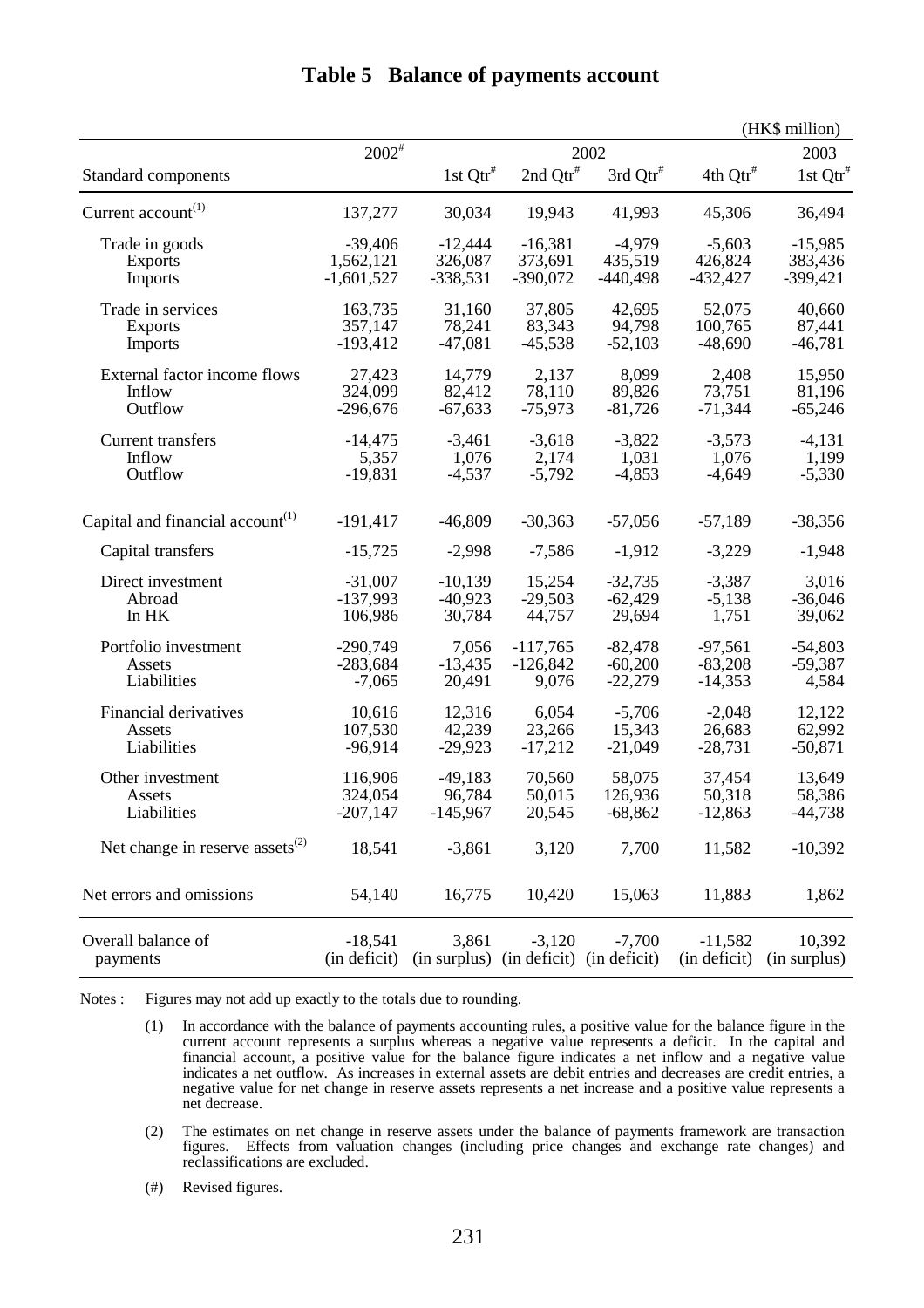|            |                                        |              |           | % change over |             |
|------------|----------------------------------------|--------------|-----------|---------------|-------------|
|            |                                        | Unit of      |           | Previous      | Same period |
|            | Statistical variable                   | denomination | Magnitude | period        | last year   |
| Value      |                                        |              |           |               |             |
| Re-exports |                                        | \$Mn         | 390,349   | 9.3           | 14.4        |
|            | Domestic exports                       | \$Mn         | 28,547    | 10.0          | $-11.4$     |
|            | Total exports of goods                 | \$Mn         | 418,896   | 9.3           | 12.2        |
|            | Imports of goods                       | \$Mn         | 432,161   | 7.2           | 9.6         |
|            | Visible trade balance                  | \$Mn         | $-13,265$ | $-$           |             |
|            | Unit value indices $(2000 = 100)$      |              |           |               |             |
| Re-exports |                                        |              | 94.1      | $-0.9$        | $-1.6$      |
| $to$ :     | Mainland of China                      |              | 94.0      | $-0.9$        | $-1.0$      |
|            | <b>United States</b>                   |              | 95.8      | $-0.5$        | $-1.6$      |
|            | Japan                                  |              | 94.2      | $-0.9$        | $-0.9$      |
|            | <b>United Kingdom</b>                  |              | 93.5      | $-1.1$        | $-2.0$      |
|            | Germany                                |              | 93.0      | $-0.7$        | $-3.1$      |
|            | Domestic exports                       |              | 92.3      | $-0.1$        | 0.7         |
| $to$ :     | <b>United States</b>                   |              | 99.4      | 1.2           | 6.2         |
|            | Mainland of China                      |              | 88.3      | $-0.9$        | $-1.2$      |
|            | <b>United Kingdom</b>                  |              | 95.0      | 0.6           | 0.4         |
|            | Taiwan                                 |              | 82.6      | $-2.7$        | $-0.5$      |
|            | Germany                                |              | 88.1      | 0.3           | $-1.3$      |
|            | Imports of goods                       |              | 92.6      | $-0.7$        | $-0.3$      |
|            | from: Mainland of China                |              | 94.9      | $-0.3$        | 0.1         |
|            | Japan                                  |              | 94.2      | 0.1           | 2.9         |
|            | Taiwan                                 |              | 90.3      | $-0.8$        | $-0.3$      |
|            | <b>United States</b>                   |              | 91.7      | 0.2           | $-1.4$      |
|            | Republic of Korea                      |              | 85.8      | $-4.1$        | $-4.0$      |
| $of$ :     | Raw materials and<br>semi-manufactures |              | 91.3      | $\ast$        | 0.6         |
|            | Consumer goods                         |              | 96.2      | $-0.3$        | 1.0         |
|            | Capital goods                          |              | 89.6      | $-1.8$        | $-3.7$      |
|            | Foodstuffs                             |              | 91.3      | 0.7           | $-1.2$      |
|            | Fuels                                  |              | 98.7      | $-8.9$        | 9.1         |

## **Table 6 Major economic indicators in the external sector for the second quarter of 2003**

Notes : Figures may not add up exactly to the totals due to rounding.

(--) Not applicable.

(\*) Change of less than 0.05%.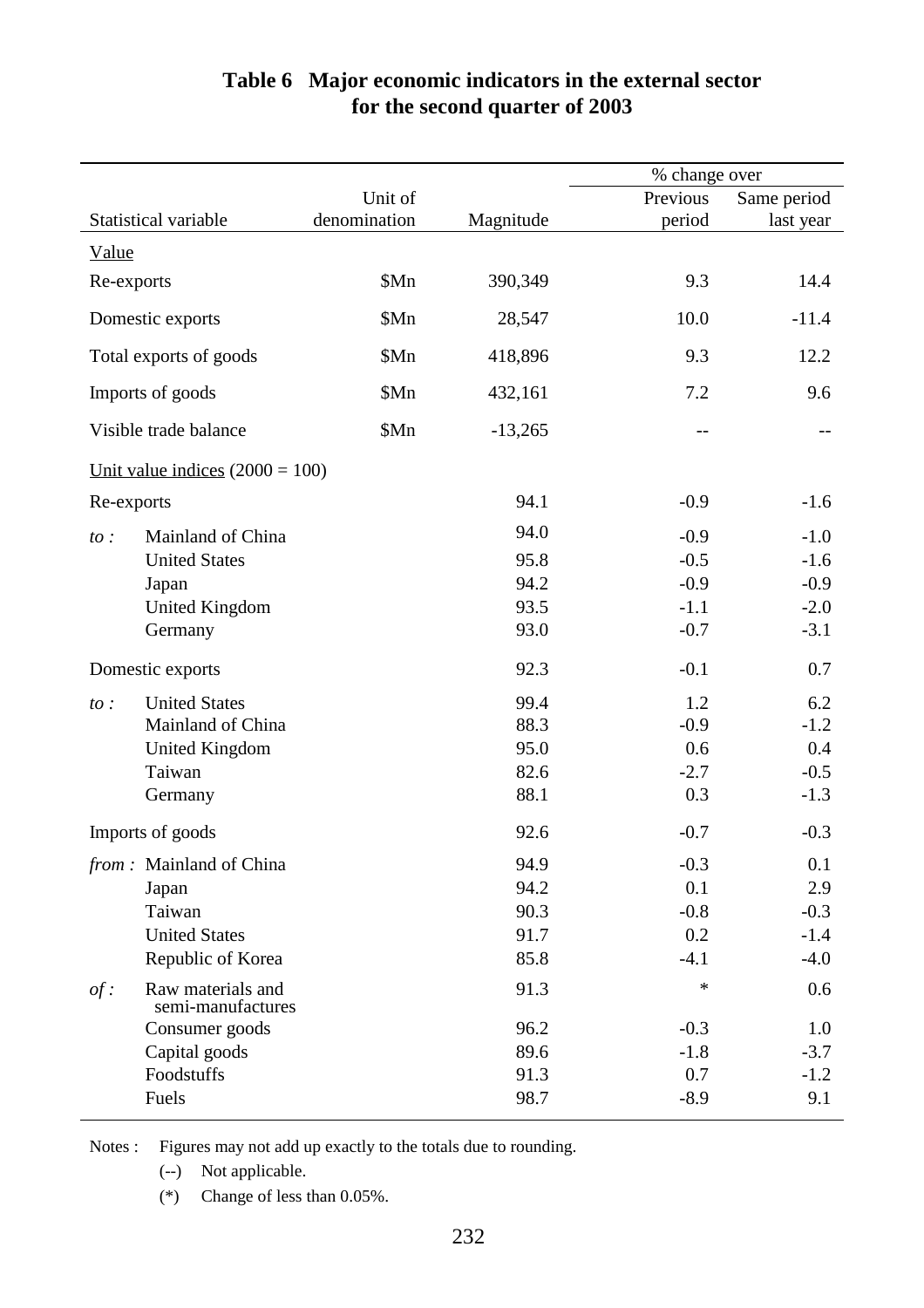## **Table 6 Major economic indicators in the external sector for the second quarter of 2003 (cont'd)**

|            |                                              |           | % change over |             |
|------------|----------------------------------------------|-----------|---------------|-------------|
|            |                                              |           | Previous      | Same period |
|            | Statistical variable                         | Magnitude | period        | last year   |
|            | Terms of trade index $(2000 = 100)$          | 101.3     | $-0.1$        | $-1.1$      |
|            | Quantum indices $(2000 = 100)$               |           |               |             |
| Re-exports |                                              | 120.6     | 10.5          | 17.0        |
| $to$ :     | Mainland of China                            | 152.1     | 14.0          | 25.5        |
|            | <b>United States</b>                         | 91.6      | 13.2          | $-1.2$      |
|            | Japan                                        | 109.4     | $-1.6$        | 19.2        |
|            | <b>United Kingdom</b>                        | 93.8      | 14.9          | 8.8         |
|            | Germany                                      | 99.4      | $-0.5$        | 26.9        |
|            | Domestic exports                             | 69.3      | 10.3          | $-12.6$     |
| $to$ :     | <b>United States</b>                         | 63.1      | 9.1           | $-20.3$     |
|            | Mainland of China                            | 76.9      | 18.0          | $-14.6$     |
|            | <b>United Kingdom</b>                        | 71.1      | 11.3          | 9.2         |
|            | Taiwan                                       | 57.4      | $-12.2$       | $-36.9$     |
|            | Germany                                      | 56.0      | 3.4           | 16.5        |
| $of$ :     | Textiles and clothing                        | 77.9      | 14.7          | $-11.1$     |
|            | Products other than<br>textiles and clothing | 61.5      | 5.7           | $-14.3$     |
|            | Imports of goods                             | 114.1     | 8.2           | 10.6        |
|            | from: Mainland of China                      | 112.4     | 12.7          | 10.3        |
|            | Japan                                        | 109.0     | 4.4           | 10.8        |
|            | Taiwan                                       | 108.4     | 9.6           | 4.3         |
|            | <b>United States</b>                         | 93.2      | 6.7           | 6.0         |
|            | Republic of Korea                            | 122.8     | 14.2          | 17.5        |
| $of$ :     | Raw materials and<br>semi-manufactures       | 122.7     | 11.3          | 13.5        |
|            | Consumer goods                               | 100.8     | 6.2           | 3.8         |
|            | Capital goods                                | 125.6     | 10.2          | 19.1        |
|            | Foodstuffs                                   | 88.5      | $-13.4$       | $-7.4$      |
|            | Fuels                                        | 91.5      | $-5.2$        | $-11.5$     |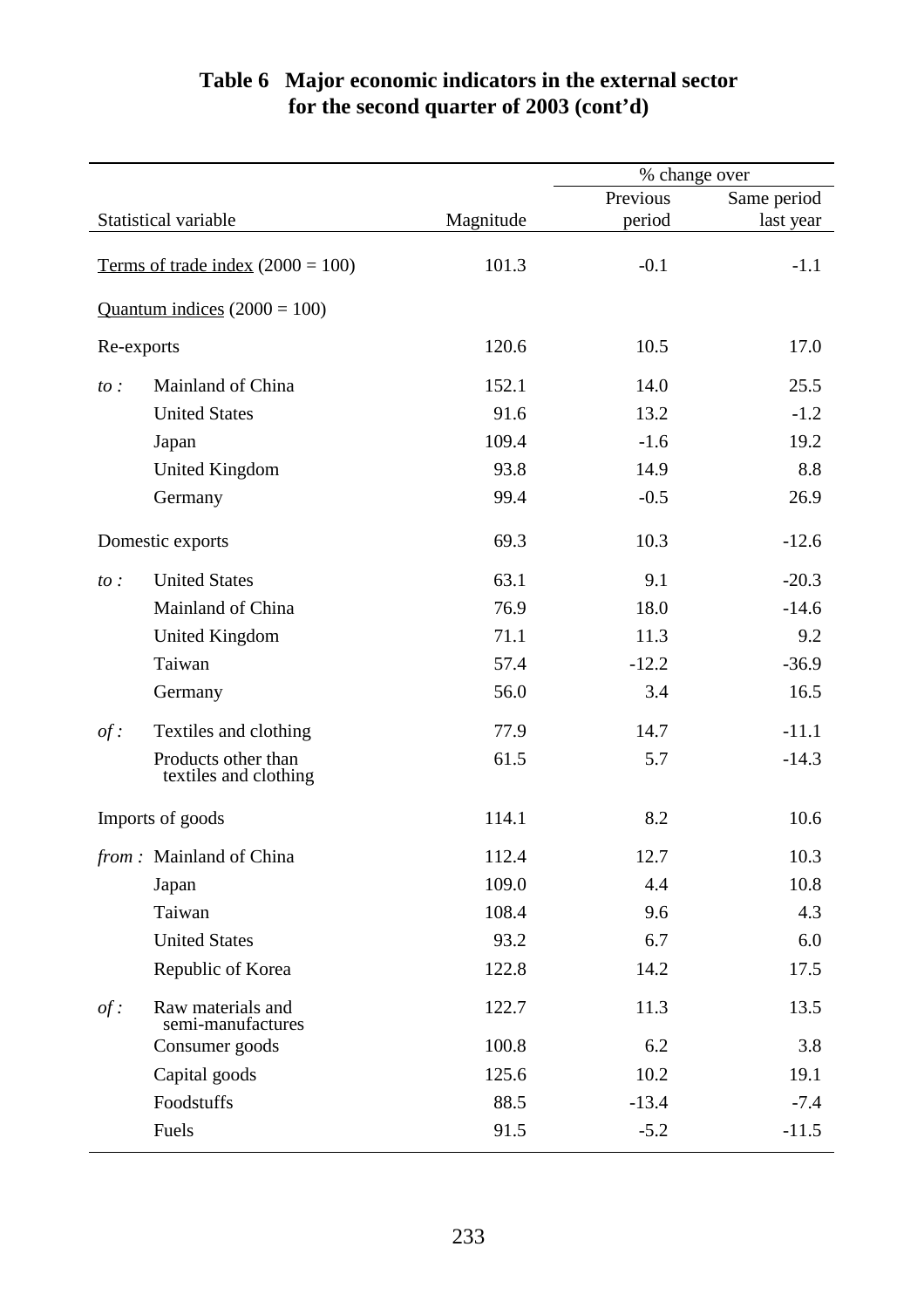|                                                                     |              |                  |          | % change over |
|---------------------------------------------------------------------|--------------|------------------|----------|---------------|
|                                                                     | Unit of      |                  | Previous | Same period   |
| Statistical variable                                                | Denomination | Magnitude        | period   | last year     |
| Manufacturing sector (1st Qtr 2003)                                 |              |                  |          |               |
| Index of Industrial Production<br>$(2000 = 100)$                    |              | 70.5             | $-18.1$  | $-8.8$        |
| Property (2nd Qtr 2003)                                             |              |                  |          |               |
| Completions of new property                                         |              |                  |          |               |
| for: Residential                                                    | no. of units | 6411             | 27.7     | 2.2           |
| Commercial                                                          | $000$ sq. m  | 186              | 137.2    | 146.9         |
| of which:                                                           |              |                  |          |               |
| Office space                                                        | $000$ sq. m  | 159              | 397.8    | 199.1         |
| Other commercial<br>premises                                        | '000 sq. m   | 27               | $-42.0$  | 21.7          |
| Industrial                                                          | $000$ sq. m  | $\boldsymbol{0}$ | $-100.0$ |               |
| of which:                                                           |              |                  |          |               |
| Industrial-cum-office<br>premises                                   | $000$ sq. m  | $\boldsymbol{0}$ | $-100.0$ |               |
| Flatted factory space                                               | $000$ sq. m  | $\boldsymbol{0}$ |          |               |
| Storage premises                                                    | $000$ sq. m  | $\boldsymbol{0}$ |          |               |
| Floor area of building consents <sup>(a)</sup>                      |              |                  |          |               |
| for: Residential                                                    | $000$ sq. m  | 199              | $-49.8$  | $-39.2$       |
| Commercial                                                          | $000$ sq. m  | 24               | $-1.4$   | $-58.9$       |
| Industrial                                                          | '000 sq. m   | $\theta$         |          | $-100.0$      |
| Others                                                              | $000$ sq. m  | 121              | 85.9     | 670.7         |
| Total                                                               | '000 sq. m   | 343              | $-29.2$  | $-17.9$       |
| Building and construction                                           |              |                  |          |               |
| Labour and Material Cost Index (Apr 2003)<br>$(mid-Feb 1970 = 100)$ |              | 1745             | $-0.4$   | $-0.3$        |
| Tender Price Indices (1st Qtr 2003)<br>$\text{(Jan 1970)} = 100$    |              |                  |          |               |
| for : Public sector building projects                               |              | 720              | $-1.8$   | 4.8           |
| Public housing projects                                             |              | 476              | $-3.8$   | $-14.4$       |
| Electricity consumption (2nd Qtr 2003)                              |              |                  |          |               |
| $for:$ Industrial                                                   | Mn KWh       | 1 1 1 0          | 23.6     | $-7.9$        |
| Commercial                                                          | Mn KWh       | 6 2 1 0          | 23.2     | $-2.9$        |
| Domestic                                                            | Mn KWh       | 2 2 7 1          | 44.6     | $-1.3$        |
| Gas consumption (2nd Qtr 2003)                                      |              |                  |          |               |
| for : Industrial                                                    | Terajoule    | 242              | $-1.2$   | $-6.2$        |
| Commercial                                                          | Terajoule    | 2 5 0 7          | $-14.7$  | $-9.6$        |
| Domestic                                                            | Terajoule    | 4 3 0 7          | $-6.5$   | 7.5           |

## **Table 7 Major economic indicators in the domestic economy**

Notes : Figures may not add up exactly to the totals due to rounding.

(a) Figures for June 2003 are based on crude early estimates by Building Department.

(--) Not applicable.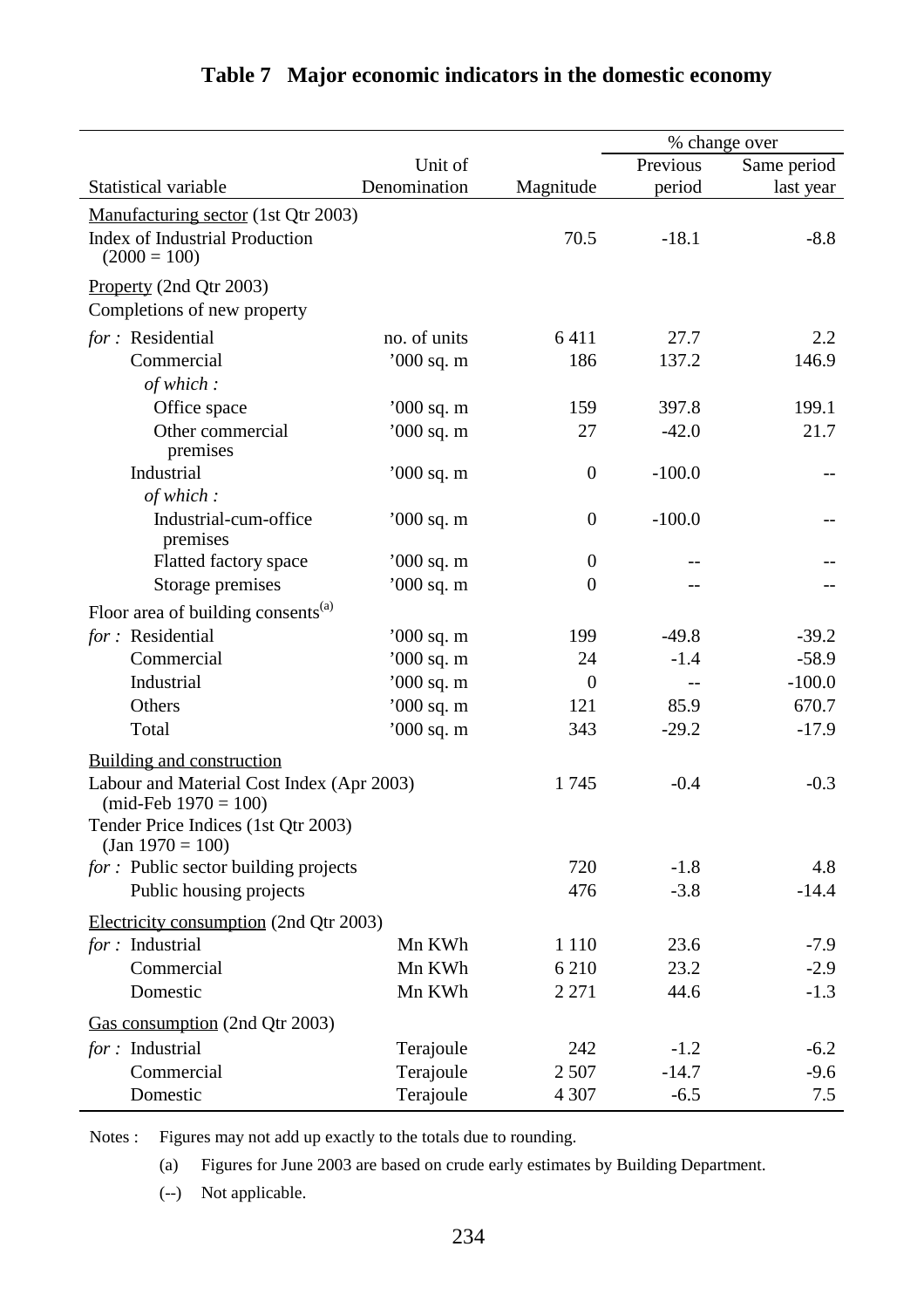|                                                    |              |           |          | % change over |
|----------------------------------------------------|--------------|-----------|----------|---------------|
|                                                    | Unit of      |           | Previous | Same period   |
| Statistical variable                               | denomination | Magnitude | period   | last year     |
| <b>Transport</b>                                   |              |           |          |               |
| Passenger journeys (2nd Qtr 2003)                  |              |           |          |               |
| <b>KMB</b><br>by:                                  | 000          | 241 443   | $-11.2$  | $-15.5$       |
| <b>NWFB</b>                                        | 000          | 41 616    | $-8.3$   | $-15.9$       |
| <b>City Bus</b>                                    | 000          | 46 392    | $-12.7$  | $-15.0$       |
| New Lantau Bus                                     | 000          | 2 0 8 1   | $-10.0$  | $-2.1$        |
| Long Win Bus                                       | 000          | 4 0 4 2   | $-17.2$  | $-18.9$       |
| <b>MTR</b>                                         | '000         | 167 715   | $-14.2$  | $-9.9$        |
| <b>KCR</b>                                         | 000          | 59 912    | $-16.5$  | $-16.8$       |
| <b>LRT</b>                                         | 000          | 23 7 39   | $-11.7$  | $-18.3$       |
| Hong Kong Tramways                                 | 000          | 18 5 29   | $-11.2$  | $-14.7$       |
| New World First Ferry                              | 000          | 3 3 9 3   | $-3.0$   | $-8.3$        |
| <b>Star Ferry</b>                                  | 000          | 5 4 9 8   | $-21.0$  | $-20.2$       |
| Private cars licensed                              |              |           |          |               |
| new registration (2nd Qtr 2003)                    | no.          | 4732      | $-26.5$  | $-40.5$       |
| total licensed (end-Jun 2003)                      | no.          | 338 534   | $-0.5$   | $-0.7$        |
| Air passenger movements (2nd Qtr 2003)             | 000          | 1930      | $-64.5$  | $-66.0$       |
| Air cargo (2nd Qtr 2003)                           | '000 tonne   | 606       | 1.9      | 0.9           |
| Ocean cargo (1st Qtr 2003)                         | '000 tonne   | 35 608    | $-1.5$   | 17.3          |
| Container throughput (1st Qtr 2003)                | '000 TEUs    | 4 6 9 3   | $-7.4$   | 15.4          |
| Tourism                                            |              |           |          |               |
| Arrivals of incoming visitors (2nd Qtr 2003)       | 000          | 1646      | $-61.7$  | $-57.9$       |
| Departures of Hong Kong residents (2nd Qtr 2003)   | 000          | 12 3 46   | $-19.2$  | $-21.4$       |
| Mainland of China<br>$to$ :                        | 000          | 10 688    | $-19.0$  | $-21.4$       |
| Macau                                              | 000          | 856       | $-12.5$  | $-15.4$       |
| Other countries                                    | 000          | 802       | $-27.4$  | $-26.3$       |
| Hotel rooms (end-Jun 2003)                         | no.          | 41 987    | $-1.9$   | $-1.8$        |
| Hotel room occupancy rate (2nd Qtr 2003)           | $\%$         | 25        | $-69.4$  | $-70.3$       |
|                                                    |              |           |          |               |
| Telecommunications (end-Jun 2003)                  |              |           |          |               |
| Telephone lines                                    | Mn           | 3.8       | $-0.5$   | $-1.6$        |
| for: Residential users                             | Mn           | 2.1       | $-0.1$   | $-0.5$        |
| <b>Business users</b>                              | Mn           | 1.7       | $-1.0$   | $-3.1$        |
| Facsimile lines                                    | 000          | 515       | $-3.4$   | 26.1          |
| Public mobile radiotelephone<br>services customers | 000          | 6480      | 1.3      | 11.2          |

# **Table 7 Major economic indicators in the domestic economy (cont'd)**

Note : Figures may not add up exactly to the totals due to rounding.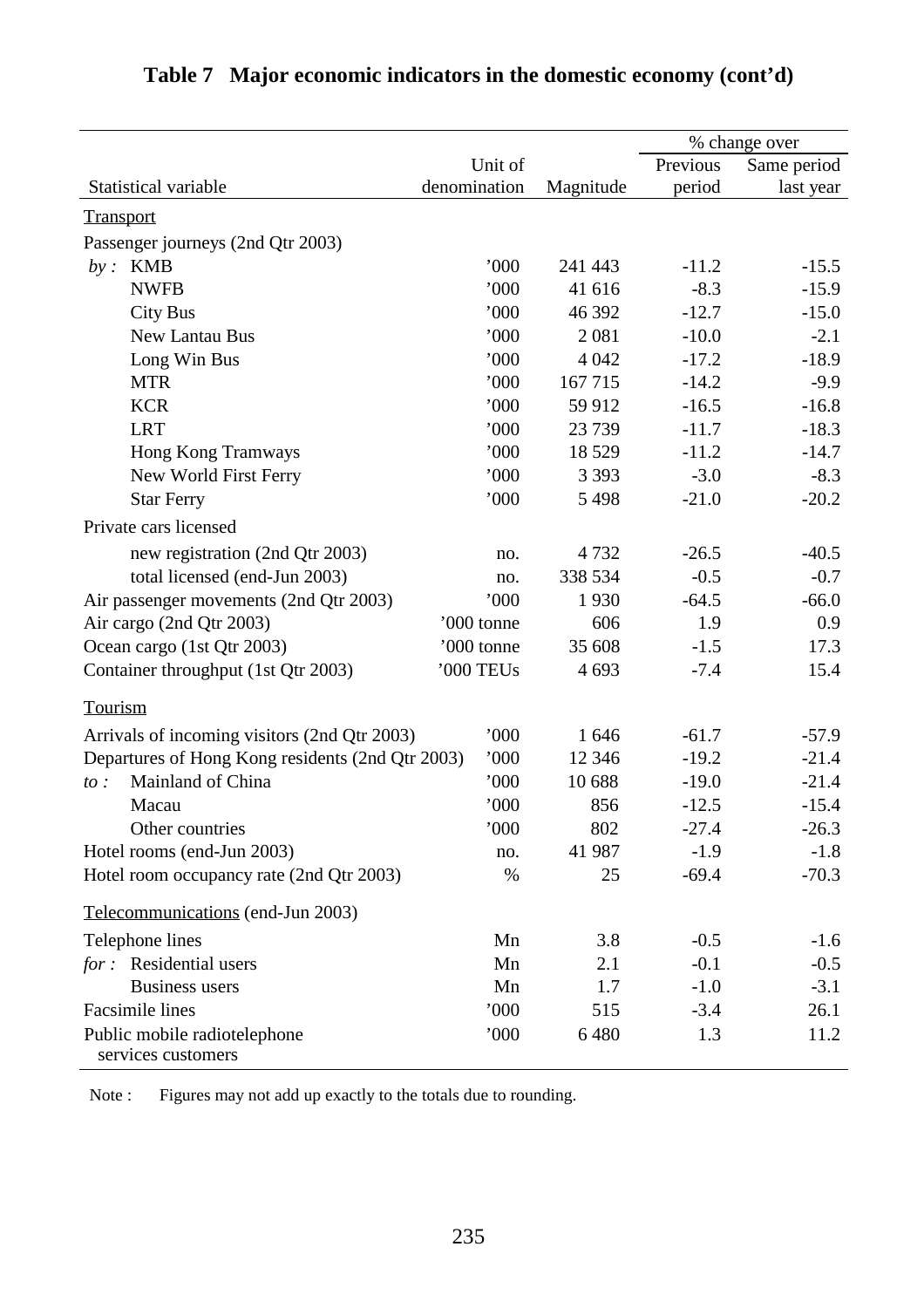|                                                                                       |              |           | % change over |             |
|---------------------------------------------------------------------------------------|--------------|-----------|---------------|-------------|
|                                                                                       | Unit of      |           | Previous      | Same period |
| Statistical variable                                                                  | denomination | Magnitude | period        | last year   |
| Exchange rate                                                                         |              |           |               |             |
| <b>Effective Exchange Rate Indices</b><br>of the Hong Kong dollar (Jan $2000 = 100$ ) |              |           |               |             |
| trade-weighted                                                                        |              | 100.8     | $-1.1$        | $-1.8$      |
| import-weighted                                                                       |              | 102.0     | $-0.8$        | $-1.1$      |
| export-weighted                                                                       |              | 99.6      | $-1.3$        | $-2.4$      |
| HK\$/US\$ interbank T/T rate                                                          | HK\$         | 7.797     | $\ast$        | $\ast$      |
| Interest rate                                                                         |              |           |               |             |
| 3-month HIBOR                                                                         | $\%$         | 1.03      | $-$           |             |
| Savings rate                                                                          | %            | 0.03      | --            |             |
| Best lending rate                                                                     | $\%$         | 5.00      | $-1$          |             |
| <b>Monetary statistics</b>                                                            |              |           |               |             |
| Money supply:<br>M1                                                                   | \$Mn         | 321,238   | 7.1           | 19.8        |
| M <sub>2</sub>                                                                        | \$Mn         | 3,583,632 | 2.2           | 2.4         |
| M <sub>3</sub>                                                                        | \$Mn         | 3,626,141 | 2.2           | 2.4         |
| Deposits with :                                                                       |              |           |               |             |
| licensed banks                                                                        | \$Mn         | 3,309,615 | 2.0           | 0.7         |
| restricted licence banks                                                              | \$Mn         | 35,465    | 4.6           | $-1.0$      |
| deposit-taking companies                                                              | \$Mn         | 5,532     | 0.9           | $-5.2$      |
| all authorized institutions                                                           | \$Mn         | 3,350,612 | 2.0           | 0.6         |
| Deposits by type :                                                                    |              |           |               |             |
| demand                                                                                | \$Mn         | 201,230   | 11.0          | 25.1        |
| savings                                                                               | \$Mn         | 1,031,716 | 5.5           | 15.9        |
| time                                                                                  | \$Mn         | 2,117,666 | $-0.3$        | $-7.1$      |
| total                                                                                 | \$Mn         | 3,350,612 | 2.0           | 0.6         |

## **Table 8 Major economic indicators in the financial sector as at end-June 2003**

Notes : Figures may not add up exactly to the totals due to rounding.

(\*) Change of less than 0.05%.

(--) Not applicable.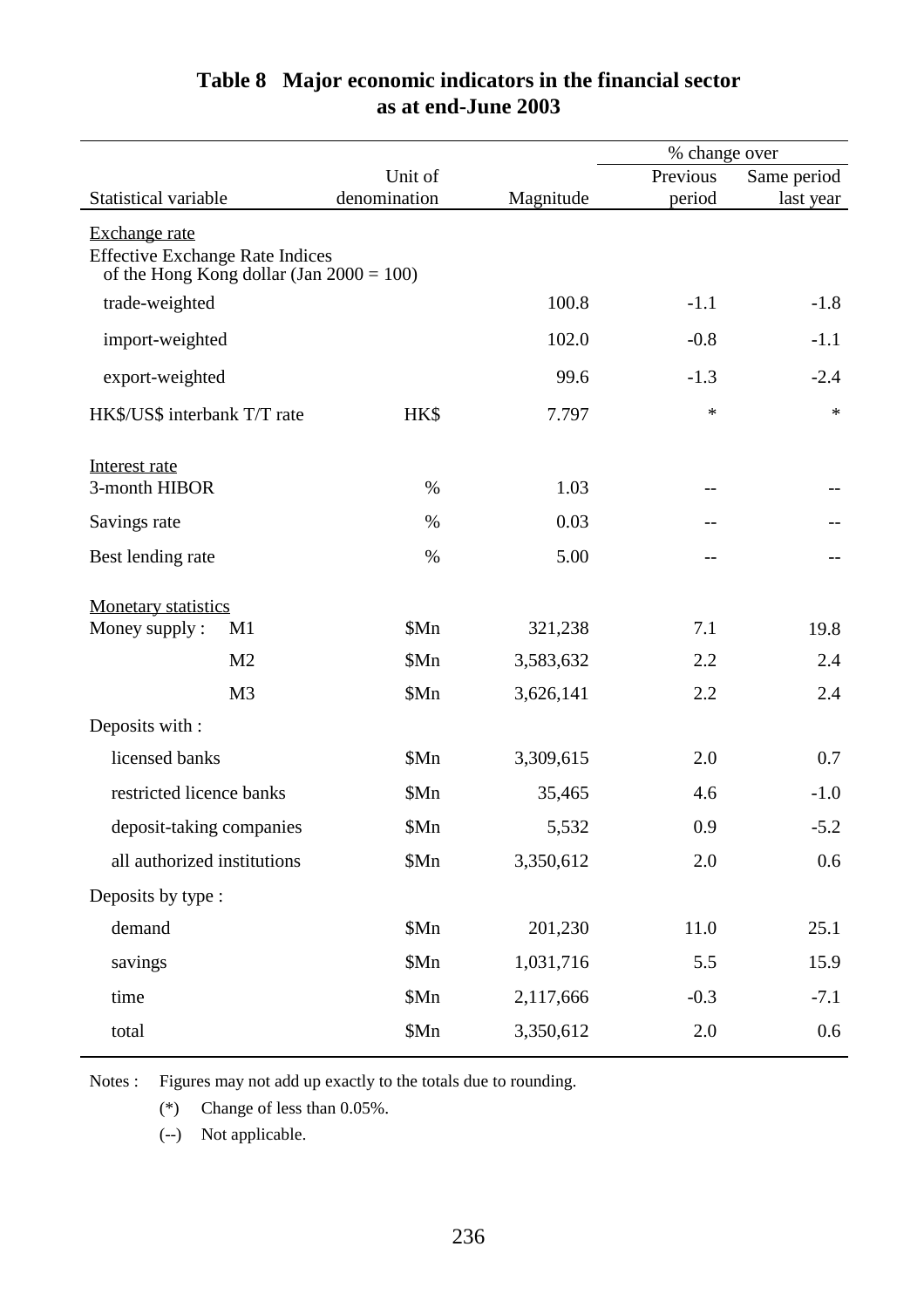|                                                                    |              |           | % change over |             |
|--------------------------------------------------------------------|--------------|-----------|---------------|-------------|
|                                                                    | Unit of      |           | Previous      | Same period |
| <b>Statistical variable</b>                                        | denomination | Magnitude | period        | last year   |
| Loans and advances by:                                             |              |           |               |             |
| licensed banks                                                     | \$Mn         | 1,924,360 | $\ast$        | $-3.6$      |
| restricted licence banks                                           | \$Mn         | 103,096   | $-5.1$        | $-13.8$     |
| deposit-taking companies                                           | \$Mn         | 25,738    | $-4.4$        | $-15.6$     |
| all authorized institutions                                        | \$Mn         | 2,053,194 | $-0.3$        | $-4.3$      |
| Loans and advances by<br>all authorized institutions :             |              |           |               |             |
| to finance imports to,<br>exports and re-exports<br>from Hong Kong | \$Mn         | 88,263    | 5.6           | 5.4         |
| to finance<br>merchandising trade<br>not touching Hong Kong        | \$Mn         | 10,366    | 11.6          | 17.1        |
| other loans for use<br>in Hong Kong                                | \$Mn         | 1,720,717 | $-0.7$        | $-3.3$      |
| other loans for use<br>outside Hong Kong                           | \$Mn         | 217,487   | $-0.8$        | $-18.0$     |
| other loans where the<br>place of use is not known                 | \$Mn         | 16,361    | 9.5           | 73.0        |
| <b>Stock market</b>                                                |              |           |               |             |
| Hang Seng Index $(31 \text{ Jul } 1964 = 100)$                     |              | 9 5 7 7   | 10.9          | $-9.6$      |
| Stock market capitalisation                                        |              |           |               |             |
| Main Board                                                         | \$Mn         | 3,907,287 | 15.7          | 3.0         |
| <b>Growth Enterprise Market</b>                                    | \$Mn         | 60,965    | 18.7          | 0.7         |
| Total                                                              | \$Mn         | 3,968,252 | 15.7          | 3.0         |
| Stock market turnover (2nd Qtr 2003)                               |              |           |               |             |
| Main Board                                                         | \$Mn         | 476,632   | 30.6          | 0.1         |
| <b>Growth Enterprise Market</b>                                    | \$Mn         | 7,638     | 59.6          | $-42.1$     |
| Total                                                              | \$Mn         | 484,270   | 31.0          | $-1.1$      |

## **Table 8 Major economic indicators in the financial sector as at end-June 2003 (cont'd)**

Notes : Figures may not add up exactly to the totals due to rounding.

(\*) Change of less than 0.05%.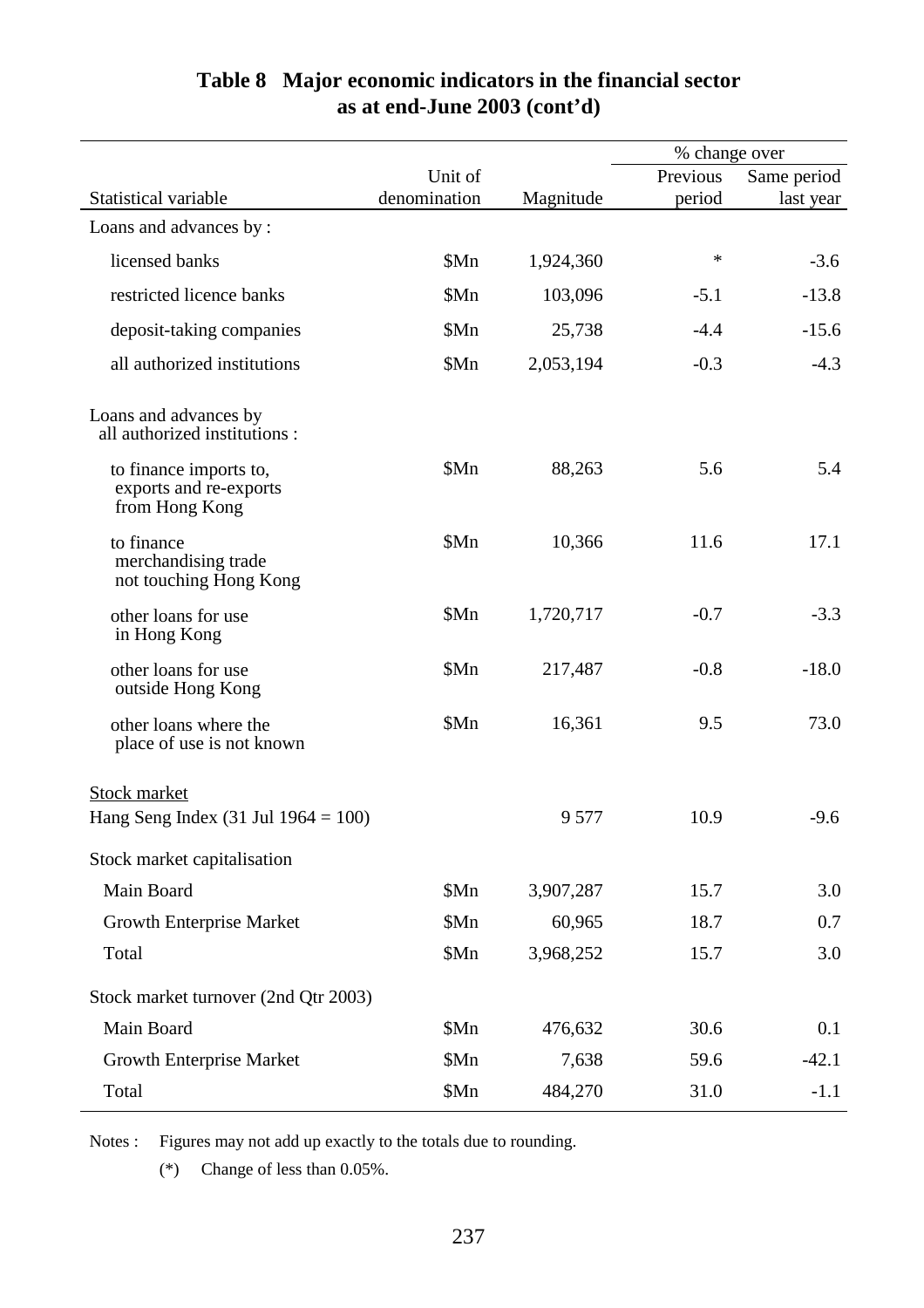|                                                            |              |                | % change over |             |
|------------------------------------------------------------|--------------|----------------|---------------|-------------|
|                                                            | Unit of      |                | Previous      | Same period |
| Statistical variable                                       | denomination | Magnitude      | period        | last year   |
| Labour force characteristics (2nd Qtr 2003)                |              |                |               |             |
| Labour force                                               | 000          | 3519           | 0.5           | 1.5         |
| Unemployed                                                 | 000          | 300            | 15.5          | 13.9        |
| Underemployed                                              | 000          | 151            | 50.0          | 50.1        |
| Employed                                                   | 000          | 3 2 1 9        | $-0.7$        | 0.5         |
| Labour force participation rate                            | $\%$         | 61.5           |               |             |
| Seasonally adjusted<br>unemployment rate                   | $\%$         | 8.6            |               |             |
| Underemployment rate                                       | $\%$         | 4.3            |               |             |
| Employment (Mar 2003)                                      |              |                |               |             |
| Manufacturing                                              | 000          | 179            | $-3.0$        | $-9.4$      |
| <b>Services</b>                                            | 000          | 1965           | $-1.9$        | $-1.4$      |
| of which:                                                  |              |                |               |             |
| Wholesale, retail and<br>import/export trades              | 000          | 774            | $-0.4$        | $-1.1$      |
| <b>Restaurants and hotels</b>                              | 000          | 198            | $-4.0$        | $-7.2$      |
| Transport, storage and<br>communications                   | 000          | 172            | $-1.8$        | $-4.9$      |
| Financing, insurance, real<br>estate and business services | 000          | 423            | $-4.3$        | $-0.2$      |
| Community, social and<br>personal services                 | 000          | 398            | $-1.1$        | 1.5         |
| Building and construction sites                            | 000          | 67             | 0.4           | $-13.3$     |
| Civil service                                              | 000          | 169            | $-0.3$        | $-2.3$      |
| Vacancies (Mar 2003)                                       |              |                |               |             |
| Manufacturing                                              | '000         | 1              | 20.1          | $-23.5$     |
| Services                                                   | 000          | 15             | $-3.1$        | $-23.0$     |
| of which:                                                  |              |                |               |             |
| Wholesale, retail and<br>import/export trades              | 000          | 5              | 10.7          | $-18.0$     |
| Restaurants and hotels                                     | 000          | $\mathbf{1}$   | $-23.1$       | $-47.0$     |
| Transport, storage and<br>communications                   | 000          | 1              | $-1.3$        | $-20.3$     |
| Financing, insurance, real<br>estate and business services | 000          | $\overline{4}$ | $-8.1$        | $-22.1$     |
| Community, social and<br>personal services                 | 000          | 3              | $-10.2$       | $-23.8$     |
| Building and construction sites                            | 000          | $\#$           | $-7.1$        | $-81.7$     |
| Civil Service                                              | 000          | $\overline{c}$ | $-5.5$        | $-3.8$      |

## **Table 9 Major economic indicators in the labour sector**

Notes : Figures may not add up exactly to the totals due to rounding.

(--) Not applicable.

(#) Less than 500.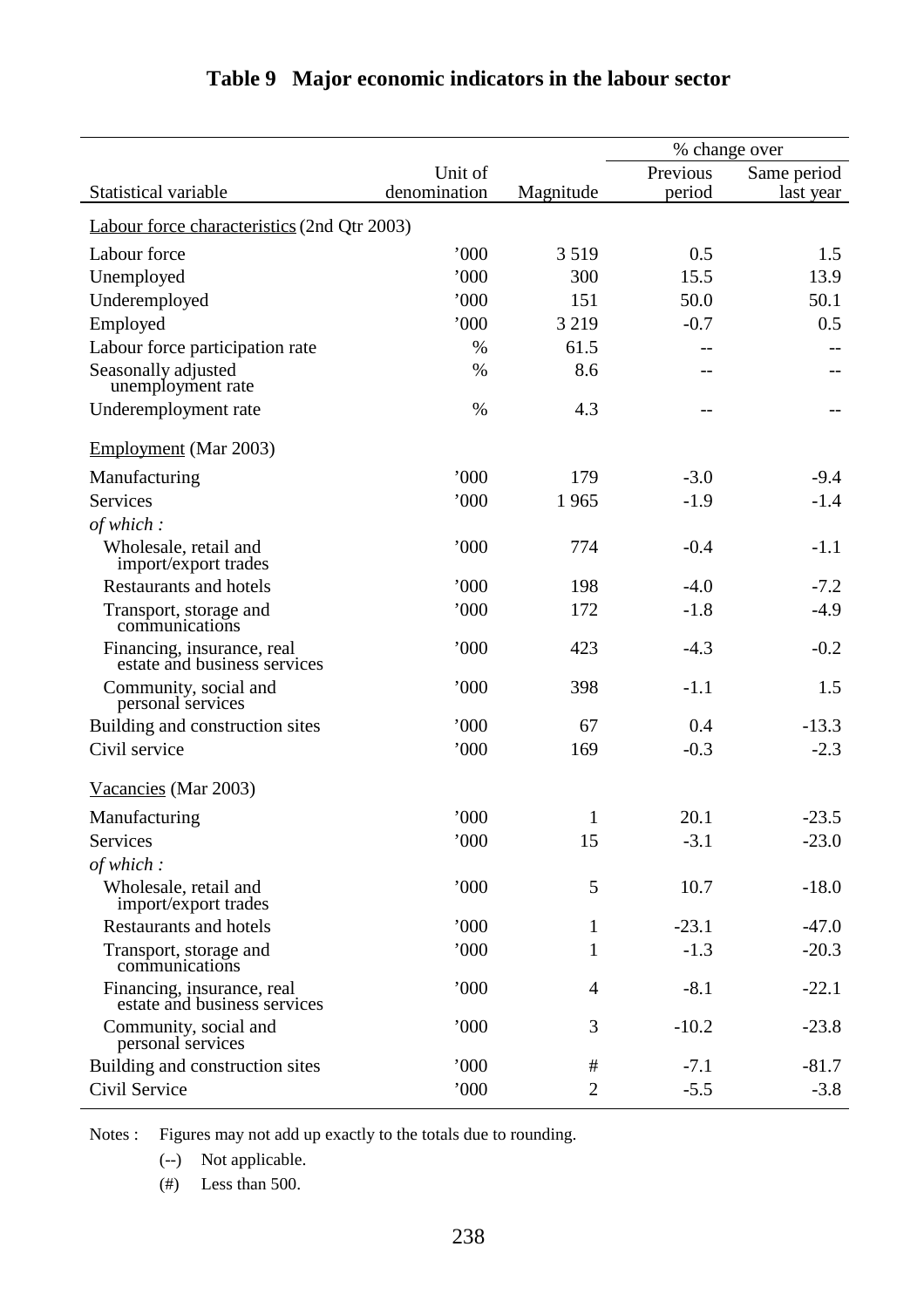|                                                                           |            | % change over      |                    |
|---------------------------------------------------------------------------|------------|--------------------|--------------------|
|                                                                           |            | Previous           | Same period        |
| Statistical variable                                                      | Magnitude  | period             | last year          |
| Earnings (1st Qtr 2003)                                                   |            |                    |                    |
| Nominal index of payroll per person<br>engaged (Q1 1999 = 100)            | 100.2      | 6.5<br>(7.0)       | $-2.0$<br>$(*)$    |
| for: Manufacturing                                                        | 97.5       | 8.0<br>(8.5)       | $-5.1$<br>$(-3.2)$ |
| Services                                                                  | 99.3       | 6.6<br>(7.0)       | $-2.1$<br>$(-0.1)$ |
| of which:                                                                 |            |                    |                    |
| Wholesale, retail and<br>import/export trades                             | 101.5      | 14.4<br>(14.9)     | $-1.3$<br>(0.7)    |
| <b>Restaurants and hotels</b>                                             | 85.0       | 5.6<br>(6.0)       | $-6.6$<br>$(-4.7)$ |
| Transport, storage and<br>communications                                  | 99.1       | $-2.2$<br>$(-1.8)$ | $-0.3$<br>(1.7)    |
| Financing, insurance, real<br>estate and business services                | 97.7       | 5.0<br>(5.5)       | $-2.7$<br>$(-0.7)$ |
| Community, social and<br>personal services                                | 95.7       | 0.7<br>(1.2)       | $-4.2$<br>$(-2.2)$ |
| $Wages$ (Mar 2003)                                                        |            |                    |                    |
| Nominal wage index (Sep $1992 = 100$ )                                    | 148.0      | $-0.9$<br>$(-1.2)$ | $-1.5$<br>(0.3)    |
| for: Manufacturing                                                        | 143.2      | $-2.2$<br>$(-2.5)$ | $-2.6$<br>$(-0.7)$ |
| Services<br>of which:                                                     |            |                    |                    |
| Wholesale, retail and<br>import/export trades                             | 158.1      | $-0.5$<br>$(-0.8)$ | $-1.2$<br>(0.7)    |
| <b>Restaurants and hotels</b>                                             | 131.7      | $-1.4$<br>$(-1.7)$ | $-3.2$<br>$(-1.4)$ |
| Transport services                                                        | 149.0      | $-1.1$<br>$(-1.4)$ | $-1.4$<br>(0.4)    |
| Financing, insurance, real<br>estate and business services                | 154.7      | $-0.2$<br>$(-0.6)$ | 0.3<br>(2.2)       |
| Personal services                                                         | 150.1      | $-0.7$<br>$(-1.0)$ | $-3.4$<br>$(-1.6)$ |
| Nominal index of construction<br>wage rate (Jan $1970 = 100$ ) (May 2003) | 3 5 4 8 .9 | $-1.1$<br>$(-0.1)$ | $-1.8$<br>(0.7)    |

## **Table 9 Major economic indicators in the labour sector (cont'd)**

Notes : Figures in brackets represent percentage changes in real terms.

(\*) Change of less than 0.05%.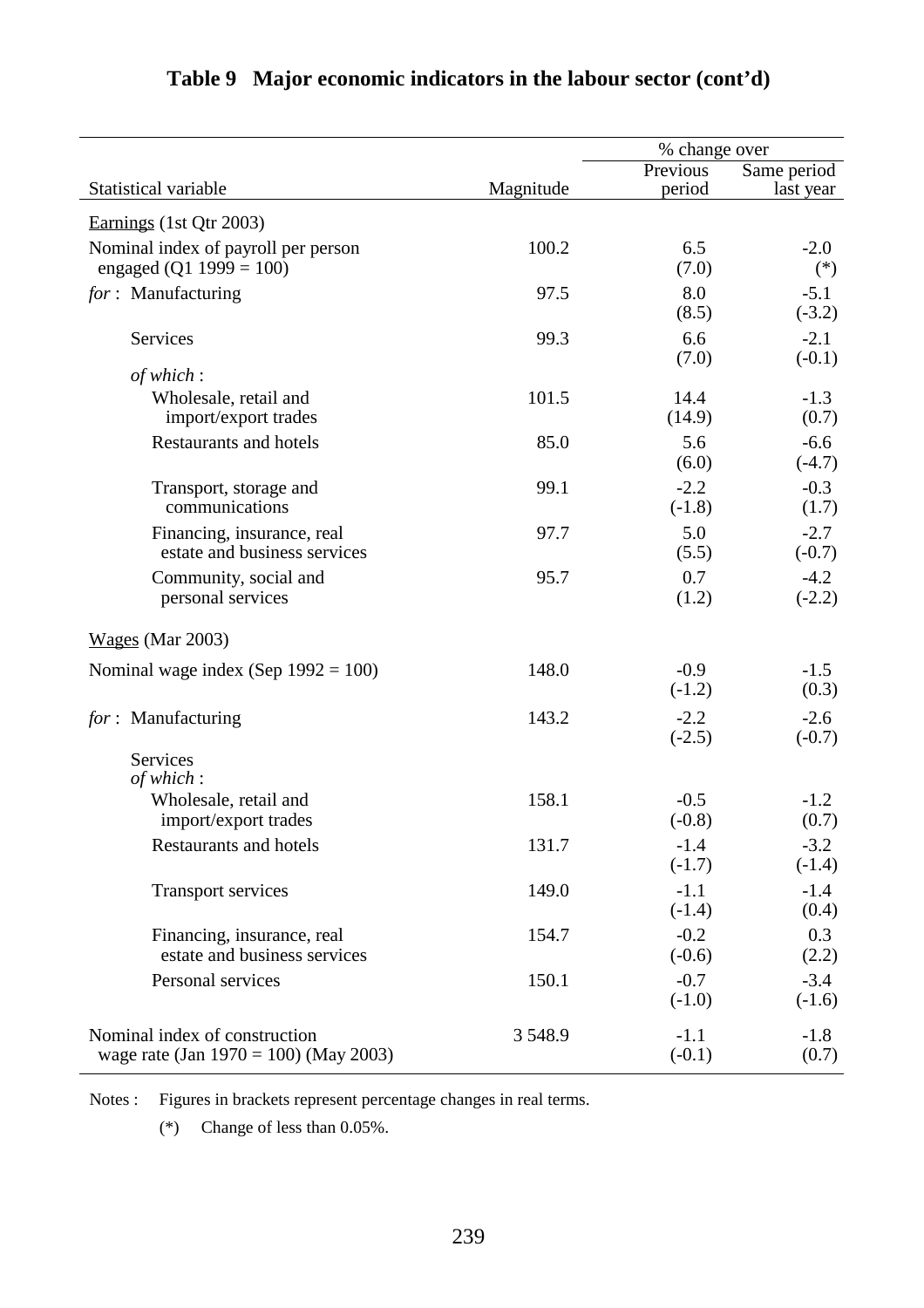|                                                                                         |           | % change over       |             |
|-----------------------------------------------------------------------------------------|-----------|---------------------|-------------|
|                                                                                         |           | Previous            | Same period |
| Statistical variable                                                                    | Magnitude | period              | last year   |
| <b>Consumer Price Indices</b><br>$\overline{(\text{Oct }1999 - \text{Sep }2000 = 100)}$ |           |                     |             |
| <b>Composite CPI</b>                                                                    | 92.8      | $-1.1$ <sup>#</sup> | $-2.5$      |
| CPI(A)                                                                                  | 93.3      | $-0.5$ <sup>#</sup> | $-1.8$      |
| CPI(B)                                                                                  | 92.5      | $-1.1$ <sup>#</sup> | $-2.6$      |
| CPI(C)                                                                                  | 92.7      | $-1.8$ <sup>#</sup> | $-2.9$      |
| Property Price Indices $(1999 = 100)$                                                   |           |                     |             |
| <b>Residential flats</b>                                                                | 58.7      | $-6.1$              | $-18.7$     |
| Office space                                                                            | 57.5      | $-7.3$              | $-16.4$     |
| Shopping space                                                                          | 79.1      | $-1.2$              | $-8.7$      |
| <b>Conventional flatted</b><br>factory space                                            | 69.3      | $-4.3$              | $-9.9$      |
| GDP deflator <sup>+</sup> (2000 = 100)                                                  | 91.0      | $-1.7$ <sup>#</sup> | $-5.5$      |

## **Table 10 Various price indices for the second quarter of 2003**

Notes : (+) Preliminary figures.

(#) Seasonally adjusted series.